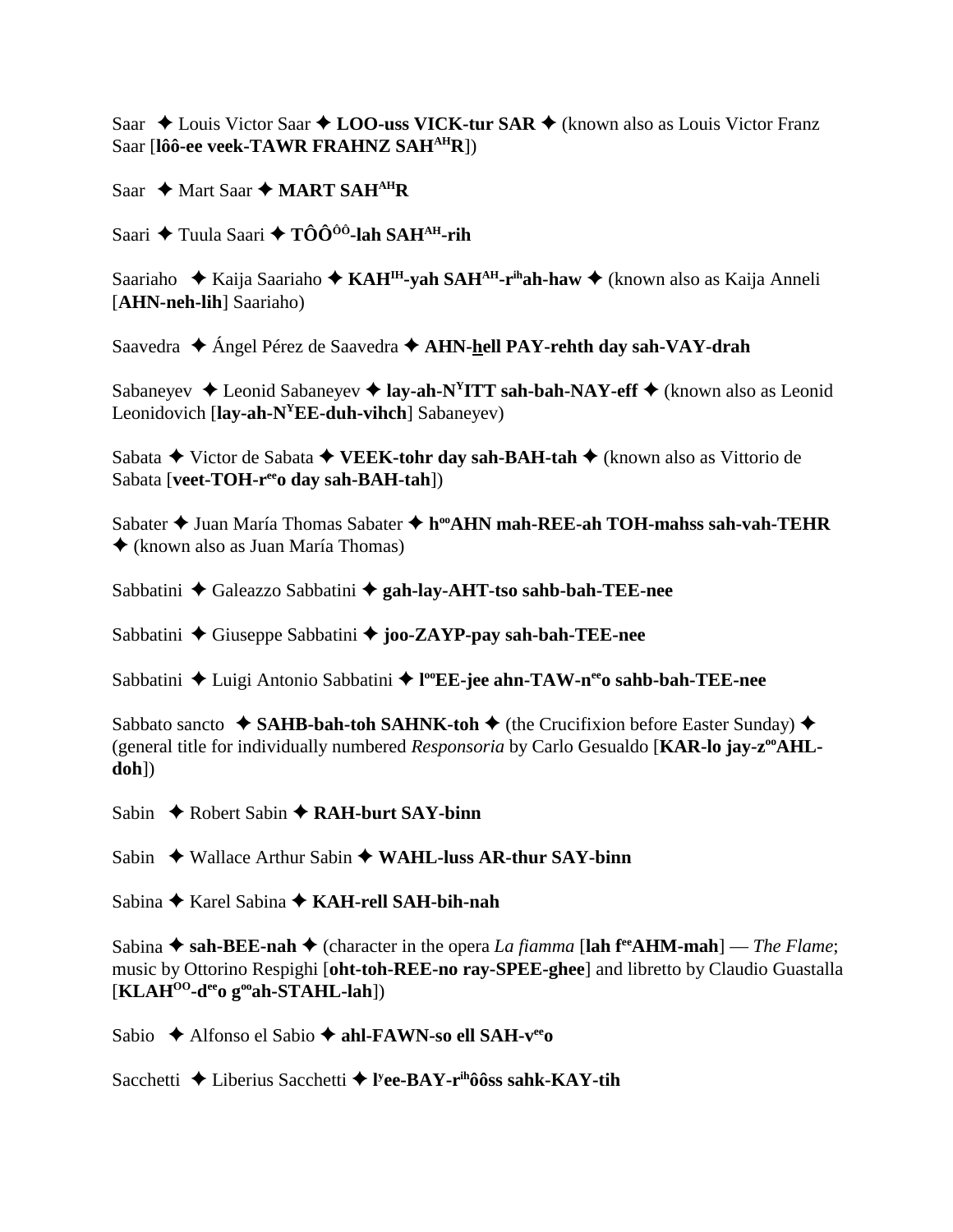Sacchi **←** Don Giovenale Sacchi ← DOHN jo-vay-NAH-lay SAHK-kee

Sacchini ◆ Antonio Sacchini ◆ ahn-TAW-n<sup>ee</sup>o sahk-KEE-nee ◆ (known also as Antonio Maria Gasparo Gioacchino [**mah-REE-ah gah-SPAH-ro johahk-KEE-no**] Sacchini)

Sacco ◆ P. Peter Sacco ◆ P. PEE-tur SAHK-ko ◆ (known also as Patrick [PATT-rick] Peter Sacco)

Sacco and vanzetti **◆** Sacco and Vanzetti ◆ SAHK-ko (and) vahn-TSAYT-tee ◆ (theater work with music by Marc Blitzstein [**MARK BLITT-shtn**])

Sacerdotes domini  $\triangle$  Sacerdotes Domini  $\triangle$  suh-chayr-DOH-tess DAW-mih-nih  $\triangle$  (motet by William Byrd [**WILL-lihumm BURD**])

Sacher **←** Paul Sacher ← PAH<sup>ôô</sup>L ZAH-kur

Sachs  $\div$  Curt Sachs  $\div$  KÔÔRT ZAHKSS

Sachs **← Hans Sachs ← HAHNSS ZAHKSS** 

Sachs **→ Joel Sachs → JO-ull SAHKSS** 

Sachs **← Léo Sachs ← LAY-o ZAHKSS** 

Sachse **←** Leopold Sachse ← {LEE-uh-pohld SAHKSS} LAY-o-pawlt ZAHK-suh

Sack **←** Erna Sack ← **EHR-nah ZAHK** 

Sacra la scelta  $\triangle$  **SAH-krah lah SHAYL-tah**  $\triangle$  (The choice of one's spouse is sacred)  $\triangle$  (aria from the opera *Luisa* [**loo-EE-zah**] *Miller*; music by Giuseppe Verdi [**joo-ZAYP-pay VAYRdee**]; libretto by Salvadore Cammarano [**sahl-vah-DOH-ray kahm-mah-RAH-no**] after Friedrich von Schiller [**FREET-rihh fawn SHILL-lur**])

Sacra virgo virginum tu nati nata suscipe  $\triangle$  O sacra virgo virginum/Tu nati nata suscipe  $\triangle$  O **SAH-krah VEER-go veer-JEE-nôôm/too NAH-tih NAH-tuh SOO-shih-peh ◆** (anonymous motet [**mo-TETT**] from Medieval Cyprus)

Sacrati **←** Francesco Sacrati ← frahn-CHAY-sko sah-KRAH-tee

Sacrificium **→ sah-krih-FIH-chôôm** → (anonymous sacred music from 16th-century Spain)

Sacristy bell **→ SA-kruss-tee (bell) ←** (translation of *Campanello del sagrestano* [**kahm-pah-NAYL-lo dayl sah-gray-STAH-no**]; composition after Giovanni Gabrieli [**jo-VAHN-nee gahbreeAY-lee**])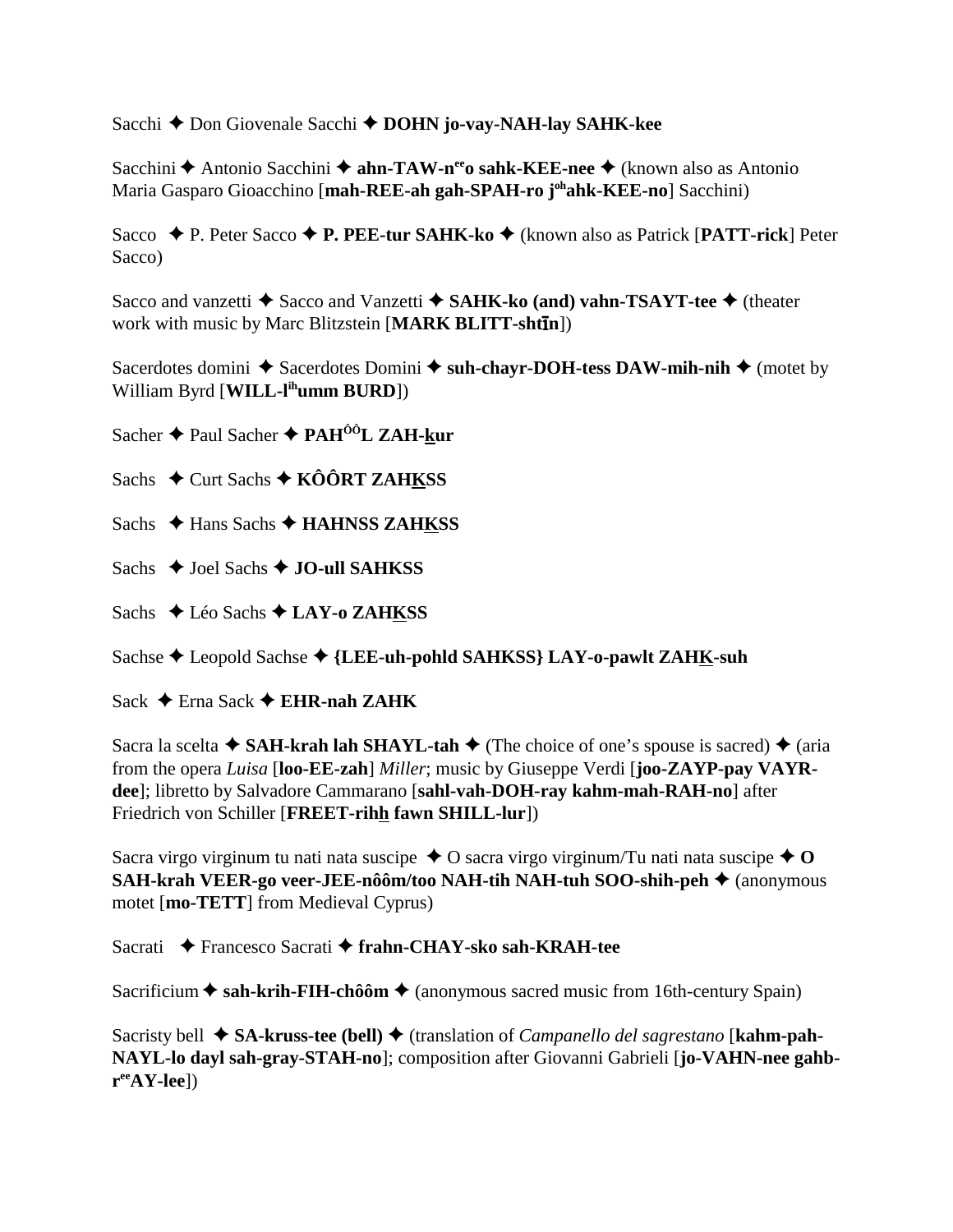Sacrum convivium  $\triangleq$  o SAH-krôôm kohn-VEE-v<sup>ih</sup>ôôm  $\triangleq$  (sacred music, title used by various composers)

Sadai Yizhak Sadai **EE-shahk sah-DAHEE**

Sade  $\triangle$  shar-day

Sadie ◆ Stanley Sadie ◆ STANN-lee SAY-dee ◆ (known also as Stanley John [JAHN] Sadie)

Sadko ◆ saht-KAW ◆ (an opera, with music by Nicolai Rimsky-Korsakov [n<sup>y</sup>ee-kah-LAH<sup>IH</sup> **REEM-skee-KAWR-suh-kuff**]; libretto by Rimsky-Korsakov, Vladimir Stasov [**vlah-DYEEmihr STAH-suff**], Vasily Yastrebtsev [**vah-SEE-lee YAHSS-trupp-suff**], Nikolai Shtrup [**ny eekah-LAHIH SHTROOP**], Nikolai Findeyzen [**ny ee-kah-LAHIH finn-DAY-zenn**], and Vladimir Bel'sky [**vlah-DYEE-mihr BELL-skee**])

Sadra ◆ I Wayan Sadra ◆ **EE W<sup>T</sup>-yahn SAH-drah** 

Saenger ◆ Gustav Saenger ◆ GUSS-tuvv SEHNG-ur

Saenger ◆ Oscar Saenger ◆ AHSS-kur SEHNG-ur

Saens Camille Saint-Säens **{kah-meel seh**6**-sah**6**ss} kah-meey' seh**6**-sah**6**ss** (known also as Charles-Camille Saint-Saëns [**{sharl-kah-meel seh**6**-sah**6**ss} sharl-kah-mee seh**6**-sah**6**ss**])

Saenz **← Pedro Saenz ← PAY-dro SAH-aynss** 

Saeverud **← Harald Saeverud ← HAH-rahl SEH<sup>EH</sup>-veh-rewd ←** (known also as Harald Sigurd Johan [**SEE-ghewr YOO-ahn**] Saeverud)

Saeverud ◆ Ketil Hvoslef Saeverud ◆ HEH-till VOO-shleff SEH-veh-rewd

Saf saf susa  $\blacklozenge$  Säf, säf, susa  $\blacklozenge$  **SEVV, SEVV, SÜ-suh**  $\blacklozenge$  (Sigh, Rushes, Sigh)  $\blacklozenge$  (poem by Gustaf Fröding [**GÜSS-tahf FRÖ-dihng**] set to music by Jean Sibelius [**zhah**6 **sih-BAY-lihôôss**])

Saffi **→ SAHF-fee →** (character in the operetta *Der Zigeunerbaron* [dayr tsee-GOY-nur-pah**rohn**] — *The Gypsy Baron*; music by Johann Strauss II [**YO-hahn SHTRAH<sup>ÔÔ</sup>SS II**]; libretto by Ignaz Schnitzer [**IGG-nahtss SHNITT-tsur**] after Mor Jókai [**MOHR YOHOH-kahih**])

Safonov  $\triangle$  Vasili Safonov  $\triangle$  vah-SEE-l<sup>y</sup>ee sah-FAW-nuff  $\triangle$  (known also as Vasili Ilich [ih-**LYEECH**] Safonov)

Safranek kavic ◆ Lujo Safranek-Kavić ◆ LOO-**vaw SAH-frah-neck-KAH-vihch** 

Sag ich liess sie grussen  $\triangle$  Sag 'ich liess sie grüssen  $\triangle$  **ZAHK ihh LEESS zee GRÜSS-sunn** (excerpt from *Seven Songs With Piano* by Ludwig Felix [**LOOT-vihh FAY-lickss**] and Jan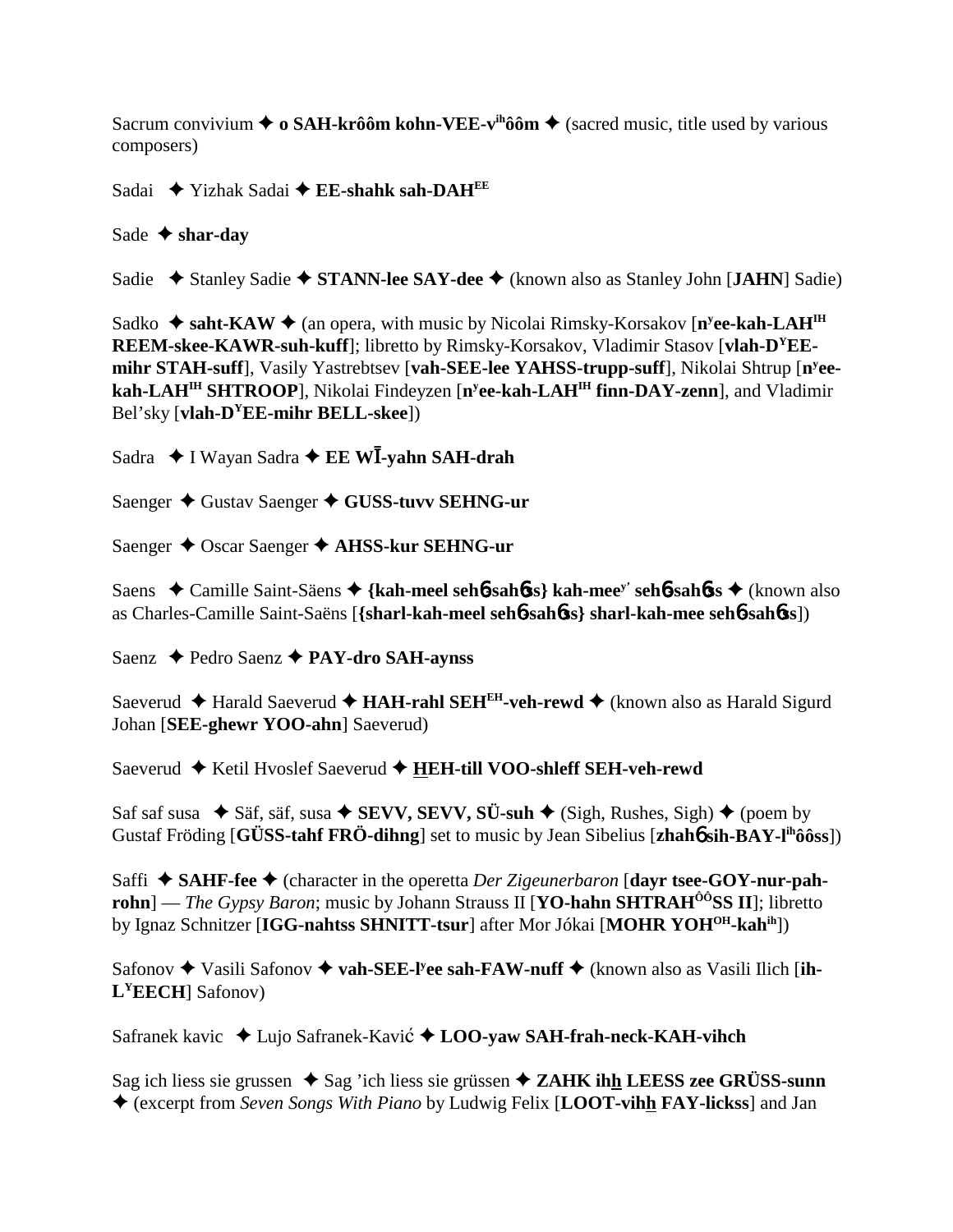Brandts-Buys [**YAHN BRAHNTSS-BÜRSS**])

Sagaev Dimiter Sagaev **dee-MEE-ter sah-GAH-yeff**

Sagbutts  $\triangleleft$  **SAG-butts**  $\triangleleft$  (sagbut is the early English name for the trombone)

Sagemuller Dirk Sagemüller **DIHRK-SAH-guh-mül-lur**

Sagrestano  $\triangle$  Il sagrestano  $\triangle$  eel sah-gray-STAH-no  $\triangle$  (The sacristan [SA-kruss-tunn])  $\triangle$ (character in the opera *Tosca* [**TOH-skah**]; music by Giacomo Puccini [**JAH-ko-mo poo-**CHEE-nee]; libretto by Luigi Illica [l<sup>oo</sup>EE-jee eel-LEE-kah] and Giuseppe Giacosa [joo-ZAYP**pay jah-KO-zah**] after Henri Murger [**ah**6**-ree mür-zhay**])

Sagt mir o schonste schafrin mein **→** Sagt mir, o schönste Schäf'rin mein ◆ **ZAHKT meer, o**  $\widetilde{\text{SHON-stuh SHEFF-rinn MIN}}$  (folk song arranged by Johannes Brahms [yo-HAHN-nuss **{BRAHMZ} BRAHAHMSS**])

Saikkola Lauri Saikkola **LAHÔÔ-rih SAHIHK-kaw-lah**

Sailer ◆ Friederike Sailer ◆ FREE-duh-ree-kuh ZAH<sup>IH</sup>-lur

Saint corentin  $\triangle$  Saint Corentin  $\triangle$  seh**6** kaw-rah**6**-teh**6**  $\triangle$  (character in the opera *Le Roi D'Ys* [**luh r'wah deess**] — *The King of Ys* [**EESS**]; music by Édouard Lalo [**ay-dôôar lah-lo**] and libretto by Édouard Blau [**ay-dôôar blo**])

Saint foix **←** Georges, Comte de Saint-Foix ← zhawrzh, kaw6**t duh seh6-fwah** ← (known also as Marie-Olivier-Georges du Parc Poulain, Comte de Saint-Foix [**mah-ree-aw-lee-veeay-zhawrzh dü park pôô-leh**6**, kaw**6**t duh seh**6**-fwah**])

Saint george Vernoy de Saint-Georges **vehr-n'wah duh seh**6**-zhawrzh**

Saint georges **→** Joseph Boulogne, Chevalier de Saint-Georges → zho-zeff bôô-lawn<sup>y</sup>, shuh**vah-leeay duh seh**6**-zhawrzh**

Saint huberty Mme. De Saint-Huberty **mah-dahm duh seh**6**-tü-ber-tee**

Saint laurent childrens choir  $\triangle$  Saint-Laurent Children's Choir  $\triangle$  seh**6-lo-rahb** (Children's **Choir)**

Saint lubin Léon de Saint-Lubin **lay-aw**6 **duh seh**6**-lü-beh**6

Saint marcoux ◆ Micheline Coulombe Saint-Marcoux ◆ mee-shuh-leen kôô-law6b seh6-mar**kôô**

Saint requier Léon Saint-Requier **lay-aw**6 **seh**6**-reh-keeay**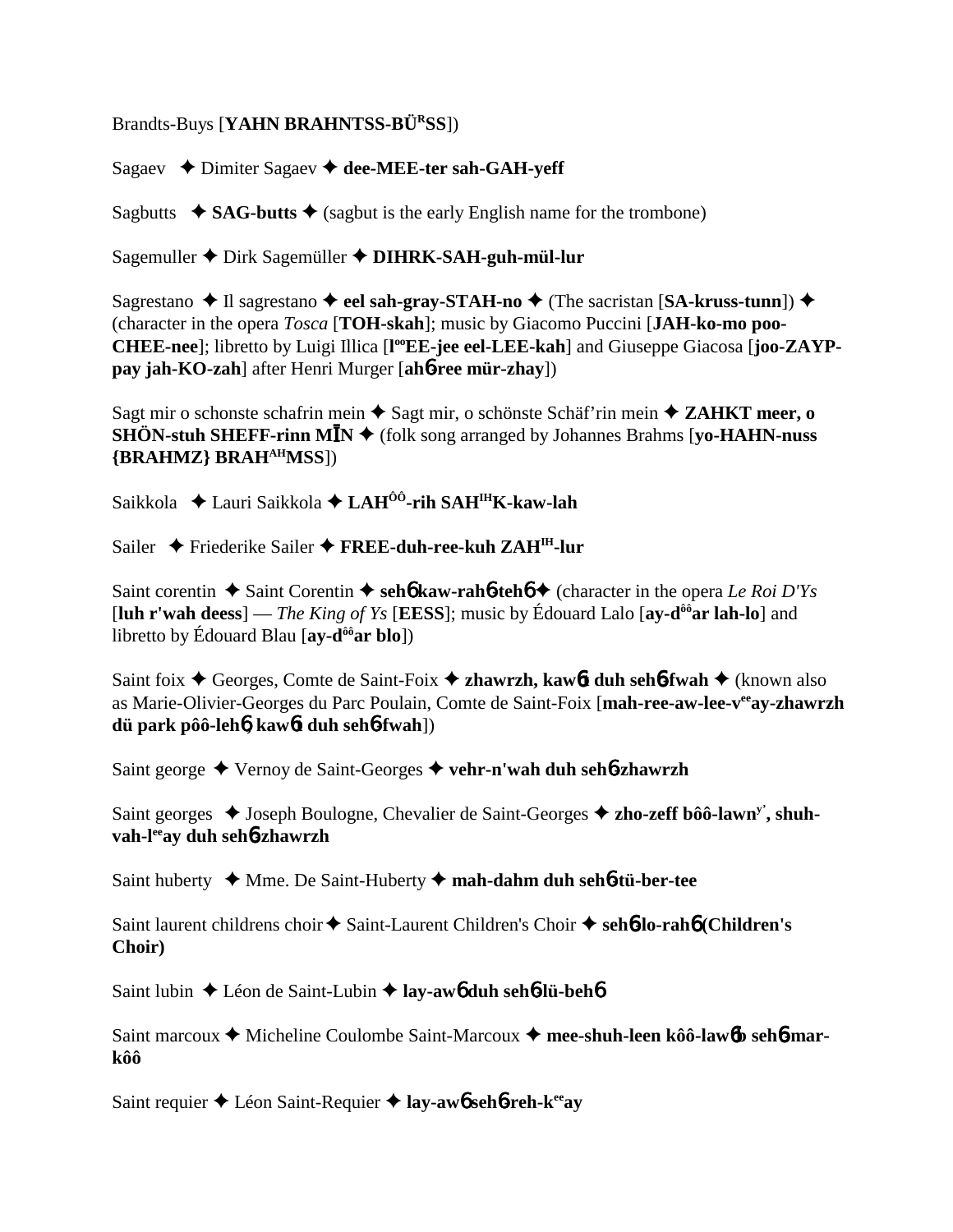Saint saens Camille Saint-Saëns **{kah-meel seh**6**-sah**6**ss} kah-meey' seh**6**-sah**6**ss** (known also as Charles-Camille Saint-Saëns [**{sharl-kah-meel seh**6**-sah**6**ss} sharl-kah-mee seh**6**-sah**6**ss**])

Saint sevin **→** Joseph-Barnabé Saint-Sévin **→ zho-zeff-bar-nah-bay seh6-say-veh6 →** (known also as L'Abbé le fils [**lahb-bay luh feess**])

Saint sevin **→** Pierre Saint-Sévin → p<sup>ee</sup>ehr sehb-say-vehb → (known also as L'Abbé le cadet [**lahb-bay luh kah-deh**])

Saint sevin **→** Pierre-Philippe Saint-Sévin → p<sup>ee</sup>ehr-fee-leep seh**6-say-veh6 →** (known also as L'Abbé Painé [**lahb-bay peh-nay**])

Saint victor ◆ Marie Alexis Castillon de Saint-Victor ◆ mah-ree ah-leck-see kahss-tee-yaw**6 duh seh<sup>6</sup>-veek-tawr ◆** (known also as Alexis Castillon)

Sainte  $\triangle$  seh**6t**  $\triangle$  (composition by Maurice Ravel [**mo-reess rah-vell**])

Sainte en son aureole Une sainte en son auréole **ün seh**6**t ah**6 **saw**6**-no-ray-awl** (A Saint in Her Aureole) (poem by Paul Verlaine [**pohl vehr-lenn**] set to music by Gabriel Fauré [**gahbr**<sup>ee</sup>ell fo-ray])

Sainte medaille avant de quitter ces lieux  $\triangle$  O sainte medaille ... Avant de quitter ces lieux  $\triangle$  o  $\text{seh\'ot}$  meh-dah<sup>y</sup> ... ah-vah<sub>0</sub><sup>6</sup> duh kee-tay suh-l<sup>ee</sup>ö  $\blacklozenge$  (excerpt from the opera *Faust* [**FAH**<sup>00</sup>**ST**] (French version); music by Charles Gounod [**sharl gôô-no**]; libretto by Jules Barbier [**zhül barbeeay**] and Michel Carré [**mee-shell kar-ray**] after Johann Wolfgang von Goethe [**YO-hahn VAWLF-gahng fawn GÖ-tuh**])

Sainton **←** Prosper Sainton ← **prawss-pay seh6-taw6** ← (known also as Prosper Philippe Cathérine Sainton [**prawss-pay fee-leep kah-tay-reen seh**6**-taw**6])

Saito **→** Hideo Saito **→ hee-deh<sup>aw</sup> sah<sup>ee</sup>-taw** 

Saix  $\triangle$  Guillot de Saix  $\triangle$  ghee-yo duh seh

Sakac ◆ Branimir Sakač ◆ BRAH-nih-mihr SAH-kahch

Sakellarios Alekos Sakellarios **ah-LEH-kawss sah-kayl-LAH-reeuss**

Sakura **sah-koo-lah**

Sala **→** Nicola Sala → nee-KO-lah SAH-lah

Sala  **→** Pietro Pompeo de Sala → p<sup>ee</sup>AY-tro pohm-PAY-o day SAH-lah → (known also as Pietro Pompeo Sales [p<sup>ee</sup>AY-tro pohm-PAY-o SAH-layss])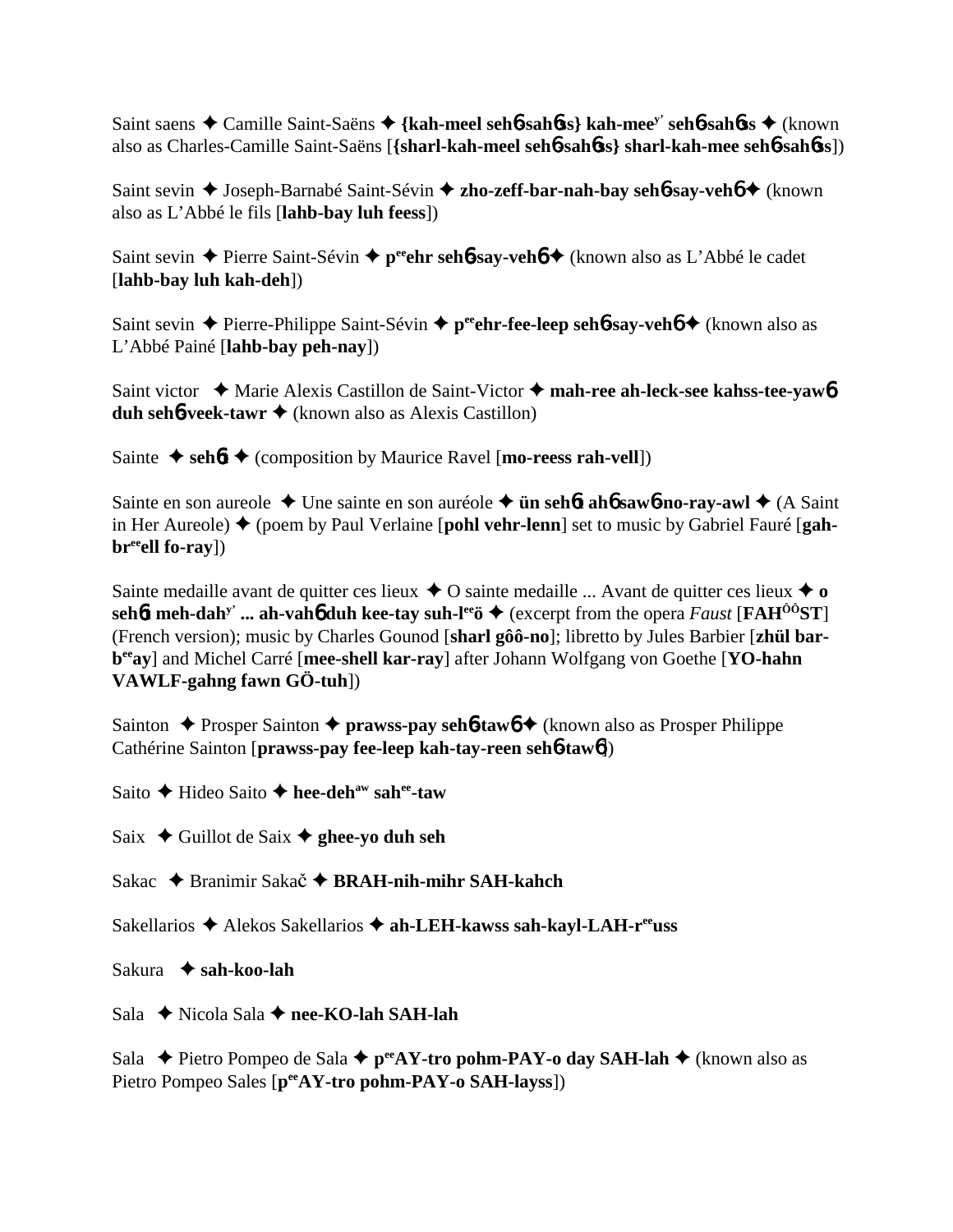$Salaams \triangleq sah-LAH<sup>AH</sup>MZ$ 

Salabert **→** Édouard Salabert **→ av-d<sup>ôô</sup>ar sah-lah-behr** 

Salabert Francis Salabert **frah**6**-seess sah-lah-behr**

Salaff **↓** Peter Salaff **◆ PEE-tur SAH-lahf** 

Salaman **←** Charles Salaman ← CHAH-rullz SA-luh-mann ← (known also as Charles Kensington [**KENN-sihng-tunn**] Salaman)

Salammbo  $\triangle$  Salammbô  $\triangle$  sah-lahm-BO  $\triangle$  (unfinished opera, with music by Modest Petrovich Musorgsky [**mah-DYESST pih-TRAW-vihch MOOSS-surk-skee**]; libretto by Musorgsky after Gustave Flaubert [**güs-tahv flo-bay**])  $\triangle$  (the opera is known also as *The Libyan*)

Salas **→** Eugenio Pereira-Salas →  $av<sup>oo</sup> - HAY-n<sup>ee</sup>o$  pay-RAY<sup>EE</sup>-rah-SAH-lahss

Salas **→** Juan Orrego-Salas ◆ h<sup>oo</sup>AHN ohr-RAY-go-SAH-lahss ◆ (known also as Juan Antonio [ahn-TOH-ne<sup>e</sup>o] Orrego-Salas)

Salas viu **→** Vicente Salas Viú ◆ vee-SAYN-tay SAH-lahss v<sup>ee</sup>OO

Salas y castro Esteban Salas y Castro **ayss-TAY-vahn SAH-lahss ee KAHSS-tro**

Salazar **→** Adolfo Salazar → ah-DAWL-fo sah-lah-THAR

Salbide **→** Jorge Luís Salbide → **HAWR-hay l<sup>oo</sup>EESS sahl-VEE-thay** 

Salce salce  $\triangle$  Salce, salce  $\triangle$  **SAHL-chay, SAHL-chay**  $\triangle$  (Willow Song)  $\triangle$  (aria from the opera Otello [**o-TAYL-lo**]; music by Giuseppe Verdi [**joo-ZAYP-pay VAYR-dee**]; libretto by Arrigo Boito [**ar-REE-go bo-EE-toh**] after William Shakespeare [**WILL-lihumm SHAYK**spih<sup>uh</sup>r])

Saldone ◆ Baltasar Saldoni ◆ bahl-tah-SAR sahl-DOH-nee

Salerno **← sah-LAYR-no** 

Salerno sonnenberg ◆ Nadja Salerno-Sonnenberg ◆ NAHD-yah sah-LEHR-no-SAHN-n'n**burg**

Sales Franz Sales **FRAHNZ SAH-less**

Sales **→** Nikolaus Sales ◆ NEE-ko-LAH<sup>ôô</sup>SS SAH-less

Sales Pablo Hernández Sales **PAH-vlo ehr-NAHN-dehth SAH-layss**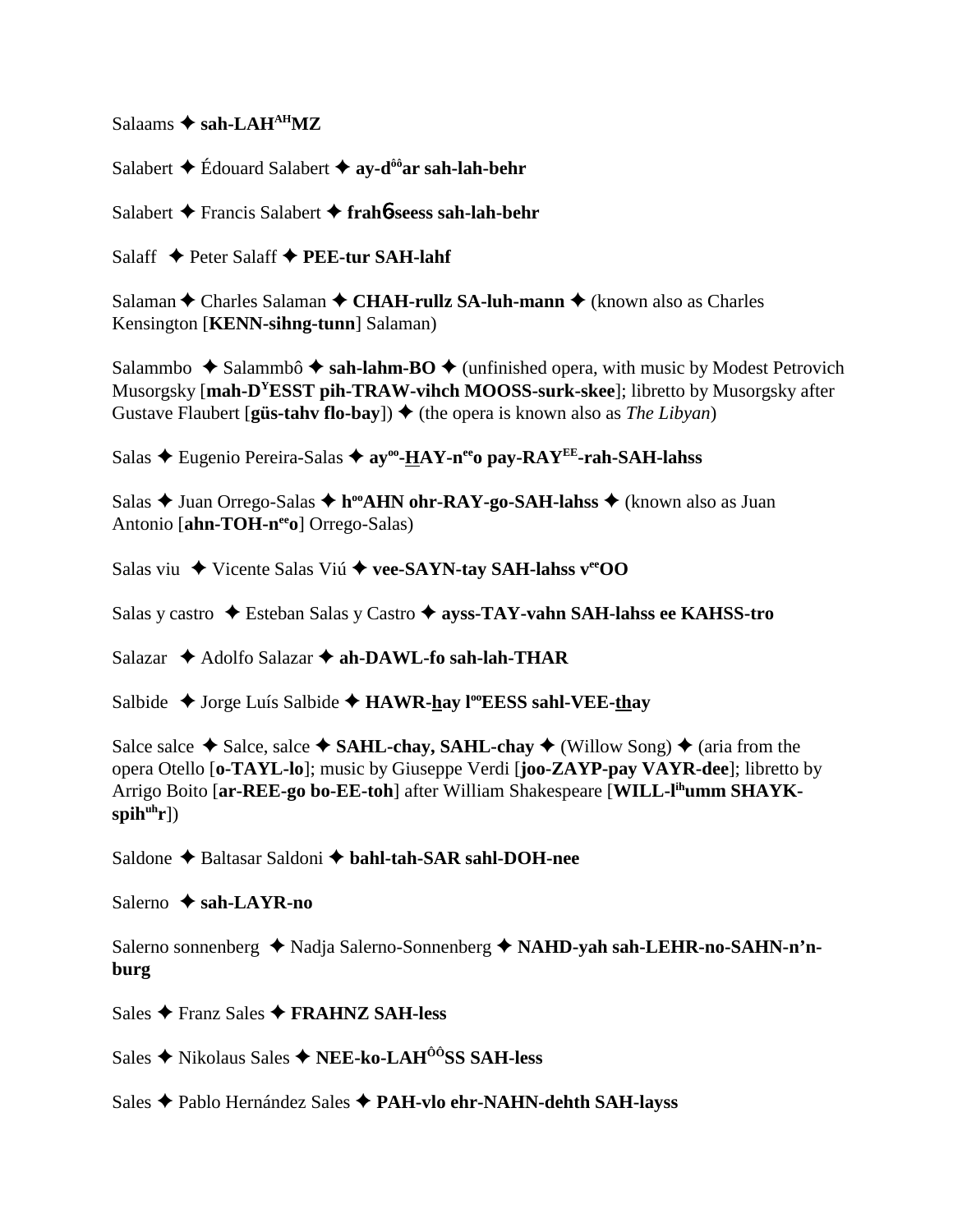Sales **←** Pietro Pompeo Sales ← p<sup>ee</sup>AY-tro pohm-PAY-o SAH-layss ← (known also as Pietro Pompeo de Sala [**day SAH-lah**])

Sales baillot **←** Pierre-Marie-François de Sales Baillot ← p<sup>ee</sup>ehr-mah-ree-frah**6**-swah duh sahl **beh-yo ♦** (known also as Pierre Baillot)

Salette Joubert de la Salette **zhôô-ber duh lah sah-lett**

Saleza Albert Saléza **ahl-ber sah-lay-zah**

Sali  $\triangle$  **SAH-lee**  $\triangle$  (character in the opera *A Village Romeo and Juliet*; music and libretto by Frederick Delius [**FREH-duh-rick DEE-lihuss**]; libretto after Gottfried Keller [**GAWT-freet KELL-lur**])

Salieri **←** Antonio Salieri ← ahn-TAW-n<sup>ee</sup>o sah-l<sup>ee</sup>AY-ree

Salinas ◆ Francisco de Salinas ◆ frahn-THEESS-ko day sah-LEE-nahss

- Salis **→** Johann Gaudene von Salis → YO-hahn GAH<sup>ôô</sup>-duh-nuh fawn ZAH-liss
- Sallinen **→** Aulis Sallinen **→ AH<sup>ôô</sup>-liss SAHL-lih-nenn**

Sallinen **←** Markus Sallinen ← MAR-kôôss SAHL-lih-nenn

Sallinen Taneli Sallinen **TAH-neh-lih SAH-lih-nenn**

Salmanov  $\triangle$  Vadim Salmanov  $\triangle$  vah-D<sup>Y</sup>EEM sahl-MAH-nuff  $\triangle$  (known also as Vadim Nikolaievich [**ny ee-kah-LAHIH-eh-vihch**] Salmanov)

Salmen **→** Walter Salmen ◆ VAHL-tur ZAHL-munn

Salmenhaara ◆ Erkki Salmenhaara ◆ EHRK-kih SAHL-menn-hah<sup>ah</sup>-rah ◆ (known also as Erkki Olavi [**AW-lah-vih**] Salmenhaara)

Salmhofer ◆ Franz Salmhofer ◆ FRAHNTSS ZAHLM-haw-fur

Salminen **→** Matti Salminen → MAHT-tih SAHL-mih-nenn

Salmon  $\triangle$  Arthur L. Salmon  $\triangle$  AR-thur L. SA-munn

Salmond ◆ Felix Salmond ◆ **FEE-lickss SA-munnd** ◆ (known also as Felix Adrian Norman [**AY-dree-unn NAWR-munn**] Salmond)

Salo **→** Gasparo da Salò → gah-SPAH-ro dah sah-LO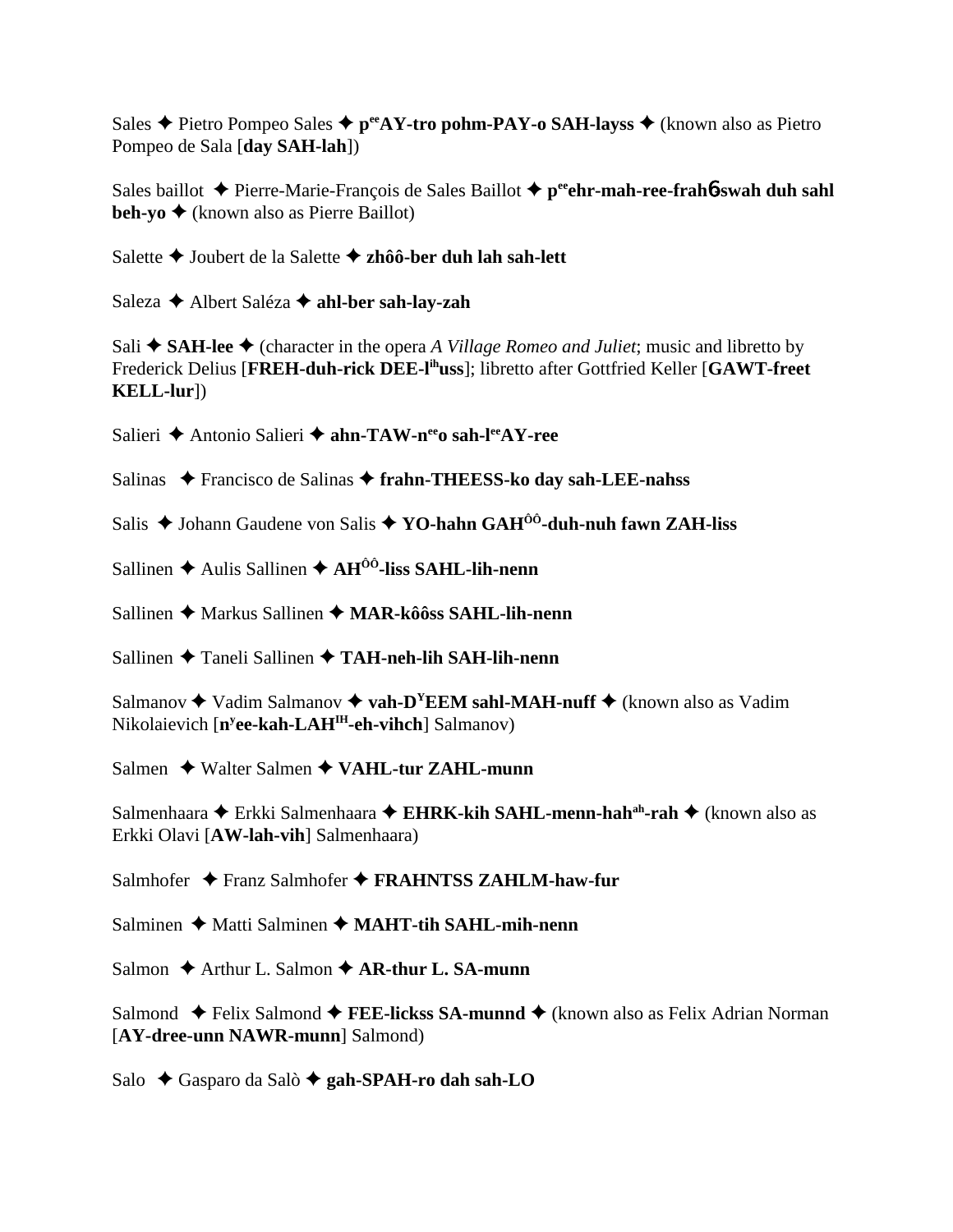Saloman ◆ Siegfried Saloman ◆ ZEEK-freet ZAH<sup>AH</sup>-lo-mahn

Salome  $\triangle$  Lou Salomé  $\triangle$  LO<sup>oo</sup> sah-lo-MAY  $\triangle$  (an opera, with music by Giuseppe Sinopoli [**joo-ZAYP-pay see-NO-po-lee**] and libretto by Karl Dietrich Gräwe [**KARL DEE-trihh GRAY-vuh**])

Salome  $\triangle$  suh-LO-mee  $\triangle$  (American pronunciation)

Salome  $\triangle$  **ZAH<sup>AH</sup>-lo-muh**  $\triangle$  (an opera, with music by Richard Strauss [**RIH-hart SHTRAH<sup>ôô</sup>SS**]; libretto, from Oscar Wilde's play, translated to German by Hedwig Lachmann [**HETT-vihh LAHK-mahn**])

Salome  $\triangle$  **ZAH<sup>AH</sup>-lo-muh**  $\triangle$  (poem by Gottfried Keller [GAWT-freet KELL-lur] set to music by Johannes Brahms [**yo-HAHN-nuss {BRAHMZ} BRAHAHMSS**])

Salomon **→** Johann Peter Salomon ◆ YO-hahn PAY-tur ZAH<sup>AH</sup>-lo-mawn

Salomon song  $\triangle$  (Salomon Song)  $\triangle$  **ZAH<sup>AH</sup>-lo-mawn (Song)**  $\triangle$  (Solomon Song)  $\triangle$  (excerpt from *Die Dreigroschenoper* [**dee DR**-**-graw-shunn-o-pur**] — *The Threepenny Opera* — a play, with music by Kurt Weill [KÔÔRT VIL]; book by Bertolt Brecht [BEHR-tawlt BREHHT] from the translation by Elisabeth Hauptmann [**ay-LEE-zah-bett HAHÔÔPT-mahn**] of the libretto by John Gay [**JAHN GAY**] from the original 1728 version of *The Beggar's Opera*])

Salonen Esa-Pekka Salonen **EH-sah-PECK-kah SAH-law-nenn**

Salonen ◆ Sulo Salonen ◆ SÔÔ-law SAH-law-nenn ◆ (known also as Sulo Nikolai [NIH**kaw-lahih**] Salonen)

Salonorchester colln **→** Salonorchester Cölln **→ zah-LAW6-awr-KEH-stur KÖLN →** (Salon Orchestra of Cologne [**kuh-LOHN**])

Salsa para vientos ◆ Salsa para vientos ◆ SAHL-sah PAH-rah veeAYN-tawss ◆ (compositions by Roberto Sierra [**ro-VEHR-toh seeAY-rah**])

Saltan  $\triangle$  The Tale of Tsar Saltan  $\triangle$  (The Tale of) TSAR sahl-TAHN  $\triangle$  (an opera, with music by Nicolai Rimsky-Korsakov [**ny ee-kah-LAHEE REEM-skee-KAWR-suh-kuff**]; libretto by Vladimir I. Bel'sky [**vlah-DYEE-mihr (**I.**) BELL-skee**] after Alexander Sergeyevich Pushkin [**uh-ly ick-SAHN-d'r sehr-GAY-yeh-vihch POOSH-kinn**])

Saltarello **sahl-tah-RAYL-lo** (excerpt from *Passemezo milanese* [**pahss-say-MAY-tso mee-lah-NAY-zay**] by Giovanni Pacoloni [**jo-VAHN-nee pah-ko-LO-nee**])

Saltimbanques  $\triangle$  Les saltimbanques  $\triangle$  leh sahl-teh**6**-bah**6** $k \triangle$  (The Clowns)  $\triangle$  (an operetta, with music by Louis Ganne [**l ôôee gahn**] and lyrics by Ordonneau [**awr-dawn-no**]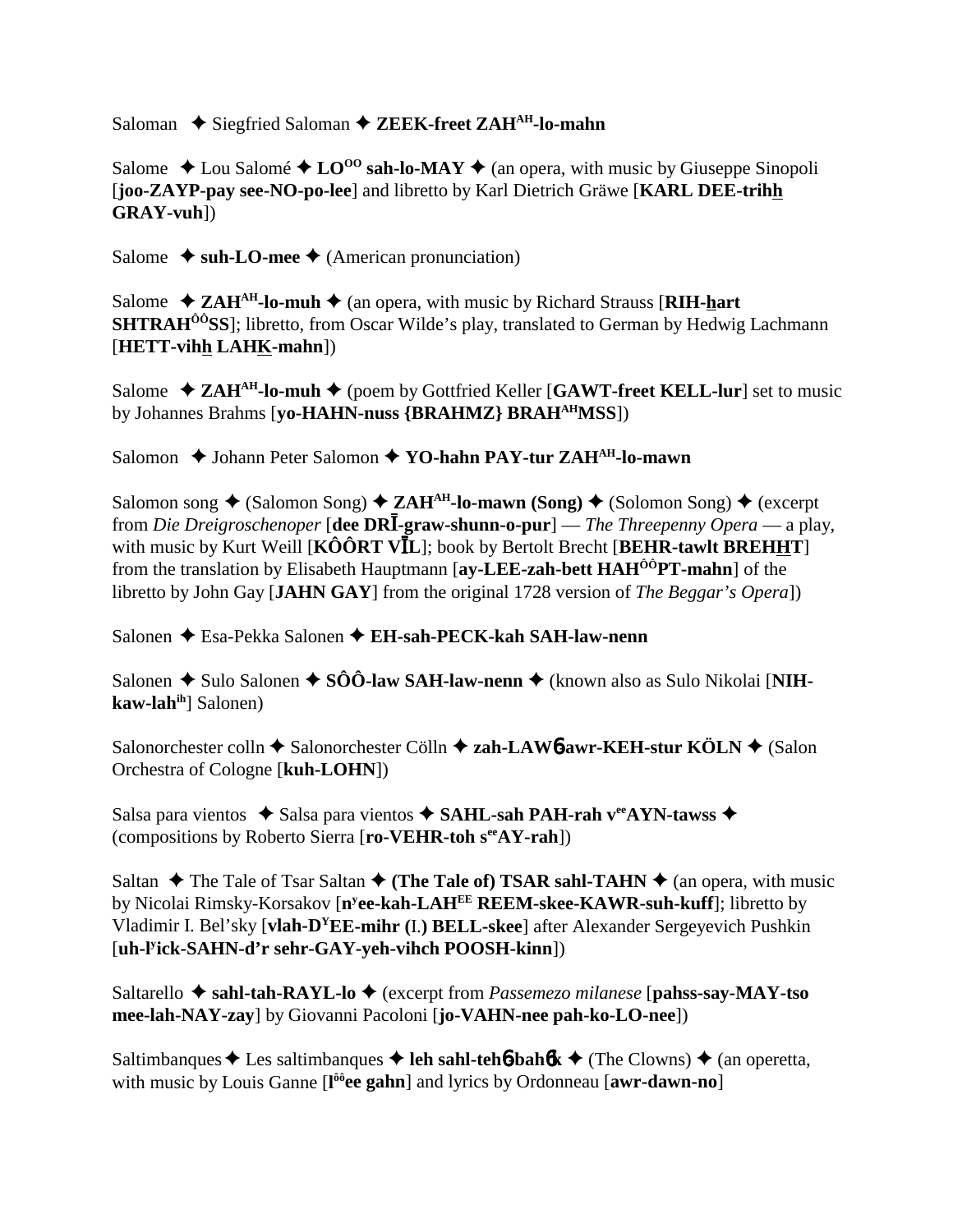Salus Hugo Salus **HOO-go ZAH-lôôss**

Salut damour  $\triangle$  Salut d'amour  $\triangle$  sah-lü dah-môôr  $\triangle$  (composition by Edward Elgar [**EDDwurd ELL-gar**])

Salut demeure  $\triangle$  Salut, demeure  $\triangle$  sah-lü, duh-mör  $\triangle$  (aria from the opera *Faust* [**FAH<sup>00</sup>ST**] (French version); music by Charles Gounod [**sharl gôô-no**]; libretto by Jules Barbier [**zhül barbeeay**] and Michel Carré [**mee-shell kar-ray**] after Johann Wolfgang von Goethe [**YO-hahn VAWLF-gahng fawn GÖ-tuh**])

Salut demeure chaste et pure  $\triangle$  Salut, demeure chaste et pure  $\triangle$  sah-lü, duh-mör shahst ay **pür**  $\triangle$  (excerpt from the opera *Faust* [**FAH<sup>ôô</sup>ST**] (French version); music by Charles Gounod [**sharl gôô-no**]; libretto by Jules Barbier [**zhül bar-beeay**] and Michel Carré [**mee-shell kar-ray**] after Johann Wolfgang von Goethe [**YO-hahn VAWLF-gahng fawn GÖ-tuh**])

Salutaris  $\triangle$  O salutaris  $\triangle$  o suh-loo-TAH-riss  $\triangle$  (section of the *Messe solennelle* [mess saw**lenn-nell** by Hector Berlioz [eck-tawr behr-l<sup>ee</sup>awz])

Salutaris hostia  $\triangle$  O salutaris hostia  $\triangle$  O suh-loo-TAH-riss HO-st<sup>ih</sup>uh  $\triangle$  (eucharistic anthem by Anton Bruckner [**AHN-toh<sup>oh</sup>n BRÔÔK-nur**])

Salva **→ Tadeáš Salva → TAH-deh-ah<sup>ah</sup>sh SAHL-vah** 

Salvator mundi  $\triangle$  **SAHL-vah-tohr MOON-dih**  $\triangle$  (a portion of a \ [{REH-k<sup>ôô</sup>ee-umm} REH**kôôih-emm**] by Herbert Howells [**HUR-burt HW-'lz**])

Salvayre Gaston Salvayre **gahss-taw**6 **sahl-vayr**

Salve  $\rightarrow$  **SAHL-vay**  $\rightarrow$  (excerpt from *Salve Regina* [**SAHL-vay ray-JEE-nuh**] — *Hail, Holy Queen* — by Giovanni Baptista Pergolesi [**jo-VAHN-nee bahp-TEE-stah payr-go-LAY-zee**])

Salve dimora  $\triangle$  Salve, dimora  $\triangle$  SAHL-vay, dee-MO-rah  $\triangle$  (aria from the opera *Faust* [**FAHÔÔST**] (Italian version); music by Charles Gounod [**sharl gôô-no**]; libretto by Jules Barbier [zhül bar-b<sup>ee</sup>ay] and Michel Carré [mee-shell kar-ray] after Johann Wolfgang von Goethe [YO**hahn VAWLF-gahng fawn GÖ-tuh**])

Salve dimora casta e pura ◆ Salve, dimora casta e pura ◆ SAHL-vay, dee-MO-rah KAH-stah **ay POO-rah**  $\blacklozenge$  (excerpt from the opera *Faust* [**FAH**<sup>00</sup>**ST**] (Italian version); music by Charles Gounod [**sharl gôô-no**]; libretto by Jules Barbier [**zhül bar-beeay**] and Michel Carré [**mee-shell kar-ray**] after Johann Wolfgang von Goethe [**YO-hahn VAWLF-gahng fawn GÖ-tuh**])

Salve eja ergo o clemens  $\triangle$  Salve — Eja ergo — O Clemens  $\triangle$  SAHL-vay — AY-yah AYR-go **— O KLAY-maynss ♦** (compositions by Giovanni Baptista Pergolesi [**jo-VAHN-nee bahp-TEE-stah payr-go-LAY-zee**])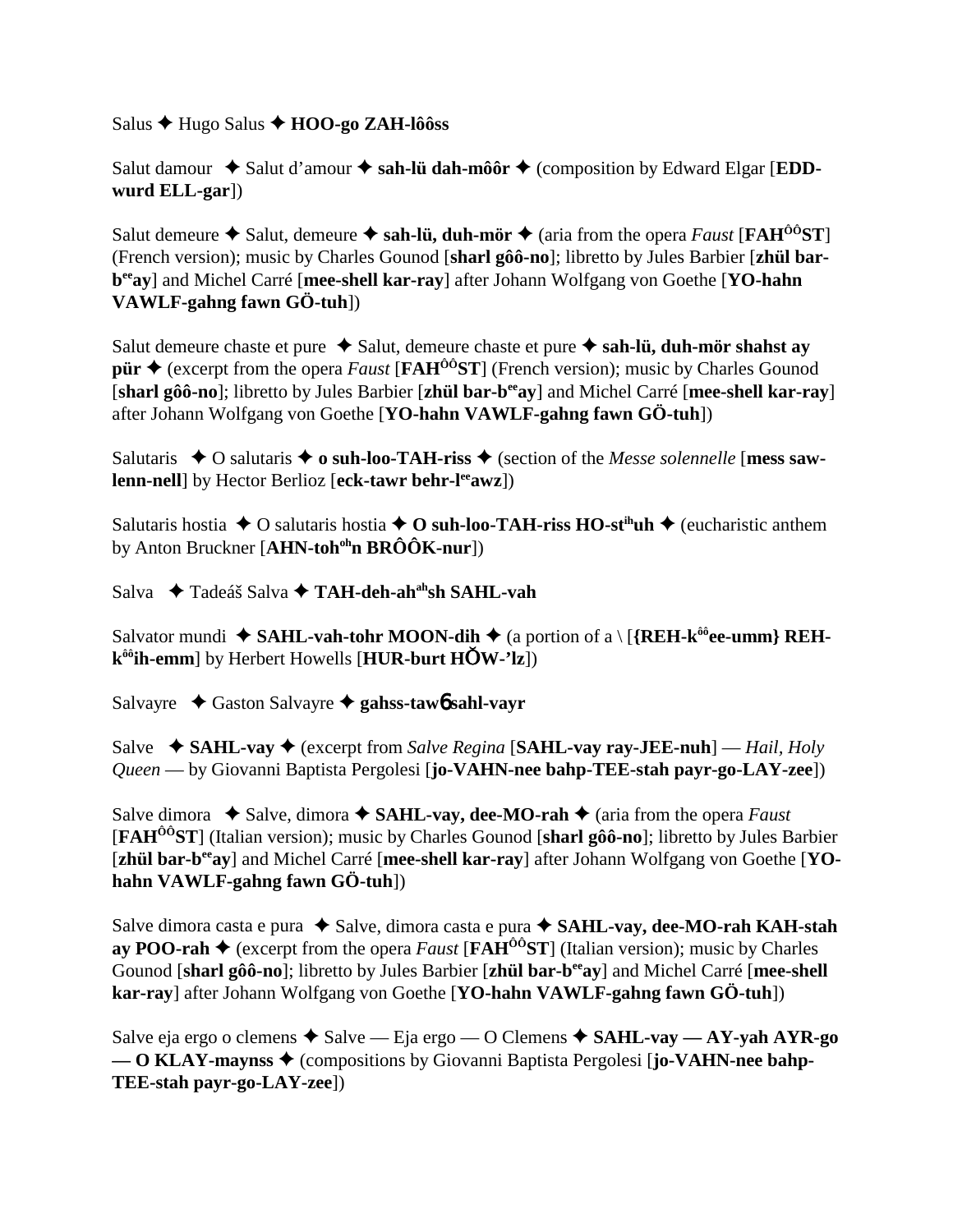Salve lux langentium  $\blacklozenge$  **SAHL-vay looks lahn-JAYN-t<sup>ih</sup>ôôm**  $\blacklozenge$  (section of the Introit [**EENtrawiht**] from a Latin mass by an anonymous composer from the 13th or 14th century)

Salve maria  $\triangle$  Salve Maria  $\triangle$  **SAHL-vay** muh-REE-uh  $\triangle$  (composition by Saverio Mercadante [sah-VAY-r<sup>ee</sup>o mayr-kah-DAHN-tay] ♦ (known also as Giuseppe Saverio Raffaele Mercadante [**joo-ZAYP-pay sah-VAY-reeo rahf-fah-AY-lay mayr-kah-DAHN-tay**])

Salve mater  $\triangle$  **SAHL-vay MAH-tehr**  $\triangle$  (Gregorian chant)

Salve mater redemptoris  $\triangle$  **SAHL-vay MAH-tehr reh-DAYMP-taw-riss**  $\triangle$  (section of the Introit [**EEN-trawiht**] from a Latin mass by an anonymous composer from the 13th or 14th century)

Salve mater redemptoris salve lux langentium salve sine spina salve sancta parens  $\triangle$  Salve mater redemptoris/Salve lux langentium/Salve sine spina/Salve sancta parens **SAHL-vay MAH-tehr reh-DAYMP-taw-riss/SAHL-vay LOOKS lahn-JAYN-tihôôm/SAHL-vay SIH-neh SPEEnuh/SAHL-vay SAHNK-tuh PAH-raynz ♦** (sections of the Introit [**EEN-traw-itt**] from a Latin mass by an anonymous composer from the 13th or 14th century)

Salve regina  $\triangle$  Salve Regina  $\triangle$  SAHL-vay ray-JEE-nuh  $\triangle$  (Hail, Holy Queen)  $\triangle$  (motet by Marc Antoine Charpentier [mark ah**6-twahn shar-pah6-t<sup>ee</sup>ay**])  $\triangleq$  (same title used by other composers)

Salve sancta parens  $\triangle$  **SAHL-vay SAHNK-tah PAH-raynz**  $\triangle$  (section of the Introit [**EENtrawiht**] from a Latin mass by an anonymous composer from the 13th or 14th century)

Salve sine spina  $\triangle$  **SAHL-vay SIH-neh SPEE-nuh**  $\triangle$  (section of the Introit [**EEN-traw**<sup>th</sup>**t**] from a Latin mass by an anonymous composer from the 13th or 14th century)

Salve virgo virginum  $\triangle$  Salve Virgo Virginum  $\triangle$  SAHL-vay VEER-go VEER-jih-nôôm  $\triangle$ (polyphonic song from a Latin mass by an anonymous 13th- or 14th-century composer)

Salvi **→** Lorenzo Salvi **→ lo-RAYN-tso SAHL-vee** 

Salvini donatelli Fanny Salvini-Donatelli **FAHN-nee sahl-VEE-nee-doh-nah-TAYL-lee**

Salviucci **↓** Giovanni Salviucci **→ jo-VAHN-nee sahl-v<sup>ee</sup>OO-chee** 

Salzburg **ZAHLTSS-pôôrk**

Salzburg camerata academica ◆ Salzburg Camerata Academica ◆ ZAHLTSS-pôôrk kuh-meh-**RAH-tuh uh-kuh-DAY-mih-kuh**

Salzedo Carlos Salzedo **{KAR-lohss sahl-ZEE-doh} kar-lawss sahl-zuh-doh** (known also as Léon Carlos Salzedo [**lay-aw**6 **kar-lawss sahl-zuh-doh**])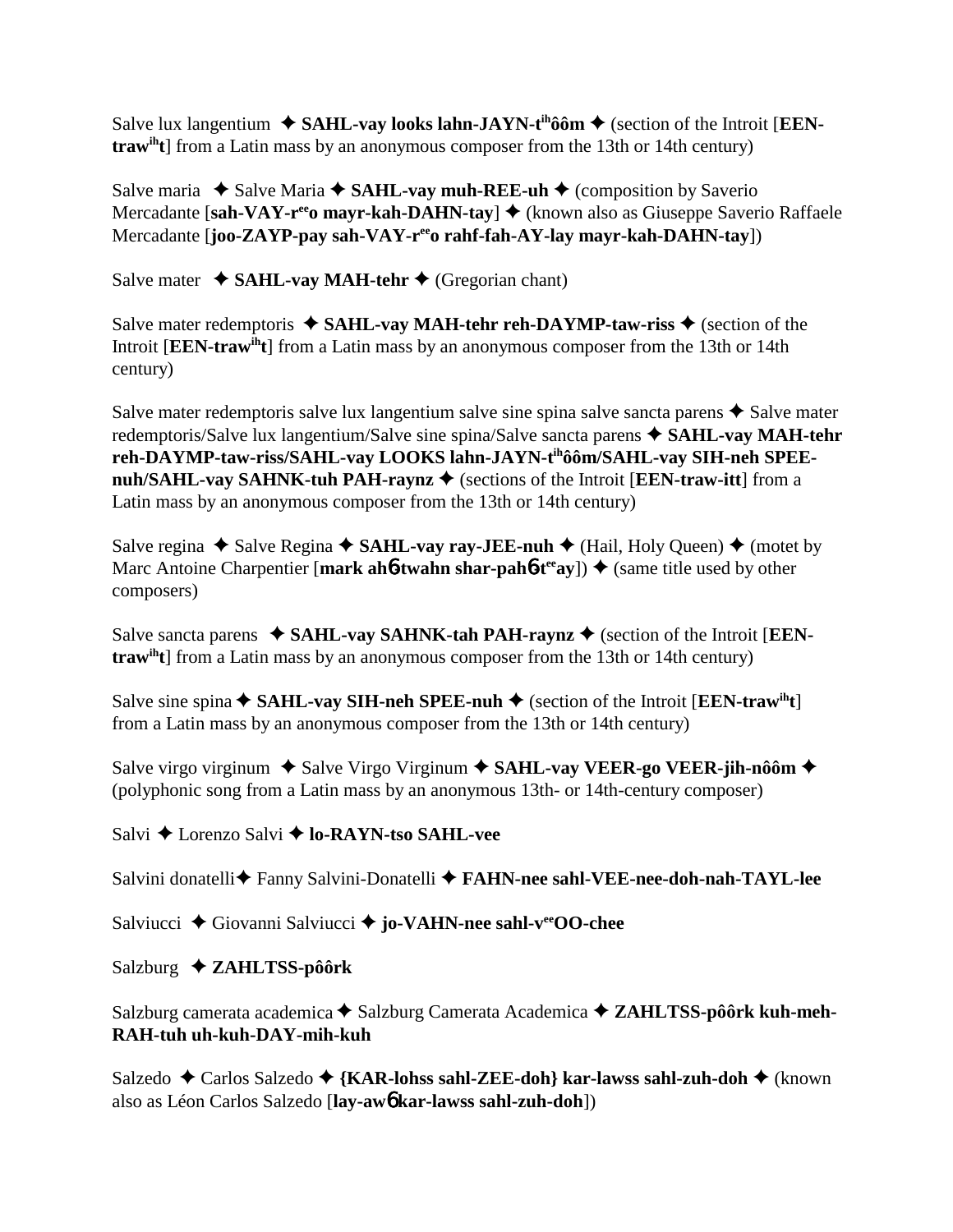Salzer **→** Felix Salzer **→** {FEE-lickss SA<sup>L</sup>-zur} FAY-lickss SAHL-tsur

Salzman **←** Eric Salzman ← **EH-rick SAHLZ-munn** 

Samara ◆ Spiro Samara ◆ SPEE-ro sah-mah-RAH

Samaroff **↓** Olga Samaroff **✦ OHL-gah SA-muh-rawf** 

Samazeuilh **→** Gustave Samazeuilh **→ güss-tahv sah-mah-zö<sup>ee</sup> →** (known also as Gustave Marie Victor Fernand [**mah-ree veek-tawr fehr-nah**6] Samazeuilh)

Samba classico **→ SAH<sub>0</sub><sup>-</sup>buh klahss-SEE-kôô** → (Classic samba) → (song by Heitor Villa-Lobos [**ay-TAWR VEEL-luh-LO-bôôsh**])

Sametz **→** Steven Sametz → STEE-vunn SAH-mettz

Saminsky **→** Lazare Saminsky → LAH-zar sah-MINN-skee → (the given name of this Russian national apparently was Americanized from the Russian Lazar [**LAH-zar**])

Sammarco **→** Mario Sammarco → MAH-r<sup>ee</sup>o sahm-MAR-ko → (known also as Giuseppe Mario Sammarco [**joo-ZAYP-pay MAH-r<sup>ee</sup>o sahm-MAR-ko**]

Sammaritano **→** Silvestro Sammaritano ◆ seel-VAY-stro sahm-mah-ree-TAH-no

Sammartini ◆ Giovanni Battista Sammartini ◆ jo-VAHN-nee baht-TEE-stah sahm-mar-TEE**nee**

Sammartini **←** Giuseppe Sammartini ← joo-ZAYP-pay sahm-mar-TEE-nee ← (known also as Giuseppe Francesco Gaspare Melchiorre Baldassare Sammartini [**joo-ZAYP-pay frahn-CHAY**sko gahss-PAH-ray mayl-k<sup>ee</sup>OHR-ray bahl-dahss-SAH-ray sahm-mar-TEE-nee])

Samosud ◆ Samuil Samosud ◆ sah-m<sup>ôô</sup>EEL sah-mah-SOOT ◆ (known also as Samuil Abramovich [**ah-BRAH-muh-vihch**] Samosud)

Sampedrino ◆ El sampedrino ◆ ell sahm-pay-DREE-no ◆ (song by Carlos Guastavino [**KAR-lawss gooahss-tah-VEE-no**])

Samson et dalila  $\triangle$  Samson et Dalila  $\triangle$  sah**6**-saw**6** ay dah-lee-lah  $\triangle$  (an opera, with music by Camille Saint-Saëns [**{kah-meel seh**6**-sah**6**ss} kah-meey' seh**6**-sah**6**ss**] and libretto by Ferdinand Lemaire [**fehr-dee-nah**6 **luh-mehr**])

Samtliche klaviertrios **→** Sämtliche Klaviertrios → SEMMT-lih-huh klah-feer-TREE-ohss → (complete piano trios)  $\triangle$  (compositions by Franz Schubert [**FRAHNTSS SHOO-bert**])

Samuel ◆ Adolphe Samuel ◆ ah-dawlf sah-m<sup>ü</sup>ell ◆ (known also as Adolphe-Abraham [ah-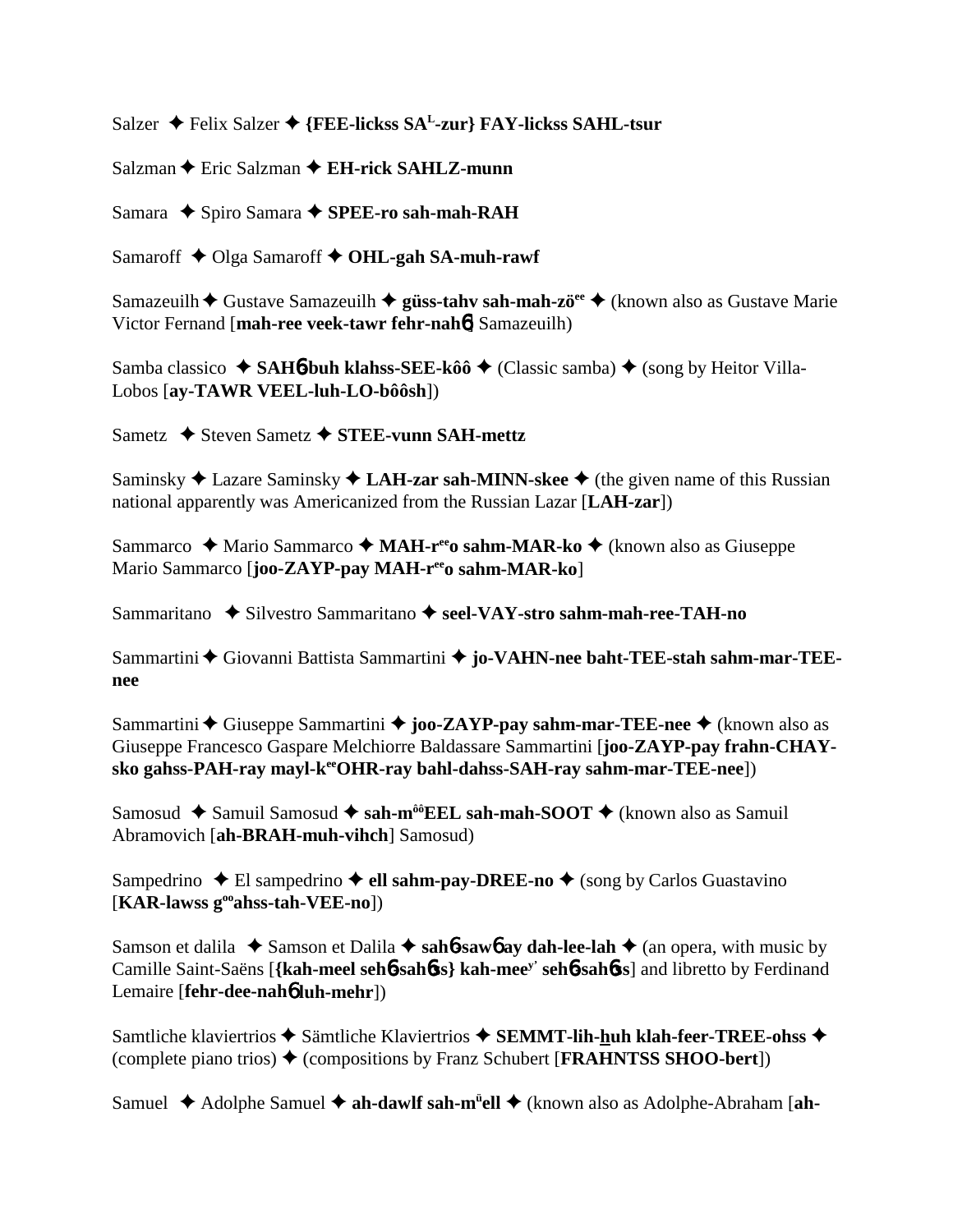## **dawlf-ah-brah-ahm**] Samuel)

Samuel ◆ Gerhard Samuel ◆ {GUR-hard SAMM-yuh-wull} GAYR-hart ZAH-m<sup>oo</sup>ayl

Samuel ◆ Léopold Samuel ◆ lay-o-PAWLT SAH-m<sup>ü</sup>ell

San galli ◆ Wolfgang Alexander Thomas-San-Galli ◆ VAWLF-gahng uh-leck-SAHN-tur **TOH-mahss-SAHN-GAHL-lee ♦** (known also as Wolfgang Alexander Thomas)

San jose ◆ Federico Olmeda de San José ◆ fay-thay-REE-ko AWL-may-thah day sahn ho-**SAY**

San sebastian ◆ Padre José Antonio de San Sebastián ◆ PAH-dray ho-SAY ahn-TOH-n<sup>ee</sup>o day SAHN say-bahss-tee<sub>AHN</sub>

Sances Giovanni Felice Sances **jo-VAHN-nee fay-LEE-chay SAHN-chayss**

Sanchez **←** Damián Sanchez ← dah-m<sup>ee</sup>AHN sahn-CHEHTH

Sanchez de fuentes **→** Eduardo Sánchez de Fuentes → ay-th<sup>oo</sup>R-doh SAHN-chess day **f ooAYN-tayss**

Sancta maria mater dei ◆ Sancta Maria, mater Dei ◆ SAHNK-tah muh-REE-uh, MAH-tehr DAY<sup>EE</sup> ♦ (section of the Latin mass set to music by Wolfgang Amadeus Mozart [VAWLF**gahng ah-mah-DAY-ôôss MO-tsart**])

Sancta mater **→** Sancta Mater ◆ SAHNK-tah MAH-tehr ◆ (section of the Latin hymn *Stabat Mater* [**STAH-baht MAH-tehr**] set to music by Francis Poulenc [**frah**6**-seess pôô-lah**6**k**])

Sancta mater istud agas ◆ Sancta Mater istud agas ◆ SAHNK-tah MAH-tehr EESS-tood **UH-gahss** (section of the Latin hymn *Stabat Mater* [**STAH-baht MAH-tehr**] set to music by Gioachino Rossini [**j**<sup>oh</sup>**ah-KEE-no rohss-SEE-nee**])

Sancto hieronymo ◆ Damasus Brosmann a Sancto Hieronymo ◆ DAH-mah-sôôss BRAWSS**mahn ah SAHNGK-toh h<sup>ih</sup>eh-RO-nih-mo ♦** (known also as Damasus Brosmann)

Sancto johanne ◆ Matheus de Sancto Johanne ◆ mah-tay-ôôss duh sah**6ngk-toh zhaw-ahn** 

Sanctus  $\triangle$  **SAHNGK-tôôss**  $\triangle$  (section of the Latin mass set to music by various composers)

Sanctus and benedictus ◆ Sanctus and Benedictus ◆ SAHNGK-tôôss (and) beh-neh-DEEK $t\hat{o}$ **ss**  $\triangleleft$  (section of the Latin mass set to music by various composers)

Sanctus benedictus **→** Sanctus/Benedictus → SAHNK-tôôss/beh-neh-DEEK-tôôss → (section of the Latin mass set to music by various composers)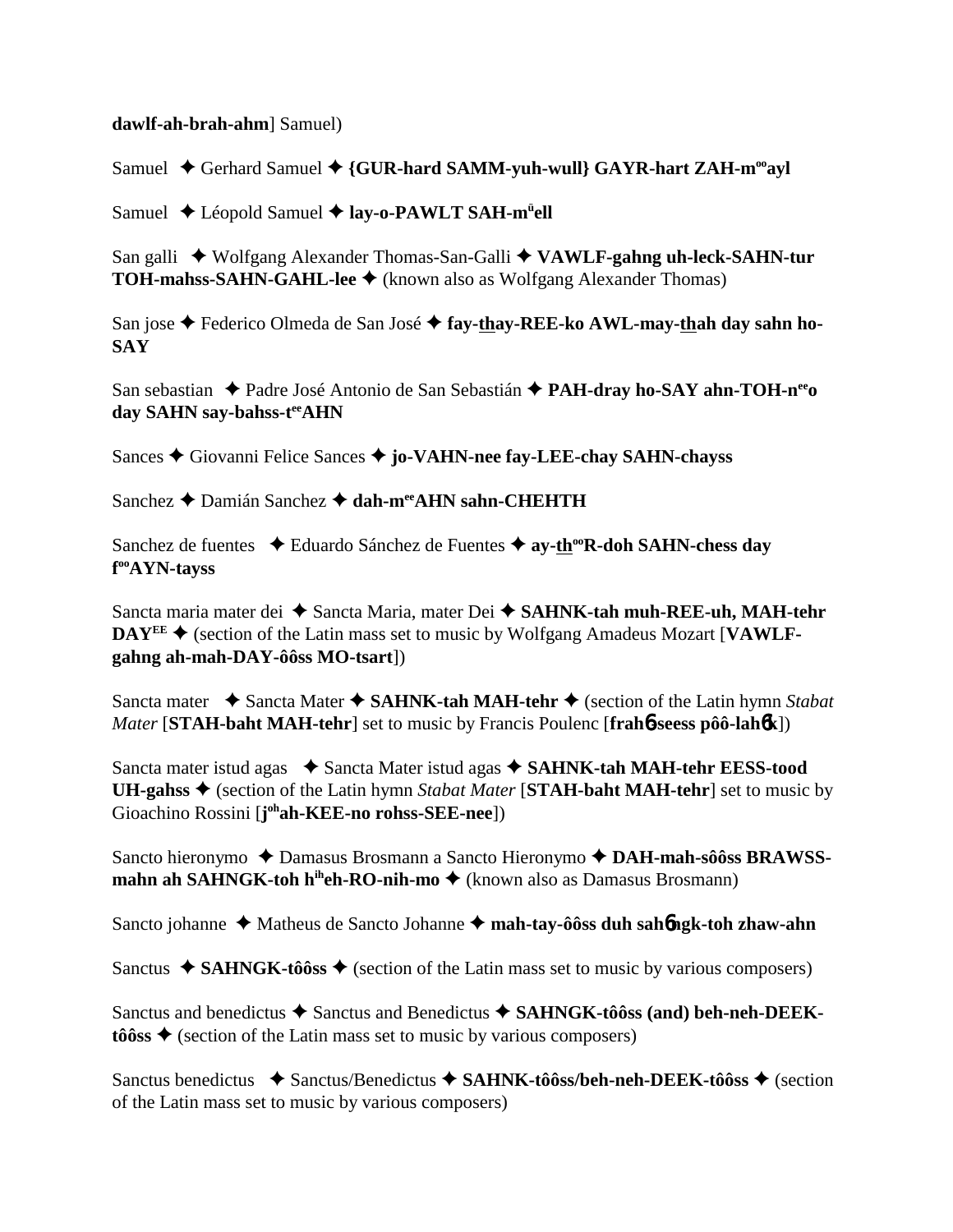Sanctus osanna ◆ Sanctus — Osanna ◆ SAHNGK-tôôss — o-ZAHN-nah ◆ (section of the Latin *Mass in c Minor* by Wolfgang Amadeus Mozart [VAWLF-gahng ah-mah-DAY-ôôss **MO-tsart**])

Sanctus sanctus sanctus → Sanctus, sanctus, sanctus → SAHNGK-tôôss, SAHNGK-tôôss, **SAHNGK-tôôss**  $\blacklozenge$  (Holy, holy, holy)  $\blacklozenge$  (excerpt from the *Messa da Requiem* [**MAYSS-sah**] **dah RAY-k<sup>oo</sup>ee-aym**] — Requiem [{REH-k<sup> $\hat{\theta}^0$ </sup>ee-umm} REH-k $\hat{\theta}^0$ <sup>th</sup>-emm] Mass — by Giuseppe Verdi [joo-ZAYP-pay VAYR-dee])

Sandau ◆ Kurt Sandau ◆ KÔÔRT ZAHN-dah<sup>ôô</sup>

Sandberg ◆ Mordecai Sandberg ◆ {MAWR-duh-kah<sup>ih</sup> SANND-burg} MAWR-deh-kah<sup>ih</sup> **SAHND-behrg** 

Sandberger ◆ Adolf Sandberger ◆ AH<sup>AH</sup>-dawlf ZAHNT-pehr-gur

Sandby ← Hermann Sandby ← HEHR-munn SANNT-bü

Sandels ◆ SAHN-dellss ◆ (composition by Jean Sibelius [zhaho sih-BAY-l<sup>ih</sup>ôôss])

Sanderling  $\bigstar$  Kurt Sanderling  $\bigstar$  KÔÔRT ZAHN-tur-lihng

Sanderling  $\triangle$  Thomas Sanderling  $\triangle$  TOH-mahss ZAHN-tur-lihng

Sanders ◆ Paul Sanders ◆ PAH<sup>ÔÔ</sup>L SAHN-derss

Sanders ◆ Robert L. Sanders ◆ RAH-burt L. SANN-durz ◆ (known also as Robert Levine [ $luh-V\bar{I}N$ ] Sanders)

Sanderson  $\bigstar$  Sibyl Sanderson  $\bigstar$  SIH-buhl SANN-dur-s'n

Sandi  $\triangle$  Luis Sandi  $\triangle$  l<sup>oo</sup>EESS SAHN-dee

Sandmannchen ◆ Sandmännchen ◆ ZAHNT-menn-hunn ◆ (The Sandman) ◆ (traditional song arranged by Johannes Brahms [yo-HAHN-nuss {BRAHMZ} BRAH<sup>AH</sup>MSS] from *Volks*-Kinderlieder [FAHLKSS-KINN-tur-lee-dur] — Childrens' Folk Songs)

Sandor ◆ Arpád Sándor ◆ {AR-padd SANN-dur} AR-pah<sup>ah</sup>d SHAH<sup>AH</sup>N-dawr

- Sandor ← Frigyes Sándor ← FRIH-jesh SHAH<sup>AH</sup>N-dawr
- Sandor ◆ György Sándor ◆ {JAWR-jee SANN-dur} JÖRJ SHAH<sup>AH</sup>N-dawr

Sandor ◆ János Sándor ◆ YAH<sup>AH</sup>-nawsh SHAH<sup>AH</sup>N-dawr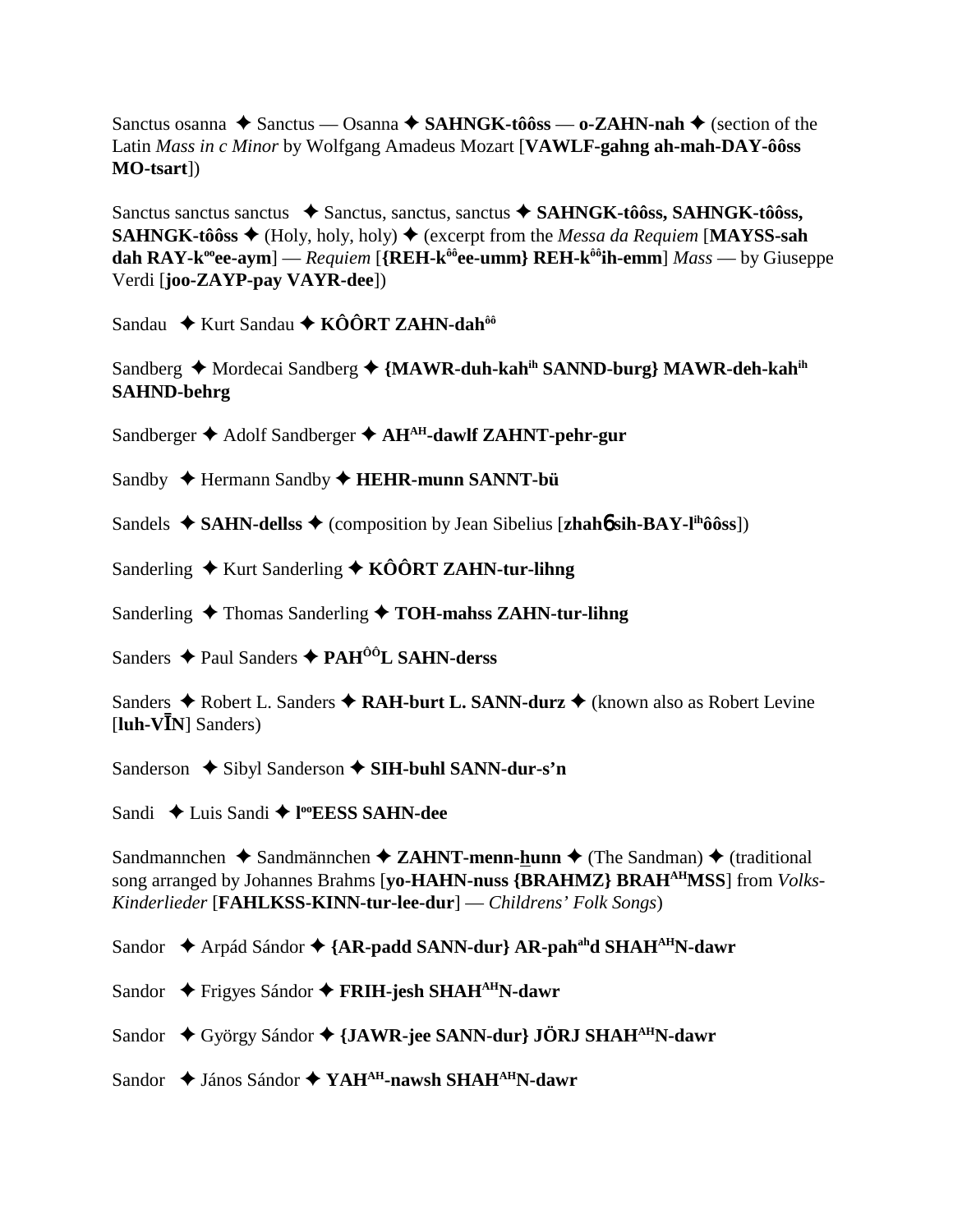Sandor barinkay  $\blacklozenge$  Sándor Barinkay  $\blacklozenge$  SHAH<sup>AH</sup>N-dawr BAH-rinn-kī  $\blacklozenge$  (character in the operetta *Der Zigeunerbaron* [**dayr tsee-GOY-nur-pah-rohn**] — *The Gypsy Baron*; music by Johann Strauss II [**YO-hahn SHTRAHÔÔSS II**]; libretto by Ignaz Schnitzer [**IGG-nahtss SHNITT-tsur**] after Mor Jókai [MOHR YOH<sup>OH</sup>-kahih])

Sandoval ◆ Miguel Sandoval ◆ {mih-GHELL SANN-doh-vawl} mee-GHELL sahn-doh-**VAHL**

Sandstrom **→** Sven-David Sandström → **SVENN-DAH-vidd SAHND-ström** 

Sandt **→** Maximilian van de Sandt → mahk-sih-mih-l<sup>ih</sup>AHN funn duh SAHNT

Sandtvig ◆ Marie Sundelius Sandtvig ◆ mah-REE-uh sün-DAY-l<sup>ih</sup>üss SAHNT-veeg ◆ (known also as Marie Sundelius)

Sandvik ◆ Ole Sandvik ◆ OO-luh SAHN-veek ◆ (known also as Ole Mørk [MÖRK] Sandvik)

Sang vor langen jahren ◆ Es sang vor langen Jahren ◆ ess ZAHNG for LAHNG-unn YAH**runn ♦** (composition by Arvo Pärt [**AR-vo PEHRT**])

Sangaride  $\triangle$  sah**6**-gah-reed  $\triangle$  (character in the opera *Atys* [ah-teess]; music by Jean-Baptiste Lully [**zhah**6**-bah-teest lül-lee**] and libretto by Philippe Quinault [**fee-leep kee-no**])

Sangen om korsspindeln ◆ Sången om Korsspindeln ◆ SAWNG-enn ahm KAWSS<sup>UH</sup>-speen**dulln**  $\triangle$  (Song of the Cross-Spider)  $\triangle$  (song by Jean Sibelius [**zhah**6 **sih-BAY-l<sup>ih</sup>ôôss**])

Sanger  $\triangle$  Der Sänger  $\triangle$  dayr ZEHNG-ur  $\triangle$  (The Singer)  $\triangle$  (composition by Carl Loewe [**KARL LÖ-vuh**])

Sanger  $\triangle$  Ein Sänger  $\triangle$  **In ZEHNG-ur**  $\triangle$  (a singer)  $\triangle$  (character in the opera *Der Rosenkavalier* [**dayr RO-zunn-kah-fah-leer**] — *The Knight of the Rose*; music by Richard Strauss [**RIH-hart SHTRAHÔÔSS**] and libretto by Hugo von Hofmannsthal [**HOO-go fawn HAWF-mahn-stahl**])

Sangiovanni ◆ Antonio Sangiovanni ◆ ahn-TAW-n<sup>ee</sup>o sahn-jo-VAHN-nee

Sanjuan ◆ Pedro Sanjuán ◆ {PEE-dro sann-WAHN} PAY-dro sahn-h<sup>oo</sup>AHN

Sankey ◆ Ira D. Sankey ◆ **I-ruh D. SANG-kee** ◆ (known also as Ira David [**DAY-vudd**] Sankey)

Sanroma  $\blacklozenge$  Jesús María Sanromá  $\blacklozenge$  hay-SOOSS mah-REE-ah sahn-ro-MAH

Santa cecilia **→** Santa Cecilia → SAHN-tah chay-CHEE-l<sup>ee</sup>ah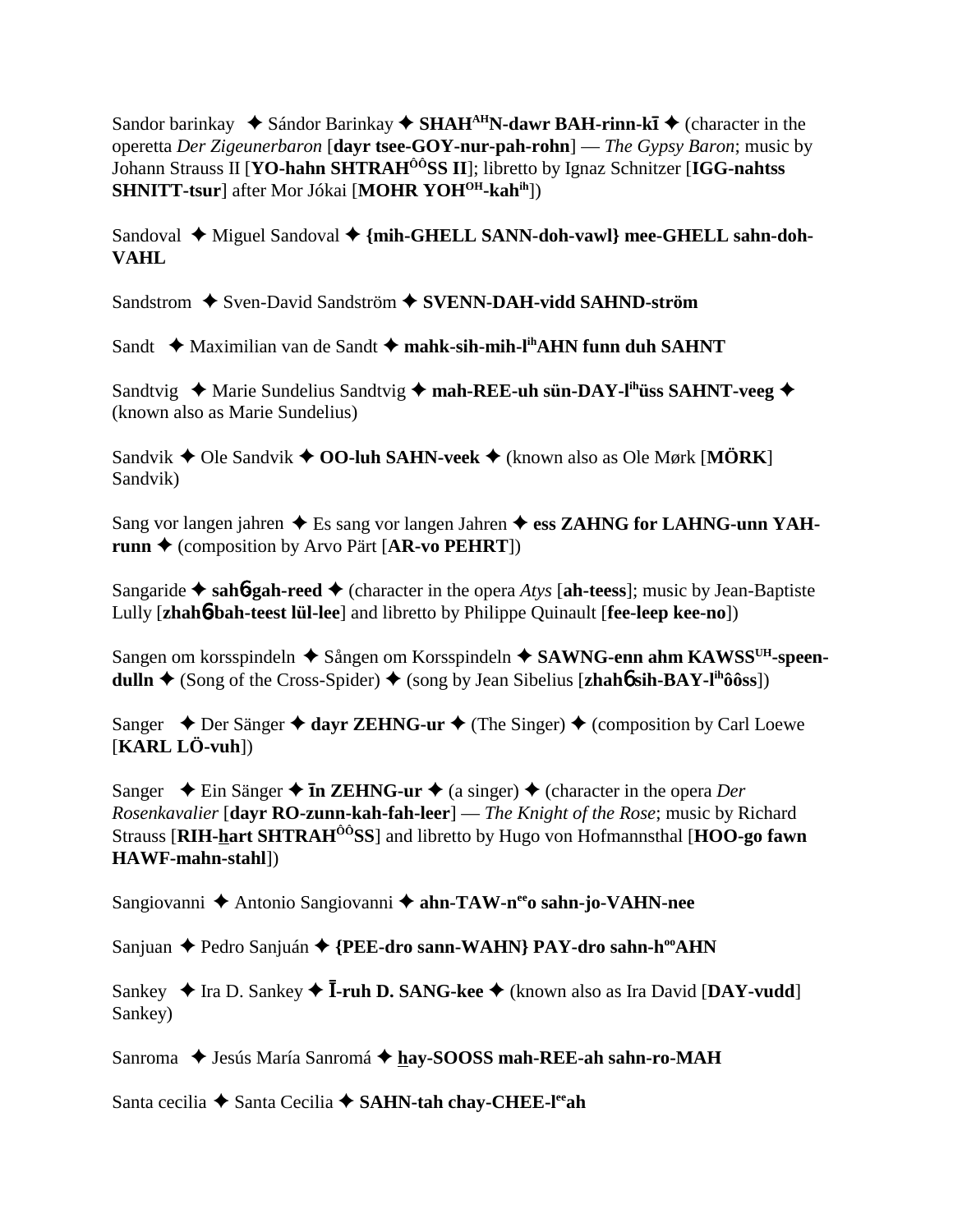Santa cruz ◆ Domingo Santa Cruz ◆ doh-MEEN-go SAHN-tah KROOSS ◆ (known also as Domingo Santa Cruz Wilson [**WILL-sunn**])

Santa lucia  $\blacklozenge$  Santa Lucia  $\blacklozenge$  **SAHN-tah loo-CHEE-ah**  $\blacklozenge$  (song, title used by various composers)

Santa lucia luntana **→** Santa Lucia luntana → SAHN-tah loo-CHEE-ah loon-TAH-nah → (song by E. A. Mario [**MAH-reeo**])

Santa maria  $\triangle$  Fray Tomás de Santa María  $\triangle$  FRI toh-MAHSS day SAHN-tah mah-REE-ah

Santambrogio ◆ Sara Sant'Ambrogio ◆ SEH-ruh sahn-tahm-BRO-jo

Santana ◆ Carlos Santana ◆ {KAR-lohss sann-TA-nah} KAR-lawss sahn-TAH-nah

Santen kolff **↓** J. van Santen Kolff ◆ (J.) funn SAHN-tunn KAWLF

Santi **←** Nello Santi ← NAYL-lo SAHN-tee

Santi **←** Padre Angelo de Santi ← PAH-dray ahn-JAY-lo day SAHN-tee

Santini ← Abbate Fortunato Santini ← ahb-BAH-tay for-too-NAH-toh sahn-TEE-nee

Santini **←** Gabriele Santini ← gahb-r<sup>ee</sup>AY-lay sahn-TEE-nee

Santo domingo de silos ◆ Santo Domingo de Silos ◆ SAHN-toh doh-MEEN-go day SEE**lawss**

Santo tanguillos  $\triangle$  Santo — Tanguillos  $\triangle$  **SAHN-toh — tahn-g<sup>oo</sup>EE-l'yawss**  $\triangle$  (Santo = Sanctus, Tanguillos = tangos)  $\blacklozenge$  (section of the *Misa flamenca* [MEE-sah flah-MAYN-kah] — *Flamenco* [**flah-MEHNG-ko**] *Mass* — set to music by Paco Peña [**PAH-ko PAY-n'yah**])

Santoliquido **←** Francesco Santoliquido ← frahn-CHAY-sko sahn-toh-lee-k<sup>oo</sup>EE-doh

Santoro Claudio Santoro **KLAHÔÔ-dihôô sah**6**-TAW-rôô**

Santos ◆ Joly Braga Santos ◆ ZHAH-lee BRAH-guh SAH6-tôôsh ◆ (known also as José Manuel [zhôô-ZAY mah-n<sup>oo</sup>ELL] Joly Braga Santos)

Santos ◆ Raymond Torres-Santos ◆ {RAY-munnd TAWR-russ-SANN-tohss} RAY-munnd **TAWR-rayss-SAHN-tawss**

Santucci **→** Marco Santucci → MAR-ko sahn-TOO-chee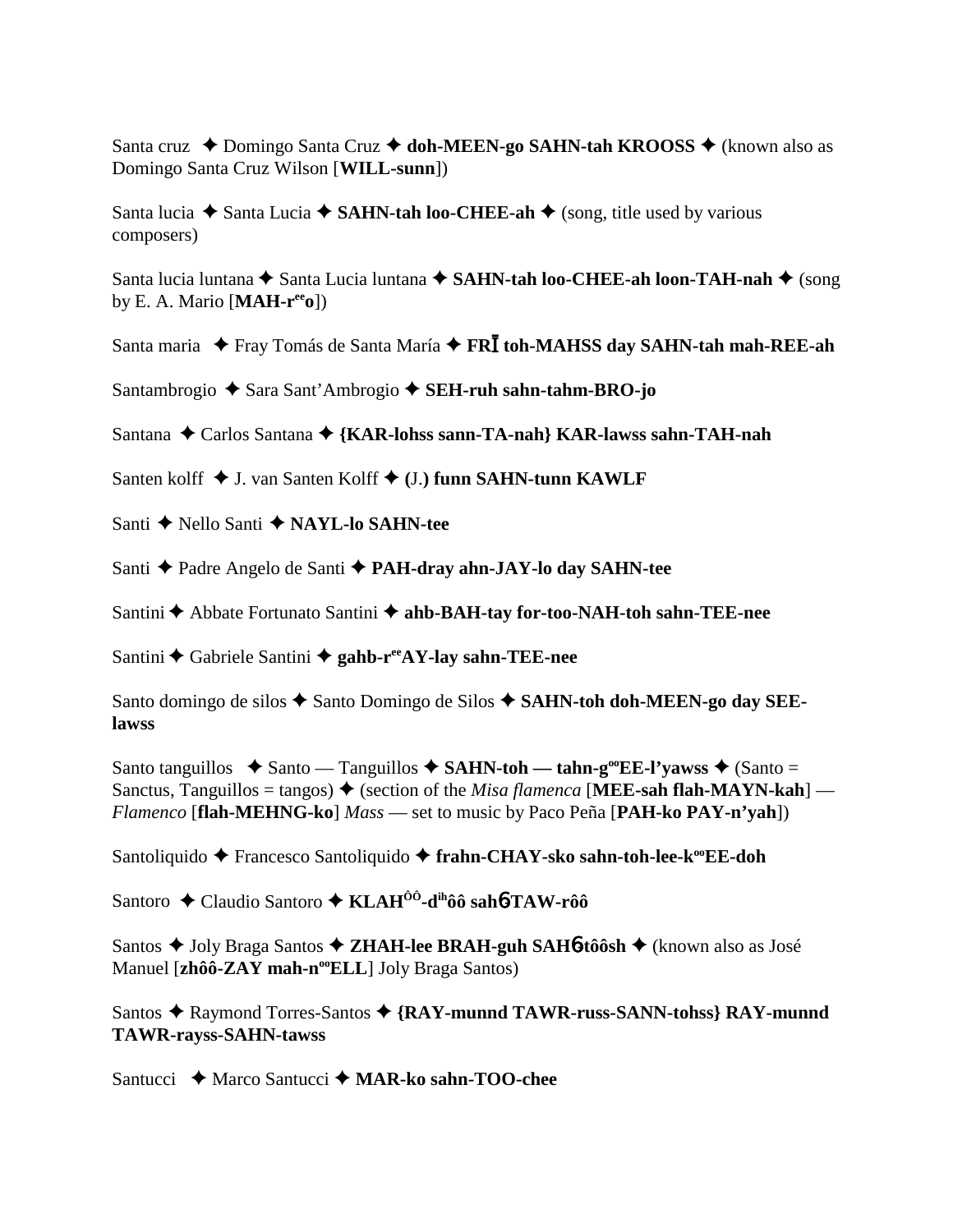Santuzza  $\triangle$  sahn-TOOT-tsah  $\triangle$  (character in the opera *Cavalleria rusticana* [kah-vahl-lay-**REE-ah roo-stee-KAH-nah**] — *Rustic Chivalry*; music by Pietro Mascagni [ $p^{ee}AY$ -tro mah-**SKAH-n'yee**]; libretto by Guido Menasci [g<sup>oo</sup>EE-doh may-NAH-shee] and Giovanni Targioni-Tozzetti [**jo-VAHN-nee tar-JO-nee-toht-TSAYT-tee**] after Giovanni Verga [**jo-VAHN-nee VAYR-gah**])

Sanz ◆ Gaspar Sanz **◆ gahss-PAR SAHNTH** 

Sanzogno Nino Sanzogno **NEE-no sahn-TSOH-n'yo**

Sao joao da ra rao ◆ São João-dâ-ra-rão ◆ SAH6ôô zhôô-AH6ôô-DAH-rah-RAH6ôô ◆ (song by Francisco Ernani Braga [**frah**6**-SEESS-kôô ehr-NAH-nee BRAH-guh**])

Sapelnikov ◆ Vasili Sapelnikov ◆ vah-SEE-l<sup>y</sup>ee sah-PELL-n<sup>y</sup>ih-kuff

Saperstein **↓** David Saperstein **◆ DAY-vudd SAY-pur-stln** 

Saperton **←** David Saperton ← DAY-vudd SAY-pur-t'n

Sapio **→** Romualdo Sapio → ro-m<sup>oo</sup>AHL-doh SAH-p<sup>ee</sup>o

Saporiti **→** Teresa Saporiti → tay-RAY-zah sah-po-REE-tee

Sapphische ode  $\blacklozenge$  Sapphische Ode  $\blacklozenge$  **ZAH-fih-shuh O-duh**  $\blacklozenge$  (Sapphic Ode)  $\blacklozenge$  (poem by Hans Schmidt [**HAHNSS SHMITT**] set to music by Johannes Brahms [**yo-HAHN-nuss {BRAHMZ} BRAHAHMSS**])

Sapszon **←** Ferenc Sapszon ← FEH-renntss SHAHP-sohn

Sara in questi orribili momenti vivi ingrato a lei daccanto  $\triangle E$  Sara in questi orribili momenti; Vivi, ingrato, a lei d'accanto  $\triangleq$  ay SAH-rah een k<sup>oo</sup>AY-stee ohr-REE-bee-lee mo-MAYN-tee; **VEE-vee, een-GRAH-toh, ah lay dahk-KAHN-toh ♦** (excerpt from the opera *Roberto Devereux* [**ro-bayr-toh deh-v'rö**]; music by Gaetano Donizetti [**gahay-TAH-no doh-nee-TSAYT-tee**]; libretto by Salvadore Cammarano [**sahl-vah-DOH-ray kahm-mah-RAH-no**] after François Ancelot [**frah**6**-swah ah**6**-s'lo**])

Saraband  $\triangleq$  **SA-ruh-bannd**  $\triangleq$  (American pronunciation)  $\triangleq$  (composition by Gordon Jacob)  $\triangleq$ (also spelled *Sarabande*)

Sarabanda ◆ SHAH-rah-bahn-dah ◆ (dance from *Pargamasca* [par-gah-MAHSS-kah] anonymous 17th-century Hungarian dances)

Sarabande **→ SA-ruh-bannd →** (American pronunciation; also spelled *Saraband*)

Sarabande  $\rightarrow$  sah-rah-bah6d  $\rightarrow$  (French pronunciation)  $\rightarrow$  (composition from the *Suite in g*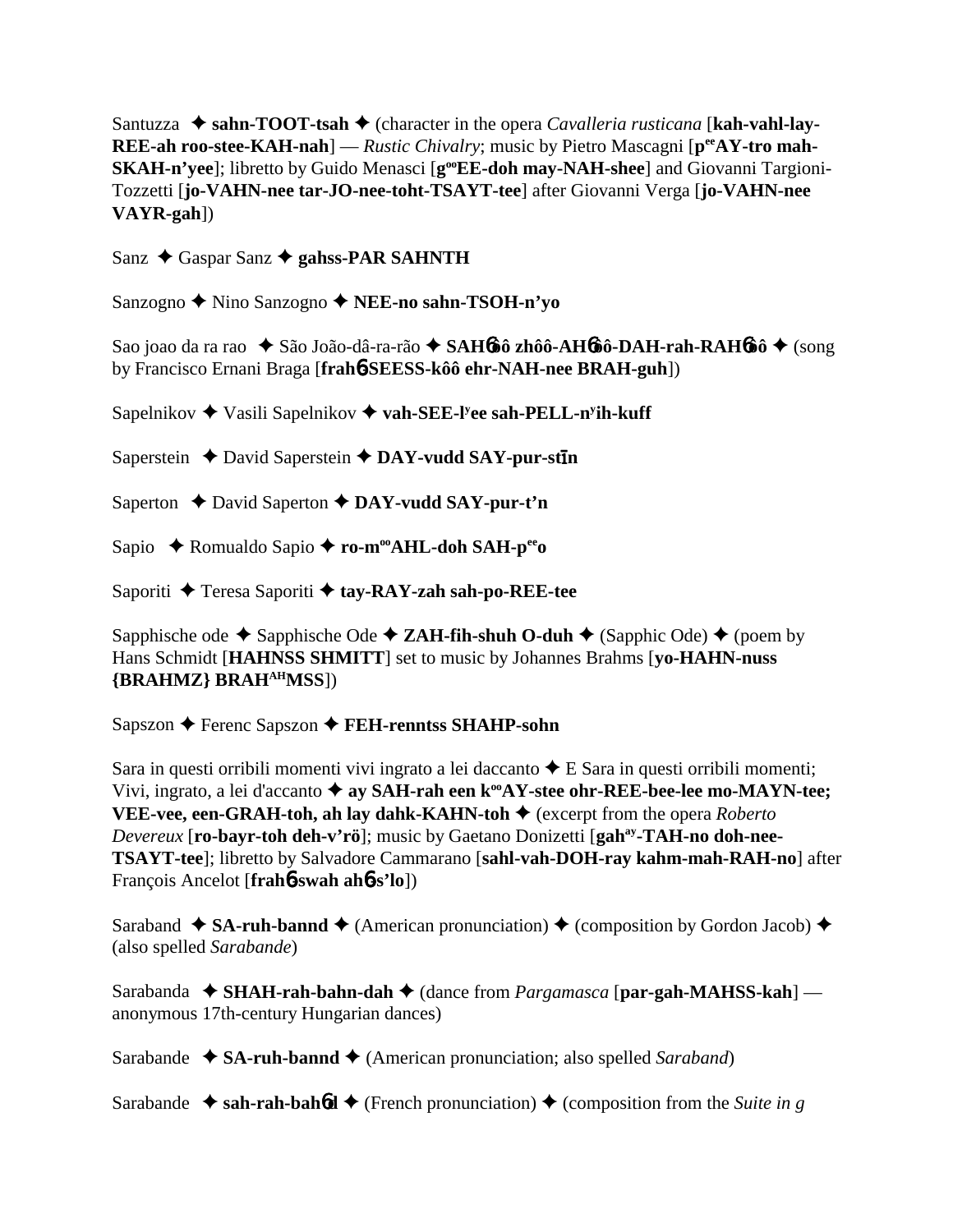*Minor* by Johann Sebastian Bach [**YO-hahn** {suh-BASS-t<sup>ih</sup>unn BAHK} zay-BAH-st<sup>ih</sup>ahn **BAHK**)  $\blacklozenge$  (composition from *Suite No. 5 in g Minor* by Matthew Locke [MATH-yoo LAHK]) (composition from *Ouvertüre nach französischer Art* [**ôô-vehr-TÜ-ruh nahk frahn-TSÖzih-shur ART**] — *Overture in the French Style* — by Johann Sebastian Bach [**YO-hahn {suh-BASS-t<sup>ih</sup>unn BAHK} zay-BAH-st<sup>ih</sup>ahn BAH<u>K</u>])**  $\blacklozenge$  **(composition by George Frideric Handel)** [**JAW-urj FRIH-duh-rick HANN-d'l**]) ♦ (composition from *Partitas 1-6* by Johann Sebastian Bach  $[YO\text{-}hahn \{sub-BASS\text{-}t^i\text{-}unn BAHK}\$  zay-BAH-st<sup>ih</sup>ahn BAHK])  $\blacklozenge$  (fourth number in each of *Suites 1-6 for Unaccompanied Cello* by Johann Sebastian Bach [**YO-hahn {suh-BASSt<sup>ih</sup>unn BAHK} zay-BAH-st<sup>ih</sup>ahn BAH<u>K</u>]) → (excerpt from each of** *Suites V, VII, XI, and XIX* by Dietrich Buxtehude [DEE-trihh  $\angle B\hat{O}\hat{O}K$ -stuh-hoo-duh])  $\blacklozenge$  (excerpt from the suite *Pour le piano* [pôôr luh p<sup>ee</sup>ah-no] by Claude Debussy [klohd deh-bü-see])  $\triangleq$  (excerpt from *Suite/Ouverture No. 2 by Johann Sebastian Bach* [YO-hahn {suh-BASS-t<sup>ih</sup>unn BAHK} zay-**BAH-st<sup>ih</sup>ahn BAH<u>K</u>**])  $\blacklozenge$  (excerpt from each of *Englische Suites — English Suites —* No. 2 and 3 by Johann Sebastian Bach [**YO-hahn {suh-BASS-tihunn BAHK} zay-BAH-stihahn BAHK**])

Sarai ◆ Tibor Sárai ◆ TIH-bawr SHAH<sup>AH</sup>-rah<sup>ih</sup>

Saran ◆ Franz Ludwig Saran ◆ FRAHNTSS LOOT-vihh SAH<sup>AH</sup>-rahn

Sarasate Pablo de Sarasate **PAH-vlo day sah-rah-SAH-tay** (known also as Pablo Martín Melitón de Sarasate y Navascuéz [**PAH-vlo mar-TEEN may-lee-TAWN day sah-rah-SAH-tay ee nah-vahss-k<sup>oo</sup>EHTH**])

Saraste Jukka-Pekka Saraste **YÔÔK-kah PECK-kah SAH-rahss-teh**

Sarastro  $\triangle$  sah-RAH-stro  $\triangle$  (character in the opera *Die Zauberflöte* [dee TSAH<sup>00</sup>-bur-flö**tuh**] — *The Magic Flute;* music by Wolfgang Amadeus Mozart [**VAWLF-gahng ah-mah-**DAY-ôôss MO-tsart] and libretto by Emanuel Schikaneder [ay-MAH<sup>AH</sup>-noo-ayl SHEE-kah**nay-dur**])

Sardinero **→** Vicente Sardinero → vee-CHAYN-tay sar-dee-NAY-ro

Sari **←** Ada Sari ← **AH-dah SAH-ree** 

Sarkozy ◆ István Sárközy ◆ **IHSHT-vah<sup>ah</sup>n SAH<sup>AH</sup>R-kö-zee** 

Sarly Henry Sarly **ah**6**-ree sar-lee**

Sarnette Eric Antoine Joseph André Sarnette **eh-rick ah**6**-twahn zho-zeff ah**6**-dray sarnett**

Saro ◆ J. Heinrich Saro ◆ (J.) H**IN-rih<u>h</u> ZAH-ro** 

Saron  **→ Humberto Allende-Sarón → oom-VEHR-toh ah-l'YAYN-day-sah-RAWN →** (known also as Humberto Allende, Pedro [**PAY-dro**] Humberto Allende, and Pedro Humberto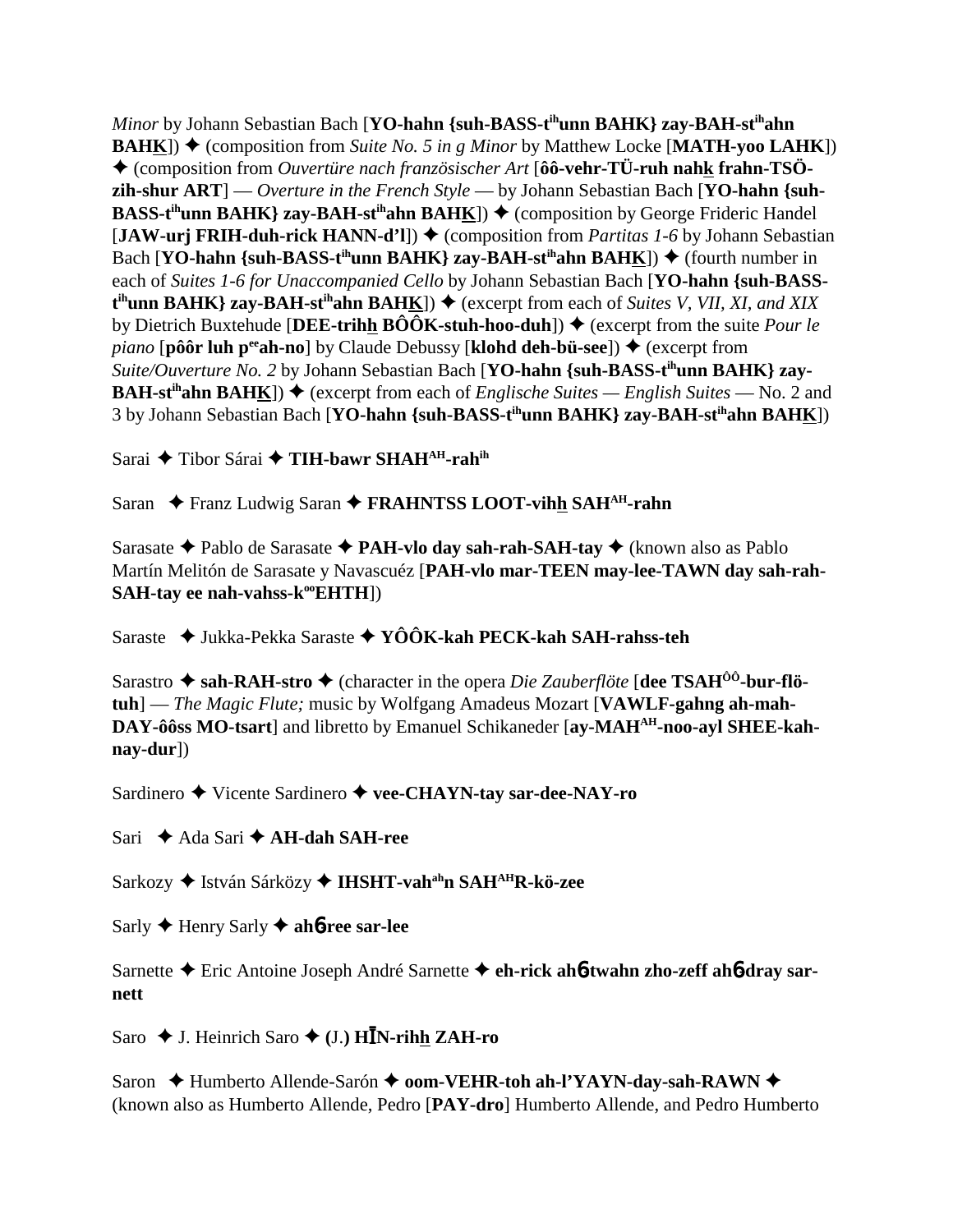Allende-Sarón)

Sarosi ◆ Bálint Sárosi ◆ BAH<sup>AH</sup>-linnt SHAH<sup>AH</sup>-ro-shee

Sarrette **←** Bernard Sarrette ← behr-nar sar-rett

Sarri **←** Domenico Natale Sarri ← doh-MAY-nee-ko nah-TAH-lay SAR-ree ← (the last name is also spelled Sarro [**SAR-ro**])

Sarri ◆ Gino Sarri ◆ **JEE-no SAR-ree** 

Sarro **←** Domenico Natale Sarro ← doh-MAY-nee-ko nah-TAH-lay SAR-ro ← (the last name is also spelled Sarri [**SAR-ree**])

Sarroca **→** Suzanne Sarroca → s**ü-zahn sar-RO-kah** 

Sarti Giuseppe Sarti **joo-ZAYP-pay SAR-tee**

Sartori ◆ Claudio Sartori ◆ KLAH<sup>ôô</sup>-d<sup>ee</sup>o sar-TOH-ree

Sartorio ◆ Antonio Sartorio ◆ ahn-TAW-nee<sub>o</sub> sar-TAW-ree<sub>o</sub>

Sartorius ◆ Paul Sartorius ◆ PAH<sup>ÔÔ</sup>L zar-TOH-r<sup>ee</sup>ôôss

Sarum  $\triangle$  **SAH-room**  $\triangle$  (medieval diocese of Salisbury)

Sary László Sáry **LAHAHSS-lohoh SHAHAH-ree**

Sas ◆ Andrés Sás ◆ ah**6-dray sah** ◆ (known also as Andrés Sás Orchassal [**awr-shahss-sahl**])

Saslavsky ◆ Alexander Saslavsky ◆ {a-ligg-ZANN-dur sahss-LAHV-skee} uh-l<sup>y</sup>ick-SAHN**d'r sahss-LAHF-skee**

Sass ◆ Marie Constance Sass ◆ mah-ree kaw6-stah6ss sass

Sass ◆ Sylvia Sass ◆ SHILL-v<sup>ih</sup>ah SHAHSH

Sassoli **←** Ada Sassòli ← **AH-dah sahss-SO-lee** 

Satie Erik Satie **ay-reek sah-tee** (known also as Erik Alfred-Leslie [**ahl-fredd-less-lee**] Satie)

Sato ◆ Kejirō Sato ◆ keh-jee-law<sup>aw</sup> sah-taw

Sato reuter **→** Atsuko Sato-Reuter → aht-s'kaw sah-taw-ROY-tur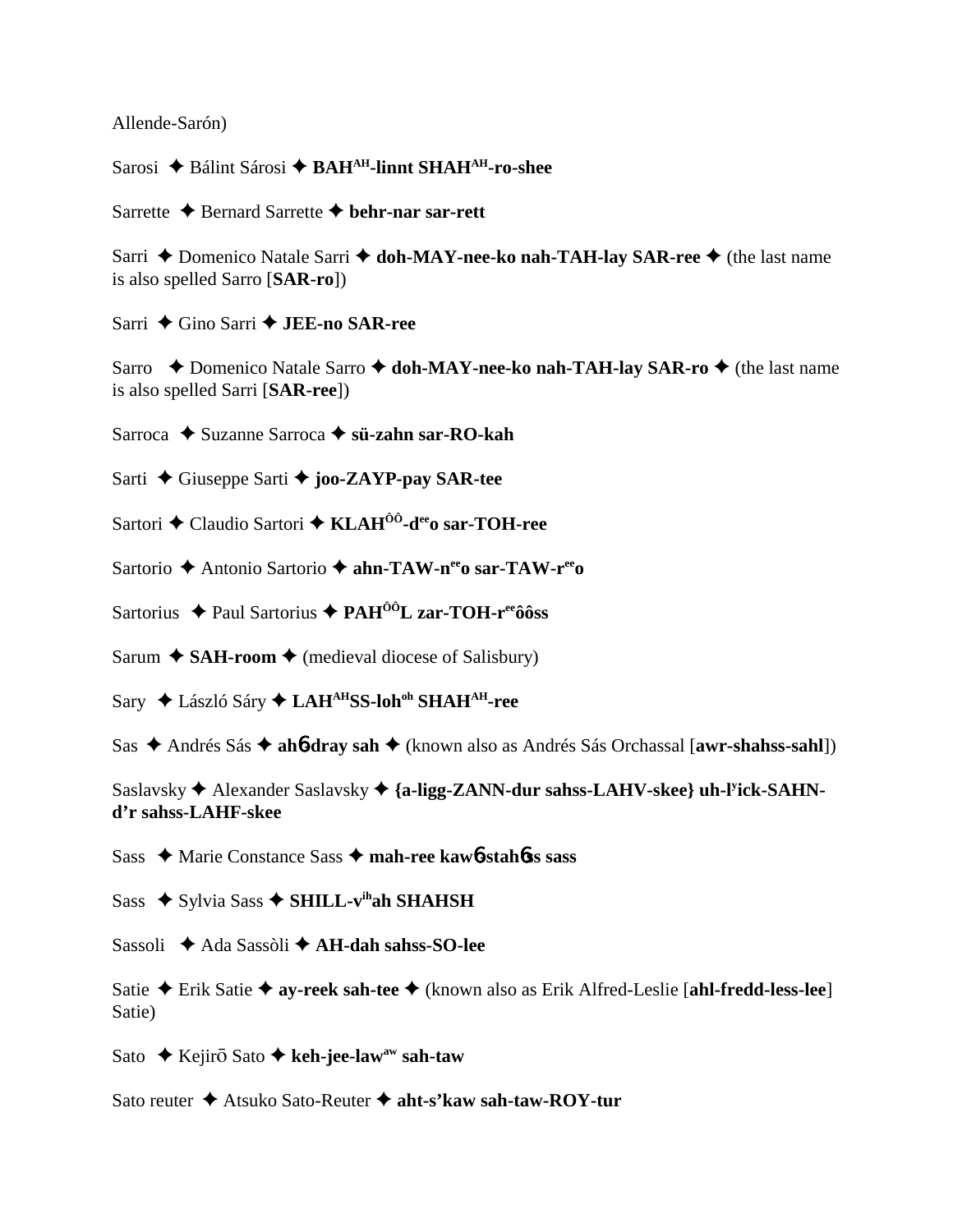Satter  $\triangle$  Gustav Satter  $\triangle$  GÔÔ-stahf ZAHT-tur

Sattler  $\triangle$  Heinrich Sattler  $\triangle$  H<sup>I</sup>N-rihh ZAHT-lur

Satyagraha  $\triangle$  saht-y<sup>ee</sup> AH-grah-hah  $\triangle$  (To Insist on the Truth)  $\triangle$  (an opera, with music by Philip Glass [FIH-lupp GLASS] and libretto by Constance DeJong [KAHNT-stunntss duh-**ZHAWNG])** 

Satz ◆ Ilya Satz ◆ ill-YAH SAHTSS

Sauer ◆ Emil von Sauer ◆ AY-meel fawn ZAH<sup>00</sup>-ur ◆ (known also as Emil Georg Konrad [GAY-awrk KAWN-raht] von Sauer)

Sauer ◆ Mary Sauer ◆ MEH<sup>UH</sup>-ree SAH<sup>ÔÔ</sup>R

Sauguet ← Henri Sauguet ← ah6-ree so-gö

Saul ◆ SAWL ◆ (an oratorio, with music by George Frideric Handel [JAW-urj FRIH-duhrick HANN-d'l| and libretto by Charles Jennens [CHAH-rullz JENN-nunnz])

Saul saul was verfolgst du mich  $\triangle$  Saul, Saul, was verfolgst du mich?  $\triangle$  SAH<sup> $00$ </sup>L, SAH<sup> $00$ </sup>L, vahss fehr-FAWLGST doo MIHH?  $\blacklozenge$  (concerto by Heinrich Schütz [HIN-rihh SHÜTSS])

Sauret ◆ Émile Sauret ◆ av-meel so-reh

Sausle liebe myrte  $\triangle$  Säusle, liebe Myrte  $\triangle$  ZOYSS-luh, LEE-buh MÜR-tuh  $\triangle$  (song by Richard Strauss [RIH-hart SHTRAH<sup>00</sup>SS])

Saute mouton  $\triangle$  Saute-mouton  $\triangle$  soht-môô-tawo  $\triangle$  (Leap Frog)  $\triangle$  (excerpt from the suite Jeux d'enfants [zhö dahb-fahb] — Children's Games — by Georges Bizet [zhawrzh bee-zay])

Sauterelle ♦ La Sauterelle ♦ lah so-tuh-rell ♦ (The Grasshopper) ♦ (excerpt from Le bestiaire (ou le cortege d'Orphée) [luh bess-t<sup>ee</sup>ehr ( $\hat{\mathbf{0}}\hat{\mathbf{0}}$  luh kawr-tehzh dawr-fay)] — The Bestiary [BESS-chee-eh-ree] (or 'The Procession of Orpheus  $[AWR-free-uss]$ ') — (six songs for voice by Francis Poulenc [frahb-seess pôô-lahbk])

Sauveur  $\triangle$  Joseph Saveur  $\triangle$  zho-zeff sah-vör

Sauzay ◆ Eugène Sauzay ◆ ö-zhenn so-zay ◆ (known also as Charles-Eugène [sharl-ö**zhenn**] Sauzay)

Savage  $\triangle$  Henry W. Savage  $\triangle$  HENN-ree W. SA-vayj  $\triangle$  (known also as Henry Wilson [WILL-sunn] Savage)

Savard  $\triangle$  Augustin Savard  $\triangle$  o-güss-teho sah-var  $\triangle$  (known also as Marie-Gabriel-Augustin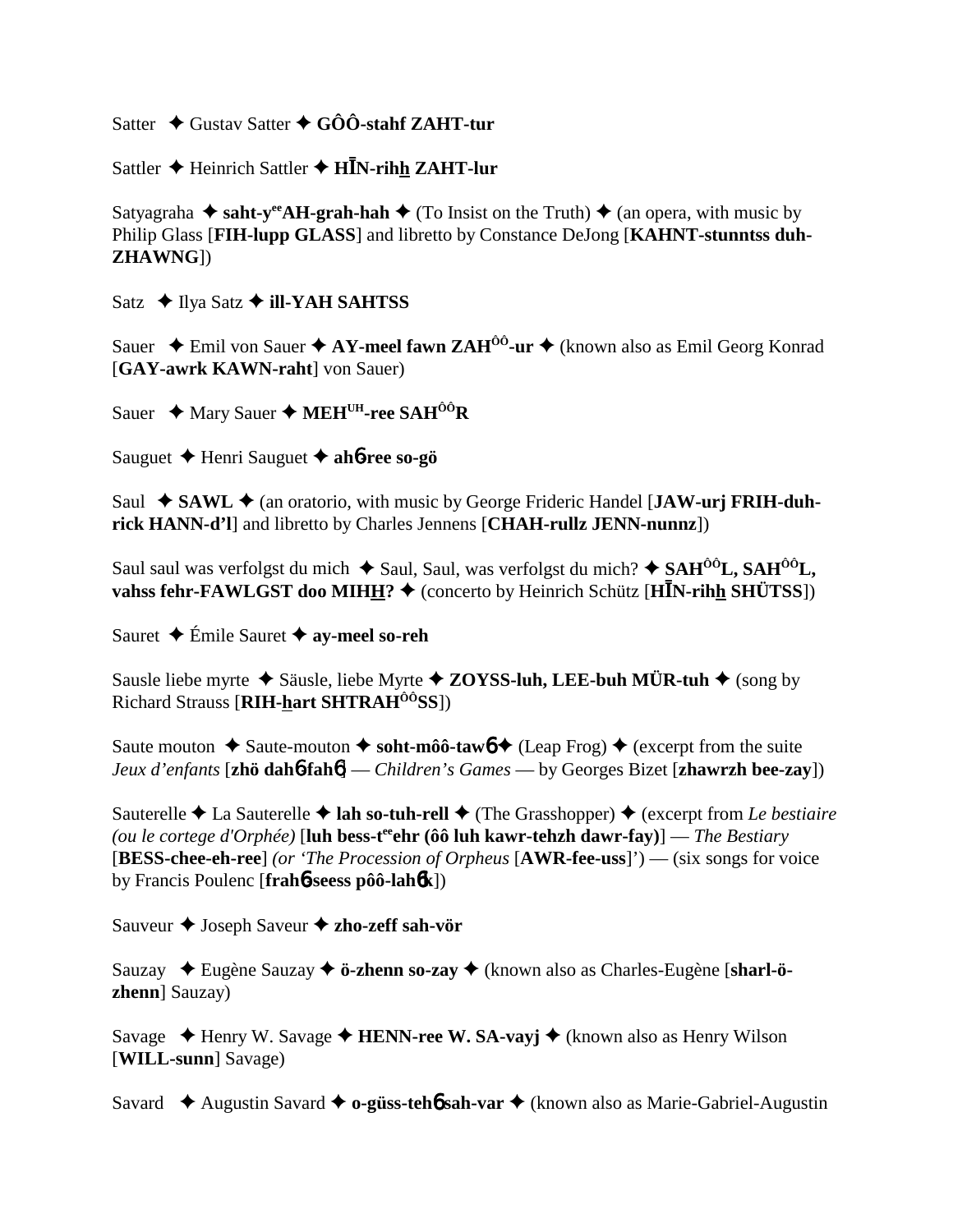Savard [**mah-ree-gah-breeell-o-güss-teh**6 **sah-var**])

Savard ◆ Marie-Emmanuel-Augustin Savard ◆ mah-ree-emm-mah-n<sup>ü</sup>ell-o-güss-teh**6** sah**var**])

Savart **←** Félix Savart ← fay-leekss sah-var

Savastano **→** Antonio Savastano → **ahn-TAW-n<sup>ee</sup>o sah-vah-STAH-no** 

Saville **→** Frances Saville **→ FRANNT-suss suh-VILL** 

Savin **←** Francisco Savín ← frahn-SEESS-ko sah-VEEN

Savina Carlo Savina **KAR-lo sah-VEE-nah**

Savine ◆ Alexander Savine ◆ {a-ligg-ZANN-dur sah-VEEN} ah-leck-SAHN-der SAH-vih**neh**

Savishna ◆ SAH-vihsh-nuh ◆ (song by Modest Moussorgsky [**mah-D<sup>Y</sup>ESST MOOSS-surkskee**])

Sawallish Wolfgang Sawallisch **VAWLF-gahng zah-VAHL-lihsh**

 $Sax \triangleleft$  Adolphe Sax  $\triangleleft$  ah-dawlf sahkss

Sax Charles-Joseph Sax **sharl-zho-zeff sahkss**

Sayao Bidú Sayão **bee-DOO sah-YAH**6**ôô**

Saygun ◆ Ahmet Adnan Saygun ◆ AHK-mett AHD-nahn SI-gôôn ◆ (the first name has been transcribed also as Ahmed [**AHK-mett**])

Sayn wittgenstein berleburg  $\triangle$  Count Friedrich Ernst Sayn-Wittgenstein-Berleburg  $\triangle$  (Count)  $\widetilde{\textbf{F}}$ REET-rih<u>h</u> EHRNST ZĪN-VITT-gunn-shtīn-BEHR-luh-bôôrk])

Sayve Lambert de Sayve  **LAHM-behrt deh SAYV**

 $Saz \triangleleft$  **SAHZ**  $\triangleleft$  (lute)

Sbriglia Giovanni Sbriglia **jo-VAHN-nee zBREE-leeah**

Scacchi **←** Marco Scacchi ← **MAR-ko SKAHK-kee** 

Scacciati **→** Bianca Scacciati → bee-AHN-kah skah-CHAH-tee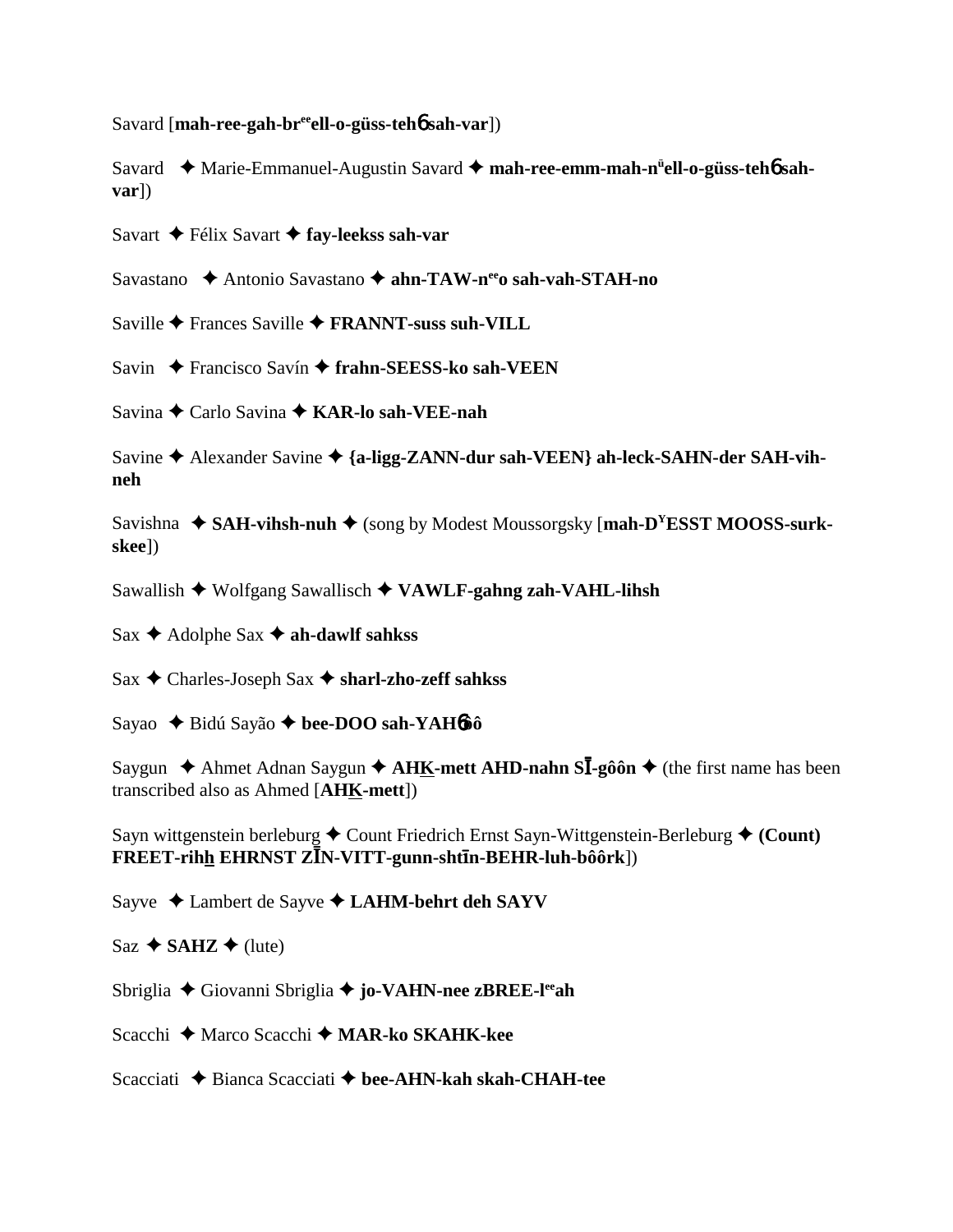Scala **←** Francis Scala ← {FRANNT-suss SKAH-lah} FRAHN-cheess SKAH-lah ← (known also as Francis Maria [**mah-REE-ah**] Scala)

Scala **←** La Scala ← lah SKAH-lah

Scalchi **→** Sofia Scalchi → SAW-f<sup>ee</sup>ah SKAHL-kee

Scalerica de oro  $\bullet$  **skah-LAY-ree-kah day O-ro**  $\bullet$  (A Little Stairway of Gold)  $\bullet$  (traditional song of the Spanish Jews)

Scalero **←** Rosario Scalero ← ro-ZAH-r<sup>ee</sup>o skah-LAY-ro

Scandello **→** Antonio Scandello → ahn-TAW-n<sup>ee</sup>o skahn-DAYL-lo

Scaramella fa la galla **↓ skah-rah-MAY-lah fah lah GAHL-lah ↓** (composition by Josquin Despréz [**zhawss-keh**6 **day-pray**])

Scaramella va alla guerra **↓ skah-rah-MAY-lah vah AHL-lah g<sup>oo</sup>AYR-rah ◆** (composition by Josquin Despréz [**zhawss-keh**6 **day-pray**])

Scaramuccio **→ skah-rah-MOO-cho** → (Skaramouche) → (character in the opera *Ariadne auf Naxos* [ah-r<sup>ih</sup>AHT-nuh ah<sup>ôô</sup>f NAHK-sawss]; music by Richard Strauss [RIH-hart **SHTRAHÔÔSS**]; libretto by Hugo von Hofmannsthal [**HOO-go fawn HAWF-mahn-stahl**] after Molière [**maw-leeehr**])

Scarbo **→ skar-bo** ◆ (composition from *Gaspard de la nuit* [**gahss-par duh lah n<sup>ü</sup>ee**] by Maurice Ravel [**mo-reess rah-vell**])

Scarborough fair  $\triangle$  Scarborough Fair  $\triangle$  SKAR-bruh (Fair)  $\triangle$  (traditional English song)

Scaria **←** Emil Scaria **← AY-meel SKAH-r<sup>ee</sup>ah** 

Scarinci ◆ Giulio Scarince ◆ **JOO-l<sup>ee</sup>o skah-REEN-chay** 

Scarlatesco **←** Ion Scarlatesco ← **YEE-awn skar-lah-TESS-kaw** 

Scarlatti **←** Alessandro Scarlatti ← ah-layss-SAHN-dro skar-LAHT-tee ← (known also as Pietro Alessandro Gaspare Scarlatti [p<sup>ee</sup>AY-tro ah-layss-SAHN-dro gah-SPAH-ray skar-**LAHT-tee**])

Scarlatti **←** Domenico Scarlatti ← doh-MAY-nee-ko skar-LAHT-tee ← (known also as Giuseppe Domenico Scarlatti [**joo-ZAYP-pay doh-MAY-nee-ko skar-LAHT-tee**])

Scarlatti Giuseppe Scarlatti **joo-ZAYP-PAY skar-LAHT-tee**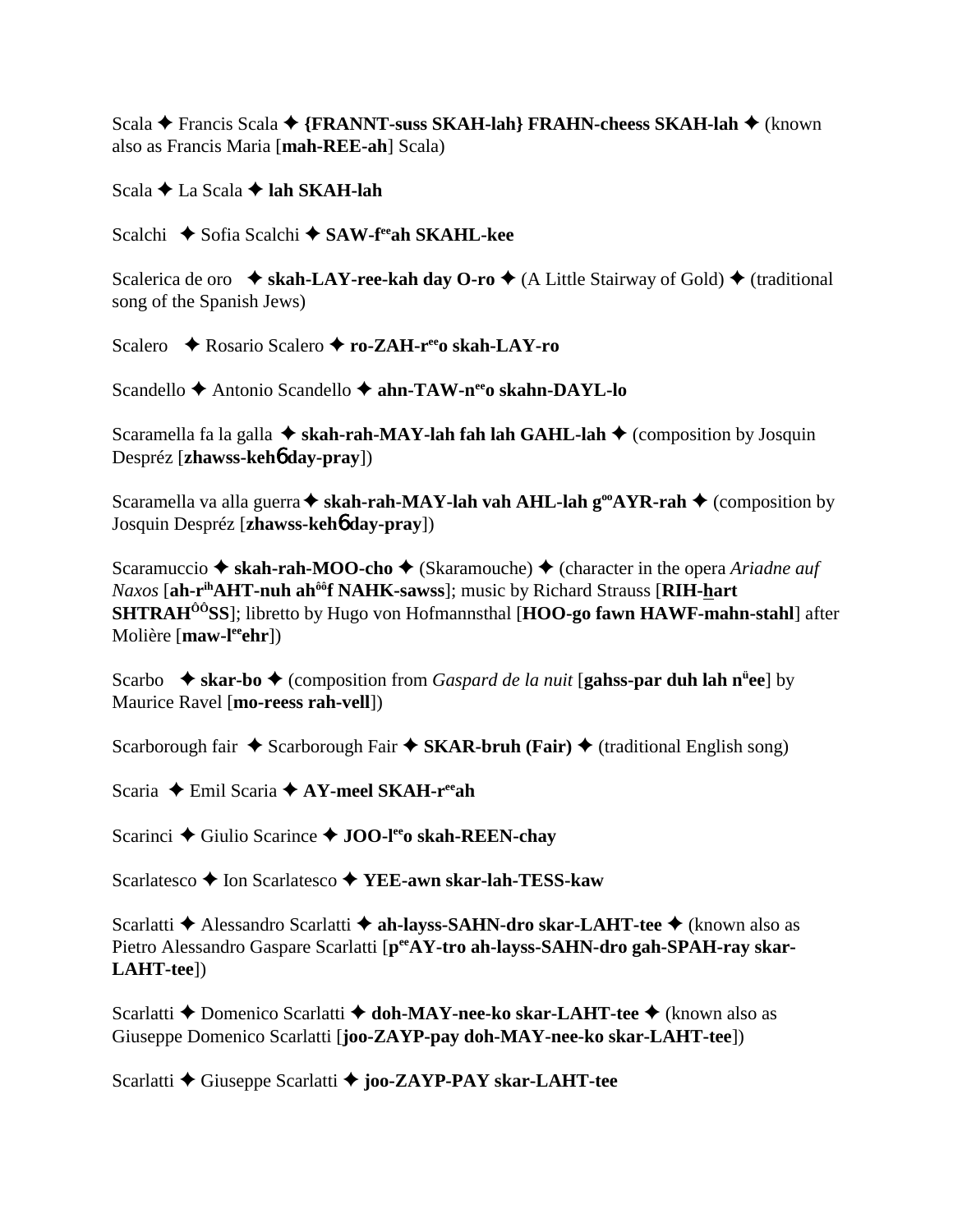Scarmolin **↓** Louis Scarmolin **↓ LOO-uss SKAR-muh-linn ◆** (known also as Anthony [**ANNT-thuh-nee**] Louis Scarmolin)

Scarpia **→ Il Barone Scarpia → eel bah-RO-nay SKAR-p<sup>ee</sup>ah → (character in the opera** *Tosca* [**TOH-skah**]; music by Giacomo Puccini [**JAH-ko-mo poo-CHEE-nee**]; libretto by Luigi Illica [**l ooEE-jee eel-LEE-kah**] and Giuseppe Giacosa [**joo-ZAYP-pay jah-KO-zah**] after Henri Murger [**ah**6**-ree mür-zhay**])

Scarpini **←** Pietro Scarpini ← peeAY-tro skar-PEE-nee

Scelsi **←** Giacinto Scelsi ← **jah-CHEEN-toh SHELL-see** 

Scena della lettera **◆ SHAY-nah DAYL-lah layt-TAY-rah ◆** (Letter Scene) ◆ (excerpt from the opera *Eugen Onegin* or *Yevgeny Onegin* [**yevv-GAY-nee ah-NYAY-ghinn**]; music by Peter Ilyich Tchaikovsky [**p'YAW-t'r ill-YEECH {chahih-KAWF-skee} chay-KAWF-skee**]; libretto by Konstantin Shilovsky [**kahn-stahn-TYEEN shih-LAWF-skee**] and P. I. Tchaikovsky after Alexander Sergeyevich Pushkin [**uh-ly ick-SAHN-d'r sehr-GAY-yeh-vihch POOSH-kinn**])

Scena i aria skoluby ◆ Scena i aria Skołuby ◆ s'TSEH-nah ee AH-r<sup>ee</sup>ah sko-WÔÔ-bih ◆ (Scene and aria featuring Skoluba [sko-WÔÔ-bah] in the opera *Straszny Dwór* [STRAHSH-nih] **d'VÔÔR**] — *The Haunted Manor*; music by Stanisław Moniuszko [stah-N<sup>Y</sup>EESS-wahf mah**n**eeÔÔSH-kaw], libretto by Jan Checiński [**YAHN heh6**-TSEE**6**-skee])

Scene de la lettre **→** Scène de la lettre **→ senn duh lah lett-tr'** ◆ (Letter Scene) ◆ (excerpt from the opera *Eugen Onegin* or *Yevgeny Onegin* [**yevv-GAY-nee ah-NYAY-ghinn**]; music by Peter Ilyich Tchaikovsky [**p'YAW-t'r ill-YEECH {chahih-KAWF-skee} chay-KAWF-skee**]; libretto by Konstantin Shilovsky [**kahn-stahn-TYEEN shih-LAWF-skee**] and P. I. Tchaikovsky after Alexander Sergeyevich Pushkin [**uh-ly ick-SAHN-d'r sehr-GAY-yeh-vihch POOSHkinn**])

Scene du couronnement **→** Scène du couronnement → senn dü kôô-rawn-'mah**<sup>6</sup>** (Coronation Scene) (choral excerpt from the opera *Boris Godunov* [**{BAW-riss} bah-REESS gah-DOO-nuff**]; music by Modest Moussorgsky [**mah-DYESST MOOSS-surk-skee**]; libretto by Moussorgsky after Alexander Sergeyevich Pushkin [**uh-ly ick-SAHN-d'r sehr-GAY-yehvihch POOSH-kinn**] and Nikolay Karamzin [n<sup>y</sup>ee-kah-L**I** kah-rahm-ZEEN])

Scenes de la vie de boheme  $\triangle$  Scènes de la vie de bohème  $\triangle$  senn duh lah vee duh baw-emm (autobiographical novel by Henri Mürger [**ah**6**-ree mür-zhay**] used by Giuseppe Giacosa [**joo-**ZAYP-pay jah-KO-zah] and Luigi Illica [l<sup>oo</sup>EE-jee eel-LEE-kah] as the basis for the libretto of the opera *La bohème* [**lah baw-emm**] — *Bohemian Life*; music by Giocomo Puccini [**JAH-komo poo-CHEE-nee**])

Scenes denfants  $\blacklozenge$  Scènes d'Enfants  $\blacklozenge$  **senn dah<sup>6</sup>-fah<sup>6</sup>**  $\blacklozenge$  (Children's Scenes)  $\blacklozenge$  (a suite by Federico Mompou [**feh-theh-REE-ko mawm-PO**<sup>00</sup>])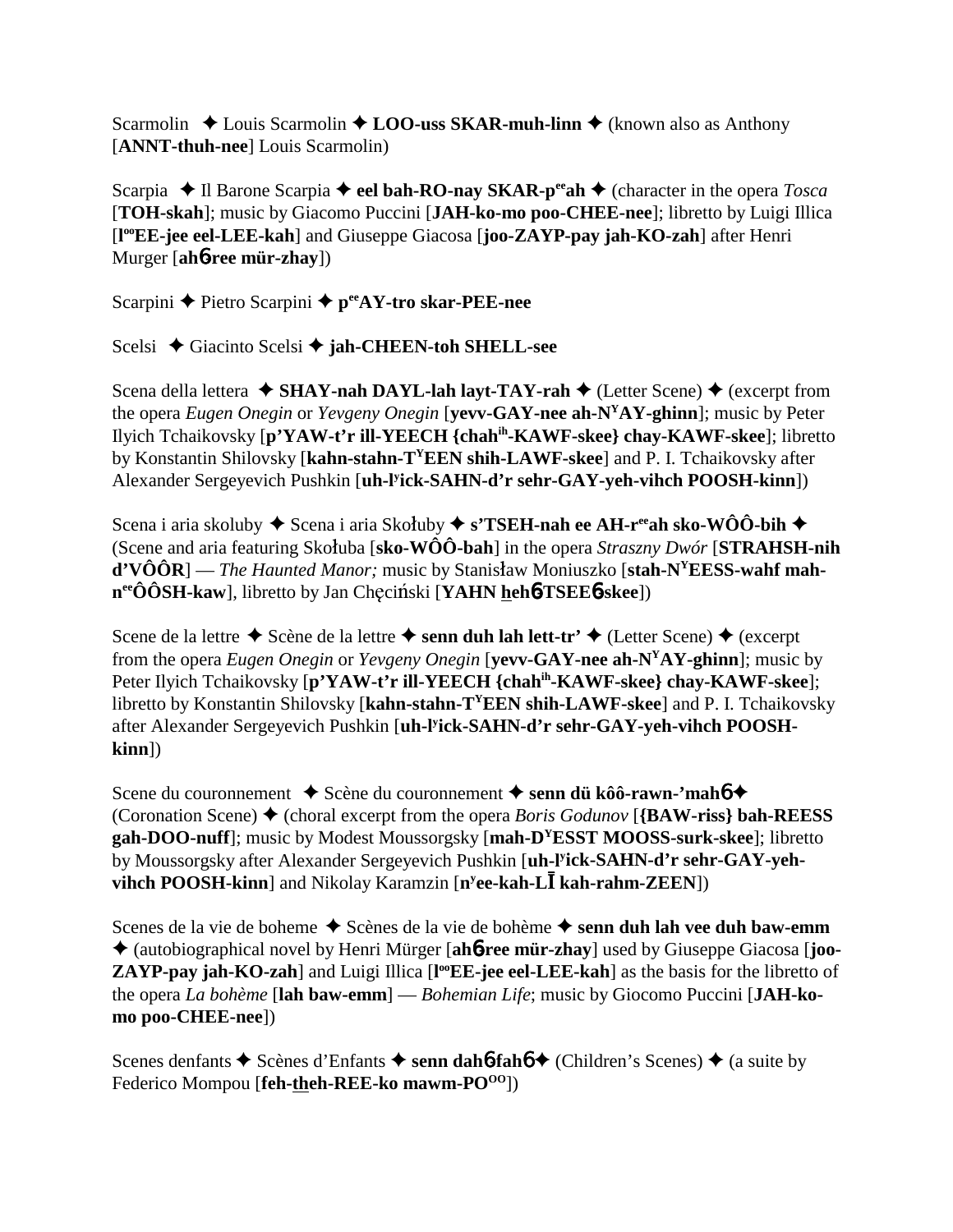Schaab **→** Robert Schaab → ROH<sup>OH</sup>-bert SHAH<sup>AH</sup>P

Schaaf Edward Oswald Schaaf **EDD-wurd AHZ-wahld SHAHF**

Schachman **→** Marc Schachman ◆ MARK SHAHK-munn

Schachner ◆ Rudolf Joseph Schachner ◆ ROO-dawlf YOH<sup>OH</sup>-zeff SHAHK-nur

Schacht ◆ Matthias Henriksen Schacht ◆ mah-TEE-uss HENN-rick-sunn SHAHKT

Schacht ◆ Theodor, Freiherr von Schacht ◆ TAY-o-doh<sup>oh</sup>r, FRĪ-hehr fawn SHAHKT

Schack **→** Adolf Friedrich Graf von Schack → AH<sup>AH</sup>-dawlf FREET-rihh GRAHF fawn **SHAHK**  $\triangleleft$  (Graf = Count)

Schack  $\triangle$  Benedikt Schack  $\triangle$  **BAY-nay-dickt SHAHK**  $\triangle$  (known also as Benedikt Emanuel [**ay-MAHAH-noo-ayl**] Schack)

Schad  $\triangle$  Joseph Schad  $\triangle$  YOH<sup>OH</sup>-zeff SHAHT

Schadeberg Christine Schadeberg **kriss-TEEN SHAYD-burg**

Schadewitz **←** Carl Schadewitz ← KARL SHAH-duh-vittss

Schaefer ◆ Karl Ludolf Schaefer ◆ KARL LOO-dawlf SHAY-fur

Schaefer **↓** Theodor Schaefer ◆ TAY-o-doh<sup>oh</sup>r SHAY-fur

Schaeffer **→** Bogus*law* Schaeffer **→ bah-GÔÔSS-wahf SHEFF-fer** → (known also as Bogus*law Julien* [**YÔÔ-l<sup>ee</sup>enn**] Schaeffer)

Schaeffer  $\triangle$  Mieczysława Janina Hamuszewska-Schaeffer  $\triangle$  m<sup>ee</sup>eh-chiss-WAH-vah yah-**N<sup>Y</sup>EE-nah hah-môô-SHEFF-skah-SHEFF-fer ♦** (Hamuszewska has also been spelled Hanuszewska [**hah-nôô-SHEFF-skah**])

Schaeffer **←** Pierre Schaeffer ← peehr SHEFF-fur

Schaeffner **→** André Schaeffner **→ ah6-dray SHEFF-nur** 

Schaeftlein **◆** Jürg Schaeftlein ◆ YÜRK SHEFFT-l**In** 

Schafer  $\triangle$  Der Schäfer  $\triangle$  dayr SHAY-fur  $\triangle$  (The Shepherd),  $\triangle$  (song by Georg Philipp) Telemann  $[GAY-awrk FEE-lipp TAY-luh-mahn]$   $\blacklozenge$  (poem by Johann Wolfgang von Goethe [**YO-hahn VAWLF-gahng fawn GÖ-tuh**] set to music by Hugo Wolf [**HOO-gaw VAWLF**])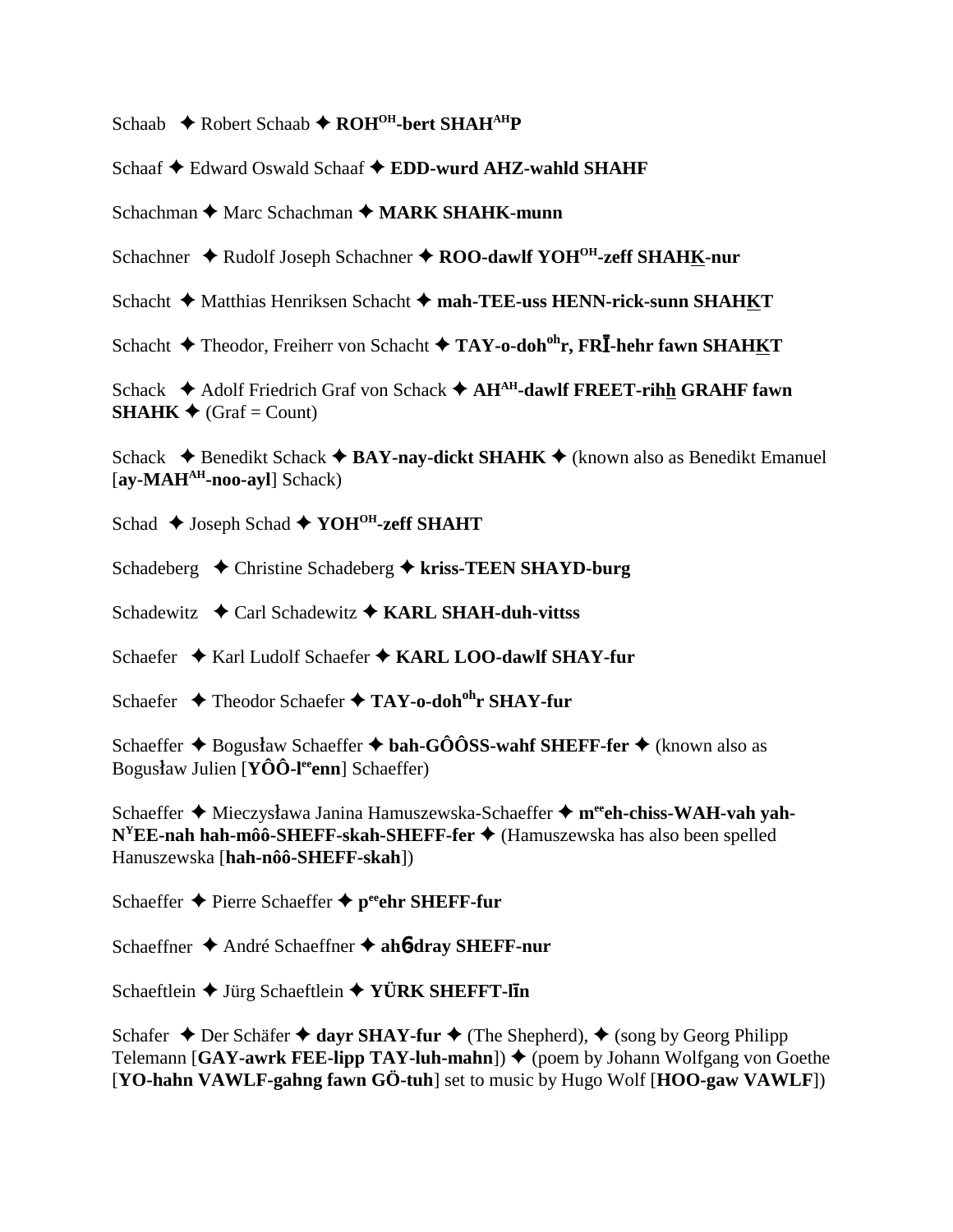## Schafer ◆ Dirk Schäfer ◆ DIHRK SHAY-fur

Schafers klagelied ◆ Schäfers Klagelied ◆ SHAY-furss KLAH-guh-leet ◆ (Shepherd's Lament)  $\blacklozenge$  (poem by Johann Wolfgang von Goethe [YO-hahn VAWLF-gahng fawn GÖ-tuh] set to music by Franz Schubert [FRAHNTSS SHOO-bert])

Schaffer ♦ August Schäffer ♦  $AH^{00}$ -gôôst SHEFF-fur

Schaffer ♦ Bogusław Schäffer ♦ baw-GÔÔSS-wahf SHEFF-fer

Schaffer ◆ Julius Schäffer ◆ YOO-lihôôss SHEFF-fur

Schaffrath  $\triangle$  Christoph Schaffrath  $\triangle$  KRIH-stawf SHAHF-raht

Schafhautl ◆ Karl Franz Emil von Schafhäutl ◆ KARL FRAHNTSS AY-meel fawn SHAHFhov-t'l

Schalk  $\triangle$  Franz Schalk  $\triangle$  FRAHNTSS SHAHLK

Schalk  $\triangle$  Josef Schalk  $\triangle$  YOH<sup>OH</sup>-zeff SHAHLK

Schall ◆ Claus Nielsen Schall ◆ KLAH<sup>ôô</sup>SS NEEL-sunn SHA<sup>L</sup>

Schall  $\triangle$  Richard Schall  $\triangle$  RIH-hart SHAHL

Scharfe  $\triangle$  Gustav Scharfe  $\triangle$  GOO-stahf SHAR-fuh

Scharfenberg  $\rightarrow$  William Scharfenberg  $\rightarrow$  {WILL-I<sup>th</sup>umm SHAR-funn-burg} (William probably Wilhelm [VILL-hellm]) SHAR-funn-pehrk

Scharinger  $\triangle$  Anton Scharinger  $\triangle$  AHN-toh<sup>oh</sup>n SHAH-rihng-ur

Scharley  $\triangle$  Denise Scharley  $\triangle$  duh-neez shar-lee

Scharrer  $\triangle$  August Scharrer  $\triangle$  AH<sup>00</sup>-gôôst SHAHR-rur

Scharrer  $\triangle$  Irene Scharrer  $\triangle$  **I-REEN SHAHR-rur** 

Schartel ♦ Elisabeth Schärtel ♦ av-LEE-zah-bett SHEHR-tull

Scharwenka  $\triangle$  Philipp Scharwenka  $\triangle$  FEE-lipp shar-VEHNG-kah  $\triangle$  (known also as Ludwig [LOOT-vihh] Philipp Scharwenka)

Scharwenka  $\triangle$  Xaver Scharwenka  $\triangle$  KSAH-fehr shar-VEHNG-kah  $\triangle$  (known also as Franz [**FRAHNTSS**] Xaver Scharwenka)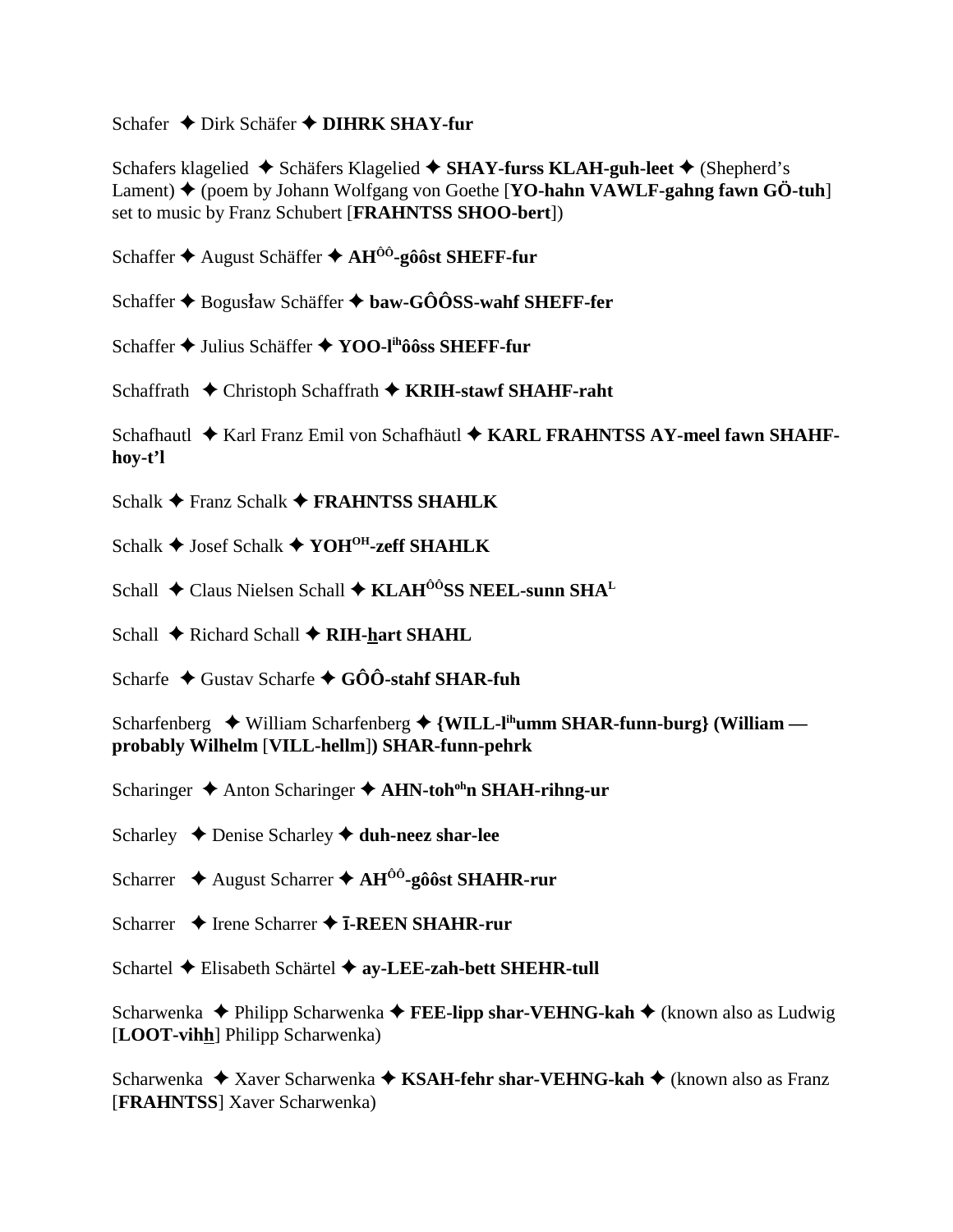Schat **→** Peter Schat **→ PAY-tur SKAHT** 

Schatz **←** Albert Schatz **← AHL-pert SHAHTSS** 

Schatzbarkeit der weiten erden Die Schätzbarkeit der weiten Erden **dee SHETTSS-par-kt dayr VI-tunn EHR-tunn**  $\triangle$  (Let what the wide world values)  $\triangle$  (aria from the cantata [**kunn**-**TAH-tuh**] *Ich bin in mir Vergnügt* [**ihh binn inn MEER fehrk-NÜKT**] by Johann Sebastian Bach [**YO-hahn {suh-BASS-t<sup>ih</sup>unn BAHK} zay-BAH-st<sup>ih</sup>ahn BAH<u>K</u>])** 

Schatzmeister **→** Der Schätzmeister **→ dayr SHETTS-mī-stur** → (The Pawnbroker's Valuer) → (an operetta, with music by Carl Michael Ziehrer [**KARL MIH-hah-ell TSEE-rur**]; libretto by Engel [**EHNG-ull**] and Horst [**HAWRST**])

Schau lieber gott wie meine feind **→** Schau, lieber Gott, wie meine Feind ◆ SHAH<sup>ÔÔ</sup>, LEE-bur **GAWT, vee MĪ-nuh FĪNT →** (cantata [kunn-TAH-tuh] by Johann Sebastian Bach [YO-hahn **{suh-BASS-tihunn BAHK} zay-BAH-stihahn BAHK**])

Schaub **← Hans Schaub ← HAHNSS SHAH<sup>ÔÔ</sup>P** 

Schauffler Robert Haven Schauffler **RAH-burt HAY-vunn SHAWF-lur**

Schaum **→** John W. Schaum → **JAHN W. SHAWM** 

Schaunard  $\triangle$  sho-nar  $\triangle$  (character in the opera *La bohème* [lah baw-emm] — *Bohemian Life*; music by Giacomo Puccini [JAH-ko-mo poo-CHEE-nee]; libretto by Luigi Illica [l<sup>oo</sup>EE-jee eel-**LEE-kah**] and Giuseppe Giacosa [**joo-ZAYP-pay jah-KO-zah**] after Henri Murger [**ah**6**-ree mür-zhay**])

Schauspieldirektor **→** Der Schauspieldirektor **→ dayr SHAH<sup>ôô</sup>-shpeel-tih-reck-tawr →** (The Play Director)  $\triangle$  (a one-act comedy, with music by Wolfgang Amadeus Mozart [**VAWLF-gahng**] **ah-mah-DAY-ôôss MO-tsart**] and libretto by Gottlieb Stephanie [**GAWT-leep SHTEH-fahnee**])

Schebek Edmund Schebek **EDD-môônt SKEH-beck**

Schebest Agnese Schebest **ahg-NAY-zuh SHAY-besst**

Schech **→** Marianne Schech → mah-ree-AHN-nuh SHEHH

Scheel **→** Boris Vietinghoff-Scheel ◆ bah-REESS v<sup>ih</sup>eh-t<sup>y</sup>ihng-HAWF-SHAYL

Scheel **←** Fritz Scheel ← FRITTSS SHAYL

Scheff **→** Fritzi Scheff **→ FRITT-tsee SHEFF**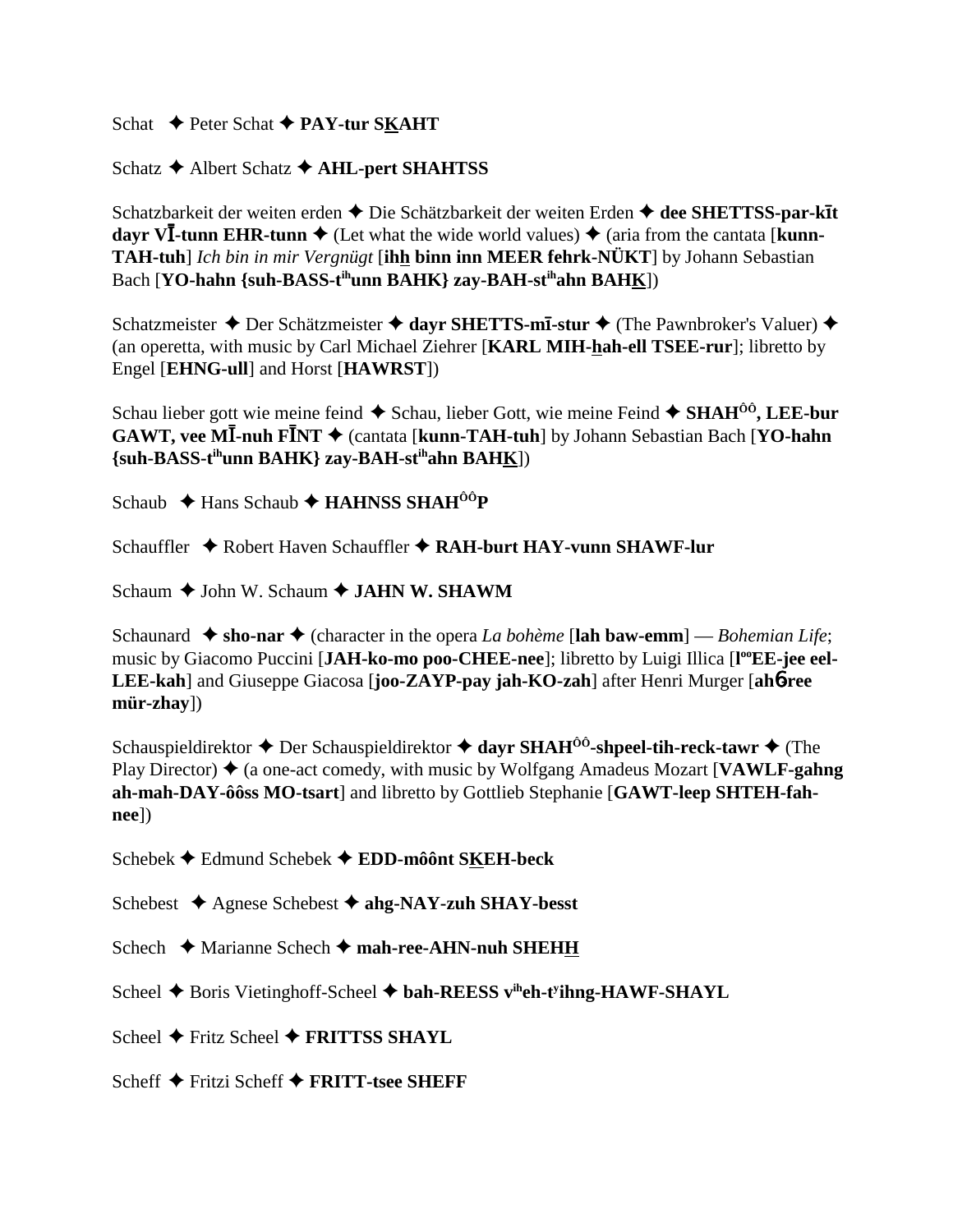Scheffler  $\triangle$  Siegfried Scheffler  $\triangle$  ZEEK-freet SHEFF-lur

Scheherazade  $\triangle$  sheh-heh-rah-ZAH-duh (Russian pronunciation)  $\triangle$  (symbonic suite by Nicolai Rimsky-Korsakov [n<sup>y</sup>ee-kah-LAH<sup>EE</sup> REEM-skee-KAWR-suh-kuff])  $\blacklozenge$  (the more common pronunciation is the French shuh-heh-rah-zahd)

Scheib  $\bigstar$  Curt Scheib  $\bigstar$  KURT SHIB

Scheibe  $\triangle$  Johann Adolf Scheibe  $\triangle$  YO-hahn AH<sup>AH</sup>-dawlf SHI-buh

Scheibler ♦ Johann Heinrich Scheibler ♦ YO-hahn HĪN-rihh SHĪP-lur

Scheidemann  $\triangle$  Heinrich Scheidemann  $\triangle$  H $\overline{IN}$ -rihh SH $\overline{I}$ -duh-mahn

Scheidemantel  $\blacklozenge$  Karl Scheidemantel  $\blacklozenge$  KARL SHI-duh-mahn-tull

Scheiden und meiden  $\triangle$  Scheiden und Meiden  $\triangle$  SHI-dunn ô ont MI-dunn  $\triangle$  (Parting and Farewell)  $\blacklozenge$  (poem from *Des Knaben Wunderhorn* [dess k'NAH<sup>AH</sup>-bunn VÔÔN-tur-hawrn] — The Youth's Magic Horn — set to music by Gustav Mahler [GOO-stahf MAH<sup>AH</sup>-lur])

Scheider  $\triangleleft$  Wolfgang Scheider  $\triangleleft$  VAWLF-gahng SHI-dur

Scheidt  $\triangle$  Samuel Scheidt  $\triangle$  ZAH-moo-ayl SHIT

Schein  $\triangle$  Ann Schein  $\triangle$  ANN SHIN

Schein ♦ Johann Hermann Schein ♦ YO-hahn HEHR-mahn SHĪN

Schein uns du liebe sonne → Schein uns, du liebe Sonne → SHĪN ôôns, doo LEE-buh ZAWN**nuh**  $\triangle$  (Shine Upon Us, Dear Sun)  $\triangle$  (16th-century German song, arranged by Arnold Schoenberg [AR-nawlt SHÖN-pehrk])

Scheinpflug  $\triangle$  Paul Scheinpflug  $\triangle$  PAH<sup>00</sup>L SHIN-p'flôôk

Schelble → Johann Nepomuk Schelble → YO-hahn NAY-po-môôk SHELL-bluh

Schelle  $\rightarrow$  Johann Schelle  $\rightarrow$  YO-hahn SHELL-luh

Schelle ♦ Karl Eduard Schelle ♦ KARL AY-d<sup>ôô</sup>art SHELL-luh

Schelle  $\triangleleft$  Michael Schelle  $\triangleleft$  MI-kull SHELL

Schellenberg ← Henriette Schellenberg ← henn-ree-ETT-tuh SHELL-lunn-burg

Schellendorf  $\triangle$  Hans Bronsart von Schellendorf  $\triangle$  HAHNSS BRAWN-zart fawn SHELL-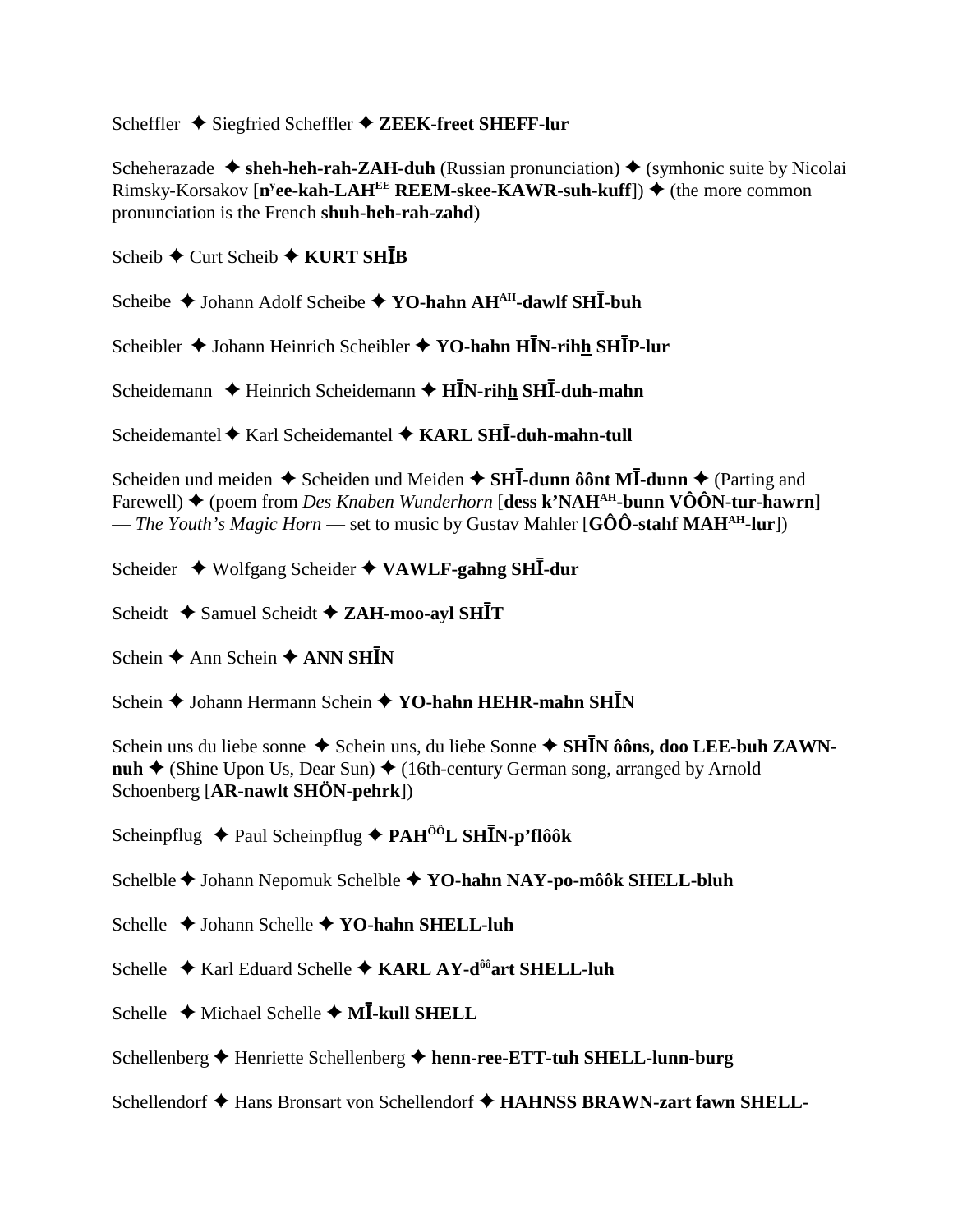**lunn-tawrf ◆** (known also as Hans Bronsart)

Schellendorf ◆ Ingeborg Bronsart von Schellendorf ◆ IHNG-uh-bawr<sup>y'</sup> BRAWN-zart fawn **SHELL-lunn-tawrf ◆** (known also as Ingeborg Bronsart)

Schelling ◆ Ernest Schelling ◆ UR-nusst SHELL-lihng ◆ (known also as Ernest Henry [**HENN-ree**] Schelling)

Schelomo  $\triangle$  sheh-LAW-muh (Russian pronunciation)  $\triangle$  SHLO-mo (Hebrew pronunciation)  $\triangle$ (Solomon) Hebraic rhapsody for cello and orchestra by Dmitri Shostakovich [**d'MEE-tree shuss-tah-KAW-vihch**])

Schemelli ◆ Georg Christian Schemelli ◆ GAY-awrk KRIH-st<sup>ih</sup>ahn SHAY-mull-lee

Schenck **←** Andrew Schenck ← ANN-droo SHEHNGK ← (known also as Andrew Craig [**KRAYG**] Schenck)

Schenck Johann Schenck **YO-hahn SHEHNGK**

- Schenck **←** Pyotr Schenck ← p'YAW-t'r SHEHNGK
- Schenk **←** Erich Schenk ← AY-rihh SHEHNGK
- Schenk **→** Johann Baptist Schenk → YO-hahn BAHP-tisst SHEHNGK
- Schenk **→** Johannes Schenck **→ yo-HAHN-nuss SHEHNGK**
- Schenker ◆ Heinrich Schenker ◆ H**IN-rihh SHEHNG-kur**
- Scherchen Hermann Scherchen **HEHR-mahn SHEHR-hunn**
- Scherchen **↓** Tona Scherchen **◆ TOH-nah SHEHR-hunn**

Scheremetiev ◆ Alexander Scheremetiev ◆ uh-l<sup>y</sup>ick-SAHN-d'r sheh-reh-MAY-t<sup>ih</sup>eff ◆ (the last name is also transliterated as Sheremetiev)

Scherenberg Ernst Scherenberg **EHRNST SHAY-runn-pehrk**

- Scherer **↓** Georg Scherer **◆ GAY-awrk SHAY-rur**
- Schering ◆ Arnold Schering ◆ AR-nawlt SHAY-rihng

Scherman **←** Thomas Scherman ← TAH-muss SHUR-munn ← (known also as Thomas Kielty [**KEEL-tee**] Scherman)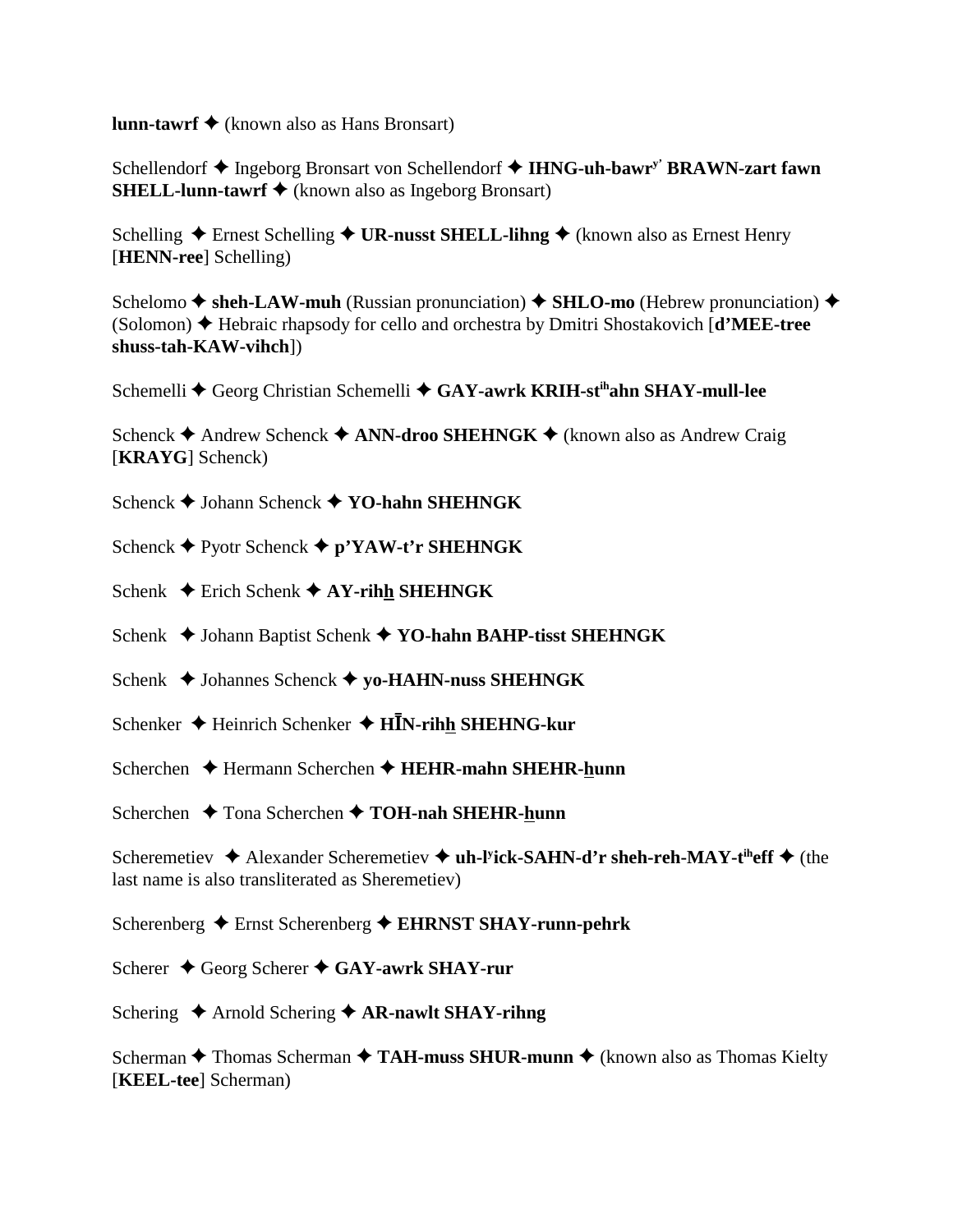Schermerhorn  $\triangle$  Kenneth Schermerhorn  $\triangle$  KENN-nuth SHUR-mur-hawrn  $\triangle$  (known also as Kenneth de Witt [dee WITT] Schermerhorn)

Schernus ♦ Herbert Schernus ♦ HEHR-pert SHEHR-nôôss

Schertzinger  $\triangle$  SHEHRT-sihng-ur

Scherzando  $\triangleleft$  skayr-TSAHN-doh

Scherzando ben ritmico ◆ skayr-TSAHN-doh bayn REET-mee-ko

Scherzando vivace ◆ skayr-TSAHN-doh vee-VAH-chay

Scherzer  $\rightarrow$  Otto Scherzer  $\rightarrow$  AWT-toh SHEHR-tsur

Scherzo  $\blacklozenge$  SKAYR-tso  $\blacklozenge$  (Italian pronunciation)  $\blacklozenge$  (composition by Giacomo Puccini [JAHko-mo poo-CHEE-nee])  $\blacklozenge$  (excerpt from *Partita No. 3* by Johann Sebastian Bach [YO-hahn]  $\{\text{sub-BASE-t<sup>th</sup>unn BAHK}\}\$ zay-BAH-st<sup>ih</sup>ahn BAHK])  $\blacklozenge$  (excerpt from the Sonata in E Flat by Ludwig van Beethoven [LOOT-vihh funn BAY<sup>AY</sup>-toh-funn])  $\blacklozenge$  (composition by Frédéric Chopin [fray-day-reek shaw-pehb] from Klaviersonate Nr. 2 — Piano Sonata No. 2)  $\blacklozenge$ (composition by Gordon Jacob)

Scherzo allegro molto  $\bullet$  Scherzo (allegro molto)  $\bullet$  SKAYR-tso (ahl-LAY-gro MOHL-toh)

Scherzo fantastico il piu presto possibile almeno ◆ Scherzo: Fantastico. Il più presto possibile, almeno ◆ SKAYR-tso: fahn-tah-STEE-ko. eel perOO PRAY-stoh pohss-SEE-bee-lay, ahl-MAY-no ♦ (excerpt from Sonata [so-NAH-tah] by Alberto Ginastera [ahl-VEHR-toh hee $nahss-TAY-rah$ ])

Scherzo no one in b minor  $\triangle$  Scherzo no. 1 in b minor  $\triangle$  skehr-tso (Number 1 in b Minor)  $\triangle$ (composition by Frédéric Chopin [fray-day-reek shaw-peh**ó**])

Scherzo rustique  $\blacklozenge$  skehr-tso rüs-teek  $\blacklozenge$  (excerpt from the Suite Miniature [s<sup>ü</sup>eet mee-n<sup>ee</sup>ahtür] by César Cui [say-zar  $k^{\ddot{u}}ee$ ])

Scherzo tarantella  $\triangle$  Scherzo-Tarantella  $\triangle$  SKAYR-tso-tah-rahn-TAYL-lah  $\triangle$  (composition by Henri Wieniawski [HENN-ree veeh-nee AWF-skee])

Scherzo valse ◆ Scherzo-Valse ◆ skehr-tso-valiss ◆ (composition by Emmanuel Chabrier  $[emm\text{-}mah\text{-}n^{\text{ii}}ell shah\text{-}br^{\text{ee}}ay]$ 

Schetky  $\blacklozenge$  Johann Georg Christoph Schetky  $\blacklozenge$  YO-hahn GAY-awrk KRIH-stawf SHETTkee

Scheurleer  $\triangle$  Daniel François Scheurleer  $\triangle$  dah-n<sup>ih</sup>ELL frahb-swah SKÖR-lay<sup>ay</sup>r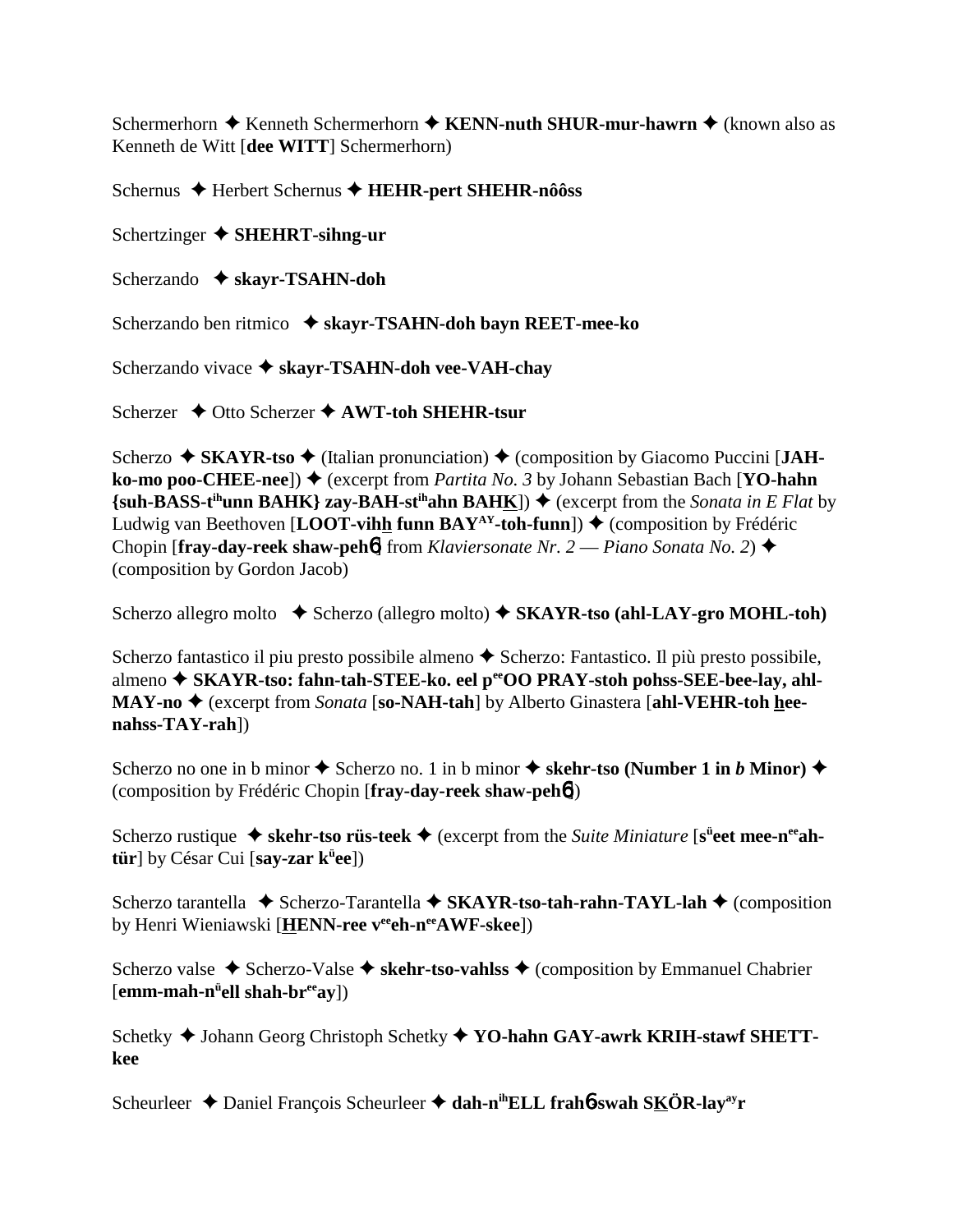## Scheurlin **←** Georg Scheurlin ← GAY-awrk SHOYR-linn

Schiavo  $\triangle$  Lo schiavo  $\triangle$  **lo-sk<sup>ee</sup>AH-vo**  $\triangle$  (The Slave)  $\triangle$  (an opera, with music by Antônio Carlos Gomes [ah**6-TOH-n<sup>ih</sup>ôô KAH-lôôss GO-meess**]; libretto by Rodolfo Paravicini [ro-**DOHL-fo pah-rah-vee-CHEE-nee**] after the Viscount of Taunay  $[\mathbf{V}\bar{I}\cdot\mathbf{k}$ ah<sup>ôô</sup>nt (of) toh-nay])  $\blacklozenge$ (*Lo schiavo* is the Italian version of the opera, which was based upon a Brazilian subject. The Portuguese title of the opera is *O escravo* [**o ehsh-KRAH-vôô**])

Schibler **→** Armin Schibler **→ AR-minn SHIPP-lur** 

Schicchi **→** Gianni Schicchi → **JAHN-nee SKEEK-kee** → (character in the opera *Gianni Schicchi;* music by Giacomo Puccini [**JAH-ko-mo poo-CHEE-nee**] and libretto by Giovacchino Forzano [**jo-vahk-KEE-no fohr-TSAH-no**])

Schicht  $\blacklozenge$  Johann Gottfried Schicht  $\blacklozenge$  YO-hahn GAWT-freet SHIHHT

Schick  $\triangle$  Margarete Schick  $\triangle$  **mar-gah-RAY-tuh SHICK**  $\triangle$  (known also as Margarete Luise [**loo-EE-zuh**] Schick)

Schickele Peter Schickele **PEE-tur SHIH-k'lee**

Schicketanz **→** Hermann Schicketanz → **HEHR-mahn SHIH-kuh-tahntss** 

Schickhardt ◆ Johann Christian Schickhardt ◆ YO-hahn KRIH-st<sup>ih</sup>ahn SHICK-hart

Schicksalslied  $\triangle$  **SHICK-sahlss-leet**  $\triangle$  (Song of Destiny)  $\triangle$  (poem by Friedrich Hölderlin [**FREET-rihh HÖL-tur-linn**] set to music by Johannes Brahms [**yo-HAHN-nuss {BRAHMZ} BRAHAHMSS**])

Schidlof **◆ Peter Schidlof ◆ PAY-tur SHIDD-lawf** 

Schidlowsky León Schidlowsky **lay-OHN sheed-LW-skee**

Schiedermair ◆ Ludwig Schiedermair ◆ LOOT-vihh SHEE-dur-mah<sup>ih</sup>r

Schiedermayer ◆ Johann Baptist Schiedermayer ◆ YO-hahn BAHP-tisst SHEE-dur-m**ī**-ur

- Schiedmayer **→** Adolf Schiedmayer **→ AH<sup>AH</sup>-dawlf SHEET-mī-ur**
- Schiedmayer ◆ Balthasar Schiedmayer ◆ BAHL-tah-zar SHEET-m**ī**-ur
- Schiedmayer Hermann Schiedmayer **HEHR-mahn SHEET-m-ur**

Schiedmayer Johann David Schiedmayer **YO-hahn DAH-vitt SHEET-m-ur**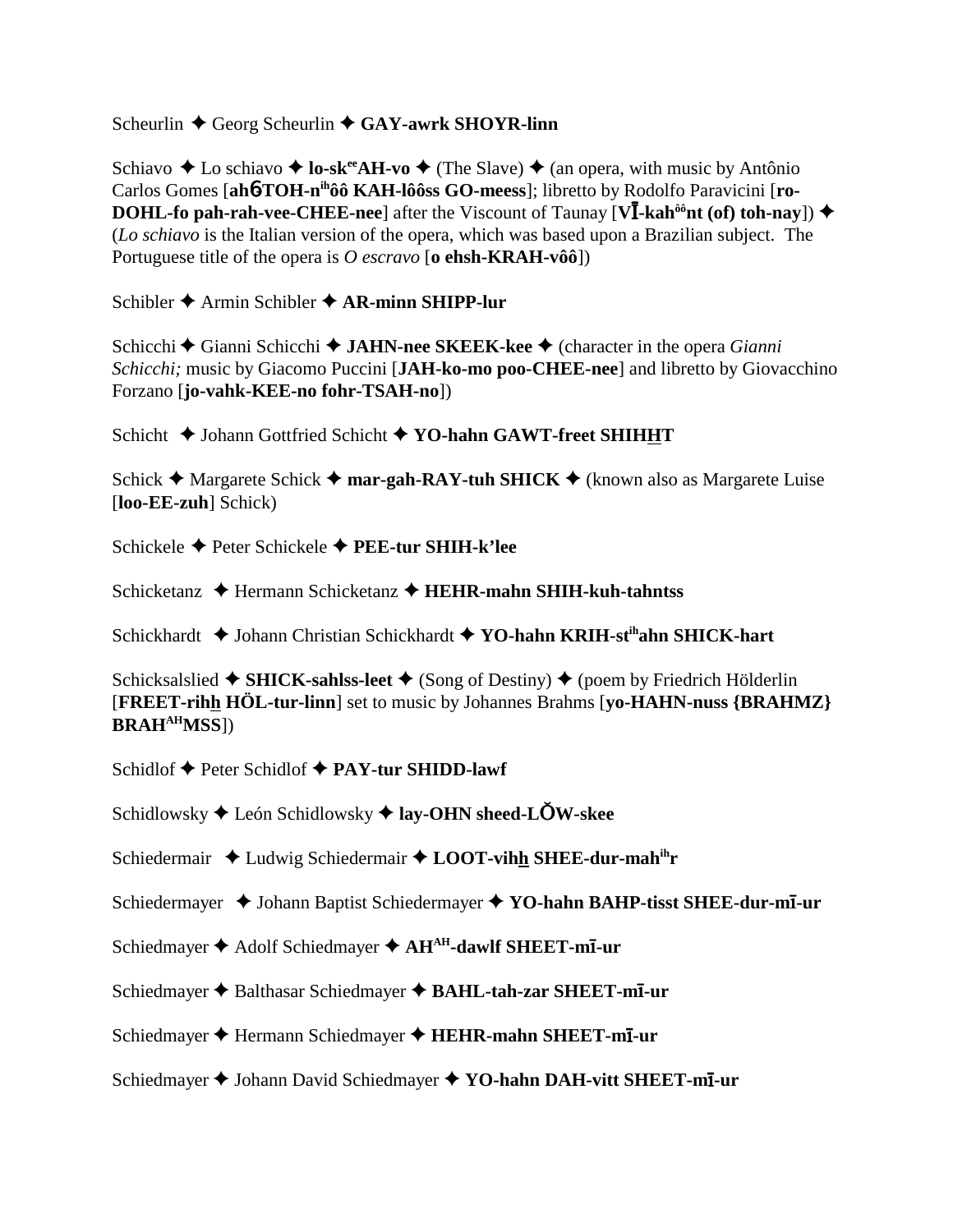Schiedmayer ♦ Johann Lorenz Schiedmayer ♦ YO-hahn LO-rennts SHEET-mī-ur

Schiedmayer ♦ Julius Schiedmayer ♦ YOO-I<sup>ih</sup>ôôss SHEET-m**ī**-ur

Schiedmayer ♦ Max Julius Schiedmayer ♦ MAHKSS YOO-I<sup>ih</sup>ôôss SHEET-m**ī**-ur

Schiedmayer  $\triangle$  Paul Schiedmayer  $\triangle$  PAH<sup> $00$ </sup>L SHEET-mI-ur

Schieferdecker ◆ Johann Christian Schieferdecker ◆ YO-hahn KRIH-st<sup>ih</sup>ahn SHEE-fur-tehkur

Schienen so golden die sterne  $\triangle$  Es schienen so golden die Sterne  $\triangle$  ess SHEE-nunn zo GAWL-tunn dee SHTEHR-nuh ♦ (song by J. W. Lyra [(J. W.) LÜ-rah]

Schierbeck  $\triangle$  Poul Schierbeck  $\triangle$  PAH<sup>00</sup>L SHEER-beck  $\triangle$  (known also as Poul Julius Ouscher  $[YOO-I<sup>ih</sup>ôôss AH<sup>ôô</sup>-shur] Schierbeck)$ 

Schiff ◆ András Schiff ◆ AHN-drah<sup>ah</sup>sh SHIFF

Schiff ◆ Heinrich Schiff ◆ HĪN-rihh SHIFF

Schifrin  $\triangle$  David Schifrin  $\triangle$  DAY-vudd SHIFF-runn

Schifrin ◆ Lalo Schifrin ◆ {LAH-lo SHIFF-runn} LAH-lo SHEE-freen ◆ (known also as Lalo Boris [BO-reess] Schifrin)

Schikaneder ◆ Emanuel Schikaneder ◆ ay-MAH<sup>AH</sup>-noo-ayl SHEE-kah-nay-dur

Schildwache nachtlied ◆ Der Schildwache Nachtlied ◆ dayr SHILLT-vah-kuh NAHKT-leet  $\blacklozenge$  (The Sentinel's Nightsong)  $\blacklozenge$  (poem from *Des Knaben Wunderhorn* [dess k'NAH<sup>AH</sup>-bunn **VÔÔN-tur-hawrn**] — The Youth's Magic Horn — set to music by Gustav Mahler [GÔÔ-stahf]  $MAH<sup>AH</sup>$ -lur])

Schilflied  $\blacklozenge$  SHILLE-leet  $\blacklozenge$  (Song Amid the Reeds)  $\blacklozenge$  (poem by Nikolaus Lenau [NEE-kolah<sup>ôô</sup>ss LAY-nah<sup>ôô</sup>] set to music by Alban Berg [AHL-pahn BEHRK] in Sieben frühe Lieder  $[{\bf ZEE}$ -bunn  $\bf FR\ddot{U}$ -uh  $\bf LEE$ -dur $]-$  Seven Early Songs)

Schiller  $\bigstar$  Frank Schiller  $\bigstar$  FRAHNGK SHILL-lur

Schiller ◆ Friedrich von Schiller ◆ FREET-rihh fawn SHILL-lur ◆ (known also as Johann Christian Friedrich von Schiller [YO-hahn KRIH-st<sup>ih</sup>ahn FREET-rihh fawn SHILL-lur])

Schiller ◆ Madeline Schiller ◆ MA-d'lunn SHILL-lur

Schilling  $\triangle$  Gustav Schilling  $\triangle$  GÔÔ-stahf SHILL-lihng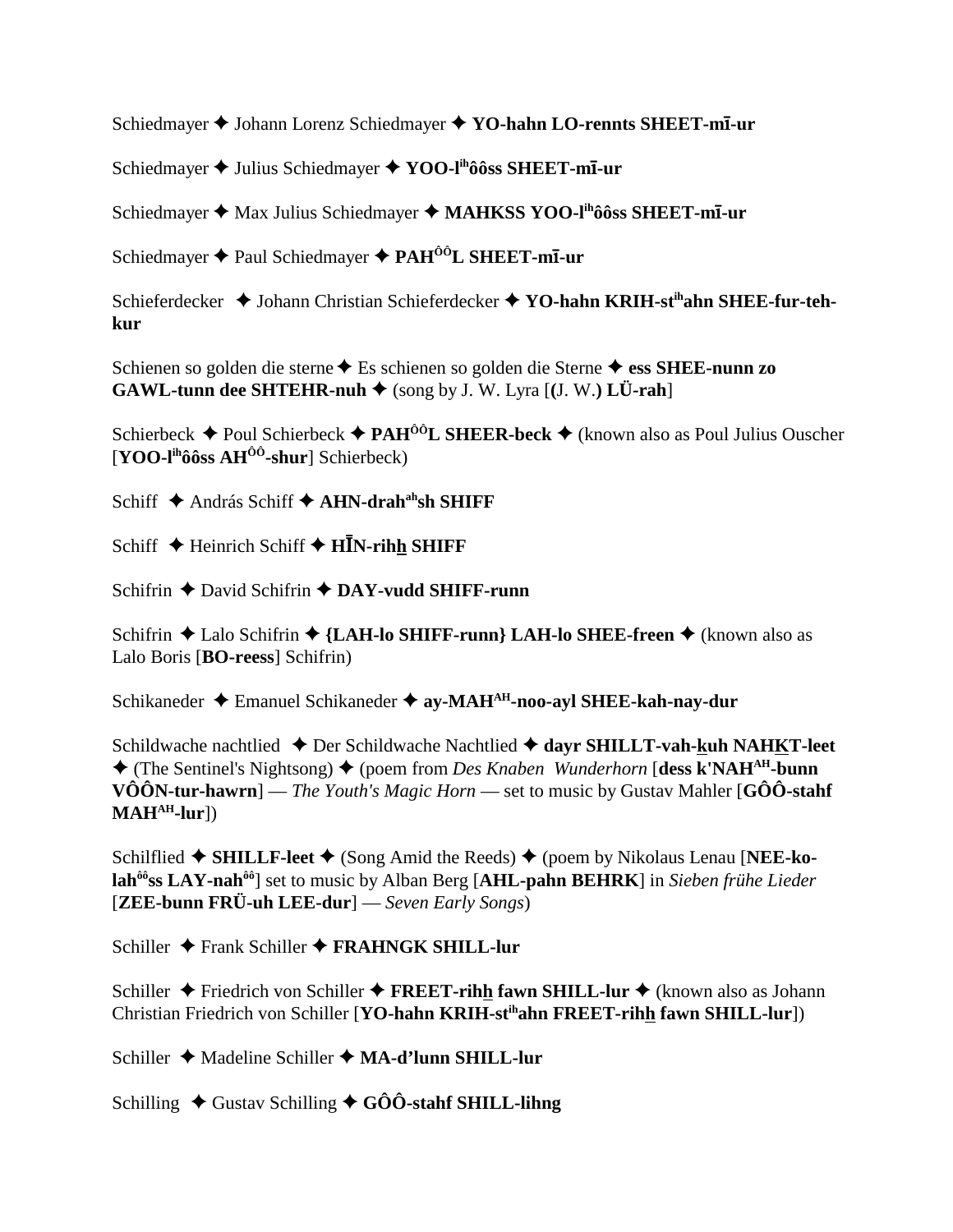Schillinger  $\triangle$  Joseph Schillinger  $\triangle$  JO-zuff SHILL-lihng-ur  $\triangle$  (known also as Joseph Moiseievich [YAW-seff mah<sup>ih</sup>-SAY<sup>EE</sup>-eh-vihch SHILL-l<sup>y</sup>ihng-ur])

Schillings  $\triangleleft$  Max von Schillings  $\triangleleft$  MAHKSS fawn SHILL-lihngs

Schiltz ◆ Grover Schiltz ◆ GRO-vur SHILLTZ

Schiml  $\triangle$  Marga Schiml  $\triangle$  MAR-gah SHIMM-'l

Schimon  $\triangle$  Adolf Schimon  $\triangle$  AH<sup>AH</sup>-dawlf SHEE-mohn

Schimon regan  $\triangle$  Anna Schimon-Regan  $\triangle$  AHN-nah SHEE-mohn-RAY-gahn

Schindelmeisser ♦ Louis Schindelmeisser ♦ LOO-ee SHINN-tull-miss-sur

Schindler  $\triangle$  Anton Felix Schindler  $\triangle$  AHN-tawn FAY-lickss SHINNT-lur

Schindler ♦ Kurt Schindler ♦ {KURT SHINND-lur} KÔÔRT SHINNT-lur

Schioler  $\blacklozenge$  Victor Schiøler  $\blacklozenge$  VICK-tawr sh<sup>ih</sup>Ö-lur

Schiorring  $\blacklozenge$  Nils Schiørring  $\blacklozenge$  NILLSS sh<sup>ih</sup>ÖR-rihng

Schiotz  $\triangle$  Aksel Schiøtz  $\triangle$  ACK-sull sh<sup>ih</sup>ÖTSS  $\triangle$  (known also as Aksel Hauch [HAH<sup>00</sup>K] Schiøtz)

Schipa  $\blacklozenge$  Tito Schipa  $\blacklozenge$  TEE-toh SKEE-pah

Schipper  $\triangle$  Emil Schipper  $\triangle$  AY-meel SHIPP-pur  $\triangle$  (known also as Emil Zacharias [tsahkah-REE-ahss] Schipper)

Schippers ◆ Thomas Schippers ◆ TAH-muss SHIPP-purz

Schirmer → Ernest Charles Schirmer → UR-nusst CHAH-rullz SHUR-mur

Schirmer ♦ Ernst Ludwig Rudolf Schirmer ♦ EHRNST LOOT-vihh ROO-dawlf SHIHRmur

Schirmer ♦ Gustav Schirmer ♦ GUSS-tuvv SHUR-mur ♦ (known also as Friedrich Gustav Emil Shirmer [FREET-rihh  $G\hat{O}\hat{O}$ -stahf AY-meel SHIHR-mur])

Schirmer ◆ Gustave Schirmer ◆ GUSS-tuvv SHUR-mur

Schirmer ♦ Johann Georg Schirmer ♦ YO-hahn GAY-awrk SHIHR-mur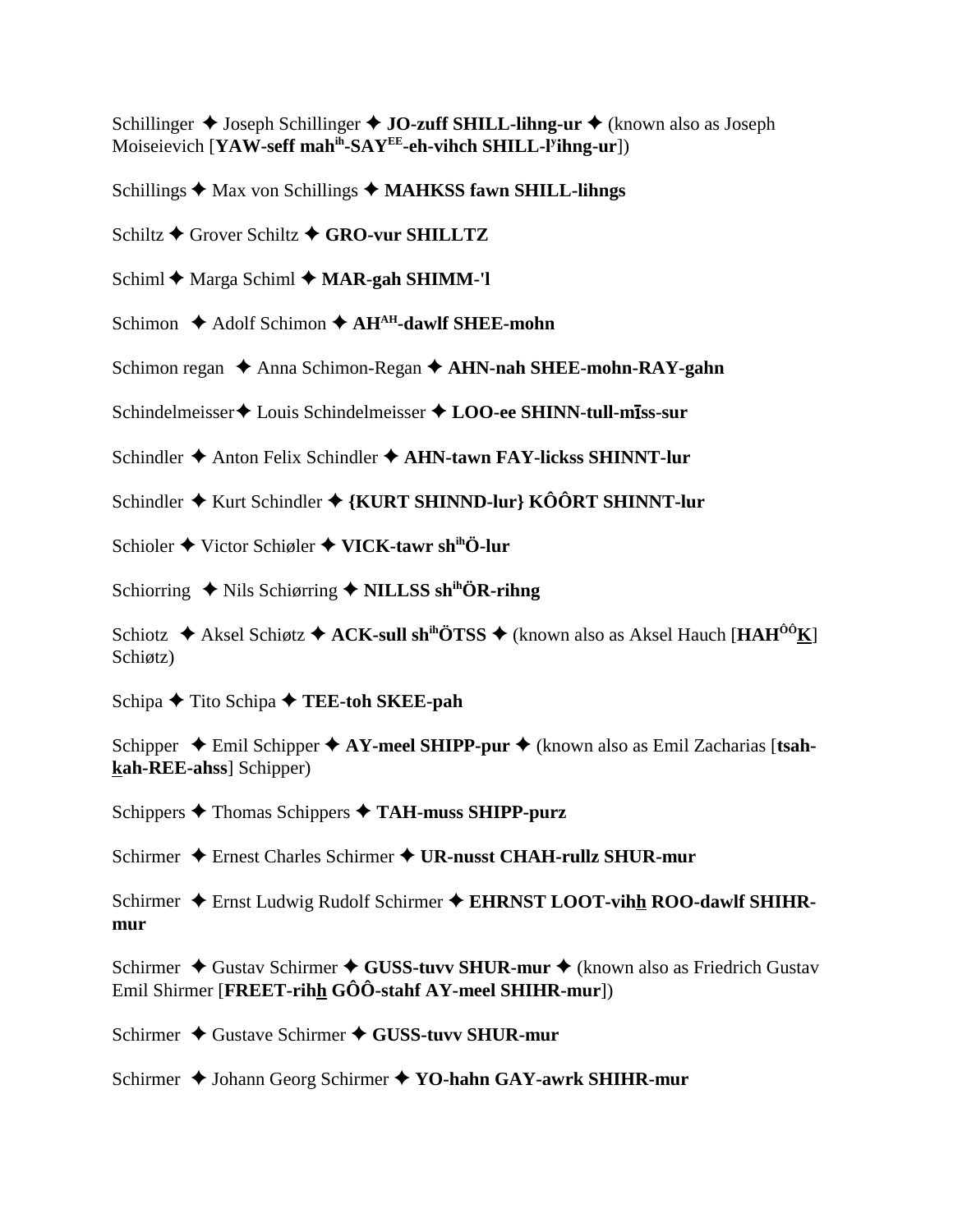Schirmer ♦ Rudolph Edward Schirmer ♦ ROO-dawlf EDD-wurd SHUR-mur

Schirp  $\blacklozenge$  Wilhelm Schirp  $\blacklozenge$  VILL-hellm SHIHRP

Schirrer ◆ René Schirrer ◆ ruh-nay sheer-ray

Schiske ◆ Karl Schiske ◆ KARL SHISS-kuh ◆ (known also as Karl Hubert Rudolf [HOObert ROO-dawlf] Schiske)

Schiuma → Alfredo Schiuma → ahl-FRAY-tho SHOO-mah

Schielderup  $\triangle$  Gerhard Schielderup  $\triangle$  GA<sup>R</sup>-hard SHELL-duh-rewp  $\triangle$  (known also as Gerhard Rosenkrone [ROO-s'n-kroo-nuh] Schjelderup)

Schladebach → Julius Schladebach → YOO-I<sup>ih</sup>ôôss SHLAH-duh-bahk

Schlafendes jesuskind ◆ Schlafendes Jesuskind ◆ SHLAH-funn-duss YAY-zôôss-kinnt ◆ (composition by Hugo Wolf [HOO-go VAWLF])

Schlaflied  $\bigstar$  SHLAHF-leet  $\bigstar$  (Slumber Song)  $\bigstar$  (poem by Ludwig Tieck [LOOT-vihh **TEEK**] set to music by Ludwig Spohr [LOOT-vihh SHPOHR] — also known as Louis Spohr  $\left[\mathbf{l}^{\hat{\alpha}\hat{\beta}}$ ee spawr])

Schlafst du gast  $\blacklozenge$  Schläfst du, Gast?  $\blacklozenge$  SHLEHFST doo, GAHST?  $\blacklozenge$  (duet from Act 1 of the opera Die Walküre [dee vahl-KÜ-ruh], music and libretto by Richard Wagner [RIH-hart] VAHG-nurl)

Schlagende herzen ◆ Schlagende Herzen ◆ SHLAH-gunn-tuh HEHR-tsunn ◆ (song by Richard Strauss [RIH-hart SHTRAH<sup>00</sup>SS])

Schlager ◆ Hans Schläger ◆ HAHNSS SHLAY-gur

Schlahf ◆ Johannes Schlaf ◆ yo-HAHN-nuss SHLAHF

Schlapp  $\triangle$  Jan Schlapp  $\triangle$  YAHN SHLAHP

Schlechter trost ◆ Schlechter Trost ◆ SHLEH-tur TRAWST ◆ (poem from Westöstlicher Divan [veh-STÖST-lih-hur DEE-fahn] by Johann Wolfgang von Goethe [YO-hahn VAWLFgahng fawn GÖ-tuh] set to music by Ferruccio Busoni [favr-ROO-cho boo-ZO-nee])

Schlechtes wetter  $\rightarrow$  Schlechtes Wetter  $\rightarrow$  SHLEHH-tuss VETT-tur  $\rightarrow$  (Bad Weather)  $\rightarrow$ (poem by Heinrich Heine [HIN-rihh HI-nuh] set to music by Richard Strauss [RIH-hart] SHTRAH<sup>ôô</sup>SSl)

Schlee ◆ Alfred Schlee ◆ AHL-frayt SHLAY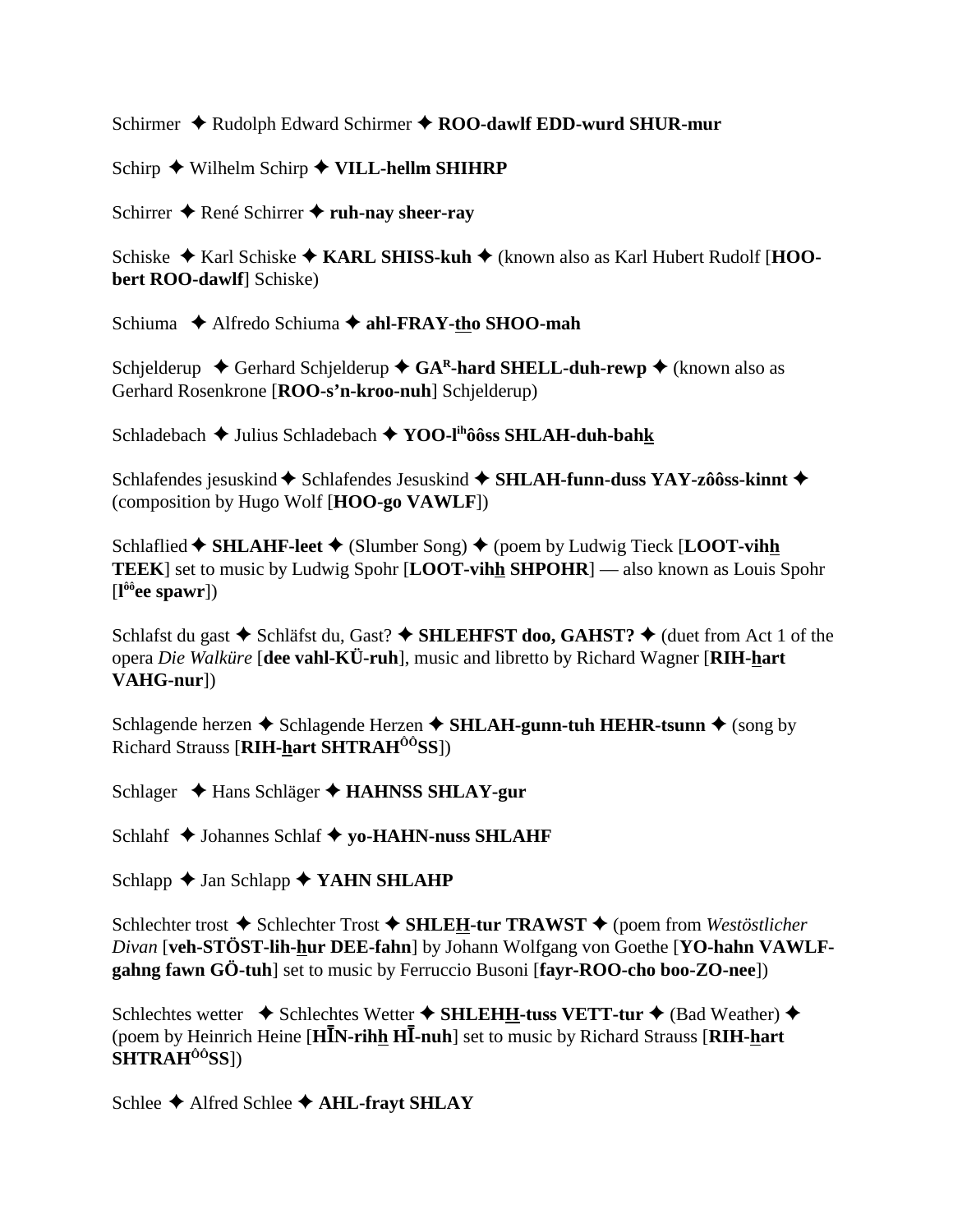Schlegel  $\blacklozenge$  Friedrich von Schlegel  $\blacklozenge$  FREET-rihh fawn SHLAY-gull

Schlegel ♦ Leander Schlegel ♦ lay-AHN-dur SKLAY-gull

Schleinitz  $\bigstar$  Heinrich Conrad Schleinitz  $\bigstar$  HIN-rihh KAWN-raht SHLI-nittss

Schlemil  $\triangle$  Peter Schlemil  $\triangle$  PAY-tur SHLAY-mill  $\triangle$  (character in the opera Les contes  $d'H$ offmann [leh kaw $\mathbf{b}$ t dawf-mahn] — The Tales of Hoffmann; music by Jacques Offenbach [ZHACK AWF-funn bahk; libretto by Jules Barbier [zhül bar-b<sup>ee</sup>ay] and Michel Carré [meeshell kar-ray])  $\triangle$  (Schlemil has also been transcribed as Schlémil)

Schlesinger  $\triangle$  Adolph Martin Schlesinger  $\triangle$  AH-dawlf MAR-teen SHLAY-sihng-ur

Schlesinger ♦ Kathleen Schlesinger ♦ kath-LEEN SHLEH-sinn-jer

Schlesinger  $\triangle$  Maurice Adolphe Schlesinger  $\triangle$  MAH<sup> $\hat{0}$ </sup>-rih-tsuh ah-DAWL-fuh SHLAY- $\sinh$   $\mathbf{u}$  + (known also as Moritz [MO-rittss] Adolphe Schlesinger)

Schlesinger ♦ Sebastian Benson Schlesinger ♦ zay-BAH-st<sup>th</sup>ahn BENN-sohn SHLAY-sihng- $\mathbf{u}$ r

Schletterer ◆ Hans Michel Schletterer ◆ HAHNSS MIH-hull SHLETT-tuh-rur

Schlick  $\triangle$  Arnolt Schlick  $\triangle$  AR-nawlt SHLICK

Schlieder ◆ Frederick William Schlieder ◆ FREH-duh-rick WILL-I<sup>th</sup>umm SHLEE-dur

Schliessse mir die augen beide ◆ Schliesse mir die Augen beide ◆ SHLEESS-suh meer dee  $AH^{00}$ -gunn BI-duh  $\blacklozenge$  (Close My Two Eyes)  $\blacklozenge$  (composition by Alban Berg [AHL-pahn **BEHRKI**)

Schloezer ♦ Boris de Schloezer ♦ bah-REESS deh SHLO-zur

Schlogel  $\triangle$  Xavier Schlögel  $\triangle$  ksah-v<sup>ee</sup>av SHLÖ-gull

Schlor ◆ Alois Schlor ◆ AH<sup>AH</sup>-lo-eess SHLOHR

Schlosser ♦ Adolf Schlösser ♦ AH<sup>AH</sup>-dawlf SHLÖSS-sur ♦ (known also as Karl Wilhelm Adolf Schlösser [KARL VILL-hellm AH<sup>AH</sup>-dawlf SHLÖSS-sur])

Schlosser ◆ Louis Schlösser ◆ LOO-ee SHLÖSS-sur

Schlosser ◆ Max Schlosser ◆ MAHKSS SHLAWSS-sur

Schloter ◆ Elmar Schloter ◆ ELL-mar SHLO-tur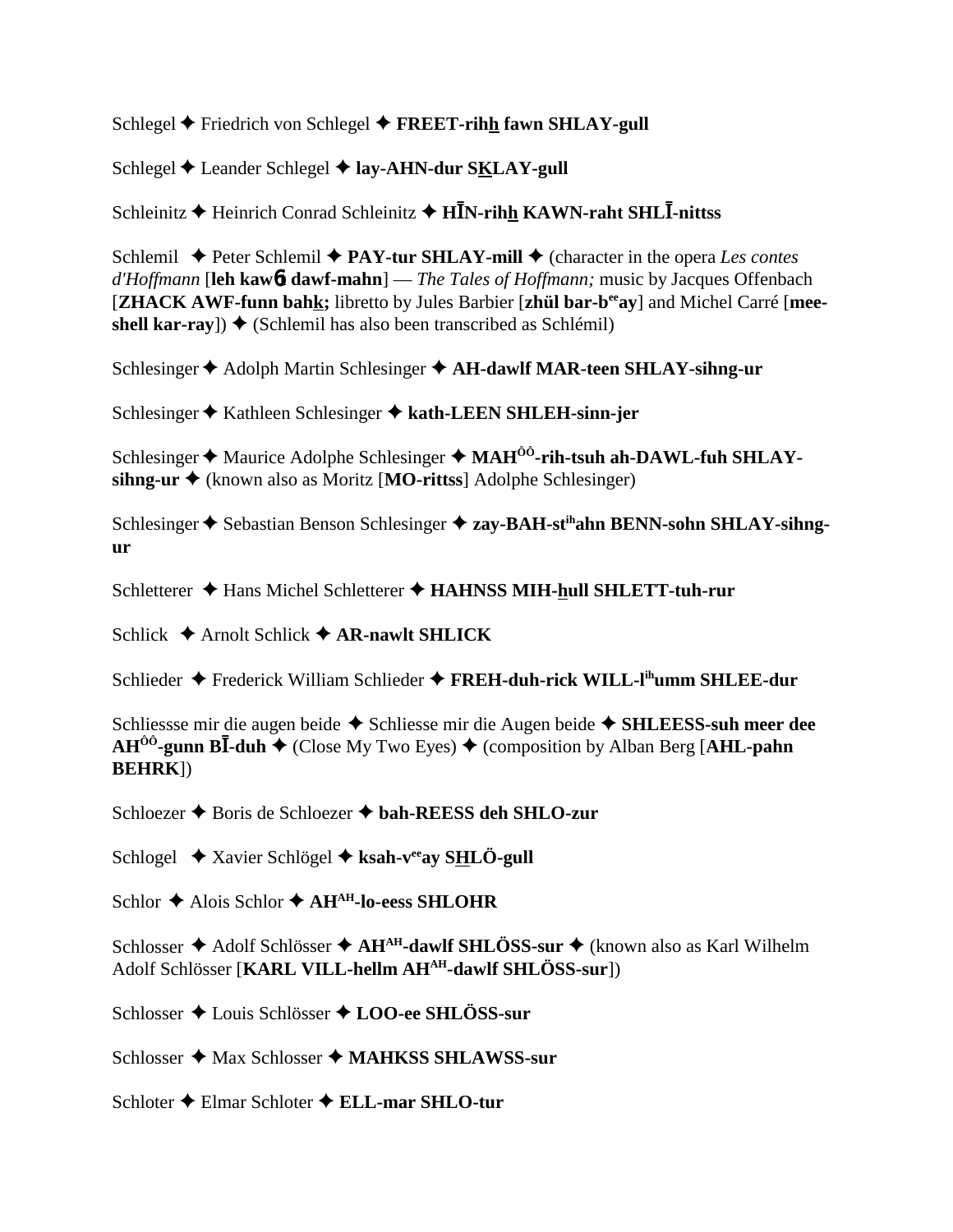Schlottman  $\triangle$  Louis Schlottmann  $\triangle$  LOO-ee SHLAWT-mahn

Schlusnus  $\triangle$  Heinrich Schlusnus  $\triangle$  H<sup>I</sup>N-rihh SHLÔÔSS-nôôss

Schmedes  $\rightarrow$  Erik Schmedes  $\rightarrow$  AY-rick SHMEE-duss

Schmeichelung der freunde um denselben von seiner reise abzuhalten  $\triangle$  Ist eine Schmeichelung der Freunde, um denselben von seiner Reise abzuhalten  $\triangle$  isst  $\overline{I}$ -nuh SHM $\overline{I}$ -huh-lôông davr FROYN-tuh, ôôm dayn-ZELL-punn fawn Z $\overline{I}$ -nur R $\overline{I}$ -zuh ahp-tsoo-HAHL-tunn  $\blacklozenge$  (excerpt from Capriccio [kah-PREE-cho] on the Departure of His Most Beloved Brother by Johann Sebastian Bach [YO-hahn {suh-BASS-t<sup>ih</sup>unn BAHK} zay-BAH-st<sup>ih</sup>ahn BAHK])

Schmeisser ♦ Annemarie Schmeisser ♦ AHN-nuh-mah-ree SHMISS-sur

Schmelzer ◆ Andreas Anton Schmelzer ◆ ahn-DRAY-ahss AHN-toh<sup>oh</sup>n SHMELL-tsur

- Schmelzer ♦ Georg Joseph Schmelzer ♦ GAY-awrk YOH<sup>OH</sup>-zeff SHMELL-tsur
- Schmelzer  $\triangle$  Johann Heinrich Schmelzer  $\triangle$  YO-hahn HIN-rihh SHMELL-tsur

Schmelzer ◆ Peter Clemens Schmelzer ◆ PAY-tur KLAY-mennss SHMELL-tsur ◆ (known also as Peter Clement [KLAY-mennt] Schmelzer)

Schmelzl ♦ Wolfgang Schmelzl ♦ VAWLF-gahng SHMELL-ts'l

Schmerz hier zittert das gequalte herz  $\triangle$  O Schmerz! Hier zittert das gequalte Herz!  $\triangle$  o **SHMEHRTSS! HEER TSITT-tert dahss guh-k'VELL-tuh HEHRTSS!** (O Grief! How Throbs His Heavy-Laden Breast!)  $\blacklozenge$  (recitative [reh-suh-tuh-TEEV] from the St. Matthew Passion by Johann Sebastian Bach [YO-hahn {suh-BASS-t<sup>ih</sup>unn BAHK} zay-BAH-st<sup>ih</sup>ahn **BAHK**)

Schmerzen  $\triangle$  SHMEHR-tsunn  $\triangle$  (Torment)  $\triangle$  (poem by Mathilde Wesendonk [mah-TILLtuh VAY-zunn-tawngk] set to music by Richard Wagner [RIH-hart VAHG-nur] in his Wesendonk Lieder [VAY-zunn-tawngk LEE-dur] — Wesendonk Songs)

Schmid  $\triangle$  Adolf Schmid  $\triangle$  AH<sup>AH</sup>-dawlf SHMITT

Schmid  $\triangle$  Anton Schmid  $\triangle$  AHN-toh<sup>oh</sup>n SHMITT

- Schmid  $\blacklozenge$  C. v. Schmid  $\blacklozenge$  (C. v.) SHMITT
- Schmid  $\triangle$  Erich Schmid  $\triangle$  AY-rihh SHMITT
- Schmid  $\triangle$  Ernst Fritz Schmid  $\triangle$  EHRNST FRITTSS SHMITT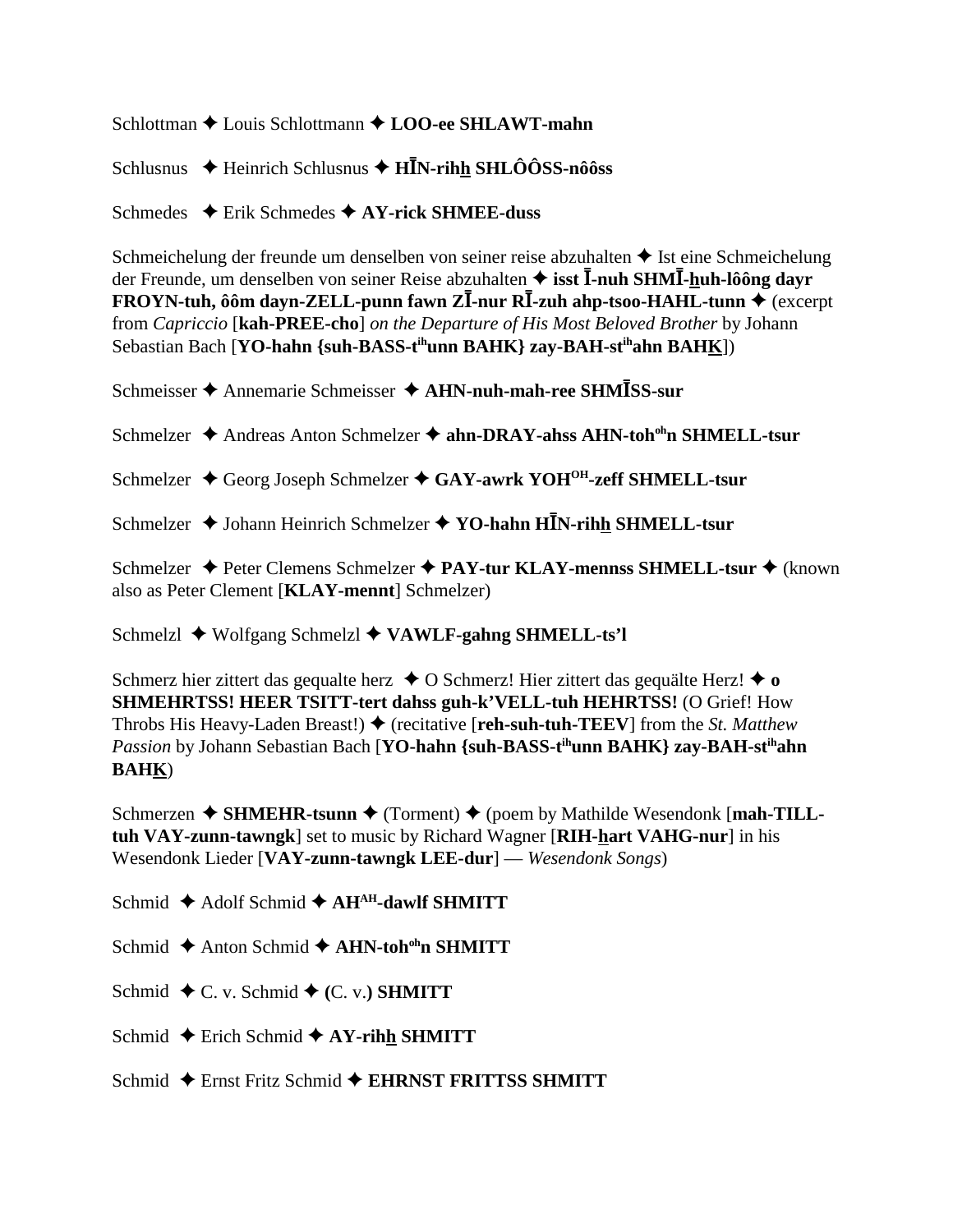Schmid ← Heinrich Kaspar Schmid ← HĪN-rihh KAHSS-par SHMITT

Schmid  $\triangle$  Reinhold Schmid  $\triangle$  R $\overline{I}$ N-hawlt SHMITT

Schmidinger ♦ Josef Schmidinger ♦ YOH<sup>OH</sup>-zeff SHMEE-dihng-ur

Schmidl ← Carlo Schmidl ← KAR-lo SHMIH-d'l

Schmidt ← Andreas Schmidt ← ahn-DRAY-ahss SHMITT

Schmidt  $\triangle$  Annerose Schmidt  $\triangle$  AHN-nuh-ro-zuh SHMITT

Schmidt ◆ Arthur Paul Schmidt ◆ {AR-thur PAWL SHMITT} AR-tôôr PAH<sup>ôô</sup>L SHMITT

Schmidt ← Bernhard Schmidt ← BEHRN-hart SHMITT ← (known also as Bernard Smith [BUR-nurd SMIHTH])

Schmidt  $\triangle$  Burkhard Schmidt  $\triangle$  BÔÔRK-hart SHMITT

- Schmidt  $\triangle$  Franz Schmidt  $\triangle$  FRAHNTSS SHMITT
- Schmidt ♦ Günther Schmidt ♦ GÜN-tur SHMITT

Schmidt  $\blacklozenge$  Gustav Schmidt  $\blacklozenge$  GÔÔ-stahf SHMITT

Schmidt ♦ Gustavo Becerra-Schmidt ♦ gooss-TAH-vo bay-SAYR-rah-SHMITT ♦ (known also as Gustavo Becerra [gooss-TAH-vo bay-SAYR-rah])

Schmidt  $\triangle$  Heinrich Schmidt  $\triangle$  H $\bar{I}$ N-rihh SHMITT

Schmidt ♦ Johann Christoph Schmidt ♦ YO-hahn KRIH-stawf SHMITT

Schmidt ♦ Johann Philipp Samuel Schmidt ♦ YO-hahn FEE-lipp ZAH-moo-ayl SHMITT

Schmidt ◆ John Henry Schmidt ◆ JAHN HENN-ree SHMITT ◆ (known also as Johann Heinrich Schmidt [YO-hahn HIN-rihh SHMITT])

Schmidt ♦ Joseph Schmidt ♦ YOH<sup>OH</sup>-zeff SHMITT

Schmidt  $\triangle$  Karl Schmidt  $\triangle$  KARL SHMITT

Schmidt ◆ Klamer Eberhard Karl Schmidt ◆ KLAH-mur AY-bur-hart KARL SHMITT

Schmidt  $\triangle$  Leopold Schmidt  $\triangle$  LAY-o-pawlt SHMITT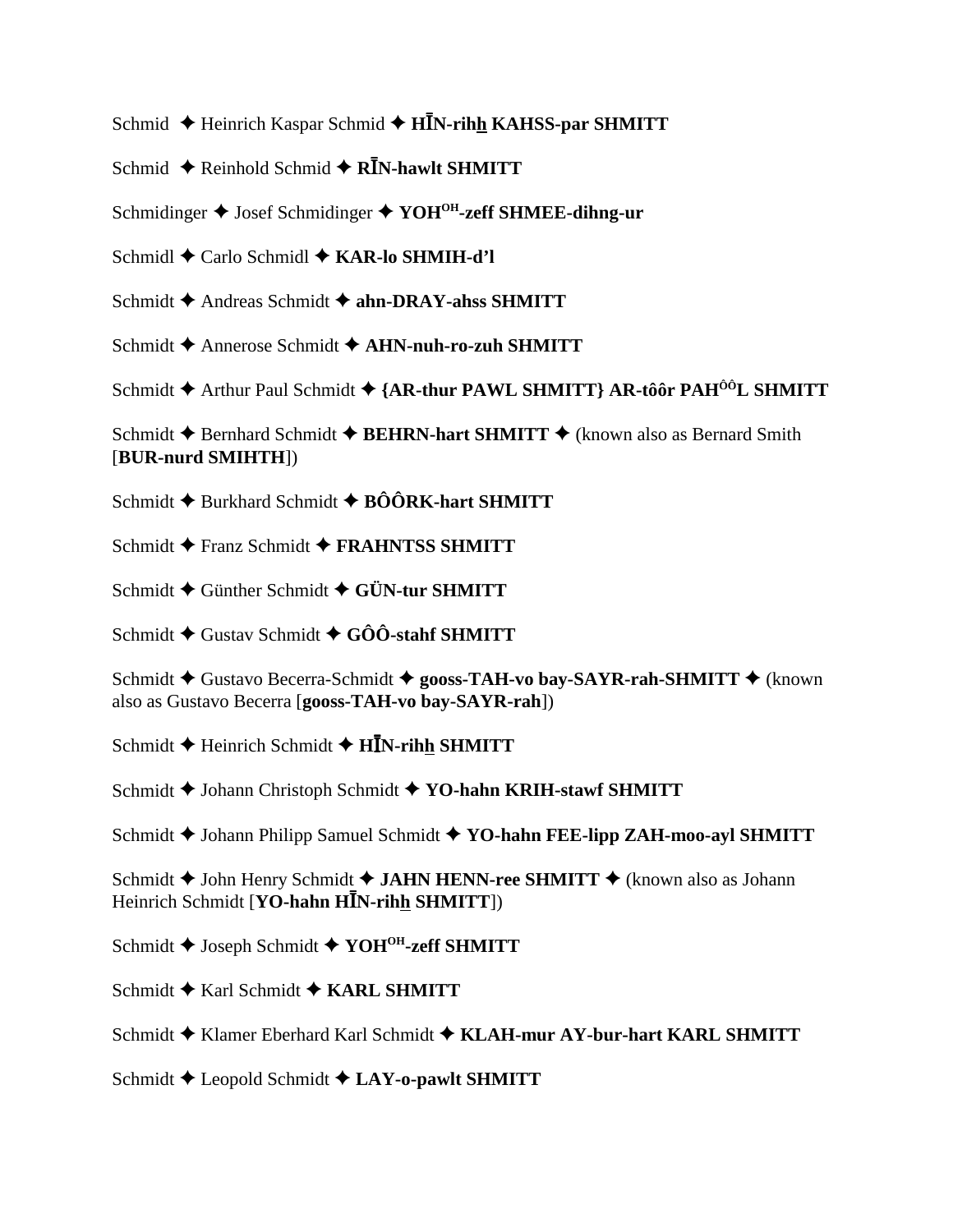Schmidt **→** Mischa Schmidt ◆ MIH-shuh SHMITT

Schmidt **←** Ole Schmidt ← O-luh SHMITT

Schmidt Paul-Gerhardt Schmidt **PAHÔÔL-GAYR-hart SHMITT**

Schmidt  $\blacklozenge$  R. Schmidt  $\blacklozenge$  (R.) **SHMITT** 

Schmidt  $\triangle$  SHMITT  $\triangle$  (character in the opera *Werther* [**VEHR-tur**]; music by Jules Massenet [**zhül {mahss-s'nay} mahss-s'neh**]; libretto by Édouard Blau [**ay-dôôar blo**], Paul Milliet [**pohl mee-yeeeh**], and Georges Hartmann [**zhawrzh hart-mahn**] after Johann Wolfgang von Goethe [**YO-hahn VAWLF-gahng fawn GÖ-tuh**])

Schmidt Trudeliese Schmidt **TROO-duh-lee-zuh SHMITT**

Schmidt ◆ William Schmidt ◆ WILL-l<sup>ih</sup>umm SHMITT

Schmidt Wolfgang Schmidt **VAWLF-gahng SHMITT**

Schmidt gaden ◆ Gerhard Schmidt-Gaden ◆ GAYR-hart SHMITT-GAH-dunn

Schmidt gorg ◆ Joseph Schmidt-Görg ◆ YOH<sup>OH</sup>-zeff SHMITT-GÖRK

Schmidt isserstedt **→** Hans Schmidt-Isserstedt → HAHNSS SHMITT-ISS-sur-shtett

Schmied  $\triangle$  Der Schmied  $\triangle$  dayr SHMEET  $\triangle$  (The Blacksmith)  $\triangle$  (poem by Ludwig Uhland [**LOOT-vihh OO-lahnt**] set to music by Johannes Brahms [**yo-HAHN-nuss {BRAHMZ} BRAHAHMSS**])

Schmieder ◆ Karl-Heinz Schmieder ◆ KARL-HĪNTSS SHMEE-dur

Schmieder Wolfgang Schmieder **VAWLF-gahng SHMEE-dur**

Schmiege ◆ Marilyn Schmiege ◆ MEH-ruh-lunn SHMEE-guh

Schmitt **←** Alois Schmitt **← AH<sup>AH</sup>-lo-eess SHMITT** 

Schmitt **←** Aloys Schmitt **← AH<sup>AH</sup>-law-üss SHMITT** 

Schmitt **←** Camille Schmitt ← kah-mee SHMITT

Schmitt Florent Schmitt **flaw-rah**6 **SHMITT**

Schmitt ◆ Georg Aloys Schmitt ◆ GAY-awrk AH<sup>AH</sup>-law-üss SHMITT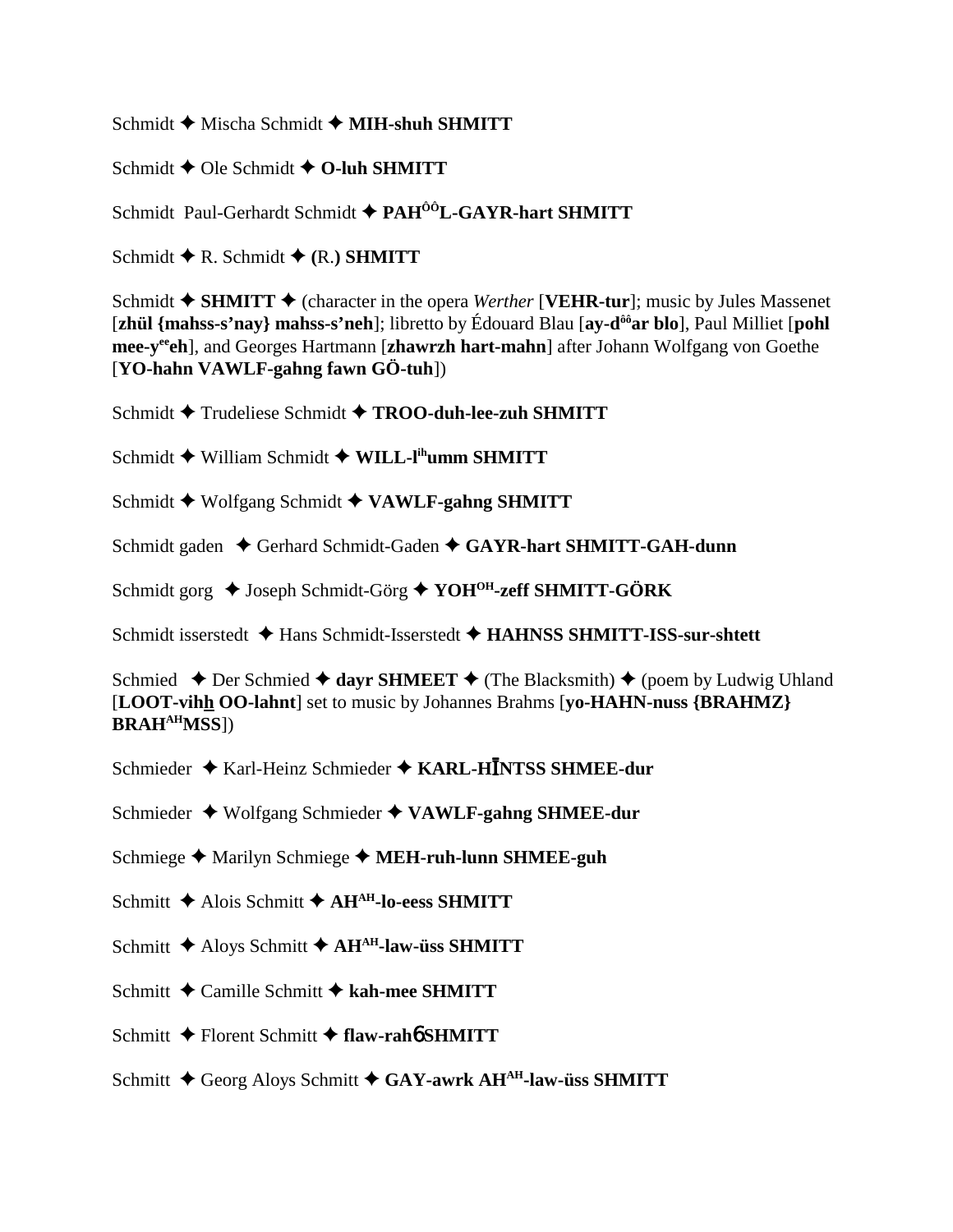Schmitt **→ Hans Schmitt → HAHNSS SHMITT** 

Schmitt **→** Jacob Schmitt **→ YAH<sup>AH</sup>-kawp SHMITT** 

Schmitt walter ◆ Karl Schmitt-Walter ◆ KARL SHMITT-VAHL-tur

Schmitz **→** Arnold Schmitz **→ AR-nawlt SHMITTSS** → (known also as Franz [**FRAHNTSS**] Arnold Schmitz)

Schmitz Elie Robert Schmitz **eh-lee ro-behr shmitt**

Schmitz **←** Eugen Schmitz **← oy-GAYN SHMITTSS** 

Schmucke dich o liebe seele **◆** Schmücke dich, o liebe Seele ◆ SHMÜ-kuh DIHH, o LEE-buh **ZAY-luh ♦** (cantata [**kunn-TAH-tuh**] by Johann Sebastian Bach [**YO-hahn** {suh-BASS-t<sup>ih</sup>unn **BAHK} zay-BAH-stihahn BAHK**])

Schmuller ◆ Alexander Schmuller ◆ uh-l<sup>y</sup>ick-SAHN-d'r SHMOOL-lur

Schnabel **→** Artur Schnabel **→ AR-tur SHNAH-b'l** 

Schnabel **→** Joseph Ignaz Schnabel → YOH<sup>OH</sup>-zeff IGG-nahtss SHNAH-b'l

Schnabel **→** Karl Ulrich Schnabel ◆ KARL OOL-rihh SHNAH-b'l

Schnebel **→** Dieter Schnebel **→ DEE-tur SHNAY-b'l** 

Schneerson ◆ Grigori Schneerson ◆ gree-GAW-ree SHNAYR-sunn

Schneevoigt **→** Georg Schnéevoigt **→ GAY-awrk SHNAY<sup>AY</sup>-vo<sup>ih</sup>t →** (known also as Georg Lennart [**LAYN-nart**] Schnéevoigt)

Schneevoigt **→** Sigrid Ingeborg Sundgrén-Schnéevoigt → SIH-gridd IHNG-ay-bawrg **SOOND-grayn-SHNAYAY-voiht**

Schneider ◆ Alexander Schneider ◆ {a-ligg-ZANN-dur SHNĪ-dur} uh-l<sup>y</sup>ick-SAHN-d'r **SHNAY-dur ♦** (known also as Abraham [**{AY-bruh-hamm} uh-brah-HAHM**] Alexander Schneider)

Schneider ◆ Edward Faber Schneider ◆ EDD-wurd FAY-bur SHNI-dur

Schneider Eta Harich-Schneider **AY-tah HAH-rihh-shn-dur** (known also as Eta Margarete [**mar-gah-RAY-tuh**] Harich-Schneider)

Schneider ◆ Friedrich Schneider ◆ FREET-rihh SHNI-dur ◆ (known also as Johann Christian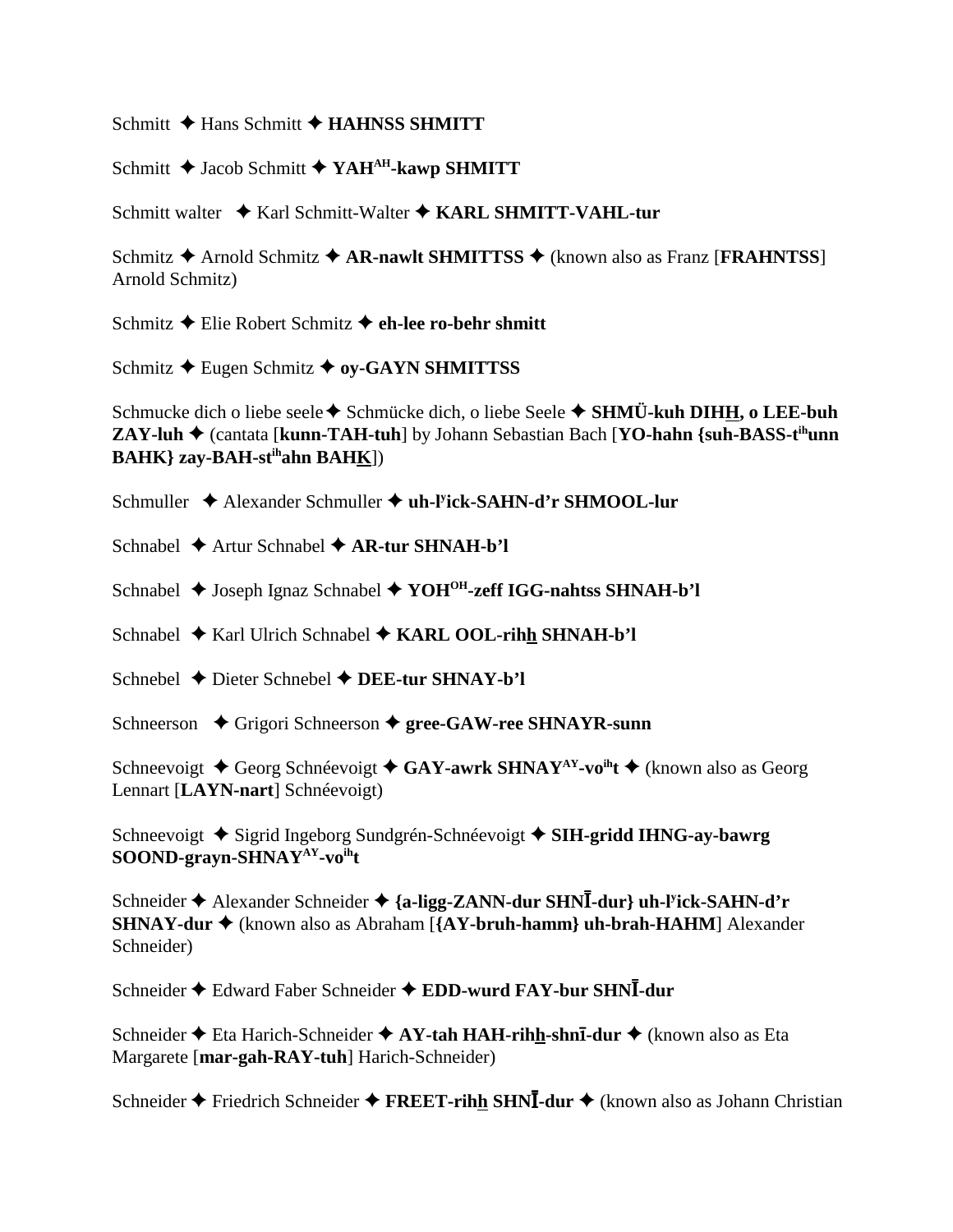## [**YO-hahn KRIH-stihahn**] Friedrich Schneider)

Schneider ◆ Georg Abraham Schneider ◆ GAY-awrk AH<sup>AH</sup>-brah-hahm SHNĪ-dur

Schneider ◆ Gottlieb Schneider ◆ GAWT-leep SHNI-dur ◆ (known also as Johann [YO**hahn**] Gottlieb Schneider)

Schneider ◆ Johann Gottlob Schneider ◆ YO-hahn GAWT-lawp SHNI-dur

Schneider ◆ Johann Schneider ◆ YO-hahn SHNĪ-dur ◆ (known also as Johann Gottlob [**GAWT-lawp**] Schneider)

Schneider ◆ Johann Schneider ◆ YO-hahn SHN**I**-dur ◆ (not the same person as Johann Gottlob Schneider or Johann Gottlieb Schneider)

Schneider ◆ Julius Schneider ◆ YOO-l<sup>ih</sup>ôôss SHNĪ-dur

Schneider ◆ Karl Ernst Schneider ◆ KARL EHRNST SHNI-dur

Schneider ◆ Louis Schneider ◆ LOO-ee SHNĪ-dur

Schneider ◆ Marius Schneider ◆ MAH-r<sup>ih</sup>ôôss SHNĪ-dur

Schneider ◆ Max Schneider ◆ MAHKSS SHNĪ-dur

Schneider ◆ Michael Schneider ◆ MIH-hah-ell SHNI-dur

Schneider ◆ Mischa Schneider ◆ MIH-shah SHNĪ-dur ◆ (known also as Misch [MIHSH] Schneider

 $\text{Schneider}$  ◆ Theodor Schneider ◆ TAY-o-doh<sup>oh</sup>r SHN**I**-dur

Schneider trnavsky  $\rightarrow$  Mikuláš Schneider-Trnavský  $\rightarrow$  MIH-kôô-lah<sup>ah</sup>sh SHNI-dur-TUR**nahv-skeeee**

Schneiderhan ◆ Wolfgang Schneiderhan ◆ VAWLF-gahng SHNI-dur-hahn ◆ (known also as Wolfgang Eduard Schneiderhan [VAWLF-gahng AY-d<sup>oo</sup>art SHNI-dur-hahn])

Schneidt  $\triangle$  Hanns-Martin Schneidt  $\triangle$  HAHNSS-MAR-teen SHNIT

Schneitzhoeffer Jean Schneitzhoeffer **zhah**6 **SHN**-**TSS-höf-fur**

Schnerich **←** Alfred Schnerich ← AHL-frayt SHNAY-rihh

Schnetzler  $\triangle$  Johann Schnetzler  $\triangle$  **YO-hahn SHNETTSS-lur**  $\triangle$  (the last name is also spelled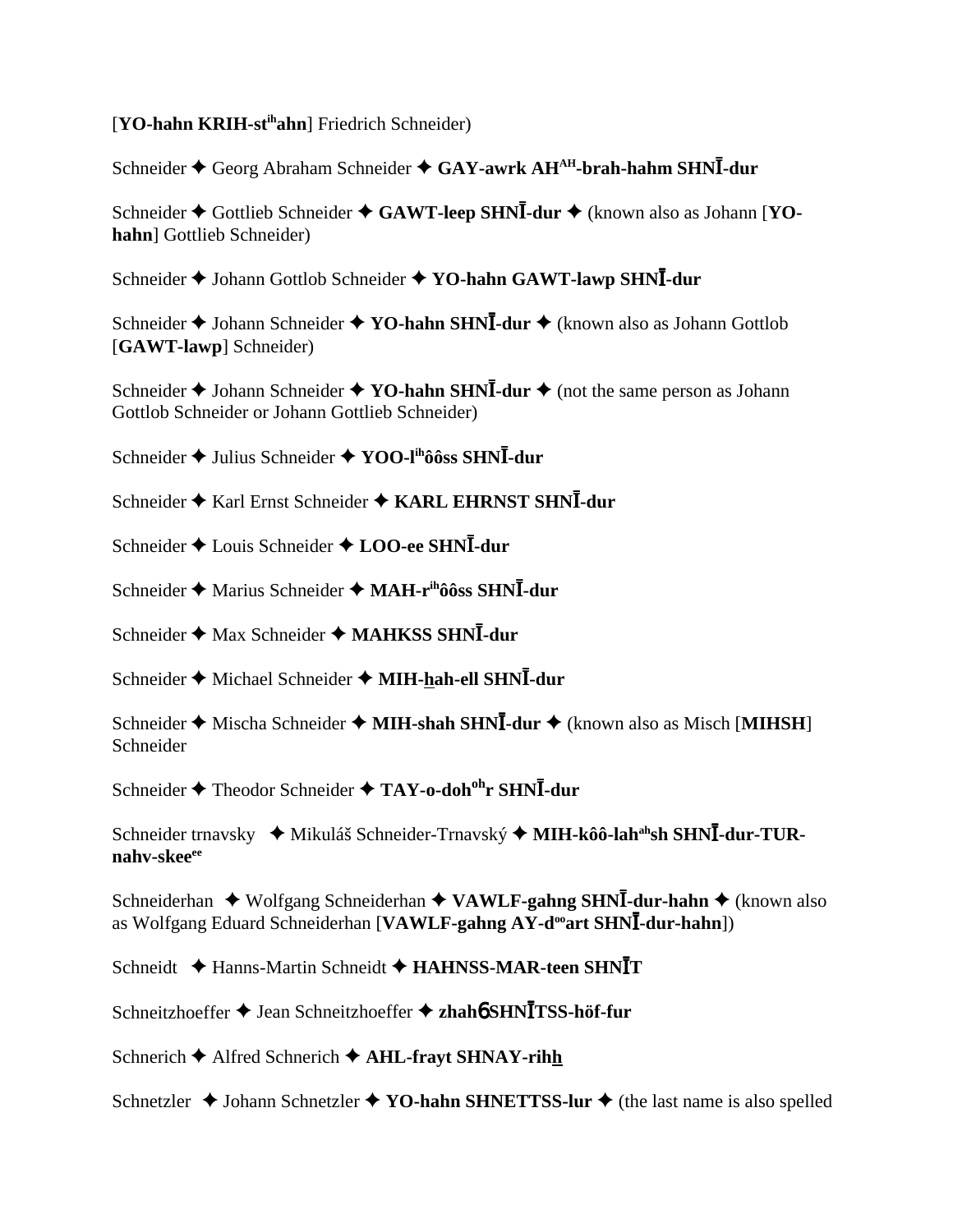Snetzler [SHNETTSS-lur])

Schnitger  $\triangle$  Arp Schnitger  $\triangle$  ARP SHNITT-gur

Schnittke  $\triangle$  Alfred Schnittke  $\triangle$  ahl-FRETT SHN<sup>Y</sup>ITT-kuh  $\triangle$  (known also as Alfred Garrievich [gar-REE-eh-vihch] Schnittke) / (the family name is also spelled Shnitke [SHN<sup>Y</sup>ITT $kuh$ ])

Schnitzer ◆ Ignaz Schnitzer ◆ IGG-nahtss SHNITT-tsur

Schnitzer → Petra Maria Schnitzer → PEH-trah mah-REE-ah SHNITT-tsur

Schnoor  $\triangle$  Hans Schnoor  $\triangle$  HAHNSS SHNOH<sup>OH</sup>R

Schnorr von carolsfeld  $\triangle$  Ludwig Schnorr von Carolsfeld  $\triangle$  LOOT-vihh SHNAWR fawn **KAH-rawlss-fellt** 

Schnorr von carolsfeld  $\triangleq$  Malvina Schnorr von Carolsfeld  $\triangleq$  mahl-FEE-nah SHNAWR fawn **KAH-rawlss-fellt** 

Schnyder von wartensee ◆ Xaver Schnyder von Wartensee ◆ KSAH-fur SHNÜ-tur fawn **VAR-tunn-zay**  $\triangleleft$  (known also as Franz [**FRAHNTSS**] Xaver Schnyder von Wartensee)

Schober ♦ Franz von Schober ♦ FRAHNTSS fawn SHO-bur

Schoberlechner ◆ Franz Schoberlechner ◆ FRAHNTSS SHO-bur-lehh-nur

Schobert ♦ Johann Schobert ♦ YO-hahn SHO-bert

Schoberwalter  $\blacklozenge$  Peter Schoberwalter  $\blacklozenge$  PAY-tur SHO-bur-vahl-tur

Schoeck  $\triangle$  Othmar Schoeck  $\triangle$  AWT-mar SHÖK

Schoeffler  $\triangle$  Paul Schoeffler  $\triangle$  PAWL SHEFF-lur  $\triangle$  (known also as Paul Schöffler [PAH<sup>00</sup>L]  $SHÖFF-lur$ ]

Schoelcher  $\blacklozenge$  Victor Schoelcher  $\blacklozenge$  veek-tawr SHÖL-hur

Schoemaker ◆ Maurice Schoemaker ◆ mo-reess SHOO-mah-ker

Schoen rene ◆ Anna Schoen-René ◆ {ANN-nuh SHOHN-ruh-NAY} AHN-nuh SHÖN-ruhnav

Schoenberg  $\triangle$  Arnold Schoenberg  $\triangle$  AR-nawlt SHÖN-pehrk  $\triangle$  (known also as Arnold Franz Walter Schoenberg [AR-nawlt FRAHNTSS VAHL-tur SHÖN-pehrk])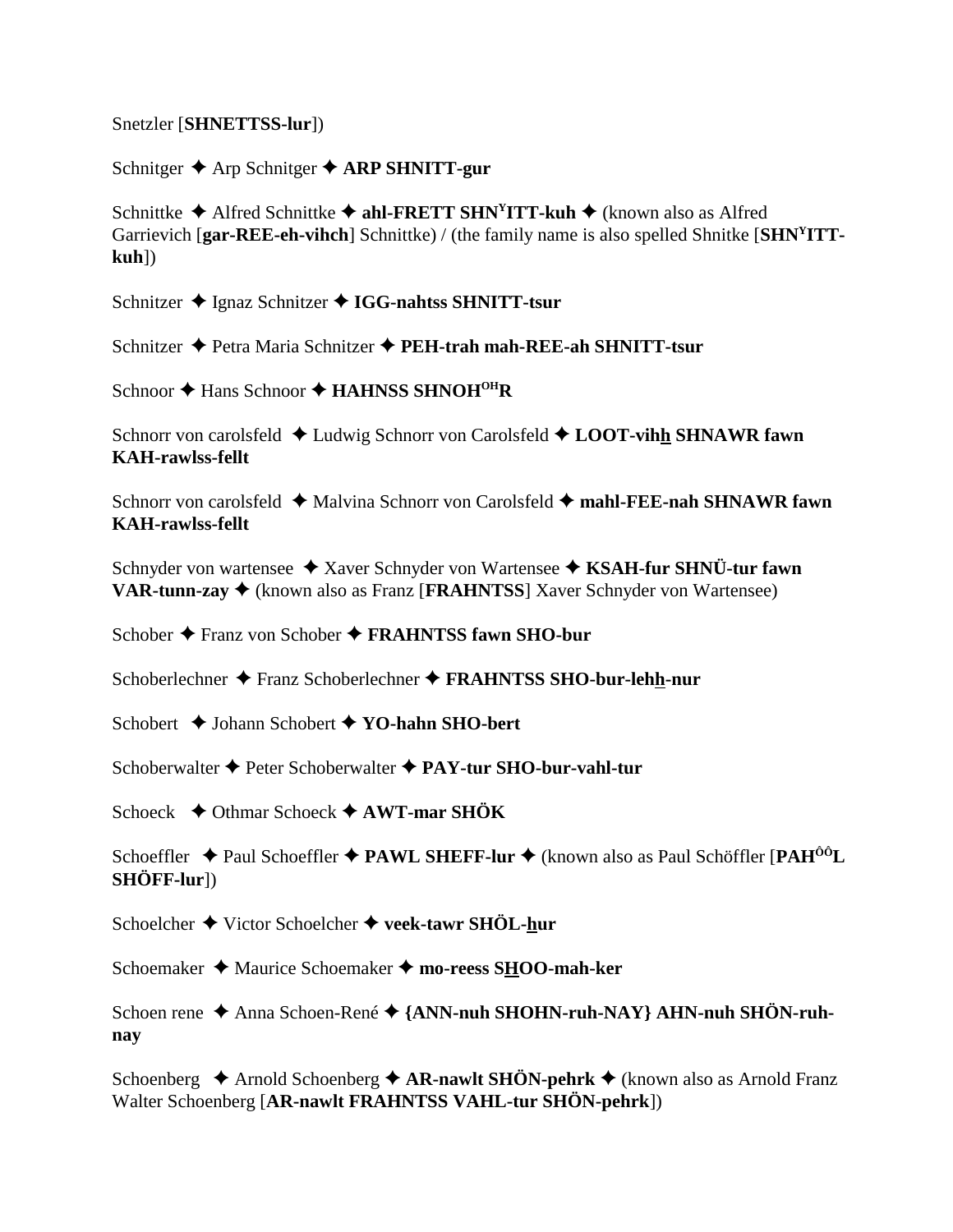Schoenberg ◆ Barbara Zeisl Schoenberg ◆ BAR-bah-rah tSI-s'l SHÖN-pehrk

Schoene Lotte Schoene **LAWT-tuh SHÖ-nuh**

Schoenefeld **←** Henry Schoenefeld ← **HENN-ree SHO-nuh-felld** 

Schoenfield **← Paul Schoenfield ← PAWL SHOHN-feeld** 

Schoffler **→** Paul Schöffler ◆ PAH<sup>ÔÔ</sup>L SHÖF-lur

Schola antiqua **→** Schola Antiqua ◆ SKAW-luh ahn-TEE-kwuh

Schola cantorum de caracas ◆ Schola Cantorum de Caracas ◆ SKAW-luh KAHN-taw-rôôm **day kah-RAH-kahss**

Schola cantorum **→** Schola Cantorum → SKAW-luh KAHN-taw-rôôm

Schola discantus **→** Schola Discantus ◆ SKAW-luh deess-KAHN-tôôss ◆ (vocal performing group)

Schola hungarica ◆ Schola Hungarica ◆ SKAW-luh hôôn-GAH-rih-kuh

Scholasticus **→** Aribo Scholasticus → ah-REE-bo sko-LAHSS-tih-küss → (known also as Aribon [ah-ree-baw<sup>6</sup>], Aribon de Liège [deh l<sup>ee</sup>ayzh], Aribon de Freising [freh-sihng], and Aribon d'Orléans [**dawr-lay-ah**6])

Scholefield ◆ Walter Scholefield ◆ VAHL-tur SHO-luh-feelt

Scholes ◆ Percy Scholes ◆ PUR-see SKOHLZ ◆ (known also as Percy Alfred [A<sup>L</sup>-frudd] Scholes)

Schollum ◆ Robert Schollum ◆ ROH<sup>OH</sup>-bert SHAWL-lôôm

Scholten Ann Scholten **↑ ANN SHOHL-tunn** 

Scholtz **→** Herrmann Scholtz **→ HEHR-mahn SHAWLTSS** 

Scholz **↑** Bernhard E. Scholz **↑** BEHRN-hart (E.) SHAWLTSS

Scholz **→** Dieter Scholz **→ DEE-tur SHAWLTSS** 

Scholz **→** Rudolf Scholz **→ ROO-dawlf SHAWLTSS** 

Scholze Hansjürgen Scholze **HAHNSS-yür-gunn SHAWL-tsuh**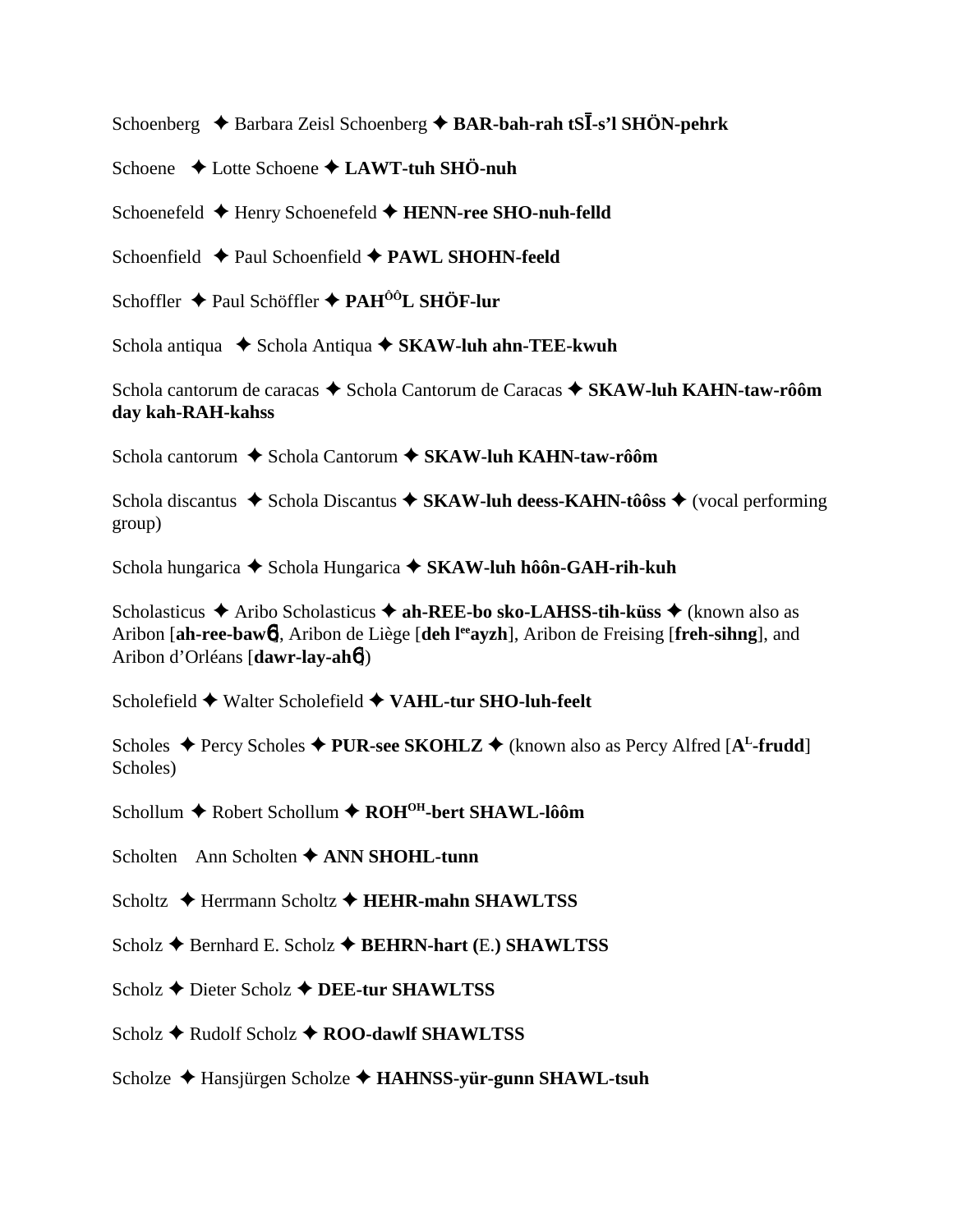Schon lacht der holde fruhling  $\triangle$  Schon lacht der holde Frühling  $\triangle$  SHOHN lahkt dayr  $HAWL-tuh FRÜ-lihng \triangleq$  (aria by Wolfgang Amadeus Mozart [VAWLF-gahng ah-mah-DAY-ôôss MO-tsart])

Schon rosmarin  $\triangle$  Schön Rosmarin  $\triangle$  SHÖN rawss-mah-RINN  $\triangle$  (song by Fritz Kreisler [FRITTSS KRISS-lur])

Schon sind doch kalt die himmelssterne  $\triangle$  Schön sind, doch kalt die Himmelssterne  $\triangle$  SHÖN **zinnt, dawk KAHLT dee HIMM-mullss-shtehr-nuh**  $\triangle$  (Beautiful But Cold Are Heaven's Stars)  $\blacklozenge$  (poem by Adolf Friedrich von Schack [AH<sup>AH</sup>-dawlf FREET-rihh fawn SHAHK] set to music by Richard Strauss [RIH-hart SHTRAH<sup>00</sup>SS])

Schonbach ← Dieter Schönbach ← DEE-tur SHÖN-pahk

Schonbaumsfeld  $\blacklozenge$  F. Schönbaumsfeld  $\blacklozenge$  (F.) SHÖN-pah<sup> $\delta \hat{\theta}$ </sup>mss-fellt

Schonberg → Arnold Schönberg → {AR-nulld SHÖN-burg} AR-nawlt SHÖN-pehrk → (known also as Arnold Franz Walter Schönberg [AR-nawlt FRAHNTSS VAHL-tur SHÖN- $\mathbf{p}$ ehrk])  $\blacklozenge$  (In the United States, the family name is spelled Schoenberg [SHÖN-burg])

Schonberg  $\triangle$  Harold C. Schonberg  $\triangle$  HA-rulld C. SHOHN-burg  $\triangle$  (known also as Harold Charles [CHAH-rullz] Schonberg)

Schonberg  $\blacklozenge$  Stig Gustav Schönberg  $\blacklozenge$  STEEG GÜSS-tahv HÖN-bar<sup>y</sup>

Schonberger → Benno Schönberger → BENN-no SHÖN-pehr-gur

Schondorf ◆ Johannes Schondorf ◆ yo-HAHN-nuss SHAWN-tawrf

Schone  $\triangle$  Lotte Schöne  $\triangle$  LAWT-tuh SHÖ-nuh

Schone fremde  $\triangle$  Schöne Fremde  $\triangle$  SHÖ-nuh FREMM-tuh  $\triangle$  (A Beautiful Foreign Land)  $\triangle$ (poem by Joseph von Eichendorff [YOH<sup>OH</sup>-zeff fawn I-hunn-tawrf] set to music by Robert Schumann [ROH<sup>OH</sup>-bert SHOO-mahn] in the song cycle *Liederkreis* [LEE-dur-kr**1**ss])

Schone magelone  $\rightarrow$  Die schöne Magelone  $\rightarrow$  dee SHO-nuh mah-guh-LO-nuh  $\rightarrow$  (The Beautiful Magelone)  $\blacklozenge$  (series of poems by Johann Ludwig Tieck [YO-hahn LOOT-vihh **TEEK**] set to music in a song cycle by Johannes Brahms [vo-HAHN-nuss {BRAHMZ}} **BRAHAHMSS]** 

Schone mullerin  $\triangle$  Die schöne Müllerin  $\triangle$  dee SHÖ-nuh MÜL-luh-rinn  $\triangle$  (The Beautiful Miller's Daughter)  $\blacklozenge$  (song cycle by Franz Schubert [**FRAHNTSS SHOO-bert**] based on poems by Wilhelm Müller [VILL-hellm MÜL-lur])

Schone nacht  $\triangle$  O schöne Nacht  $\triangle$  O SHÖ-nuh NAHKT  $\triangle$  (Oh Lovely Night)  $\triangle$  poem by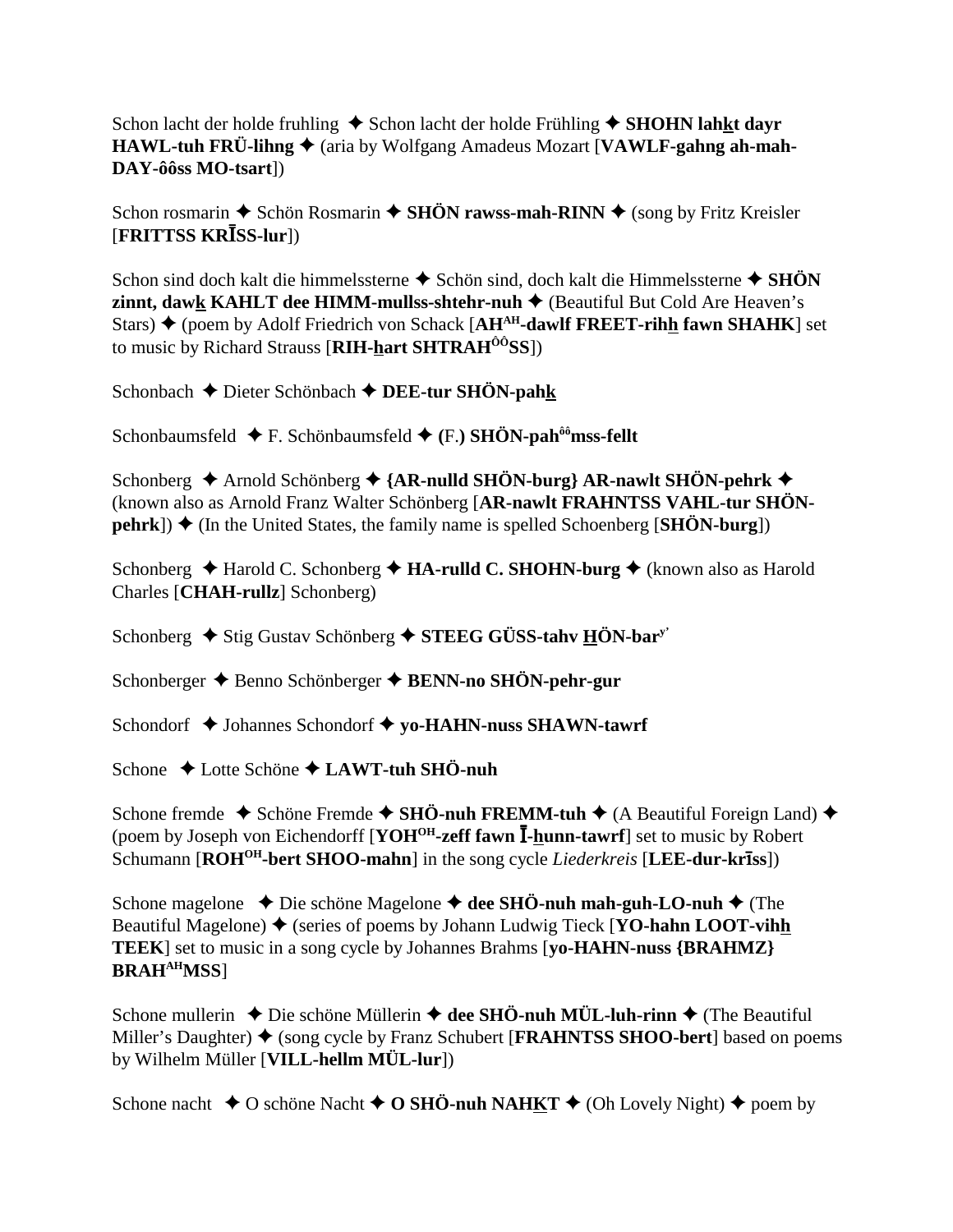Georg Friedrich Daumer [GAY-awrk FREET-rihh DAH<sup>00</sup>-mur] set to music by Johannes Brahms [yo-HAHN-nuss {BRAHMZ} BRAH<sup>AH</sup>MSS])

Schone wiege meiner leiden  $\triangle$  Schöne Wiege meiner Leiden  $\triangle$  SHÖ-nuh VEE-guh MI-nur **LI-dunn**  $\blacklozenge$  (Lovely Cradle of My Sorrow)  $\blacklozenge$  (poem by Heinrich Heine [HIN-rihh HI-nuh] set to music by Robert Schumann [ROH<sup>OH</sup>-bert SHOO-mahn] in the song cycle Liederkreis [LEE $dur-kr\bar{l}ss$ ])

Schoneberger → Hans Schöneberger → HAHNSS SHÖ-nuh-behr-gur

Schoneberger sangerknaben ◆ Schöneberger Sängerknaben ◆ SHÖ-nuh-behr-gur ZEHNG $ur-k' nah<sup>ah</sup>$ -bunn  $\blacklozenge$  (Schöneberger Boy Choir)

Schonen blauen donau  $\triangle$  An der schönen blauen Donau  $\triangle$  ahn dayr SHÖ-nunn BLAH<sup>00</sup>-unn **DOH-nah<sup>** $\hat{\omega} \triangleq$  **(On the Beautiful Blue Danube)**  $\triangleq$  **(traditional lyric set to music by Johann**</sup> Strauss II [**YO-hahn SHTRAH**<sup> $\hat{o}$ **OSS II**])</sup>

Schonherr  $\triangleleft$  Max Schönherr  $\triangleleft$  MAHKSS SHÖN-hehr

Schonhofer ♦ Richard Schönhofer ♦ RIH-hart SHÖN-ho-fur

Schoning  $\triangle$  Klaus Schöning  $\triangle$  KLAH<sup> $\hat{O}^{\hat{O}}$ </sup>SS SH $\hat{O}$ -nihng

Schonstein ♦ Karl Schönstein ♦ KARL SHÖN-shtin

Schonsten wiesengrunde  $\triangleq$  Im schönsten Wiesengrunde  $\triangleq$  imm SHÖN-stunn VEE-zunn $gr\hat{o}\hat{o}$ n-tuh  $\blacklozenge$  (In the Beautiful Meadow Land)  $\blacklozenge$  (variation on the German folk song, *Three* Lilies)

Schonzeler ◆ Hans-Hubert Schönzeler ◆ HAHNSS-HOO-bert SHÖN-tsuh-lur

Schoop ← Paul Schoop ← {PAWL SHOOP} PAH<sup>ôô</sup>L SHOHP

Schopenhauer  $\triangle$  Arthur Schopenhauer  $\triangle$  AR-tur SHO-punn-hah<sup> $00$ </sup>-ur

Schopfung  $\triangle$  Die Schöpfung  $\triangle$  dee SHÖP-fôông  $\triangle$  (The Creation)  $\triangle$  (oratorio by Franz Joseph Haydn [FRAHNTSS YOH<sup>OH</sup>-zeff HI-d'n])

Schopper ◆ Michael Schopper ◆ MIH-hah-ell SHAWP-pur

Schornsheim ◆ Christine Schornsheim ◆ krih-STEE-nuh SHAWRNSS-him

Schorr  $\triangle$  Friedrich Schorr  $\triangle$  FREET-rihh SHAWR

Schott  $\triangle$  Anton Schott  $\triangle$  AHN-toh<sup>oh</sup>n SHAWT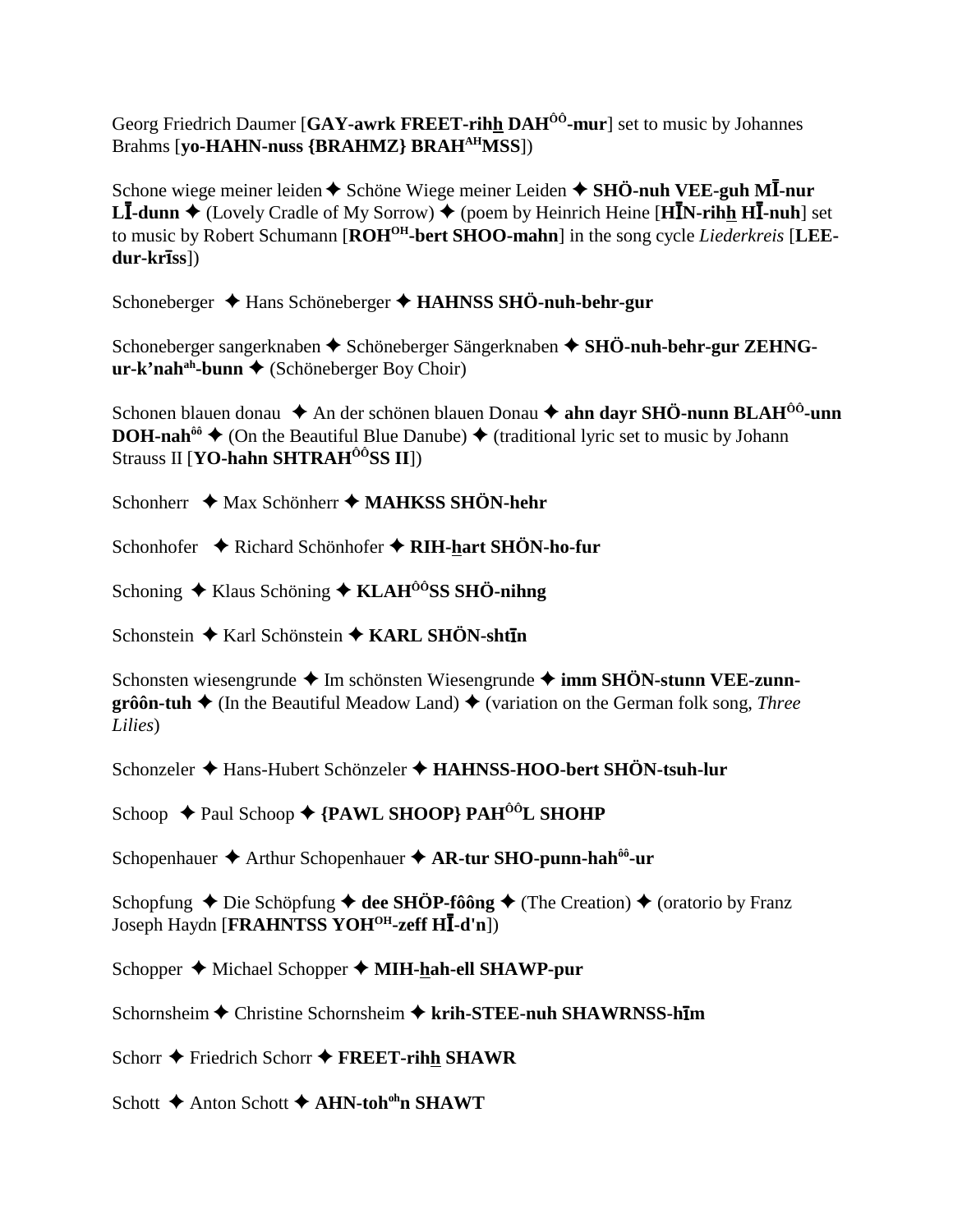Schott **→** Bernhard Schott ◆ **BEHRN-hart SHAWT** 

Schott **←** Franz Philipp Schott ← FRAHNTSS FEE-lipp SHAWT

Schott  $\blacklozenge$  Johann Andreas Schott  $\blacklozenge$  **YO-hahn ahn-DRAY-ahss SHAWT** 

Schott **→** Johann Joseph Schott **→ YO-hahn YOH<sup>OH</sup>-zeff SHAWT** 

Schott **←** Peter Schott ← PAY-tur SHAWT

Schottisch lied  $\triangle$  Schottisch Lied  $\triangle$  SHAWT-tihsh LEET  $\triangle$  (Scottish Song)  $\triangle$  (poem by Volksgut [**FAWLKSS-gôôt**] set to music by Ludwig Spohr [**LOOT-vihh SHPOHR**] — also known as Louis Spohr [**l ôôee spawr**])

Schouwman **← Hans Schouwman ← HAHNSS SKO-mahn** 

Schrade **→** Leo Schrade **→ LAY-o SHRAH-duh** 

Schrader **→** Barry Schrader **→ BA<sup>R</sup>-ree SHRAY-dur** 

Schrader **→** David Schrader → DAY-vudd SHRAY-dur

Schradieck **← Henry Schradieck ← HENN-ree SHRAY-dick ←** (known also as Carl Franz Heinrich Schradieck [KARL FRAHNTSS HĪN-rihh SHRAH-deek])

Schramm **←** Margit Schramm ← MAR-ghitt SHRAHM

Schramm **←** Melchior Schramm ← MELL-hihawr SHRAHM

Schreck Gustav Schreck **GÔÔ-stahf SHRECK**

Schreckenbach ◆ Gabriele Schreckenbach ◆ gahp-r<sup>ee</sup>AY-luh SHREH-kunn-pahk

Schreiber  $\triangle$  Aloys Schreiber  $\triangle$  AH<sup>AH</sup>-law-üss SHR<sup>T</sup>-bur

Schreiber ◆ Ekkehard Schreiber ◆ ECK-kuh-hart SHRI-bur

Schreiber ◆ Frederick Schreiber ◆ FREH-duh-rick SHR<sup>T</sup>-bur ◆ (known also as Friedrich  $\text{Schreiber}$  [FREET-rih<u>h</u> SHRI-bur])

Schreiber ◆ Friedrich Gustav Schreiber ◆ FREET-rihh GÔÔ-stahf SHRI-bur

Schreier ◆ Peter Schreier ◆ PAY-tur SHRI-ur ◆ (known also as Peter Max Schreier [PAY- $\tan MAHKSS SHR\bar{I}\textrm{-}\mathrm{ur}$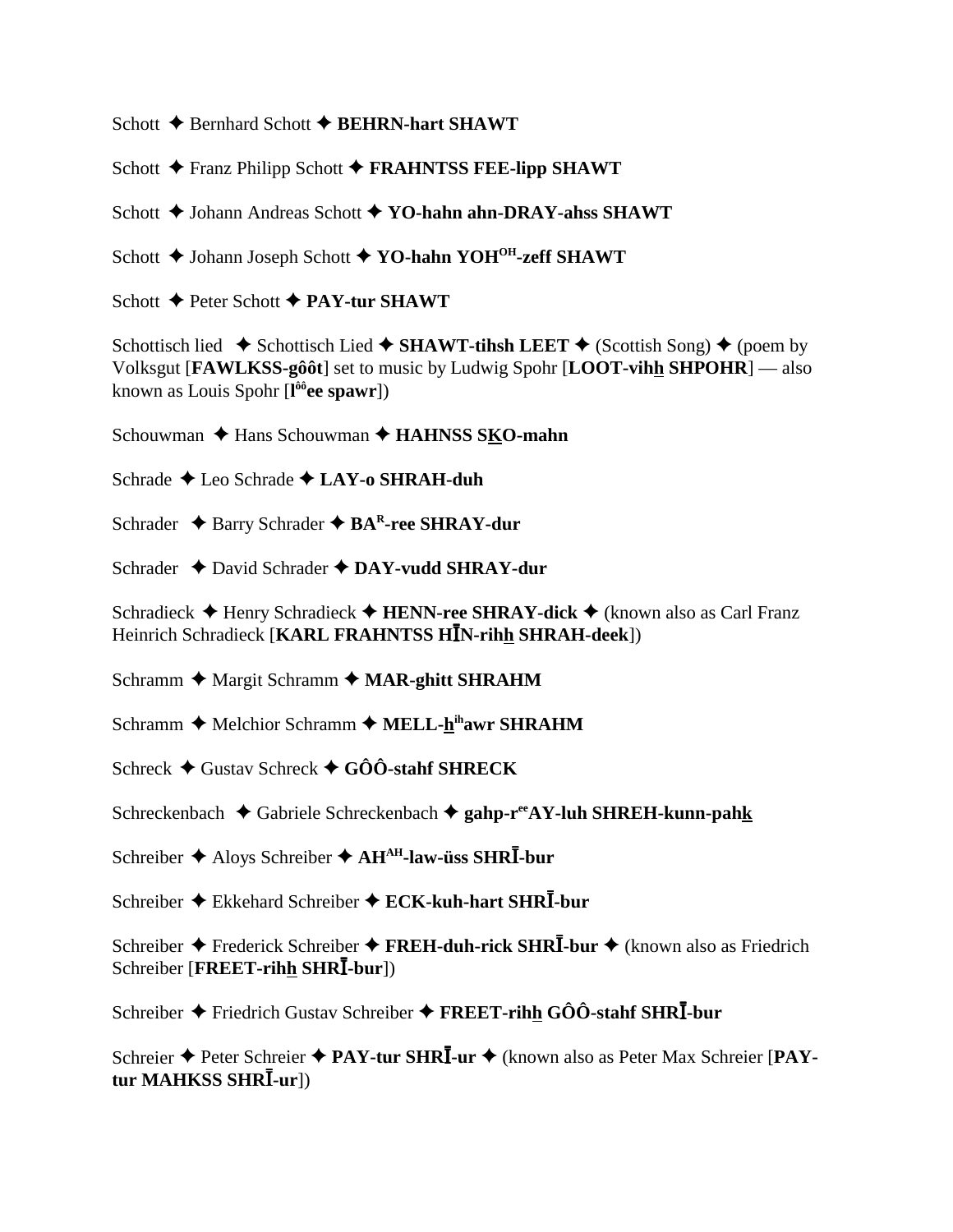Schreker  $\triangle$  Franz Schreker  $\triangle$  FRAHNTSS SHRAY-kur

Schrems  $\triangle$  Joseph Schrems  $\triangle$  YOH<sup>OH</sup>-zeff SHREMMSS

Schroder  $\triangle$  Alwin Schröder  $\triangle$  AHL-vinn SHRÖ-dur

Schroder  $\triangle$  Hanning Schröder  $\triangle$  HAHN-nihng SHRÖ-dur

Schroder ← Hermann Schröder ← HEHR-mahn SHRÖ-dur

Schroder  $\triangle$  Jaap Schröder  $\triangle$  YAH<sup>AH</sup>P-SKRÖ-dur

Schroder ◆ Jens Schrøder ◆ YENNSS SHRÖ-thuh

Schroder  $\triangle$  Karl Schröder  $\triangle$  KARL SHRÖ-dur

Schroder devrient ◆ Wilhelmine Schröder-Devrient ◆ vill-hell-MEE-nuh SHRÖ-dur-duh $vr<sup>ee</sup>ahb$ 

Schroder feinen ◆ Ursula Schröder-Feinen ◆ ÔÔR-zôô-lah SHRÖ-dur-FĪ-nunn

Schroeter ♦ Johann Samuel Schroeter ♦ {JO-hann SAMM-yuh-wull SHRO-tur} YO-hahn ZAH-moo-ayl SHRÖ-tur

Schrootsonate ◆ SKROH<sup>OH</sup>T-so-nah-tuh

Schroter ◆ Christoph Gottlieb Schröter ◆ KRIH-stawf GAWT-leep SHRÖ-tur

Schroter ◆ Corona Schröter ◆ ko-RO-nah SHRÖ-tur ◆ (known also as Corona Elisabeth Wilhelmine Schröter [ko-RO-nah av-LEE-zah-bett vill-hell-MEE-nuh SHRÖ-tur])

Schroter  $\triangle$  Heinrich Schröter  $\triangle$  HIN-rihh SHRÖ-tur  $\triangle$  (known also as Johann Heinrich Schröter [YO-hahn HIN-rihh SHRÖ-tur])

Schroter  $\triangle$  Johann Friedrich Schröter  $\triangle$  YO-hahn FREET-rihh SHRÖ-tur

Schroter  $\triangle$  Leonhart Schröter  $\triangle$  LAY-awn-hart SHRÖ-tur

Schroter ◆ Marie Henriette Schröter ◆ mah-REE-uh henn-ree-ETT-tuh SHRÖ-tur

Schryock  $\blacklozenge$  Buren Schryock  $\blacklozenge$  b'YÔÔ-runn SHRĪ-ahk

Schub ◆ André-Michel Schub ◆ {AHN-dray-mih-SHELL SHUBB} ah6-dray-mee-shell shüb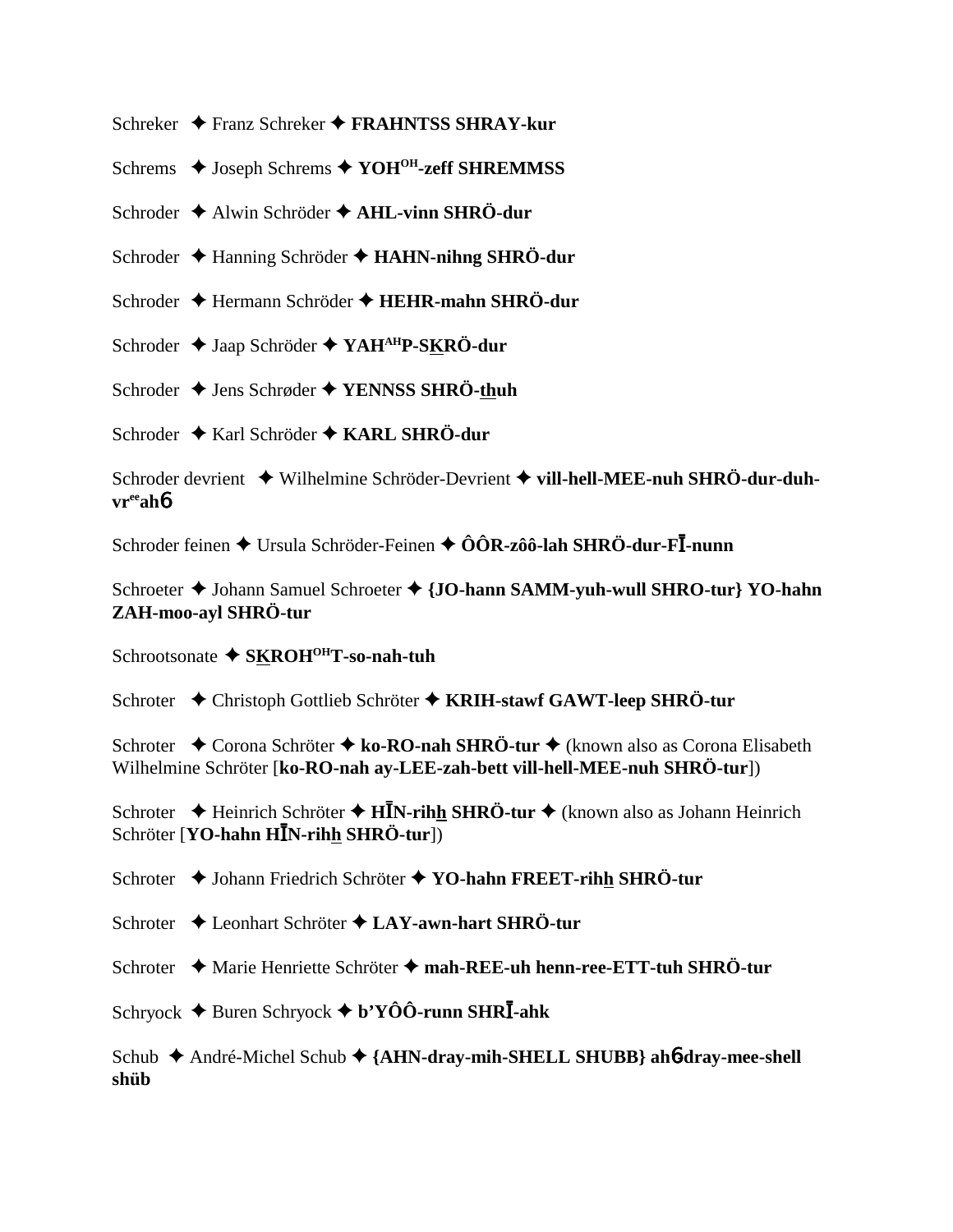Schubart **←** Christian Friedrich Daniel Schubart ← KRIH-st<sup>ih</sup>ahn FREET-rihh DAH-n<sup>ih</sup>ayl **SHOO-bart**

Schubaur **→** Johann Lukas Schubaur → **YO-hahn LOO-kahss SHOO-bah<sup>ôô</sup>r** 

Schubel **→** Max Schubel ◆ MACKSS SHOO-b'l

Schubert **→** Anton Schubert → AHN-toh<sup>oh</sup>n SHOO-bert

Schubert **←** Ferdinand Schubert ← FEHR-tee-nahnt SHOO-bert ← (known also as Ferdinand Lukas Schubert [**FEHR-tee-nahnt LOO-kahss SHOO-bert**])

Schubert Franz Anton Schubert **FRAHNTSS AHN-tohn SHOO-bert**

Schubert **→** Franz Schubert **→ FRAHNTSS SHOO-bert** → (known also as Franz Peter Schubert [**FRAHNTSS PAY-tur SHOO-bert**])

Schubert **→** Franz Schubert **→ FRAHNTSS SHOO-bert** 

Schubert **→** Georgine Schubert → gay-AWR-ghih-nuh SHOO-bert

Schubert **→** Louis Schubert **→ LOO-ee SHOO-bert** 

Schubert **→** Maschinka Schubert → mah-SHIHNG-kah SHOO-bert

Schubert Wolfgang Schubert **VAWLF-gahng SHOO-bert**

Schuberth **←** Carl Schuberth ← KARL SHOO-bert

Schuberth **←** Friedrich Schuberth ← **FREET-rihh SHOO-bert** ← (known also as Friedrich Wilhelm August Schuberth [**FREET-rihh VILL-hellm AHÔÔ-gôôst SHOO-bert**])

Schuberth **←** Gottlob Schuberth ← GAWT-lawp SHOO-bert

Schuberth **◆ Julius Schuberth ◆ YOO-l<sup>ih</sup>ôôss SHOO-bert ◆** (known also as Julius Ferdinand Georg [**FEHR-tee-nahnt GAY-awrk**] Schuberth)

Schuberth **←** Ludwig Schuberth ← **LOOT-vihh SHOO-bert** 

Schubertiade hohenems festival ◆ Schubertiade, Hohenems Festival ◆ SHOO-behr-t<sup>ih</sup>ah-duh, **HO-uh-nummss (Festival)**

Schubiger **→** Anselm Schubiger → **AHN-zellm SHOO-bih-gur** 

Schuch **←** Ernst von Schuch ← EHRNST fawn SHÔÔH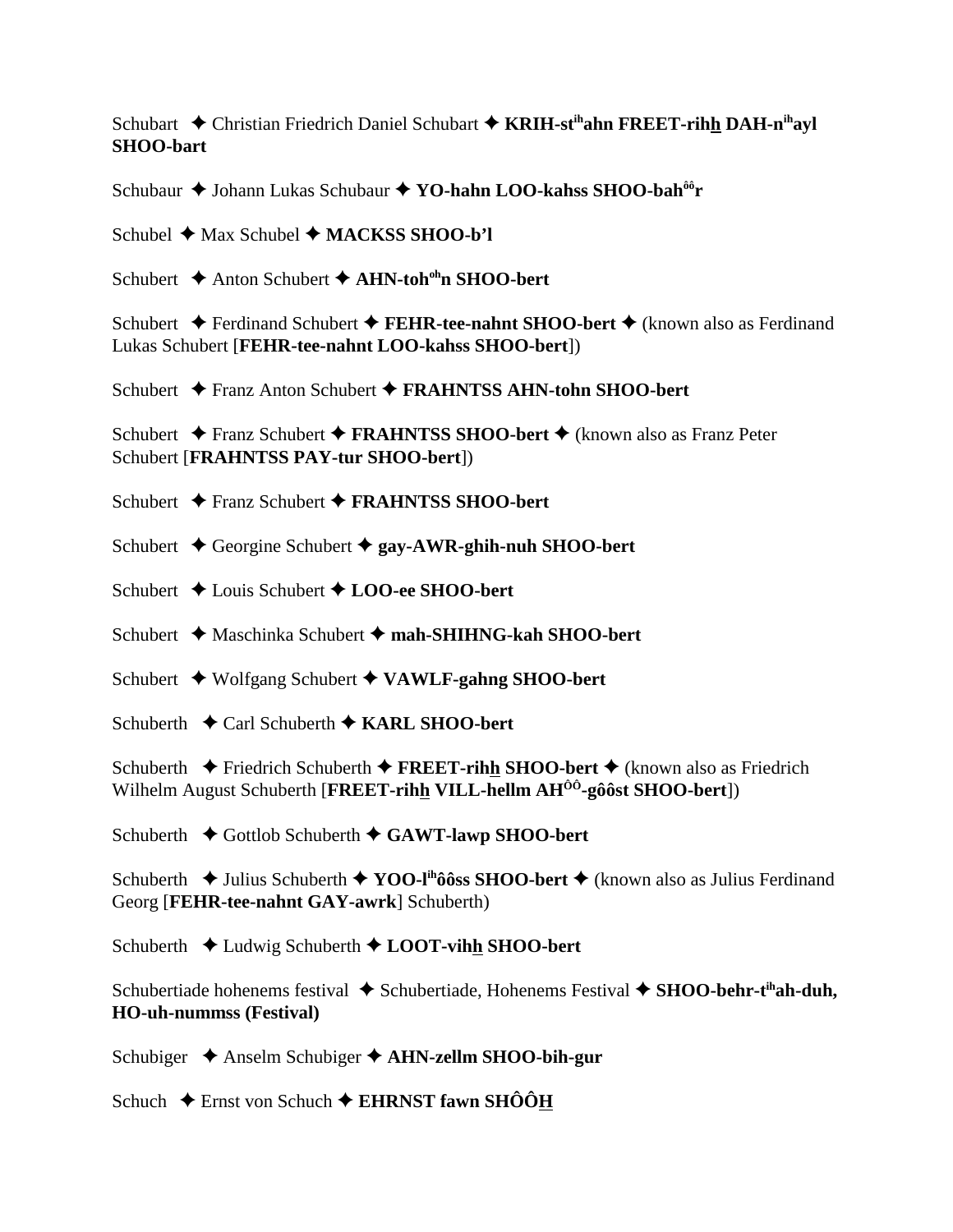Schucht  $\blacklozenge$  Jean F. Schucht  $\blacklozenge$  zhaho (F.) SHOOHT

Schuchter ◆ Wilhelm Schüchter ◆ VILL-hellm SHÜH-tur

Schudel ◆ Thomas Schudel ◆ TAH-muss SHOO-d'l ◆ (known also as Thomas Michael [MIkull Schudel)

Schuecker ◆ Edmund Schuecker ◆ {EDD-munnd SHEH-kur} ETT-môônt SHÜ-kur

Schuecker → Heinrich Schuecker → {HIN-rick SHEH-kur} HIN-rihh SHÜ-kur

Schuecker ♦ Joseph E. Schuecker ♦ {JO-zuff E. SHEH-kur} YOH<sup>OH</sup>-zeff (E.) SHÜ-kur

Schuh  $\div$  Willi Schuh  $\div$  VILL-lee SHOO

Schuijt ← Cornelis Schuijt ← kawr-NAY-liss SKÜ<sup>R</sup>T ← (known also as Cornelis Floriszoon  $[FLAW-riss-zoh<sup>oh</sup>n]$  Schuijt)  $\blacklozenge$  (the last name is also spelled Schuyt  $[SK\ddot{U}^R T]$ )

Schuldigkeit des ersten gebots  $\triangle$  Die Schuldigkeit des ersten Gebots  $\triangle$  dee SHÔÔL-tick-kīt dess EHR-stunn guh-BOHTSS  $\blacklozenge$  (The Obligation to Keep the First Commandment)  $\blacklozenge$  (sacred play, with music by Wolfgang Amadeus Mozart [VAWLF-gahng ah-mah-DAY-ôôss MOtsart] and words by Jacobus Antonius Wimmer [vah-KO-bôôss ahn-TOH-nihôôss VIMM $mur$ )

Schuler ◆ Johannes Schüler ◆ yo-HAHN-nuss SHÜ-lur

Schulhoff  $\triangle$  Erwin Schulhoff  $\triangle$  EHR-vinn SHÔÔL-hawf / (known also as Ervín [EHR-vee<sup>ee</sup>n] Schulhoff)

Schulhoff  $\triangle$  Julius Schulhoff  $\triangle$  YÔÔ-I<sup>n</sup>ôôss SHÔÔL-hawf

Schuller  $\triangle$  Gunther Schuller  $\triangle$  GUNN-thur SHOOL-lur  $\triangle$  (known also as Gunther Alexander [a-ligg-ZANN-dur] Schuller)

Schulman  $\triangle$  Louise Schulman  $\triangle$  1ôô-EEZ SHOOL-munn

Schulmeister ♦ Der Schulmeister ♦ dayr SHÔÔL-mī-stur ♦ (The Schoolmaster) ♦ (cantata [kunn-TAH-tuh] by Georg Philipp Telemann [GAY-awrk FEE-lipp TAY-luh-mahn])

Schulte ◆ Eike Wilm Schulte ◆ I-kuh VILLM SHÔÔL-tuh

Schulte  $\triangle$  Rolf Schulte  $\triangle$  RAWLF SHOOL-tuh

Schulthess  $\triangleleft$  Walter Schulthess  $\triangleleft$  VAHL-tur SHOOL-tuss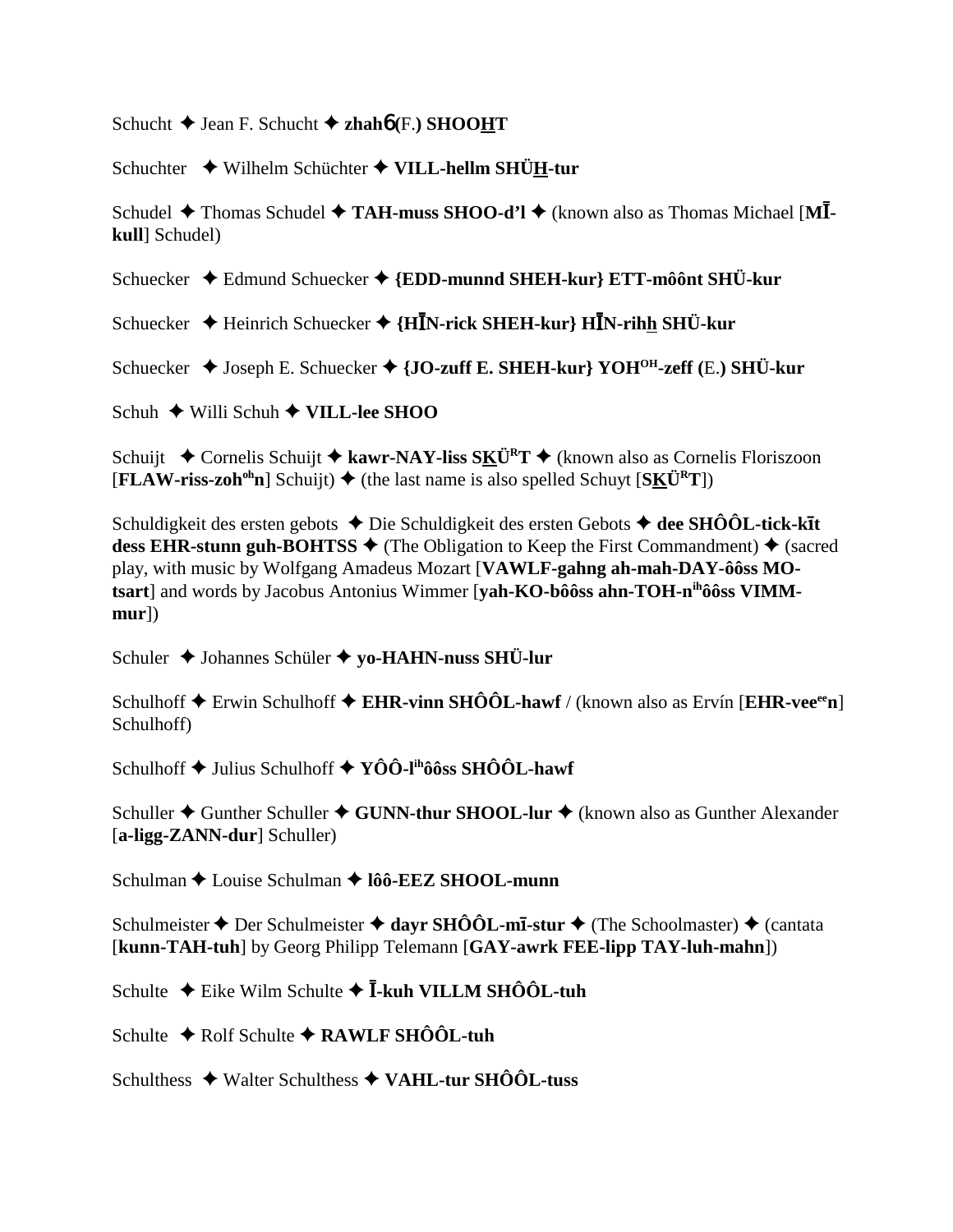- Schultz ◆ Edwin Schultz ◆ ETT-vinn SHÔÔLTSS
- Schultz  $\bigstar$  Helmut Schultz  $\bigstar$  HELL-moot SHÔÔLTSS
- Schultz  $\triangle$  Svend Schultz  $\triangle$  SVENN SHÔÔLTSS  $\triangle$  (known also as Svend Simon [SEE $m\hat{o}\hat{o}n$ ] Schultz)
- Schultze ◆ Norbert Schultze ◆ NAWR-pert SHÔÔLT-tsuh
- Schultze ◆ Walther Siegmund-Schultze ◆ VAHL-tur ZEEK-môônt-SHÔÔLT-tsuh
- Schulz ← August Schulz ← AH<sup> $\hat{o}$ ô-gôôst SHÔÔLTSS</sup>
- Schulz ← Ferdinand Schulz ← FEHR-tee-nahnt SHÔÔLTSS
- Schulz  $\triangle$  Gerhard Schulz  $\triangle$  GAYR-hart SHÔÔLTSS
- Schulz  $\blacklozenge$  J. A. P. Schulz  $\blacklozenge$  (J. A. P.) SHÔÔLTSS
- Schulz ♦ Johann Abraham Peter Schulz ♦ YO-hahn AH<sup>AH</sup>-brah-hahm PAY-tur SHÔÔLTSS
- Schulz  $\triangle$  Johann Philipp Christian Schulz  $\triangle$  YO-hahn FEE-lipp KRIH-st<sup>ih</sup>ahn SHÔÔLTSS
- Schulz  $\bigstar$  Leo Schulz  $\bigstar$  {LEE-o SHULLTZ} LAY-o SHÔÔLTSS
- Schulz beuthen  $\triangle$  Heinrich Schulz-Beuthen  $\triangle$  HIN-rihh SHÔÔLTSS-BOY-tunn
- Schulz dornburg  $\triangleq$  Rudolf Schulz-Dornburg  $\triangleq$  ROO-dawlf SHÔÔLTSS-DAWRN-pôôrk
- Schulz evler ♦ Andrei Schulz-Evler ♦ AHN-dray SHÔÔLZ-EVV-ler
- Schulz schwerin  $\triangleq$  Karl Schulz-Schwerin  $\triangleq$  KARL SHÔÔLTSS-SHVEH-rinn
- Schulze  $\triangle$  Christian Andreas Schulze  $\triangle$  KRIH-st<sup>th</sup>ahn ahn-DRAY-ahss SHÔÔL-tsuh
- Schulze ← Ernst Schulze ← EHRNST SHÔÔL-tsuh
- Schulze ← Gerd Schulze ← GHEHRT SHÔÔL-tsuh
- Schulze  $\triangle$  Hans-Joachim Schulze  $\triangle$  HAHNSS-YOH<sup>OH</sup>-ah-kimm SHÔÔL-tsuh
- Schumacher ◆ Marten Schumacher ◆ MAR-teen SHOO-mah-kur

Schuman ◆ William Schuman ◆ WILL-I<sup>th</sup>umm SHOO-munn ◆ (known also as William Howard [ $H\ddot{\text{OW-urd}}$ ] Schuman)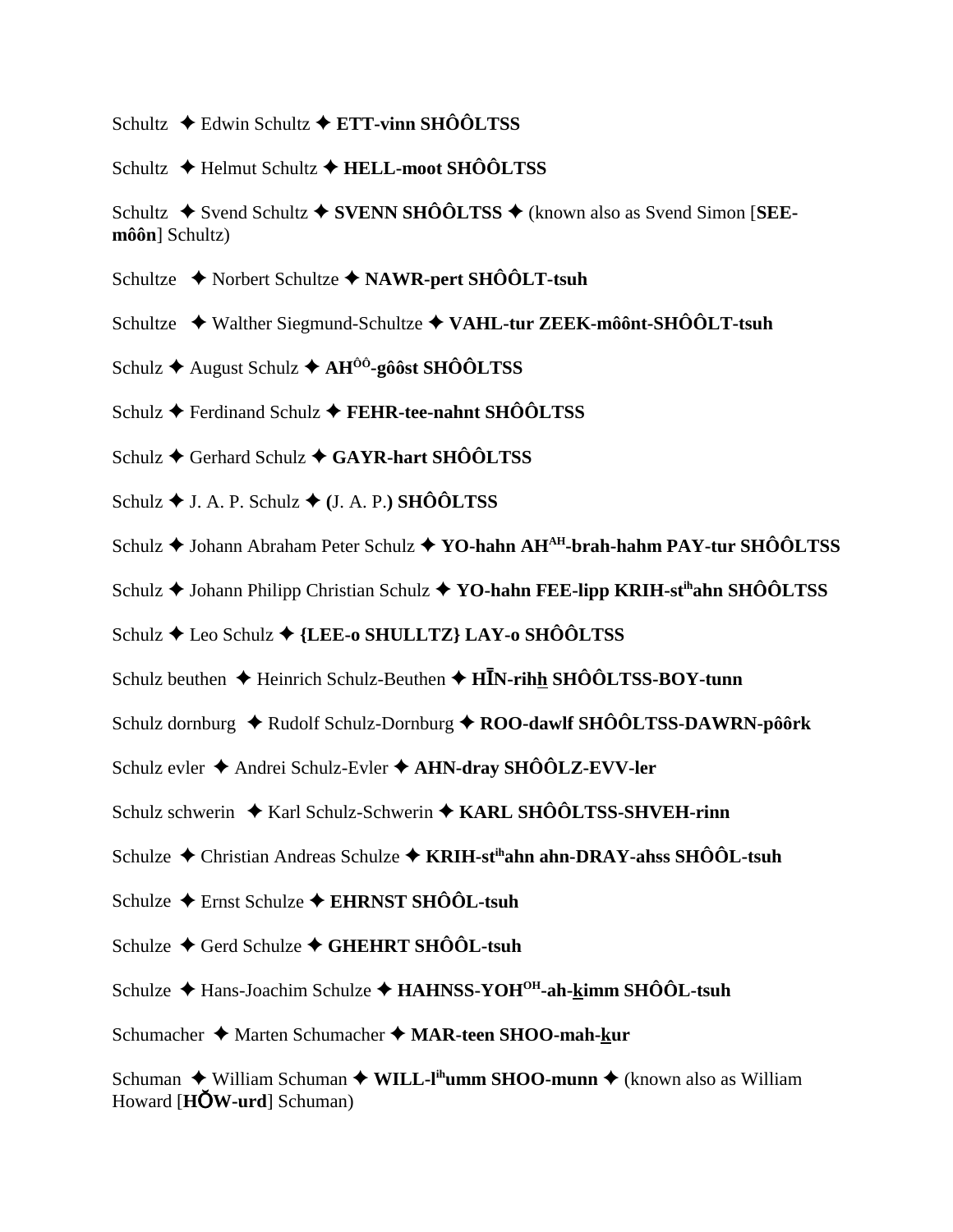Schumann Camillo Schumann **kah-MILL-lo SHOO-mahn**

Schumann **→** Clara Schumann → **KLAH-rah SHOO-mahn** → (known also as Clara Josephine Schumann [**KLAH-rah yo-zuh-FEE-nuh SHOO-mahn**])

Schumann ◆ Elisabeth Schumann ◆ {i**h-LIH-zuh-buth SHOO-munn} ay-LEE-zah-bett SHOO-mahn**

Schumann **←** Felix Schumann ← **FAY-lickss SHOO-mahn** 

Schumann ◆ Georg Schumann ◆ GAY-awrk SHOO-mahn ◆ (known also as Georg Alfred Schumann [**GAY-awrk AHL-frayt SHOO-mahn**])

Schumann **↓** Robert Schumann **→ ROH<sup>OH</sup>-bert SHOO-mahn →** (known also as Robert Alexander Schuman [**ROHOH-bert ah-leck-SAHN-tur SHOO-mahn**])

Schumann **↓** Walter Schumann **→ WAWL-tur SHOO-munn** 

- Schumann heink ◆ Ernestine Schumann-Heink ◆ ehr-nuh-STEE-nuh SHOO-mahn-HINGK
- Schunemann **←** Georg Schünemann ← GAY-awrk SHÜ-nuh-mahn
- Schunke **→ Karl Schunke → KARL SHÔÔNG-kuh**
- Schunke ◆ Ludwig Schunke ◆ LOOT-vihh SHÔÔNG-kuh
- Schuppanzigh **→** Ignaz Schuppanzigh → **IGG-nahtss shôôp-PAHN-tsihh**
- Schure Édouard Schuré **ay-dôôar shü-ray**
- Schurer **→** Johann Georg Schürer **→ YO-hahn GAY-awrk SHÜ-rur**
- Schuricht **←** Carl Schuricht ← KARL SHOO-rihht
- Schurig ◆ Arthur Schurig ◆ AR-tôôr SHOO-rihh

Schurig ◆ Volkmar Schurig ◆ **FAWLK-mar SHOO-rihh** ◆ (known also as Volkmar Julius Wilhelm [**YOO-lihôôss VILL-hellm**] Schurig)

Schurmann **←** Georg Caspar Schürmann ← GAY-awrk KAHSS-par SHÜR-mahn

Schurmann ◆ Gerard Schurmann ◆ keh-RART SKÜR-mahn ◆ (known also as Eduard [AY- $\overline{d}$  art] Gerard Schurmann)  $\leftrightarrow$  (the last name is also spelled Schürmann)

Schuster **→** Bernhard Schuster → BEHRN-hart SHÔÔ-stur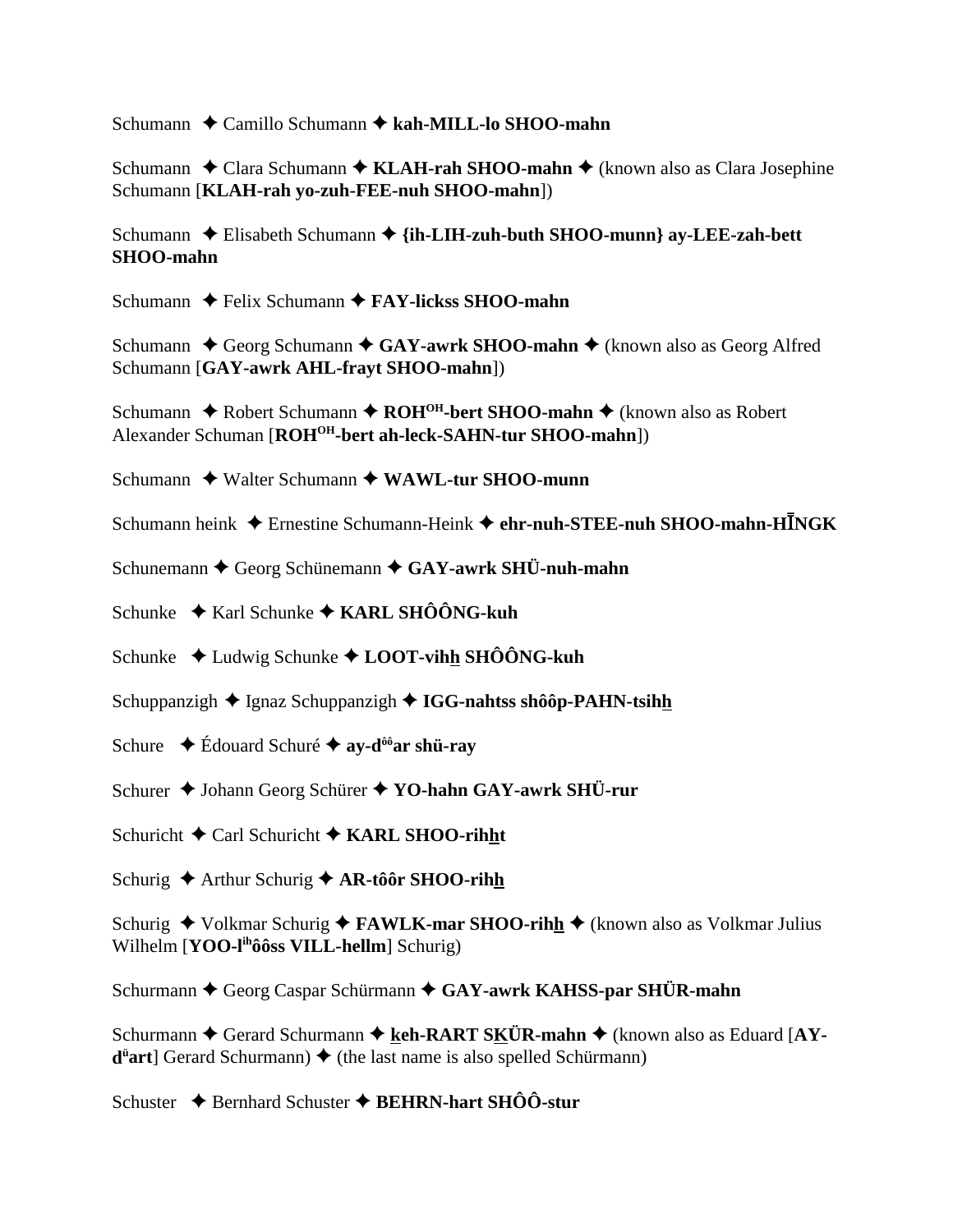Schuster ◆ Gertrud Burgsthaler-Schuster ◆ GHEHR-troot BÔÔRK-stah-lur-SHÔÔ-stur

Schuster **→** Joseph Schuster ◆ YOH<sup>OH</sup>-zeff SHÔÔ-stur

Schutt **←** Eduard Schütt **← AY-d<sup>oo</sup>art SHÜT** 

Schutz **←** Franz Schütz ← FRAHNTSS SHÜTSS

Schutz **→** Heinrich Schütz **→ HIN-rihh SHÜTSS** → (the first name is also spelled Henrich [**HENN-rihh**])

Schutz bin ich in des regenten sold  $\triangle$  Ein Schütz bin ich in des Regenten Sold  $\triangle$  **In SHÜTSS binn ihh inn dess RAY-gunn-tunn ZAWLT**  $\triangle$  (aria from the opera *Das Nachtlager von Granada* [**dahss NAHKT-lah-gur fawn grah-NAH-dah**] *— The Night Encampment of Granada*; music by Konradin Kreutzer [**KAWN-rah-dinn KROYT-tsur**]; libretto by Karl Braun [**KARL BRAHÔÔN**] after Johann Friedrich Kind [**YO-hahn FREET-rihh KINNT**])

Schutzendorf **→** Alfons Schützendorf → AHL-fawnss SHÜT-tsunn-tawrf

Schutzendorf **→** Guido Schützendorf **→ g<sup>oo</sup>EE-doh SHÜT-tsunn-tawrf →** (known also as Schützendorf an der Mayr [SHÜT-tsunn-tawrf ahn dayr M**I**R])

Schutzendorf ◆ Gustav Schützendorf ◆ GÔÔ-stahf SHÜT-tsunn-tawrf

Schutzendorf ◆ Leo Schützendorf ◆ LAY-o SHÜT-tsunn-tawrf

Schutzendorf an der mayr  $\blacklozenge$  Schützendorf an der Mayr  $\blacklozenge$  **SHÜT-tsunn-tawrf ahn dayr MĪR** (known also as Guido Schützendorf [**gooEE-doh SHÜT-tsunn-tawrf**])

Schuyler ◆ Philippa Duke Schuyler ◆ FIH-lipp-puh DOOK SKI-lur

Schuyt **←** Cornelis Schuyt **← kawr-NAY-liss SKÜ<sup>R</sup>T ← (known also as Cornelis Floriszoon** Schuijt [kawr-NAY-liss FLAW-riss-zoh<sup>oh</sup>n SKÜ<sup>R</sup>T])

Schuyt ◆ Nico Schuyt ◆ NEE-ko SKÜ<sup>R</sup>T ◆ (known also as Nicolaas Schuyt [NEE-kaw**lahahss SKÜRT**])

Schwaiger **→** Rosl Schwaiger ◆ RAWS'L SHVAH<sup>IH</sup>-gur

Schwalb **→** Mikloš Schwalb → {MICK-lohss SHWAHLB} MICK-lohsh SHWAHLB

Schwalm **←** Oskar Schwalm ← AWSS-kar SHWAHLM

Schwalm ◆ Robert Schwalm ◆ ROH<sup>OH</sup>-bert SHWAHLM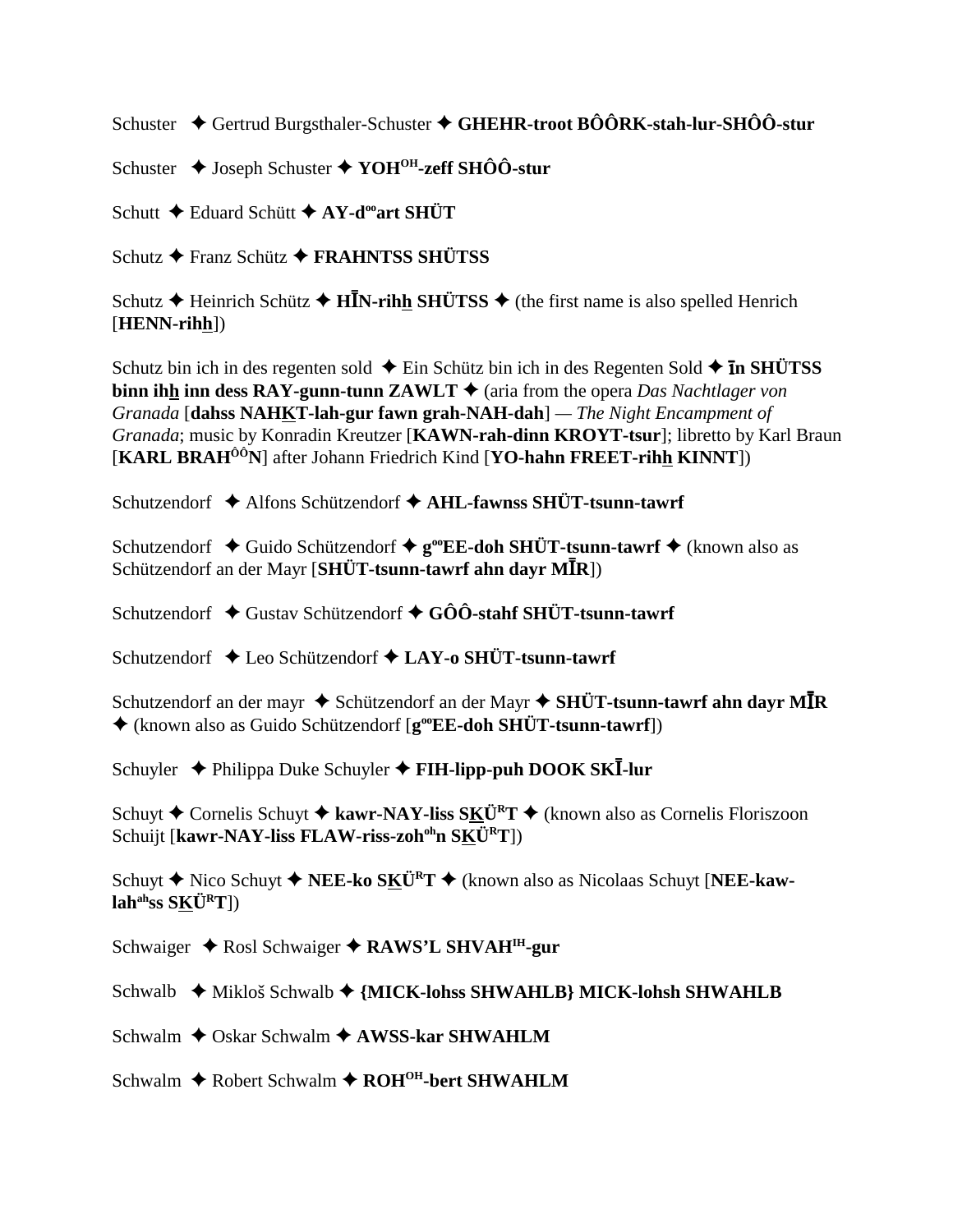Schwanenberg  $\triangle$  Johann Gottfried Schwanenberg  $\triangle$  YO-hahn GAWT-freet SHVAH-nunnpehrk

Schwanengesang  $\triangle$  SHVAH-nunn-guh-zahng  $\triangle$  (*Swan Song*)  $\triangle$  (a group of songs by Franz Schubert [FRAHNTSS SHOO-bert])  $\blacklozenge$  (motets [mo-TETTS] by Heinrich Schütz [HIN-rihh **SHÜTSS**])

Schwanengesang und marsch aus hunyadi laszlo ◆ Schwanengesang und Marsch aus "Hunyadi László" ◆ SHVAH-nunn-guh-zahng ôônt MARSH ah<sup>ôô</sup>ss "HÔÔN-yah-dee LAH<sup>AH</sup>SS-loh<sup>oh</sup>" ♦ (arrangement by Franz Liszt [FRAHNZ LISST] of the Swan Song and March from the opera Hunyadi László; music by Ferenc Erkel [FEH-renntss EHR-kell] and libretto by Béni Egressy [BAY-nee EGG-rehsh-shee] after Lőrinc Tóth  $[L\ddot{O}^0$ -rinntss TOH<sup>OH</sup>T])

Schwann ◆ William Schwann ◆ WILL-I<sup>ih</sup>umm SHWAHN ◆ (known also as William Joseph [**JO-zuff**] Schwann)

Schwantner  $\triangleleft$  Joseph Schwantner  $\triangleleft$  JO-zuff SHWAHNT-nur

Schwartner ♦ Dieter Schwartner ♦ DEE-tur SHVART-nur

Schwartz  $\triangle$  Rudolf Schwartz  $\triangle$  ROO-dawlf SHVARTSS

Schwarz  $\triangle$  Bertram Schwarz  $\triangle$  BEHR-trahm SHVARTSS

Schwarz  $\triangle$  Boris Schwarz  $\triangle$  {BAW-riss SHWARTZ} bah-REESS SHVARTSS

Schwarz  $\triangleleft$  Gerard Schwarz  $\triangleleft$  juh-RARD SHWARTZ  $\triangleleft$  (known also as Gerard Ralph  $[RA<sup>L</sup>F]$  Schwarz)

Schwarz  $\triangle$  Gotthold Schwarz  $\triangle$  GAWT-hawlt SHVARTSS

Schwarz  $\triangle$  Hanna Schwarz  $\triangle$  HAHN-nah SHVARTSS

Schwarz  $\triangleleft$  Rudolf Schwarz  $\triangleleft$  {ROO-dawlf SHWARTZ} ROO-dawlf SHVARTSS

Schwarz ◆ Vera Schwarz ◆ FAY-rah SHVARTSS

Schwarz  $\rightarrow$  Willhelm Schwarz  $\rightarrow$  VILL-hellm SHVARTSS

Schwarzkopf  $\triangle$  Elisabeth Schwarzkopf  $\triangle$  ay-LEE-zah-bett SHVARTSS-kawpf  $\triangle$  (known also as Olga Maria Elisabeth Friederike Schwarzkopf [AWL-gah mah-REE-ah ay-LEE-zahbett FREE-duh-ree-kuh SHVARTSS-kawpf])

Schwebe schwebe blaues auge ◆ Schwebe, schwebe, blaues Auge ◆ SHVAY-buh, SHVAYbuh, BLAH<sup> $00$ </sup>-uss AH<sup> $00$ </sup>-guh  $\blacklozenge$  (composition by Franz Liszt [FRAHNZ LISST])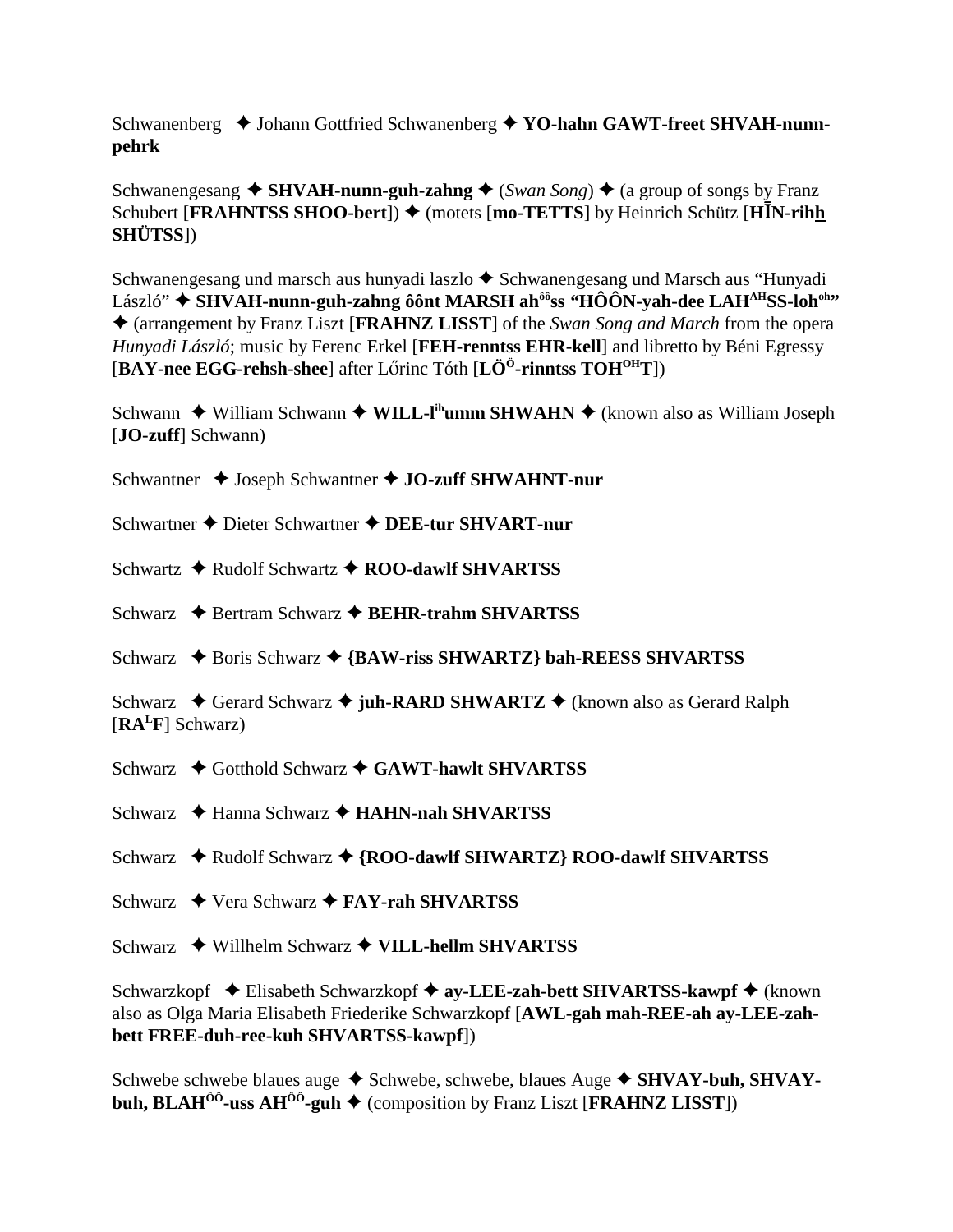Schwedler  $\triangleleft$  Maximilian Schwedler  $\triangleleft$  mahk-sih-MEE-l<sup>ih</sup>ahn SHVETT-lur  $\triangleleft$  (known also as Otto [AWT-toh] Maximilian Schwedler)

Schweinitz  $\blacklozenge$  Wolfgang von Schweinitz  $\blacklozenge$  VAWLF-gahng fawn SHVI-nittss

Schweitzer ◆ Albert Schweitzer ◆ {A<sup>L</sup>-burt SHWIT-zur} AHL-pert SHVIT-tsur

- Schweitzer  $\triangle$  Anton Schweitzer  $\triangle$  AHN-toh<sup>oh</sup>n SHV**I**T-tsur
- Schweizer ◆ Verena Schweizer ◆ fay-RAY-nah SHVI-tsur

Schwencke ◆ Christian Friedrich Gottlieb Schwencke ◆ KRIH-st<sup>ih</sup>ahn FREET-rihh GAWTleep SHVEHNG-kuh

Schwencke  $\blacklozenge$  Friedrich Gottlieb Schwencke  $\blacklozenge$  FREET-rihh GAWT-leep SHVEHNG-kuh

- Schwencke  $\blacklozenge$  Johann Friedrich Schwencke  $\blacklozenge$  YO-hahn FREET-rihh SHVEHNG-kuh
- Schwencke ♦ Johann Gottlieb Schwencke ♦ YO-hahn GAWT-leep SHVEHNG-kuh
- Schwencke  $\blacklozenge$  Karl Schwencke  $\blacklozenge$  KARL SHVEHNG-kuh

Schwerin  $\triangle$  Karl Schulz-Schwerin  $\triangle$  KARL SHÔÔLTSS-SHVEH-rinn

Schwering  $\triangle$  Elizabeth Schwering  $\triangle$  ih-LIH-zuh-buth SHWEH-rihng

Schwerke  $\blacklozenge$  Irving Schwerké  $\blacklozenge$  UR-vihng SHWEHR-kuh

Schwert verhiess mir der vater  $\triangle$  Ein Schwert verhiess mir der Vater  $\triangle$  **In SHVEHRT fehr-HEESS meer dayr FAH-tur**  $\triangleq$  (aria from Act 1 of the opera *Die Walküre* [dee vahl-KÜ-ruh], music and libretto by Richard Wagner [RIH-hart VAHG-nur])

Schwertleite ◆ shvehrt-LI-tuh ◆ (one of the *Walküren* [vahl-KÜ-runn] — mythical maidens of Odin who choose the heroes to be slain in battle and who conduct their souls into the hall of Odin — a character in the opera *Die Walküre* [dee vahl-KÜ-ruh], music and libretto by Richard Wagner [RIH-hart VAHG-nur])

Schwertsik  $\triangleq$  Kurt Schwertsik  $\triangleq$  KÔÔRT SHVEHRT-zick

Schwesterlein  $\triangle$  SHVEH-stur-lin  $\triangle$  (folk song arranged by Johannes Brahms [yo-HAHN-nuss] {BRAHMZ} BRAH<sup>AH</sup>MSS])

Schwieger ◆ Hans Schwieger ◆ {HANNZ SHWEE-gur} HAHNSS SHVEE-gur

Schwindl  $\blacklozenge$  Friedrich Schwindl  $\blacklozenge$  FREET-rihh SHVINN-d'l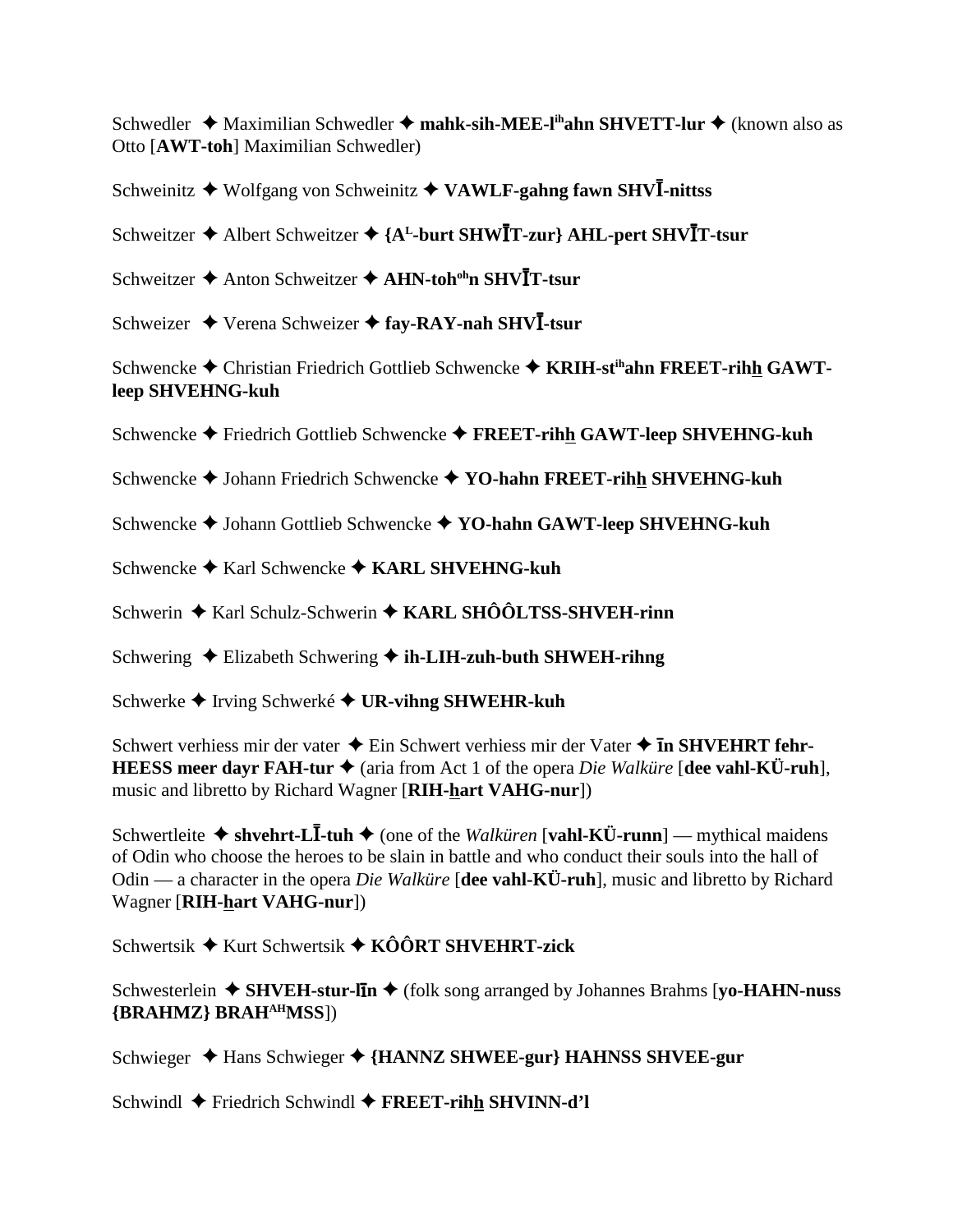Schwingt freudig euch empor  $\triangle$  Schwingt freudig euch Empor  $\triangle$  SHVIHNGT FROY-dihh **oyh emm-POHR**  $\blacklozenge$  (Raise Up Your Song With Joy)  $\blacklozenge$  (cantata [**kunn-TAH-tuh**] by Johann Sebastian Bach [**YO-hahn {suh-BASS-tihunn BAHK} zay-BAH-stihahn BAHK**])

Schytte **→** Ludvig Schytte **→ LOOD-vihh SHÜT-tuh →** (known also as Ludvig Theodor [**TEE-o-dawr**] Schytte)

Sciammarella Valdo Sciammarella **VAHL-doh shahm-mah-RAYL-lah**

Sciarrino ◆ Salvatore Sciarrino ◆ sahl-vah-TOH-ray shar-REE-no

Sciarrone  $\triangle$  shar-RO-nay  $\triangle$  (character in the opera *Tosca* [**TOH-skah**]; music by Giacomo Puccini [JAH-ko-mo poo-CHEE-nee]; libretto by Luigi Illica [l<sup>oo</sup>EE-jee eel-LEE-kah] and Giuseppe Giacosa [**joo-ZAYP-pay jah-KO-zah**] after Henri Murger [**ah**6**-ree mür-zhay**])

Scientia dei **→ SHAYN-t<sup>ih</sup>uh DAY<sup>EE</sup> →** (character in *Ordo virtutum* [**OHR-doh veer-TOOtôôm**], a musical drama by Hildegard von Bingen [**HILL-tuh-gart fawn BIHNG-unn**])

Scimone ◆ Claudio Scimone ◆ **KLAH<sup>ôô</sup>-d<sup>ih</sup>o shee-MO-nav** 

Sciutti **←** Graziella Sciutti ← grah-ts<sup>ee</sup>AYL-lah SHOOT-tee

Scontrino **→** Antonio Scontrino → ahn-TAW-n<sup>ee</sup>o skohn-TREE-no

Scott ◆ Cyril Scott ◆ SIH-r'l SKAHT ◆ (known also as Cyril Meir [MĪR] Scott)

Scotti **→** Antonio Scotti → ahn-TAW-n<sup>ee</sup>o SKOHT-tee

Scotto **←** Renata Scotto ← ray-NAH-tah SKOHT-toh

Scotus **→** Joannes Scotus (Erigena) **→** yo-AHN-ness SKO-tôôss (ay-rih-gay-nah) → (known also as John Scotus Erigena [**JAHN SKO-tuss eh-rih-JEE-nuh**])

Scovotti **→** Jeanette Scovotti → juh-NETT sko-VOHT-tee

Scriabin ◆ Alexander Scriabin ◆ **uh-l<sup>y</sup>ick-SAHN-d'r skr<sup>ee</sup>AH-binn ◆** (known also as Alexander Nikolaievich [**ny ee-kah-LAHEE-eh-vihch**] Scriabin)

Scriabine Marina Scriabine **mah-REE-nuh skree-AH-bih-nuh**

Scribe Eugène Scribe **ö-zhenn skreeb** (known also as Augustin [**o-güss-teh**6] Eugène Scribe)

Scribe et duveyrier  $\triangle$  Scribe et Duveyrier  $\triangle$  skreeb ay dü-vay-r<sup>ee</sup>ay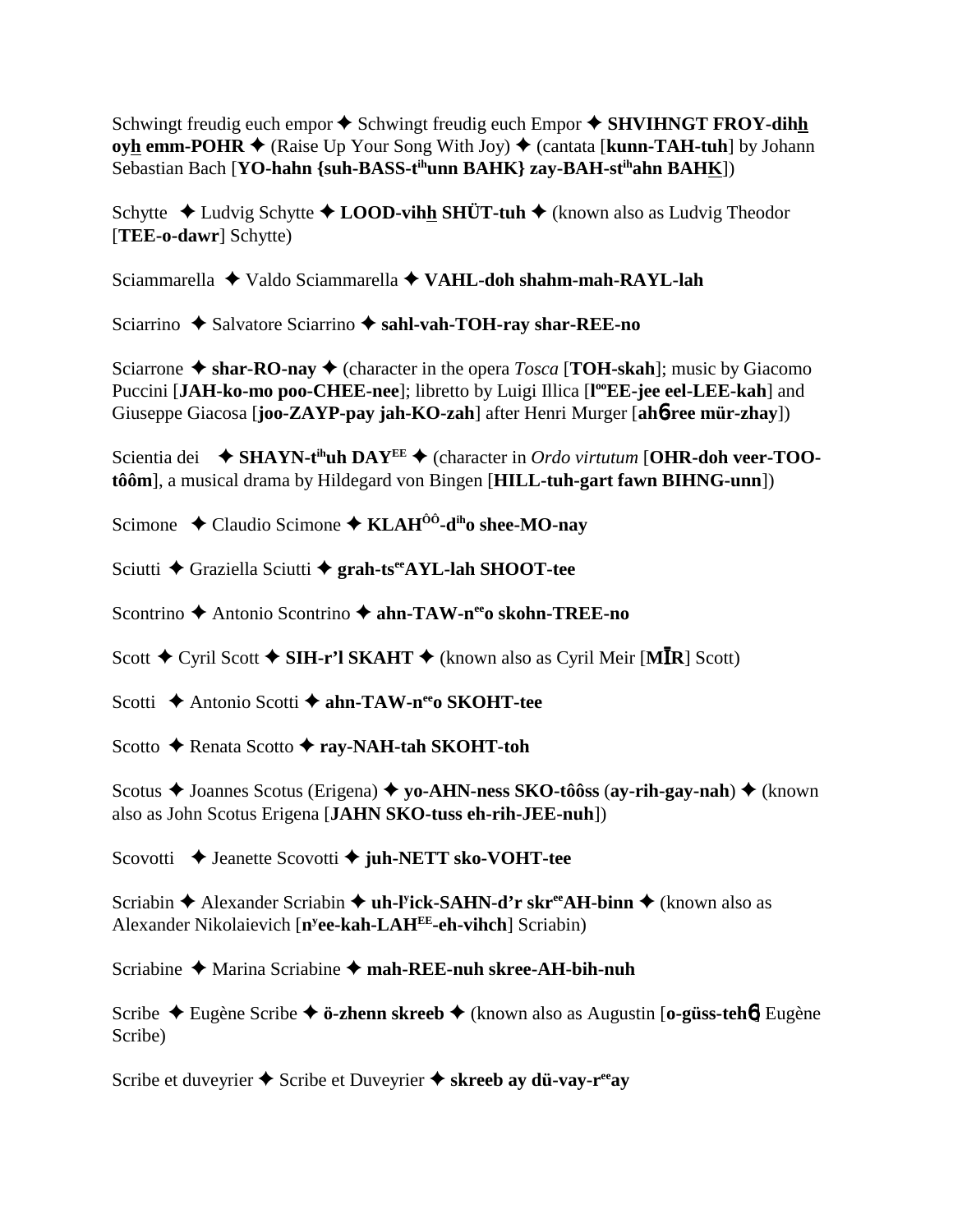Scribner ◆ Norman Scribner ◆ NAWR-munn SKRIBB-nur ◆ (known also as Norman Orville [**AWR-vull**] Scribner)

Scudo **← P.** Scudo ← (P.) SKOO-doh ← (known also as Pietro [ $p^{ee}AY$ -tro] Scudo)

Sculthorpe **←** Peter Sculthorpe ← PEE-tur SKULL-thawrp ← (known also as Peter Joshua [**JAH-shuh-wuh**] Sculthorpe)

Se a caso madama  $\triangle$  say ah KAH-zo mah-DAH-mah  $\triangle$  (arrangement for woodwinds and string bass by Johann Nepomuk Wendt [**YO-hahn NAY-po-môôk VENNT**] of an excerpt from the opera *Le nozze di Figaro* [**lay NOHT-tsay dee FEE-gah-ro**] — *The Marriage of Figaro*; music by Wolfgang Amadeus Mozart [**VAWLF-gahng ah-mah-DAY-ôôss MO-tsart**]; libretto by Lorenzo da Ponte [**lo-RAYN-tso dah POHN-tay**] after Pierre-Augustin Caron de Beaumarchais [**peeehr-o-güss-teh**6 **kah-raw**6 **duh bo-mar-sheh**])

Se dalletra  $\blacklozenge$  Se dall'etra  $\blacklozenge$  say dahl-LAY-trah  $\blacklozenge$  (If Phoebus sends rays down from the sky)  $\triangle$  (Italian translation of a German poem of uncertain authorship, set to music by Franz Schubert [**FRAHNTSS SHOO-bert**])

Se dalletra nel boschetto **→** Se dall'etra (nel boschetto) ◆ say dahl-LAY-trah (NAYL bo-**SKAYT-toh)**  $\blacklozenge$  (If Phoebus sends rays down from the sky (In the wood))  $\blacklozenge$  (Italian translation of a German poem of uncertain authorship, set to music by Franz Schubert [**FRAHNTSS SHOO-bert**])

Se damer me repentoie  $\triangle$  Se d'amer me repentoie  $\triangle$  suh dah-may muh ruh-pah**6**-twah  $\triangle$ (14th century composition by Guillaume de Machaut [**ghee-yohm duh mah-shoh**])

Se equivoco la paloma ◆ Se equivocó la paloma ◆ say ay-kee-vo-KO lah pah-LO-mah ◆ (The Dove was Deceived)  $\blacklozenge$  (poem by Rafael Alberti [**rah-fah-ELL ahl-VEHR-tee**] set to music by Carlos Guastavino [**KAR-lawss g<sup>oo</sup>ahss-tah-VEE-no**])

Se florindo e fedele  $\blacklozenge$  Se Florindo è fedele  $\blacklozenge$  say flo-REEN-doh ay fay-DAY-lay  $\blacklozenge$  (If Florindo is Faithful)  $\blacklozenge$  (song by Antonio Lotti [ahn-TAW-n<sup>ee</sup> **LOHT-tee**])

Se il mio nome  $\triangle$  say eel MEE-o NO-may  $\triangle$  (excerpt from the opera *Il barbiere di Siviglia* [eel bar-b<sup>ee</sup>AY-ray dee see-VEE-l<sup>ee</sup>ah] — *The Barber of Seville* [suh-VILL]; music by Gioachino Rossini [**j**<sup>oh</sup>ah-KEE-no rohss-SEE-nee]; libretto by Cesare Sterbini [chay-ZAH-ray **stayr-BEE-nee**] after Pierre-Augustin Caron de Beaumarchais [**peeehr o-güss-teh**6 **kah-raw**6 **duh bo-mar-sheh**] and Giuseppe Petrosellini [**joo-ZAYP-pay pay-tro-zayl-LEE-nee**])

Se il mio nome saper voi bramate ◆ say eel MEE-o NO-may sah-PAYR vo<sup>ee</sup> brah-MAH-tay  $\triangle$  (If you desire to know my name)  $\triangle$  (excerpt from the opera *Il barbiere di Siviglia* [eel bar**b**<sup>ee</sup>AY-ray dee see-VEE-l<sup>ee</sup>ah] — *The Barber of Seville* [suh-VILL]; music by Gioachino Rossini [j<sup>oh</sup>ah-KEE-no rohss-SEE-nee]; libretto by Cesare Sterbini [chay-ZAH-ray stayr-**BEE-nee**] after Pierre-Augustin Caron de Beaumarchais [p<sup>ee</sup>ehr-o-güss-teh6 kah-raw6 duh bo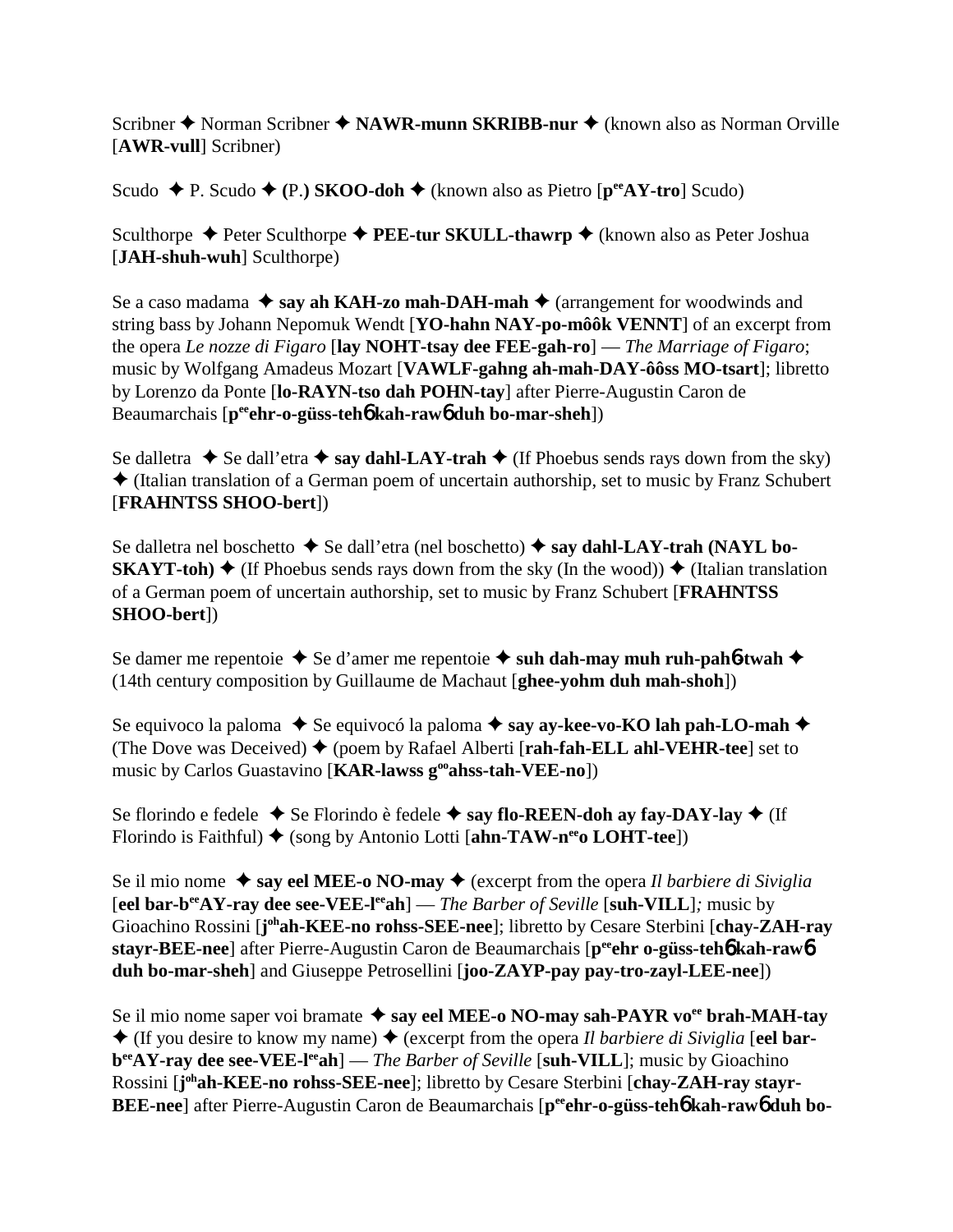**mar-sheh**] and Giuseppe Petrosellini [**joo-ZAYP-pay pay-tro-zayl-LEE-nee**])

Se il padre perdei  $\triangle$  **SAY eel PAH-dray payr-DAY<sup>EE</sup>**  $\triangle$  (aria from the opera *Idomeneo, rè di Creta* [**ee-doh-may-NAY-o, ray dee KRAY-tah**] — *Idomeneo, King of Crete;* music by Wolfgang Amadeus Mozart [**VAWLF-gahng ah-mah-DAY-ôôss MO-tsart**]; libretto by Giovanni Battista Varesco [**jo-VAHN-nee baht-TEESS-tah vah-RAY-sko**] after Antoine Danchet [**ah**6**-twahn dah**6**-sheh**])

Se la mia morte brami **→ say lah MEE-ah MOHR-tay BRAH-mee →** (madrigal [**MADD-rihgull**] by Carlo Gesualdo ♦ [**KAR-lo jay-z<sup>oo</sup>AHL-doh**])

Se lontan ◆ say lohn-TAHN ◆ (nocturne by Wolfgang Amadeus Mozart [**VAWLF-gahng ahmah-DAY-ôôss MO-tsart**])

Se oppressi ognor  $\triangle$  sawp-press-see aw-n'yawr  $\triangle$  (aria from the opera *La Juive* [lah zhü<sup>ee</sup>v] — *The Jewess*; music by Fromental Halévy [**fraw-mah**6**-tahl ah-lay-vee**] and libretto by Eugène Scribe [**ö-zhenn skreeb**])

Se pieta da voi non trovo  $\bullet$  say p<sup>ee</sup>AY-tah dah vo<sup>ee</sup> nohn TRO-vo  $\bullet$  (song by Cecilia Maria) Barthélemon [**suh-see-lihuh muh-REE-uh bar-tay-l'maw**6])

Se potisa rodostamo  $\triangle$  Se pótisa rodóstamo  $\triangle$  **seh PAW-tih-sah raw-THAW-stah-mah**  $\triangle$  (I gave you rose-water to drink)  $\blacklozenge$  (lyric by Nikos Gatsos [NEE-kuss GAHT-suss] set to music by Mikis Theodorakis [MEE-kiss thay-o-thaw-RI-kiss])

Se quel guerrier celeste aida  $\blacklozenge$  Se quel guerrier; celeste Aida  $\blacklozenge$  say  $k^{\omega}$ ayl g<sup> $\omega$ </sup>ayr-r<sup>ee</sup>AYR; **chay-LAY-stay ah-EE-dah**  $\blacklozenge$  (excerpt from the opera *Aida* [ah-EE-dah]; music by Giuseppe Verdi [**joo-ZAYP-pay VAYR-dee**]; libretto by Antonio Ghislanzoni [**ahn-TAW-neeo gheezlahn-TSO-nee**] after Auguste Mariette [**o-güst mah-reeett**] and Camille Du Locle [**{kah-meel dü law-kl'} kah-meey' dü law-kl'**])

Se quel guerrier io fossi celeste aida  $\blacklozenge$  Se quel guerrier io fossi! ... Celeste Aida  $\blacklozenge$  say  $k^{\omega}$ ayl **g<sup>oo</sup>ayr-r<sup>ee</sup>AYR <sup>ee</sup>o FOHSS-see! ... chay-LAY-stay ah-EE-dah ♦** (excerpt from the opera *Aida* [**ah-EE-dah**]; music by Giuseppe Verdi [**joo-ZAYP-pay VAYR-dee**]; libretto by Antonio Ghislanzoni [**ahn-TAW-n<sup>ee</sup>o ghee-zlahn-TSO-nee**] after Auguste Mariette [**o-güst mah-r<sup>ee</sup>ett**] and Camille Du Locle [**{kah-meel dü law-kl'} kah-meey' dü law-kl'**])

Se tu mami  $\blacklozenge$  Se tu m'ami  $\blacklozenge$  say too MAH-mee  $\blacklozenge$  (If You Love Me)  $\blacklozenge$  (song by Alessandro Parisotti [**ah-layss-SAHN-dro pah-ree-ZOHT-tee**], but attributed by him to Giovanni Pergolesi [**jo-VAHN-nee payr-go-LAY-zee**])

Se una volta sola **→** Oh! se una volta sola **→ O! say OO-nah VOHL-tah SO-lah →** (scene and final aria by Amina [**ah-MEE-nah**] in Act II of the opera *La sonnambula* [**lah sohn-NAHMboo-lah**] — *The Sleepwalker*; music by Vincenzo Bellini [**veen-CHAYN-tso bayl-LEE-nee**] and libretto by Felice Romani [**fay-LEE-chay ro-MAH-nee**])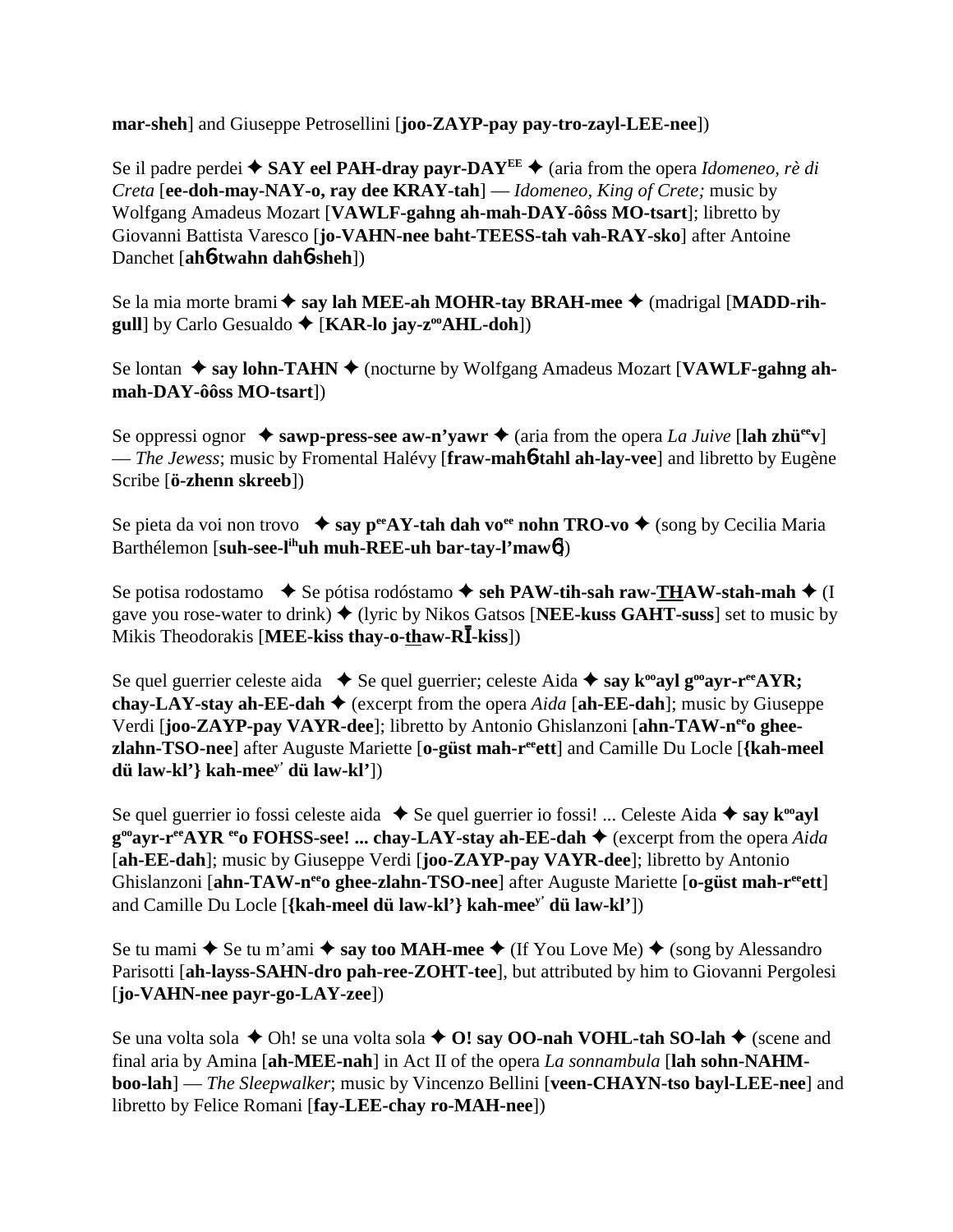Se vuol ballare signor contino  $\triangle$  Se vuol ballare Signor Contino  $\triangle$  say v<sup>oo</sup>OHL bahl-LAH-ray **see-n'YOHR kohn-TEE-no**  $\triangle$  (arrangement for woodwinds and string bass by Johann Nepomuk Wendt [**YO-hahn NAY-po-môôk VENNT**] of an excerpt from the opera *Le nozze di Figaro* [**lay NOHT-tsay dee FEE-gah-ro**] — *The Marriage of Figaro*; music by Wolfgang Amadeus Mozart [**VAWLF-gahng ah-mah-DAY-ôôss MO-tsart**]; libretto by Lorenzo da Ponte [lo-RAYN-tso dah POHN-tay] after Pierre-Augustin Caron de Beaumarchais [p<sup>ee</sup>ehr-o-güss**teh**6 **kah-raw**6 **duh bo-mar-sheh**])

Se vuol ballare signor contino ◆ Se vuol ballare, Signor Contino ◆ say v<sup>oo</sup>OHL bahl-LAH**ray, see-n'YOHR kohn-TEE-no**  $\blacklozenge$  (aria from the opera *Le nozze di Figaro* [lay NOHT-tsay **dee FEE-gah-ro**]; music by Wolfgang Amadeus Mozart [**VAWLF-gahng ah-mah-DAY-ôôss MO-tsart**]; libretto by Lorenzo da Ponte [**lo-RAYN-tso dah POHN-tay**] after Pierre-Augustin Caron de Beaumarchais [p<sup>ee</sup>ehr-o-güss-teh**o** kah-rawo duh bo-mar-sheh])

Seagle Oscar Seagle **AHSS-kur SEE-gh'l**

Searle ◆ Humphrey Searle ◆ **HUMM-free SURL** 

Seaver ◆ Michael Seaver ◆ M**I-kull SEE-vur** 

Sebastian **←** Sébastian ← zhawrzh say-bahss-t<sup>ee</sup>ah**6** ← (French version of the Hungarian name György Sebestyén [**JÖRJ SHEH-behsh-t'vayn**])  $\blacklozenge$  (the family name has also been spelled Sebastian [**s'-bahss-t<sup>ee</sup>ah6**])

Sebastian **↓** John Sebastian ◆ JAHN suh-BASS-t<sup>ih</sup>unn

Sebastiani **↓** Johann Sebastiani ◆ **YO-hahn zay-bah-st<sup>ee</sup>AH-nee** 

Sebben crudele  $\triangle$  Sebben, crudele  $\triangle$  sayb-BAYN, kroo-DAY-lay  $\triangle$  (Cruel Love)  $\triangle$  (song by Antonio Caldara [**ahn-TAW-neeo kahl-DAH-rah**])

Sebestyen ◆ György Sebestyén ◆ **JÖRJ SHEH-behsh-t'yayn ◆** (known also as Georges Sébastian [**zhawrzh say-bahss-t<sup>ee</sup>ah<sup>6</sup>]**)

Sebestyen **→** János Sebestyén ◆ YAH<sup>AH</sup>-nawsh SHEH-behsh-t'yayn

Sebok György Sebök **JÖRJ SHEH-bök**

Sebor ◆ Karl Šebor ◆ **KARL SHEH-bawr** 

Sechs lieder fur bariton violine und klavier  $\triangle$  Sechs Lieder für Bariton, Violine und Klavier  $\triangle$ **ZEHSS LEE-dur für BAH<sup>AH</sup>-ree-tawn, fee-o-LEE-nuh ôônt klah-FEER**  $\blacklozenge$  **(Six Songs for** Baritone, Violin and Piano)  $\blacklozenge$  (compositions by Ludwig Spohr [**LOOT-vihh SHPOHR**] — also known as Louis Spohr [**l ôôee spawr**])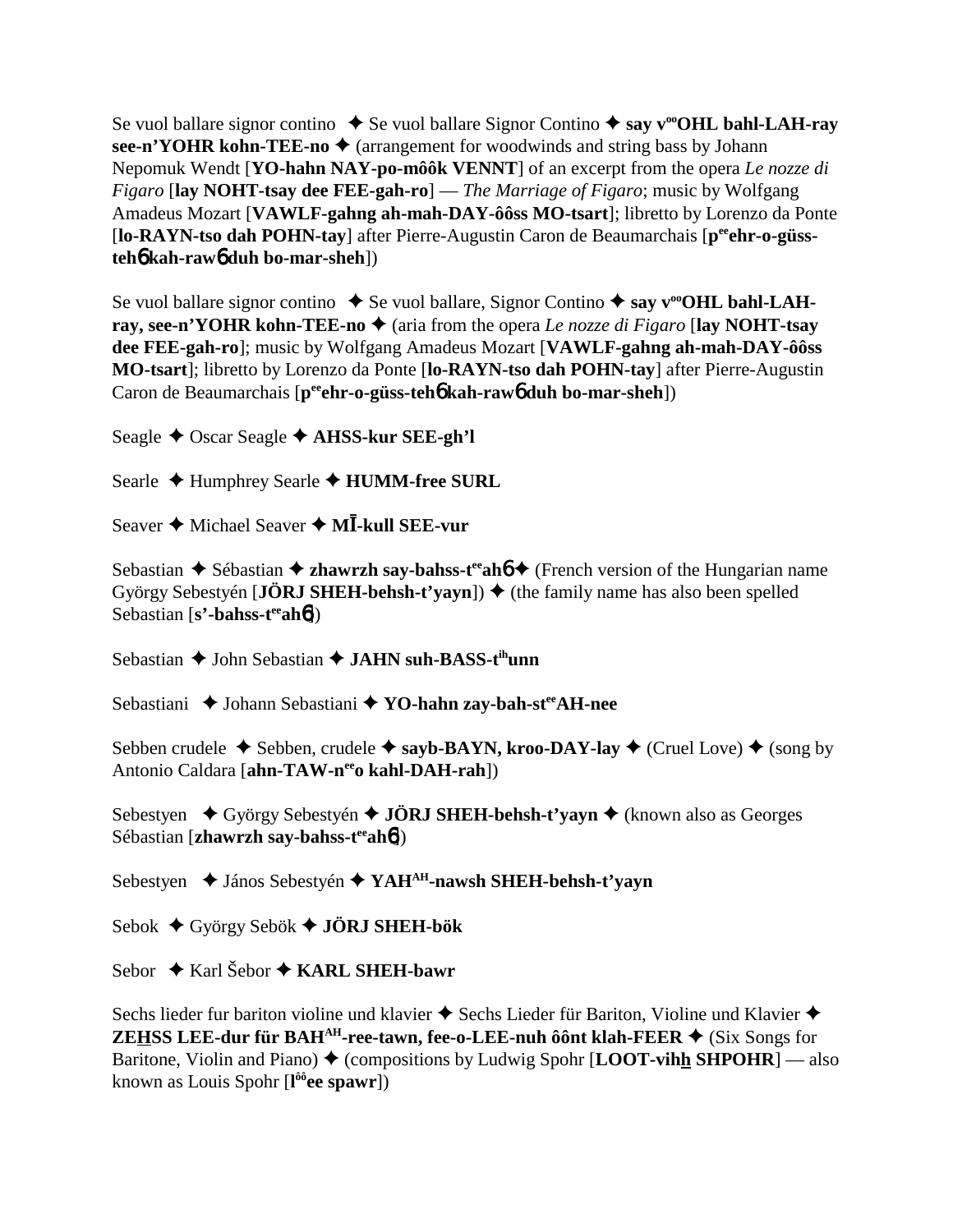Sechs lieder fur sopran klarinette und klavier  $\blacklozenge$  Sechs Lieder für Sopran, Klarinette und Klavier ◆ ZEHSS LEE-dur für zo-PRAHN, klah-rih-NETT-tuh ôônt klah-FEER ◆ (Six Songs for Soprano, Clarinet and Piano)  $\triangle$  (songs by Ludwig Spohr [**LOOT-vihh SHPOHR**] — also known as Louis Spohr [**l ôôee spawr**])

Sechs variationen fur klavier und violine g moll  $\triangle$  Sechs Variationen für Klavier und Violine gmoll **ZEHSS fahah-reeahah-tsihO-nunn für klah-FEER ôônt fee-o-LEE-nuh** g**-MAWL** (Six Variations for Piano and Violin in  $g$ -Minor)  $\blacklozenge$  (composition by Wolfgang Amadeus Mozart [**VAWLF-gahng ah-mah-DAY-ôôss MO-tsart**])

Sechter **→** Simon Sechter **→ ZEE-mawn ZEHH-tur** 

Seckendorff ◆ Karl Siegmund, Freiherr von Seckendorff ◆ KARL ZEEK-môônt, FR<sup>T</sup>-hehr **fawn ZEH-kunn-tawrf**

Second air de trompette  $\bullet$  Second air de trompette  $\bullet$  (Second) ehr duh trawb-pett  $\bullet$ (Second Trumpet Air) (composition by Marc-Antoine Charpentier [**mark-ah**6**-twahn shar-** $\text{pah6-t}^{\text{ee}}$ ay])

Secondus doctor **↓ seh-kaw<sub>6</sub>-düss dawk-tawr →** (second doctor) ◆ (character in *Le malade imaginaire* [**luh mah-lahd ee-mah-zhee-nehr**] — *The Hypochondriac* — a play by Jean-Baptiste Molière [zhah**6-bah-teest maw-l<sup>ee</sup>ehr**], with music by Marc-Antoine Charpentier [**mark-ah**6**-twahn shar-pah**6**-teeay**])

Secret **→** Le secret **→ luh suh-kreh** → (The Secret) → (poem by Armand Silvestre [**ar-mah**6 **seel-vess-tr'**] set to music by Gabriel Fauré [**gah-breeell fo-ray**])

Secreto  $\triangle$  say-KRAY-toh  $\triangle$  (an excerpt from the suite *Impresiones intimas* [eem-pray  $s^{ee}$ O**nayss een-TEE-mahss**] — *Intimate impressions* — by Federico Mompou [**feh-theh-REE-ko**  $\text{mawm-PO}^{\text{OO}}$ ])

Secunda **→** Sholom Secunda → shah-LAWM seh-KOON-duh

Sedaka **→** N. Sedaka **→ N. suh-DAH-kuh** 

Sederunt principes  $\triangle$  Sederunt Principes  $\triangle$  SAY-deh-rôônt PREEN-chih-payss  $\triangle$  (sacred composition by Perotinus [**peh-RO-tih-nôôss**])

Sedie **←** Enrico delle Sedie ← ayn-REE-ko DAYL-lay SAY-d<sup>ee</sup>ay

Sediziose voci **→ say-dee-ts<sup>ee</sup>O-zay VO-chee** → (excerpt from the opera *Norma* [**{NAWRmuh} NOHR-mah**]*;* music by Vincenzo Bellini [**veen-CHAYN-tso bayl-LEE-nee**] and libretto by Felice Romani [**fay-LEE-chay ro-MAH-nee**])

Sediziose voci casta diva ah bello a me ritorna ◆ Sediziose voci ... Casta diva ... Ah! bello a me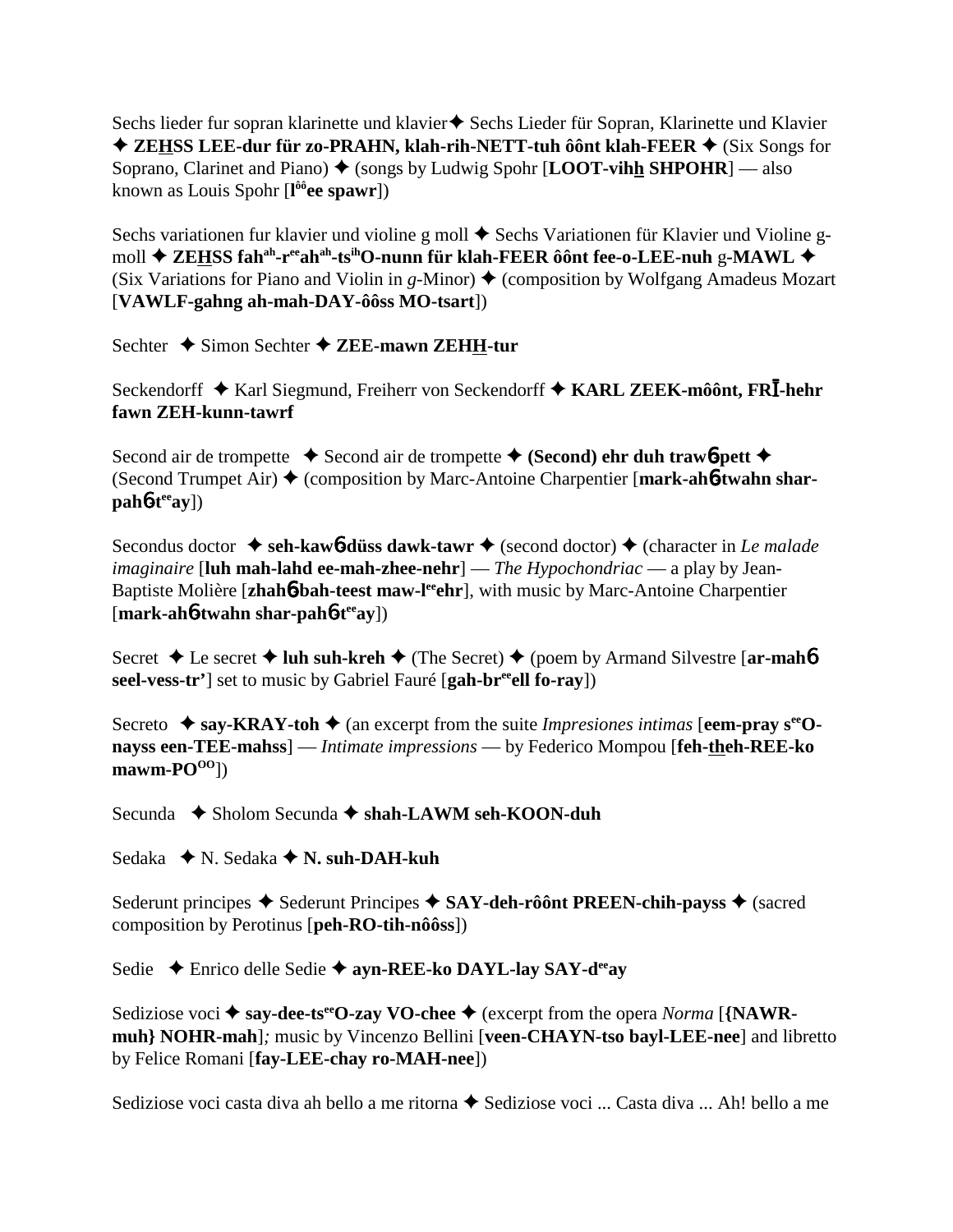ritorna ◆ say-dee-tseeO-zay VO-chee ... KAHSS-tah DEE-vah ... AH! BAYL-lo ah may ree-**TOHR-nah**  $\triangleq$  (passage featuring Norma with chorus in the opera *Norma* [{NAWR-muh} NOHR-mah]; music by Vincenzo Bellini [veen-CHAYN-tso bayl-LEE-nee] and libretto by Felice Romani [fay-LEE-chay ro-MAH-nee])

Sedlacek ◆ Václav Sedláček ◆ VAH<sup>AH</sup>TSS-lahf SEDD-lah<sup>ah</sup>-check

Sedoy ◆ Vasili Soloviev-Sedoy ◆ vah-SEE-l<sup>y</sup>ee sah-lah-v<sup>ih</sup>AWF-seh-DOY ◆ (known also as Vasili Pavlovich [PAHV-luh-vihch] Soloviev-Sedoy)

See  $\triangle$  Am See  $\triangle$  ahm ZAY  $\triangle$  (By the Lake)  $\triangle$  (poem by Franz von Bruchmann [FRAHNTSS] **fawn BRÔÔK-mahn** set to music by Franz Schubert [**FRAHNTSS SHOO-bert**])

Seedo  $\triangle$  ZAY-doh  $\triangle$  (the name is also spelled Sidow [ZEE-dawv] and Sydow [ZÜ-dawv])

Seefried ◆ Irmgard Seefried ◆ IHRM-gart ZAY-freet

Seeger  $\triangle$  Charles Seeger  $\triangle$  CHAH-rullz SEE-gur  $\triangle$  (known also as Charles Louis [LOO-uss] Seeger)

Seeger ♦ Horst Seeger ♦ HAWRST ZAY-gur

Seeger  $\triangle$  Joseph Seeger  $\triangle$  YOH<sup>OH</sup>-zeff ZAY-gur

Seeger  $\triangle$  Pete Seeger  $\triangle$  PEET SEE-gur  $\triangle$  (known also as Peter [PEE-tur] Seeger)

Seeger ♦ Ruth Crawford Seeger ♦ ROOTH KRAW-furd SEE-gur

Seele vergiss sie nicht  $\triangle$  Seele, vergiss sie nicht  $\triangle$  ZAY-luh, fehr-GHISS zee nihht  $\triangle$  (section of a Requiem [{REH-k<sup>ôô</sup>ee-umm} REH-k<sup>ôô</sup>th-emm] set to music by Peter Cornelius [PAY-tur] kawr-NAY-l<sup>ih</sup>ôôss])

Seeliger ♦ Wolfgang Seeliger ♦ VAWLF-gahng ZAY-lih-gur

Seeling  $\triangle$  Hans Seeling  $\triangle$  HAHNSS ZAY-lihng

Segal  $\rightarrow$  Uri Segal  $\rightarrow$  00-ree SAY-gahl

Seger  $\triangle$  Josef Seger  $\triangle$  YOH<sup>OH</sup>-zeff SAY-gur  $\triangle$  (known also as Josef Ferdinand Norbert Seger [YOH<sup>OH</sup>-zeff FEHR-tee-nahnt NAWR-pert SAY-gur])  $\blacklozenge$  (the last name is also spelled Seeger, Seegr, Segert, and Zeckert)

Segerstam Leif Segerstam  $\triangle$  LAY<sup>IH</sup>F SAY-gayr-stahm  $\triangle$  (known also as Leif Selim Segerstam  $[LAY<sup>IH</sup>F SAY-limm SAY-gavr-stahm])$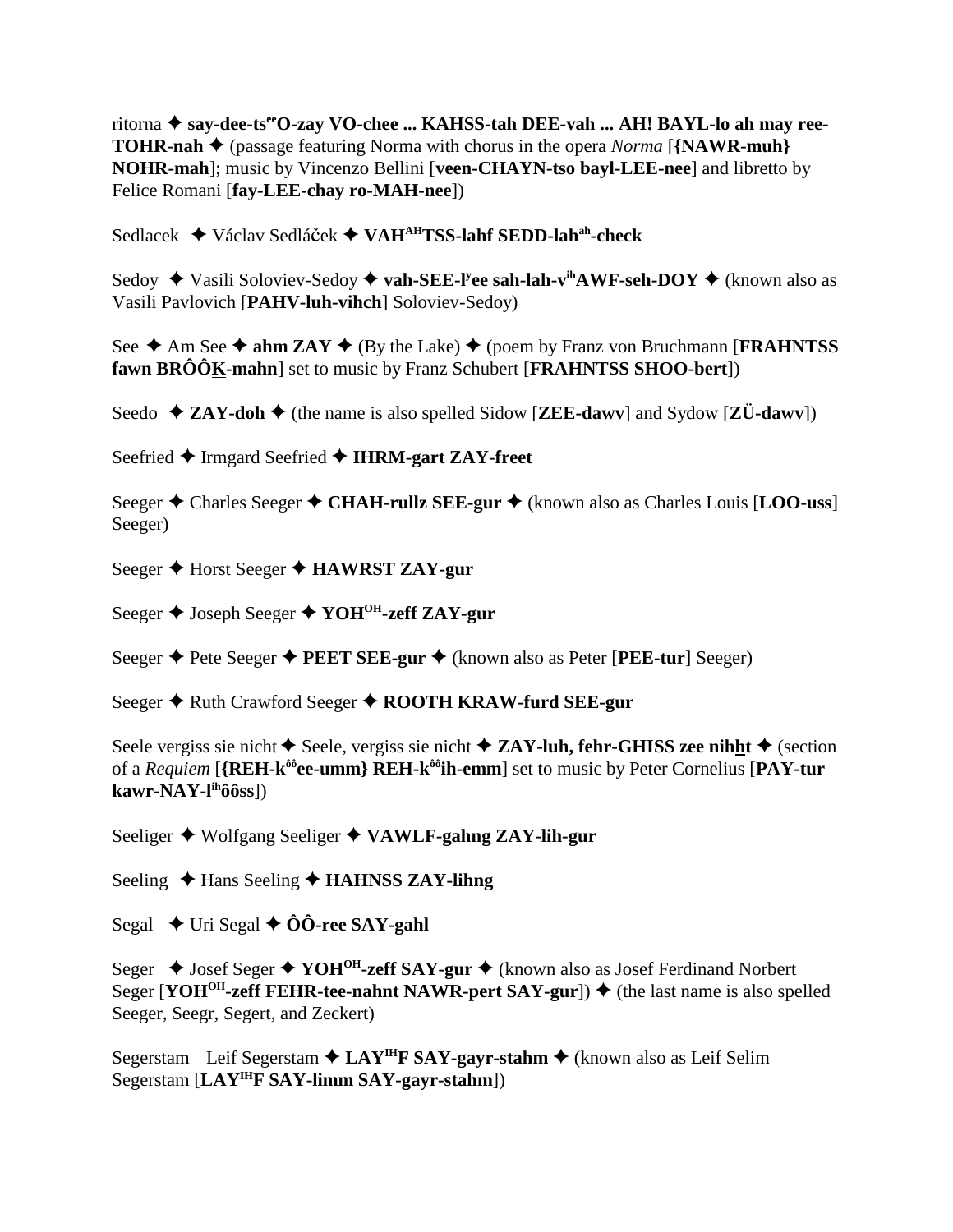Seghers François-Jean-Baptiste Seghers **frah**6**-swah-zhah**6**-bah-teest say-gherss**

Segnar invano io tento **→** Ah! segnar invano io tento **→ AH! say-n'YAR een-VAH-no** <sup>ee</sup>**o TAYN-toh**  $\blacklozenge$  (Ah! vainly do I try to sign my name to her cruel fate)  $\blacklozenge$  (aria from the opera *Tancredi* [**tahn-KRAY-dee**]; music by Gioachino Rossini [**j ohah-KEE-no rohss-SEE-nee**]; libretto by Gaetano Rossi [gah<sup>ay</sup>-tah-no ROHSS-see] after Voltaire [vawl-tehr])

Segni ◆ Julio Segni ◆ YOO-l<sup>ee</sup>o SAY-n'yee ◆ (known also as Julio da Modena [dah mo-**DAY-nah**])

Segnitz **→** Eugen Segnitz ◆ oy-GAYN ZECK-nittss

Segovia ◆ Andrés Segovia ◆ ahn-DRAYSS say-GO-veeah / (known also as Andrés Segovia, Marquis of Salobreia [**sah-lo-BRAYEE-ah**])

Segreto **→ say-GRAY-toh →** (song by Francesco Paolo Tosti [frahn-CHAY-sko PAH<sup>O</sup>-lo **TOH-stee**])

Segreto per esser felici **→** Il segreto per esser felici **→ eel say-GRAY-toh payr AYSS-sayr fay-**LEE-chee ◆ (excerpt from the opera Lucrezia Borgia [loo-KRAY-ts<sup>ee</sup>ah BOHR-jah]; music by Gaetano Donizetti [gah<sup>ay</sup>-TAH-no doh-nee-TSAYT-tee]; libretto by Felice Romani [fay-LEE**chay ro-MAH-nee**] after Victor Hugo [**{VICK-tur h'YOO-go} veek-tawr ü-go**])

Seguidilla  $\triangle$  say-ghee-THEE-l'yah  $\triangle$  (excerpt from the opera *Carmen* [KAR-m'n]; music by Georges Bizet [**zhawrzh bee-zay**]; libretto by Henri Meilhac [**ah**6**-ree meh-yack**] and Ludovic Halévy [**lü-daw-veek ah-lay-vee**])

Seguidilla murciana ◆ say-ghee-THEE-l'yah moor-th<sup>ee</sup>AH-nah ◆ (Seguidilla from Murcia) ◆ (folk song set to music by Manuel de Falla [**mah-n<sup>oo</sup>ELL day** {**FAH-yah**} **FAH-l'yah**}])

Seguidilla pres des remparts de seville ◆ Seguidilla: Près des remparts de Séville ◆ say-ghee-**THEE-l'yah: preh day rah**6**-par duh say-veel**  (excerpt from the opera Carmen [**KAR-m'n**]; music by Georges Bizet [**zhawrzh bee-zay**]; libretto by Henri Meilhac [**ah**6**-ree meh-yack**] and Ludovic Halévy [**lü-daw-veek ah-lay-vee**])

Segura **←** Cristóbal Oudrid y Segura [kreess-TOH-vahl o<sup>oo</sup>-DREED ee say-GOO-rah ← (known also as Cristóbal Oudrid)

Segurola ◆ Andrés de Segurola ◆ ahn-DRAYSS day say-goo-RO-lah

Sehet jesus hat die hand ◆ Sehet, Jesus hat die Hand ◆ **ZAY-utt, YAY-zôôss haht dee HAHNT**  $\blacklozenge$  (See ye, see the Savior's outstretched hands!)  $\blacklozenge$  (aria with chorus from the *St*. *Matthew Passion* by Johann Sebastian Bach [**YO-hahn {suh-BASS-tihunn BAHK} zay-BAHstihahn BAHK**])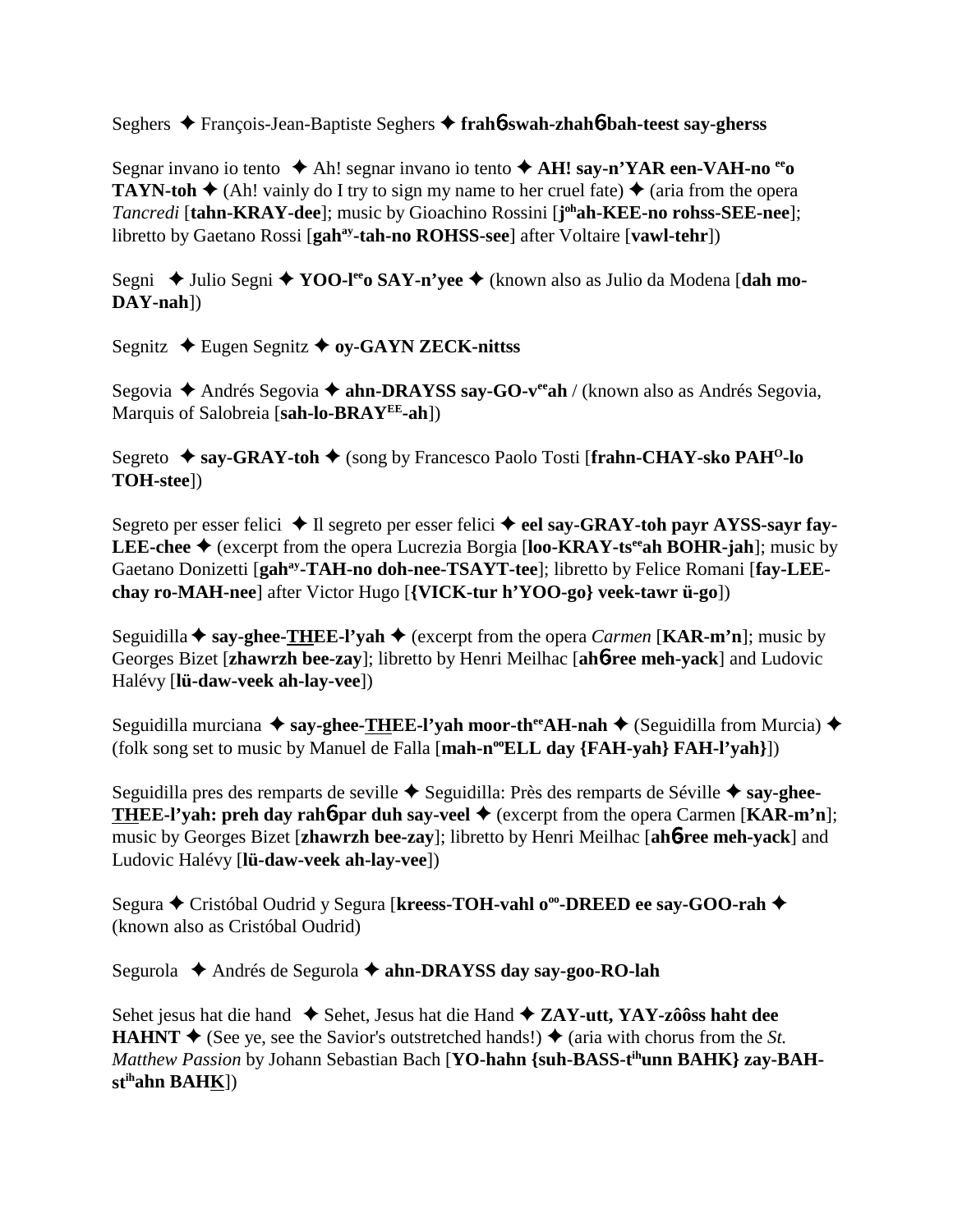Sehet welche liebe  $\triangle$  Sehet, welche Liebe  $\triangle$  **ZAY-utt, VELL-huh LEE-buh**  $\triangle$  (composition by Joseph Gabriel Rheinberger [YOH<sup>OH</sup>-zeff GAHP-r<sup>ee</sup>ayl RIN-pehr-gur])

Sehet wir gehn hinauf gen jerusalem  $\triangle$  Sehet, wir gehn hinauf gen Jerusalem  $\triangle$  **ZAY-utt, veer GAYN hee-NAH<sup>ôô</sup>F gayn yay-ROO-zah-lemm**  $\blacklozenge$  **(Come ye, our way is up to Jerusalem)**  $\blacklozenge$ (cantata [**kunn-TAH-tuh**] by Johann Sebastian Bach [**YO-hahn {suh-BASS-tihunn BAHK} zay-BAH-stihahn BAHK**])

Sehnsucht  $\triangle$  **ZAYN-zôôht**  $\triangle$  (Longing)  $\triangle$  (poem by Emanuel Geibel [ay-MAH<sup>AH</sup>-n<sup>oo</sup>ayl] **GHI-buhl**] set to music by Ludwig Spohr [**LOOT-vihh SHPOHR**] — also known as Louis Spohr [l<sup>ôô</sup>ee spawr])  $\blacklozenge$  (poem by Friedrich von Schiller [FREET-rihh fawn SHILL-lur] set to music by Franz Schubert [**FRAHNTSS SHOO-bert**]) ♦ (poem by Johann Wolfgang von Goethe [**YO-hahn VAWLF-gahng fawn GÖ-tuh**] set to music by Franz Schubert [**FRAHNTSS SHOO-bert**])

Sehnsucht nach dem fruhlinge **→** Sehnsucht nach dem Frühlinge **→ ZAYN-zôôht nahk daym FRÜ-lihng-uh ♦** (Longing for Spring) ♦ (song by Wolfgang Amadeus Mozart [VAWLF**gahng ah-mah-DAY-ôôss MO-tsart**])

Sehnsucht nach der waldgegend **◆** Sehnsucht nach der Waldgegend ◆ **ZAYN-zôôht nahk dayr VAHLT-gay-gunnt**  $\blacklozenge$  (Longing for the Woodlands)  $\blacklozenge$  (song by Robert Schumann [**ROH<sup>OH</sup>bert SHOO-mahn**])

Sehr lebhaft **→ zayr LEPP-hahft** → (composition by Robert Schumann [**ROH<sup>OH</sup>-bert SHOOmahn**])

Sei du mein trost  $\triangle$  Sei du mein Trost  $\triangle$  **ZI** doo m**i**n **TRAWST**  $\triangle$  (Be Then My Solace)  $\triangle$ (poem by Johann Timotheus Hermes [**YO-hahn tee-MO-tay-ôôss HEHR-muss**] set to music by Wolfgang Amadeus Mozart [**VAWLF-gahng ah-mah-DAY-ôôss MO-tsart**])

Sei lob und preis mit ehren  $\rightarrow$  Sei Lob und Preis mit Ehren  $\rightarrow$  **ZĪ LOHP ôônt PRĪS mitt AYrunn**  $\triangle$  (Praise, glory and honor be)  $\triangle$  (choral excerpt from Cantata [**kunn-TAH-tuh**] No. 51, *Jauchzet Gott in allen Landen* [**YAHÔÔK-tsutt GAWT inn AHL-lunn LAHN-tunn**] — *Sing God's Praise in Every Land,* by Johann Sebastian Bach [**YO-hahn {suh-BASS-tihunn BAHK} zay-BAH-stihahn BAHK**])

Sei still mein herz  $\blacklozenge$  Sei still mein Herz  $\blacklozenge$  **zī SHTILL mīn HEHRTSS**  $\blacklozenge$  (Be Still, My Heart) ◆ (poem by Carl B. Von Schweitzer [KARL (B.) fawn SHVIT-tsur] set to music by Ludwig Spohr [**LOOT-vihh SHPOHR**] — also known as Louis Spohr [**l ôôee spawr**])

Seiber ◆ Mátyás Seiber ◆ {MAHT-yuss S**Ī**-bur} MAH<sup>AH</sup>T-yah<sup>ah</sup>sh SHAY-behr ◆ (known also as Mátyás György [**JÖRJ**] Seiber)

Seidel ◆ Friedrich Ludwig Seidel ◆ FREET-rihh LOOT-vihh ZI-dull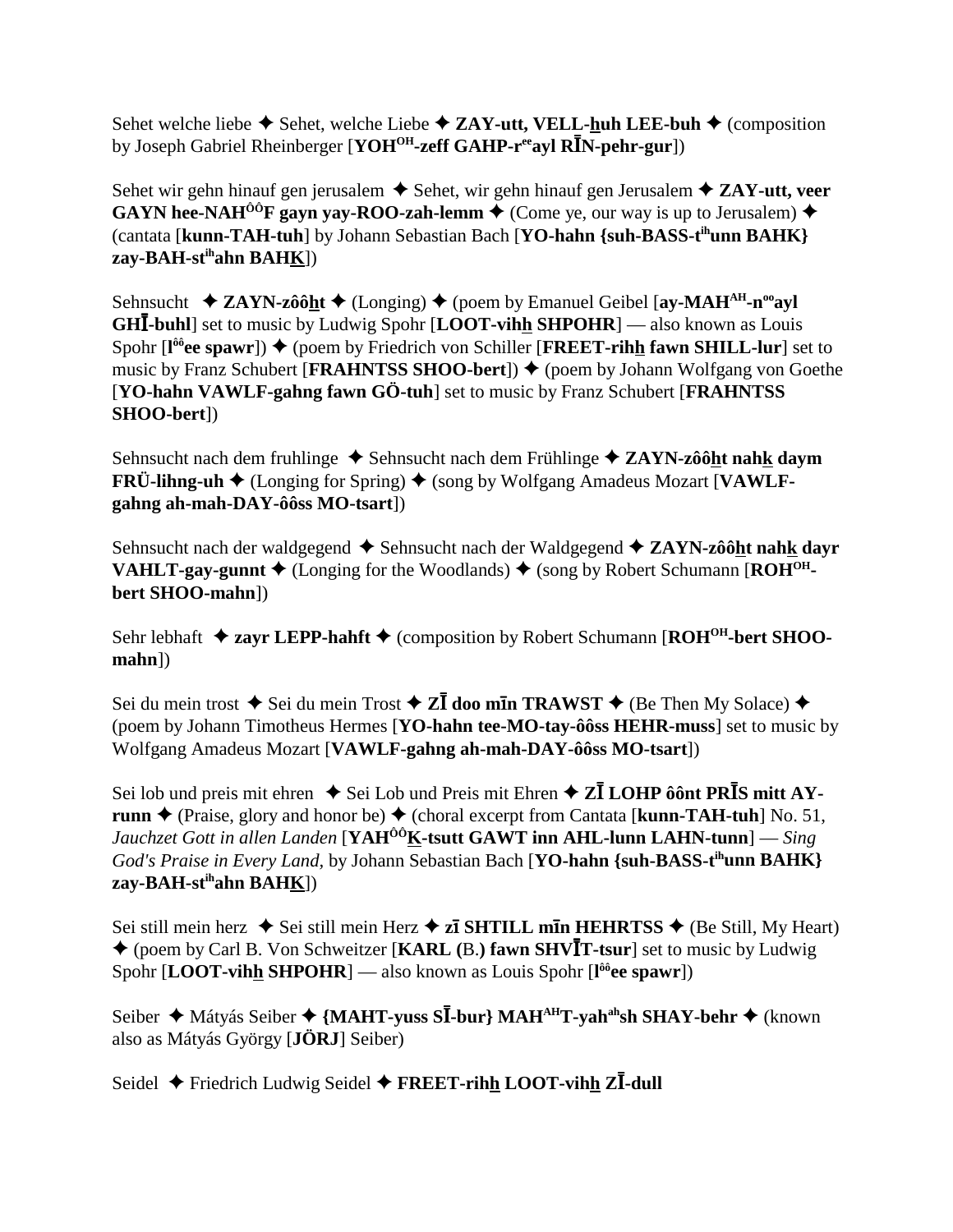- Seidel  $\triangle$  Jan Seidel  $\triangle$  YAHN SAY-dell
- Seidel  $\triangle$  Johann Julius Seidel  $\triangle$  YO-hahn YOO-l<sup>ih</sup>ôôss Z**I**-dull
- Seidel  $\triangle$  Toscha Seidel  $\triangle$  {TOH-shuh SI-d'l} TAW-shuh SAY-dull
- Seidl ← Anton Seidl ← AHN-tohn SHAY-d'l
- Seidl  $\triangle$  Arthur Seidl  $\triangle$  AR-tôôr Z $\overline{I}$ -t'l
- Seidl  $\triangle$  Berta Seidl  $\triangle$  BEHR-tah Z $\overline{I}$ -t'l
- Seidl ◆ Johann Gabriel Seidl ◆ YO-hahn GAHP-reeavl ZĪ-t'l
- Seidl  $\triangle$  Lea Seidl  $\triangle$  LAY-ah Z $\overline{I}$ -t'l
- Seidl lieder ♦ Seidl-Lieder ♦ ZI-t'l-LEE-dur
- Seifert ◆ Gerd Seifert ◆ GHEHRT ZI-fert
- Seifert  $\triangle$  Uso Seifert  $\triangle$  00-zo ZI-fert
- Seiffert ◆ Max Seiffert ◆ MAHKSS ZIF-furt
- Seifriz  $\triangle$  Max Seifriz  $\triangle$  MAHKSS ZI-frittss
- Seigel  $\triangle$  Jerrold Seigel  $\triangle$  JEHR-rulld SEE-g'l
- Seinemeyer  $\triangleleft$  Meta Seinemeyer  $\triangleleft$  MAY-tah ZI-nuh-mI-ur
- Seiss  $\triangle$  Isodor Seiss  $\triangle$  EE-zaw-dawr Z**ISS**  $\triangle$  (known also as Isodor Wilhelm [VILL-hellm] Seiss)

Seit ich ihn gesehen  $\triangle$  zīt ihn een guh-ZAY-unn  $\triangle$  (Since Seeing Him)  $\triangle$  (song from *Frauenliebe und -leben* [**FRAH<sup>ôô</sup>-unn-lee-buh ôônt -LAY-bunn**] — Woman's Love and Life — a series of songs by Robert Schumann [ROH<sup>OH</sup>-bert SHOO-mahn] based on texts by Adalbert von Chamisso [AHAH-dahl-pert fawn kah-MISS-so])

Seit ich so viele weiber sah  $\triangleq$  Seit ich so viele Weiber sah  $\triangleq$  zīt ihh zo FEE-luh VĪ-bur ZAH ◆ (Each Time I See a Maiden Fair) ◆ (composition by Emanuel Schikaneder [av-MAH<sup>AH</sup>-nooayl SHEE-kah-nay-dur])

Seitdem dein aug ◆ Seitdem dein Aug → ZĪT-daym dīn AH<sup>ôô</sup>K ◆ (Since Your Eyes) ◆ (song by Richard Strauss [RIH-hart SHTRAH<sup>00</sup>SS])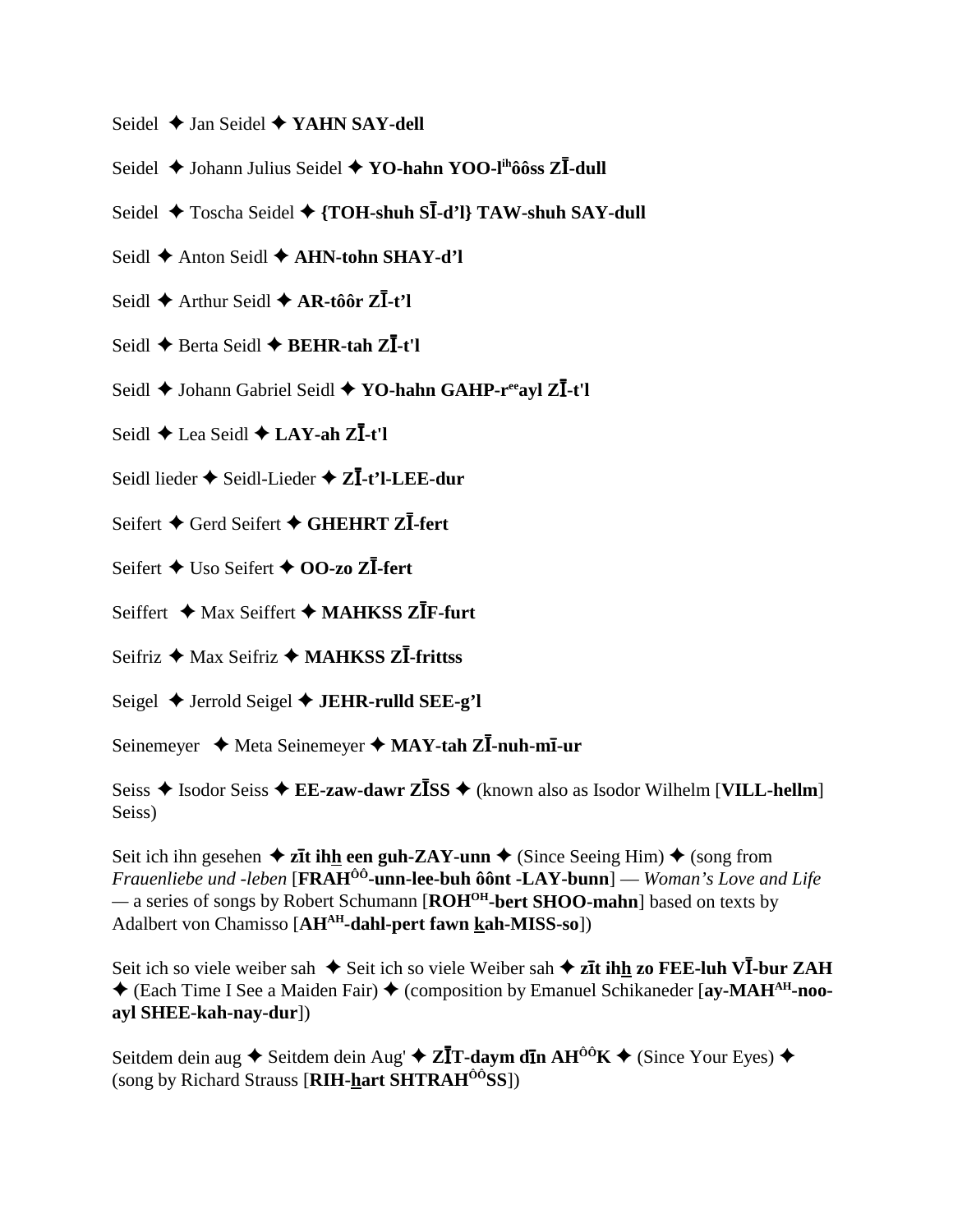$\text{Seitz}$  **↑** Robert Seitz ◆ ROH<sup>OH</sup>-bert ZITSS

Seixas ◆ Carlos de Seixas ◆ KAH-lôôsh duh SAY-shush ◆ (known also as José Antonio [**zhôô-ZAY ah**6**-TOH-nihôô**] Carlos de Seixas)

Sejan **→** Nicolas Séjan **→ nee-kaw-lah say-zhah<sup>6</sup>** 

Sejna Karel Šejna **KAH-rell SHAY-nah**

Sekiya **→** Shin Sekiya **→** shee**6** seh-kee-yah

Sekles **→** Bernhard Sekles **→ BEHRN-hart ZECK-luss** 

Selbstgefuhl ◆ Selbstgefühl ◆ **ZELBST-guh-fül** ◆ (Self-Esteem) ◆ (poem from *Des Knaben Wunderhorn* [**dess k'NAHAH-bunn VÔÔN-tur-hawrn**] — *The Youth's Magic Horn* — set to music by Gustav Mahler [**GÔÔ-stahf MAHAH-lur**])

Selce o tigre o ninfa  $\triangle$  O selce, o tigre, o ninfa  $\triangle$  o SAYL-chay, o TEE-gray, o NEEN-fah  $\triangle$ (O flint, o tigress, o nymph) (madrigal [**MADD-rih-gull**] by Alessandro Scarlatti [**ah-layss-SAHN-dro skar-LAHT-tee**]

Selce o tigre o ninfa  $\triangle$  O selce, o tigre, o ninfa  $\triangle$  o SAYL-chay, o TEE-gray, o NEEN-fah  $\triangle$ (O flint-stone, o tigress, o nymph) (madrigal [**MADD-rih-gull**] by Alessandro Scarlatti [**ahlayss-SAHN-dro skar-LAHT-tee**])

Selig ◆ Robert Leigh Selig **◆ RAH-burt LEE SEH-ligg** 

Selig sind die da leid tragen ♦ Selig sind, die da Leid tragen ♦ ZAY-lih ZINNT, dee dah LĪT **TRAH-gunn**  $\triangle$  (Blessed Are They That Mourn)  $\triangle$  (section of *Ein deutsches Requiem* [**in DOYT-shuss RAY-kvihemm**] — *A German Requiem* [**{REH-kôôee-umm} REH-kôôih-emm**] set to music by Johannes Brahms [**yo-HAHN-nuss {BRAHMZ} BRAHAHMSS**])

Selig sind die toten  $\blacklozenge$  Selig sind die Toten  $\blacklozenge$  **ZAY-lihh ZINNT dee TOH-tunn**  $\blacklozenge$  (Blessed Are the Dead)  $\blacklozenge$  (sacred music, title used by various composers)

Selige nacht  $\triangle$  Selige Nacht  $\triangle$  **ZAY-lee-guh NAHKT**  $\triangle$  (poem by Otto Erich Hartleben [**AWT-toh AY-rihh HART-lay-bunn**] set to music by Joseph Marx [**YOHOH-zeff MARKSS**])

Seligmann **→** Hippolyte-Prosper Seligmann → eep-paw-leet-prawss-pay ZAY-lick-mahn

Selika **seh-lee-kah** (character in the opera *L'Africaine* [**lah-free-kenn**] — *The African* Maid; music by Giacomo Meyerbeer [JAH-ko-mo MI-ur-bayr], libretto by Eugène Scribe [ö**zhenn skreeb**] and François-Joseph Fétis [**frah**6**-swah-zho-zeff fay-tee**])

Selimo ◆ say-LEE-mo ◆ (character in the opera *Maometto Secondo* [mah-o-MAYT-toh say-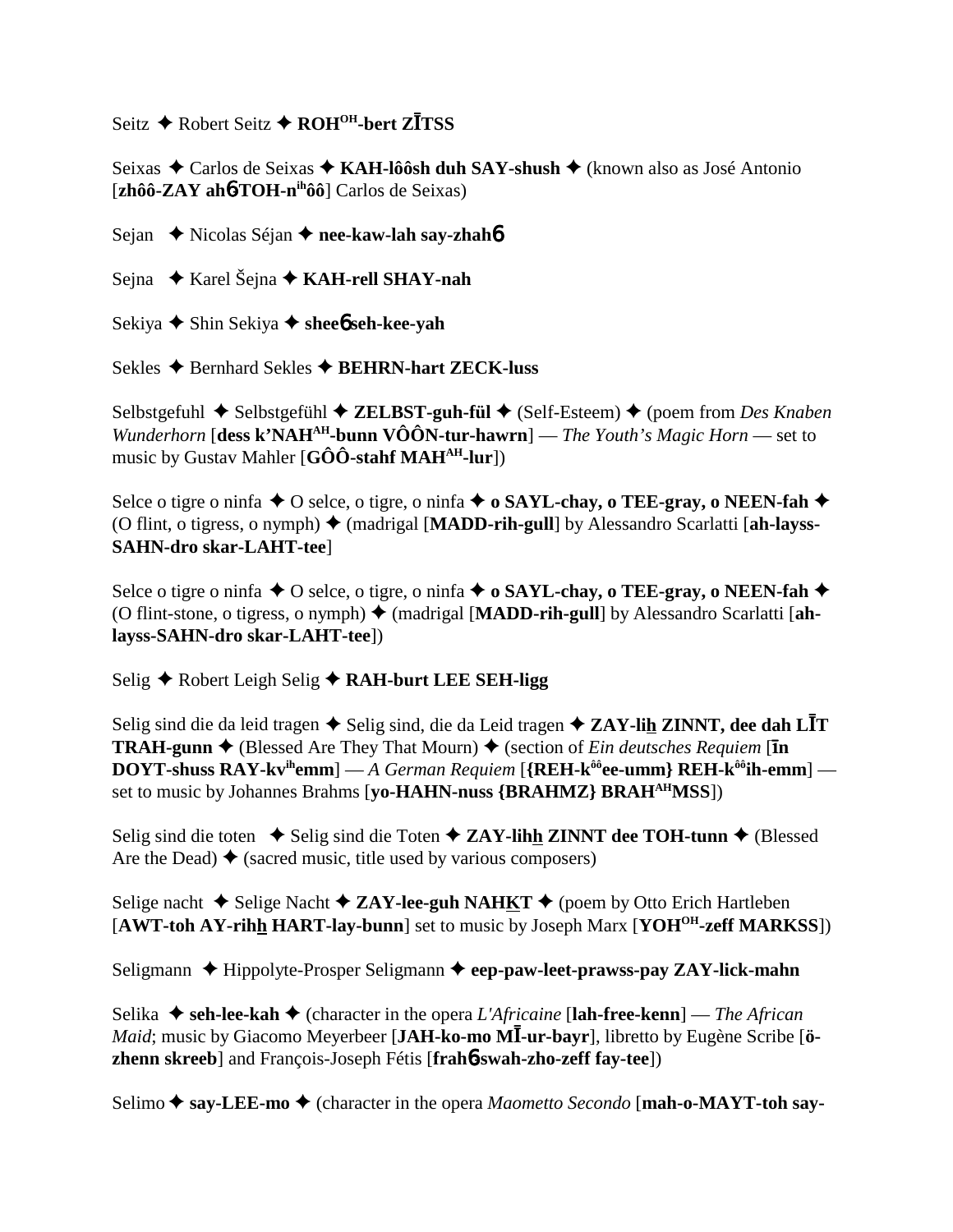**KOHN-doh**] — *Mahomet* [mah-HOH-mett] *II*; music by Gioachino Rossini [j<sup>oh</sup>ah-KEE-no</sub> **rohss-SEE-nee**] and libretto by Cesare della Valle [**chay-ZAY-ray dayl-lah VAHL-lay**])

Selle **→** Thomas Selle **→ TOH-mahss ZELL-luh** 

Sellner ◆ Joseph Sellner ◆ YOH<sup>OH</sup>-zeff ZELL-nur

Selmer ◆ Johan Selmer ◆ YOO-ahn SELL-mer ◆ (known also as Johan Peter [PEH<sup>EH</sup>-ter] Selmer)

Seloignent enfin sombre foret **↓** Ils s'eloignent enfin ... Sombre forêt **↓ eel seh-l'wah-n'yah6 ah**6**-feh**6 **... saw**6**-br' faw-reh** (recitative [**reh-suh-tuh-TEEV**] and aria from the opera *Guillaume Tell* [**ghee-yohm tell**] — *William Tell*; music by Gioachino Rossini [**j ohah-KEE-no rohss-SEE-nee**]; libretto by Étienne de Jouy [av-t<sup>ee</sup>enn duh zhôô<sup>ee</sup>], Hippolyte-Louis-Florent Bis [**eep-paw-leet-lôôee-flaw-rah**6 **bee**], Armand Marrast [**ar-mah**6 **mahr-rah**], and Adolphe Crémieux [**ah-dawlf kray-meeö**] after Friedrich von Schiller [**FREET-rihh fawn SHILL-lur**])

Selva Blanche Selva **blah**6**sh sell-vah**

Selvaggi **→** Rito Selvaggi → REE-toh sayl-VAHD-jee

Selve amiche  $\rightarrow$  **SAYL-vay ah-MEE-kay**  $\rightarrow$  (Friendly Woods)  $\rightarrow$  (song by Antonio Caldara) [**ahn-TAW-neeo kahl-DAH-rah**])

Sembrich ◆ Marcella Sembrich ◆ {mar-SELL-luh SEMM-brihch} mar-TSELL-lah SEMM**breeh**

Semele  $\blacklozenge$  **SEH-muh-lee**  $\blacklozenge$  (an oratorio, with music by George Frideric Handel [**JAW-urj FRIH-duh-rick HANN-d'l**] and libretto by W. Congreve [**W. KAHN-greev**])

Semet **←** Théophile Semet ← tay-aw-feel suh-meh ← (known also as Théophile-Aimé-Émile Semet [**tay-aw-feel-eh-may-ay-meel seh-meh**])

Semiramide ◆ say-mee-RAH-mee-day ◆ (an opera, with music by Gioachino Rossini [j<sup>oh</sup>ah-**KEE-no rohss-SEE-nee**]; libretto by Gaetano Rossi [**gahay-TAH-no ROH-see**] after Voltaire [**vawl-tehr**]; also a character in the opera)

Semkov  $\triangle$  Jerzy Semkov  $\triangle$  **YEHR-zee SEMM-kawf**  $\triangle$  (Bulgarian spelling and pronunciation; perhaps the same person as the Polish Jerzy Semkow [**YEHR-zih SEMM-kawf**])

Semkow ◆ Jerzy Semkow ◆ YEHR-zih SEMM-kawf ◆ (known also as Georg [GAY-awrk] Semkow **→** (perhaps the same person as Jerzy Semkov [**YEHR-zee SEMM-kawf**], Bulgarian spelling and pronunciation)

Semmler Alexander Semmler **{a-ligg-ZANN-dur SEMM-lur} ah-leck-SAHN-tur**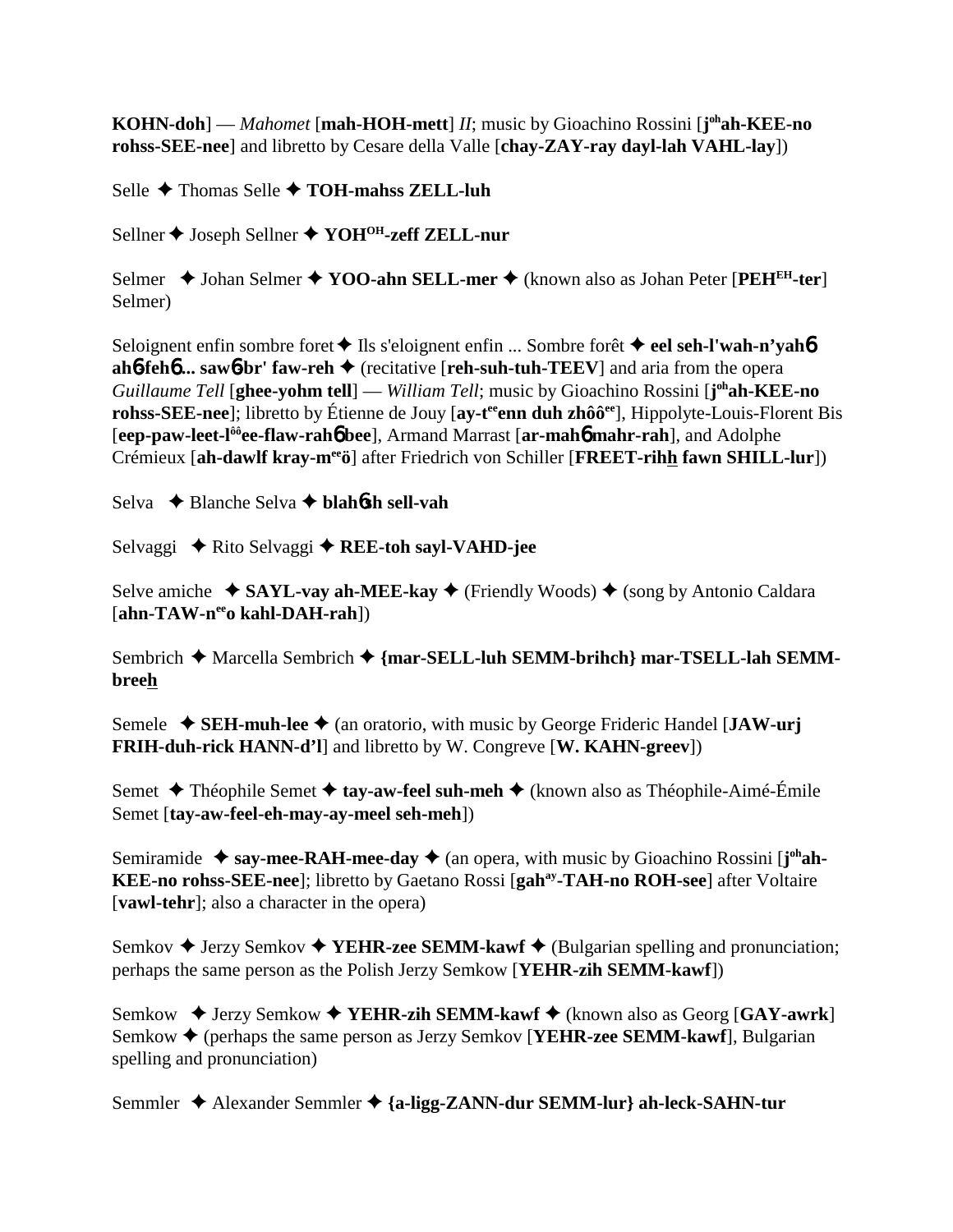## **ZEMM-lur**

Sempre accelerando **SAYM-pray ah-chay-lay-RAHN-doh**

Sempre io ti perdei  $\triangle$  Ah, per sempre io ti perdei  $\triangle$  ah, payr SAYM-pray <sup>ee</sup> tee payr-DAY<sup>EE</sup> (excerpt from the opera *I puritani* [**ee poo-ree-TAH-nee**] — *The Puritans*; music by Vincenzo Bellini [**veen-CHAYN-tso bayl-LEE-nee**] and libretto by Carlo Pepoli [**KAR-lo pay-PO-lee**])

Sempre lava  $\blacklozenge$  E sempre lava!  $\blacklozenge$  AY SAYM-pray LAH-vah!  $\blacklozenge$  (excerpt from the opera *Tosca* [**TOH-skah**]; music by Giacomo Puccini [**JAH-ko-mo poo-CHEE-nee**]; libretto by Luigi Illica [**l ooEE-jee eel-LEE-kah**] and Giuseppe Giacosa [**joo-ZAYP-pay jah-KO-zah**] after Henri Murger [**ah**6**-ree mür-zhay**])

Sempre libera **→ SAYM-pray LEE-bay-rah →** (Always free) → (cabaletta [**{kah-bah-LETTtah} kah-bah-LAYT-tah**] featuring Violetta [**vee-o-LAYT-tah**] and Alfredo [**ahl-FRAY-doh**] in Act I of the opera *La traviata* [**lah trah-veeAH-tah**] — *The Worldly Woman*; music by Giuseppe Verdi [**joo-ZAYP-pay VAYR-dee**]; libretto by Francesco Maria Piave [**frahn-CHAYsko mah-REE-ah peeAH-vay**] after Alexandre Dumas [**ah-leck-sah**6**-dr' dü-mah**])

Sempre piu vivo e agitato ◆ Sempre più vivo e agitato ◆ SAYM-pray p<sup>ee</sup>OO VEE-vo ay ah**jee-TAH-toh**

Sen har jag ej fragat mera ◆ Se'n har jag ej frågat mera ◆ senn har yahg ay FRAW-gaht **MEH-rah**  $\triangle$  (Since then I have questioned no further)  $\triangle$  (poem by Johan Ludvig Runeberg [**YOO-hahn LÜD-vigg RÜ-neh-bary'**] set to music by Jean Sibelius [**zhah**6 **sih-BAY-lihôôss**])

Senaille  $\triangle$  Jean Baptiste Senaillé  $\triangle$  **zhahó bah-teest seh-neh-yay**  $\triangle$  (the last name is also spelled Senaillié [**seh-neh-eeay**] and Senallié [**seh-nah-eeay**])

Senart **→** Maurice Senart ◆ mo-reess seh-nar

Sender ◆ Ramon Sender ◆ {RAY-munn SENN-dur} RAH-mawn sayn-DEHR ◆ (known also as Ramon Sender Barayón [**RAH-mawn sayn-DEHR bah-rah-YAWN**])

Sendrey **→** Albert Richard Sendrey **→** A<sup>L</sup>-burt RIH-churd SENN-dree

Sendrey ◆ Aladár Szendrei ◆ A**H-lah-dah<sup>ah</sup>r SENN-dray** ] ◆ (known also as Alfred Sendrey [**AL-frudd SENN-dray**])

Sendrowitz **←** Mitchell Sendrowitz ← MITT-chull SENN-druh-wittz

Senechal **→** Michel Sénéchal → mee-shell say-nay-shahl

Senesino **→ say-nay-SEE-no**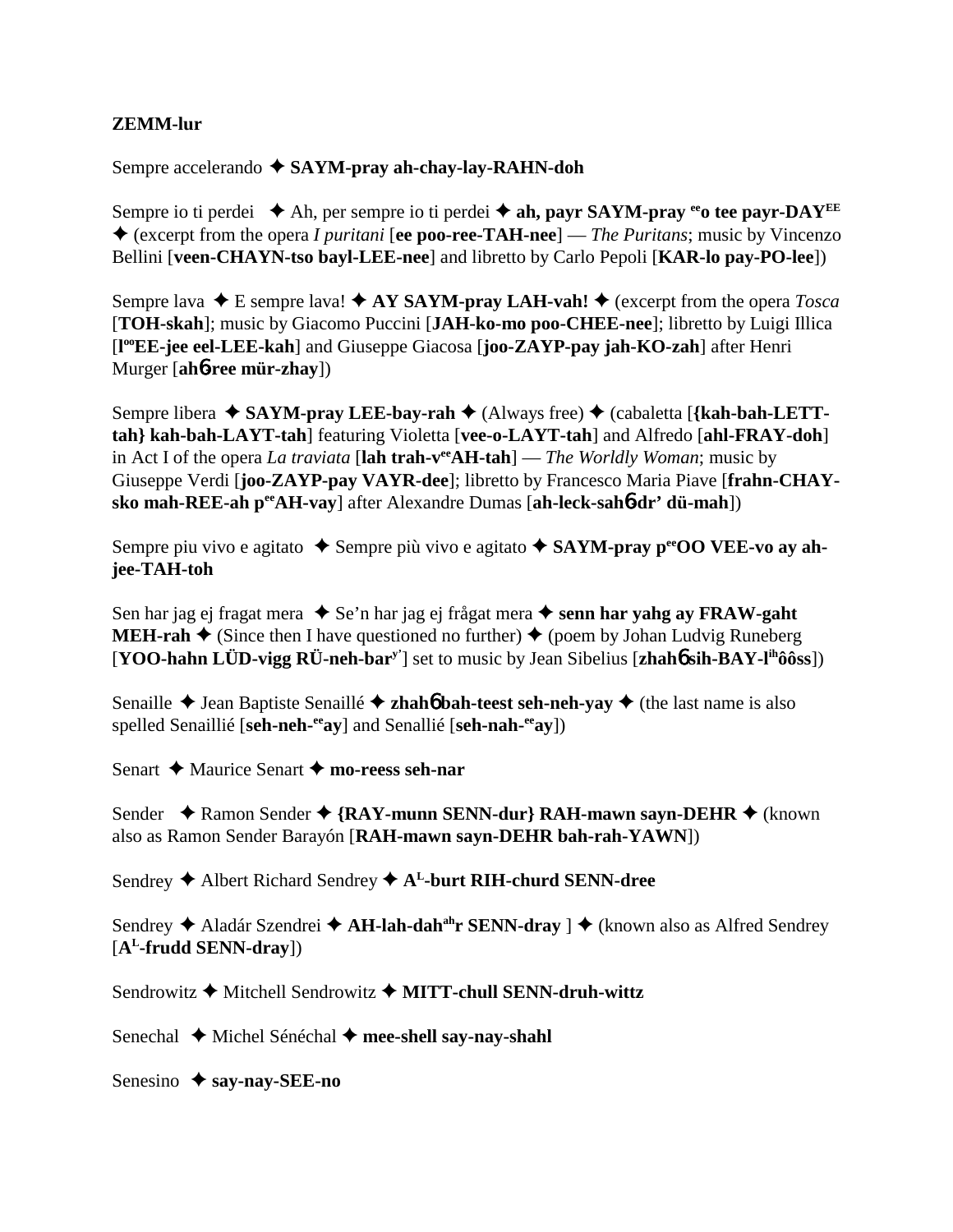Senff **◆** Bartholf Senff ◆ BAR-tawlf ZENNF ◆ (known also as Bartholf Wilhelm Senff [BAR**tawlf VILL-hellm ZENNF**])

Senff **←** Ernst Senff ← EHRNST ZENNF

Senfl **→** Ludwig Senfl **→ LOOT-vihh ZENN-f'l** 

Senilov  $\triangle$  Vladimir Senilov  $\triangle$  **vlah-D<sup>Y</sup>EE-mihr seh-N<sup>Y</sup>EE-luff** 

Senor alcalde mayor  $\triangle$  Señor Alcalde Mayor  $\triangle$  say-n'YAWR ahl-KAHL-day mah-YAWR  $\triangle$ (Mr. mayor) (excerpt from *Coplas* [**KAWP-lahss**] by Mario Castelnuovo-Tedesco [**{MEHr**<sup>ih</sup>o kass-t'l-n<sup>ôô</sup>O-vo-tuh-DESS-ko} MAH-r<sup>ee</sup>o kah-stayl-n<sup>oo</sup>O-vo-tay-DAY-sko])

Senti lora e vicina **→** Senti — l'ora è vicina **→ SAYN-tee — LO-rah av vee-CHEE-nah →** (excerpt from the opera *Tosca* [**TOH-skah**]; music by Giacomo Puccini [**JAH-ko-mo poo-**CHEE-nee]; libretto by Luigi Illica [l<sup>oo</sup>EE-jee eel-LEE-kah] and Giuseppe Giacosa [joo-ZAYP**pay jah-KO-zah**] after Henri Murger [**ah**6**-ree mür-zhay**])

Senza mamma **→ SAYNT-tsah MAHM-mah** → (aria from the opera *Suor Angelica* [s<sup>oo</sup>OHR **ahn-JAY-lee-kah**] — *Sister Angelica* [**ann-JEH-lih-kuh**]; music by Giacomo Puccini [**JAH-komo poo-CHEE-nee**] and libretto by Giovacchino Forzano [**jo-vahk-KEE-no fohr-TSAH-no**])

Senza nisciuno ◆ SAYN-tsah nee-SHOO-no ◆ (composition by DeCurtis [day-KOOR-teess] and Barbieri [**bar-beeay-ree**])

Separazione  $\triangle$  La separazione  $\triangle$  **lah say-pah-rah-ts<sup>ee</sup>O-nay**  $\triangle$  (song by Gioachino Rossini [**j ohah-KEE-no rohss-SEE-nee**])

Sephardic  $\blacklozenge$  seh-FAR-dick  $\blacklozenge$  (pertaining to displaced Jews)

Sephardim  $\triangle$  seh-FAR-deem  $\triangle$  (region where Jews were once exiled, or the people of the region)

Sept chansons legeres **→** Sept chansons légères → seppt shah**6**-saw**6** lay-zhehr → (Seven Light Songs) (poems by Maurice Carême [**mo-reess kah-remm**] set to music by Jacques Chailley [**zhack shahee-yee**])

Sequentia  $\triangleq$  seh-k<sup> $\delta \delta$ </sup>AYN-t<sup>ih</sup>uh  $\triangleq$  (section of the Latin mass set to music by various composers; also an ensemble for medieval music)

Sequenz  $\blacklozenge$  seh-k<sup> $\delta \delta$ </sup>AYNZ  $\blacklozenge$  (section of the Latin mass set to music by various composers)

Sequenza iii ◆ Sequenza III ◆ say-k<sup>oo</sup>AYN-tsah III ◆ (composition by Luciano Berio [loo-**CHAH-no BAY-reeo**])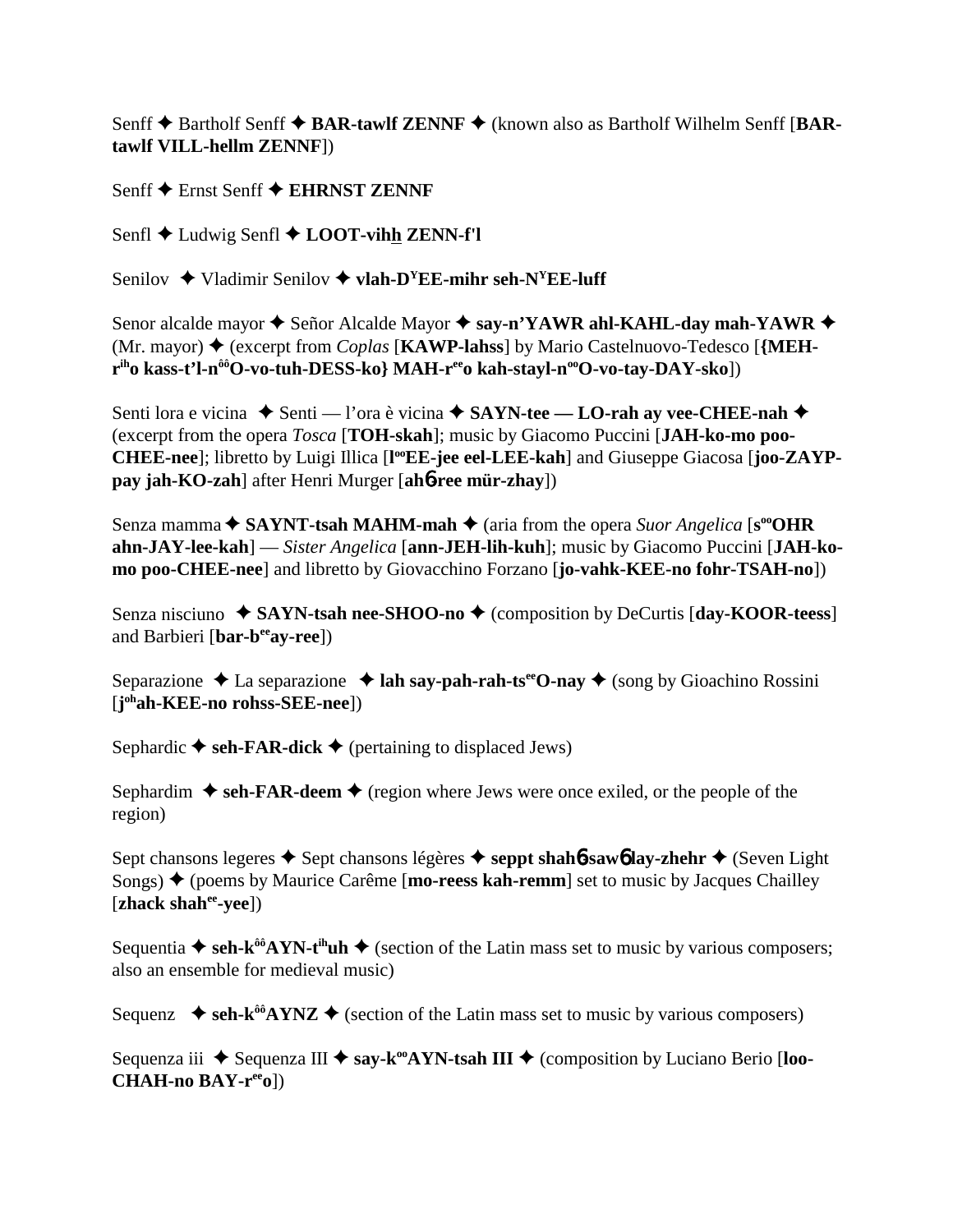Serafin  $\triangle$  Sanctus Serafin  $\triangle$  SAHNK-tôôss SAY-rah-feen  $\triangle$  (the first name is also spelled Santo [**SAHN-toh**], and the last name is also spelled Seraphin [**SAY-rah-feen**] and Serafino [**say-RAH-fee-no**])

Serafin **← Tullio Serafin ← TOOL-l<sup>ee</sup>o SAY-rah-feen** 

Serafino **◆** Sanctus Serafino ◆ SAHNK-tôôss say-RAH-fee-no ◆ (the first name is also spelled Santo [**SAHN-toh**], and the last name is also spelled Serafin [**SAY-rah-feen**] and Seraphin [**SAY-rah-feen**])

Seraiocco **←** Danilo Seraiocco ← dah-NEE-lo say-raheeOHK-ko

Serano  $\rightarrow$  say-RAH-no  $\rightarrow$  (character in the opera *La donna del lago* [lah DOHN-nah dayl LAH-go] — *The Lady of the Lake;* music by Gioachino Rossini [j<sup>oh</sup>ah-KEE-no rohss-SEE**nee**]; libretto by Andrea Leone Tottola [**ahn-DRAY-ah lay-O-nay toht-TOH-lah**] after Sir Walter Scott [**WAWL-tur SKAHT**])

Seraphim **SEH-ruh-fimm**

Seraphin  $\triangle$  Sanctus Seraphin  $\triangle$  SAHNK-tôôss SAY-rah-feen  $\triangle$  (the first name is also spelled Santo [**SAHN-toh**], and the last name is also spelled Serafin [**SAY-rah-feen**] and Serafino [**say-RAH-fee-no**])

Seraphinoff **→** Richard Seraphinoff → RIH-churd suh-RA-fuh-nawf

Serassi Giuseppe Serassi **joo-ZAYP-pay say-RAHSS-see**

Serato **←** Arrigo Serato ← ahr-REE-go say-RAH-toh

Serauky **→** Walter Serauky ◆ VAHL-tur zay-RAH<sup>ÔÔ</sup>-kee ◆ (known also as Walter Karl-August [**KARL-AHÔÔ-gôôst**] Serauky)

Serbami ognor alle piu calde immagini  $\blacklozenge$  Serbami ognor; alle più calde immagini  $\blacklozenge$  sayr-BAH**mee oh-n'YOHR; AHL-lay p<sup>ee</sup>OO KAHL-day eem-mah-JEE-nee**  $\blacklozenge$  (duet from the opera Semiramide [say-mee-RAH-mee-day]; music by Gioachino Rossini [j<sup>oh</sup>ah-KEE-no rohss-SEEnee]; libretto by Gaetano Rossi [gah<sup>ay</sup>-TAH-no ROHSS-see] after Voltaire [vawl-tehr])

Serbata a questo acciaro  $\triangle$  E serbata a questo acciaro  $\triangle$  ay sayr-BAH-tah ah k<sup>oo</sup>AY-stoh ah-**CHAH-ro ♦** (excerpt from the opera *I Capuleti e i Montecchi* [ee kah-poo-LAY-tee ay ee **mohn-TAYK-kee**] — *The Capulets* [**KA-p'yuh-luttss**] *and the Montagues* [**MAHN-tuhgh'yooz**]; music by Vincenzo Bellini [**veen-CHAYN-tso bayl-LEE-nee**] and libretto by Felice Romani [**fay-LEE-chay ro-MAH-nee**])

Serbin **→** Sofia V. Serbin → sah-FEE-uh (V.) SEHR-binn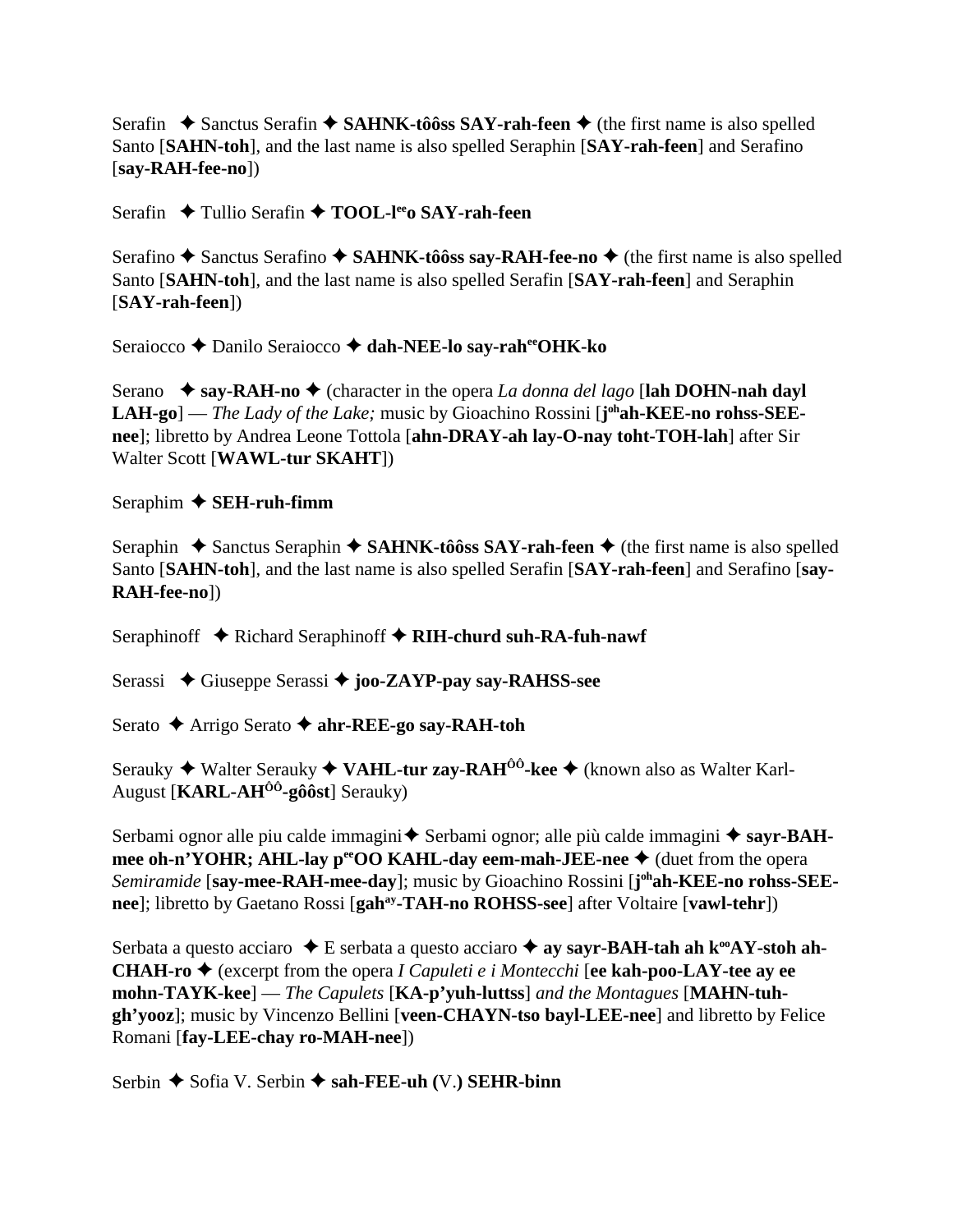Serebrier **→** José Serebrier ◆ {ho-SAY seh-REH-bree-ur} ho-SAY say-ray-bree-EHR

Serena  $\triangle$  suh-REE-nuh  $\triangle$  (character in the opera *Porgy and Bess* [POR-ghee (and) BESS]; music by George Gershwin [**JAW-urj GURSH-wunn**]; libretto by DuBose Heyward [**doo-BOHSS HAY-wurd**] and Ira Gershwin [I-ruh GURSH-wunn] after DuBose Heyward)

Serena i vaghi rai bel raggio lusinghier  $\triangle$  Serena i vaghi rai ... Bel raggio lusinghier  $\triangle$  say-RAYnah ee VAH-ghee rah<sup>ee</sup> ... bayl RAHD-jo loo-seeng-h<sup>ee</sup>AYR ♦ (passage featuring Semiramide [**say-mee-RAH-mee-day**] and chorus in the opera *Semiramide*; music by Gioachino Rossini [**j ohah-KEE-no rohss-SEE-nee**]; libretto by Gaetano Rossi [**gahay-TAH-no ROHSS-see**] after Voltaire [**vawl-tehr**])

Serenad ◆ SEH-reh-nahd ◆ (Serenade) ◆ (song by Jean Sibelius [zhah**6** sih-BAY-l<sup>ih</sup>ôôss])

Serenade **→** Sérénade → say-ray-nahd → (Serenade) → (poem by Gabriel Marc [gah-br<sup>ee</sup>ell **mark**] set to music by Henri Duparc [**ah**6**-ree dü-park**])

Serenade espagnole **→ seh-ruh-nahd ess-pah-n'yawl →** (composition by Cécile Chaminade [say-seel shah-mee-nahd], arranged by Fritz Kreisler [FRITTSS KRISS-lur])

Serenade et menuet de lopera don giovanni varies pour le piano  $\triangle$  Sérénade et menuet de l'opéra "Don Giovanni," variés pour le piano  **say-ray-nahd ay muh-nü eh duh law-pay-rah "dohn jo-vahn-nee," vah-r<sup>ee</sup>ay pôôr luh p<sup>ee</sup>ah-no ♦** (Serenade and Minuet From the Opera "Don Giovanni" **[dohn jo-VAHN-nee]**, Variations for the Piano)  $\triangle$  (composition by Sigismund Thalberg [**ZEE-ghiss-môônt TAHL-pehrk**])

Serenade florentine ◆ Sérénade Florentine ◆ say-ray-nahd flaw-rah**6-teen** ◆ (Florentine Serenade)  $\triangle$  (poem by Jean Lahor [**zhah<sup>6</sup> lah-awr**] set to music by Henri Duparc [**ah<sup>6</sup>-ree düpark**])

Serenade melancolique **←** Sérénade mélancolique ← say-ray-nahd may-lah**6**-kaw-leek ← (Melancholic Serenade) (composition by Peter Ilyich Tchaikovsky [**p'YAW-tr ill-YEECH {chahih-KAWF-skee} chay-KAWF-skee**])

Serenata  $\triangleleft$  **lah say-ray-NAH-tah**  $\triangleleft$  (The Serenade)  $\triangleleft$  (song by Francesco Paolo Tosti [**frahn-CHAY-sko PAHO-lo TOH-stee**])

Serenata **→ say-ray-NAH-tah →** (Serenade) → song by Francisco Alonso [frahn-THEESS-ko **ah-LAWN-so**]; title used by various other composers)

Serenata darlecchino  $\blacklozenge$  Serenata d'arlecchino  $\blacklozenge$  say-ray-NAH-tah dar-layk-KEE-no  $\blacklozenge$ (excerpt from the opera *Pagliacci* [**pah-l<sup>ee</sup>AH-chee**]; music and libretto by Ruggero Leoncavallo [**rood-JAY-ro lay-ohn-kah-VAHL-lo**])

Serenata mexicana **→** Serenata Mexicana → say-ray-NAH-tah may-hee-KAH-nah → (Mexican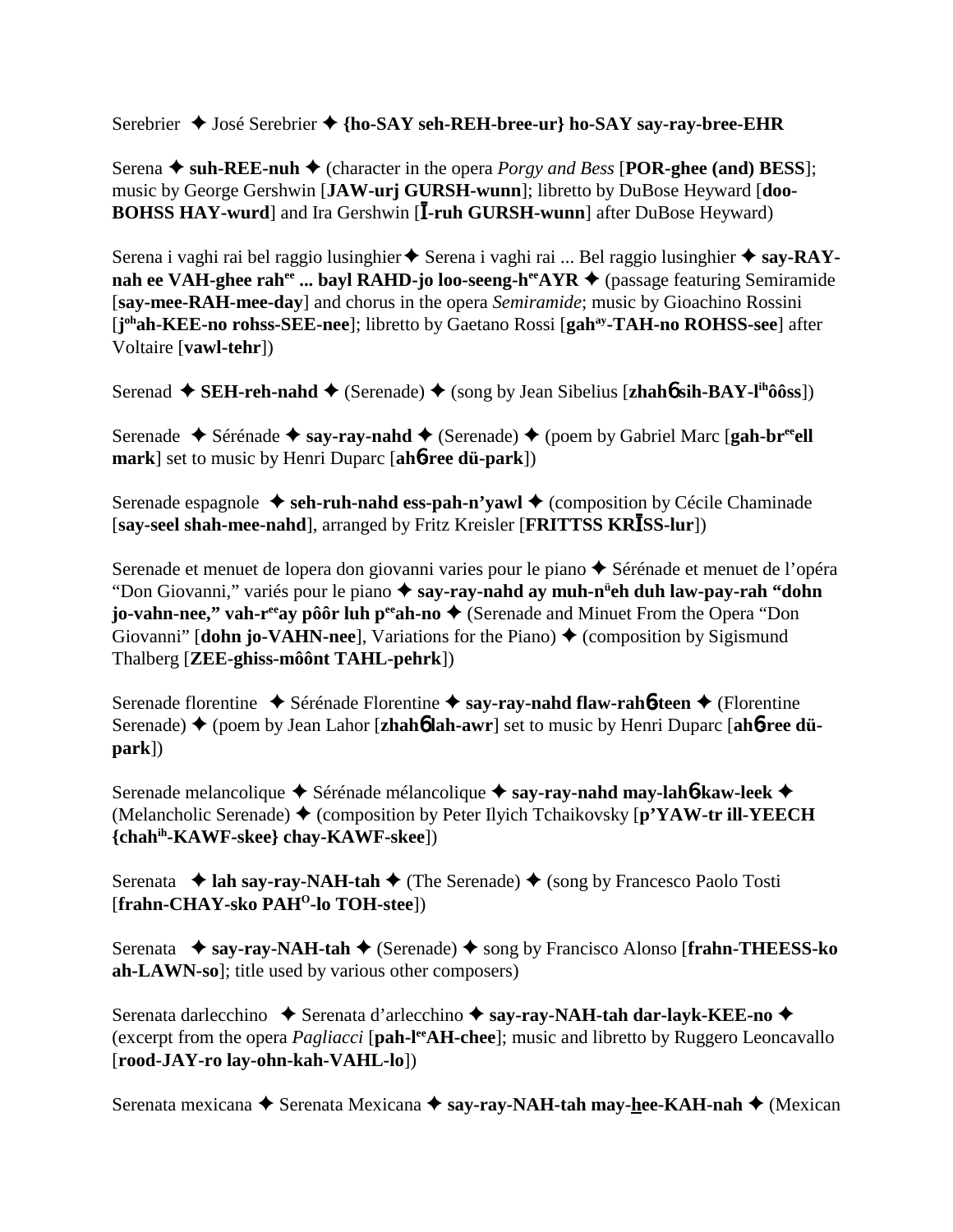Serenade) ♦ (poem by Ernesto M. Cortázar [ehr-NAYSS-toh (M.) kohr-TAH-sar] set to music by Manuel Esperón [mah-n<sup>oo</sup>ELL ayss-pay-RAWN])

Serendero proust ◆ David Serendero-Proust ◆ dah-VEED say-rayn-DAY-ro-PRAH<sup>00</sup>ST

Sereni ← Mario Sereni ← MAH-r<sup>ee</sup>o say-RAY-nee

Serenor  $\triangle$  La serenor  $\triangle$  lah seh-reh-NAWR  $\triangle$  (Serenity)  $\triangle$  (excerpt from Colectici intim [ko-leck-TEE-see EEN-teem] — *Personal Collection* — by Vicente Ascencio [vee-SENN-teh] ahss-SENN- $s^{ee}$ 0])

Seress ◆ Rezsö Seress ◆ REH-zhö SHEH-rehsh

Sergente dei doganieri  $\triangleq$  savr-JAYN-tav DAY<sup>EE</sup> doh-gah-n<sup>ee</sup>AY-ree  $\triangleq$  (Customs Sergeant) • (character in the opera La bohème [lah baw-emm] — Bohemian Life; music by Giacomo Puccini [JAH-ko-mo poo-CHEE-nee]; libretto by Luigi Illica [I<sup>oo</sup>EE-jee eel-LEE-kah] and Giuseppe Giacosa [joo-ZAYP-pay jah-KO-zah] after Henri Murger [ah6-ree mür-zhay])

Serieyx → Auguste Sérieyx → o-güst say-ree-ay → (known also as Auguste Jean Maria Charles [zhahó mah-ree-ah sharl] Sérieyx)

Sering  $\triangle$  Friedrich Wilhelm Sering  $\triangle$  FREET-rihh VILL-hellm ZAY-rihng

Serini ◆ Giovanni Battista Serini ◆ jo-VAHN-nee baht-TEESS-tah say-REE-nee

Serkin  $\triangle$  Peter Serkin  $\triangle$  PEE-tur SUR-k'n

Serkin ♦ Rudolf Serkin ♦ ROO-dawlf SUR-k'n

Serly ♦ Tibor Serly ♦ {TEE-bur SEHR-lee} TIH-bawr SHEHR-yee

Sermila ◆ Jarmo Sermilä ◆ YAR-maw SEHR-mih-la ◆ (known also as Jarmo Kalevi [KAHleh-vih] Sermilä)

Sermisy ◆ Claudin Sermisy ◆ klo-deho sehr-mee-see ◆ (known also as Claude de Sermisy [klohd duh sehr-mee-see])

Sermone blando  $\triangle$  sayr-MO-nay BLAHN-doh  $\triangle$  (composition by William Byrd [WILL $l<sup>ih</sup>umm BURD$ ])

Serocki ◆ Kazimierz Serocki ◆ kah-ZEE-m<sup>ee</sup>ehrz seh-RAWTSS-kee

Seroff ◆ Victor Seroff ◆ {VICK-tur SEH-ruff} VEEK-tur seh-RAWF

Serov ◆ Alexander Serov ◆ uh-l<sup>y</sup>ick-SAHN-d'r seh-RAWF ◆ (known also as Alexander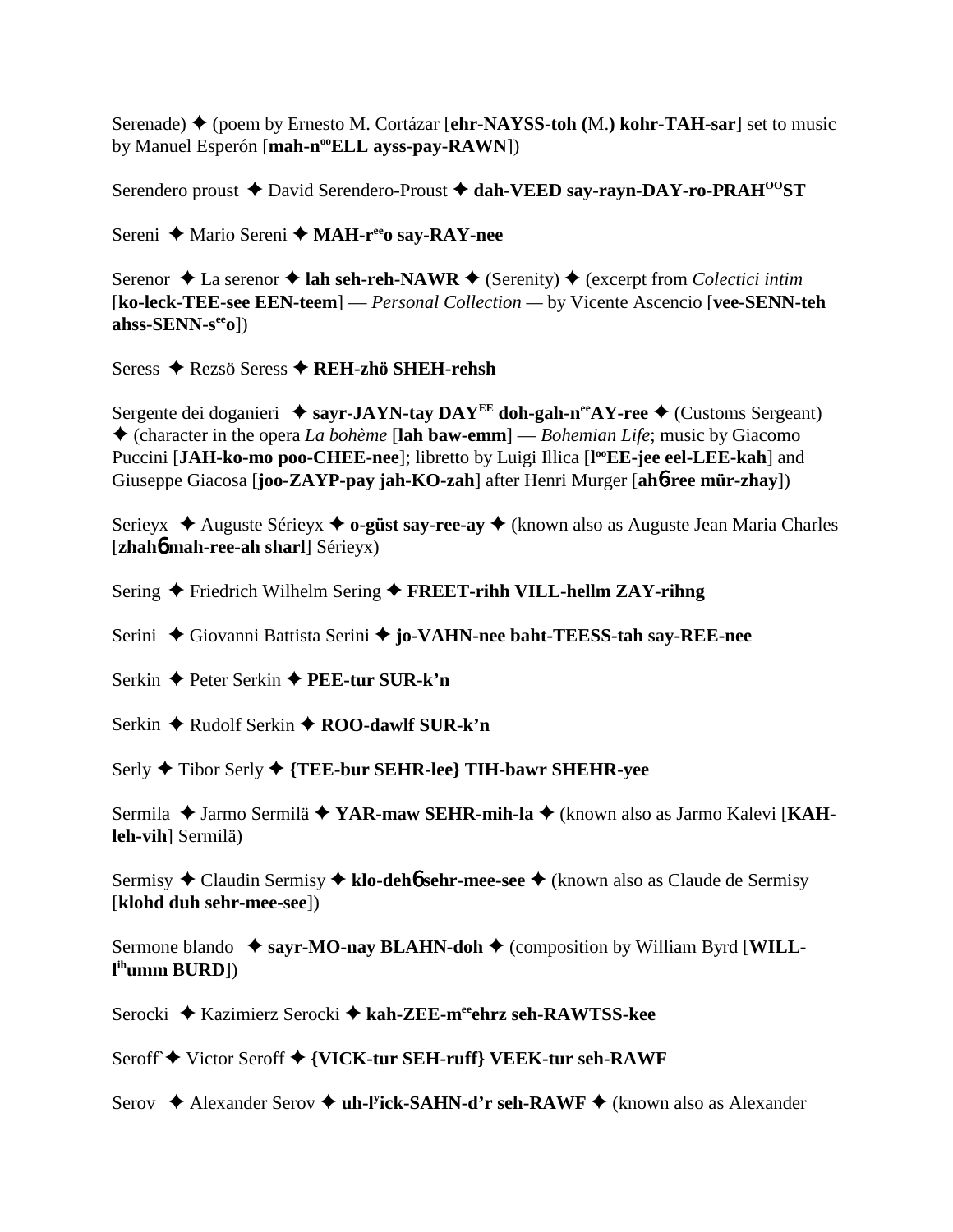Nikolaievich [**ny ee-kah-LAHIH-eh-vihch**] Serov)

Serpette **←** Gaston Serpette ← gahss-taw**6** ser-pett ← (known also as Henri Charles Antoine [**ah**6**-ree sharl ah**6**-twahn**] Gaston Serpette)

Serra **←** Luciana Serra ← loo-CHAH-nah SAYR-rah

Serra ◆ Otto Mayer-Serra ◆ AWT-toh MĪ-ur-SEHR-rah

Serradell **←** Narciso Serradell ← nar-SEE-so sayr-rah-DELL

Serrano ◆ Carlos Serrano ◆ KAR-lawss sayr-RAH-no

Serrano ◆ José Serrano ◆ ho-SAY sayr-RAH-no

Serrano y ruiz ◆ Emilio Serrano y Ruiz ◆ ay-MEE-l<sup>ee</sup>o sayr-RAH-no ee r<sup>oo</sup>EETH

Serrao **← Paolo Serrao ← PAH<sup>O</sup>-lo sayr-RAH-o** 

Serres ◆ Louis de Serres ◆ l<sup>ôô</sup>ee duh ser ◆ (known also as Louis Arnal [ar-nahl] de Serres)

Serse ◆ SAYR-say ◆ (an opera, with music by George Frideric Handel [JAW-urj FRIH**duh-rick HANN-d'l**] and libretto by Nicolò Minato [**nee-ko-LO** mee-NAH-toh]) ♦ (opera known also as *Xerxes* [**ZURK-seez**])

Servais François Servais **frah**6**-swah ser-veh** (known also as Franz [**frah**6**ss**] Matheiu Servais — Matheiu probably should be Mathieu [**mah-teeö**])

Servais François Servais **frah**6**-swah ser-veh** (known also as Adrien-François Servais [**ah-dreeeh**6**-frah**6**-swah ser-veh**])

Servais ◆ Joseph Servais **◆ zho-zeff ser-veh** 

Servieres **→** Georges Servières **→ zhawrzh ser-v<sup>ee</sup>ehr** 

Sestak ◆ Zdeněk Šesták ◆ ZDEH-n<sup>y</sup>eck SHESS-tah<sup>ah</sup>k

Sestetto classico **→** Sestetto Classico → say-STAYT-toh KLAHSS-see-ko → (a performing group)

Sestina altaforte **→** Sestina: altaforte → sess-tee-nah: ahl-tah-fawrt → (poem by Ezra Pound [**EZZ-ruh PWND**] set to music by William Kraft [**WILL-lihumm KRAFFT**] in *Des Imagistes* [**day-zee-mah-zheest**])

Sesto  **◆ SAY-stoh ◆** (character in the opera *La clemenza di Tito* [**lah klay-MAYN-tsah dee**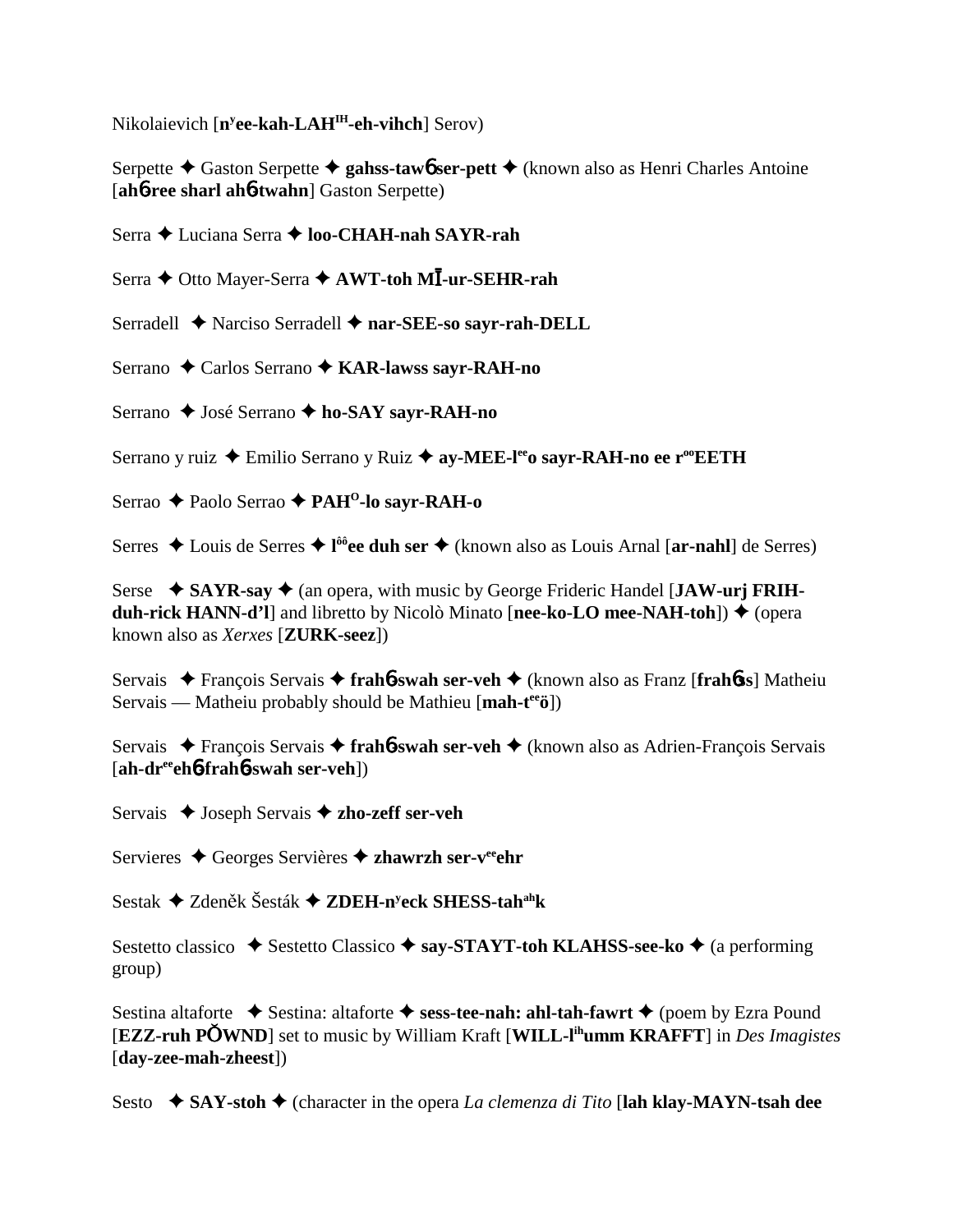**TEE-toh**] — *The Clemency of Titus*; music by Wolfgang Amadeus Mozart [VAWLF-gahng ahmah-DAY-ôôss MO-tsart]; libretto by Caterino Mazzolà [kah-tay-REE-no maht-tso-LAH] after Metastasio [may-tah-STAH- $z^{ee}$ o])  $\blacklozenge$  (Sesto is known also as Sextus [SAYKSS-tôôss])

Set goyts  $\triangle$  Los set goyts  $\triangle$  lawss sett goytss  $\triangle$  (excerpt from the Llibre vermell of *Montserrat* [I'YEE-vray vehr-MELL (of) mawnt-sayr-RAHT] — pilgrim songs and dances associated with the Shrine to the Virgin at Montserrat [mahnt-sehr-RAHT])

Setaccioli ◆ Giacomo Setaccioli ◆ JAH-ko-mo sav-tah-CHO-lee

Seter ♦ Mordecai Seter ♦ mar-deh-KAHEE SEH-ter

Seth  $\blacklozenge$  Vikram Seth  $\blacklozenge$  VICK-rumm SEHTH

Setti ← Giulio Setti ← JOO-lego SAYT-tee

Settmacher ◆ Ferdinand Settmacher ◆ FEHR-tee-nahnt ZETT-mah-kur

Seu shearim  $\triangle$  seh<sup>oo</sup> shay-ah-REEM  $\triangle$  (traditional song of the Spanish Jews)

Seufzer tranen kummer not ◆ Seufzer, Tränen, Kummer, Not ◆ SOYF-tsur, TRAY-nunn,  $K\hat{O}\hat{O}M$ -mur, NOHT  $\blacklozenge$  (Sighs, Tears, Grief, Misery)  $\blacklozenge$  (excerpt from Cantata [kunn-TAHtuh] No. 21, Ich hatte viel Bekümmernis [ihh HAHT-tuh FEEL buh-KÜM-mur-niss]  $-I$ Endured Much Misery — by Johann Sebastian Bach [YO-hahn {suh-BASS-t<sup>ih</sup>unn BAHK} zav- $BAH-st<sup>ih</sup>ahn  $BAHK$ ]$ 

Seul amour et ma belle maistresse ◆ Ma seul amour eh ma belle maistresse ◆ mah söl ah-môôr ay mah bell meh-tress  $\triangle$  (rondeau [RAHN-doh] by Briquet [bree-keh])

Sevcik  $\triangle$  Otakar Ševčik  $\triangle$  AW-tah-kar SHEVV-chick

Severac ◆ Déodat de Séverac ◆ day-aw-dah duh say-v'rahk ◆ (known also as Marie-Joseph-Alexandre [mah-ree-zho-zeff-ah-leck-sah6-dr'] Déodat de Séverac)

Severianin  $\triangle$  Igor Severianin  $\triangle$  EE-gur seh-veh-r<sup>ih</sup>AH-n<sup>y</sup>inn

Severinsen  $\triangle$  Doc Severinsen  $\triangle$  DAHK SEH-vr'n-s'n  $\triangle$  (known also as Carl Hilding [KARL] **HILL-dihng** Severinsen)

Severn ← Edmund Severn ← EDD-munnd SEH-vurn

Severn meadows  $\triangle$  Severn Meadows  $\triangle$  SEH-vurn (Meadows)  $\triangle$  (poem and music by Ivor Gurney  $[\mathbf{\bar{I}}\text{-}\mathbf{vur} \text{ GUR-nih}])$ 

Severn suite  $\triangle$  The Severn Suite  $\triangle$  (The) SEH-vurn SWEET  $\triangle$  (composition by Sir Edward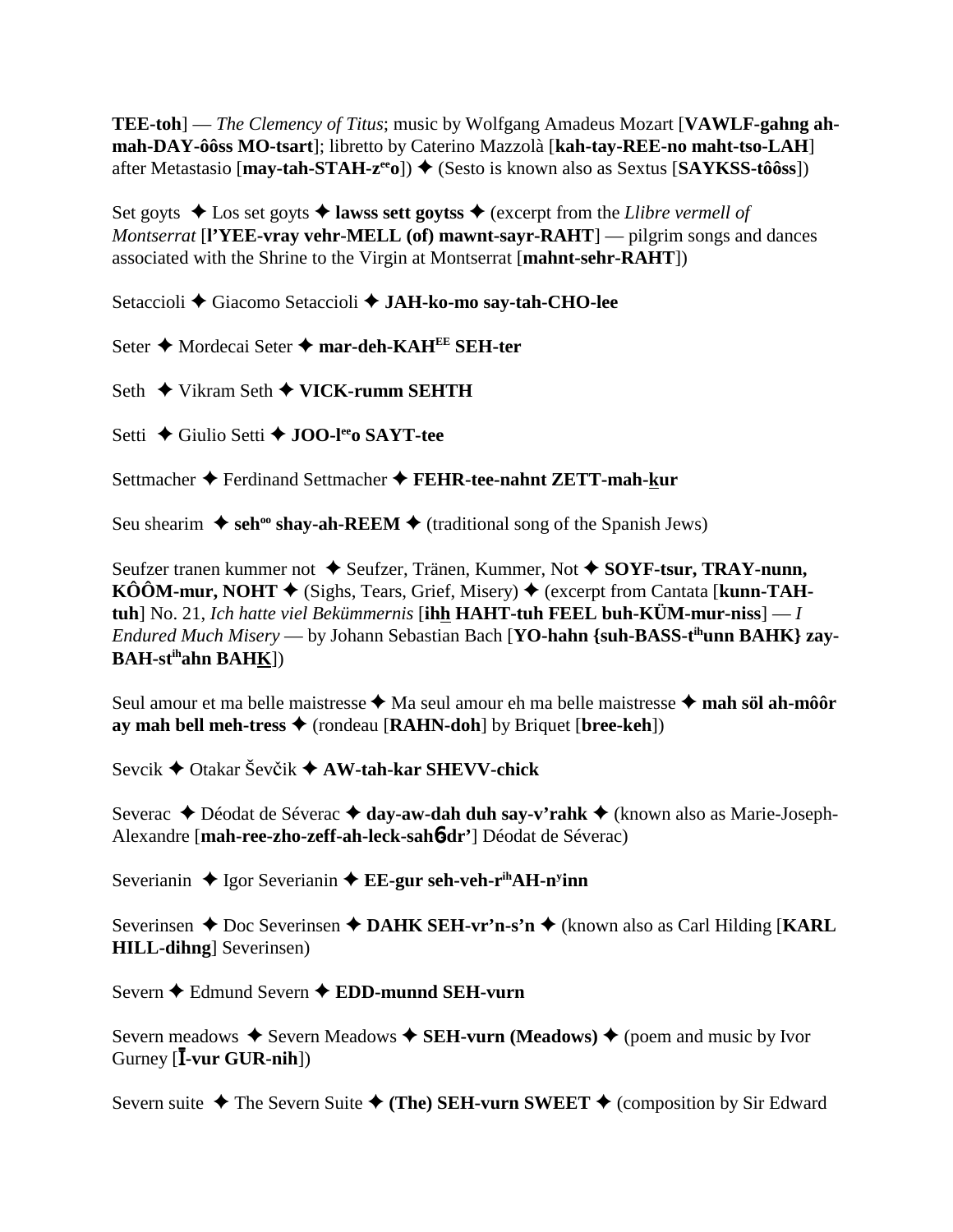## Elgar [**(Sir) EDD-wurd ELL-gar**])

Severo **→** Alessandro Severo → ah-layss-SAHN-dro say-VAY-ro

Sevier **→** Arnold Sevier **→ AR-nulld suh-VIHR** 

Sevier county  $\triangle$  Sevier County  $\triangle$  suh-VIHR (County)

Sevilla ◆ say-VEE-l'yah ◆ (excerpt from the *Suite española* [s<sup>ü</sup>eet ayss-pah-n'YO-lah] by Isaac Albéniz [**ee-SAHK ahl-VAY-neeth**])

Sevilla sevillanas  $\blacklozenge$  Sevilla (Sevillanas)  $\blacklozenge$  say-VEE-l'yah (say-vee-l'YAH-nahss)  $\blacklozenge$ (composition by Isaac Albéniz [**ee-SAHK ahl-VAY-neeth**])

Seville **→** Isidore of Seville **→ ee-see-THO-ray (of) say-VEE-l'yay** 

Sevitzky Fabien Sevitzky **FAH-bee-unn seh-VITTSS-kee**

Sextuor a cordes de lorchestre national de france  $\triangle$  Sextuor a cordes de l'Orchestre National de France ♦ s<mark>eckss-t<sup>ü</sup>awr ah kawrd duh lawr-kess-tr' nah-s<sup>ee</sup>o-nahl duh frah $6$ ss ♦ (String</mark> Sextet of the French National Orchestra)

Sextus ◆ SAYKSS-tôôss ◆ (character in the opera *La clemenza di Tito* [**lah klay-MAYN-tsah dee TEE-toh**] — *The Clemency of Titus*; music by Wolfgang Amadeus Mozart [**VAWLF-gahng ah-mah-DAY-ôôss MO-tsart**]; libretto by Caterino Mazzolà [**kah-tay-REE-no maht-tso-LAH**] after Metastasio  $[\text{may-tah-STAH-z}^{\text{ee}}]$   $\blacklozenge$  (Sextus is known also as Sesto  $[\text{SAT-stoh}]$ )

Seybold ♦ Artur Seybold ♦ AR-tôôr ZĪ-pawlt

Seydelmann ◆ Franz Seydelmann ◆ FRAHNTSS ZI-dull-mahn

Seyffardt  $\triangle$  Ernst Seyffardt  $\triangle$  EHRNST ZIF-fart  $\triangle$  (known also as Ernst Hermann [HEHR**mahn**] Seyffardt)

Seyfried ◆ Ignaz, Ritter von Seyfried ◆ IGG-nahtss, RITT-tur fawn Zll-freet ◆ (known also as Ignaz Xaver, Ritter von Seyfried [IGG-nahtss KSAH-fur, RITT-tur fawn Zll-freet])

Sgambati Giovanni Sgambati **jo-VAHN-nee zgahm-BAH-tee**

Sgouros Dimitris Sgouros **thee-MEE-triss zGÔÔ-russ**

Sgrizzi **←** Luciano Sgrizzi ← **loo-CHAH-no zGREET-tsee** 

Shabana **→** Abdel Halim Hafez Shabana → AHB-duhl hah-LEEM HAH-fezz shah-BAH-nah (known also as Abdel Halim Hafez)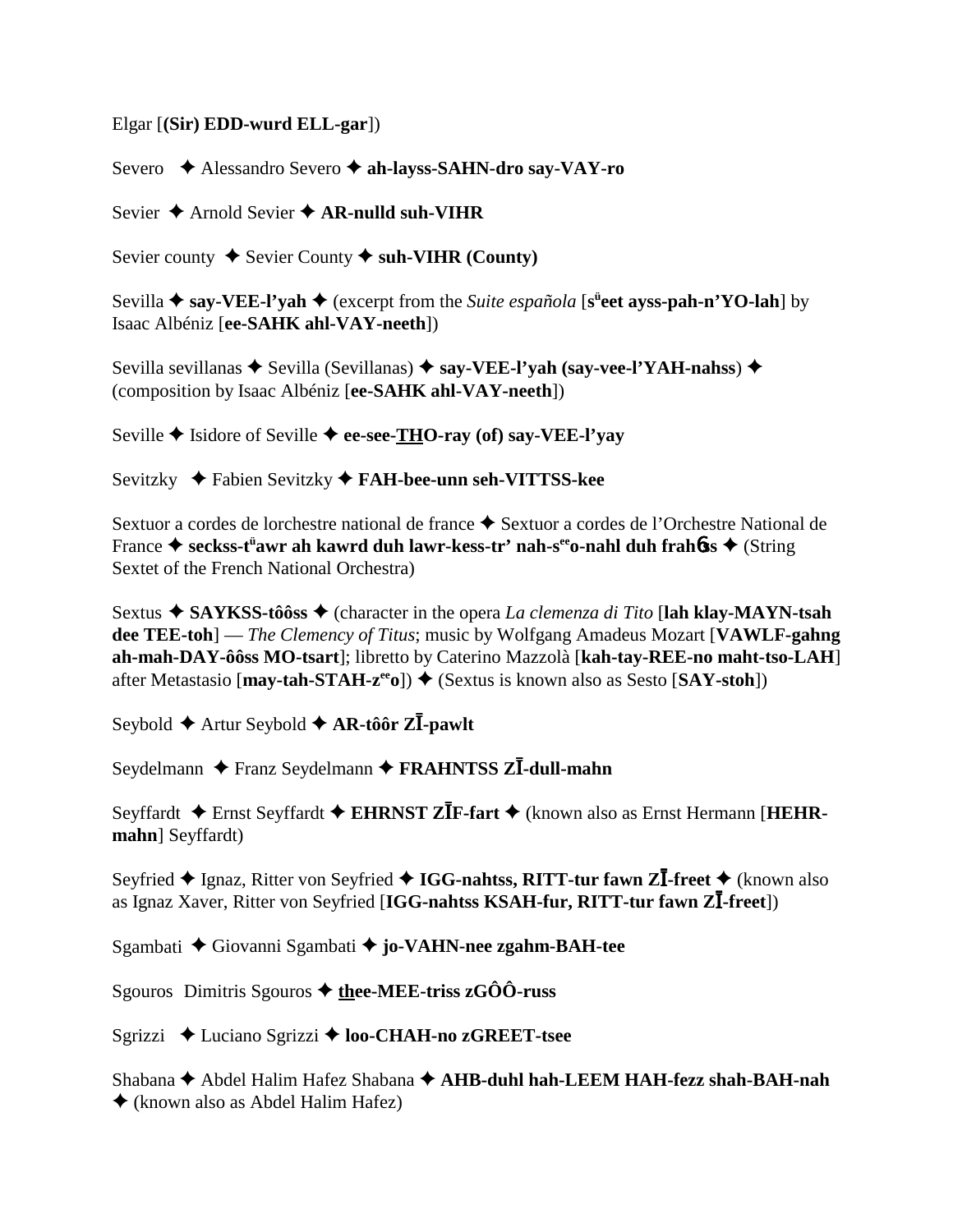Shabath  $\triangle$  shah-BAHT  $\triangle$  (Sabbath)

Shafran ◆ Daniel Shafran ◆ dah-n<sup>ih</sup>ELL shah-FRAHN ◆ (known also as Daniel Borisovich [**bah-REE-suh-vihch**] Shafran)

Shaftesbury theatre  $\triangle$  Shaftesbury Theatre  $\triangle$  **SHAHFTSS-buh-rih (Theatre)** 

Shallon  $\triangle$  David Shallon  $\triangle$  dah-VEED shahl-LAWN

Shamo **→** Igor Shamo **→ EE-gur shah-MAW** 

Shanah habaa  $\triangle$  L'shanah Habaa  $\triangle$  **luh-shah-NAH hah-bah-AH**  $\triangle$  (For the New Year)

Shanet **→** Howard Shanet **→ HOW-urd shuh-NETT** 

Shankar Ravi Shankar **RAH-vee SHAHNG-kur**

Shankar **SHAHNG-kur** (known also as Shankar Lakshminarayana [**SHAHNG-kur lahksh-mee-nah-RAHY'-nah**])

Shanley **←** Gretel Shanley ← GREH-t'l SHANN-lih

Shanzer **SHAHN-tsur**

Shapero **→** Harold Shapero **→ HA-rulld shah-PEH-ro** ◆ (known also as Harold Samuel [**SAMM-yuh-wull**] Shapero)

Shapey  $\triangle$  Ralph Shapey  $\triangle$  RA<sup>L</sup>F SHAY-pee

Shapleigh **←** Bertram Shapleigh ← BUR-trumm SHAPP-lih

Shaporin **→** Yuri Shaporin ◆ **YOO-ree shah-PAW-rinn ◆** (known also as Yuri Alexandrovich [**uh-ly ick-SAHN-druh-vihch**] Shaporin)

Shaverzashvili ◆ Alexander Shaverzashvili ◆ uh-l<sup>y</sup>ick-SAHN-d'r shuh-vur-zahsh-VEE-l<sup>y</sup>ee

Shavitch  $\blacklozenge$  Vladimir Shavitch  $\blacklozenge$  {**VLA-duh-mihr SHA-vihch**} vlah-D<sup>Y</sup>EE-mihr SHAH**vihch**

Shaw ◆ Carlos Fernández Shaw ◆ KAR-lawss fehr-NAHN-dehth SHAW

Shawe taylor  $\triangle$  Desmond Shawe-Taylor  $\triangle$  **DEZZ-munnd SHAW-TAY-lur**  $\triangle$  (known also as Desmond Christopher [**KRISS-tuh-fur**] Shawe-Taylor)

Shawm  $\triangle$  **SHAWM**  $\triangle$  (a double-reed woodwind instrument)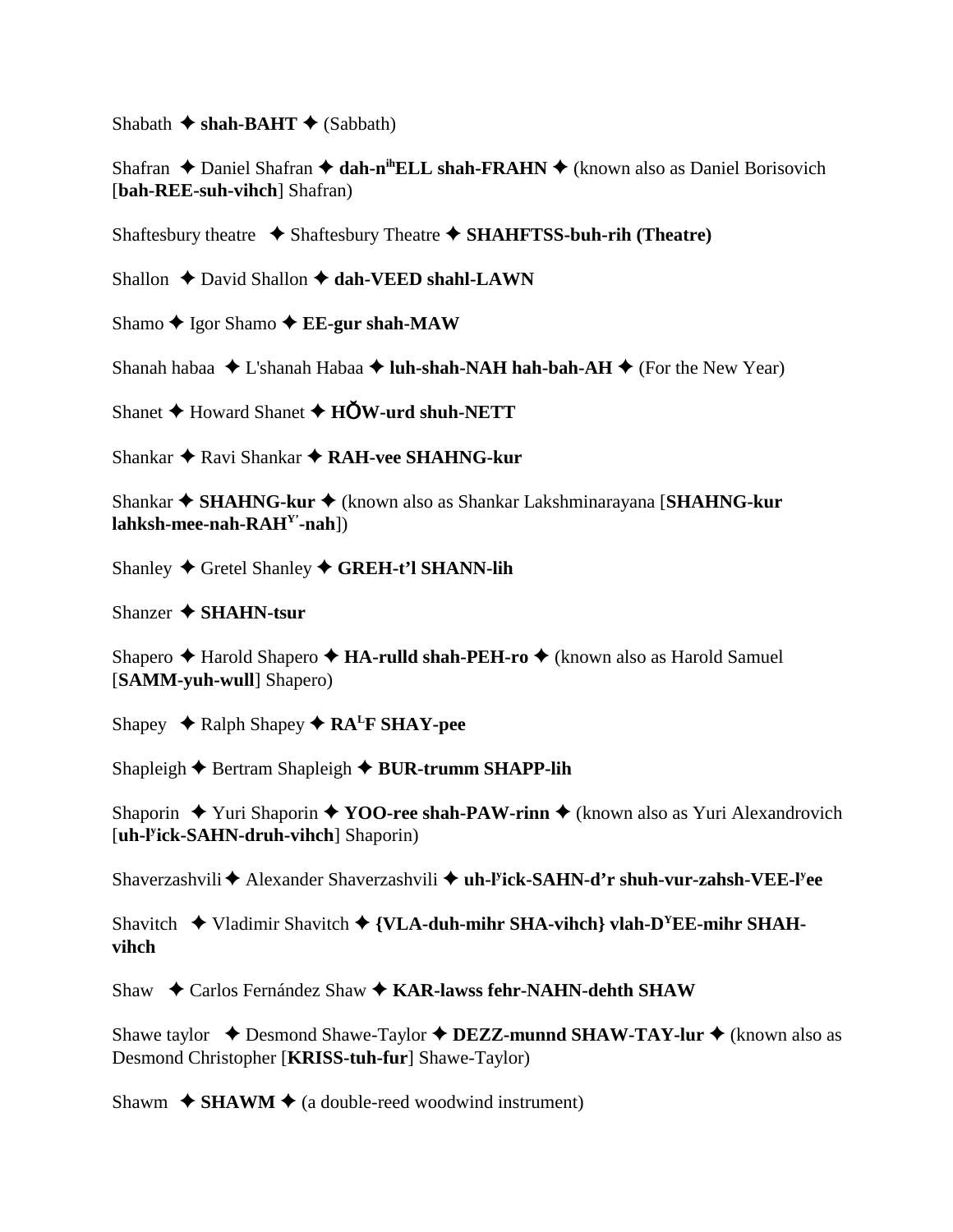Shchedrin  $\triangle$  Rodion Shchedrin  $\triangle$  **rah-d<sup>ih</sup>AWN sh'cheh-DRINN**  $\triangle$  (known also as Rodion Konstantinovich [**kahn-stahn-TYEE-nuh-vihch**] Shchedrin)

Shcherbachev  $\blacklozenge$  Vladimir Shcherbachev  $\blacklozenge$  **vlah-D<sup>Y</sup>EE-mihr sh'chehr-BAH-cheff**  $\blacklozenge$  (known also as Vladimir Vladimirovich [**vlah-DYEE-my ih-ruh-vihch**] Shcherbachev)

She weeps over rahoon  $\triangle$  She Weeps Over Rahoon  $\triangle$  (She Weeps Over) rah-HOON  $\triangle$ (composition by Miriam Gideon [**MIH-rihahm GHEE-dawn**])

Shebalin ◆ Dmitri Shebalin ◆ d'MEE-tree sheh-BAH-l<sup>y</sup>inn

Shebalin ◆ Vissarion Shebalin ◆ **viss-sah-r<sup>ih</sup>AWN sheh-BAH-l<sup>y</sup>inn ◆** (known also as Vissarion Yakovlevich [**YAH-kuff-luh-vihch**] Shebalin)

Shedlock  $\triangle$  J. S. Shedlock  $\triangle$  **J. S. SHEDD-lahk**  $\triangle$  (known also as John South Shedlock [**JAHN SAHÔÔTH SHEDD-lahk**])

Sheherazade ◆ Shéhérazade ◆ shay-hay-rah-zahd ◆ (three poems by Tristan Klingsor [treess**tah≬ klih6g-sawr**] set to music for singer and orchestra by Maurice Ravel [**mo-reess rah-vell**]) ◆ (Tristan Klingsor is a pseudonym of Léon Leclère [**lay-aw**6 **luh-klehr**])

Sheinfeld  $\triangle$  David Sheinfeld  $\triangle$  DAY-vudd SHIN-felld

Shekhter **→** Boris Shekhter **→ bah-REESS SHEHK-tur →** (known also as Boris Semyonovich [**semm-YAW-nuh-vihch**] Shekhter)

Sheleg al yiri  $\blacklozenge$  **SHEH-legg ahl yeh<sup>ah</sup>-REE**  $\blacklozenge$  (Snow on My Forest)  $\blacklozenge$  (song by Naomi Shemer [**nah-O-mee sheh-MEHR**])

Shelley Percy Bysshe Shelley **PUR-see BIHSH SHELL-lih**

Shemer **→** Naomi Shemer **→ nah-O-mee sheh-MEHR** 

Sheng  $\triangle$  Sheng, Bright  $\triangle$  SHUHNG, BAWR  $\triangle$  (known also as Bright Sheng)

Shenshin ◆ Alexander Shenshin ◆ uh-l<sup>y</sup>ick-SAHN-d'r SHENN-shinn ◆ (known also as Alexander Alexeievich [**uh-ly ick-SAYEE-eh-vihch**] Shenshin)

Sheomdo  $\blacklozenge$  V'hi Sheomdo  $\blacklozenge$  **vuh-HEE sheh-AHM-dah**  $\blacklozenge$  (a prayer said at Passover)

Shera ◆ Frank Henry Shera ◆ FRANGK HENN-ree SHEH-ruh

Shere **←** Charles Shere ← CHAH-rullz SHIHR

Sheremetiev ◆ Count Alexander Sheremetiev ◆ (Count) uh-l<sup>y</sup>ick-SAHN-d'r sheh-reh-MAY-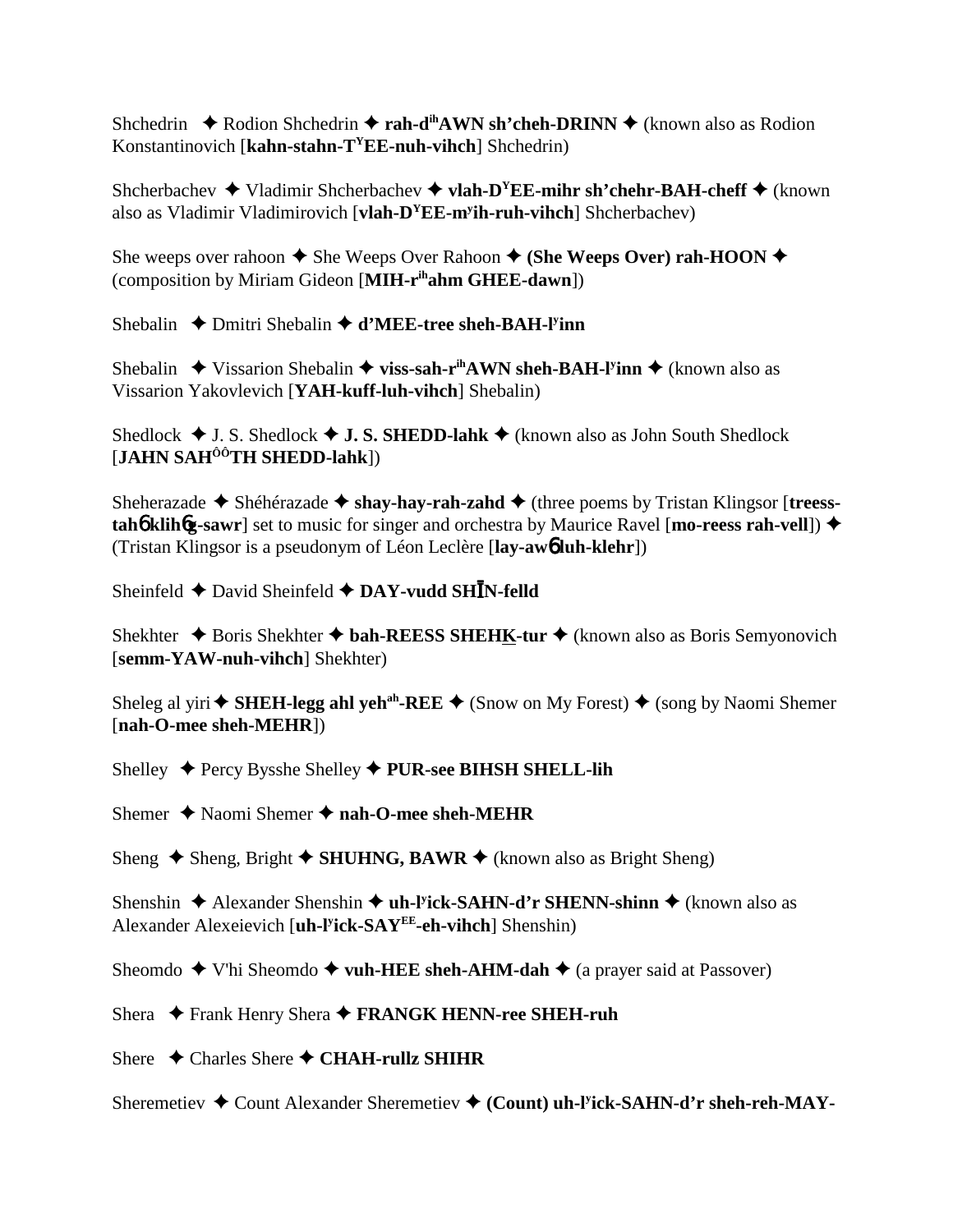t<sup>ih</sup>eff ◆ the last name is also transliterated to Scheremetiev [sheh-reh-MAY-t<sup>ih</sup>eff])

Sheriff **→** Noam Sheriff **→ NO-ahm shah-REEF** 

Shestakova Ludmilla I. Shestakova **lôôd-MEEL-luh (**I.**) shess-tah-KAW-vuh** (probably the same person as Ludmilla I. Shestakova-Glinka [**GLYINN-kuh**])

Shestakova glinka Ludmilla I. Shestakova-Glinka **lôôd-MEEL-luh (**I.**) shess-tah-KAWvuh GLYINN-kuh**

- Shevchenko **sheff-CHENN-kuh**
- Shibata **→** Minao Shibata → mee-nah<sup>aw</sup> shee-bah-tah
- Shicoff  $\triangle$  Neil Shicoff  $\triangle$  **NEEL SHEE-kawf**
- Shifrin David Shifrin **DAY-vudd SHIFF-runn**
- Shifrin **→** Seymour Shifrin **→ SEE-mawr SHIFF-runn**
- Shilkret **→** Nat Shilkret ◆ NATT-SHILL-krutt ◆ (known also as Nathaniel [**nuh-THA-n<sup>ee</sup>ull**] Shilkret)
- Shiloah Amnon Shiloah **AHM-nahn shee-LO-ah**
- Shilovsky Konstantin Shilovsky **kahn-stahn-TYEEN shih-LAWF-skee**
- Shimell **→** William Shimell **→ WILL-l<sup>ih</sup>umm SHIH-m'l**
- Shimizu **→** Osamu Shimizu → **aw-sah-moo shee-mee-zoo**
- Shimoyama Hifumi Shimoyama **h'hoo-mee shee-maw-yah-mah**
- Shindo  $\rightarrow$  Tak Shindo  $\rightarrow$  tahk shinn-daw
- Shinohara **→** Makota Shinohara → mah-kaw-tah shee-naw-hah-lah
- Shinyukai choir Shinyukai Choir **shee**6**-yoo-kahee (Choir)**
- Shira Francesco Shira **frahn-CHAY-sko SHEE-rah**
- Shirai ◆ Mitsuko Shirai ◆ mitt-s'ko shee-lah<sup>ee</sup>

Shirinsky ◆ Vasili Shirinsky ◆ vah-SEE-l<sup>y</sup>ee shih-RINN-skee ◆ (known also as Vasili Petrovich [**pih-TRAW-vihch**] Shirinsky)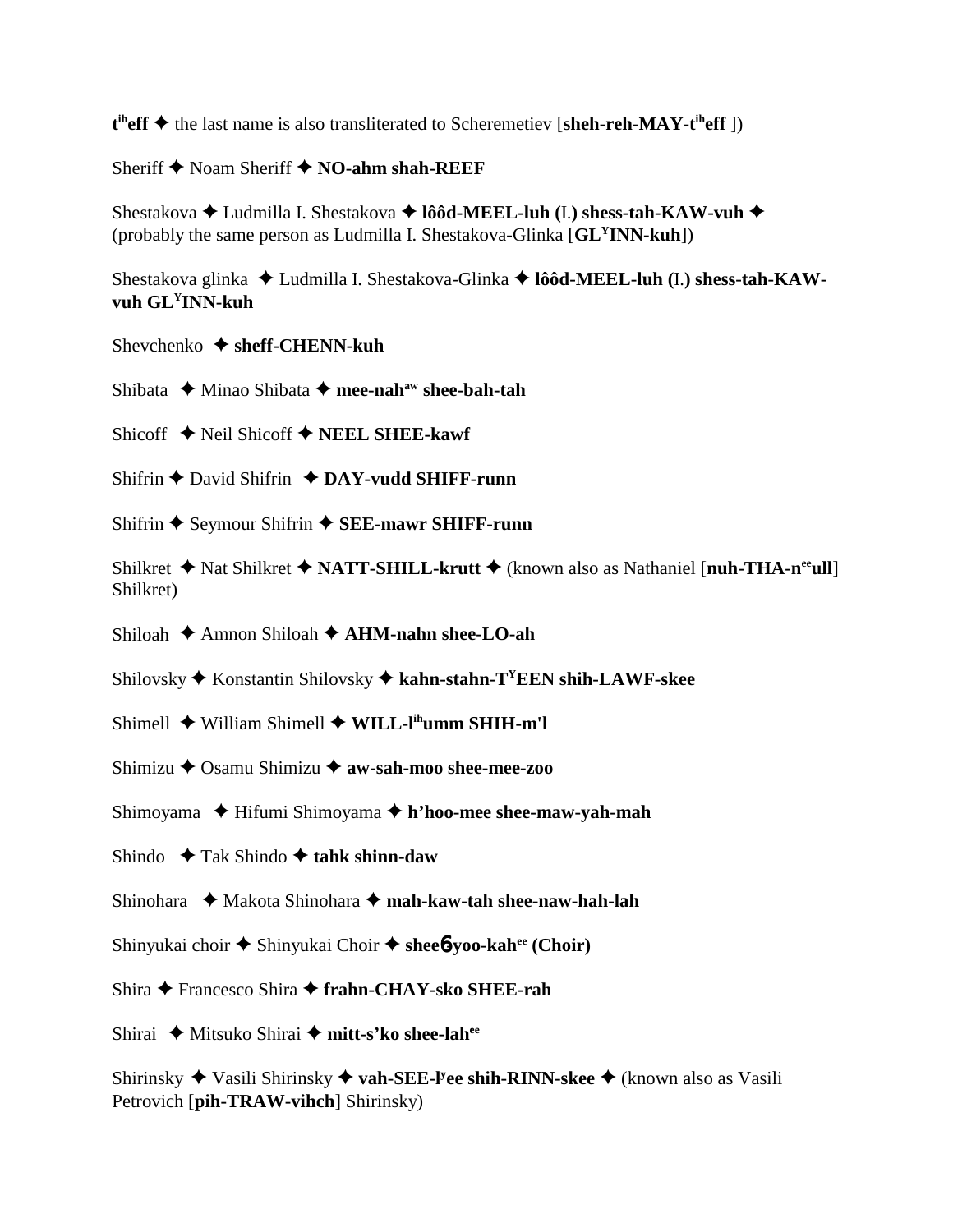Shirkov  $\blacklozenge$  F. Shirkov  $\blacklozenge$  (F.) shihr-KAWF

Shirkov ◆ Valerian Fyodorovich Shirkov ◆ vah-leh-r<sup>ih</sup>AHN f'YAW-duh-ruh-vihch shihr-**KAWF**

Shishov  $\triangle$  Ivan Shishov  $\triangle$  ee-VAHN shih-SHAWF

Shmueli **←** Herzl Shmueli ← HEHR-ts'l shm<sup>00</sup>AY-lee

Shnitke  $\triangle$  Alfred Shnitke  $\triangle$  ahl-FRETT SHN<sup>Y</sup>ITT-kuh  $\triangle$  (known also as Alfred Garrievich  $[gar-REE-eh-vihch]$  Shnitke)  $\blacklozenge$  (the family name is also spelled Schnittke  $[SHN<sup>y</sup>ITT-kuh]$ )

Shostakovich **→** Dmitri Shostakovich **→ d'MEE-tree shuss-tah-KAW-vihch →** (known also as Dmitri Dmitrievich [**d'MEE-treeeh-vihch**] Shostakovich)

Shostakovich Dmitry Shostakovich **d'MEE-tree shuss-tah-KAW-vihch**

Shostakovich Maxim Shostakovich  **mahk-SEEM shuss-tah-KAW-vihch**

Shove  $\triangle$  Fredegond Shove  $\triangle$  **FREH-dih-gahnd SHOH**<sup> $00$ </sup>V

Shpazhinsky  $\blacklozenge$  Ippolit Vasil'yevich Shpazinsky  $\blacklozenge$  ipp-pah-L<sup>Y</sup>EET vah-SEEL-yeh-vihch **shpah-ZHEEN-skee**

Shropshire **SHRAHP-shur**

Shrut **→** Arlene Shrut **→ AR-leen SHRUTT** 

Shtogarenko **→** Andrei Shtogarenko **→ ahn-DRAY<sup>EE</sup> shtah-gah-RENN-kuh →** (known also as Andrei Yakovlevich [**YAH-kuff-ly eh-vihch**] Shtogarenko)

Shtrup ◆ Nikolai Shtrup ◆ n<sup>y</sup>ee-kah-LAH<sup>IH</sup> SHTROOP

Shulman **→** Alan Shulman → **A-lunn SHOOL-munn** 

Shumsky Oscar Shumsky **AHSS-kur SHUMM-skee**

Shure Leonard Shure **LEH-nurd SHÔÔR**

Si bemol majeur  $\triangle$  si bémol majeur  $\triangle$  see bay-mawl mah-zhör  $\triangle$  (key of B flat major, French designation)

Si bemol mayor  $\triangle$  **SEE bay-MAWL mah-YAWR**  $\triangle$  (key of B flat major, Spanish designation)

Si bemol menor  $\triangle$  **SEE bay-MAWL may-NAWR**  $\triangle$  (key of *b* flat minor, Spanish designation)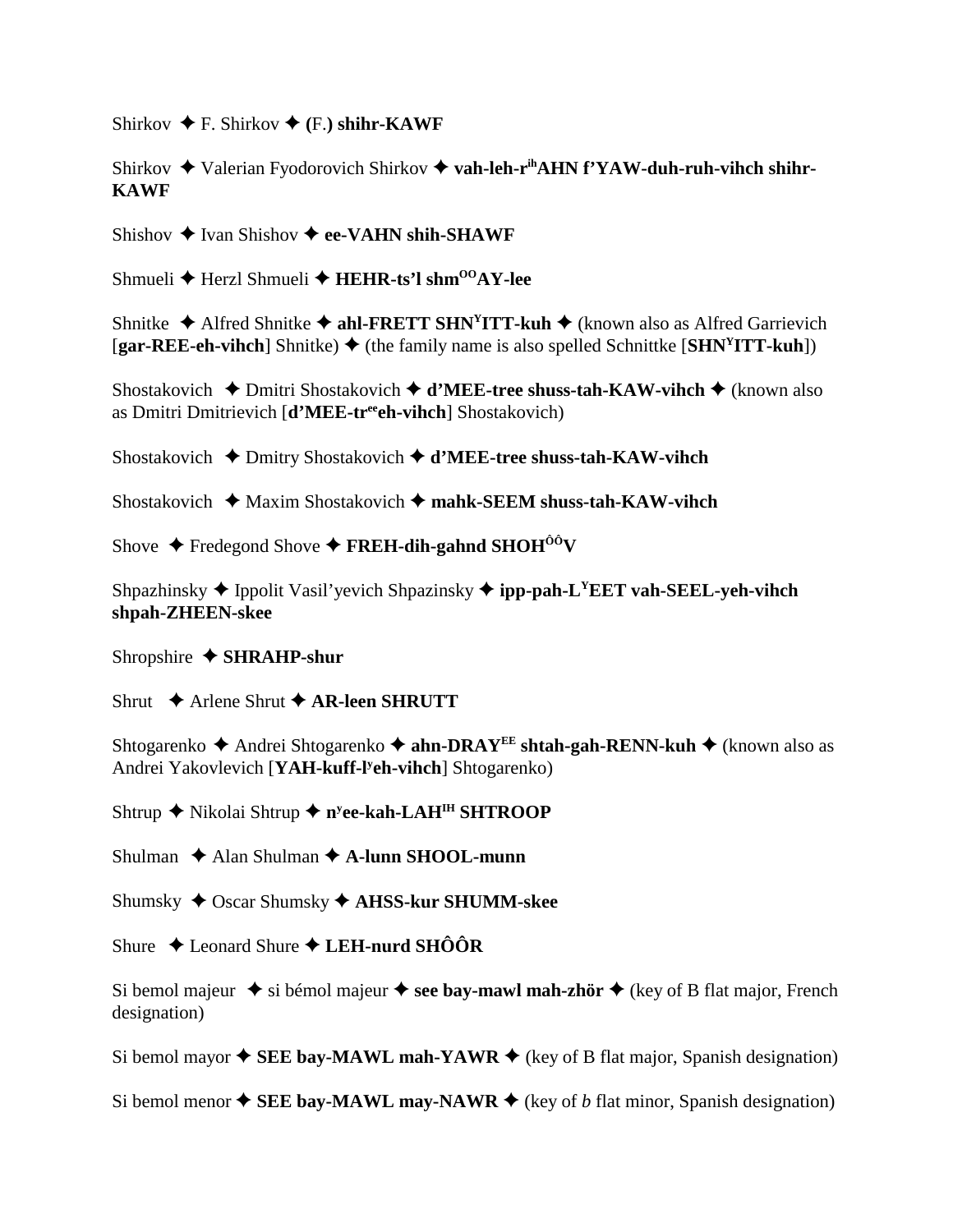Si bemol mineur  $\triangle$  si bémol mineur  $\triangle$  see bay-mawl mee-nör  $\triangle$  (key of *b* flat minor, French designation)

Si bemolle maggiore  $\triangle$  si bemolle maggiore  $\triangle$  **SEE bay-MOHL-lay mahd-JO-ray**  $\triangle$  (key of B flat major, Italian designation)

Si bemolle minore  $\blacklozenge$  si bemolle minore  $\blacklozenge$  **SEE bay-MOHL-lay mee-NO-ray**  $\blacklozenge$  (key of *b* flat minor, Italian designation)

Si chio vorrei morire  $\blacklozenge$  Sì ch'io vorrei morire  $\blacklozenge$  **SEE k<sup>ee</sup>O vohr-RAY<sup>EE</sup> mo-REE-ray**  $\blacklozenge$  (Yes!) I wish to die) (madrigal [**MADD-rih-gull**] by Claudio Monteverdi [**KLAHOO-deeo mohn-tay-VAYR-dee**])

Si congie prens  $\triangle$  Si congié prens  $\triangle$  see kaw**6-zh<sup>ee</sup>ay prahó**  $\triangle$  (If I Take Leave)  $\triangle$  (six-voice song from Medieval France by Josquin Despréz [**zhawss-keh**6 **day-pray**])

Si diese majeur  $\triangle$  si dièse majeur  $\triangle$  see d<sup>ee</sup>ezz mah-zhör  $\triangle$  (key of B sharp major, French designation)

Si diese mineur  $\triangle$  si dièse mineur  $\triangle$  see d<sup>ee</sup>ezz mee-nör  $\triangle$  (key of *b* sharp minor, French designation)

Si diesis maggiore  $\blacklozenge$  si diesis maggiore  $\blacklozenge$  **SEE d<sup>ee</sup>AY-zeess mahd-JO-ray**  $\blacklozenge$  (key of B sharp major, Italian designation)

Si diesis minore  $\triangle$  si diesis minore  $\triangle$  **SEE d<sup>ee</sup>AY-zeess mee-NO-ray**  $\triangle$  (key of *b* sharp minor, Italian designation)

Si doucement  $\triangleleft$  see dôôss-mah<sup>6</sup>  $\triangleleft$  (anonymous ballad from Medieval Cyprus)

Si felice innesto  $\blacklozenge$  Di sì felice innesto  $\blacklozenge$  dee SEE fay-LEE-chay een-NAY-stoh  $\blacklozenge$  (finale from Act II in the opera *Il barbiere di Siviglia* [eel bar-b<sup>ee</sup>AY-ray dee see-VEE-leeah] — *The Barber* of Seville [suh-VILL]; music by Gioachino Rossini [j<sup>oh</sup>ah-KEE-no rohss-SEE-nee]; libretto by Cesare Sterbini [**chay-ZAH-ray stayr-BEE-nee**] after Pierre-Augustin Caron de Beaumarchais [**peeehr-o-güss-teh**6 **kah-raw**6 **duh bo-mar-sheh**] and Giuseppe Petrosellini [**joo-ZAYP-pay pay-tro-zayl-LEE-nee**])

Si fui soldato  $\blacklozenge$  Sì, fui soldato  $\blacklozenge$  **SEE, f<sup>oo</sup>ee sohl-DAH-toh**  $\blacklozenge$  (aria from the opera *Andrea Chénier* [ahn-dray-ah shay-n<sup>ee</sup>ay]; music by Umberto Giordano [oom-BAYR-toh jor-DAH**no**] and libretto by Luigi Illica [**l ooEE-jee eel-LEE-kah**])

Si ignoras pulchrae sunt genae tuae  $\blacklozenge$  Si ignoras, pulchræ sunt genæ tuae  $\blacklozenge$  see eeg-NO-russ, **POOL-kray soont JEH-nay TOO-ay**  $\blacklozenge$  **(motet [mo-TETT] by Giovanni da Palestrina [jo-VAHN-nee dah pah-layss-TREE-nah**])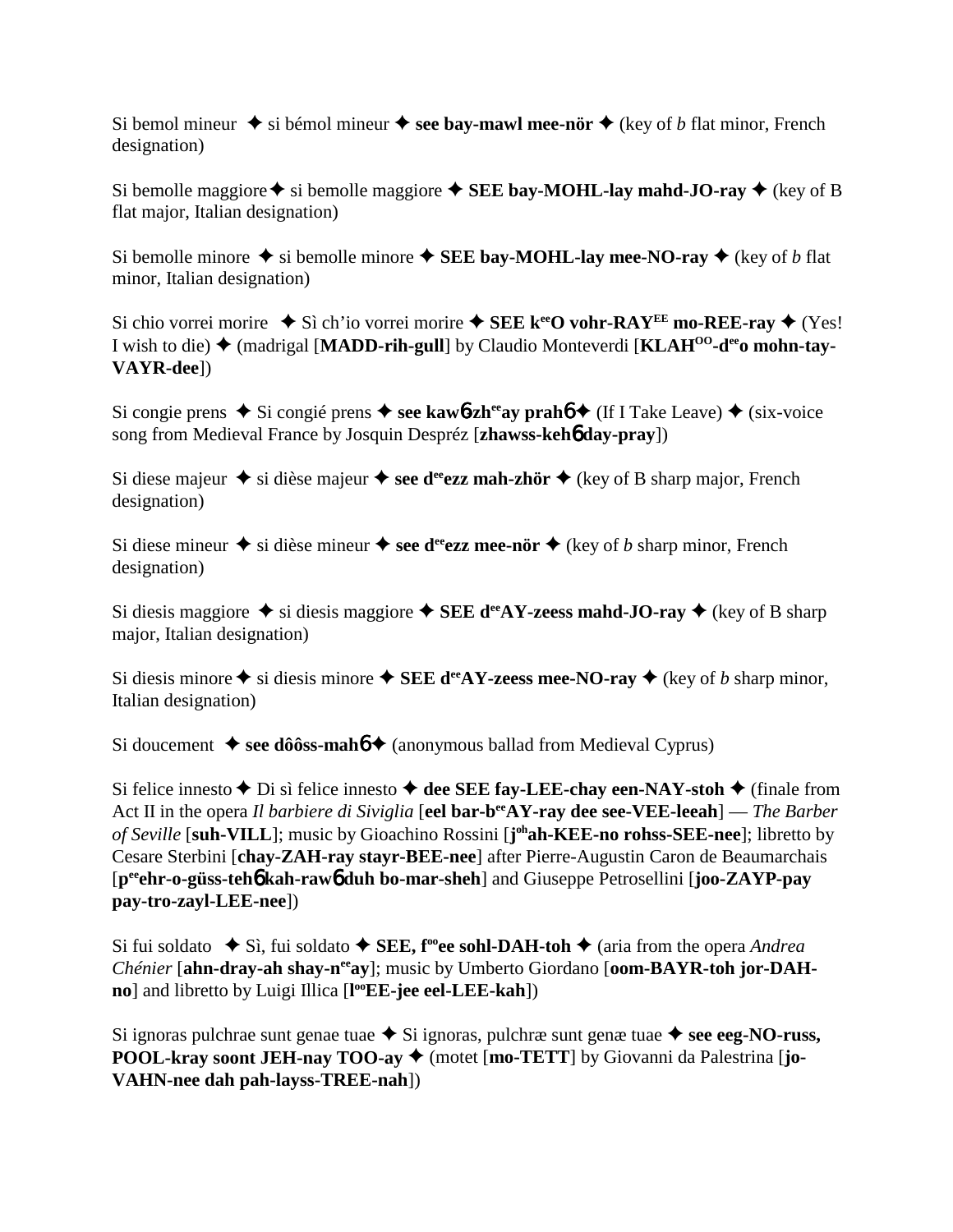Si maggiore  $\triangle$  si maggiore  $\triangle$  **SEE mahd-JO-ray**  $\triangle$  (key of B major, Italian designation)

Si majeur  $\triangle$  si majeur  $\triangle$  see mah-zhör  $\triangle$  (key of B major, French designation)

Si mayor  $\blacklozenge$  **SEE mah-YAWR**  $\blacklozenge$  (key of B major, Spanish designation)

Si menor  $\triangle$  **SEE may-NAWR**  $\triangle$  (key of *b* minor, Spanish designation)

Si mes vers avaient des ailes  $\bullet$  Si mes vers avaient des ailes!  $\bullet$  see meh vehr ah-v<sup>ee</sup>ah**6** deh**zell!**  $\triangle$  (If my verses had wings)  $\triangle$  (poem by Victor Hugo [**{VICK-tur h'YOO-go} veek-tawr ü-go**] set to music by Reynaldo Hahn [**ray-NAHL-doh HAHN**])

Si mi chiamano mimi  $\blacklozenge$  Sì, mi chiamano Mimì  $\blacklozenge$  **SEE, mee k<sup>ee</sup>ah-MAH-no mee-MEE**  $\blacklozenge$  (aria from the opera *La bohème* [**lah baw-emm**] — *Bohemian Life*; music by Giacomo Puccini [**JAH**ko-mo poo-CHEE-nee]; libretto by Luigi Illica [l<sup>oo</sup>EE-jee eel-LEE-kah] and Giuseppe Giacosa [**joo-ZAYP-pay jah-KO-zah**] after Henri Murger [**ah**6**-ree mür-zhay**])

Si mineur  $\triangle$  si mineur  $\triangle$  see mee-nör  $\triangle$  (key of *b* minor, French designation)

Si minore  $\triangle$  si minore  $\triangle$  **SEE mee-NO-ray**  $\triangle$  (key of *b* minor, Italian designation)

Si muero dejad el balcon abierto **→** Si muero, dejad el balcón abierto **→ see m<sup>oo</sup>AY-ro, day-HAHD ell bahl-KAWN ah-b<sup>ee</sup>EHR-toh**  $\blacklozenge$  (If I Die, Leave the Balcony Open)  $\blacklozenge$  (excerpt from the *Concerto pour violoncelle et orchestre N<sup>o</sup> 2* [kawb-sehr-toh pôôr veaw-lawb-sell ay awr**kess-tr'** N° 2] — *Concerto for Violoncello and Orchestra No.* 2 — by Cristóbal Halffter [kreess-**TOH-vahl ahlf-TEHR**])

Si pel ciel marmoreo giuro  $\bullet$  Sì, pel ciel marmoreo giuro!  $\bullet$  **SEE, payl CHAYL mar-MOray-o JOO-ro!**  $\blacklozenge$  (excerpt from the opera *Otello* [**o-TAYL-lo**]; music by Giuseppe Verdi [**joo-ZAYP-pay VAYR-dee**]; libretto by Arrigo Boito [**ar-REE-go bo-EE-toh**] after William Shakespeare [**WILL-l<sup>ih</sup>umm SHAYK-spih<sup>uh</sup>r**])

Si puer cum puellula  $\blacklozenge$  see PÔÔ-ehr koom pôô-AY-lôô-luh  $\blacklozenge$  (If a boy with a girl)  $\blacklozenge$  (excerpt from *Cour d'amours* [**kôôr dah-môôr**] — *The Court of Love* — a group of poems from the 13th-century manuscript *Carmina Burana* [**kar-MEE-nah boo-RAH-nah**] set to music by Carl Orff [**KARL-AWRF**])

Si puo  $\blacklozenge$  Si può  $\blacklozenge$  see p<sup>oo</sup>O  $\blacklozenge$  (aria featuring Pagliaccio [pah-l<sup>ee</sup>AH-cho] in the opera *Pagliacci* [pah-l<sup>ee</sup>AH-chee], music and libretto by Ruggiero Leoncavallo [rood-JAY-ro lay**ohn-kah-VAHL-lo**])

Si ridesta in ciel laurora ◆ Si ridesta in ciel l'aurora ◆ see ree-DAY-stah een CHAYL lah<sup>ôô</sup>-**RO-rah ♦** (quintet from Act I of the opera *La traviata* [lah trah-v<sup>ee</sup>AH-tah] — *The Worldly Woman*; music by Giuseppe Verdi [**joo-ZAYP-pay VAYR-dee**]; libretto by Francesco Maria Piave [frahn-CHAY-sko mah-REE-ah peeAH-vay] after Alexandre Dumas [ah-leck-sah6-dr'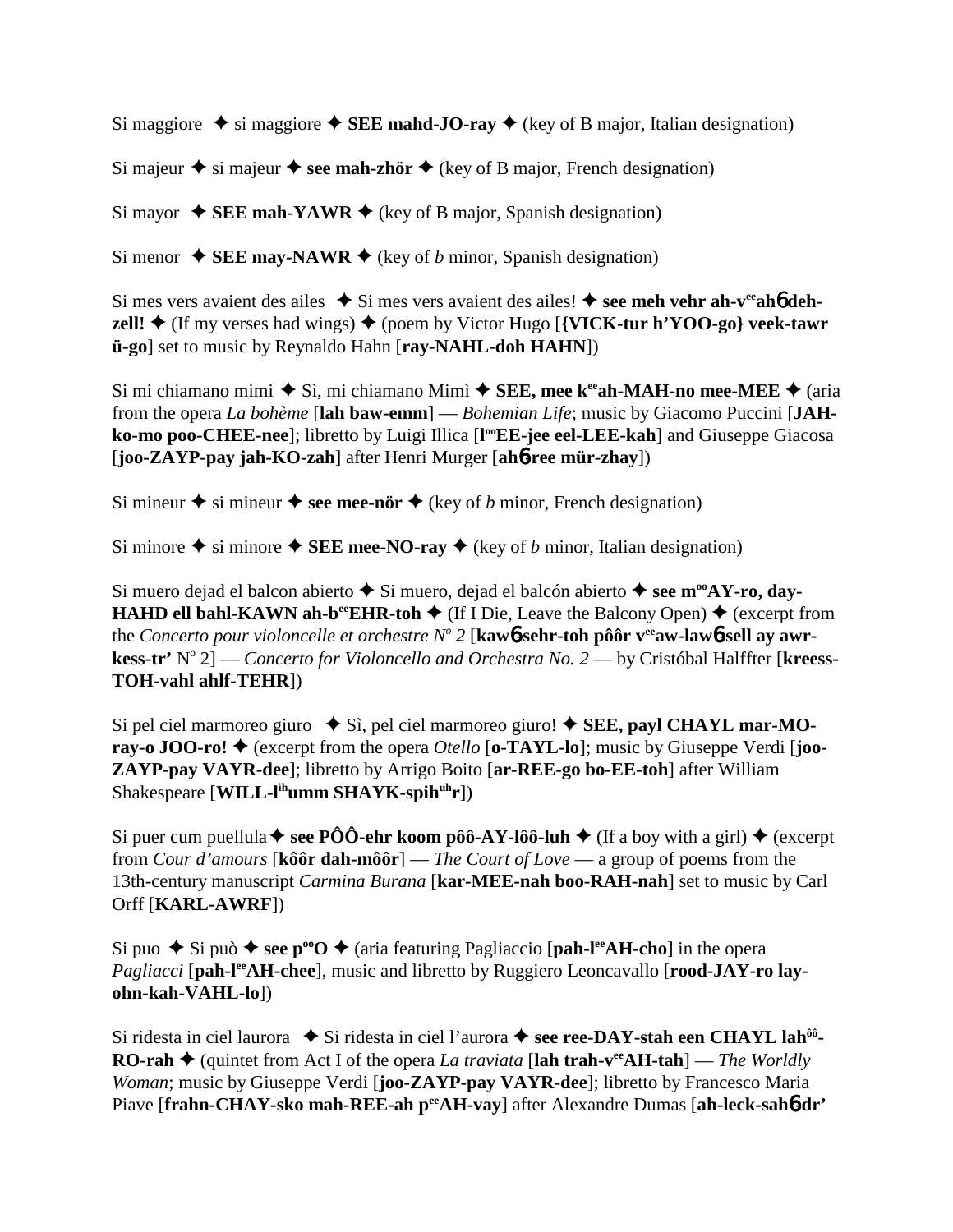## **dü-mah**])

Si ritrovarla io giuro **→** Sì, ritrovarla io giuro → SEE, ree-tro-VAR-lah <sup>ee</sup>o JOO-ro → (Yes, I swear to find her again)  $\triangle$  (aria from the opera *La cenerentola* [**lah chay-nay-RAYN-toh-lah**] — *Cinderella*; music by Gioachino Rossini [**j ohah-KEE-no rohss-SEE-nee**]; libretto by Jacopo Ferretti [**YAH-ko-po fayr-RAYT-tee**] after Perrault [**pehr-ro**])

Si si la vincero  $\blacklozenge$  Sì, sì, la vincerò  $\blacklozenge$  **SEE, SEE, lah veen-chay-RO**  $\blacklozenge$  (excerpt from the opera *Il barbiere di Siviglia* [eel bar-b<sup>ee</sup>AY-ray dee see-VEE-l<sup>ee</sup>ah] — *The Barber of Seville* [suh-**VILL**]; music by Gioachino Rossini [**j ohah-KEE-no rohss-SEE-nee**]; libretto by Cesare Sterbini [chay-ZAH-ray stayr-BEE-nee] after Pierre-Augustin Caron de Beaumarchais [p<sup>ee</sup>ehr-o-güss**teh**6 **kah-raw**6 **duh bo-mar-sheh**] and Giuseppe Petrosellini [**joo-ZAYP-pay pay-tro-zayl-LEE-nee**])

Si sostenido mayor  $\blacklozenge$  **SEE sawss-tay-NEE-tho mah-YAWR**  $\blacklozenge$  (key of B sharp major, Spanish designation)

Si sostenido menor  $\blacklozenge$  **SEE sawss-tay-NEE-tho may-NAWR**  $\blacklozenge$  (key of *b* sharp minor, Spanish designation)

Si suoni la tromba  $\blacklozenge$  see s<sup>oo</sup>O-nee lah **TROHM-bah**  $\blacklozenge$  (Let the Trumpet Sound)  $\blacklozenge$  (aria with solo trumpet from *7 Arie con tromba sola* [7 **AH-reeay kohn TROHM-bah SO-lah**] — *Seven Arias With Solo Trumpet* — by Alessandro Scarlatti [**ah-layss-SAHN-dro skar-LAHT-tee**])

Si veriash a la rana  $\triangle$  see vay-r<sup>ee</sup>AHSH ah lah RAH-nah  $\triangle$  (a medieval children's song of the Jews who were expelled from Spain in 1492 and who settled in Bulgaria)

Si vis vera frui luce  $\bullet$  see vee veh-rah frü<sup>ee</sup> lüss  $\bullet$  (If in true light you would delight)  $\bullet$ (composition by Philippe le Chancelier [**fee-leep luh shah**6**- s'leeay**])

Siagian ◆ Rizaldi Siagian ◆ ree-ZAHL-dee s<sup>ee</sup>ah-ghee-AHN

Siat **→** Pie Meyer-Siat **→ pee MĪ-ur-s<sup>ee</sup>ah** 

Sibelius **→** Jean Sibelius **→ zhahó sih-BAY-l<sup>ih</sup>ôôss** 

Sibella **← see-BAYL-lah** 

Siboney  $\blacklozenge$  see-bo-NAY  $\blacklozenge$  (song by D. Morse [D. MAWRSS] and Ernesto Lecuona [ehr-**NAYSS-toh lay-k<sup>oo</sup>O-nah**])

Siboni ◆ Erik Siboni ◆ AY-rick see-BO-nee ◆ (known also as Erik Anthon Valdemar [ANN**tohn VAL-duh-mah**] Siboni)

Sic mea fata  $\blacklozenge$  **SEEK MAY-ah FAH-tah**  $\blacklozenge$  (Singing of my sorrow comforts me)  $\blacklozenge$  (excerpt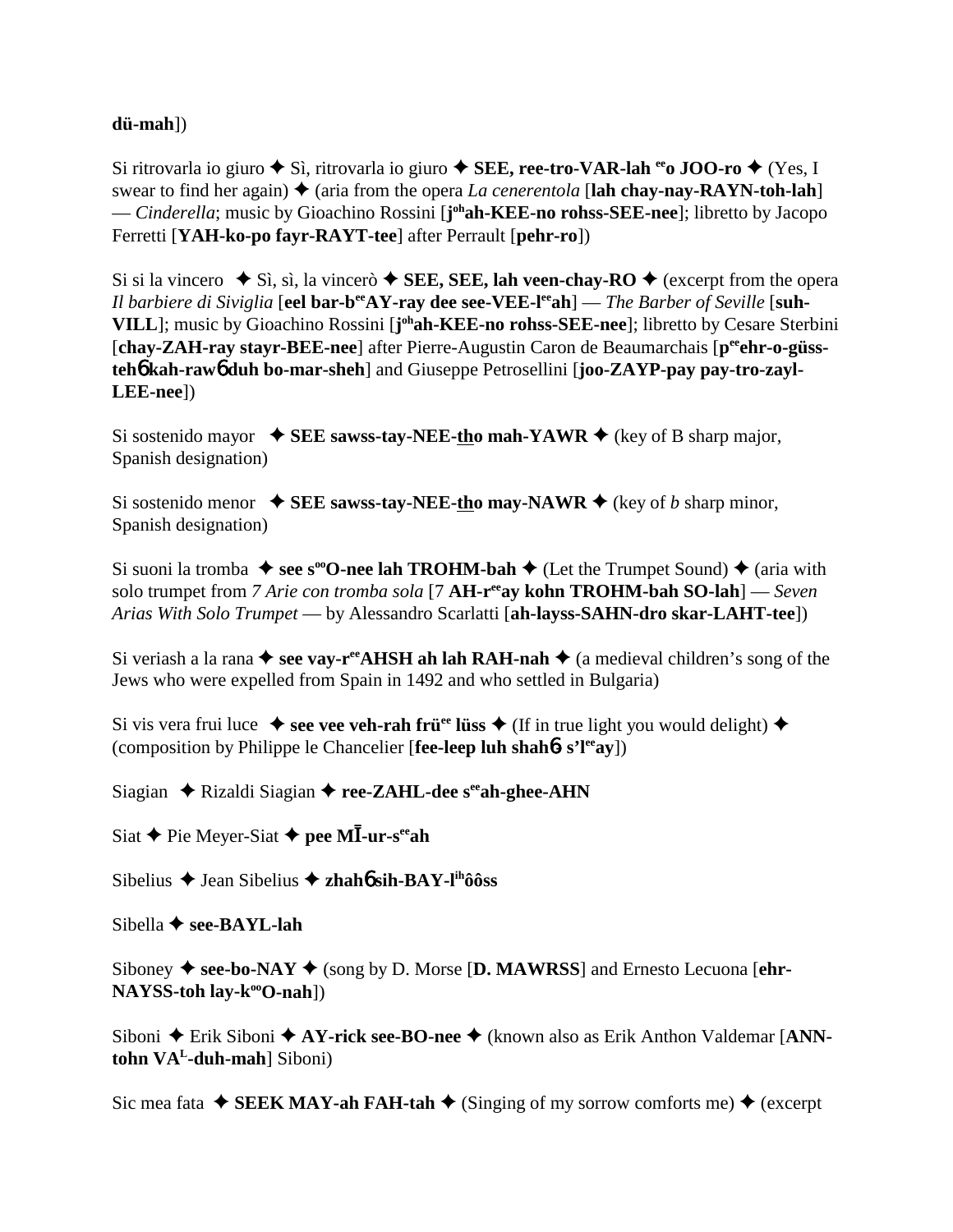from the 13th-century manuscript *Carmina Burana* [**kar-MEE-nah boo-RAH-nah**])

Sichelschmidt **→** Annette Sichelschmidt **→ ahn-NETT-tuh ZIH-hull-shmitt** 

Siciliana  $\triangle$  Alla siciliana  $\triangle$  AHL-lah see-chee-l<sup>ee</sup>AH-nah  $\triangle$  (second movement from the *Konzert für 3 Cembali und Streicher d-moll* [**KAWN-tsehrt für** 3 **TSEMM-bah-lee ôônt SHTRI-hur** d-MAWL] — *Concerto for 3 Harpsichords and Strings in d Minor*)  $\triangleq$ (composition by Johann Sebastian Bach [**YO-hahn {suh-BASS-tihunn BAHK} zay-BAHstihahn BAHK**])

Siciliana **← see-chee-l<sup>ee</sup>AH-nah** 

Siciliana o lola  $\blacklozenge$  Siciliana: O Lola  $\blacklozenge$  see-chee-l<sup>ee</sup>AH-nah: O LO-lah  $\blacklozenge$  (aria from the opera *Cavalleria rusticana* [**kah-vahl-lay-REE-ah roo-stee-KAH-nah**] — *Rustic Chivalry*; music by Pietro Mascagni [peeAY-tro mah-SKAH-n'yee]; libretto by Guido Menasci [g<sup>oo</sup>EE-doh may-**NAH-shee**] and Giovanni Targioni-Tozzetti [**jo-VAHN-nee tar-JO-nee-toht-TSAYT-tee**] after Giovanni Verga [**jo-VAHN-nee VAYR-gah**])

Siciliana o lola chhai di latti ◆ Siciliana: O Lola ch'hai di latti ◆ see-chee-l<sup>ee</sup>AH-nah: o LO-lah **k'hahee dee LAHT-tee**  (aria from the opera *Cavalleria rusticana* [**kah-vahl-lay-REE-ah roo-stee-KAH-nah**] — *Rustic Chivalry*; music by Pietro Mascagni [ $p^{ee}AY$ -tro mah-SKAH**n'yee**]; libretto by Guido Menasci [**g**<sup>oo</sup>**EE-doh may-NAH-shee**] and Giovanni Targioni-Tozzetti [**jo-VAHN-nee tar-JO-nee-toht-TSAYT-tee**] after Giovanni Verga [**jo-VAHN-nee VAYRgah**])

Siciliano **→ see-chee-l<sup>ee</sup>AH-no** 

Sicilianos Yorgos Sicilianos  **YOHR-guss see-see-leeAH-nuss**

Sicilienne  $\triangle$  see-see-l<sup>ee</sup> enn  $\triangle$  (excerpt from the *Concert pour violon, piano et quatuor a cordes* [**kaw**6**-sehr pôôr veeaw-law**6**, peeah-no ay kôôah-tü awr ah kawrd**]— *Concerto for Violin, Piano and String Quartet* — by Ernest Chausson [**ehr-nesst shohss-saw6**])  $\triangle$  (excerpt from the symphonic suite *Pelléas et Mélisande* [**puhl-lay-ahss ay may-lee-zah**6**d**] by Gabriel Fauré [**gahbr<sup>ee</sup>ell fo-ray**]) ◆ (composition by Maria-Theresia von Paradis [**mah-REE-ah-tay-RAY-z<sup>ih</sup>ah fawn PAH-rah-deess**])

Sicot Antoine Sicot **ah**6**-twahn see-ko**

Sicut cervus **→** Sicut Cervus **→ SEE-kôôt CHAYR-vôôss** → (sacred composition by Giovanni Pierluigi da Palestrina [**jo-VAHN-nee** peehr-l<sup>oo</sup>EE-jee dah pah-lay-STREE-nah])

Sicut lilium inter spinas **◆ SEE-kôôt LEE-l<sup>ee</sup>ôôm EEN-tehr SPEE-nuss ◆** (sacred music, title used by various composers)

Sicut locatus est  $\blacklozenge$  **SEE-kôôt law-KAH-tôôss esst**  $\blacklozenge$  (section of the Latin *Magnificat* [**mah**-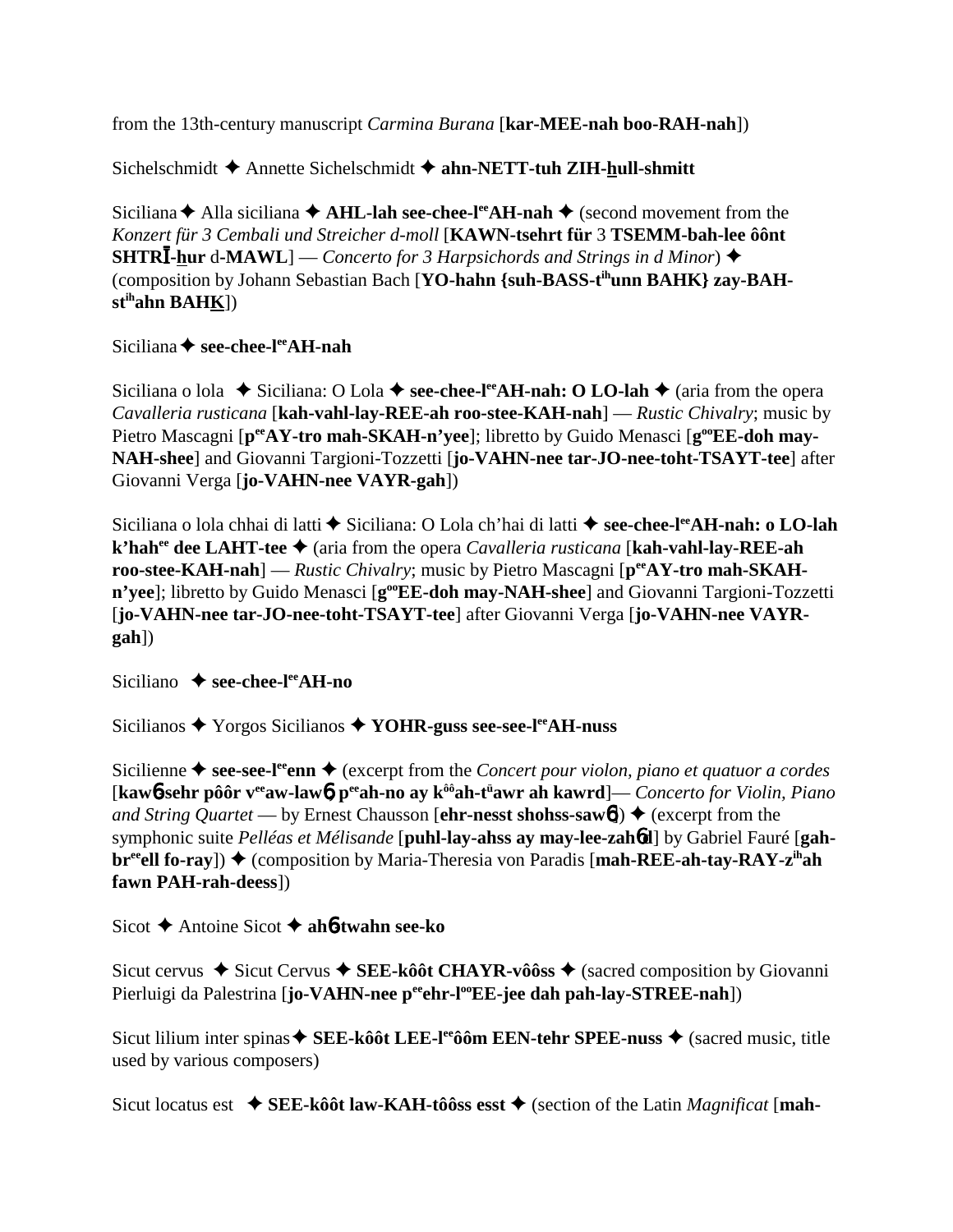n'YIH-fih-kaht] set to music by Johann Sebastian Bach [YO-hahn {suh-BASS-t<sup>ih</sup>unn BAHK}  $zav-BAH-st<sup>ih</sup>ahn BAHK$ ])

Sidarta  $\rightarrow$  Otok Bima Sidarta  $\rightarrow$  AW-tawk BEE-mah see-DAR-tah

Siderum rector  $\triangle$  Siderum Rector  $\triangle$  SEE-deh-rôôm RAYK-tawr  $\triangle$  (motet [mo-TETT] by William Byrd [WILL-l<sup>ih</sup>umm BURD])

Sidlin ← Murry Sidlin ← MURR-ree SIDD-l'n

Sidow  $\triangle$  ZEE-dawy  $\triangle$  (the name is also spelled Sydow [ZÜ-dawy] and Seedo [ZAY-doh])

Sie atmet leicht es gibt ein reich  $\triangle$  Sie atmet leicht ... es gibt ein Reich  $\triangle$  zee AHT-mutt liht ... ess ghippt  $\overline{\text{in r}}$   $\overline{\text{in r}}$   $\overline{\text{in r}}$  (Aria from Act I of the opera *Ariadne auf Naxos* [ah-r<sup>ih</sup>**AHT-nuh ah**<sup> $\delta \hat{\theta}$ **f**</sup> NAHK-sawss]; music by Richard Strauss [RIH- hart SHTRAH<sup>00</sup>SS] and libretto by Hugo von Hofmannsthal [HOO-go fawn HAWF-mahn-stahl])

Sie haben heut abend gesellschaft ◆ Sie haben heut abend Gesellschaft ◆ zee HAH-bunn hoyt **AH-bunnt guh-ZELL-shahft**  $\blacklozenge$  (They're Having a Party This Evening)  $\blacklozenge$  (poem by Heinrich Heine [HIN-rihh HI-nuh] set to music by Hans Pfitzner [HAHNSS p'FITTSS-nur])

Sie trugen ihn auf der bahre bloss  $\triangle$  Sie trugen ihn auf der Bahre bloss  $\triangle$  zee TROO-gunn een ah<sup>ôô</sup>f dayr BAH-ruh BLAWSS  $\blacklozenge$  (They Bore Him Bare-Faced on the Bier)  $\blacklozenge$  (composition by Richard Strauss [RIH-hart SHTRAH<sup>00</sup>SS])

Sie werden euch in den bann tun  $\triangle$  Sie werden euch in den Bann tun  $\triangle$  zee VEHR-tunn oyh inn dayn BAHN toon ♦ (cantata [kunn-TAH-tuh] by Johann Sebastian Bach [YO-hahn {suh-BASS-t<sup>ih</sup>unn BAHK} zay-BAH-st<sup>ih</sup>ahn BAH<u>K</u>])

Sie wolln mich heiraten  $\triangle$  zee vawln mihh HI-rah-tunn  $\triangle$  (You want to marry me)  $\triangle$  (duet from Act II of the opera *Arabella* [ah-rah-BELL-lah]; music by Richard Strauss [RIH-hart] **SHTRAH<sup>ôô</sup>SS**] and libretto by Hugo von Hofmannsthal [HOO-go fawn HAWF-munn-stahl])

Sieben fruhe lieder  $\triangle$  Sieben frühe Lieder  $\triangle$  ZEE-bunn FRÜ-uh LEE-dur  $\triangle$  (Seven Early Songs by Alban Berg [AHL-pahn BEHRK])

Sieben siegel  $\triangle$  Die sieben Siegel  $\triangle$  dee ZEE-bunn ZEE-gull  $\triangle$  (The Seven Seals)  $\triangle$  (poem by Friedrich Rückert [FREET-rihh RÜ-kert] set to music by Richard Strauss [RIH-hart] SHTRAH<sup>ôô</sup>SS])

Sieben todsunden  $\bullet$  Die Sieben Todsünden  $\bullet$  dee ZEE-bunn TOHT-zün-tunn  $\bullet$  (The Seven Deadly Sins)  $\triangle$  (a ballet [BA<sup>L</sup>-lay], with music by Kurt Weill [KÔÔRT V**I**L] and scenes by **Bertolt Brecht [BEHR-tawlt BREHHT])** 

Sieber  $\triangle$  Ferdinand Sieber  $\triangle$  FEHR-tee-nahnt ZEE-bur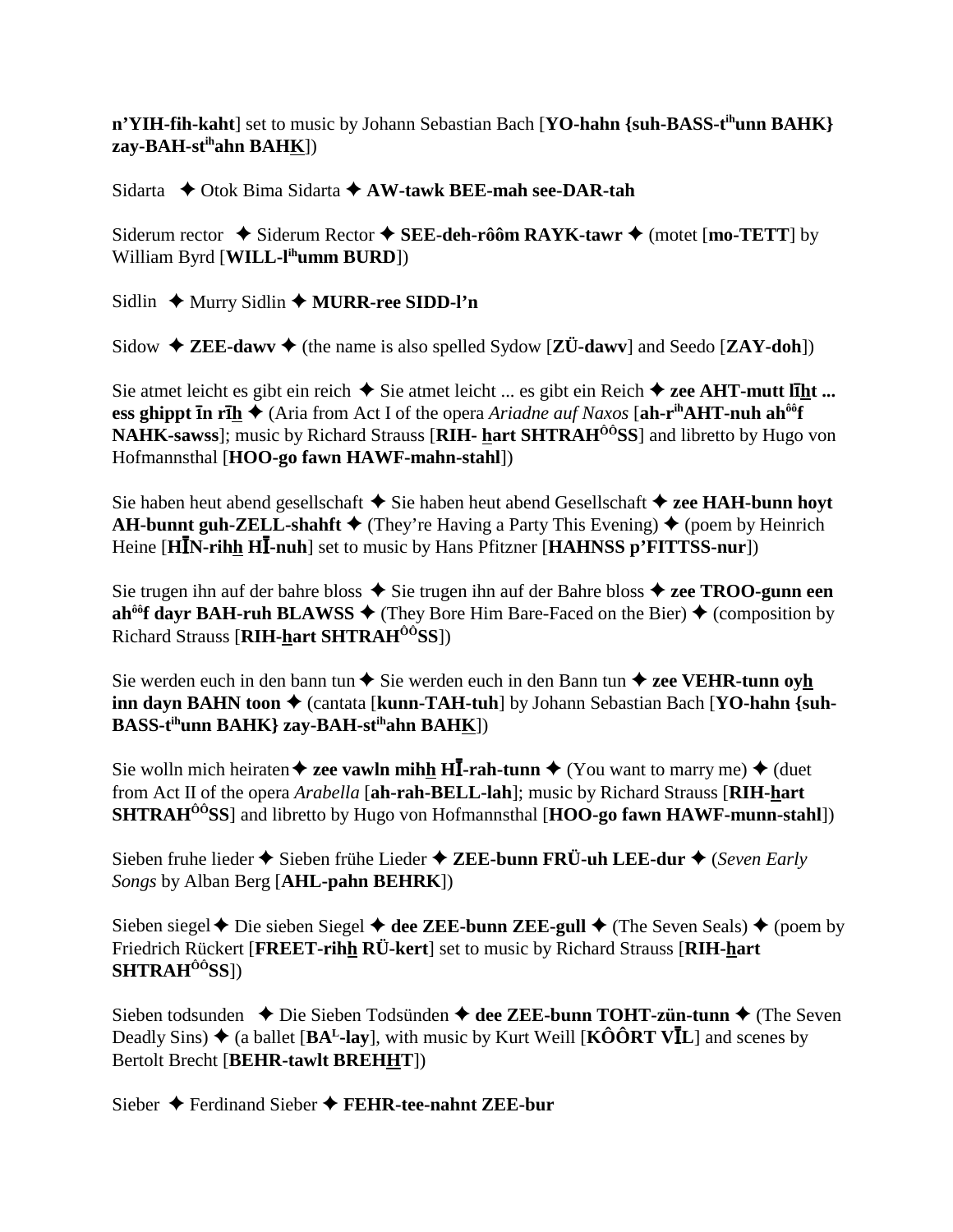- Sieber  $\triangle$  Gudrun Sieber  $\triangle$  GÔÔT-rôôn ZEE-bur
- Siebert ◆ Dorothea Siebert ◆ doh-ro-TAY-uh ZEE-bert
- Siebert  $\blacklozenge$  Glenn Siebert  $\blacklozenge$  GLENN SEE-burt
- Siebert ◆ Wilhelm Dieter Siebert ◆ VILL-hellm DEE-tur ZEE-bert
- Sieczynski  $\triangle$  Rudolf Sieczyński  $\triangle$  RÔÔ-dawlf s<sup>ee</sup>eh-CHIH6-skee
- Sieden  $\triangle$  Cyndia Sieden  $\triangle$  TSÜN-d<sup>ih</sup>ah ZEE-dunn
- Siegel  $\triangleleft$  Carl F. W. Siegel  $\triangleleft$  KARL (F. W.) ZEE-gull
- Siegel  $\triangle$  Janis Siegel  $\triangle$  JA-nuss SEE-gh'l
- Siegel  $\blacklozenge$  Jeffrey Siegel  $\blacklozenge$  JEFF-ree SEE-gh'l
- Siegel ◆ Laurence Gordon Siegel ◆ LAW-runntss GAWR-d'n SEE-g'l

Siegfried  $\triangleleft$  ZEEK-freet  $\triangleleft$  (an opera, with music and libretto by Richard Wagner [RIH-hart] VAHG-nur]; also a character in the opera)

Siegfried idyll  $\triangle$  Siegfried Idyll  $\triangle$  ZEEK-freet ee-DÜL  $\triangle$  (orchestral composition by Richard Wagner [RIH-hart VAHG-nur]

Siegl  $\triangle$  Otto Siegl  $\triangle$  AWT-toh ZEE-g'l

Sieglinde  $\triangleq$  zeek-LINN-tuh  $\triangleq$  (character in the opera *Die Walküre* [dee vahl-KÜ-ruh], music and libretto by Richard Wagner [RIH-hart VAHG-nur])

Siegmeister ◆ Elie Siegmeister ◆ EH-lee SEEG-mis-tur

Siegmund heiss ich und siegmund bin ich  $\blacklozenge$  Siegmund heiss' ich und Siegmund bin ich!  $\blacklozenge$ **ZEEK-môônt hiss ihh ôônt ZEEK-môônt binn ihh!**  $\triangle$  (duet from Act I of the opera *Die Walküre* [dee vahl-KÜ-ruh], music and libretto by Richard Wagner [RIH-hart VAHG-nur])

Siegmund schultze ◆ Walther Siegmund-Schultze ◆ VAHL-tur ZEEK-môônt-SHÔÔLT-tsuh

Siegrune  $\triangleq$  zee-GROO-nuh  $\triangleq$  (one of the *Walküren* [vahl-KÜ-runn] — mythical maidens of Odin who choose the heroes to be slain in battle and who conduct their souls into the hall of Odin — a character in the opera *Die Walküre* [dee vahl-KÜ-ruh], music and libretto by Richard Wagner [RIH-hart VAHG-nur])

Siehe zu dass deine gottesfurcht nicht heuchelei sei  $\triangle$  Siehe zu, dass deine Gottesfurcht nicht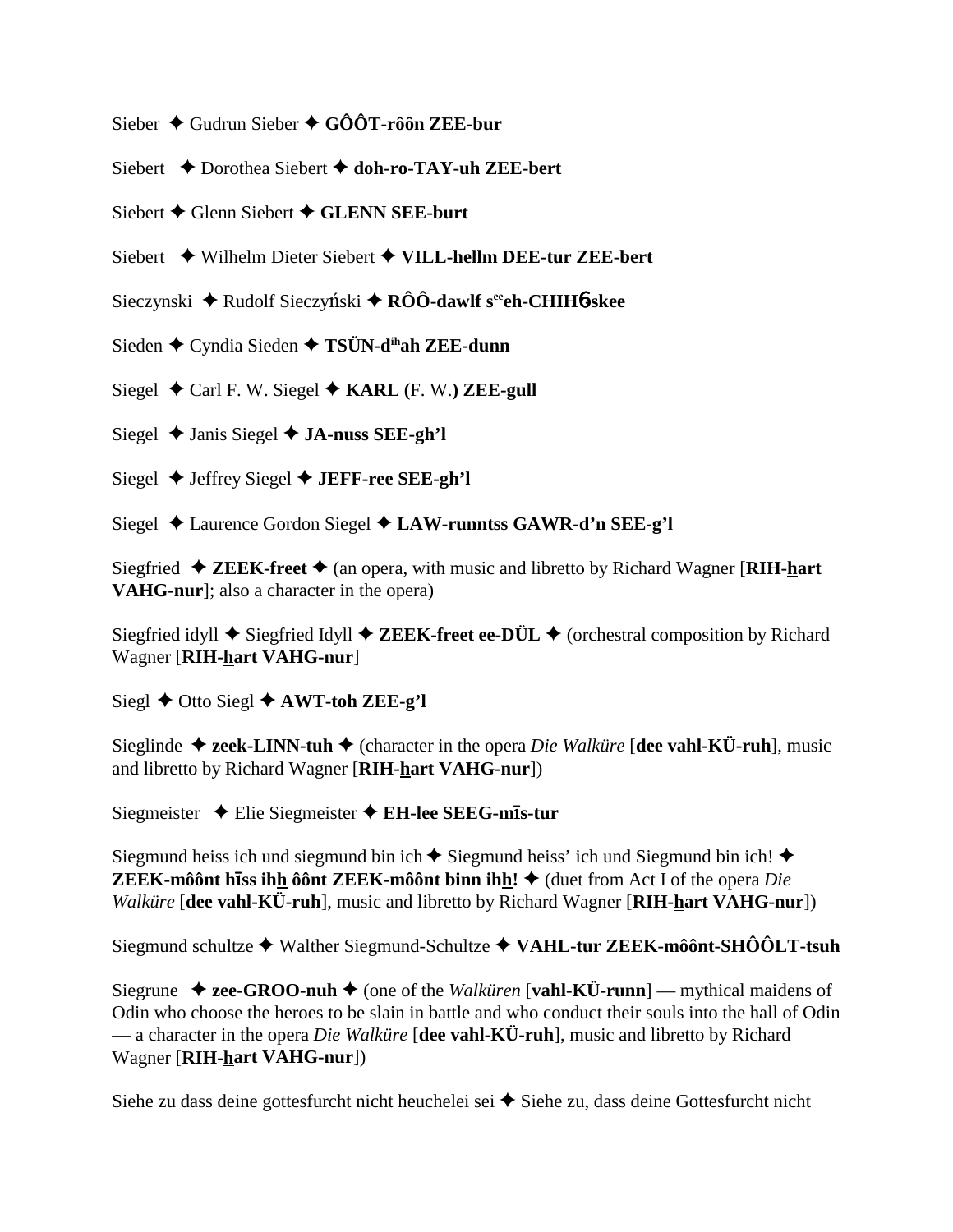Heuchelei sei  $\triangle$  ZEE-uh tsoo, dahss DI-nuh GAWT-tuss-fôôrht nihht HOY-huh-lī zī  $\triangle$ (cantata [kunn-TAH-tuh] by Johann Sebastian Bach [YO-hahn {suh-BASS-t<sup>ih</sup>unn BAHK} zay-BAH-st<sup>ih</sup>ahn BAHK])

Siehr  $\triangle$  Gustav Siehr  $\triangle$  GÔÔ-stahf ZEER

Siems  $\triangle$  Margarethe Siems  $\triangle$  mar-gah-RAY-tuh ZEEMSS

Siena ◆ James Siena ◆ JAYMZ see-EH-nah

Siepi  $\triangle$  Cesare Siepi  $\triangle$  chay-ZAH-ray s<sup>ee</sup>AY-pee

Sierra  $\triangle$  Gorka Sierra  $\triangle$  GAWR-kah s<sup>ee</sup> AYR-rah

Sierra ◆ Roberto Sierra ◆ ro-VEHR-toh see AYR-rah

Siete canciones populares espanolas  $\rightarrow$  Siete canciones populares españolas  $\rightarrow$  see-AY-tay kahn-th<sup>ee</sup>O-nayss po-poo-LAH-rayss ayss-pah-n'YO-lahss  $\triangle$  (Seven Spanish Folk Songs)  $\triangle$ (compositions by Manuel de Falla [mah-n<sup>oo</sup>ELL day {FAH-yah} FAH-l'yah])

Siete hijos de hanna  $\triangle$  Los siete hijos de Hanna  $\triangle$  lawss-s<sup>ee</sup> AY-tay EE-hawss day HAHN-nah ◆ (Hanna's Seven Sons) ◆ (Sephardic [seh-FAR-dick] song)

Sieveking  $\blacklozenge$  Martinus Sieveking  $\blacklozenge$  mar-TEE-nüss SEE-vuh-kihng

Siface  $\triangle$  see-FAH-chav

Sigismondi  $\blacklozenge$  Giuseppe Sigismondi  $\blacklozenge$  joo-ZAYP-pay see-ghiss-MOHN-dee

Signa  $\triangle$  Betto di Signa  $\triangle$  BAYT-toh dee SEE-n'yah  $\triangle$  (character in the opera *Gianni* Schicchi [JAHN-nee SKEEK-kee]; music by Giacomo Puccini [JAH-ko-mo poo-CHEE-nee] and libretto by Giovacchino Forzano [jo-vahk-KEE-no fohr-TSAH-no])

Signor  $\triangleleft$  Ma, signor  $\triangleleft$  MAH, see-n'YOHR  $\triangleleft$  (excerpt from the opera *Il barbiere di Siviglia* [eel bar-b<sup>ee</sup>AY-ray dee see-VEE-l<sup>ee</sup>ah] — *The Barber of Seville* [suh-VILL]; music by Gioachino Rossini [j<sup>oh</sup>ah-KEE-no rohss-SEE-nee]; libretto by Cesare Sterbini [chay-ZAH-ray stavr-BEE-nee] after Pierre-Augustin Caron de Beaumarchais [peehr-o-güss-teho kah-rawo duh bo-mar-sheh] and Giuseppe Petrosellini [joo-ZAYP-pay pay-tro-zayl-LEE-nee])

Signor bruschino ossia il figlio per azzado  $\triangleleft$  Il Signor Bruschino, ossia Il figlio per azzado  $\triangleleft$ eel see-n'YOHR broo-SKEE-no, OHSS-s<sup>ee</sup>ah eel FEE-l<sup>ee</sup>o payr aht-TSAH-doh ◆ (Mr. Bruschino, or Son by Accident)  $\triangleq$  (an opera, with music by Gioachino Rossini [ $j^{oh}ah$ -KEE-no rohss-SEE-nee]; libretto by Giuseppe Maria Foppa [joo-ZAYP-pay mah-REE-ah FOHP-pah] after Alissan de Chazet [ah-liss-saho duh chah-zeh] and E. -T. Maurice Ourry [mo-reess ohr- $^{\rm{ree}}$ ])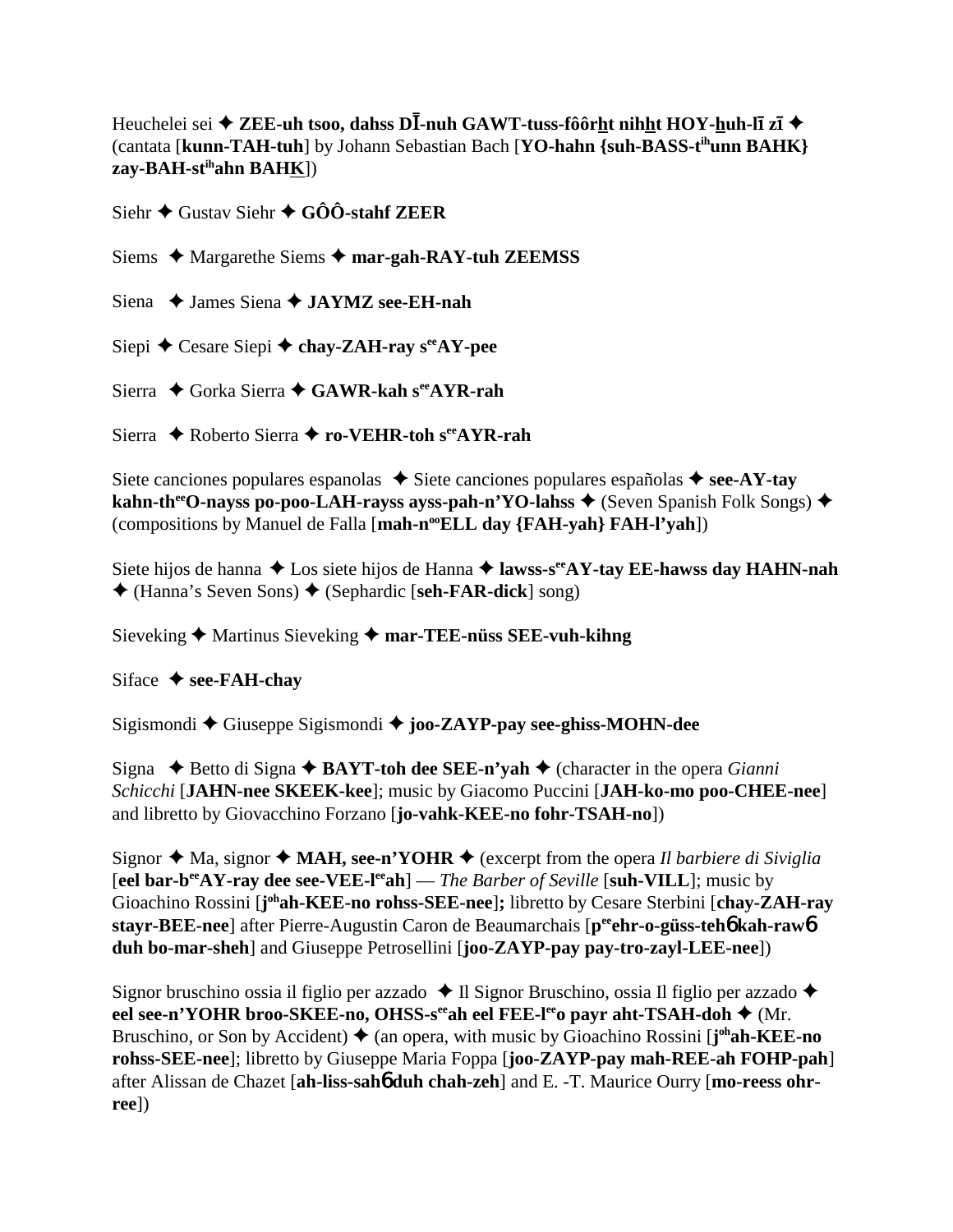Signor zitto tu  $\blacklozenge$  Ma signor ... Zitto, tu!  $\blacklozenge$  mah see-n'YOHR ... TSEET-toh, too!  $\blacklozenge$  (excerpt from the opera *Il barbiere di Siviglia* [**eel bar-beeAY-ray dee see-VEE-leeah**] — *The Barber of Seville* [**suh-VILL**]; music by Gioachino Rossini [**j ohah-KEE-no rohss-SEE-nee**]; libretto by Cesare Sterbini [**chay-ZAH-ray stayr-BEE-nee**] after Pierre-Augustin Caron de Beaumarchais [**peeehr-o-güss-teh**6 **kah-raw**6 **duh bo-mar-sheh**] and Giuseppe Petrosellini [**joo-ZAYP-pay pay-tro-zayl-LEE-nee**])

Signora che taccadde parigi o cara noi lasceremo  $\triangle$  Signora / Che t'accadde? / Parigi, o cara, noi lasceremo **→ see-n'YO-rah / kay tahk-KAHD-day? / pah-REE-jee, o KAH-rah, no<sup>ee</sup> lahshay-RAY-mo ♦** (passage featuring Annina [**ahn-NEE-nah**], Violetta [**vee-o-LAYT-tah**], and Alfredo [**ahl-FRAY-doh**] in the opera *La traviata* [**lah trah-veeAH-tah**] — *The Worldly Woman*; music by Giuseppe Verdi [**joo-ZAYP-pay VAYR-dee**]; libretto by Francesco Maria Piave [frahn-CHAY-sko mah-REE-ah peeAH-vay] after Alexandre Dumas [ah-leck-sah6-dr' **dü-mah**])

Signora che taccadde parigi o cara **→** Signora! ... Che t'accadde? ... Parigi, o cara → see-n'YOrah! ... kay tahk-KAHD-day? ... pah-REE-jee, o KAH-rah  $\triangleq$  (excerpt from the opera *La traviata* [**lah trah-veeAH-tah**] — *The Worldly Woman*; music by Giuseppe Verdi [**joo-ZAYPpay VAYR-dee**]; libretto by Francesco Maria Piave [**frahn-CHAY-sko mah-REE-ah peeAHvay**] after Alexandre Dumas [**ah-leck-sah**6**-dr' dü-mah**])

Signore  $\triangle$  Gino del Signore  $\triangle$  **JEE-no dayl see-n'YO-ray** 

Signore ascolta  $\blacklozenge$  Signore, ascolta!  $\blacklozenge$  **see-n'YO-ray, ahss-KOHL-tah!**  $\blacklozenge$  (aria featuring Liu [**l eeOO**] in the opera *Turandot* [**TOO-rahn-doht**]; music by Giacomo Puccini [**JAH-ko-mo poo-CHEE-nee**]; libretto by Giuseppe Adami [**joo-ZAYP-pay ah-DAH-mee**] and Renato Simoni [**ray-NAH-toh see-MO-nee**] after Carlo Gozzi [**KAR-lo GOHT-tsee**])

Signore dal tetto natio **→** O Signore, dal tetto natio ◆ **o see-n'YO-ray, dahl TAYT-toh NAH** $t^{ee}$   $\bullet$  (O Lord, from the house of your birth)  $\bullet$  (choral excerpt from Act IV of the opera *I Lombardi alla prima crociata* [**ee lohm-BAR-dee ahl-lah PREE-mah kro-CHAH-tah**] — *The Lombards on the First Crusade;* music by Giuseppe Verdi [**joo-ZAYP-pay VAYR-dee**]; libretto by Temistocle Solera [**tay-MEE-stoh-klay so-LAY-rah**] after Tommaso Grossi [**tohm-MAH-zo GROHSS-see**])

Signorina un altra volta Signorina, un'altra volta **see-n'yo-REE-nah, oon AHL-trah VOHL-tah ♦** (excerpt from the opera *Il barbiere di Siviglia* [eel bar-b<sup>ee</sup>AY-ray dee see-VEEl<sup>ee</sup>ah] — *The Barber of Seville* [suh-VILL]; music by Gioachino Rossini [j<sup>oh</sup>ah-KEE-no rohss-**SEE-nee**]; libretto by Cesare Sterbini [**chay-ZAH-ray stayr-BEE-nee**] after Pierre-Augustin Caron de Beaumarchais [p<sup>ee</sup>ehr-o-güss-teh**6** kah-raw**6** duh bo-mar-sheh] and Giuseppe Petrosellini [**joo-ZAYP-pay pay-tro-zayl-LEE-nee**])

Sigtenhorst meyer **→** Bernhard van den Sigtenhorst-Meyer **→ BEHRN-hart funn denn SIHKtunn-hawrst-MAY-ur**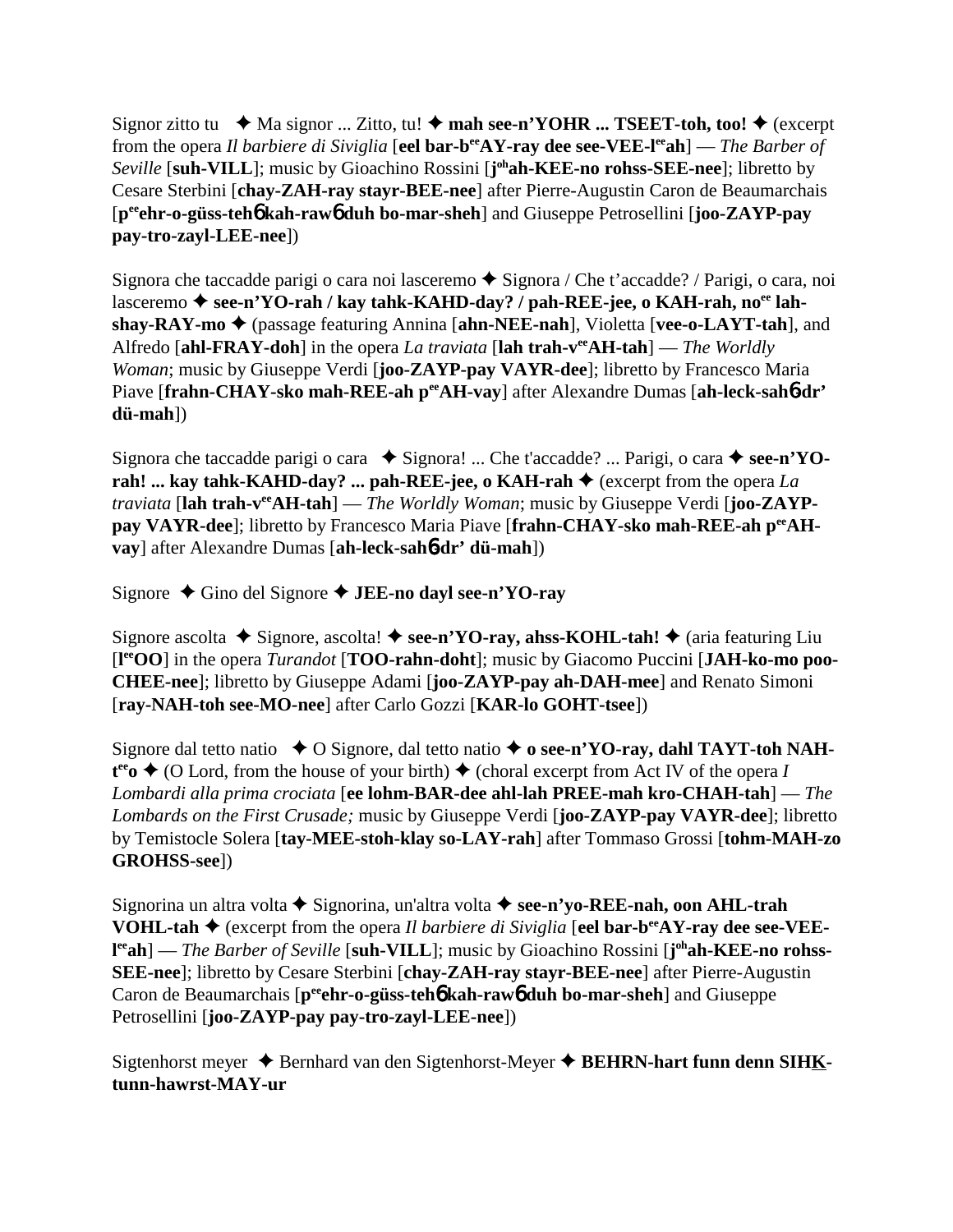Siguiendo va  $\bullet$  Siguiendo vá  $\bullet$  see-gh<sup>ee</sup>AYN-doh vah  $\bullet$  (excerpt from Sonetos Sagrados [so-NAY-tawss sah-GRAH-thawss] by Héctor Campos Parsi [ECK-tawr KAHM-pawss PARsee])

Sigurbjornsson  $\triangle$  Thorkell Sigurbjörnsson  $\triangle$  TOHR-kull SIH-gur-b'YÖRN-sunn

Sigwart  $\triangle$  Botho Sigwart  $\triangle$  BAW-toh ZIGG-vart

Siki ◆ Béla Siki ◆ BAY-lah SHIH-kee

Siklos ◆ Albert Siklós ◆ AHL-bert SHICK-loh<sup>oh</sup>sh

Sikorski ◆ Kazimierz Sikorski ◆ kah-ZEE-meerz see-KAWR-skee

Sikorski ◆ Tomasz Sikorski ◆ TAW-mahsh see-KAWR-skee

Sil est un charmant gazon  $\bullet$  S'il est un charmant gazon  $\bullet$  seel esst  $\mathbf{u}_0$  shar-mahol gah-zawo  $\bullet$ (If There Be a Charming Lawn)  $\blacklozenge$  (poem by Victor Hugo [{VICK-tur h'YOO-go} veek-tawr **ü-go** set to music by Franz Liszt [FRAHNZ LISST])

Silas  $\triangle$  Edouard Silas  $\triangle$  AY-d<sup>ôô</sup> art SEE-lahss

Silberklang ← Mademoiselle Silberklang ← mah-d'm'wah-zell ZILL-bur-klahng ← (Mademoiselle Silvertone)  $\triangleq$  (character in the opera *Der Schauspieldirektor* [dayr SHAH<sup>00</sup>shpeel-tih-reck-tawr] — The Play Director; a one-act comedy, with music by Wolfgang Amadeus Mozart [VAWLF-gahng ah-mah-DAY-ôôss MO-tsart] and libretto by Gottlieb Stephanie [GAWT-leep SHTEH-fah-nee])

Silbermann  $\triangle$  Andreas Silbermann  $\triangle$  ahn-DRAY-ahss ZILL-pur-mahn

Silbermann ♦ Gottfried Silbermann ♦ GAWT-freet ZILL-pur-mahn

Silbermann ♦ Johann Andreas Silbermann ♦ YO-hahn ahn-DRAY-ahss ZILL-pur-mahn

Silbermann  $\blacklozenge$  Johann Daniel Silbermann  $\blacklozenge$  YO-hahn DAH-n<sup>ih</sup>ayl ZILL-pur-mahn

Silbermann  $\blacklozenge$  Johann Friedrich Silbermann  $\blacklozenge$  YO-hahn FREET-rihh ZILL-pur-mahn

Silbermann  $\blacklozenge$  Johann Heinrich Silbermann  $\blacklozenge$  YO-hahn HIN-rihh ZILL-pur-mahn

Silbermann organ crostau  $\triangle$  Silbermann organ, Crostau  $\triangle$  ZILL-pur-mahn (organ), KRAWshtah®

Silbermann organ dresden  $\triangle$  Silbermann organ, Dresden  $\triangle$  ZILL-pur-mahn (organ), DRESS**tunn**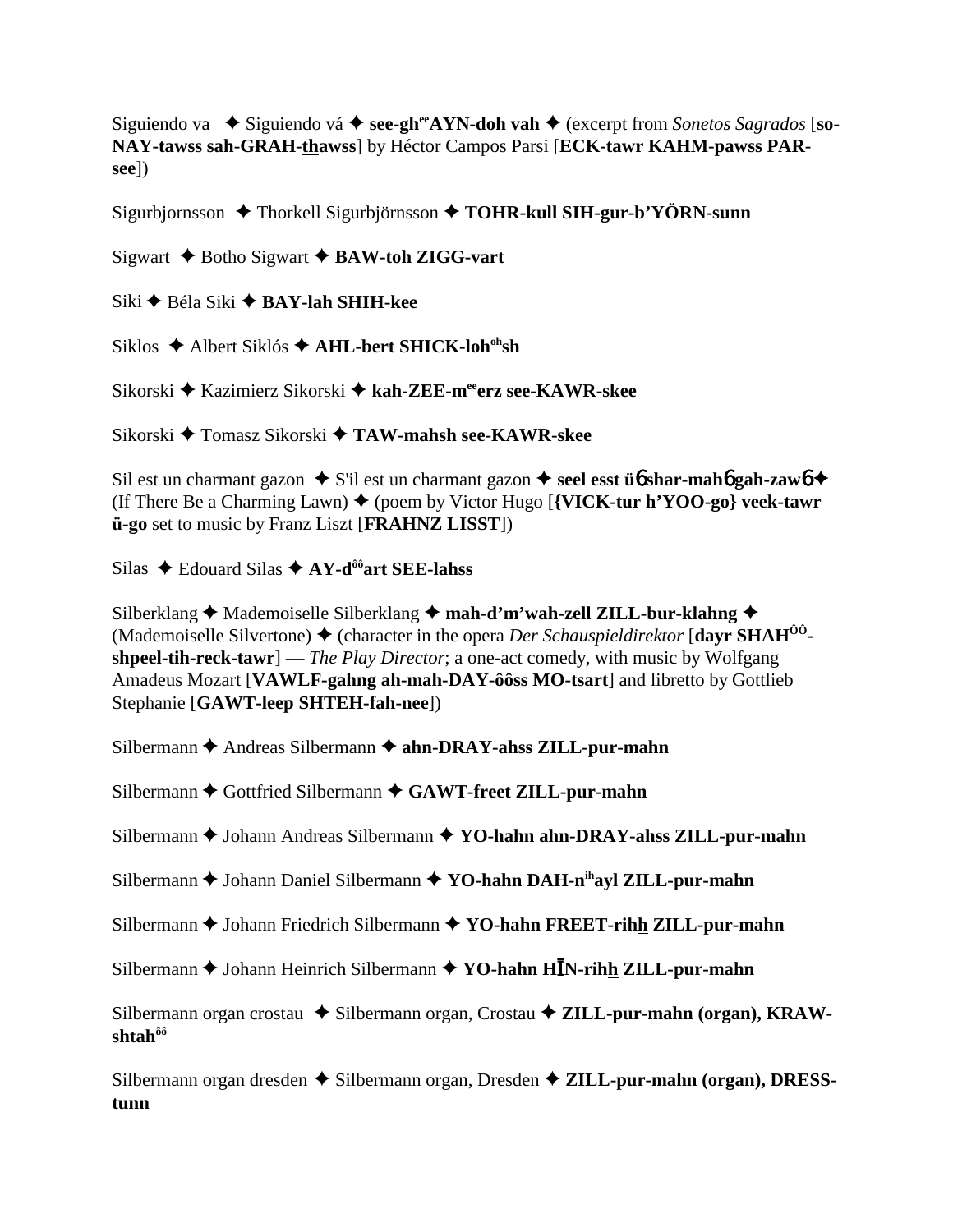Silberschlag **→ Jeff Silberschlag → JEFF SILL-pur-shlahk** 

Silbersee  $\triangle$  Der Silbersee  $\triangle$  dayr ZILL-bur-zay  $\triangle$  (The Silver Lake)  $\triangle$  (A play, with music by Kurt Weill [KÔÔRT VIL] and libretto by Georg Kaiser [GAY-awrk KAH<sup>IH</sup>-zur])

Silcher  $\triangle$  Friedrich Silcher  $\triangle$  **FREET-rihh ZILL-hur**  $\triangle$  (known also as Philipp Friedrich Silcher [**FEE-lipp FREET-rihh ZILL-hur**])

Silence  $\blacklozenge$  see-lahofter  $\blacklozenge$  (French pronunciation)  $\blacklozenge$  (hymn composed by Ton de Leeuw [**TAWN duh LAYAYôô**])

Silenzio aida verso noi savanza **→** Silenzio! Aida verso noi s'avanza → see-LAYN-ts<sup>ee</sup>o! ah-EE**dah VAYR-so no<sup>ee</sup> sah-VAHN-tsah**  $\blacklozenge$  (duet from the opera *Aida* [ah-EE-dah]; music by Giuseppe Verdi [**joo-ZAYP-pay VAYR-dee**]; libretto by Antonio Ghislanzoni [**ahn-TAW-neeo ghee-zlahn-TSO-nee**] after Auguste Mariette [**o-güst mah-reeett**] and Camille Du Locle [**{kahmeel dü law-kl'} kah-meey' dü law-kl'**])

Silesian university choir  $\triangle$  Silesian University Choir  $\triangle$  s**ī**-LEE-zh<sup>ee</sup>unn (University Choir)

Silja Anja Silja **AHN-yah ZILL-yah**

Sillito ◆ Kenneth Sillito **◆ KENN-nuth sill-LEE-toh** 

Siloti **→** Alexander Siloti ◆ **uh-l<sup>y</sup>ick-SAHN-d'r sih-LAW-t<sup>y</sup>ee ◆** (the last name is also spelled Ziloti [zih-LAW-t<sup>y</sup>ee])

Silouans song  $\triangle$  Silouans Song  $\triangle$  **ZEE-loo-ahnss (Song)**  $\triangle$  (My Soul Yearns After the Lord) (composition by Arvo Pärt [**AR-vo PEHRT**])

Silva Francisco Manuel da Silva **frah**6**-SEESS-kôô mah-nôôELL duh SEEL-vuh**

Silva Francisco Silva **frahn-SEESS-ko SEEL-vah**

Silva **→** Luigi Silva → {l<sup>oo</sup>EE-jee SILL-vah} l<sup>oo</sup>EE-jee SEEL-vah

Silva Oscar da Silva **AWSH-kur duh SEEL-vuh**

Silva Poll da Silva **pawl dah seel-vah** (known also as David Poll da Silva [**dah-veed pawl dah seel-vah**])

Silva leite **→** Antonio da Silva Leite → ah**6**-TOH-n<sup>ih</sup>ôô duh SEEL-vuh LAY-tuh → (known also as Antonio Joaquim [**zhôô-uh-KEE**6] da Silva Leite)

Silvana  $\blacklozenge$  seel-VAH-nah  $\blacklozenge$  (character in the opera *La fiamma* [lah f<sup>re</sup>AHM-mah] — *The Flame*; music by Ottorino Respighi [**oht-toh-REE-no ray-SPEE-ghee**] and libretto by Claudio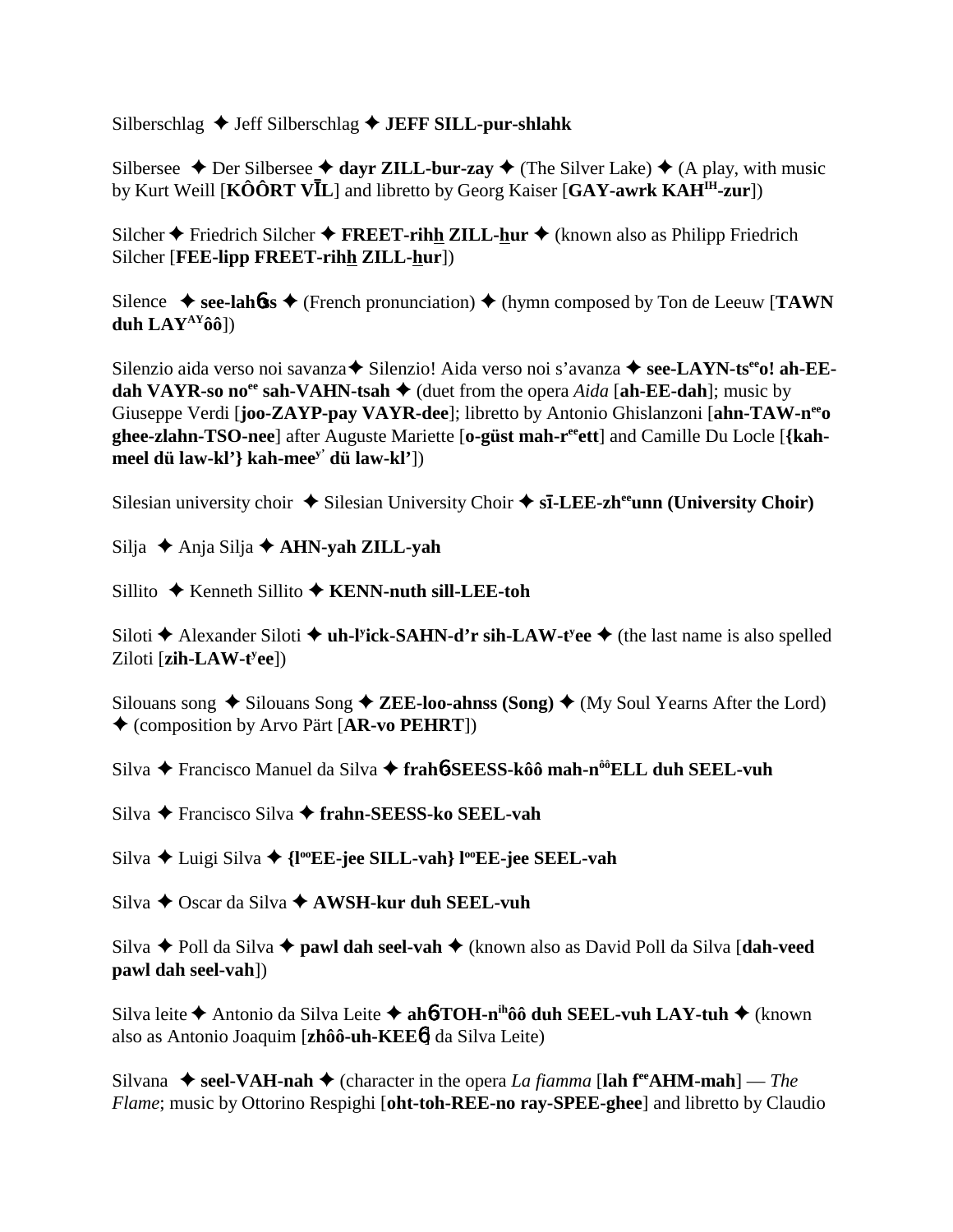Guastalla [**KLAHOO-deeo gooah-STAHL-lah**])

Silvano  $\triangle$  seel-VAH-no  $\triangle$  (character in the opera *Un ballo in maschera* **[oon BAHL-lo een MAH-skay-rah**] — *A Masked Ball*; music by Giuseppe Verdi [**joo-ZAYP-pay VAYR-dee**]; libretto by Antonio Somma [**ahn-TAW-neeo SOHM-mah**] after Eugène Scribe [**ö-zhenn skreeb**])

Silver  $\triangle$  Charles Silver  $\triangle$  sharl seel-vay

Silver  $\triangle$  Sheila Silver  $\triangle$  SHEE-luh SILL-vur

Silverstein  $\triangle$  Joseph Silverstein  $\triangle$  **JO-zuff SILL-vur-stin** 

Silvestre Armand Silvestre **ar-mah**6 **seel-vess-tr'**

Silvestre **→** Gregorio Silvestre → **gray-GO-r<sup>ee</sup>o seel-VAYSS-tray** 

Silvestrelli **←** Andrea Silvestrelli ← ahn-DRAY-ah seel-vay-STRAYL-lee

Silvestri ◆ Constantin Silvestri ◆ {KAHN-stann-teen sill-VESS-tree} kawn-stahn-TEEN **seel-VESS-tree**

Silvestrov  $\blacklozenge$  Valentin Silvestrov  $\blacklozenge$  vah-lenn-T<sup>Y</sup>EEN sill-V<sup>Y</sup>ESS-truff  $\blacklozenge$  (known also as Valentin Vasilievich [vah-SEE-lee<sup>e</sup>h-vihch] Silvestrov)

Silvio  $\rightarrow$  **SEEL-v<sup>ee</sup>**  $\rightarrow$  (character in the opera *Pagliacci* [pah-l<sup>ee</sup>AH-chee], libretto and music by Ruggero Leoncavallo [**rood-JAY-ro lay-ohn-kah-VAHL-lo**])

Sima **←** Gabriele Sima ← gahp-r<sup>ee</sup>AY-luh SEE-mah

Simai **→** Pavol Simai → **PAH-vawl SIH-mah**<sup>ih</sup>

Simandl Franz Simandl **FRAHNSS SIH-mahn-d'l**

Simeonov  $\triangle$  Konstantin Simeonov  $\triangle$  kahn-stahn-T<sup>Y</sup>EEN see-m<sup>eh</sup>AW-nuff  $\triangle$  (known also as Konstantin Arsenievich [**ar-SAY-niheh-vihch**] Simeonov)

Simic ◆ Borivoje Simić **◆ BAW-rih-vo-yuh SEE-mihch** 

Simila Martti Similä **MART-tih SIH-mih-la**

Simionato **→** Giulietta Simionato → joo-l<sup>ee</sup>AYT-tah see-m<sup>ee</sup>o-NAH-toh

Simko ◆ Imre Simkó ◆ **IMM-reh SHIMM-koh**<sup>oh</sup>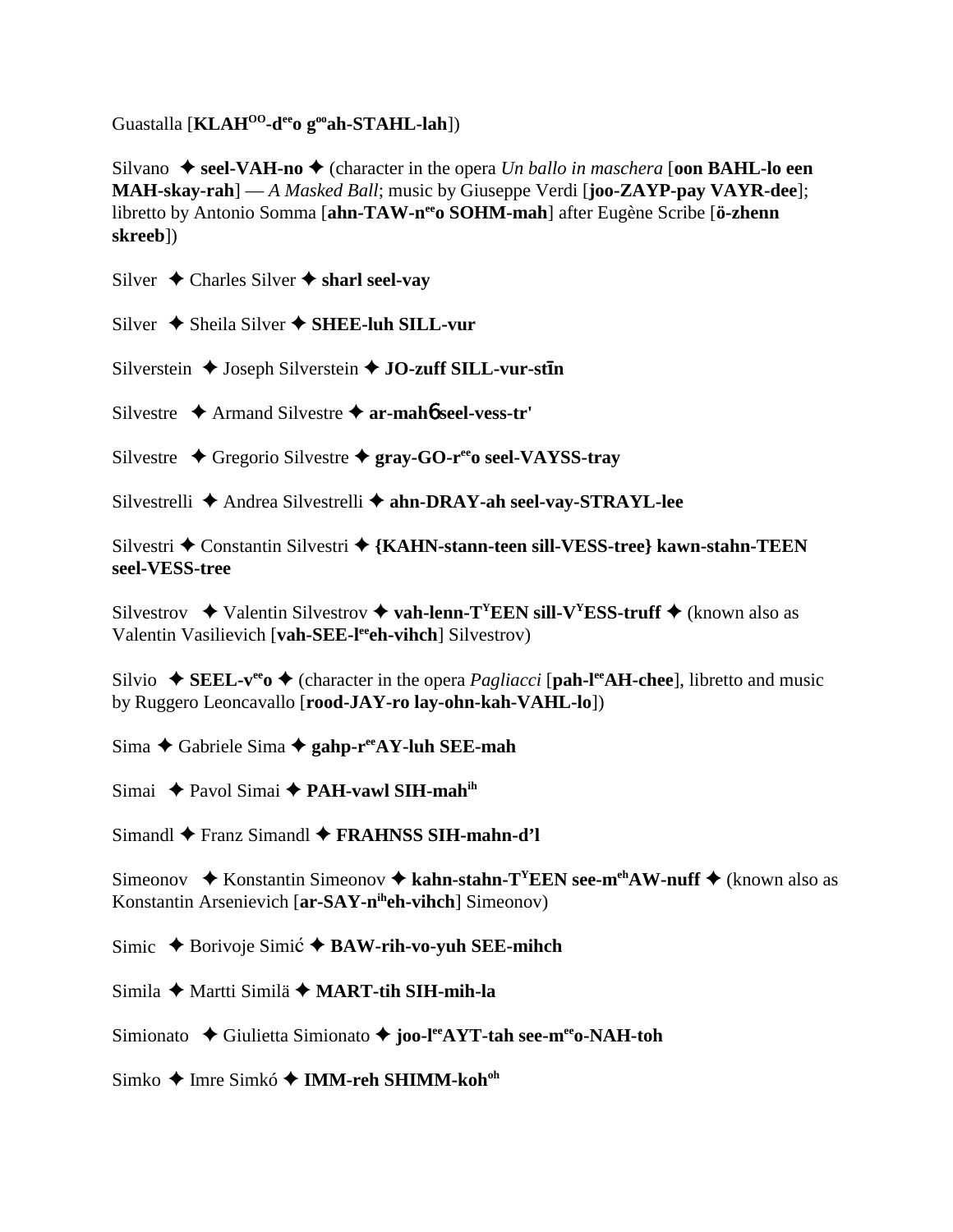Simon **→** Alicja Simon → ah-LEETSS-vah SEE-mawn → (known also as Alicia Simon [SEE**mawn**])

Simon **→** Anton Simon **→ ah6-taw6** see-maw6

Simon **→ James Simon → JAYMZ ZEE-mawn** 

Simon boccanegra **→** Simon Boccanegra → SEE-mohn bohk-kah-NAY-grah → (an opera, with music by Giuseppe Verdi [**joo-ZAYP-pay VAYR-dee**]; libretto by Francesco Maria Piave [**frahn-CHAY-sko mah-REE-ah peeAH-vay**] and G. Montanelli [**mohn-tah-NAYL-lee**] after Antonio García Gutiérrez [ahn-TOH-n<sup>ee</sup>o gar-THEE-ah goo-t<sup>ee</sup>AYR-rehth]; also a character in the opera)

Simon girard ◆ Juliette Simon-Girard ◆ zh**ü-l<sup>ee</sup>ett see-maw6-zhee-rar** 

Simonacci **→** Giancarlo Simonacci → jahn-KAR-lo see-mo-NAH-chee

Simoncini **←** Roland Simoncini ← raw-lah**6** see-maw**6**-see-nee

Simone **→** Nina Simone → **NEE-nah see-MOHN** 

Simoneau Léopold Simoneau **lay-aw-pawld see-maw-no**

Simonetti ◆ Achille Simonetti ◆ {uh-KILL s**ī-mo-NETT-tee} ah-KEEL-lay see-mo-NAYTtee**

Simonetto Alfredo Simonetto **ahl-FRAY-doh see-mo-NAYT-toh**

Simonini **→ see-mo-NEE-nee** 

Simonis Jean-Marie Simonis **zhah**6**-mah-ree see-maw-nee**

Simonot **→** Geneviève Simonot → zheh-nuh-v<sup>ee</sup>evv see-maw-no

Simonov ◆ Yuri Simonov ◆ YOO-ree SEE-muh-nuff ◆ (known also as Yuri Ivanovich [ee-**VAH-nuh-vihch**] Simonov)

Simonsen **→** Rudolph Simonsen ◆ WOO-dawlf SIH-munn-sunn ◆ (known also as Rudolph Hermann [**HEHR-munn**] Simonsen)

Simovich **→** Roman Simovich **→ rah-MAHN sih-MAW-vihch** 

Simpson ◆ Marietta Simpson ◆ meh-ree-ETT-tuh SIMMP-sunn

Simrock Fritz Auckenthaler Simrock **FRITTSS AHÔÔ-kunn-tah-lur ZIMM-rawk**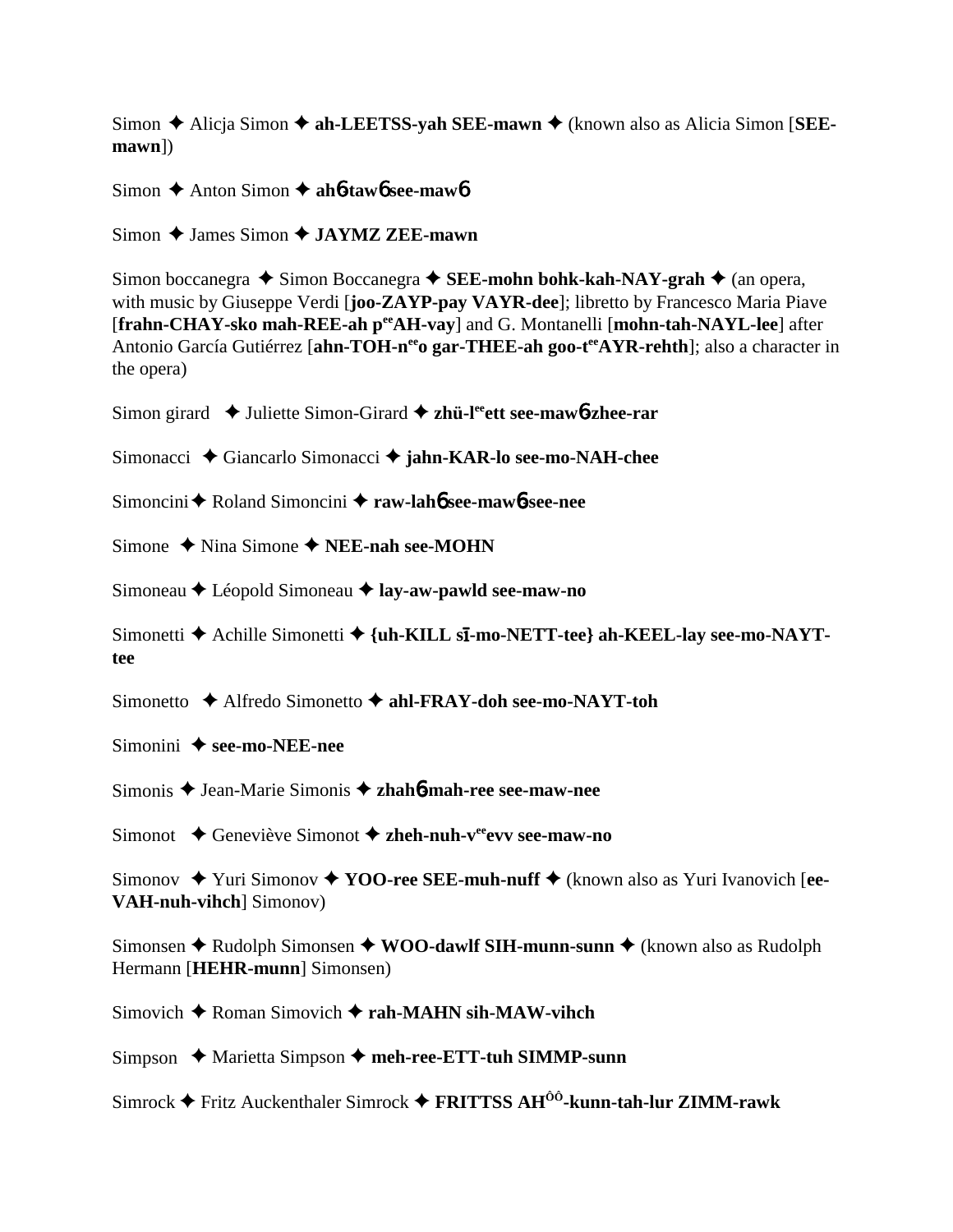Simrock **←** Fritz Simrock ← FRITTSS ZIMM-rawk ← (known also as Friedrich August Simrock [**FREET-rihh AHÔÔ-gôôst ZIMM-rawk**])

Simrock **→** Hans Simrock **→ HAHNSS ZIMM-rawk** → (known also as Johann Baptist Simrock [**YO-hahn BAHP-tisst ZIMM-rawk**])

Simrock Nikolaus Simrock **NEE-ko-lahôôss ZIMM-rawk**

Simrock Peter Joseph Simrock **PAY-tur YOHOH-zeff ZIMM-rawk**

 $\sin \triangleleft$  Otakar Šín  $\triangleleft$  AW-tah-kar SHEE<sup>EE</sup>N

Sinatra **→** Frank Sinatra → FRANGK sih-NAH-trah → (known also as Francis Albert [**FRANT-suss AL-burt**] Sinatra)

Sinclair ◆ Monica Sinclair ◆ MAH-nih-kuh sinn-KLEHR

Sind es schmerzen  $\triangle$  Sind es Schmerzen  $\triangle$  **ZINNT ess SHMEHR-tsunn**  $\triangle$  (Is it Pain)  $\triangle$ (poem by Johann Ludwig Tieck [**YO-hahn LOOT-vihh TEEK**] set to music by Johannes Brahms [**yo-HAHN-nuss {BRAHMZ} BRAHAHMSS**] in the song cycle *Die schöne Magelone* [**dee SHÖ-nuh mah-guh-LO-nuh**] — *The Beautiful Magelone*)

Sinding ◆ Christian Sinding ◆ **KRISS-t<sup>ee</sup>ahn SINN-dihng** ◆ (known also as Christian August [**AEW-ghewst**] Sinding)

Sinfonia ◆ seen-fo-NEE-ah ◆ (composition by Luciano Berio [loo-CHAH-no BAY-r<sup>ee</sup>o]) ◆ (composition from *Partita No. 2* by Johann Sebastian Bach [**YO-hahn {suh-BASS-tihunn BAHK} zay-BAH-stihahn BAHK**])

Sinfonia concertante  $\blacklozenge$  Sinfonia concertante  $\blacklozenge$  seen-fo-NEE-ah kohn-chayr-TAHN-tay  $\blacklozenge$ (composition by Wolfgang Amadeus Mozart [**VAWLF-gahng ah-mah-DAY-ôôss MO-tsart**])

Sinfonico mariachi aguilas de america **→** Sinfonico Mariachi Aguilas de America **→ seen-fo-NEE-ko mah-r<sup>ee</sup>AH-chee ah-GHEE-lahss day ah-MAY-ree-kah ♦** (American Eagle Symphonic Mariachi)

Sinfonie  $\triangle$  seh**6-faw-nee**  $\triangle$  (symphony)  $\triangle$  (French pronunciation)

Sinfonie  $\triangle$  **zinn-fo-NEE**  $\triangle$  (symphony)  $\triangle$  (German pronunciation)

Sinfonieorchester des sudwestfunks  $\bullet$  Sinfonieorchester des Südwestfunks  $\bullet$  zinn-fo-nee-awr-**KEH-stur dess ZÜT-vesst-fôônkss ♦ (Southwest German Radio Symphony Orchestra)** 

Sinfonies de fanfare **★** Sinfonies de Fanfare **✦ sehb-faw-nee duh fahb-far** ◆ (compositions by Jean-Joseph Mouret [**zhah**6**-zho-zeff môô-reh**])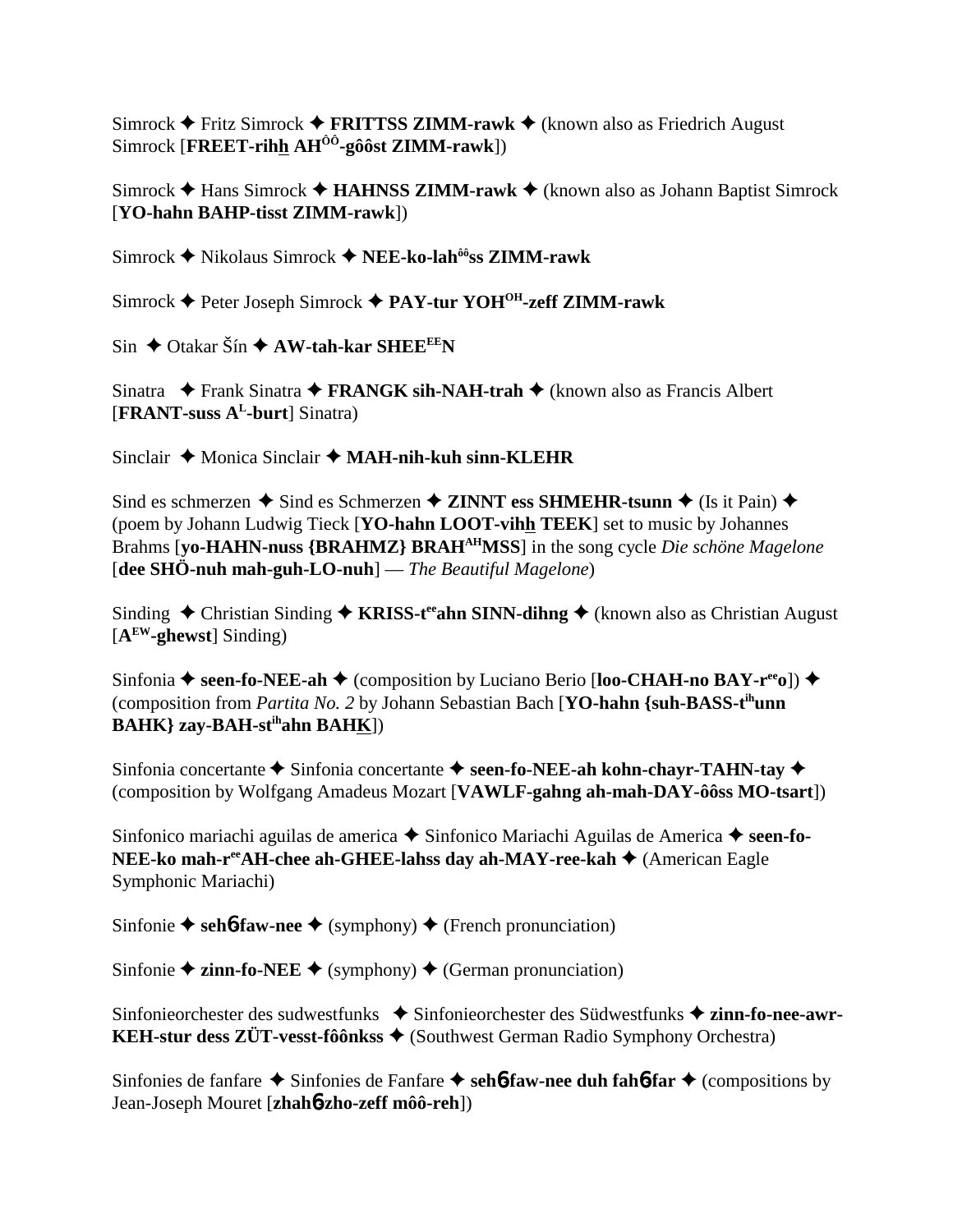Sinfonietta  $\triangle$  **ZINN-fo-n<sup>ee</sup>ett-tah**  $\triangle$  (orchestral work by Leoš Janáček [LEH-awsh yah-**NAHAH-check**])

Sinfonische etuden  $\triangle$  Sinfonische Etüden  $\triangle$  zinn-FO-nih-shuh ay-TÜ-dunn  $\triangle$  (Symphonic Studies) ◆ (compositions by Robert Schumann [**ROH<sup>OH</sup>-bert SHOO-mahn**])

Singabahambayo  $\triangleq$  sihng-ah-bah-YAHM-bah-yo  $\triangleq$  (traditional South African folk song)

Singelee Jean-Baptiste Singelée **zhah**6**-bah-teest seh**6**-zhuh-lay**

Singende traum  $\triangle$  Der singende Traum  $\triangle$  dayr ZIHNG-unn-tuh TRAH<sup>ôÔ</sup>M  $\triangle$  (The Singing Dream)  $\triangle$  (an operetta, with music by Richard Tauber [**RIH-hart TAH<sup>ôô</sup>-bur**]; lyrics by Marischka [mah-RIHSH-kah] and Feiner [FI-nur]

Singer Edmund Singer **EDD-môônt ZIHNG-ur**

Singer George Singer **JAW-urj SIHNG-ur**

Singer **↓** Kurt Singer ◆ KÔÔRT ZIHNG-ur

Singer Otto Singer **AWT-toh ZIHNG-ur**

Singer Peter Singer **PAY-tur ZIHNG-ur** (known also as Peter Alkantara Singer [**PAYtur ahl-kahn-TAH-rah ZIHNG-ur**])

Singet dem herrn ein neues lied Singet dem Herrn ein neues Lied **ZIHNG-utt daym HEHRN <b>in NOY-uss leet** ♦ (motet by Johann Sebastian Bach [**YO-hahn** {suh-BASS-t<sup>ih</sup>unn **BAHK} zay-BAH-stihahn BAHK**])

Singet leise ◆ ZIHNG-utt L**I-zuh** ◆ (Sing Softly) ◆ (poem by Clemens Brentano [KLAY**mennss brenn-TAHAH-no**] set to music by Paul Hindemith [**PAHÔÔL HINN-tuh-mitt**])

Singet nicht in trauertonen  $\triangle$  Singet nicht in Trauertönen  $\triangle$  **ZIHNG-utt nihht inn TRAH<sup>00</sup>**  $ur-t\ddot{\sigma}$ -nunn  $\blacklozenge$  (Sing Not in Tones of Sadness)  $\blacklozenge$  (poem by Johann Wolfgang von Goethe [YOhahn VAWLF-gahng fawn GÖ-tuh] set to music by Robert Schumann [ROH<sup>OH</sup>-bert SHOO**mahn**])

Singher Martial Singher **mar-seeahl seh**6**-gay** (known also as Martial Jean-Paul [**zhah**6 **pohl**] Singher)

Singo jadolo ◆ Singo Jadolo ◆ SENN-go yah-doh-LO ◆ (Kenyan [KENN-yunn] folk melody)

Singspiel  $\triangle$  **ZIHNG-shpeel**  $\triangle$  (operetta)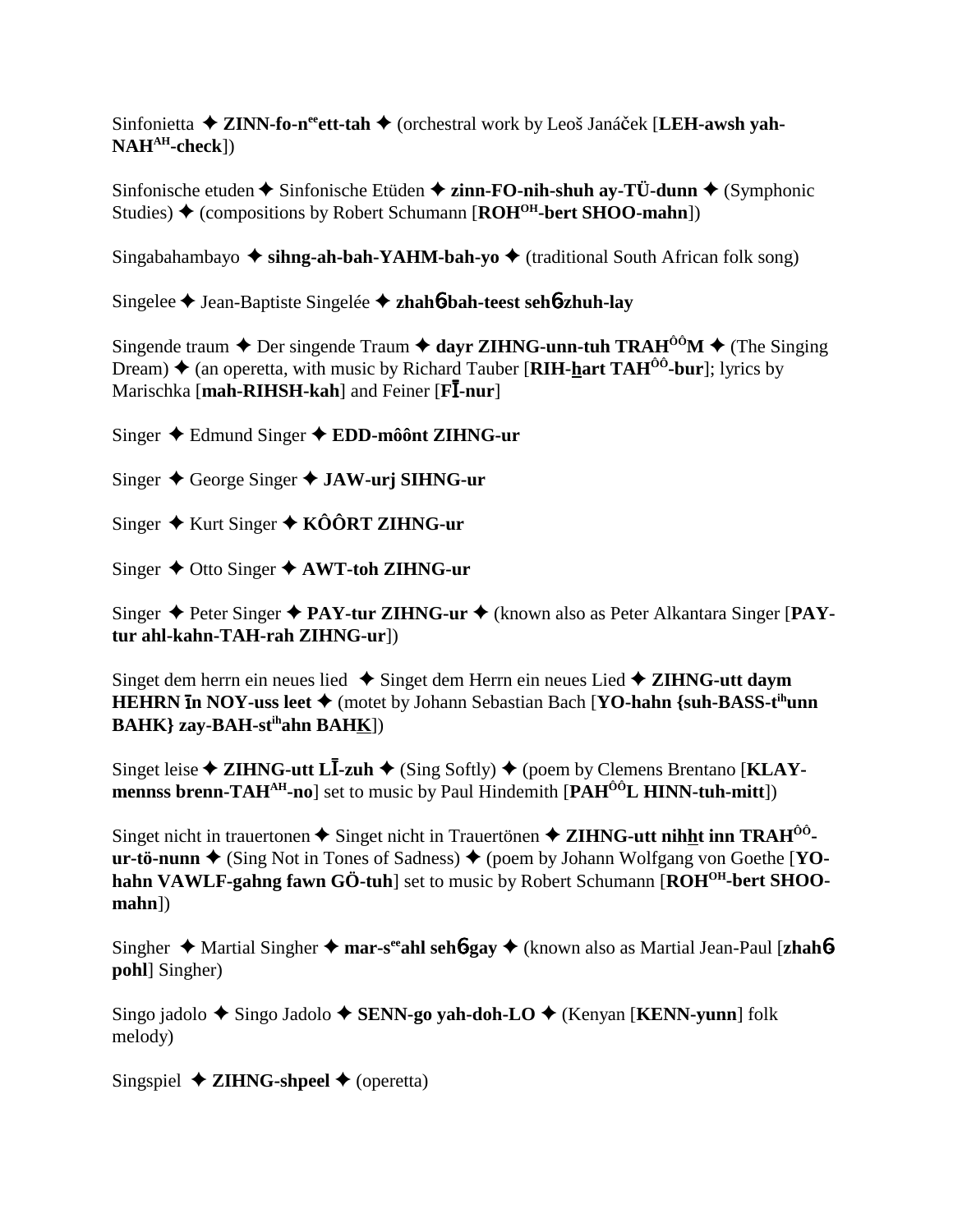Singt dem grossen bassa lieder  $\triangle$  Singt dem grossen Bassa Lieder  $\triangle$  ZIHNGT daym GROHSS-sunn BAHSS-suh LEE-dur ♦ (March and Chorus of the Janissaries [JA-niss-sehreez | — Janissaries are a class of Turkish soldiers)  $\triangle$  (excerpt from the musical play Die Entführung aus dem Serail [dee ennt-FÜ-rôông ah<sup>ôô</sup>ss daym zay- $\text{RAH}^{\text{IH}}L$ ] — The Abduction From the Harem; music by Wolfgang Amadeus Mozart [VAWLF-gahng ah-mah-DAY-ôôss MO-tsart]; libretto by Johann Gottlieb Stephanie [YO-hahn GAWT-leep SHTEH-fah-nee] after Christoph Friedrich Bretzner [KRIH-stawf FREET-rihh BRETTSS-nur])

Singt singet gott dem herren neue lieder  $\triangle$  Singt, singet Gott, dem Herren, neue Lieder  $\triangle$ ZIHNGT, ZIHNG-utt GAWT, daym HEHR-runn, NOY-uh LEE-dur ♦ (O Sing Unto the Lord)  $\blacklozenge$  (song from *Biblische Lieder* [BIPP-lih-shuh LEE-dur] — *Biblical Songs* — by Antonín Dvořák [AHN-taw-n<sup>y</sup>ee<sup>ee</sup>n d'VAW-'shah<sup>ah</sup>k])

Sinico → Francesco Sinico → frahn-CHAY-sko SEE-nee-ko

Sinico  $\triangle$  Giuseppe Sinico  $\triangle$  joo-ZAYP-pay SEE-nee-ko

Sinigaglia ← Leone Sinigaglia ← lay-O-nay see-nee-GAH-l<sup>ee</sup>ah

Sink hernieder  $\triangle$  O sink' hernieder  $\triangle$  O ZIHNK hehr-NEE-dur  $\triangle$  (duet from the opera Tristan und Isolde [TRIH-stahn ôont ee-ZAWL-tuh]; music and libretto by Richard Wagner [RIH-hart]  $VAHG-nur$ ])

Sinopoli  $\blacklozenge$  Giuseppe Sinopoli  $\blacklozenge$  joo-ZAYP-pay see-NO-po-lee

Sintow  $\triangle$  Anna Tomowa-Sintow  $\triangle$  AHN-nah TAH-maw-vah-SINN-tawf

Sio potessi col sorriso dinnocenza  $\triangle$  Oh! S'io potessi ... col sorriso d'innocenza  $\triangle$  O!  $s^{ee}$ o po-TAYSS-see ... kohl sohr-REE-zo deen-no-CHAYN-tsah ♦ (aria featuring Imogene [ee-mo-**JAY-nay**] with chorus in Act II of the opera *ll pirata* [eel pee-RAH-tah] — The Pirate; music by Vincenzo Bellini [veen-CHAYN-tso bayl-LEE-nee] and libretto by Felice Romani [fay-LEEchay ro-MAH-nee])

Siohan  $\triangle$  Robert Siohan  $\triangle$  ro-behr s<sup>ee</sup> aw-aho  $\triangle$  (known also as Robert-Lucien [roh-behr-lü $shah6$ ] Siohan)

Sipila ◆ Eero Sipilä ◆ EH<sup>EH</sup>-raw SIH-pih-la ◆ (known also as Eero Aukusti [AH<sup>00</sup>-kô0stih] Sipilä)

Sippan  $\blacklozenge$  SEEP-pahn  $\blacklozenge$  (The Anemone)  $\blacklozenge$  (poem by Johan Ludvig Runeberg [YOO-hahn LUD-vigg  $\overrightarrow{RU}$ -neh-bar<sup>y'</sup>] set to music by Jean Sibelius [zhaho sih- $\overrightarrow{BAY}$ -l<sup>ih</sup>ôôss])

Sippola  $\triangleleft$  Ulla Sippola  $\triangleleft$  ÔÔL-lah SIPP-paw-lah

Siqueira  $\triangle$  José Siqueira  $\triangle$  zhôô-ZAY see-KAY-ruh  $\triangle$  (known also as José de Lima [jee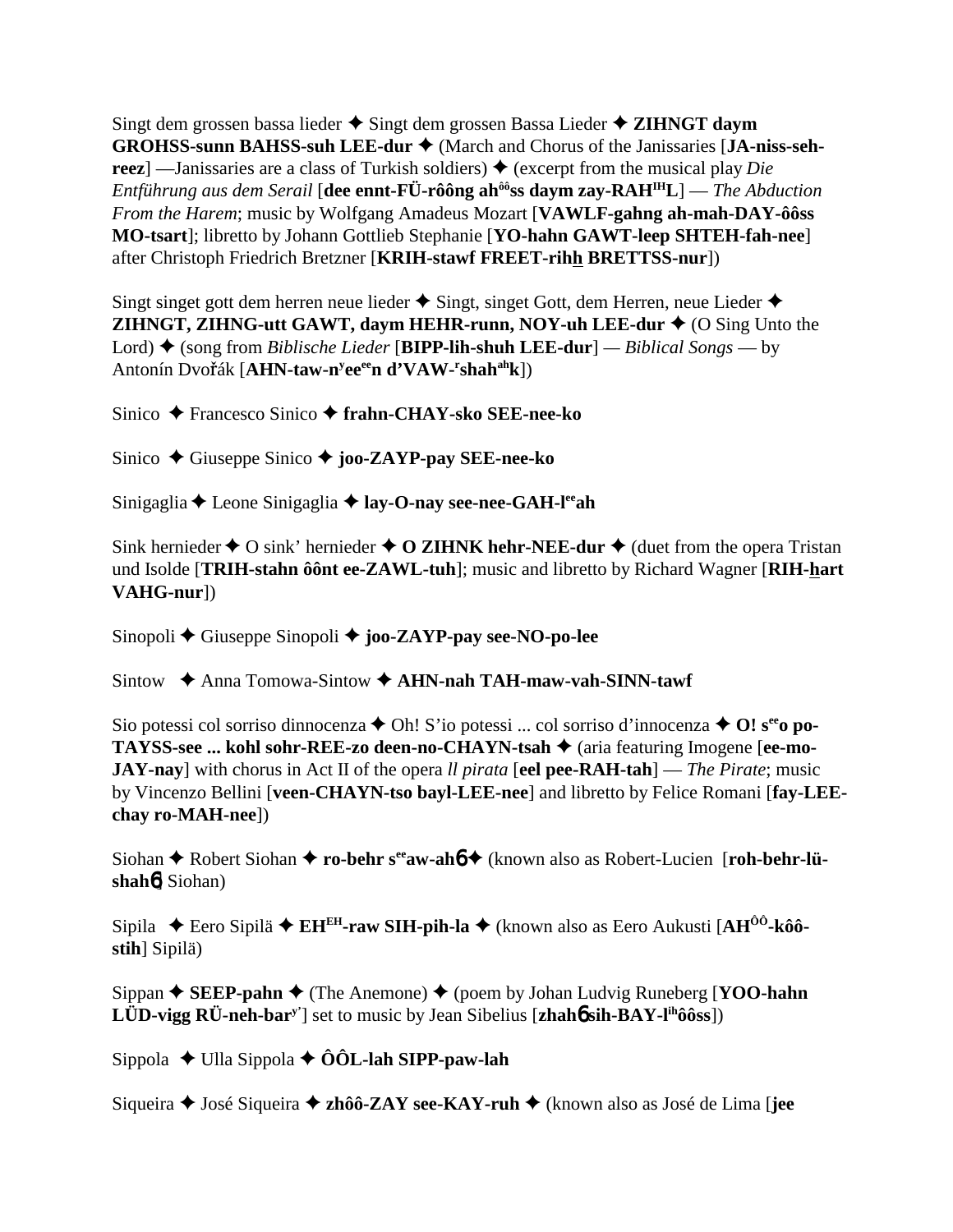## **LEE-muh**] Siqueira)

Sir bediveres lament  $\blacklozenge$  Sir Bedivere's Lament  $\blacklozenge$  (Sir) BEH-dih-veerz (Lament)  $\blacklozenge$  (excerpt from the choral symphony The Legend of King Arthur by Elinor Remick Warren [EH-luh-nawr] **REH-mick WAWR-runn])** 

Sir william petre  $\triangle$  Sir William Petre  $\triangle$  (Sir) WILL-l<sup>ih</sup>umm PEE-tur  $\triangle$  (No. 1 in The 'Second' Cycle' of Pavans [puh-VAHNS] and Galliards [GA<sup>L</sup>-l<sup>ih</sup>urdz] from about 1590 to 1623 compiled by Davitt Moroney [DA-vitt muh-RO-nee])

Sirena  $\triangle$  La sirena  $\triangle$  lah see-RAY-nah  $\triangle$  (song by Giovanni Gastoldi [jo-VAHN-nee gah-**STOHL-dee**])  $\blacklozenge$  (medieval song of the Jews who were expelled from Spain in 1492 and who settled in the Balkans)

Sirmen ◆ Maddalena Laura Lombardini-Sirmen ◆ mahd-dah-LAY-nah LAH<sup>ôô</sup>-rah lohmbar-DEE-nee-SEER-mayn

Sirmio tria catulli carmina ◆ Sirmio, Tria Catulli Carmina ◆ SEER-m<sup>ee</sup>o, TREE-ah kah-**TOOL-lee kar-MEE-nah**  $\blacklozenge$  (cycle of autobiographical poems by Catullus [kah-TOOL-looss] set to music by Carl Orff [KARL AWRF])

Siroe  $\triangle$  see-RO-av  $\triangle$  (an opera, with music by George Frideric Handel [JAW-urj FRIH-duhrick HANN-d'l]; libretto by Pietro Metastasio [peeAY-tro may-tah-STAH-z<sup>ee</sup>o], modified by Nicola Francesco Haym [nee-KO-lah frahn-CHAY-sko IM])

Sirola  $\triangle$  Božidar Širola  $\triangle$  BAW-zhih-dar shee-RAW-lah

Sistermans  $\triangle$  Anton Sistermans  $\triangle$  ahn-TOHN SISS-ter-mahnss

Sitar ← Helmut Sitar ← HELL-môôt SEE-tur

Sitkovetsky  $\triangle$  Dmitry Sitkovetsky  $\triangle$  {d'MEE-tree sitt-kuh-VETT-skee} d'MEE-tree sittkah-V<sup>Y</sup>ETT-skee

Sitsky ◆ Larry Sitsky ◆ LA<sup>R</sup>-ree SITT-skee

 $\text{Sitt} \triangleq \text{Hans Sitt} \triangleq \text{HAHNSS ZITT}$ 

Sittard  $\triangle$  Alfred Sittard  $\triangle$  AHL-frayt ZITT-tart

Sittard ♦ Josef Sittard ♦ YOH<sup>OH</sup>-zeff ZITT-tart

Sivieri ← Enrico Sivieri ← ayn-REE-ko see- $v^{ee}AY$ -ree

Sivori  $\triangle$  Camillo Sivori  $\triangle$  kah-MEEL-lo see-VO-ree  $\triangle$  (known also as Ernesto Camillo Sivori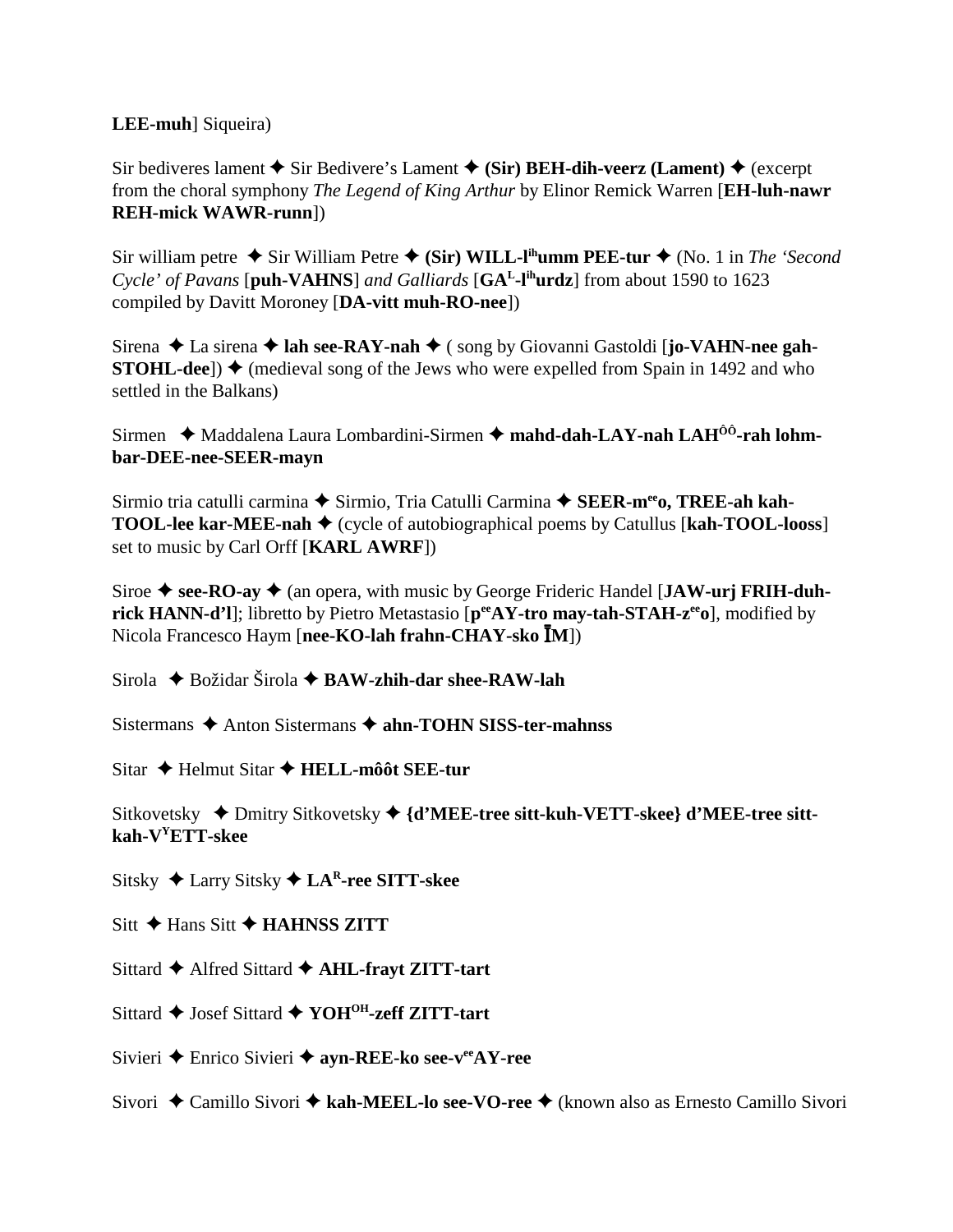## [**ayr-NAY-sto kah-MEEL-lo see-VO-ree**])

Six concerti grossi ◆ 6 Concerti Grossi ◆ 6 kohn-CHEHR-tee GROHSS-see ◆ (group of six concertos by George Frideric Handel [**JAW-urj FRIH-duh-rick HANN-d'l**])

Six danses allemandes  $\rightarrow$  Six danses allemandes  $\rightarrow$  (Six) dahotes ahl-l'mahotes  $\rightarrow$  (Six German Dances) ◆ (compositions by Franz Joseph Haydn [FRAHNTSS YOH<sup>OH</sup>-zeff HI-d'n])

Six lieder nach gedichten von heinrich heine  $\triangle$  6 Lieder nach Gedichten von Heinrich Heine  $\triangle$  6 **LEE-dur nahk ghee-DIHH-tunn fawn HĪN-rihh HĪ-nuh ♦** (*Six Songs With Words by*  $Heinrich$   $Heine$  [**HIN-rihh HI-nuh**])  $\blacklozenge$  (poems by Heinrich Heine set to music by Franz Schubert [**FRAHNTSS SHOO-bert**] in his *Schwanengesang* [**SHVAH-nunn-guh-zahng**] — *Swan Song*)

Six partitas  $\triangle$  6 Partitas  $\triangle$  6 par-TEE-tahss  $\triangle$  (compositions by Johann Sebastian Bach [**YOhahn {suh-BASS-tihunn BAHK} zay-BAH-stihahn BAHK**])

Sixieme melodie populaire grecque tripatos  $\bullet$  Sixième mélodie populaire grecque "Tripatos"  $\bullet$ **see-z<sup>ee</sup>emm may-law-dee paw-pü-lehr greck "tree-PAH-tawss" ♦ (compositions by Maurice**) Ravel [**mo-reess rah-vell**])

Sixt  $\triangle$  Johann Abraham Sixt  $\triangle$  YO-hahn AH<sup>AH</sup>-brah-hahm ZICKST

Sixta **→** Jozef Sixta **→ YAW-zeff SICKSS-tuh** 

Sjoberg  $\triangle$  Svante Leonard Sjöberg  $\triangle$  SVAHN-tuh LEE-aw-nard  $\underline{H}\ddot{O}$ -bar<sup>y</sup>

Sjogren ◆ Emil Sjögren ◆ EH<sup>UH</sup>-mill HÖ<sup>UH</sup>-grenn ◆ (known also as Johan Gustaf [**YOOhahn GÜSS-tahf**] Emil Sjögren)

Sjokvist Gustaf Sjökvist **GÜSS-tahf HÖ-kvisst**

Skalkottas ◆ Nikos Skalkottas ◆ NEE-kuss skahl-KOHT-tahss

- Skampa **→** Milan Skampa → **MIH-lunn SKAHM-puh**
- Skeaping ◆ Roderick Skeaping ◆ RAH-duh-rick SKEE-pihng
- Skerjanc Lucijan Marija Škerjanc **LOO-tsih-yahn MAH-rih-yah shkehr-YAHNTSS**
- Skerl **←** Dane Škerl **← DAH-nuh SHKEHRL**

Skibbereen  $\triangle$  skibb-buh-REEN  $\triangle$  (Irish ballad [BA<sup>L</sup>-ludd])

Sklave ◆ SKLAH-fuh ◆ (Slave) ◆ (character in the opera *Die Zauberflöte* [**dee TSAH<sup>ôô</sup>-bur-**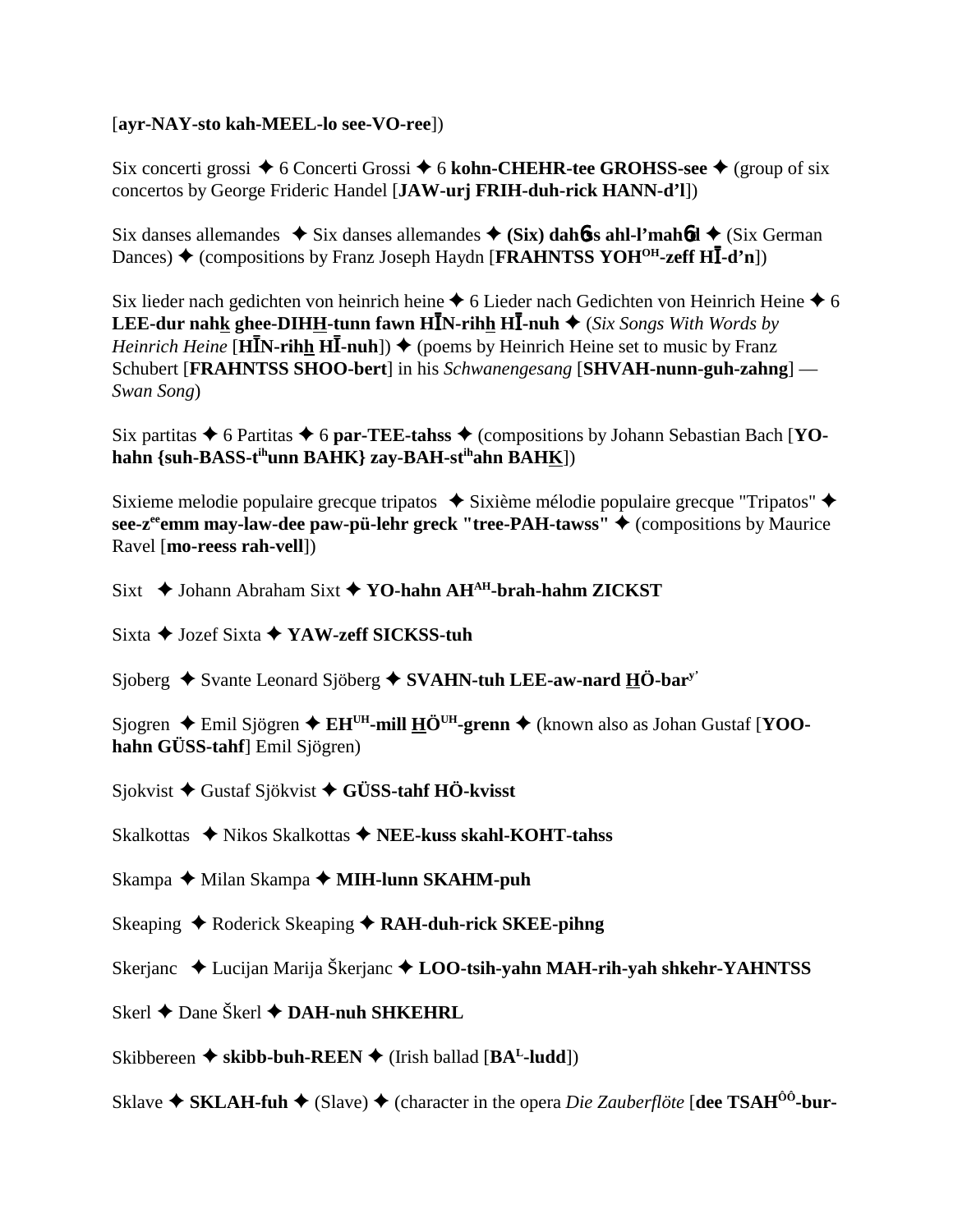flö-tuh] — The Magic Flute; music by Wolfgang Amadeus Mozart [VAWLF-gahng ah-mah-DAY-ôôss MO-tsart] and libretto by Emanuel Schikaneder [ay-MAH<sup>AH</sup>-n<sup>oo</sup>ayl SHEE-kah-nay $dur$ )

Sklavos  $\triangle$  George Sklavos  $\triangle$  JAW-urj SKLAH-vuss  $\triangle$  (the spelling and pronunciation of the first name are Americanized; the first name of this individual born in Rumania to Greek parents is known in Greece as Georges [YOHR-guss] or Georgios [YOHR-gh<sup>ih</sup>uss or  $Y^{EH}AWR-h^{ih}uss$ ])

Skold  $\rightarrow$  Yngve Sköld  $\rightarrow$  ÜNG-vuh HÖLD  $\rightarrow$  (known also as Karl [KARL] Yngve Sköld)

Skolnik ◆ Rabbi Gerald C. Skolnik ◆ RABB-bī JEH-rulld C. SKAWL-nick

Skoluba  $\blacklozenge$  Skoluba  $\blacklozenge$  sko-WÔÔ-bah  $\blacklozenge$  (character in the opera *Straszny Dwór* [STRAHSHnih d'VÔÔR] — The Haunted Manor; music by Stanisław Moniuszko [stah- $N^{\gamma}EESS$ -wahf  $\mathbf{mah-n}^{\text{ee}}\hat{\mathbf{O}}\hat{\mathbf{O}}\hat{\mathbf{S}}\mathbf{H}\text{-}\mathbf{kaw}$  and libretto by Jan Checinski [YAHN hehother TSEE b - skee])

Skrobacs ◆ Lawrence Skrobacs ◆ LAW-runntss SKRO-bahkss

Skroup  $\blacklozenge$  František Jan Škroup  $\blacklozenge$  FRAHN-t<sup>y</sup>ih-sheck YAHN shKROH<sup>OH</sup>ÔÔ<sup>öö</sup>P  $\blacklozenge$  (the first name is also Germanized to Franz [FRAHNTSS])

Skroup  $\triangle$  Jan Nepomuk Škroup  $\triangle$  YAHN NEH-paw-môôk shKROH<sup>OH</sup>ÔÔ<sup>öö</sup>P

Skrowaczewski ◆ Stanisław Skrowaczewski ◆ stah-N<sup>Y</sup>EESS-wahf skro-vah-CHEFF-skee

Skuhersky  $\div$  František Zdeněk Skuherský  $\div$  FRAHN-t<sup>y</sup>ih-sheck ZDEH-n<sup>y</sup>eck SKÔÔ-hehrskee<sup>ee</sup> ◆ (known also as František Zdeněk Xavier Alois [**ZAH-v<sup>ih</sup>ehr AH-law<sup>ih</sup>ss**] Skuherský)

Skye boat song  $\triangle$  Skye Boat Song  $\triangle$  SKI (Boat Song)  $\triangle$  (traditional Scottish song)

Slanda ← En slända ← enn SLANN-dah ← (A Dragonfly) ← (poem by Oscar Levertin [AWSSkar l<sup>ih</sup>EH-vur-teen] set to music by Jean Sibelius [zhah**ó sih-BAY-l<sup>ih</sup>ôôss**])

Slater ◆ Montagu Slater ◆ MAHN-tuh-gh'yoo SLAY-tur

Slatkin  $\rightarrow$  Felix Slatkin  $\rightarrow$  FEE-lickss SLATT-k'n

Slatkin ↓ Leonard Slatkin ♦ LEH-nurd SLATT-k'n ♦ (known also as Leonard Edward [EDD-wurd] Slatkin)

Slava  $\bullet$  SLAH-vah  $\bullet$  (Gloria from the Glagolitic [gla-go-LIH-tick] Mass by Leoš Janáček  $[LEH-awsh vah-NAH<sup>AH</sup>-check]$ 

Slavenski ◆ Josip Slavenski ◆ YAW-sipp slah-VENN-skih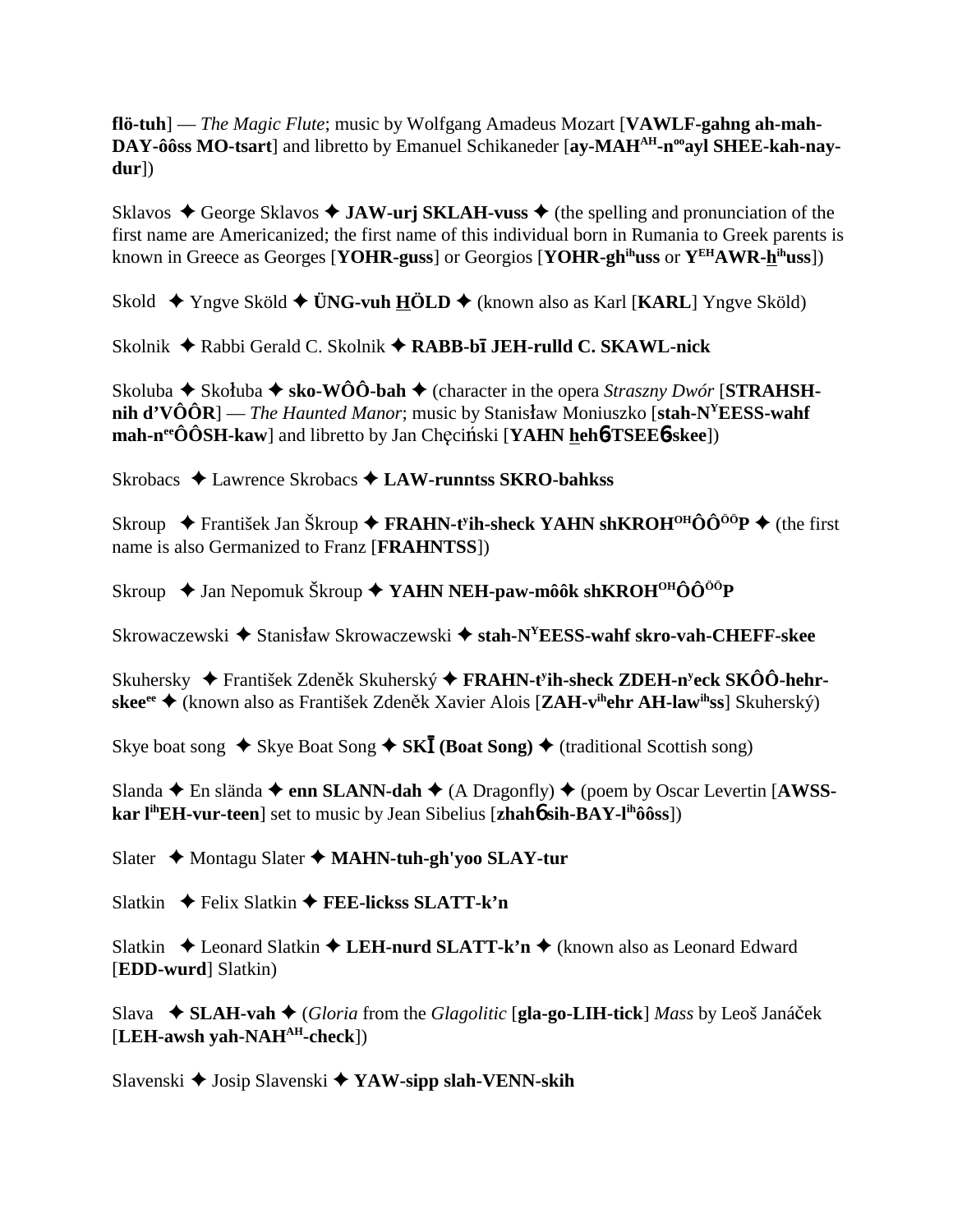Slavicky Klement Slavický **KLEH-mennt SLAH-vittss-keeee**

Slavik Josef Slavík **YO-seff SLAH-veeeek**

Slenczynska ◆ Ruth Slenczynska ◆ ROOTH slenn-CHINN-skah

Slezak Leo Slezak **LAY-o SLAY-tsahk**

Slice  $\triangle$  John Van der Slice  $\triangle$  JAHN VANN dur SLISS

Sliczny chlopiec ◆ Śliczny chłopiec ◆ SHLEECH-nih KWAW-peetts ◆ (Handsome Youth) (composition by Frédéric Chopin [**fray-day-reek shaw-peh**6])

Slobodianik Alexander Slobodianik **uh-ly ick-SAHN-d'r sluh-bah-dihAH-ny ick**

Slobodskaya **→** Oda Slobodskaya **→ AW-duh slah-BAWT-skuh-yuh** 

Slonicka **→** Halina Słonicka → hah-LEE-nah swo-N<sup>Y</sup>EETSS-kah

Slonimsky **→** Nicolas Slonimsky ◆ **NIH-kuh-luss sluh-NIMM-skee** ◆ (known also as Nikolai Leonidovich Slonimsky [**ny ee-kah-LAHIH lay-ah-NYEE-duh-vihch slah-NYIMM-skee**])

Slonimsky ◆ Sergei Slonimsky ◆ sehr-GAY<sup>EE</sup> slah-N<sup>Y</sup>IMM-skee ◆ (known also as Sergei Mikhailovich [**mee-KAHIH-luh-vihch**] Slonimsky)

Slonimsky Yuri Slonimsky **YOO-ree slah-NYIMM-skee**

Slonov ◆ Mikhail Slonov ◆ mee-k<sup>ah</sup>EEL slah-NAWF

Slovak Ladislav Slovák **LAH-dy ih-slahf SLO-vahahk**

Slovak philharmonic choir  $\triangle$  Slovak Philharmonic Choir  $\triangle$  SLO-vahk (Philharmonic Choir)

Slowik **→** Kenneth Slowik ◆ **KENN-nuth SLAW-vick** 

Sluis  $\triangle$  Mieke van der Sluis  $\triangle$  **MEE-keh funn der SLÖ<sup>IH</sup>SS** 

Slyck ◆ Nicholas Van Slyck ◆ NIH-kuh-luss vann SLĪK

Smallens ◆ Alexander Smallens ◆ {a-ligg-ZANN-dur SMAHL-lunnz } uh-l<sup>y</sup>ick-SAHN-d'r **SMAHL-lunnss**

Smalley **↓** Roger Smalley **◆ RAH-jur SMAWL-lih** 

Smania  $\triangle$  Oh smania!  $\triangle$  **o** SMAH-n<sup>ee</sup>ah!  $\triangle$  (O madness!)  $\triangle$  (recitative [**reh-suh-tuh-TEEV**]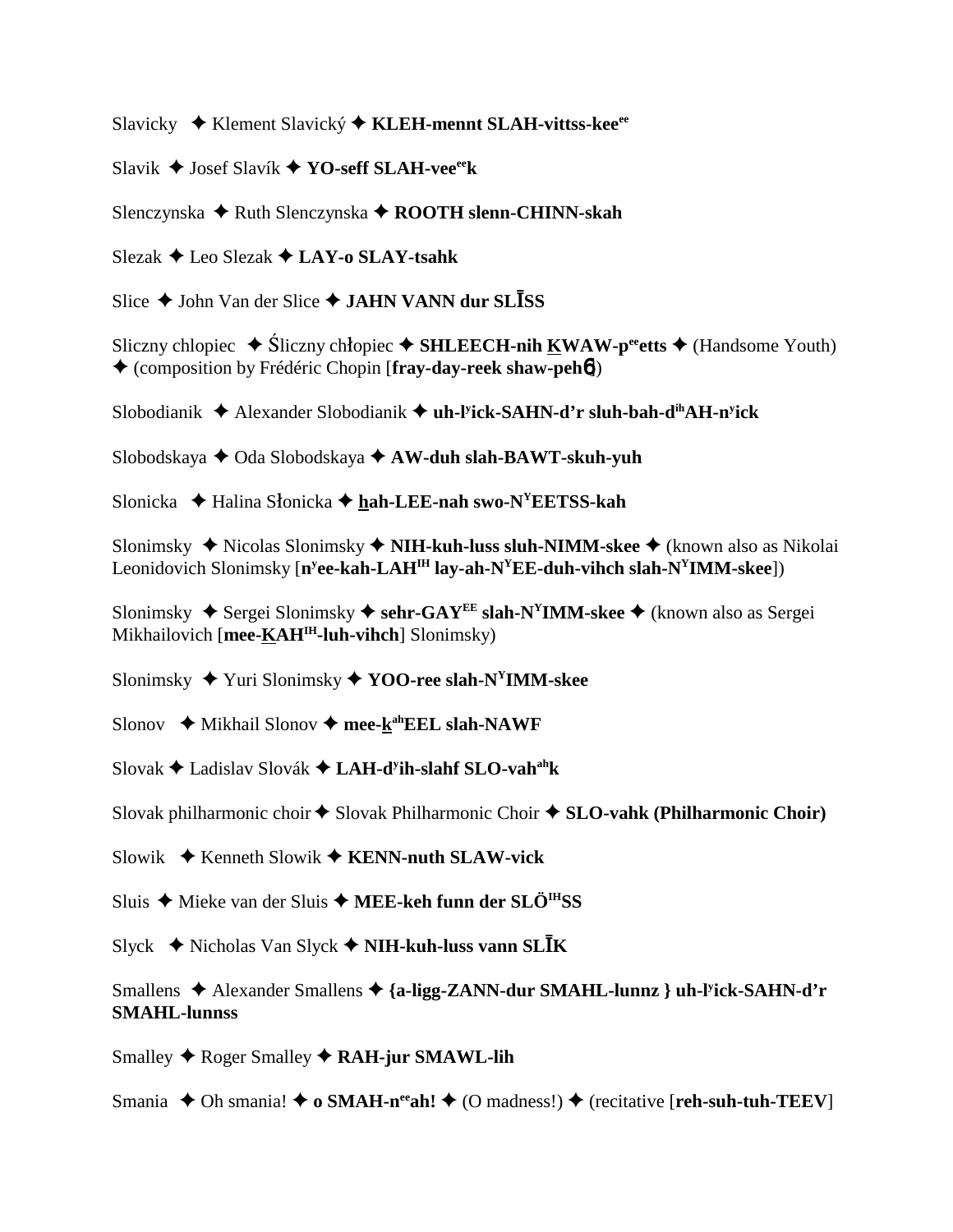from the opera *Idomeneo, rè di Creta* [**ee-doh-may-NAY-o, RAY dee KRAY-tah**] — *Idomeneo, King of Crete;* music by Wolfgang Amadeus Mozart [**VAWLF-gahng ah-mah-DAYôôss MO-tsart**]; libretto by Giovanni Battista Varesco [**jo-VAHN-nee baht-TEE-stah vah-RAY-sko**] after Antoine Danchet [**ah**6**-twahn dah**6**-sheh**])

Smania doreste daiace ◆ Oh smania! - D'Oreste, d'Aiace ◆ o SMAH-n<sup>ee</sup>ah! - doh-RAY-stay, **dah<sup>ee</sup>-AH-chay**  $\blacklozenge$  (O madness! - Within my breast I feel the torments of Orestes and of Ajax)  $\blacklozenge$ (recitative [**reh-suh-tuh-TEEV**] and aria from the opera *Idomeneo, rè di Creta* [**ee-doh-may-NAY-o, RAY dee KRAY-tah**] — *Idomeneo, King of Crete*; music by Wolfgang Amadeus Mozart [**VAWLF-gahng ah-mah-DAY-ôôss MO-tsart**]; libretto by Giovanni Battista Varesco [**jo-VAHN-nee baht-TEE-stah vah-RAY-sko**] after Antoine Danchet [**ah**6**-twahn dah**6**-sheh**])

Smareglia **←** Antonio Smareglia ← ahn-TAW-n<sup>ee</sup>o smah-RAY-l<sup>ee</sup>ah

Smeds **↓** Lauri Smeds **→ LAH<sup>ôô</sup>-rih SMEDSS** 

Smend **←** Friedrich Smend ← FREET-rihh SHMENNT

Smeraldine  $\triangle$  Sméraldine  $\triangle$  smay-rahl-deen  $\triangle$  (character in the opera *L'amour des trois oranges* [**lah-môôr day tr'wah aw-rah**6**zh**] *— The Love for Three Oranges*; music by Serge Prokofiev [**sehr-GAY prah-KAW-fiheff**]; libretto by Prokofiev after Carlo Gozzi [**KAR-lo GOHT-tsee**])

Smetacek ◆ Václav Smetáček ◆ VAH<sup>AH</sup>TSS-lahf SMEH-tah<sup>ah</sup>-check

Smetana ◆ Bedřich Smetana ◆ BEDD-<sup>r</sup>shih<u>k</u> SMEH-tuh-nuh

Smeterlin **→** Jan Smeterlin **→** {JANN SMEH-tur-l'n} YAHN SMEH-ter-leen

Smeton **→ SMEH-tunn →** (character in the opera *Anna Bolena* [**AHN-nah bo-LAY-nah**] — *Anne Bolyn* [bo-LINN]; music by Gaetano Donizetti [gah<sup>ay</sup>-TAH-no doh-nee-TSAYT-tee] and libretto by Felice Romani [**fay-LEE-chay ro-MAH-nee**])

Smijers **→** Albert Smijers **→ AHL-bert SMAY-erss →** (known also as Albertus Antonius Smijers [**ahl-BER-tüss ahn-TOH-nihüss SMAY-erss**])

Smirnof  $\blacklozenge$  I. Smirnof  $\blacklozenge$  (I.) smihr-NAWF

Smirnov  $\triangle$  Dmitri Smirnov  $\triangle$  **d'MEE-tree smihr-NAWF** (not the same person as Dmitri Alexeievich Smirnov)

Smirnov **→** Dmitri Smirnov **→ d'MEE-tree smihr-NAWF →** (known also as Dmitri Alexeievich [**ah-ly ick-SAYEE-eh-vihch**] Smirnov)

Smit  $\triangle$  Leo Smit  $\triangle$  LAY-o SMITT  $\triangle$  (Dutch composer)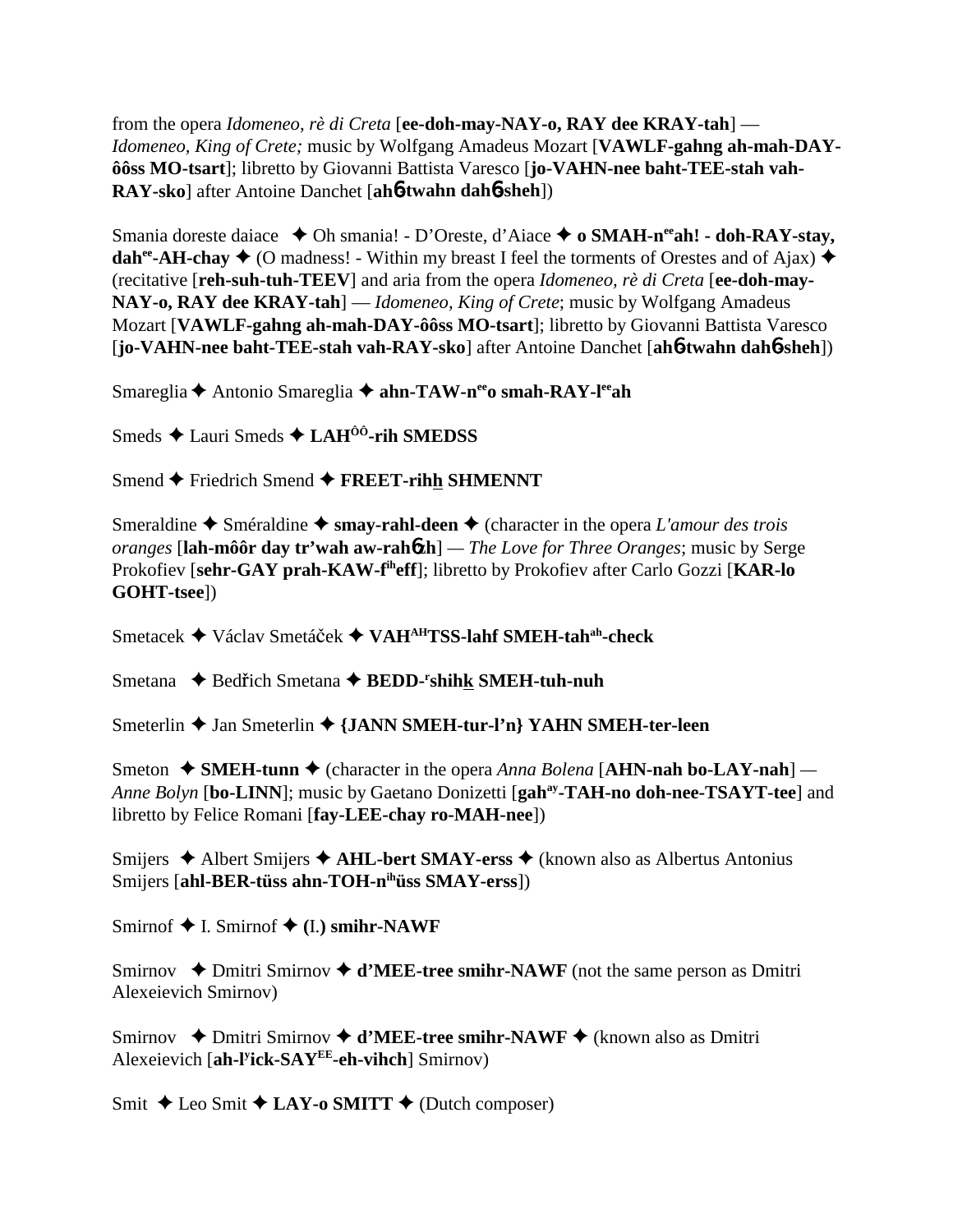Smit  $\triangle$  Leo Smit  $\triangle$  LEE-o SMITT  $\triangle$  (American pianist and composer)

Smith  $\triangle$  Cyril Smith  $\triangle$  SIH-r'l SMIHTH  $\triangle$  (known also as Cyril James [JAYMZ] Smith)

Smith  $\triangle$  Jabbo Smith  $\triangle$  JABB-bo SMIHTH

Smith ◆ Lawrence Leighton Smith ◆ LAW-runntss LAY-tunn SMIHTH

Smits van waesberghe ◆ Jos Smits van Waesberghe ◆ YOHSS SMITTSS funn WAHSSbehr-kuh + (known also as Joseph Maria Antonius Franciscus [YO-zeff mah-REE-ah ahn-TOH-n<sup>ih</sup>üss frahn-SISS-küss] Smits van Waesberghe)

Smolensky  $\triangle$  Stepan Smolensky  $\triangle$  st<sup>y</sup>eh-PAHN smah-L<sup>Y</sup>ENN-skee  $\triangle$  (known also as Stepan Vasilievich [vah-SEE-leeh-vihch] Smolensky)

Smolian  $\triangle$  Arthur Smolian  $\triangle$  AR-tôôr SMO-l<sup>ih</sup>ahn

Smuda ← Agnes Smuda ← AG-nuss SMOO-duh

Smulders  $\triangle$  Charles Smulders  $\triangle$  SHAR-luh SMULL-durss

Smylie  $\triangle$  Dennis Smylie  $\triangle$  DENN-nuss SMI-lee

Smyth  $\triangle$  Dame Ethel Smyth  $\triangle$  DAYM EH-thull SMITH  $\triangle$  (known also as Dame Ethel Mary [MEH<sup>UH</sup>-ree] Smyth)

Smyth  $\blacklozenge$  William Smyth  $\blacklozenge$  WILL-l<sup>ih</sup>umm SMITH

Smythe county  $\triangle$  Smythe County  $\triangle$  SMIHTH (County)

Snedecor  $\triangle$  Phil Snedecor  $\triangle$  FILL SNEH-duh-kur

Snel  $\triangle$  Joseph-François Snel  $\triangle$  zho-zeff frahb-swah snell

Snetzler  $\triangle$  Johann Snetzler  $\triangle$  YO-hahn SHNETTSS-lur  $\triangle$  (the last name is also spelled Schnetzler [SHNETTSS-lur])

Snoer  $\triangle$  Johannes Snoer  $\triangle$  yo-HAHN-nuss SNOOR

Snowden  $\triangle$  Jonathan Snowden  $\triangle$  JAH-nuh-thunn SNO<sup> $00$ </sup>-dunn

So ist mein jesus nun gefangen  $\triangle$  So ist mein Jesus nun gefangen  $\triangle$  zo isst mIn YAY-zooss **NOON guh-FAHNG-unn**  $\triangle$  (Behold, my Saviour now is taken)  $\triangle$  (duet with chorus from the St. Matthew Passion by Johann Sebastian Bach [YO-hahn {suh-BASS-t<sup>ih</sup>unn BAHK} zay-**BAH-st<sup>ih</sup>ahn BAHK**])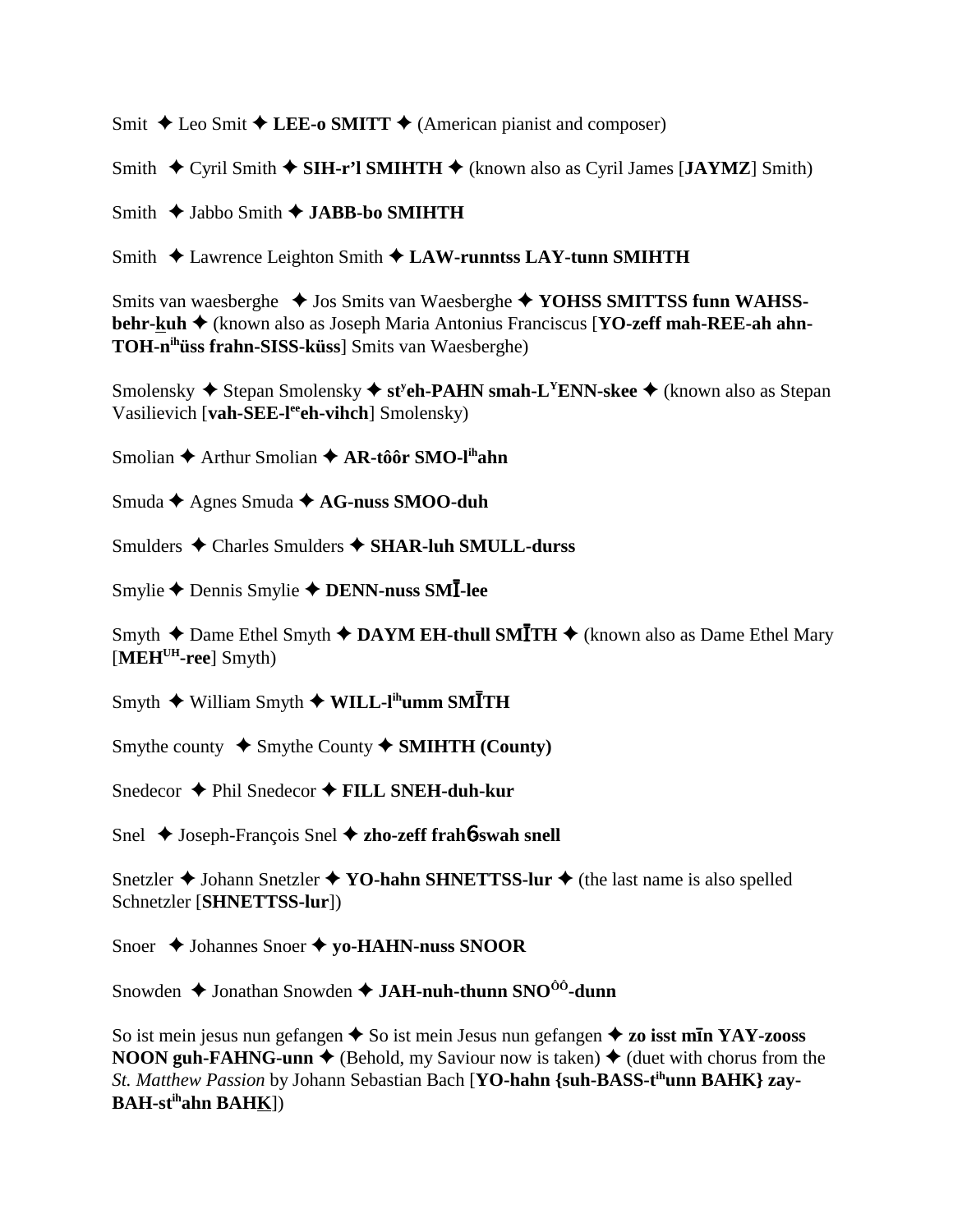So lasst mich scheinen bis ich werde  $\triangle$  So lasst mich scheinen, bis ich werde  $\triangle$  zo LAHST **mihh SHI-nunn, biss ihh VEHR-tuh ♦** (So let me appear until I am so) ♦ (one of a group of poems with the general title *Mignon* [**mee-n'yaw**6] by Johann Wolfgang von Goethe [**YO-hahn VAWLF-gahng fawn GÖ-tuh**] set to music by Hugo Wolf  $[\text{HOO-gaw VAWLF}]$   $\blacklozenge$  (same poem set to music by Robert Schuman [ROH<sup>OH</sup>-bert SHOO-mahn])

So leidig los dir beschied ♦ Die so leidig Los dir beschied ♦ dee zo L**I-dihh lohss deer buh-SHEET**  $\blacklozenge$  (trio from Act 1 of the opera *Die Walküre* [dee vahl-KÜ-ruh], music and libretto by Richard Wagner [**RIH-hart VAHG-nur**])

So oft ich meine tobacks pfeife  $\blacklozenge$  So oft ich meine Tobacks-Pfeife  $\blacklozenge$  zo AWFT ihh MI-nuh **TOH-bahks-p'FI-fuh →** (anonymous composition arranged by Johann Sebastian Bach [**YOhahn {suh-BASS-tihunn BAHK} zay-BAH-stihahn BAHK**])

So scheiden wir mit sang und klang  $\blacklozenge$  So scheiden wir mit Sang und Klang  $\blacklozenge$  zo SHI-dunn veer **mit ZAHNG ôônt KLAHNG**  $\triangle$  (variation on a folk song from southern Germany)

So viel stern am himmel stehen **↑** So viel Stern am Himmel stehen **↑ zo FEEL SHTEHRN ahm HIMM-mull shtay-unn ♦** (old folk song from *Des Knaben Wunderhorn* [**dess k'NAH<sup>AH</sup>-bunn VÔÔN-tur-hawrn**] — *The Youth's Magic Horn*)

So wahr die sonne  $\triangle$  So wahr die Sonne  $\triangle$  zo VAR dee ZAW-nuh  $\triangle$  (composition by Schumann [**SHOO-mahn**] and Rückert [**RÜ-kert**])

So war meine mutter war es auch nichts als ein augenblick  $\triangle$  So war meine Mutter ... Wär es auch nichts als ein Augenblick **zo var M**-**-nuh MÔÔT-tur ... vayr ess ahôôk nihhts ahls n AH<sup>ôô</sup>-gunn-blick**  $\blacklozenge$  (excerpt from the operetta *Eva* [**AY-vah**], with music by Franz Lehár [**FRAHNZ leh-HAHAHR**]; libretto by A. M. Willner [**(**A. M.**) VILL-nur**], R. Bodansky [**(**R.**) bo-DAHN-skü**], and E. Spero [**(**E.**) SPAY-ro**])

So willst du des armen ◆ So willst du des Armen ◆ zo VILLST doo dess AR-menn ◆ (You Will Then Graciously Pity)  $\blacklozenge$  (poem by Johann Ludwig Tieck [**YO-hahn LOOT-vihh TEEK**] set to music by Johannes Brahms [**yo-HAHN-nuss {BRAHMZ} BRAHAHMSS**] in the song cycle *Die schöne Magelone* [**dee SHÖ-nuh mah-guh-LO-nuh**] — *The Beautiful Magelone*)

Soave fanciulla ◆ **O** so-A**H-vay fahn-CHOOL-lah** ◆ (duet from the opera *La bohème* [lah **baw-emm**] — *Bohemian Life*; music by Giacomo Puccini [**JAH-ko-mo poo-CHEE-nee**]; libretto by Luigi Illica [l<sup>oo</sup>EE-jee eel-LEE-kah] and Giuseppe Giacosa [joo-ZAYP-pay jah-KO**zah**] after Henri Murger [**ah**6**-ree mür-zhay**])

Soave sia il vento  $\bullet$  so-AH-vay SEE-ah eel VAYN-toh  $\bullet$  (excerpt from the opera *Così fan tutte* [**ko-ZEE fahn TOOT-tay**] — *All Women Do the Same*; music by Wolfgang Amadeus Mozart [**VAWLF-gahng ah-mah-DAY-ôôss MO-tsart**] and libretto by Lorenzo da Ponte [**lo-RAYN-tso dah POHN-tay**])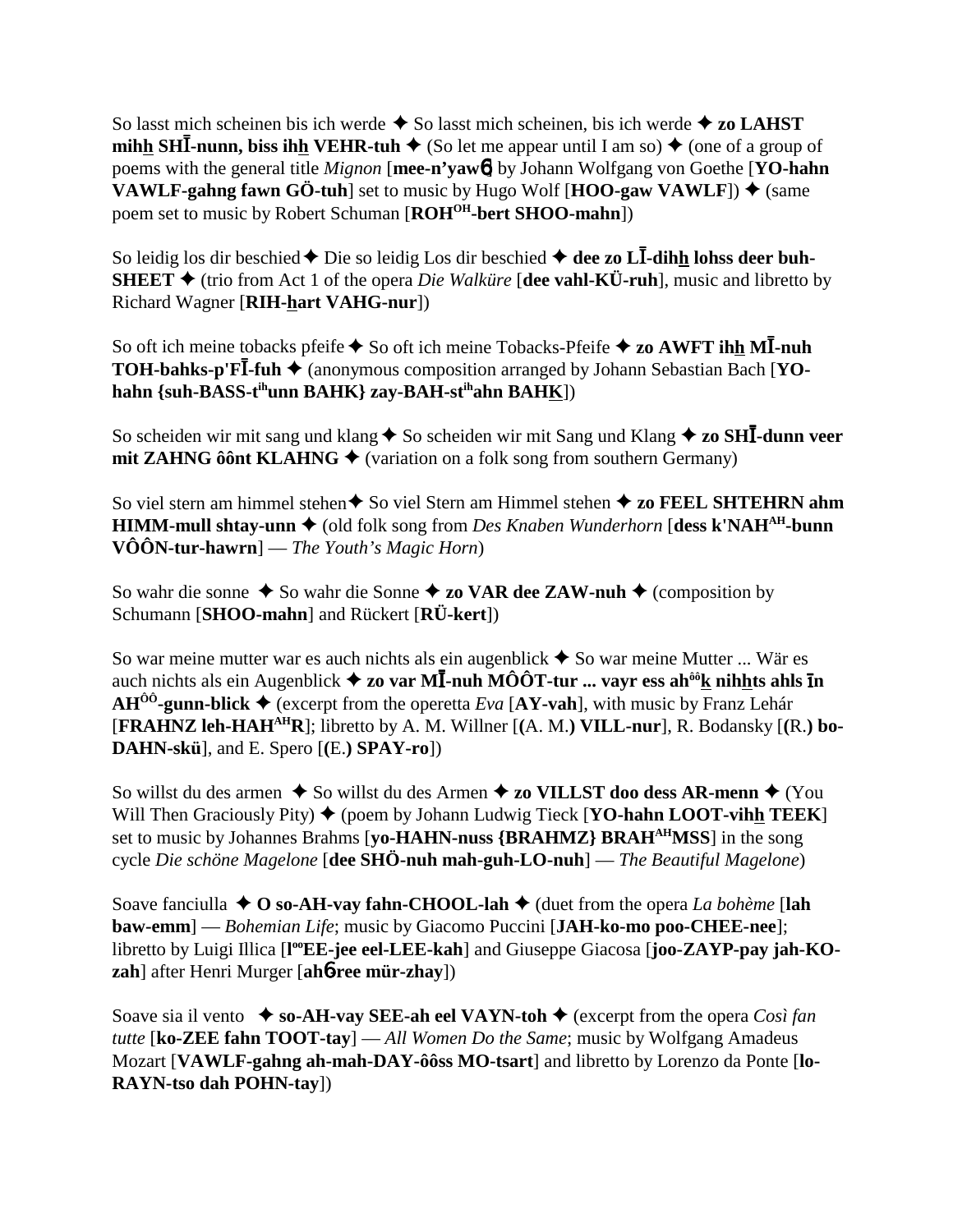Sobinov  $\triangle$  Leonid Sobinov  $\triangle$  **lay-aw-N<sup>Y</sup>ITT SAW-bih-nuff**  $\triangle$  (known also as Leonid Vitalievich [**vee-TAH-liheh-vihch**] Sobinov)

Sobolewski ◆ Edward Sobolewski ◆ **EDD-wurd so-buh-LOO-skee** ◆ (known also as Friedrich Eduard de Sobolewski [**FREET-rihh AY-d<sup>oo</sup>art zo-bo-LEVV-skee**)

Sociedad coral de bilbao  $\blacklozenge$  Sociedad Coral de Bilbao  $\blacklozenge$  so-s<sup>ee</sup>ay-THAD ko-RAHL day beel-VAH<sup>O</sup> ◆ (Bilbao Chorus)

Socor **→** Matei Socor → MAH-tay saw-KAWR

Socrate  $\triangle$  so-KRAH-tee  $\triangle$  (this Greek philosopher is known in Greece as [so-KRAH-tiss)  $\triangle$ (the Americanized spelling and pronunciation are Socrates [**SAH-kruh-teez**])

Soderblom **←** Ulf Söderblom ← OOLF SÖ-dayr-blawm

Soderini ◆ Agostin Soderini ◆ **AH-go-steen so-day-REE-nee** ◆ (known also as Agostino [ah**go-STEE-no**] Soderino)

Soderlind **←** Ragnar Söderlind ← RAHNG-nar SÖ<sup>ö</sup>-dur-linn

Soderlund ◆ Gustav Frederic Söderlund ◆ {GUSS-tuvv FREH-d'rick SO-dur-lunnd} **GÜSS-tahv FRAYUH-duh-rick SÖ-der-lünd**

Soderman ◆ August Söderman ◆ AH<sup>Ü</sup>-güst SÖ-dehr-mahn ◆ (known also as Johan [**YOOhahn**] August Söderman)

Sodero **←** Cesare Sodero ← chay-ZAH-ray so-DAY-ro

Soderquist **→** Torbjörn Söderquist **→ TÔÔR-b'yön SÖ-der-kvisst** 

Soderstrom **←** Elisabeth Söderström ← **eh-LIH-sah-bett SÖ-der-ström** ← (known also as Anna Elisabeth Söderström-Olow [**AHN-nah eh-LIH-sah-bett SÖ-der-ström-O-lawv**])

Soderstrom olow ◆ Anna Elisabeth Söderström-Olow ◆ AHN-nah eh-LIH-sah-bett SÖ-der**ström-O-lawv →** (known also as Elisabeth Söderström)

Soeur constance **→** Sœur Constance **→ sör kaw6-stahbss** → (Sister Constance) → (character in the opera *Dialogues des Carmélites* [**deeah-lawg day kar-may-leet**] — *Dialogues of the Carmelites* [**KAR-muh-ltss**]; music by Francis Poulenc [**frah**6**-seess pôô-lah**6**k**]; libretto by Poulenc after Georges Bernanos [**zhawrzh behr-nah-nawss**])

Soeur mathilde  $\triangle$  Sœur Mathilde  $\triangle$  sör mah-teeld  $\triangle$  (Sister Mathilde [mah-TILL-duh])  $\triangle$ (character in the opera *Dialogues des Carmélites* [**deeah-lawg day kar-may-leet**] — *Dialogues of the Carmelites* [**KAR-muh-ltss**]; music by Francis Poulenc [**frah**6**-seess pôô-lah**6**k**]; libretto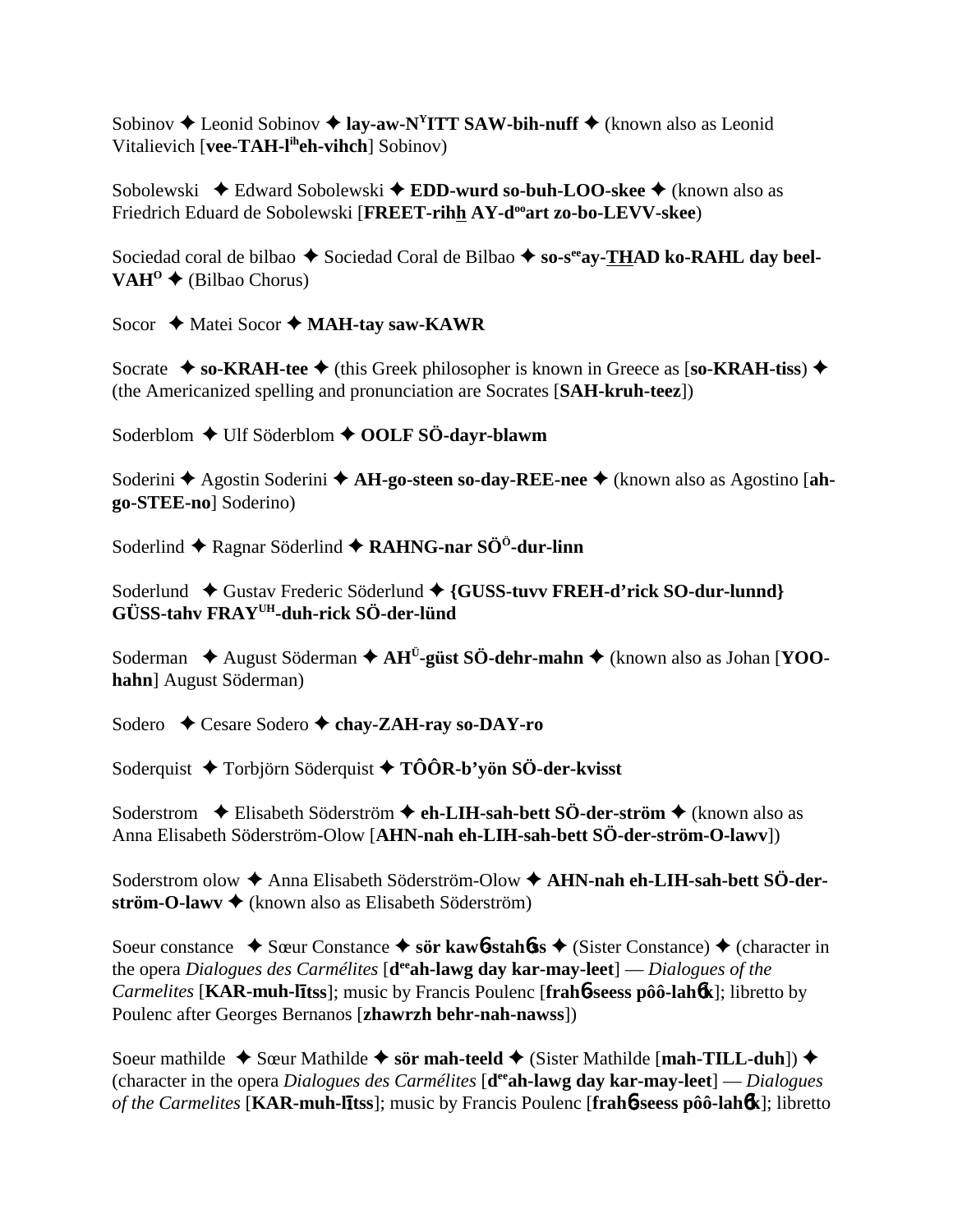by Poulenc after Georges Bernanos [**zhawrzh behr-nah-nawss**])

Soewardi **←** Aloysius Soewardi ← ah-LOY-s<sup>ee</sup>ôôss soo-WAR-dee ← (the last name is also spelled Suwardi [**soo-WAR-dee**])

Soffredini ◆ Alfredo Soffredini ◆ ahl-FRAY-doh sohf-fray-DEE-nee

Sofia **↑ {SO-fee-uh} SAW-f<sup>ee</sup>ah ◆** (capital of Bulgaria)

Sofronitzky ◆ Vladimir Sofronitzky ◆ vlah-D<sup>Y</sup>EE-mihr sah-frah-N<sup>Y</sup>ITT-skee ◆ (known also as Vladimir Vladimirovich [**vlah-DYEE-mih-ruh-vihch**] Sofronitzky)

Soghomonian **←** Soghomon Soghomonian ← sah-gah-MAWN sah-guh-mah-n<sup>ih</sup>AHN

Sogno  $\triangle$  Il Sogno  $\triangle$  eel SO-n'yo  $\triangle$  (excerpt from the opera *Manon* [**mah-naw**6]; music by Jules Massenet [**zhül {mahss-s'nay} mahss-s'neh**]; libretto by Henri Meilhac [**ah**6**-ree mehyack**] and Philippe Gille [**fee-leep zheel**] after Antoine-François Prévost [**ah**6**-t'wahn-frah**6 **swah pray-vo**])

Sogno ◆ SO-n'yo ◆ (Dream) ◆ (song by Francesco Paolo Tosti [frahn-CHAY-sko PAH<sup>O</sup>-lo **TOH-stee**])

Sogno soave e casto  $\triangle$  **SO-n'yo so-AH-vay ay KAH-stoh**  $\triangle$  (excerpt from the opera *Don Pasquale* [dohn pah-sk<sup>oo</sup>AH-lay]; music by Gaetano Donizetti [gah<sup>ay</sup>-TAH-no doh-nee-**TSAYT-tee**]; libretto by Giovanni Ruffini [**jo-VAHN-nee roof-FEE-nee**] and Donizetti after Angelo Anelli [**ahn-JAY-lo ah-NAYL-lee**])

Sohal ◆ Naresh Sohal ◆ nah-REESH SO-hull ◆ (known also as Naresh Kumar [koo-MAR] Sohal)

Sohngen **↓** Oskar Söhngen **✦ AWSS-kar ZÖNG-unn** 

Soir  $\rightarrow$  swar  $\rightarrow$  (Evening)  $\rightarrow$  (song by Gabriel Fauré [**gah-br<sup>ee</sup>ell fo-ray**])

Soiree dans grenade **↓** La soirée dans Grenade **↓ lah swah-ray dahó gruh-nahd ↓** (Evening in Granada  $[\text{graph-NAH-dah}]$   $\rightarrow$  (excerpt from *Estampes*  $[\text{ess-table}]$  — *Prints* — by Claude Debussy [**klohd deh-büss-see**])

Soiree dans grenade **→** Soirée dans Grenade → swah-ray dah**6** gruh-nahd → (Evening in Granada [gruh-NAH-duh])  $\blacklozenge$  (excerpt from *Estampes* [ess-tahbp] — *Prints* — by Claude Debussy [**klohd deh-büss-see**])

Soirees de nazelles **→** Les soirées de Nazelles **→ leh swah-ray duh nah-zell** (Evenings in Nazelles  $[nah-zell]$ )  $\blacklozenge$  (compositions by Francis Poulenc  $[frah 6-sees$  pôô-lah $6k]$ )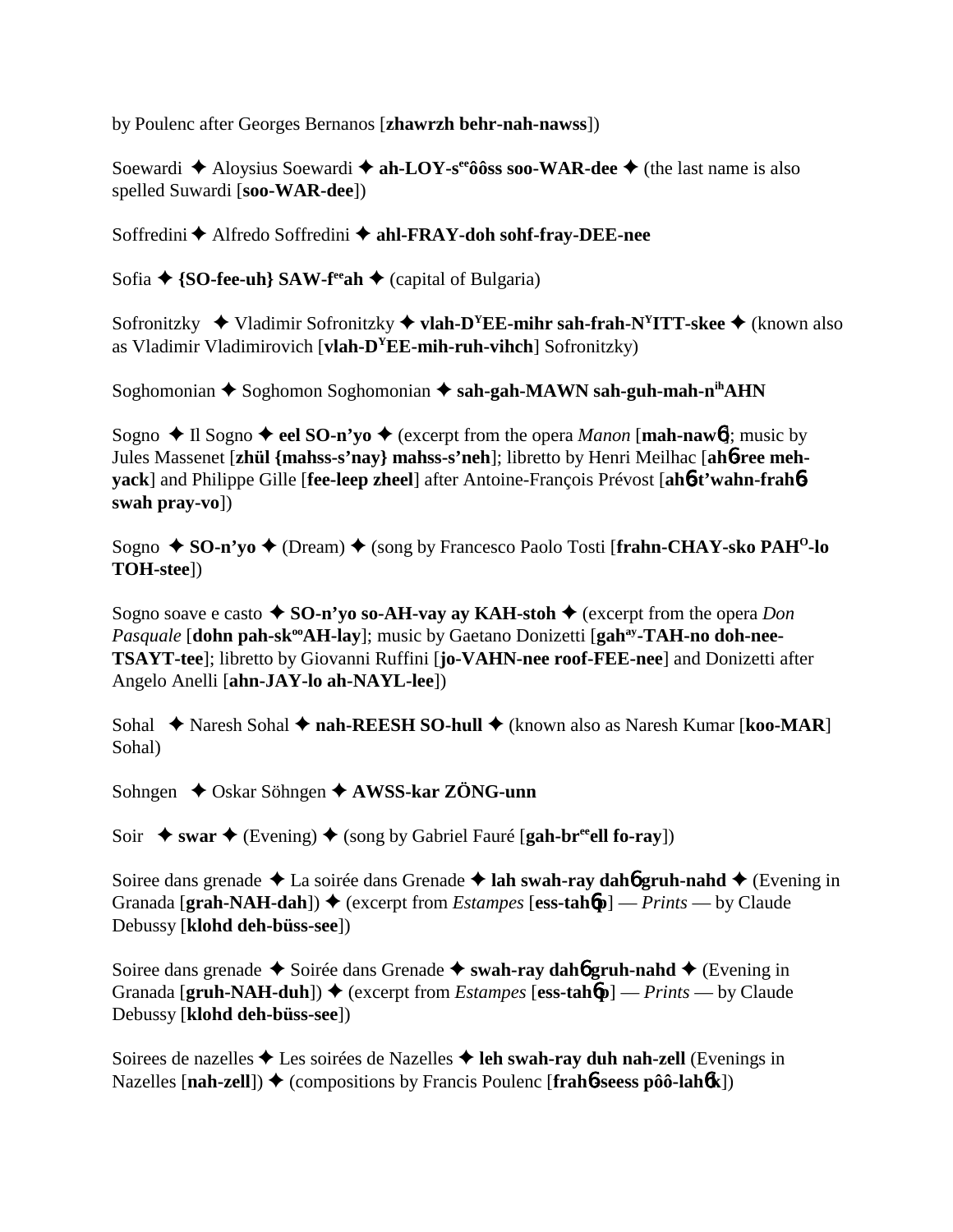Soirees de pausilippe  $\triangle$  Les soirées de Pausilippe  $\triangle$  leh swah-ray duh po-zee-leep  $\triangle$ (Evenings at Posilippo  $[\textbf{po-zee-LEEP-po}]$ )  $\blacklozenge$  (known also by the title 24 Pensées musicales [24] **pah<sup>6</sup>-say mü-zee-kahl**] — 24 *Musical Thoughts* ♦ (compositions by Sigismund Thalberg [**ZEEghiss-môônt TAHL-pehrk**])

Soirees de vienne **←** Soirées de Vienne ← swah-ray duh v<sup>ee</sup>enn ← (Evenings in Vienna) ← (composition by Franz Schubert [**FRAHNTSS SHOO-bert**])

Sojo **→** Vicente Emilio Sojo ◆ VEE-SAYN-tay ay-MEE-l<sup>ee</sup>o SO-ho

Sokalsky **→** Pyotr Sokalsky ◆ p'YAW-t'r sah-KAHL-skee ◆ (known also as Pyotr Petrovich [**pih-TRAW-vihch**] Sokalsky)

Sokola Miloš Sokola **MIH-lawsh SAW-kaw-luh**

Sokoloff ◆ Nicolai Sokoloff ◆ {**NIH-kaw-lah<sup>ih</sup> SO-kuh-lawff**} n<sup>y</sup>ee-kah-LAH<sup>EE</sup> suh-kah-**LAWF**

Sokolov ◆ Nikolai Alexandrovich Sokolov ◆ n<sup>y</sup>ee-kah-LAH<sup>IH</sup> uh-l<sup>y</sup>ick-SAHN-druh-vihch **suh-kah-LAWF**

Sokolovsky Marek Sokolovsky **MAH-reck suh-kah-LAWF-skee**

Sol bemol majeur  $\triangle$  sol bémol majeur  $\triangle$  sawl bay-mawl mah-zhör  $\triangle$  (key of G flat major, French designation)

Sol bemol mayor  $\triangle$  **SAWL bay-MAWL mah-YAWR**  $\triangle$  (key of G flat major, Spanish designation)

Sol bemol menor  $\triangle$  **SAWL bay-MAWL may-NAWR**  $\triangle$  (key of *g* flat minor, Spanish designation)

Sol bemol mineur  $\triangle$  sol bémol mineur  $\triangle$  sawl bay-mawl mee-nör  $\triangle$  (key of *g* flat minor, French designation)

Sol bemolle maggiore  $\triangle$  sol bemolle maggiore  $\triangle$  **SOHL bay-MOHL-lay mahd-JO-ray** (key of G flat major, Italian designation)

Sol bemolle minore  $\triangle$  sol bemolle minore  $\triangle$  **SOHL bay-MOHL-lay mee-NO-ray**  $\triangle$  (key of *g* flat minor, Italian designation)

Sol dellanima  $\blacklozenge$  E il sol dell'anima  $\blacklozenge$  ay eel sohl dayl-LAH-nee-mah  $\blacklozenge$  (duet from Act I of the opera *Rigoletto* [**ree-go-LAYT-toh**]; music by Giuseppe Verdi [**joo-ZAYP-pay VAYRdee**]); libretto by Francesco Maria [**frahn-CHAY-sko mah-REE-ah p<sup>ee</sup>AH-vay**] after Victor Hugo [**{VICK-tur h'YOO-go} veek-tawr ü-go**])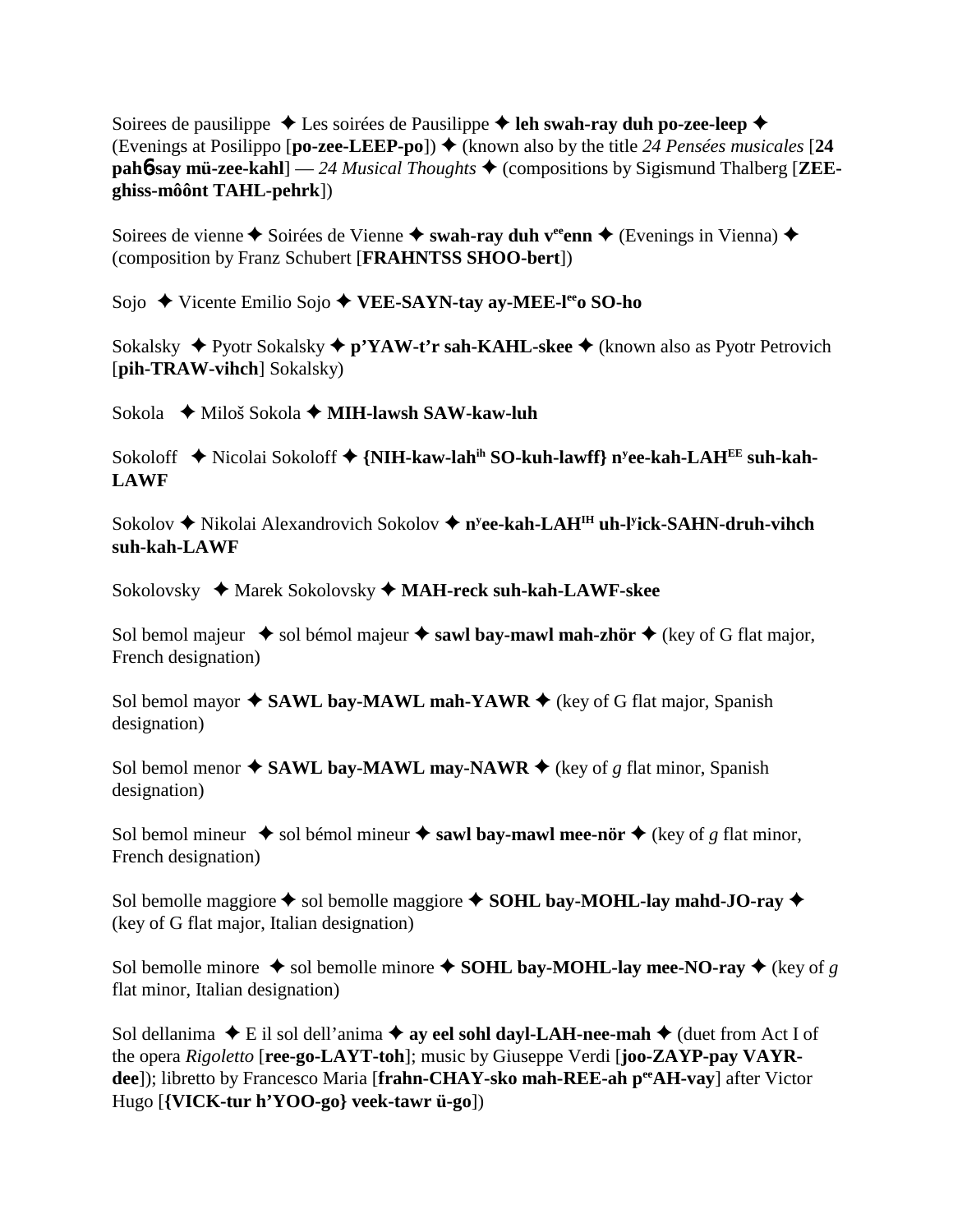Sol diese majeur  $\triangle$  sol dièse majeur  $\triangle$  sawl d<sup>ee</sup>ezz mah-zhör  $\triangle$  (key of G sharp major, French designation)

Sol diese mineur  $\triangle$  sol dièse mineur  $\triangle$  sawl d<sup>ee</sup>ezz mee-nör  $\triangle$  (key of g sharp minor, French designation)

Sol diesis maggiore  $\triangle$  sol diesis maggiore  $\triangle$  **SOHL d<sup>ee</sup>AY-zeess mahd-JO-ray**  $\triangle$  (key of G sharp major, Italian designation)

Sol diesis minore  $\triangle$  sol diesis minore  $\triangle$  **SOHL d<sup>ee</sup>AY-zeess mee-NO-ray**  $\triangle$  (key of *g* sharp minor, Italian designation)

Sol maggiore  $\triangle$  sol maggiore  $\triangle$  **SOHL mahd-JO-ray**  $\triangle$  (key of G major, Italian designation)

Sol majeur  $\triangle$  sol majeur  $\triangle$  sawl mah-zhör  $\triangle$  (key of G major, French designation)

Sol mayor  $\triangle$  **SAWL mah-YAWR**  $\triangle$  (key of G major, Spanish designation)

Sol menor  $\triangle$  **SAWL may-NAWR**  $\triangle$  (key of *g* minor, Spanish designation)

Sol mineur  $\triangle$  sol mineur  $\triangle$  sawl mee-nör  $\triangle$  (key of *g* minor, French designation)

Sol minore  $\triangle$  sol minore  $\triangle$  **SOHL mee-NO-ray**  $\triangle$  (key of g minor, Italian designation)

Sol oritur in sydere **↓ SOHL aw-REE-tôôr inn SÜ-deh-reh ◆** (The Sun Arises in the Star)  $\triangle$  (composition by Philippe le Chancelier [**fee-leep luh shah6-s'l<sup>ee</sup>ay**])  $\triangle$ (*sydere* is usually spelled *sidere* [**SEE-deh-reh**])

Sol sostenido mayor  $\triangle$  **SAWL sawss-tay-NEE-tho mah-YAWR**  $\triangle$  (key of G sharp major, Spanish designation)

Sol sostenido menor  $\triangle$  **SAWL sawss-tay-NEE-tho may-NAWR**  $\triangle$  (key of *g* sharp minor, Spanish designation)

Sol sub nube latuit **◆ SOHL sôôb NOO-bay LAH-t<sup>ôô</sup>eet ◆** (The Sun Lay Hidden Beneath a Cloud)  $\triangle$  (anonymous composition)

Sola perduta abbandonata  $\triangle$  Sola, perduta, abbandonata  $\triangle$  SO-lah, payr-DOO-tah, ahb**bahn-doh-NAH-tah ♦** (excerpt from the opera *Manon Lescaut* [**mah-naw6** less-ko]; music by Giacomo Puccini [**JAH-ko-mo poo-CHEE-nee**]; libretto by Domenico Oliva [**doh-MAY-nee-ko o-LEE-vah**] and Luigi Illica [l<sup>oo</sup>EE-jee eel-LEE-kah] after Antoine-François Prévost [ahb**twahn-frah**6**-swah pray-vo**]; additional contributions to the libretto by Marco Praga [**MAR-ko PRAH-gah**], Ruggero Leoncavallo [**rood-JAY-ro lay-ohn-kah-VAHL-lo**], Giulio Ricordi [**JOO-l<sup>ee</sup>o ree-KOHR-dee**], and Puccini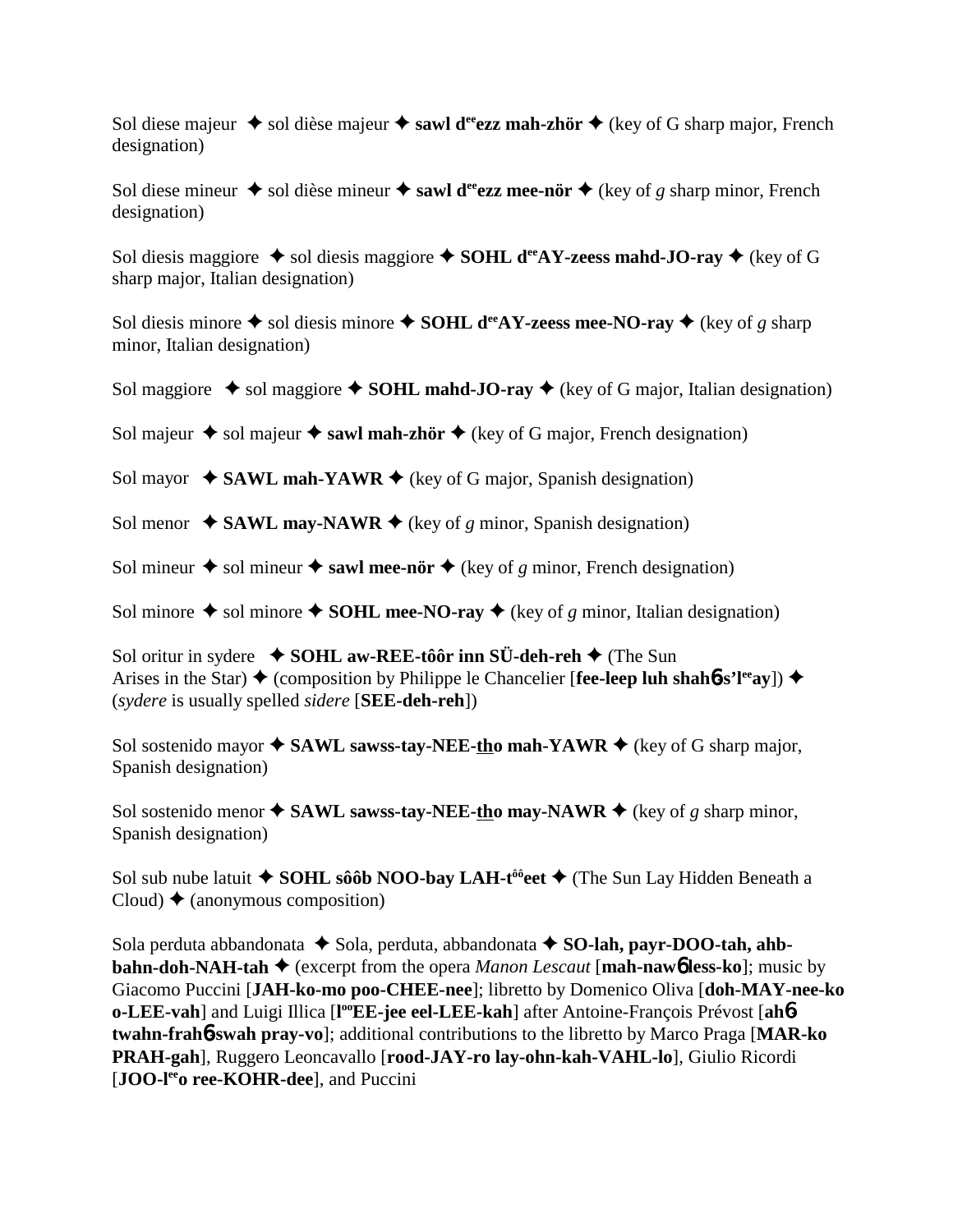#### Solage **saw-lazh**

Solamente una vez  $\triangle$  so-lah-MAYN-tay oo-nah VEHTH  $\triangle$  (You Belong to My Heart)  $\triangle$ (composition by Agustín Lara [**ah-gooss-TEEN LAH-rah**] and R. Gilbert [**R. GHILL-burt**])

Solano Francisco Ignacio Solano **frah**6**-SEESH-kôô ee-NAH-sihôô sôô-LAH-nôô**

Solares Enrique Solares **ayn-REE-kay so-LAH-rayss**

Soldat **→** Marie Soldat → mah-REE-uh ZAWL-taht

Soldat  $\triangle$  sawl-dah  $\triangle$  (Soldier)  $\triangle$  (character in the lyric drama *Le Roi Arthus* [luh r'wah ar**tüss**] — *King Arthur;* words and music by Ernest Chausson [**ehr-nesst shohss-saw**6])

Soldaten marsch und gebet ◆ Soldaten Marsch und Gebet ◆ zawl-TAH-tunn MARSH ôônt **guh-BAYT** (vocal composition by Erich Wolfgang Korngold [**{EH-rick WÔÔLF-gang KAWRN-gohld} AY-rihh VAWLF-gahng KAWRN-gawlt**])

Soldati  $\triangle$  sohl-DAH-tee  $\triangle$  (Soldiers)  $\triangle$  (characters in the opera *La forza del destino* [lah **FOHR-tsah dayl day-STEE-no**] — *The Force of Destiny*; music by Giuseppe Verdi [**joo-ZAYP-pay VAYR-dee**]; libretto by Francesco Maria Piave [**frahn-CHAY-sko mah-REE-ah peeAH-vay**] after Angel P. De Saavedra [**ahn-HELL (**P.**) day sah-VAY-drah**])

Soldats  $\triangle$  Les soldats  $\triangle$  leh sawl-dah  $\triangle$  (The Soldiers)  $\triangle$  (excerpt from the suite *Trois variations* [tr'wah vah-r<sup>ee</sup>ah-s<sup>ee</sup>aw6] — *Three Variations* — by Federico Mompou [feh-theh-**REE-ko mawm-PO<sup>OO</sup>])** 

Sole e amore  $\bullet$  **SO-lay ay ah-MO-ray**  $\bullet$  (Sun and Love)  $\bullet$  (song by Giacomo Puccini [**JAHko-mo poo-CHEE-nee**])

Sole mio  $\triangle$  O sole mio  $\triangle$  **o SO-lay MEE-o**  $\triangle$  (song by Teschemacher [**TEH-shuh-mah-kur**], Eduardo di Capua [**av-d<sup>oo</sup>AR-doh dee KAH-p<sup>oo</sup>ah**] and G. Capurro [(G.) **kah-POOR-ro**])

Solea  $\blacklozenge$  Soleá  $\blacklozenge$  so-lay-AH  $\blacklozenge$  (character in the opera *El gato montés* [ell GAH-toh mawn-**TAYSS**] — *The Wildcat*; music and libretto by Manuel Penella [mah-n<sup>oo</sup>ELL pay-NAY-l'yah])

Soleares **so-lay-AH-rayss** (composition from *Homenaje a Tárrega* [**o-may-NAH-hay ah TAHR-ray-gah**] by Joaquín Turina [**ho-ah-KEEN too-REE-nah**])

Solenière ◆ Eugène de Solenière ◆ o-zhenn duh saw-luh-n<sup>ee</sup>ehr

Solenne  $\triangle$  so-LAYN-nay  $\triangle$  (composition by Alan Hovhaness [A-lunn ho-VAH-ness])

Solenne in questora  $\triangle$  Solenne in quest'ora  $\triangle$  so-LAYN-nay een k<sup>oo</sup>ay-STOH-rah  $\triangle$  (excerpt from the opera *La forza del destino* [**lah FOHR-tsah dayl day-STEE-no**] — *The Force of*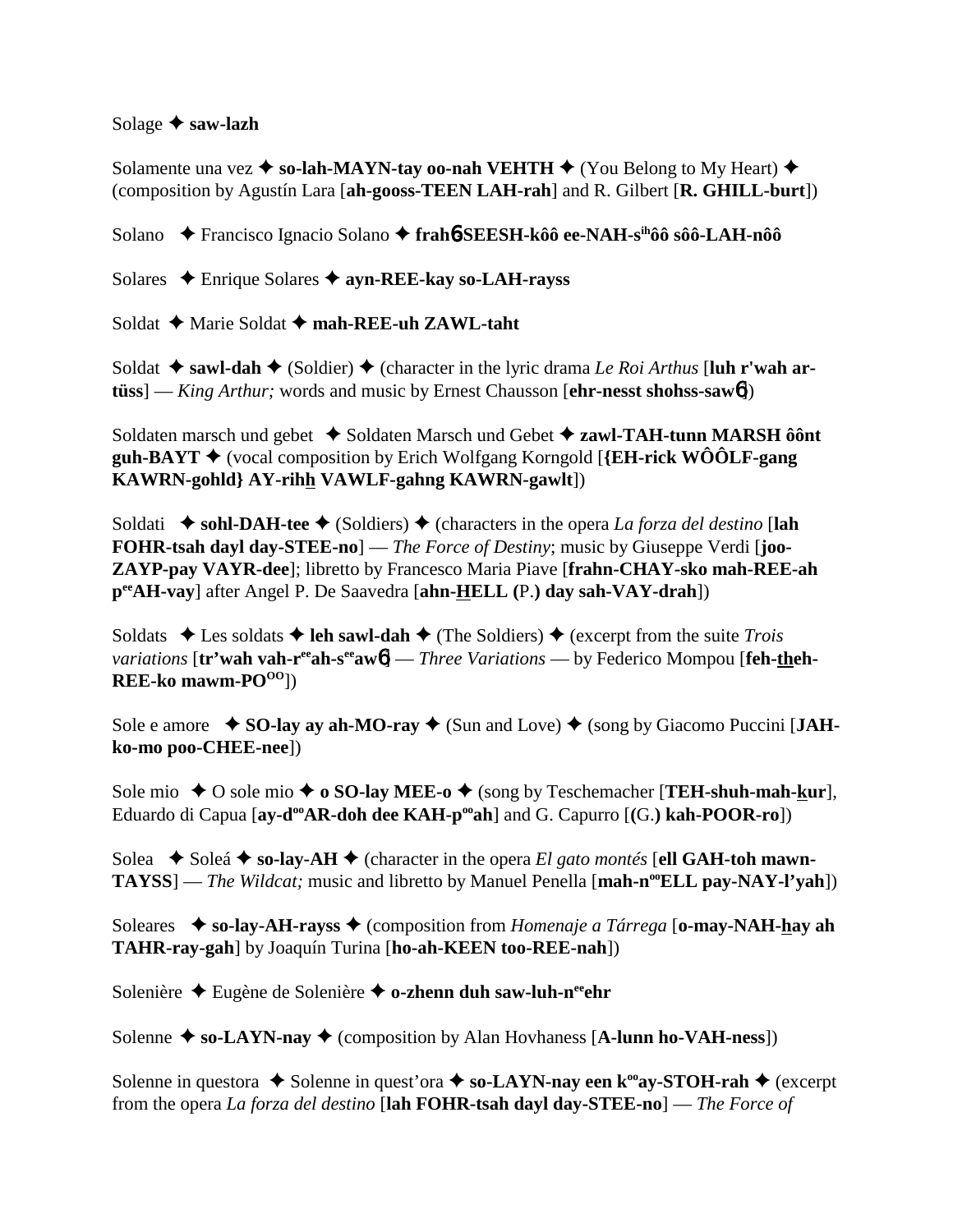*Destiny*; music by Giuseppe Verdi [**joo-ZAYP-pay VAYR-dee**]; libretto by Francesco Maria Piave [frahn-CHAY-sko mah-REE-ah peeAH-vay] after Angel P. De Saavedra [ahn-HELL **(**P.**) day sah-VAY-drah**])

Soler **↑** Antonio Soler **↑ ahn-TOH-n<sup>ee</sup>o so-LEHR ◆** (known also as Antonio Francisco Javier José Soler Ramos [ahn-TOH-n<sup>ee</sup>o frahn-SEESS-ko hah-v<sup>ee</sup>ehr ho-SAY so-LEHR RAH**mawss**])

Soler **←** Josep Soler **← jo-SEPP so-LEHR** 

Soler **←** Padre Antonio Soler ← PAH-dray ahn-TOH-n<sup>ee</sup>o so-LEHR

Soler **→** Vicente Martín y Soler **→ vee-THAYN-tay mar-TEEN ee so-LEHR →** (known also as Atanasio Martín Ignacio Vicente Tadeo Francisco Pellegrin Martín y Soler [**ah-tah-NAH-seeo** mar-TEEN eeg-NAH-th<sup>ee</sup>o vee-THAYN-tay tah-THAY-o frahn-THEESS-ko pay-l'yay-**GREEN mar-TEEN ee so-LEHR**])

Solera **← Temistocle Solera ← tay-MEE-stoh-klay so-LAY-rah** 

Solerti Angelo Solerti **AHN-jay-lo so-LAYR-tee**

Solfeggietto **→ sohl-fayd-JAYT-toh →** (composition by Carl Philipp Emanuel Bach [KARL FEE-lipp ay-MAH<sup>AH</sup>-n<sup>oo</sup>ayl BAHK]

Solin **←** Pia Solin **← P<sup>IH</sup>AH SAW-linn** 

Solist der wiener sangerknaben **→** Solist der Wiener Sängerknaben **→ ZO-lisst dayr VEE-nur ZEHNG-ur-k'nah<sup>ah</sup>-bunn**  $\blacklozenge$  (Soloist from the Vienna Boy Choir)

Solisten des tolzer knabenchores ◆ Solisten des Tölzer Knabenchores ◆ **ZO-liss-tunn dess TÖL-tsur k'NAH<sup>AH</sup>-bunn-ko-russ**  $\blacklozenge$  (Soloists of the Tölts [**TÖLTSS**] (Boy Choir)

Solistes de lorchestre national de france  $\triangle$  Solistes de l'Orchestre National de France  $\triangle$  saw**leest duh lawr-kess-tr' nah-s<sup>ee</sup>aw-nahl duh frah<b>6**ss ♦ (Soloists of the French National Orchestra)

Solisti veneti **→** I Solisti Veneti ◆ ee so-LEE-stee vay-NAY-tee

Solita storia  $\blacklozenge$  E la solita storia  $\blacklozenge$  AY lah so-LEE-tah STAW-r<sup>ee</sup>ah  $\blacklozenge$  (aria from the opera *L'Arlesiana* [**lar-lay-zeeAH-nah**] — *The Girl From Arles* [**arl**]; music by Francesco Cilèa [**frahn-CHAY-sko chee-LAY-ah**]; libretto by Leopoldo Marenco [**lay-o-POHL-doh mah-RAYN-ko**] after Alphonse Daudet [**ahl-faw**6**ss doh-deh**])

Solita storia del pastore E la solita storia del pastore **ay lah so-LEE-tah STAW-reeah dayl pah-STO-ray** (aria from the opera *L'Arlesiana* [**lar-lay-zeeAH-nah**] — *The Girl From*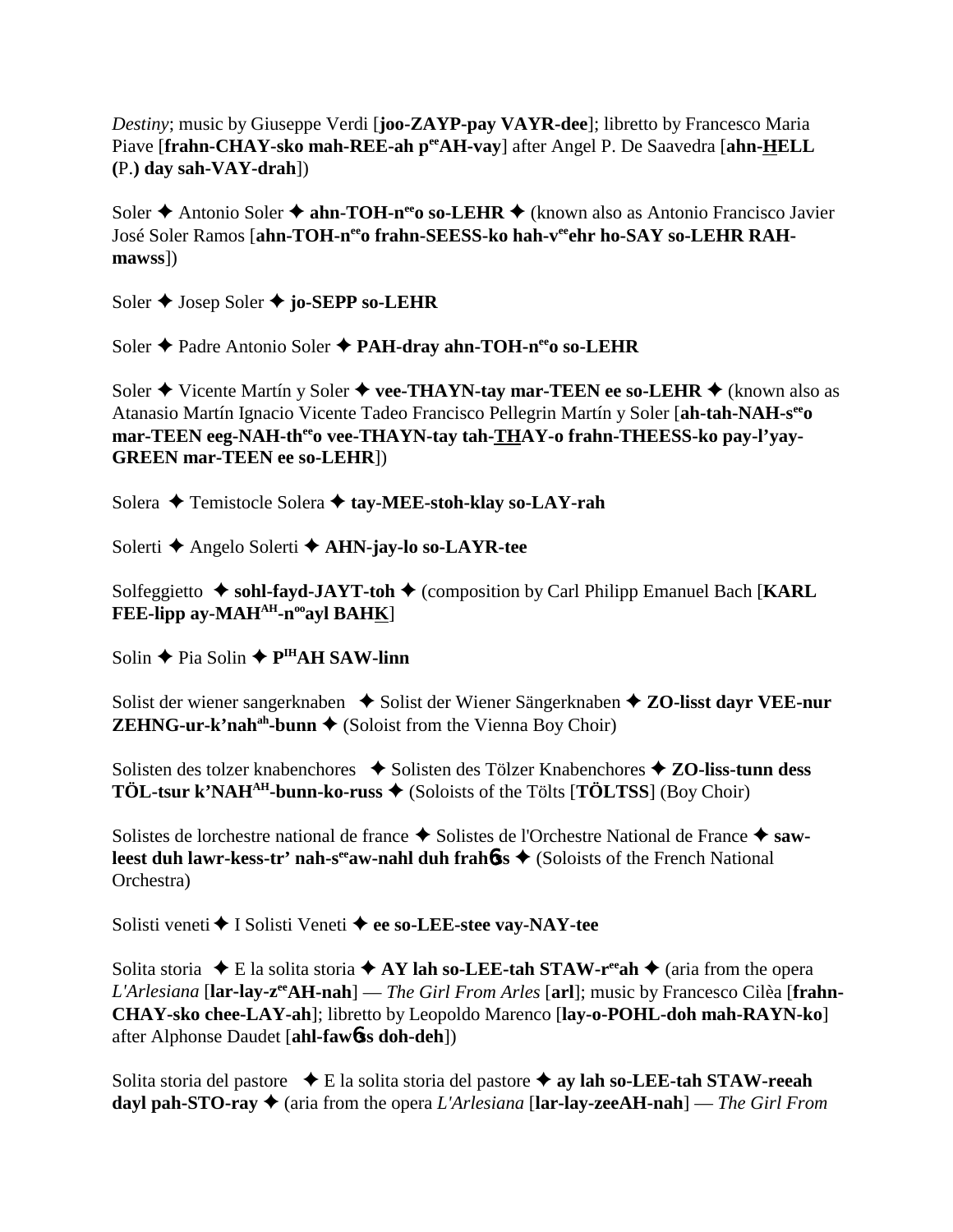*Arles* [**arl**]; music by Francesco Cilèa [**frahn-CHAY-sko chee-LAY-ah**]; libretto by Leopoldo Marenco [**lay-o-POHL-doh mah-RAYN-ko**] after Alphonse Daudet [**ahl-faw**6**ss doh-deh**])

Solitaria stanza **→** In solitaria stanza → een so-lee-TAH-r<sup>ee</sup>ah STAHN-tsah → (In a Secluded Room) (poem by Jacopo Vittorelli [**YAH-ko-po veet-toh-RAYL-lee**] set to music by Giuseppe Verdi **joo-ZAYP-pay VAYR-dee**])

Solitudini amiche zeffiretti **◆** Solitudini amiche ... Zeffiretti ◆ so-lee-TOO-dee-nee ah-MEE**kay ... dzavf-fee-RAYT-tee ♦** (excerpt from the opera *Idomeneo, rè di Creta* [ee-doh-may-**NAY-o, RAY dee KRAY-tah**] — *Idomeneo, King of Crete;* music by Wolfgang Amadeus Mozart [**VAWLF-gahng ah-mah-DAY-ôôss MO-tsart**]; libretto by Giovanni Battista Varesco [**jo-VAHN-nee baht-TEE-stah vah-RAY-sko**] after Antoine Danchet [**ah**6**-twahn dah**6**-sheh**])

Sollberger **→** Harvey Sollberger **→ HAR-vee SAWL-bur-gur →** (known also as Harvey Dene [**DEEN**] Sollberger)

Sollertinsky ◆ Ivan Sollertinsky ◆ ee-VAHN sahl-l<sup>y</sup>ehr-T<sup>Y</sup>INN-skee ◆ (known also as Ivan Ivanovich [**ee-VAH-nuw-vihch**] Sollertinsky)

Sollscher Göran Söllscher **GÖ-rahn ZÖL-shur**

Solo e pensoso  $\triangle$  **SO-lo ay payn-SO-zo**  $\triangle$  (Alone and Pensive)  $\triangle$  (madrigal [**MADD-rih-gull**] by Luca Marenzio [**LOO-kah mah-RAYN-tseeo**])

Solo im schlussgesang ◆ Solo im Schlussgesang ◆ **Zo-lo imm SHLÔÔSS-guh-zahng** 

Solokonzerte Die Solokonzerte **dee ZO-lo-kawn-tsehr-tuh** (*The Solo Concertos* by Johann Sebastian Bach [**YO-hahn {suh-BASS-tihunn BAHK} zay-BAH-stihahn BAHK**])

Solomon **↓** Izler Solomon **✦ IZZ-lur SAH-luh-munn** 

Soloviev ◆ Nikolai Soloviev ◆ n<sup>y</sup>**ee-kah-LAH<sup>IH</sup> sah-lah-v<sup>ih</sup>AWF ◆** (known also as Nikolai Feopemptovich [f<sup>eh</sup>ah-PEMMP-tuh-vihch] Soloviev)

Soloviev sedoy ◆ Vasili Soloviev-Sedoy ◆ vah-SEE-l<sup>y</sup>ee sah-lah-v<sup>ih</sup>AWF-seh-DOY ◆ (known also as Vasili Pavlovich [**PAHV-luh-vihch**] Soloviev-Sedoy)

Soltani ◆ Khosro Soltani ◆ KOHSH-ro SHOHL-tah-nee

Solti  $\blacklozenge$  Sir Georg Solti  $\blacklozenge$  (Sir) JAW-urj SHOHL-tee  $\blacklozenge$  (known also as György [JÖRJ] Solti)

Soltys **→** Adam Soltys **→ AH-dahm SAWw**'-tiss

Soltys ◆ Mieczysław Sołtys ◆ m<sup>ee</sup>eh-CHISS-wahf SAW<sup>w</sup>'-tiss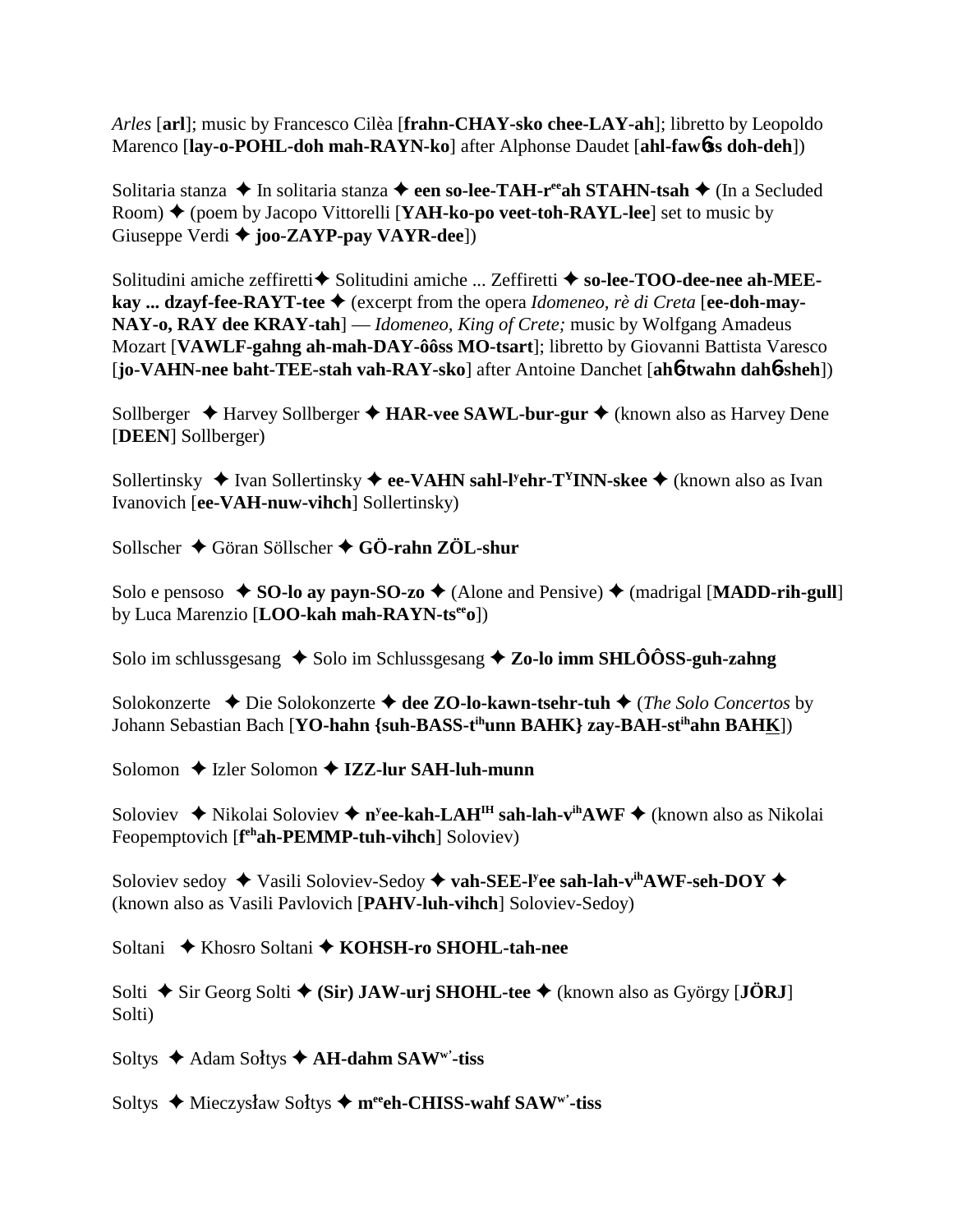Soluppgang  $\triangle$  Soluppgång  $\triangle$  **SOHL-üp-gawng**  $\triangle$  (Sunrise)  $\triangle$  (poem by Tor Hedberg [**TÔÔR HEDD-bary'**] set to music by Jean Sibelius [**zhah**6 **sih-BAY-lihôôss**])

Solve iubente deo  $\blacklozenge$  Solve iubente Deo  $\blacklozenge$  **SOHL-veh** <sup>ih</sup>OO-benn-tay DAY-o  $\blacklozenge$  (motet [mo-**TETT**] by William Byrd [**WILL-lihumm BURD**])

Solyom nagy  **◆** Sándor Sólyom-Nagy ◆ **SHAH<sup>AH</sup>N-dawr SHOH<sup>OH</sup>L-yawm-NAHJ** 

Som ◆ László Som ◆ LAH<sup>AH</sup>SS-loh<sup>oh</sup> SHOHM

Somary ◆ Johannes Somary ◆ **jo-HANN-nuss SAW-muh-ree** ◆ (known also as Johannes Felix Somary [**yo-HAHN-nuss FAY-lickss ZO-mah-ree**])

Sombre foret  $\rightarrow$  Sombre forêt  $\rightarrow$  saw**6**-br' faw-reh  $\rightarrow$  (Gloomy Forest)  $\rightarrow$  (aria from the opera *Guillaume Tell* [**ghee-yohm tell**] — *William Tell*; music by Gioachino Rossini [**j ohah-KEE-no rohss-SEE-nee**]; libretto by Étienne de Jouy [ay-t<sup>ee</sup> enn duh zhôô<sup>ee</sup>], Hippolyte-Louis-Florent Bis [**eep-paw-leet-lôôee-flaw-rah**6 **bee**], Armand Marrast [**ar-mah**6 **mahr-rah**], and Adolphe Crémieux [**ah-dawlf kray-meeö**] after Friedrich von Schiller [**FREET-rihh fawn SHILL-lur**])

Somer **◆** Hilde Somer ◆ {**HILL-duh SUH-mur**} **HILL-tuh ZO-mur ◆** (known also as Ruth Hilde Somer [**ROOT HILL-tuh ZO-mur**])

Somers **→ Harry Somers → HA<sup>R</sup>-ree SUH-murz →** (known also as Harry Stewart [stYOO**wurt**] Somers)

## Somerset **SUH-mur-sett**

Somervell  $\blacklozenge$  Sir Arthur Somervell  $\blacklozenge$  (Sir) AR-thur SUH-mur-vull

Somfai ◆ László Somfai ◆ LAH<sup>AH</sup>SS-loh<sup>oh</sup> SHOHM-fah<sup>ee</sup>

Somis Giovanni Battista Somis **jo-VAHN-nee baht-TEE-stah SO-meess**

Somis Lorenzo Giovanni Somis **lo-RAYN-tso jo-VAHN-nee SO-meess**

Somma **→** Antonio Somma → ahn-TAW-n<sup>ee</sup>o SOHM-mah

Sommer **→** Hans Sommer → **HAHNSS ZAWM-mur** 

Sommer ◆ Vladimír Sommer ◆ VLAH-d<sup>y</sup>ih-mee<sup>ee</sup>r SAWM-mehr

Sommerabend  $\triangleq$  **ZAWM-mur-ah<sup>ah</sup>-bunnt**  $\triangleq$  (Summer Evening)  $\triangleq$  (poem by Hans Schmidt) [**HAHNSS SHMITT**] set to music by Johannes Brahms [**yo-HAHN-nuss {BRAHMZ} BRAHAHMSS**])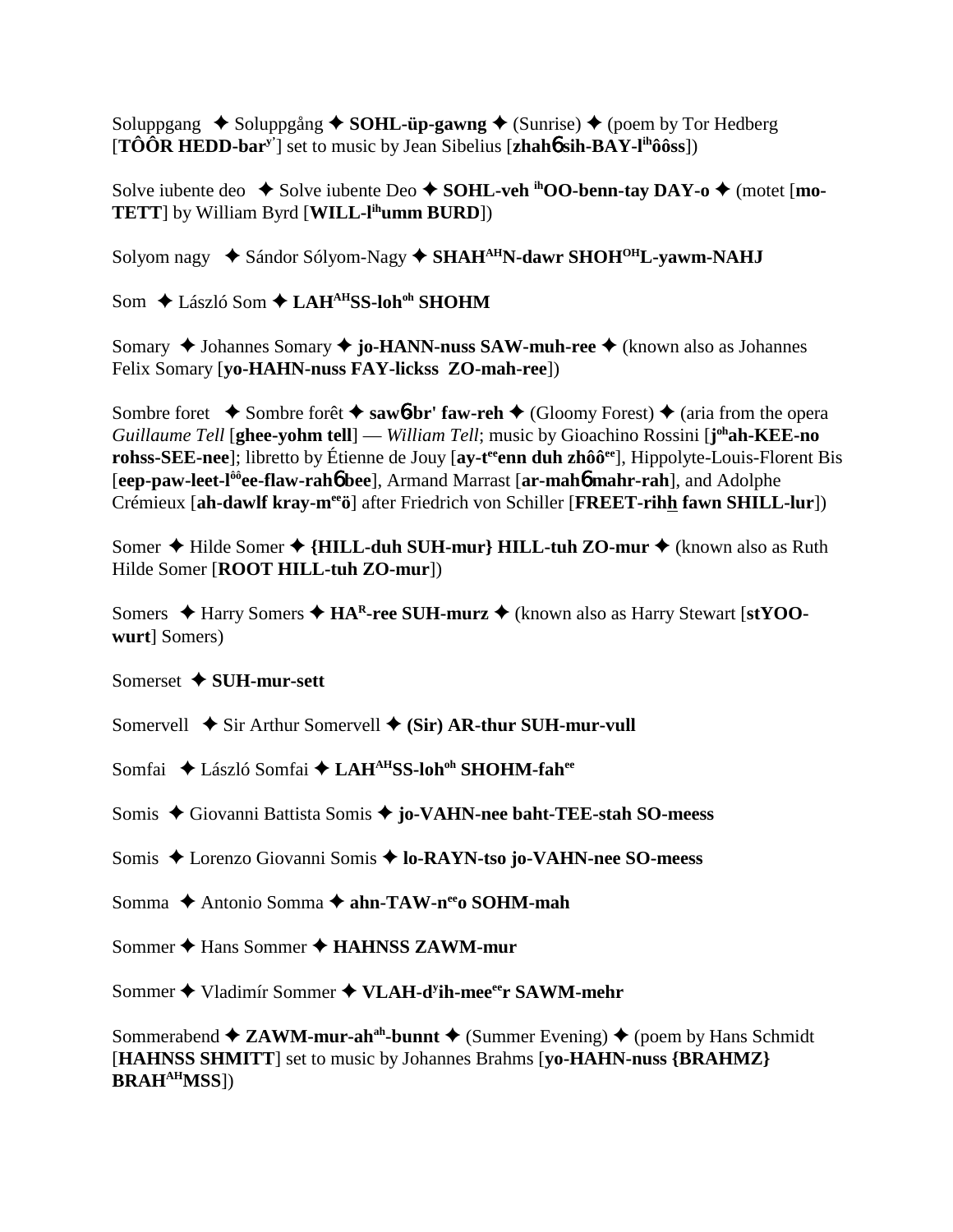Sommerfeldt ♦ Øistein Sommerfeldt ♦ Ö<sup>IH</sup>-sta<sup>ih</sup>n SAWM-mur-fellt

Sommertage **→ ZAWM-mur-tah-guh →** (Summer Days) → (poem by Paul Hohenberg [**PAHÔÔL HO-unn-pehrk**] set to music by Alban Berg [**AHL-pahn BEHRK**] in *Sieben frühe Lieder* [**ZEE-bunn FRÜ-uh LEE-dur**] — *Seven Early Songs*)

Somogi ♦ Judith Somogi ♦ **JOO-duhth saw-MO-ghee** 

Somogyi **→** László Somogyi → LAH<sup>AH</sup>SS-loh<sup>oh</sup> SHO-mo-jee

Son  $\blacklozenge$  **SOHN**  $\blacklozenge$  (A Dream)  $\blacklozenge$  (poem by F. Sologub [(F.) sah-lah-GOOP] set to music by Sergei Rachmaninoff [**sehr-GAYEE rahk-MAH-ny ih-nuff**])

Son des cloches invisibles **→** Le son des cloches invisibles **→ luh saw6 day klawsh eh6-vee-seebl'**  $\blacklozenge$  (hymn composed by Ton de Leeuw [**TAWN duh LAY**<sup>AY</sup> $\hat{0}\hat{0}$ ])

Son geloso del zefiro  $\triangle$  sohn jay-LO-zo dayl DZAY-fee-ro  $\triangle$  (aria from the opera *La sonnambula* [**lah sohn-NAHM-boo-lah**] — *The Sleepwalker* — by Vincenzo Bellini [**veen-CHAYN-tso bayl-LEE-nee**] and libretto by Felice Romani [**fay-LEE-chay ro-MAH-nee**])

Son io mio carlo ◆ Son io, mio Carlo ◆ sohn <sup>EE</sup>O, MEE-o KAR-lo ◆ (It is I, Charles) ◆ (aria from the opera *Don Carlos* [**dohn KAR-lohss**]; music by Giuseppe Verdi [**joo-ZAYP-pay VAYR-dee**]; libretto by François Méry [**frah**6**-swah may-ree**] and Camille Du Locle [**{kah-meel dü law-kl'} kah-meey' dü law-kl'**] after Friedrich von Schiller [**FREET-rihh fawn SHILL-lur**])

Son lo spirito  $\bullet$  **SOHN lo SPEE-ree-toh**  $\bullet$  (aria from the opera *Mefistofele* [**may-fee-STAWfay-lay**] — *Mephistopheles* [**meh-fuss-TAH-fuh-leez**], music and libretto by Arrigo Boito [**ar-REE-go bo-EE-toh**])

Son lo spirito che nega  $\triangle$  **SOHN lo SPEE-ree-toh kay NAY-gah**  $\triangle$  (aria from the opera *Mefistofele* [**may-fee-STAW-fay-lay**] — *Mephistopheles* [**meh-fuss-TAH-fuh-leez**], music and libretto by Arrigo Boito [**ar-REE-go bo-EE-toh**])

Son of a gambolier  $\triangle$  Son of a Gambolier  $\triangle$  (Son of a) gamm-buh-LIHR  $\triangle$  (anonymous poem set to music by Charles Ives [CHAH-rullz  $\bar{I}VZ$ ])

Son salvo a una fonte afflitto e solo corre a valle corre a monte  $\triangle$  Son salvo! ... A una fonte afflitto e solo ... Corre a valle, corre a monte  **sohn SAHL-vo! ... AH OO-nah FOHN-tay ahf-FLEET-toh ay SO-lo ... KOHR-ray ah VAHL-lay, KOHR-ray ah MOHN-tay** (excerpt from the opera *I puritani* [**ee poo-ree-TAH-nee**] — *The Puritans*; music by Vincenzo Bellini [**veen-CHAYN-tso bayl-LEE-nee**] and libretto by Carlo Pepoli [**KAR-lo pay-PO-lee**])

Son tutta duolo ◆ sohn TOOT-tah d<sup>oo</sup>O-lo ◆ (I Grieve) ◆ (song by Alessandro Scarlatti [ah**layss-SAHN-dro skar-LAHT-tee**])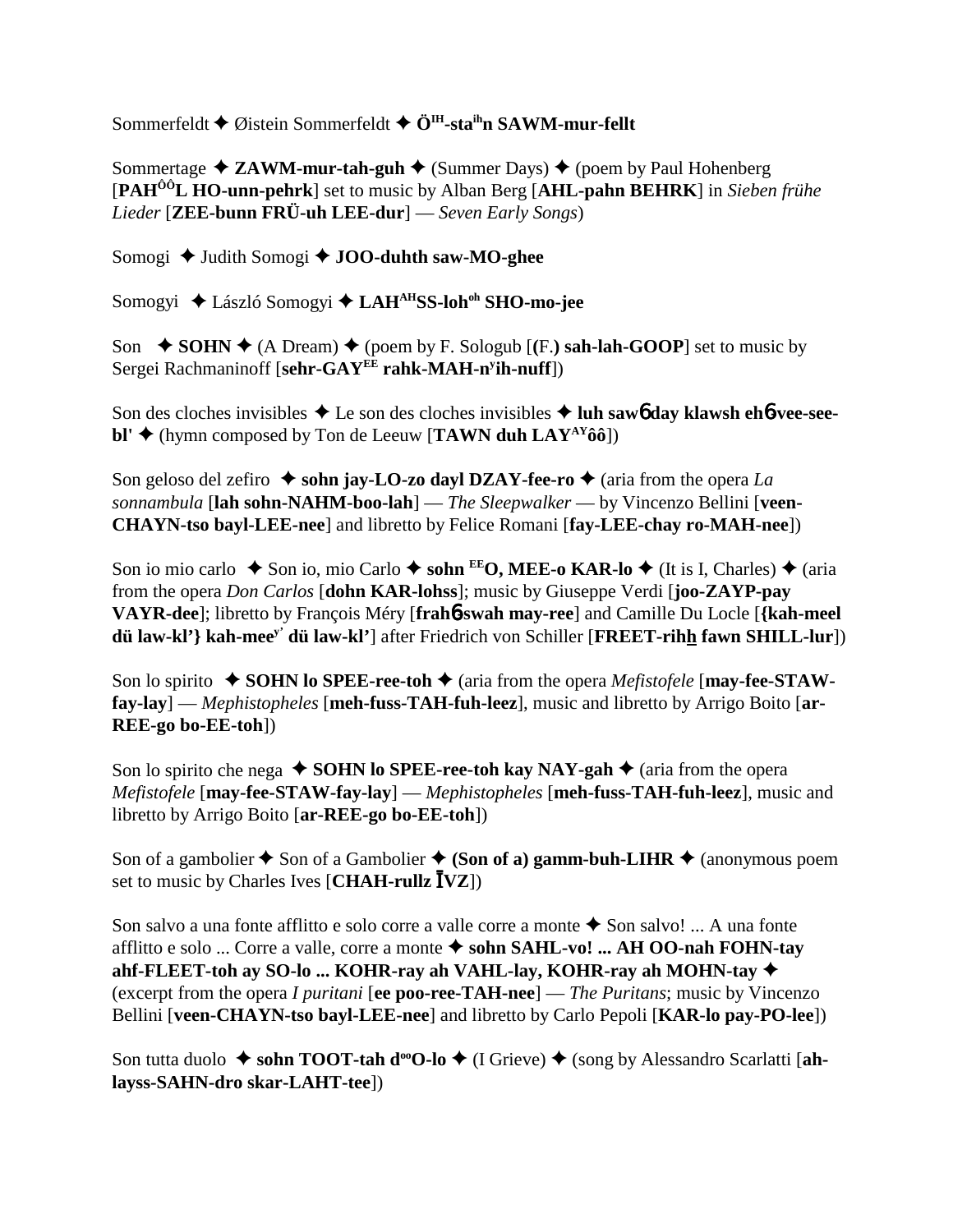Son vergin vezzosa  $\triangle$  sohn VEHR-jeen vayt-TSO-zah  $\triangle$  (I am a pretty maiden)  $\triangle$  (aria featuring Elvira [**ayl-VEE-rah**] in the opera *I puritani* [**ee poo-ree-TAH-nee**] — *The Puritans*; music by Vincenzo Bellini [**veen-CHAYN-tso bayl-LEE-nee**] and libretto by Carlo Pepoli [**KAR-lo pay-PO-lee**])

Son vergin vezzosa in veste di sposa  $\triangle$  Ah! Son vergin vezzosa in veste di sposa  $\triangle$  AH! sohn **VAYR-jeen vayt-TSO-zah een VAY-stay dee SPO-zah ♦** (Ah! I'm a pretty maiden, in bridal dress) (polonaise [**pah-luh-nayz**] featuring Elvira [**ayl-VEE-rah**] in Act I of the opera *I puritani* [**ee poo-ree-TAH-nee**] — *The Puritans*; music by Vincenzo Bellini [**veen-CHAYN-tso bayl-LEE-nee**] and libretto by Carlo Pepoli [**KAR-lo pay-PO-lee**])

Son vivo o morto amore ◆ Son vivo o morto, Amore? ◆ sohn VEE-vo o MOHR-toh ah-MO**ray?** (madrigal [**MADD-rih-gull**] by Johann Grabbe [**YO-hahn GRAHB-buh**])

Sonata **← zo-NAH-tah ←** (composition by Johann Sebastian Bach [**YO-hahn** {suh-BASS- $\mathbf{t}^{\text{ih}}$ **unn BAHK**} zay-BAH-st<sup>ih</sup>ahn BAH<u>K</u>])  $\blacklozenge$  (various compositions by Ludwig van Beethoven **[LOOT-vihh funn BAY<sup>AY</sup>-toh-funn])**  $\blacklozenge$  (various compositions by Serge Prokofiev [sehr-GAY **prah-KAW-f<sup>ih</sup>eff**)  $\blacklozenge$  (various compositions by Wolfgang Amadeus Mozart [VAWLF-gahng] **ah-mah-DAY-ôôss MO-tsart**])  $\blacklozenge$  (composition by Franz Liszt [**FRAHNZ LISST**])

Sonata a cinque in d major  $\bullet$  so-NAH-tah ah CHEEN-k<sup>oo</sup>ay (in D Major)  $\bullet$  (composition by Giuseppe Torelli [**joo-ZAYP-pay toh-RAYL-lee**])

Sonata con tre violini in eco **← so-NAH-tah kohn tray vee-o-LEE-nee een AY-ko ←** (Echo Sonata for Three Violins)  $\blacklozenge$  (sonata by Biagio Marini [b<sup>ee</sup>AH-jo mah-REE-nee])

Sonata concertata **→** Sonata Concertata → so-NAH-tah kohn-chayr-TAH-tah → (composition by Nicoló Paganini [**nee-ko-LO pah-gah-NEE-nee**])

Sonata decima for trumpet strings and continuo in d major  $\triangle$  Sonata decima for trumpet, strings and continuo in D major  $\triangle$  so-NAH-tah DAY-chee-mah (for trumpet, strings and) kunn-**TIH-n'yuh-wo (in D major) ♦ (composition by Andrea Grossi [ahn-DRAY-ah GROHSSsee**])

Sonata for double bass and piano  $\triangle$  Sonata for Double Bass and Piano  $\triangle$  zo-NAH-tah (for **Double Bass and Piano)**  $\stackrel{\rightarrow}{\bullet}$  (composition by Paul Hindemith [PAH<sup> $\stackrel{\leftarrow}{0}$ </sup>L HINN-tuh-mitt])

Sonata for piano hoboken  $\triangle$  Sonata for Piano, Hoboken  $\triangle$  (Sonata for Piano), HO-bo-kunn ◆ (composition by Franz Joseph Haydn [FRAHNTSS YOH<sup>OH</sup>-zeff HI-d'n])

Sonata from die bankelsangerlieder  $\triangle$  Sonata from Die Bankelsangerlieder  $\triangle$  (Sonata from) dee **BAHNG-kull-zahng-ur-lee-dur ♦** (anonymous composition about 1648)

Sonata no one g dur **→** Sonata No. 1 G-dur ◆ (Sonata No. 1) G-DOOR ◆ (Sonata No. 1 in G Major) ♦ (composition by Johann Sebastian Bach [**YO-hahn** {suh-BASS-t<sup>ih</sup>unn BAHK} zay-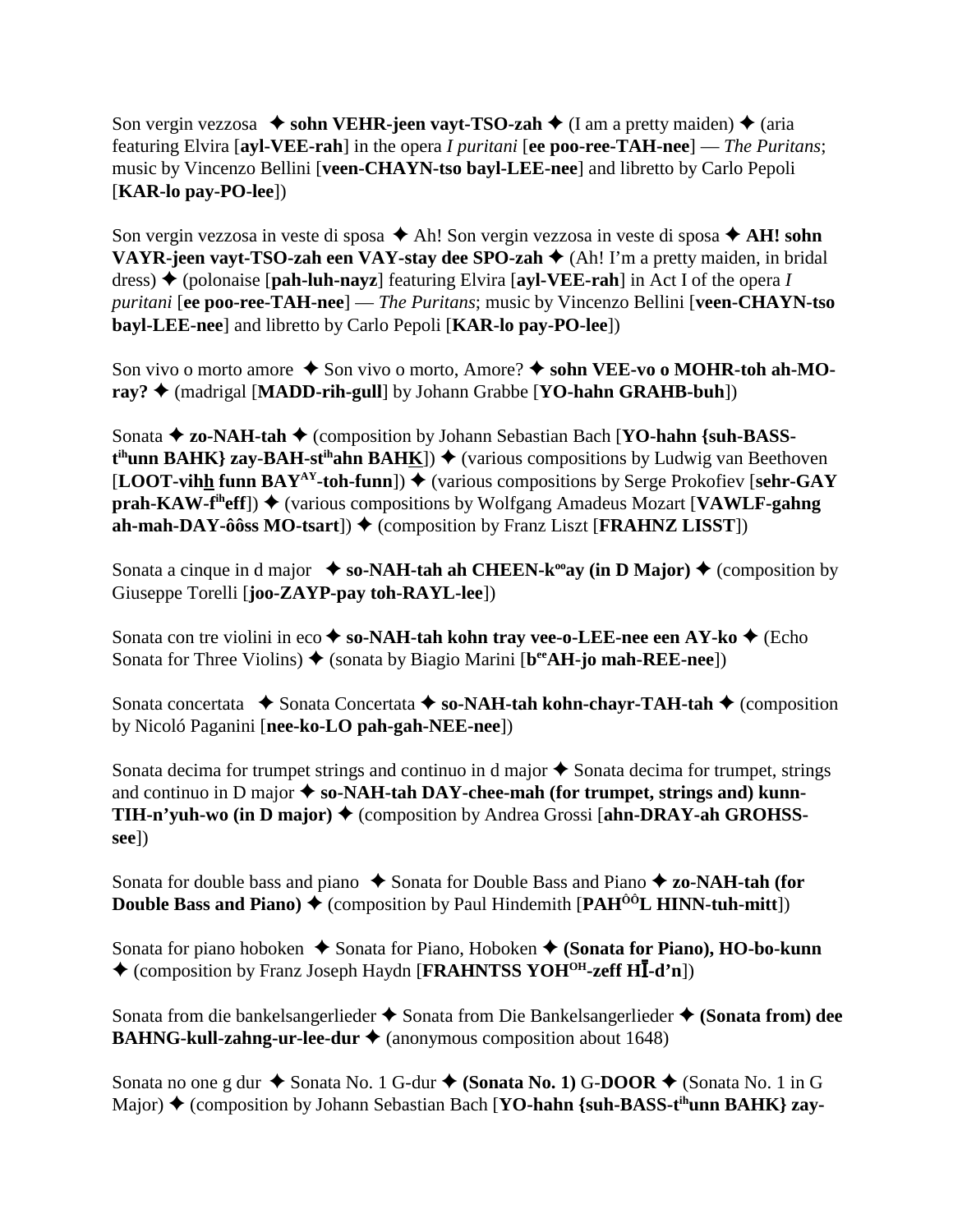# **BAH-stihahn BAHK**])

Sonata no three g moll  $\blacklozenge$  Sonata No. 3 g-moll  $\blacklozenge$  (Sonata No. 3) g **MAWL**  $\blacklozenge$  (Sonata No. 3 in *g* Minor) ♦ (composition by Johann Sebastian Bach [**YO-hahn** {suh-BASS-t<sup>ih</sup>unn BAHK} zay-**BAH-stihahn BAHK**])

Sonata no two d dur  $\bullet$  Sonata No. 2 D-dur  $\bullet$  (Sonata No. 2) D DOOR  $\bullet$  (Sonata No. 2 in D Major) ◆ (composition by Johann Sebastian Bach [**YO-hahn {suh-BASS-t<sup>ih</sup>unn BAHK} zay-BAH-stihahn BAHK**])

Sonata per pianoforte  $\triangleq$  so-NAH-tah payr p<sup>ee</sup>ah-no-FOHR-tay  $\triangleq$  (composition by Domenico Scarlatti [**doh-MAY-nee-ko skar-LAHT-tee**])

Sonata per pianoforte e violino **→ so-NAH-tah payr p<sup>ee</sup>ah-no-FOHR-tay ay vee-o-LEE-no →** (Sonata for Piano and Violin)  $\triangle$  (composition by Cesar Franck [say-zar frahb**k**])  $\triangle$ (compositions by Wolfgang Amadeus Mozart [**VAWLF-gahng ah-mah-DAY-ôôss MO-tsart**]) (compositions by Ludwig van Beethoven [**LOOT-vihh funn BAYAY-toh-funn**])

Sonata per violino e pianoforte  $\triangle$  so-NAH-tah payr vee-o-lee-no ay p<sup>ee</sup>ah-no-FOHR-tay  $\triangle$ (Sonata for Violin and Piano)  $\blacklozenge$  (composition by Claude Debussy [**klohd deh-büss-see**])  $\blacklozenge$ (composition by Maurice Ravel [**mo-reess rah-vell**])  $\triangle$  (composition by Felix Mendelssohn Bartholdy [**{FEE-lickss MENN-dull-sunn} FAY-lickss MENN-t'lss-zoh<sup>oh</sup>n bar-TAWL-dee**]) ◆ compositions by Gabriel Fauré [**gah-br<sup>ee</sup>ell fo-ray**])

Sonata quarta Sonata Quarta **so-NAH-tah kooAR-tah** (sonata by Mrs. Philharmonica, a pseudonym reflecting restrictions placed upon musical activities by 18th-century women in England)

Sonata quasi una fantasia ◆ so-NAH-tah k<sup>oo</sup>AH-zee oo-nah fahn-TAH-z<sup>ee</sup>ah ◆ (the *Sonate cis-Moll* [**zo-NAH-tuh tsiss-MAWL**] — *Sonata in c-Sharp Minor* or *Moonlight Sonata* — by Ludwig van Beethoven [**LOOT-vihh funn BAYAY-toh-funn**])

Sonata sopr il soggetto reale a traversa violino e continuo  $\triangle$  Sonata sopr' il soggetto reale a traversa, violino e continuo  $\triangle$  so-NAH-tah SO-pr' eel sohd-JAYT-toh ray-YAH-lay ah trah-**VAYR-sah, vee-o-LEE-no ay kohn-TEE-n<sup>oo</sup>o ♦** (trio sonata from *Musikalisches Opfer* [**moozee-KAHAH-lih-shuss AWP-fur**] by Johann Sebastian Bach [**YO-hahn {suh-BASS-tihunn BAHK} zay-BAH-stihahn BAHK**])

Sonata sopra sancta maria  $\triangle$  Sonata sopra Sancta Maria  $\triangle$  so-NAH-tah SO-prah SAHNK-tah **mah-REE-ah ♦** (composition by Claudio Monteverdi [**KLAH<sup>ôô</sup>-d<sup>ee</sup>o mohn-tay-VAYR-dee**])

Sonata sopra sancta maria ora pro nobis  $\triangle$  Sonata sopra "Sancta Maria, ora pro nobis"  $\triangle$  so-**NAH-tah SO-prah SAHNK-tah mah-REE-ah, O-rah pro NO-biss'' ♦ (composition by** Claudio Monteverdi [**KLAH<sup>ôô</sup>-d<sup>ee</sup>o mohn-tay-VAYR-dee**])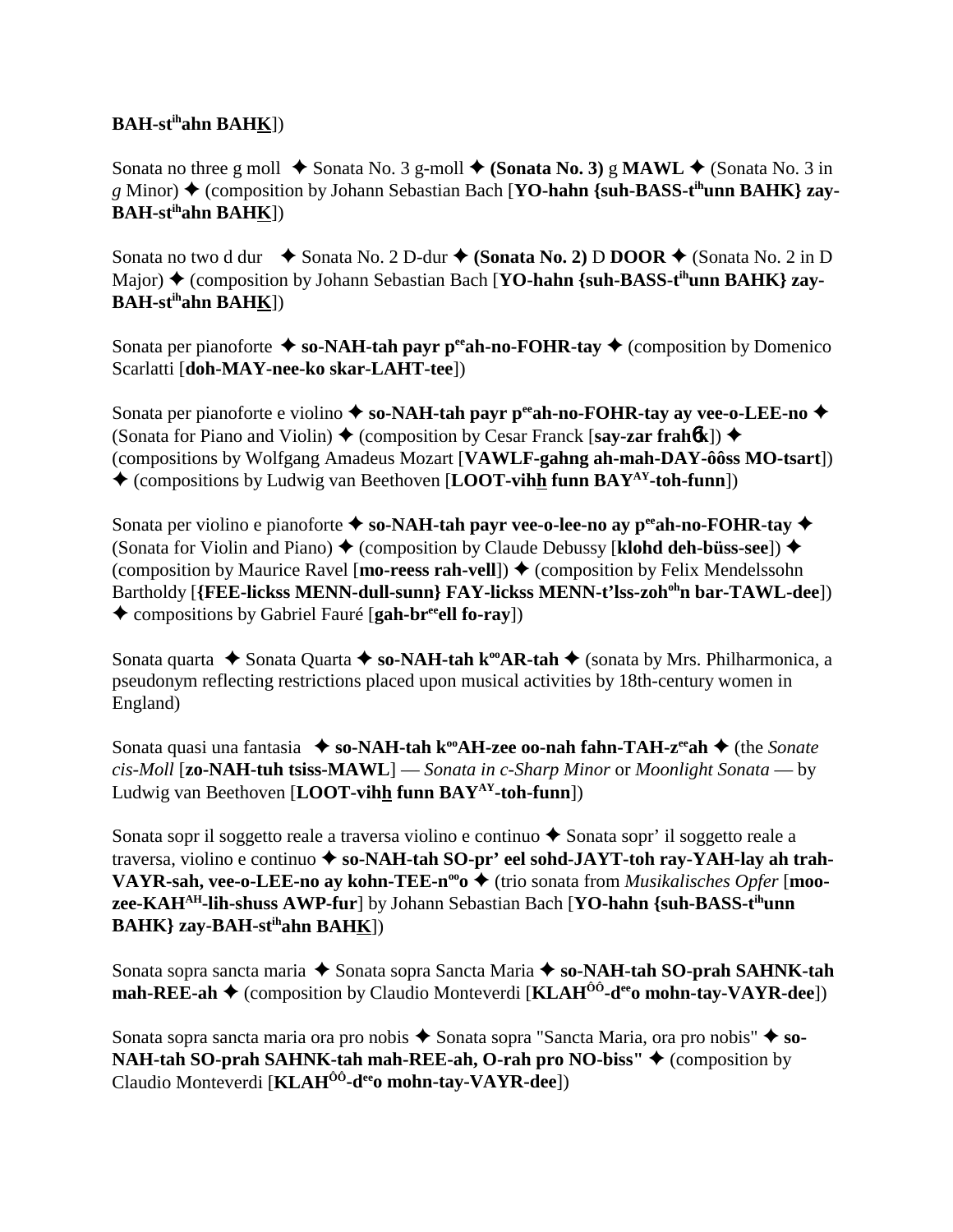Sonate concertate libro primo **→** Sonate concertate ... libro primo → so-NAH-tay kohn-chayr-**TAH-tay ... LEE-bro PREE-mo**  $\triangleleft$  (Concert Sonata ... First Book)  $\triangleleft$  (compositions by Claudio Monteverdi [**KLAHÔÔ-deeo mohn-tay-VAYR-dee**])

Sonate e dur ◆ Sonate E-Dur ◆ zo-NAH-tuh AY-DOOR ◆ (Sonata in E Major) ◆ (composition by Ludwig van Beethoven [**LOOT-vihh funn BAYAY-toh-funn**])

Sonate e moll  $\triangle$  Sonate e-Moll  $\triangle$  zo-NAH-tuh AY-MAWL  $\triangle$  (Sonata in *e* Minor)  $\triangle$ (composition by Ludwig van Beethoven [**LOOT-vihh funn BAYAY-toh-funn**])

Sonate fur klavier und violine **→** Sonate für Klavier und Violine **→ zo-NAH-tuh für klah-FEER ôônt fee-o-LEE-nuh ♦** (Sonata for Piano and Violin) ♦ (composition by Cesar Franck [say-zar **frahók**]) ♦ (compositions by Wolfgang Amadeus Mozart [**VAWLF-gahng ah-mah-DAY-ôôss MO-tsart**])  $\triangle$  (compositions by Ludwig van Beethoven [**LOOT-vihh funn BAY**<sup>AY</sup>-toh-funn])

Sonate fur violine und klavier ♦ Sonate für Violine und Klavier ♦ zo-NAH-tuh für fee-o-LEE**nuh ôônt klah-FEER**  $\blacklozenge$  (Sonata for Violin and Piano)  $\blacklozenge$  (composition by Claude Debussy  $[klohd$  deh-büss-see])  $\blacklozenge$  (composition by Maurice Ravel [**mo-reess rah-vell**])  $\blacklozenge$  (composition by Felix Mendelssohn Bartholdy [**{FEE-lickss MENN-dull-sunn} FAY-lickss MENN-t'lsszoh<sup>oh</sup>n bar-TAWL-dee**])  $\blacklozenge$  (compositions by Gabriel Fauré [gah-br<sup>ee</sup>ell fo-ray])

Sonate no nine in b minor  $\triangle$  Sonate No. 9 in b Minor  $\triangle$  zo-nah-tuh (No. 9 in *b* Minor)  $\triangle$ (Sonata No. 9 in *b* Minor) (composition by George Frideric Handel [**JAW-urj FRIH-duhrick HANN-d'l**])

Sonate nr twenty one c dur waldstein ◆ Sonate Nr. 21 C-dur "Waldstein" ◆ zo-NAH-tuh (Nr. 21) TSAY-DOOR VAHLT-sht**īn →** (Sonata No. 21 in C-Major Waldstein [WAWLD-st**īn**]) → (composition by Ludwig van Beethoven [**LOOT-vihh funn BAYAY-toh-funn**])

Sonate pour piano  $\triangle$  saw-naht pôôr p<sup>ee</sup>ah-no  $\triangle$  (Sonata for Piano)  $\triangle$  compositions by Frédéric Chopin [**fray-day-reek shaw-peh**6]

Sonate pour piano et violon  $\triangleq$  saw-naht pôôr p<sup>ee</sup>ah-no ay v<sup>ee</sup>aw-lawb  $\triangleq$  (Sonata for Piano and Violin)  $\triangle$  (composition by Cesar Franck [say-zar frahb**k**])  $\triangle$  (compositions by Wolfgang Amadeus Mozart [**VAWLF-gahng ah-mah-DAY-ôôss MO-tsart**])  $\triangle$  (compositions by Ludwig van Beethoven [**LOOT-vihh funn BAYAY-toh-funn**])

Sonate pour violon et piano **→ saw-naht pôôr v<sup>ee</sup>aw-lawb ay p<sup>ee</sup>ah-no →** (Sonata for Violin and Piano) ♦ (composition by Claude Debussy [**klohd deh-büss-see**]) ♦ (composition by Maurice Ravel [**mo-reess rah-vell**]) ♦ (composition by Felix Mendelssohn Bartholdy [**{FEE-lickss**] **MENN-dull-sunn**} **FAY-lickss MENN-t'lss-zoh<sup>oh</sup>n bar-TAWL-dee**])  $\blacklozenge$  (compositions by Gabriel Fauré [**gah-br<sup>ee</sup>ell fo-ray**])

Sonatina  $\bullet$  so-nah-TEE-nah  $\bullet$  (compositions by Federico Moreno Torroba [fay-thay-REE**ko mo-RAY-no tawr-RO-vah**])  $\blacklozenge$  (composition by Thomas Attwood Walmisley [TAH-muss]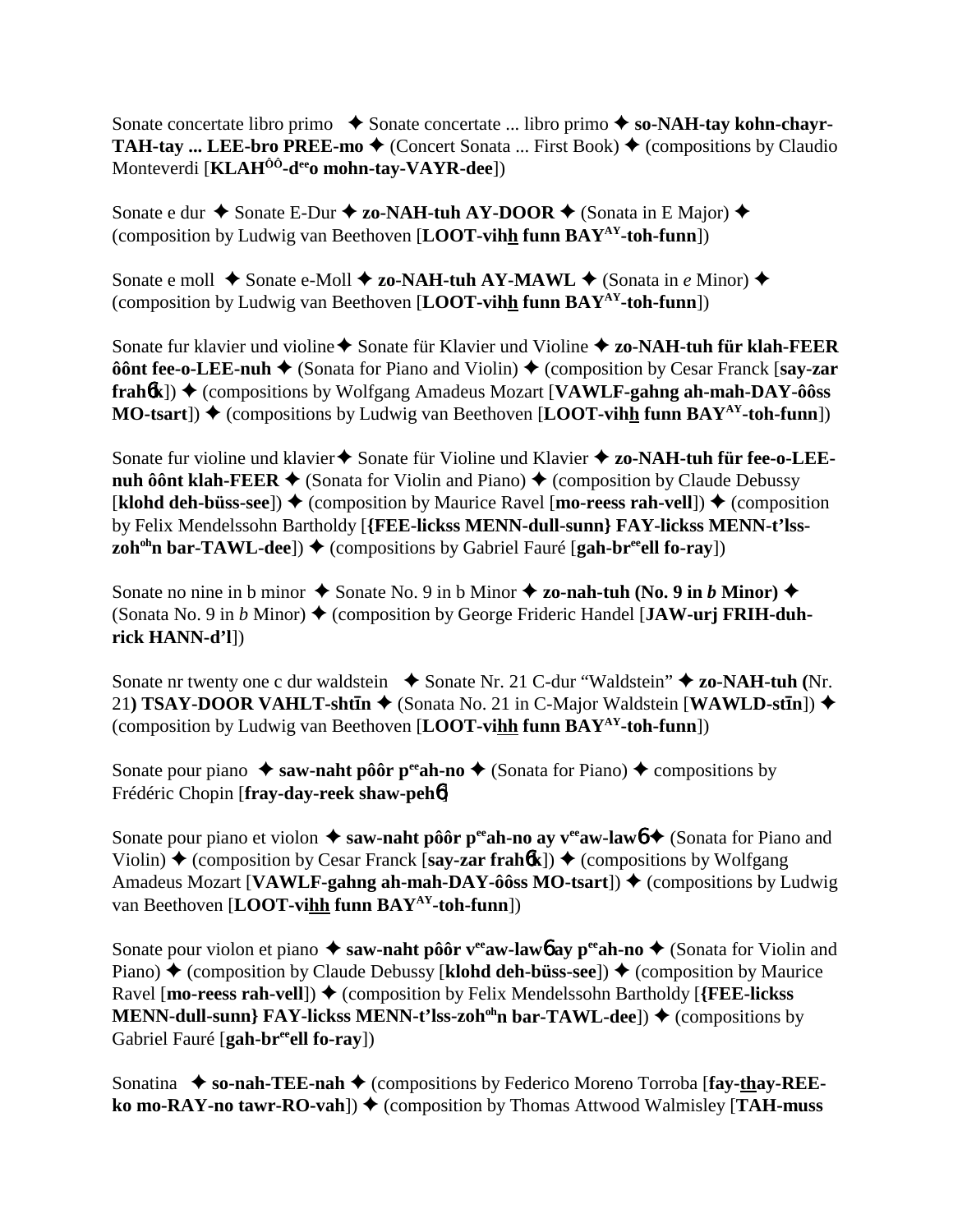**ATT-wôôd WAWMZ-lih**]) ♦ (compositions by Franz Schubert [**FRAHNTSS SHOO-bert**])

Sonatina in  $a \triangleq$  Sonatina in  $A \triangleq$  so-nah-TEE-nah (in A)  $\triangleq$  (composition by Federico Moreno Torroba [**fay-thay-REE-ko mo-RAY-no tawr-RO-vah**])

Sonatine ◆ **zo-nah-TEE-nuh ◆** (composition by Ludwig van Beethoven [**LOOT-vihh funn BAYAY-toh-funn**])

Sondheim **→** Stephen Sondheim **→ STEE-vunn SAHND-hĪm →** (known also as Stephen Joshua [**JAH-shuh-wuh**] Sondheim)

Sondheimer Robert Sondheimer **ROHOH-bert ZAWNT-h-mur**

Sonefeldt Lola Dolores Sonefeldt **LOO-lah dôô-LAW-ress SOO-nuh-fellt**

Sonetos sagrados **↓ so-NAY-tawss sah-GRAH-thawss ♦** (compositions by Héctor Campos Parsi [**ECK-tawr KAHM-pawss PAR-see**])

Sonetto forty seven del petrarca **→** Sonetto 47 del petrarca → so-NAYT-toh 47 dayl pay-**TRAR-kah** (composition by Franz Liszt [**FRAHNZ LISST**])

Sonetto one hundred and four del petrarca  $\triangle$  Sonetto 104 del petrarca  $\triangle$  so-**NAYT-toh 104 dayl pay-TRAR-kah ♦ (composition by Franz Liszt [<b>FRAHNZ LISST**] from *Années de pèlerinage, 2ème année "Italie"* [**ahn-nay duh peh-l'ree-nahzh, dö-z'yemm ahn-nay "ee-tah-lee"**] — *Years of Pilgrimage, Second Year, Italy*)

Sonetto one hundred and twenty three del petrarca  $\blacklozenge$  Sonetto 123 del petrarca  $\blacklozenge$  so-NAYT-toh 123 dayl pay-TRAR-kah  $\blacklozenge$  (composition by Franz Liszt [FRAHNZ LISST])

Song of mephistopheles  $\bullet$  Song of Mephistopheles  $\bullet$  (Song of) meh-fiss-TAW-fih-less  $\bullet$ (song by Modest Moussorgsky [**mah-DYESST MOOSS-surk-skee**])

Song von mandelay ◆ Der Song von Mandelay ◆ dehr ZAWNG fawn MAHN-duh-lay ◆ (Song of Mandelay [**mann-duh-LAY**])  $\blacklozenge$  (song from the musical production *Happy End*, with music by Kurt Weill [KÔÔRT VIL]; text by Dorothy Lane (Elisabeth Hauptmann [ay-LEE-zah**bett HAHÔÔPT-mahn**]) and Bertolt Brecht [**BEHR-tawlt BREHHT**])

Songs of the auvergne  $\bullet$  Songs of the Auvergne  $\bullet$  (Songs of the) o-vehrn<sup>y</sup>  $\bullet$  (French folk songs collected by Joseph Canteloube [**zho-zeff kah**6**-t'loob**])

Sonja  $\bullet$  **SOHN-yuh**  $\bullet$  (song cycle for soprano and piano, based on poems by Marian Owens Lokvam [**MEH-ree-unn O-wunnz LAHK-vumm**] and her daughters, set to music by Patsy Rogers [**PATT-see RAH-jurz**])

Sonnambula  $\triangle$  La sonnambula  $\triangle$  **lah sohn-NAHM-boo-lah**  $\triangle$  (The Sleepwalker)  $\triangle$  (an opera,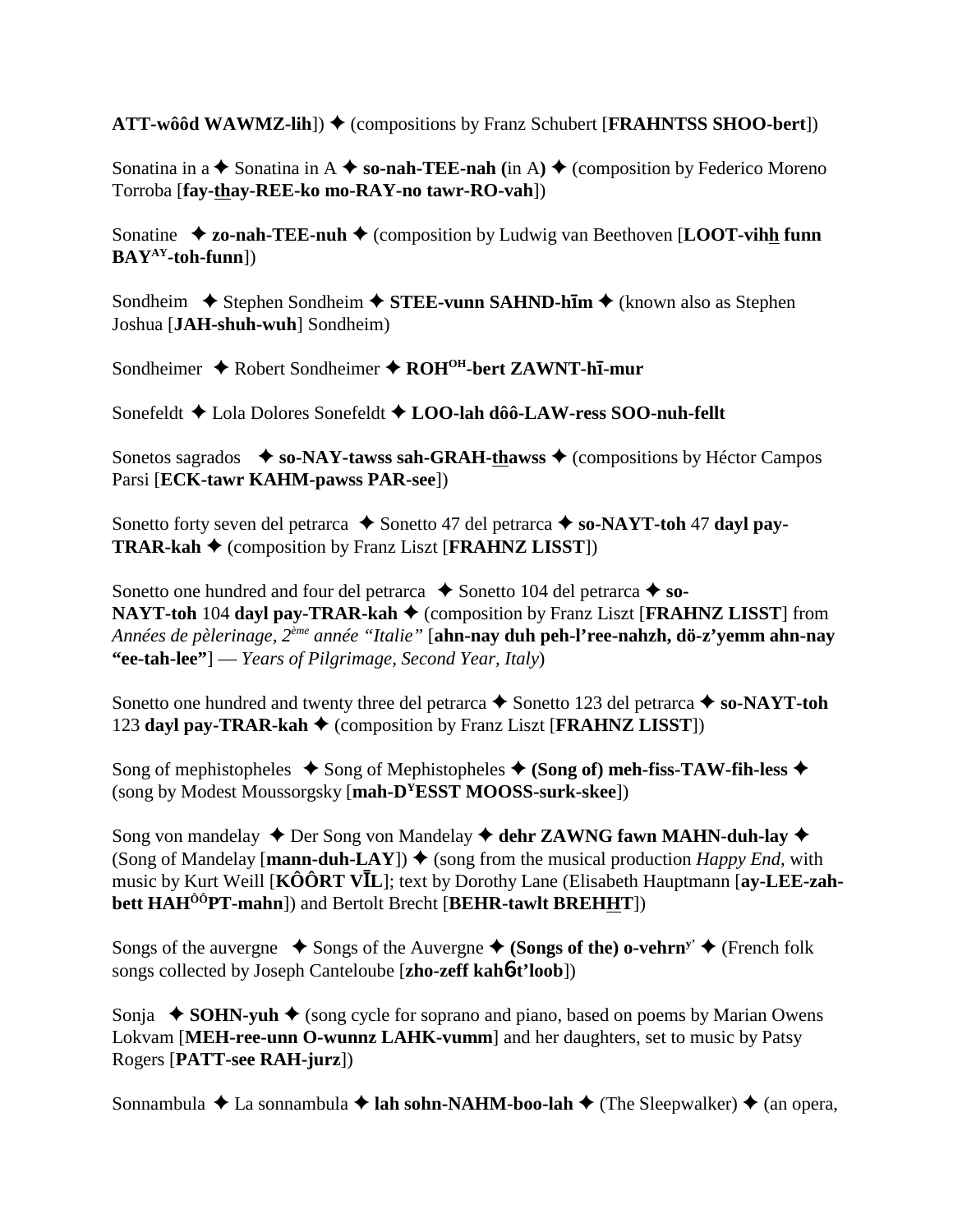with music by Vincenzo Bellini [veen-CHAYN-tso bayl-LEE-nee] and libretto by Felice Romani [fav-LEE-chav ro-MAH-nee])

Sonne sinkt  $\triangle$  Die Sonne sinkt  $\triangle$  dee ZAWN-nuh zihngkt  $\triangle$  (poem by Friedrich Nietzsche **[FREET-rihh NEETSS-shuh]** set to music by Paul Hindemith [PAH<sup>00</sup>L HINN-tuh-mitt])

Sonneck  $\triangle$  Oscar G. T. Sonneck  $\triangle$  AHSS-kur G. T. SAHN-neck  $\triangle$  (known also as Oscar George Theodore Sonneck ♦ AHSS-kur JAW-urj THEE-uh-doh<sup>uh</sup>r SAHN-neck)

Sonnenberg ◆ Nadja Salerno-Sonnenberg ◆ NAHD-yah sah-LEHR-no-SAHN-n'n-burg

Sonnet  $\bullet$  sawn-neh  $\bullet$  (poem by Georges Pradel [zhawrzh prah-dell] set to music by Jules Massenet [zhül {mahss-s'nav} mahss-s'neh])

Sonnett fur wien  $\triangle$  Sonnett für Wien  $\triangle$  ZAWN-nutt für VEEN  $\triangle$  (Sonnet [SAHN-nutt] for Vienna) (poem by Hans Kaltneker [HAHNSS KAHLT-neh-kur] set to music by Erich Wolfgang Korngold [{EH-rick WOOLF-gang KAWRN-gohld} AY-rihh VAWLF-gahng **KAWRN-gawlt**])

Sonninen  $\triangle$  Ahti Sonninen  $\triangle$  AH-tih SAWN-nih-nenn

Sonnleithner ♦ Christoph Sonnleithner ♦ KRIH-stawf ZAWN-lit-nur

Sonnleithner  $\triangle$  Ignaz Sonnleithner  $\triangle$  IGG-nahtss ZAWN-lit-nur  $\triangle$  (known also as Ignaz von [fawn] Sonnleithner)

Sonnleithner ♦ Joseph Sonnleithner ♦ YOH<sup>OH</sup>-zeff ZAWN-lit-nur

Sonnleithner  $\triangle$  Leopold von Sonnleithner  $\triangle$  LAY-o-pawlt fawn ZAWN-lit-nur

Sonnleitner  $\triangle$  Johann Sonnleitner  $\triangle$  YO-hahn ZAWN-lit-nur

Sonntag  $\triangle$  ZAWN-tahk  $\triangle$  (Sunday)  $\triangle$  (folk song arranged by Johannes Brahms [yo-HAHNnuss {BRAHMZ} BRAH<sup>AH</sup>MSS])

Sonor ensemble  $\triangle$  Sonor Ensemble  $\triangle$  SO-nawr ahn-SAHM-buhl

Sonst spielt ich mit zepter  $\triangle$  Sonst spielt ich mit Zepter  $\triangle$  ZAWNST SHPEELT ihh mitt **TSEPP-tur**  $\triangleq$  (aria from the opera Zar und Zimmermann [**TSAR** ô ônt **TSIMM-mur-mahn**] — *Tsar and Carpenter*; music by Albert Lortzing [AHL-pert LAWRT-tsihng]; libretto by Lortzing after Georg Christian Römer [GAY-awrk KRIH-st<sup>ih</sup>ahn RÖ-mur], E. C. de Boirie [(E. C.) duh **bwah-ree**] and J. T. Merle  $[(J, T)$  mehrl $])$ 

Sontag  $\rightarrow$  Henriette Sontag  $\rightarrow$  henn-ree-ETT-tuh ZAWN-tahk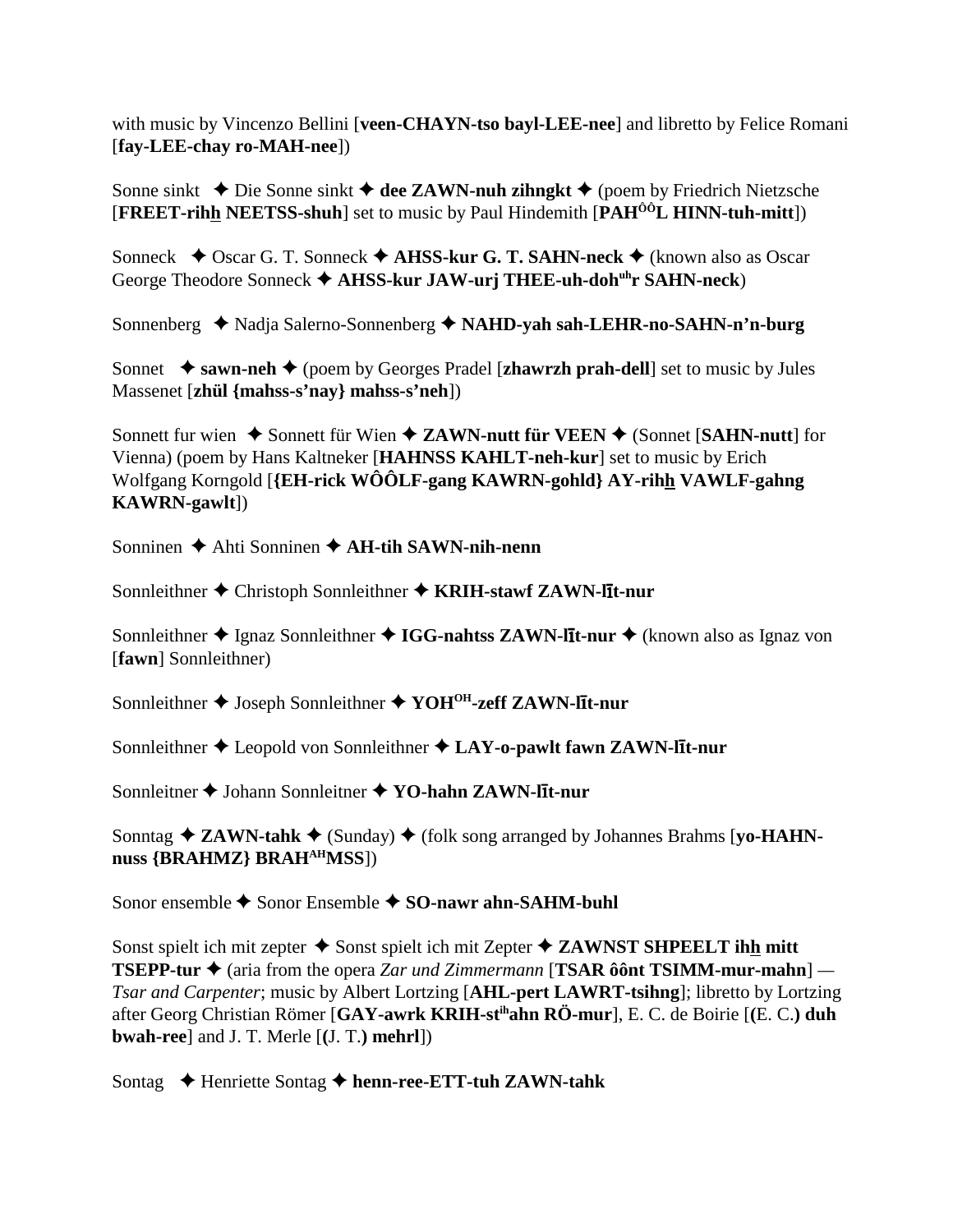Sonus  $\triangle$  **SO-nuss**  $\triangle$  (a musical ensemble)

Sonzogno Edoardo Sonzogno **ay-doh-AR-doh sohn-TSO-n'yo**

Sonzogno **←** Giulio Cesare Sonzogno ← **JOO-l<sup>ee</sup>o chay-ZAH-ray sohn-TSO-n'yo** 

Soot ◆ Fritz Soot ◆ FRITTSS ZOH<sup>OH</sup>T

Sopena ◆ Federico Sopeña ◆ **fay-thay-REE-ko so-PAY-n'yah** ◆ (known also as Federico Sopeña Ibáñez [**fay-thay-REE-ko so-PAY-n'yah ee-VAH-n'yehth**])

Sopena ibanez **←** Federico Sopeña Ibáñez ← fay-thay-REE-ko so-PAY-n'yah ee-VAH- $\mathbf{n}'$ **vehth**  $\blacklozenge$  (known also as Federico Sopeña)

Sophia  $\bullet$  suh-FEE-uh  $\bullet$  (a character in the opera *Valis* [**VA-luss**]; music by Tod Machover [**TAHD MA-kuh-vur**]; libretto by Tod Machover and Patrick Mason [**PATT-rick MAY-sunn**] after a novel by Philip K. Dick [**FIH-lupp K. DICK**])

Sophie  $\triangle$  zo-FEE-uh  $\triangle$  (character in the opera *Werther* [VEHR-tur]; music by Jules Massenet [**zhül {mahss-s'nay} mahss-s'neh**]; libretto by Édouard Blau [**ay-dôôar blo**], Paul Milliet [**pohl mee-leeeh**], and Georges [**zhawrzh**] Hartmann after Johann Wolfgang von Goethe [**YO-hahn VAWLF-gahng fawn GÖ-tuh**])

Sophie **→ zo-FEE-uh →** (character in the opera *Der Rosenkavalier* [**dehr RO-zunn-kah-fahleer**] — *The Knight of the Rose*; music by Richard Strauss [**RIH-hart SHTRAH<sup>00</sup>SS**] and libretto by Hugo von Hofmannsthal [**HOO-go fawn HAWF-mahn-stahl**])

Sophokles **SAH-fuh-kleez**

Sopkin Henry Sopkin **HENN-ree SAHP-k'n**

Sopra lacqua indormenzada  $\triangle$  Sopra l'acqua indormenzada  $\triangle$  SO-prah LAHK-k<sup>oo</sup>ah een**dohr-mayn-TSAH-dah ♦** (Asleep on the Water) ♦ (composition by Reynaldo Hahn [ray-**NAHL-doh HAHN**])

Sopraninoblockflote Sopraninoblockflöte **zo-prah-NEE-no-blawk-flö-tuh** (soprano recorder)

Soproni ◆ József Soproni ◆ YOH<sup>OH</sup>-zheff SHO-pro-nee

Sor **←** Fernando Sor ← fehr-NAHN-doh SAWR ← (known also as Joseph Fernando Macari Sor [**jo-SEFF fehr-NAHN-doh mah-KAH-ree SAWR**])

Sorabji Kaikhosru Shapurji Sorabji **kahih-KOHSS-roo shah-POOR-jih saw-RAHB-jih**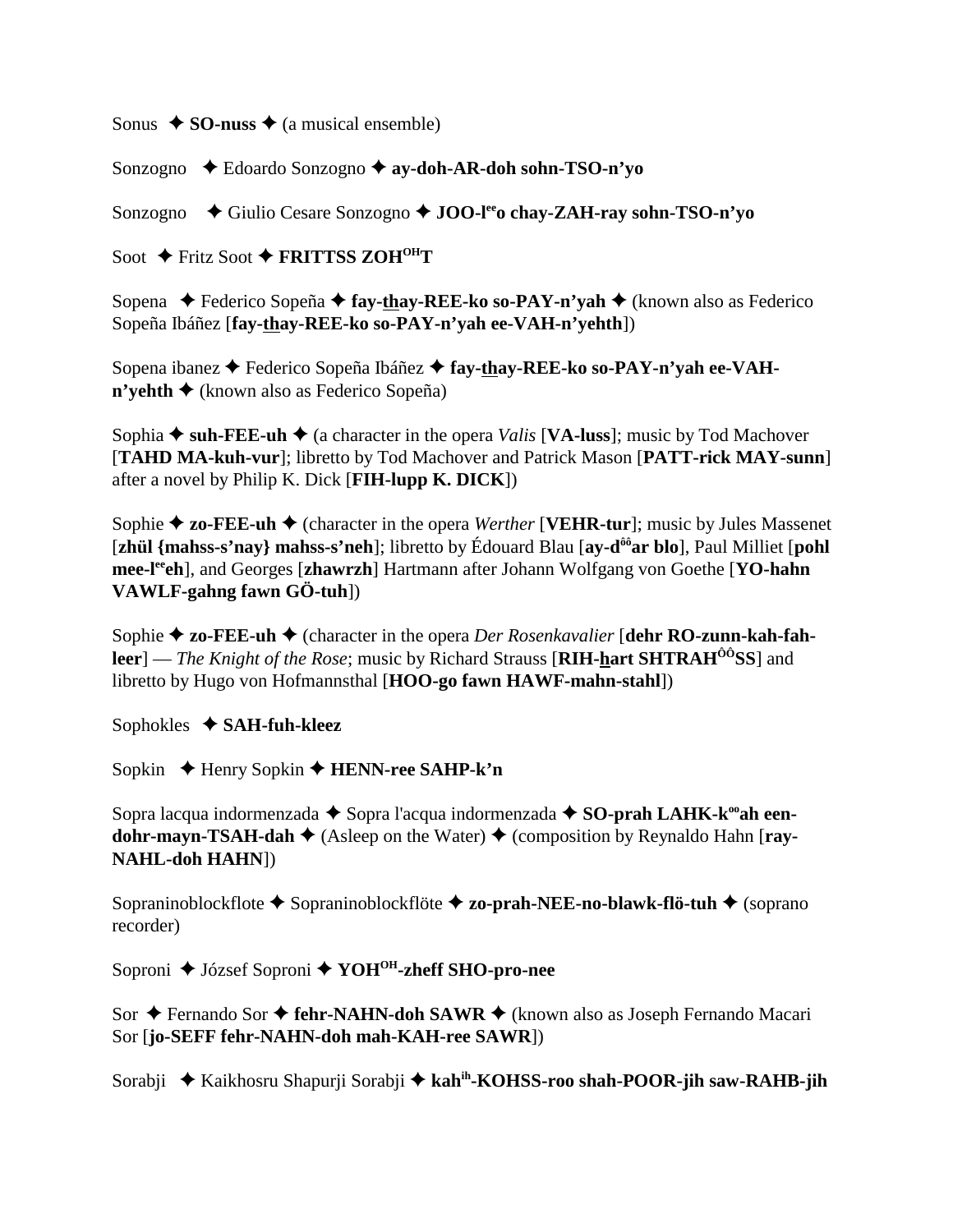Sordello  $\triangle$  Enzo Sordello  $\triangle$  AYN-tso sohr-DAYL-lo

Sordi  $\triangle$  Josef de Sordi  $\triangle$  zho-zeff duh sawr-dee

Sorensen  $\triangle$  Søren Sørensen  $\triangle$  SÖ-runn SÖ-renn-sunn

Sorenson ◆ Torsten Sörenson ◆ TAWSS-tenn SÖ-renn-sawn

Soresina  $\triangle$  Alberto Soresina  $\triangle$  ahl-BAYR-toh so-ray-ZEE-nah

Sorge ◆ Georg Andreas Sorge ◆ GAY-awrk ahn-DRAY-ahss ZAWR-guh

Sorianello → Francesco Sorianello → frahn-CHAY-sko so-r<sup>ee</sup>ah-NAYL-lo

Soriano  $\triangle$  Alberto Soriano  $\triangle$  ahl-VAYR-toh so-r<sup>ee</sup>AH-no

Soriano  $\triangle$  Francesco Soriano  $\triangle$  frahn-CHAY-sko so-r<sup>ee</sup>AH-no  $\triangle$  (the last name is also spelled Suriano  $[soo-r^{\text{ee}}AH-no]$ 

Soriano ◆ Gonzalo Soriano ◆ gawn-THAH-lo so-r<sup>ee</sup>AH-no

Soriano fuertes y piqueras ◆ Mariano Soriano Fuertes y Piqueras ◆ mah-r<sup>ee</sup>AH-no so-r<sup>ee</sup>AHno f<sup>oo</sup>EHR-tayss ee pee-KAY-rahss

Sormann  $\triangle$  Alfred Sormann  $\triangle$  AHL-frayt ZAWR-mahn  $\triangle$  (known also as Alfred Richard Gotthilf [RIH-hart GAWT-hillf] Sormann)

Soro → Enrique Soro → ayn-REE-kay SO-ro → (known also as Enrique Soro Barriga [bar- $REE-gah$ ]

Sorozaba  $\triangle$  (See Sorozábal)

Sorozabal ◆ Pablo Sorozábal ◆ PAH-vlo so-ro-THAH-vahl

Sorta e la notte ernani involami ◆ Sorta è la notte ... Ernani, involami ◆ SOR-tah av lah **NOHT-tay ... ayr-NAH-nee, een-vo-LAH-mee**  $\blacklozenge$  (excerpt from the opera *Ernani* [ayr-NAHnee]; music by Giuseppe Verdi [joo-ZAYP-pay VAYR-dee] and libretto by Francesco Maria Piave [frahn-CHAY-sko mah-REE-ah peeAH-vay])

Sorzico mi lagnero tacendo three  $\bullet$  Sorzico (Mi lagnerò tacendo, 3)  $\bullet$  SOHR-tsee-ko (mee lah-n'yay-RO tah-CHAYN-doh, 3)  $\blacklozenge$  (song by Gioachino Rossini [j<sup>oh</sup>ah-KEE-no rohss-SEE $neel)$ 

Sospirava il mio core ◆ so-spee-RAH-vah eel MEE-o KO-ray ◆ (madrigal [MADD-rih-gull] by Carlo Gesualdo [KAR-lo jay-z<sup>oo</sup>AHL-doh])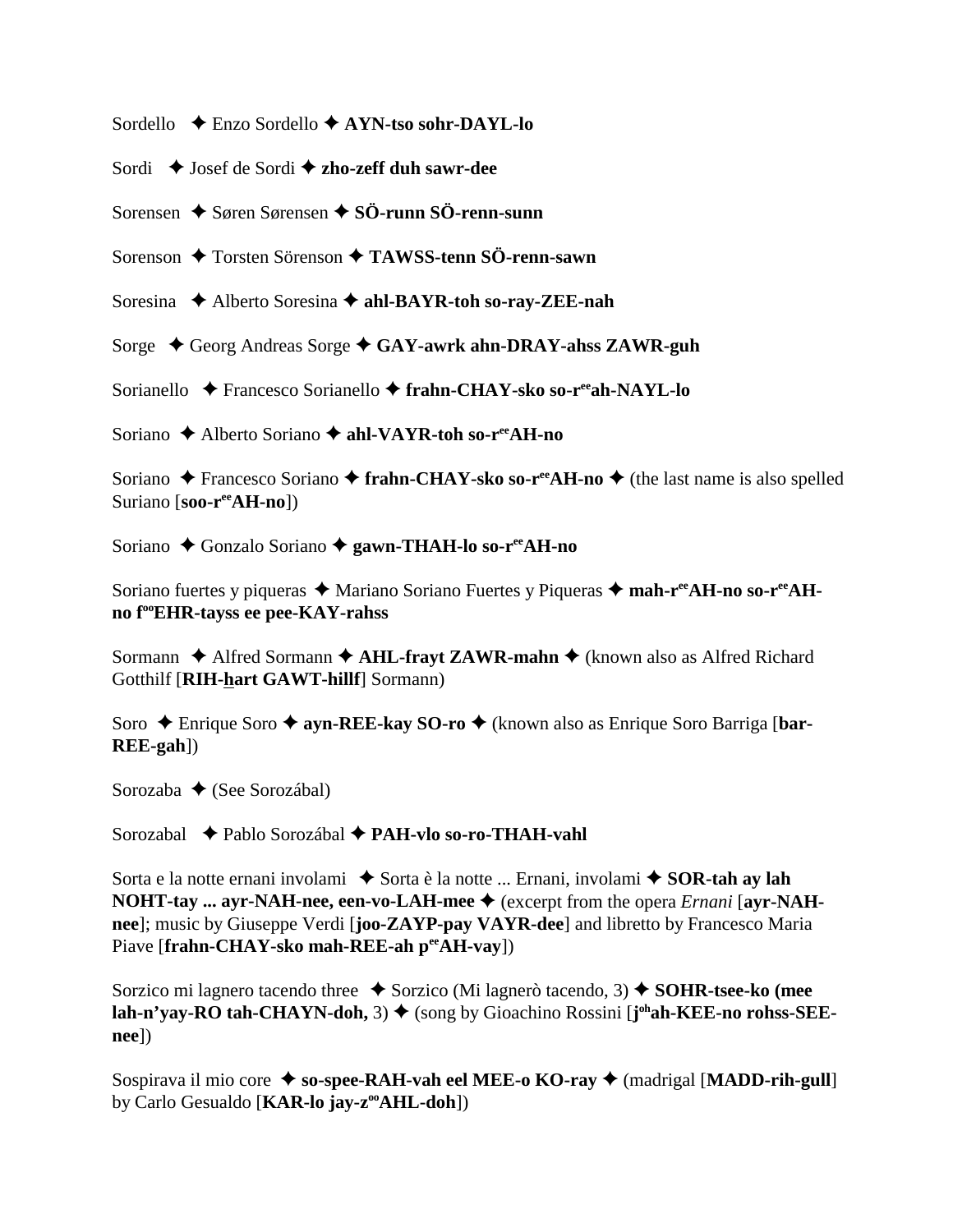Sospiri  $\rightarrow$  so-SPEE-ree  $\rightarrow$  (composition by Edward Elgar [EDD-wurd ELL-gar])

Sospiro  $\triangle$  Un sospiro  $\triangle$  **oon so-SPEE-ro**  $\triangle$  (composition by Franz Liszt [**FRAHNZ LISST**])

Sostenuto  $\bullet$  so-stay-NOO-toh  $\bullet$  (Sustained)  $\bullet$  (title given to the *Waltz in E Flat Major* by Frédéric Chopin [**fray-day-reek shaw-peh**6])

Sostenuto assai  $\triangle$  so-stay-NOO-toh ahss-SAH<sup>EE</sup>

Sotin **← Hans Sotin ← HAHNSS ZO-tinn** 

Soto **→** Julián Orbón de Soto ◆hoo-l<sup>ee</sup>AHN awr-VAWN day SO-toh ◆ (known also as Julián Orbón)

Soto de langa Francisco Soto de Langa **frahn-THEESS-ko SO-toh day LAHN-gah**

Sou **→** Prince Sou-Chong ◆ (Prince) SO<sup>oo</sup>-CHAWNG ◆ (character in the operetta *Das Land des Lächelns* [**dahss LAHNT dess LEH-hullnss**] — *The Land of Smiles*; music by Franz Lehár [**FRAHNZ leh-HAHAHR**]; lyrics by Victor Léon [**veek-tawr lay-aw**6], Ludwig Herzer [**LOOTvihh HEHR-tsur**], and Fritz Löhner [**FRITTSS LÖ-nur**])

Sou chong  $\triangle$  Prince Sou-Chong  $\triangle$  (Prince) SO<sup>00</sup>-CHAWNG  $\triangle$  (character in the operetta *Das Land des Lächelns* [**dahss LAHNT dess LEH-hullnss**] — *The Land of Smiles*; music by Franz Lehár [**FRAHNZ leh-HAHAHR**]; lyrics by Victor Léon [**veek-tawr lay-aw**6], Ludwig Herzer [**LOOT-vihh HEHR-tsur**], and Fritz Löhner [**FRITTSS LÖ-nur**])

Soubies Albert Soubies **ahl-ber sôô-bee**

Soubre Étienne-Joseph Soubre **ay-tihenn-zho-zeff soo-br'**

Soubrette song  $\bullet$  Soubrette song  $\bullet$  sôô-brett (Song)  $\bullet$  (excerpt from the *Music Hall Suite* by Joseph Horovitz [**JO-zuff HAW-ruh-vittss**])

Soucek ◆ Jaroslav Souček **◆ YAH-raw-slahf SAW<sup>AW</sup>ÔÔ<sup>ôô</sup>-check** 

Souckova  $\bullet$  Součková  $\bullet$  SAW<sup>AW</sup>ÔÔ<sup>ôô</sup>CH-kaw-vah<sup>ah</sup>  $\bullet$  (character in the opera *Osud* [AW- $\hat{\textbf{soot}}$ ] — *Destiny*; music by Leoš Janáček [LEH-awsh yah-NAH<sup>AH</sup>-check] and libretto by Fedora Bartšová [**FEH-daw-ruh BART-shaw-vah**<sup>ah</sup>])

Souda souda sinisorsa ◆ Souda, souda, sinisorsa ◆ SAW<sup>oo</sup>-dah, SAW<sup>oo</sup>-dah, SIH-nih-sawr- $\mathbf{s}$ ah  $\blacklozenge$  (Swim, Duck, Swim)  $\blacklozenge$  (poem by A. V. Forsman-Koskimies [(A. V.) **FAWRSS-mahn-KAWSS-kih-m<sup>ee</sup>ayss**] set to music by Jean Sibelius [**zhah**6 sih-BAY-l<sup>ih</sup>ôôss])

Souhaitty Jean-Jacques Souhaitty **zhah**6**-zhack sôô-hett-tee**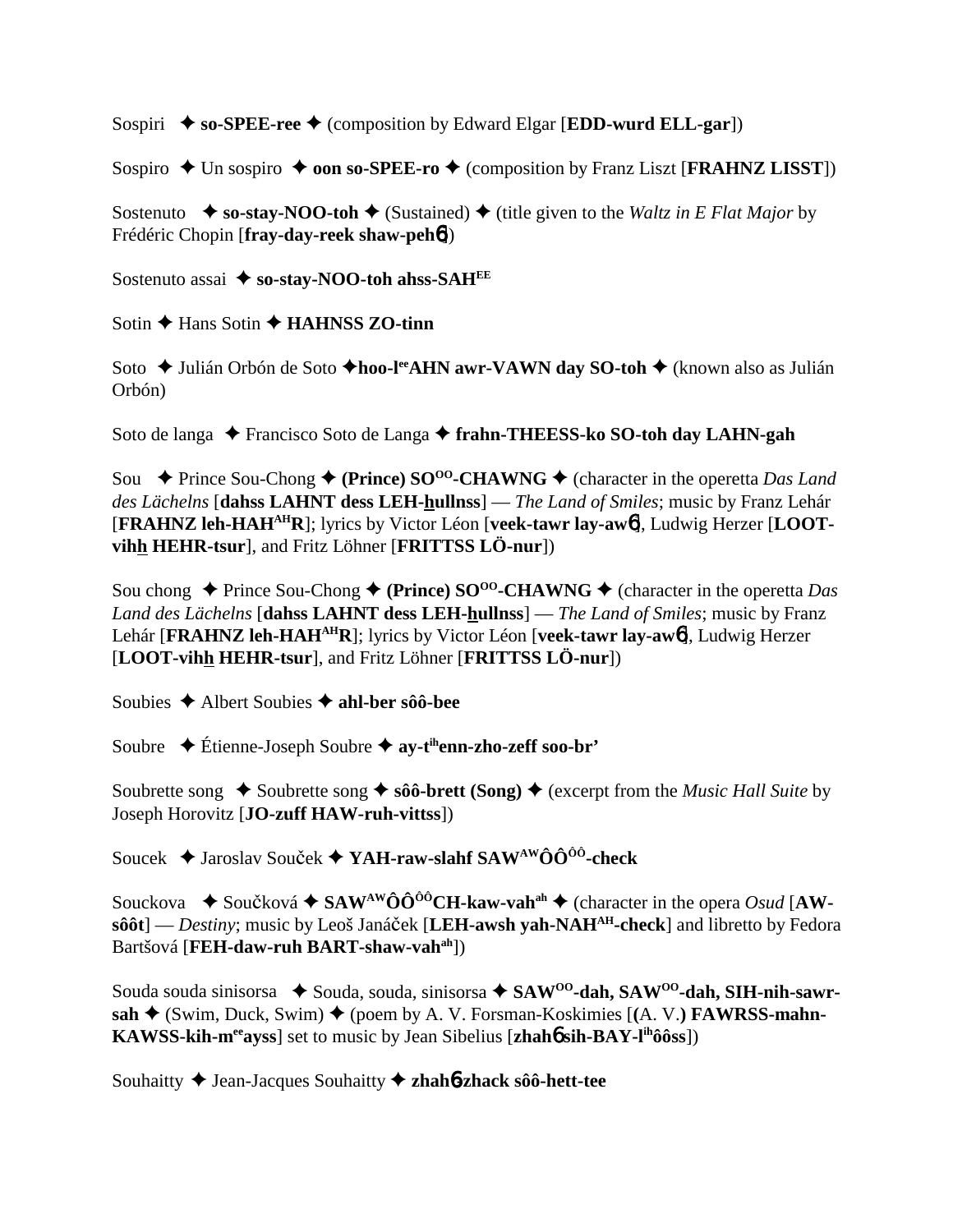Soukupova  $\blacklozenge$  Věra Soukupová  $\blacklozenge$  V<sup>Y</sup>EH-ruh SAW<sup>00</sup>-kôô-paw-vah<sup>ah</sup>

Souliotis → Elena Souliotis → EH-leh-nah soo-l<sup>ih</sup>AW-tiss

Soupir  $\triangle$  sôô-peer  $\triangle$  (Sigh)  $\triangle$  (poem by Sully Prudhomme [sül-lee prüd-awm] set to music by Henri Duparc [ah6-ree dü-park]; title used by various other composers)

Soupirs tendrement  $\triangle$  Les soupirs. Tendrement  $\triangle$  leh sôô-peer. tahot-dr'-mahot  $\triangle$  (Sighs. Tenderly)  $\triangleq$  (excerpt from the *Suite en ré majeur* [s<sup>ü</sup>eet ah**ó ray mah-zhör**] — *Suite in D Major* — by Jean-Philippe Rameau [zhah**6-fee-leep rah-mo**])

Source de toute musique  $\triangle$  La source de toute musique  $\triangle$  lah sôôrss duh tôôt mü-zeek  $\triangle$ (hymn composed by Ton de Leeuw [TAWN duh  $LAY^{AY}\hat{\mathbf{0}}\hat{\mathbf{0}}$ ])

Sourek ◆ Otakar Šourek ◆ AW-tah-kar SHAW<sup>AW</sup>ÔÔ<sup>ôô</sup>-reck

Souris  $\triangle$  André Souris  $\triangle$  ah*b***-dray** sôô-ree

Sous bois  $\triangle$  Sous-bois  $\triangle$  sôô-bwah  $\triangle$  (excerpt from Par monts et par vaux [par maw6 ay par  $\mathbf{vo}$   $\blacklozenge$  (compositions by Michel Leclerc [mee-shell luh-klehr])

Sousa ♦ John Philip Sousa ♦ JAHN FIH-lupp SOO-zuh

Sousa carvalho ◆ João de Sousa Carvalho ◆ zh<sup>ôô</sup>AHo ôô duh SO-zuh kar-VAH-l'vôô

Souster  $\triangle$  Tim Souster  $\triangle$  TIMM SOO-stur  $\triangle$  (known also as Timothy Andrew James Souster [TIH-muh-thee ANN-droo JAYMZ SOO-stur])

Southard ◆ Lucien H. Southard ◆ LOO-shunn H. SUH-thurd

Soutullo ◆ Reveriano Soutullo ◆ ray-vay-r<sup>ee</sup>AH-no so<sup>oo</sup>-TOO-l'yo

Souvenir de russie ◆ Souvenir de Russie ◆ sôô-v'neer duh rüss-see ◆ (Recollection of Russia) ♦ (composition by Fernando Sor [fehr-NAHN-doh SAWR])

Souvenir de venise  $\triangle$  Souvenir de Venise  $\triangle$  sôô-v'neer duh vuh-neez  $\triangle$  (Recollection of Venice)  $\blacklozenge$  (composition by Jules Massenet [zhül {mahss-s'nay} mahss-s'neh])

Souvenir doloureux ◆ sôô-v'neer daw-lôô-ro ◆ (Sad Recollection) ◆ (excerpt from the Suite *Miniature* [s<sup>ii</sup>eet mee-n'yah-tür] by César Cui [say-zar k<sup>ii</sup>ee])

Souvenirs dandalousie ◆ Souvenirs d'Andalousie ◆ sôô-v'neer dah6-dah-lôô-zee ◆ (Andalusian Memories)  $\blacklozenge$  (composition by Louis Moreau Gottschalk [LOO-uss mo-RO GAWT-shawlk])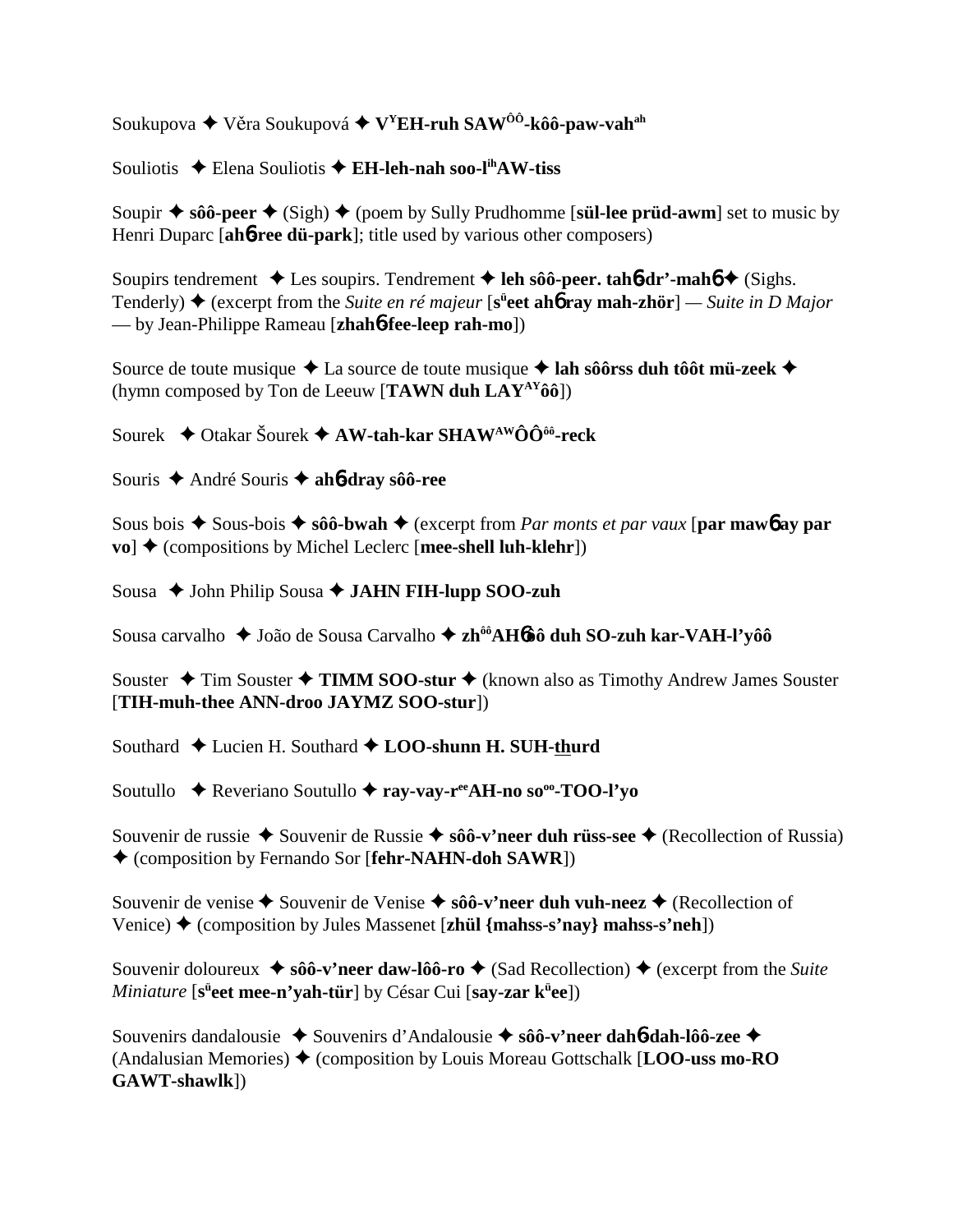Souvenirs de lexposition  $\triangle$  Souvenirs de l'exposition  $\triangle$  sôô-v'neer duh luckss-paw-zee-s'yaw<sup>6</sup> **←** (Recollections of the Exposition) ← (suite by Federico Mompou [**feh-theh-REE-ko mawm-POOO**])

Souverain o juge o pere **→** Ô souverain, Ô juge, Ô père **→ o sôô-v'rehb, o zhüzh, o pehr →** (aria featuring Rodrigue [**rawd-reeg**] in the opera *Le Cid* [**luh seed**]; music by Jules Massenet [**zhül {mahss-s'nay} mahss-s'neh**]; libretto by Adolphe d'Ennery [**ah-dawlf denn-n'ree**], Édouard Blau [**ay-dôôar blo**], and Louis Gallet [**l ôôee gahl-leh**] after Pierre Corneille [**peeehr kawr-nehy'**])

Souzay **←** Gérard Souzay ← zhay-rar sôô-z**ī** 

Sov in  $\triangle$  Sov in!  $\triangle$  SO<sup>UH</sup>V inn!  $\triangle$  (Go to Sleep)  $\triangle$  (poem by K. A.Tavaststjerna [**TAH-vahsthah-nah**] set to music by Jean Sibelius [**zhah6** sih-BAY-l<sup>ih</sup>ôôss])

Sovra il sen la man mi posa  $\triangle$  **SO-vrah eel sayn lah MAHN mee PO-zah**  $\triangle$  (aria from the opera *La sonnambula* [**lah sohn-NAHM-boo-lah**] — *The Sleepwalker*; music by Vincenzo Bellini [**veen-CHAYN-tso bayl-LEE-nee**] and libretto by Felice Romani [**fay-LEE-chay ro-MAH-nee**])

Sowande Fela Sowande **FAY-lah so-WAHN-duh**

Sowerby Leo Sowerby **LEE-o SWR-bee**

Sowinski **→** Wojciech Sowinski ◆ **VOY-ts'yehh sah-VEE6-skee** ◆ (the last name is also spelled Sowinsky [sah-VEE6-skih])

Soyer ◆ Roger Soyer ◆ raw-zhay saw-yay ◆ (known also as Roger Julien Jacques [zhü**l'yah**6 **zhack**] Soyer)

Spada **←** Pietro Spada ← p<sup>ee</sup>AY-tro SPAH-dah

Spadavecchia ◆ Antonio Spadavecchia ◆ ahn-TAW-neeo spah-dah-VAYK-keeah ◆ (known also as Antonio Emmanuilovich [**yemm-mah-n'yoo-EE-law-vihch**] Spadavecchia)

Spaeth **→** Sigmund Spaeth **→ SIGG-munnd SPEHTH** 

Spalanzani  $\triangle$  spah-lahn-TSAH-nee  $\triangle$  (character in the opera *Les contes d'Hoffmann* [leh **kaw**6**t dawf-mahn**] — *The Tales of Hoffmann*; music by Jacques Offenbach [**ZHACK AWFfunn bahk**; libretto by Jules Barbier [zhül bar-b<sup>ee</sup>ay] and Michel Carré [mee-shell kar-ray])

Spallato **←** Sonja Lokvam Spallato ← SOHN-yuh LAWK-yahm spuhl-LAH-toh

Spande ancor il mio dispetto **→** Spande ancor il mio dispetto **→ SPAHN-day AHN-kohr eel MEE-o dee-SPAYT-toh ♦ (cantata [kunn-TAH-tuh]** by George Frideric Handel [JAW-urj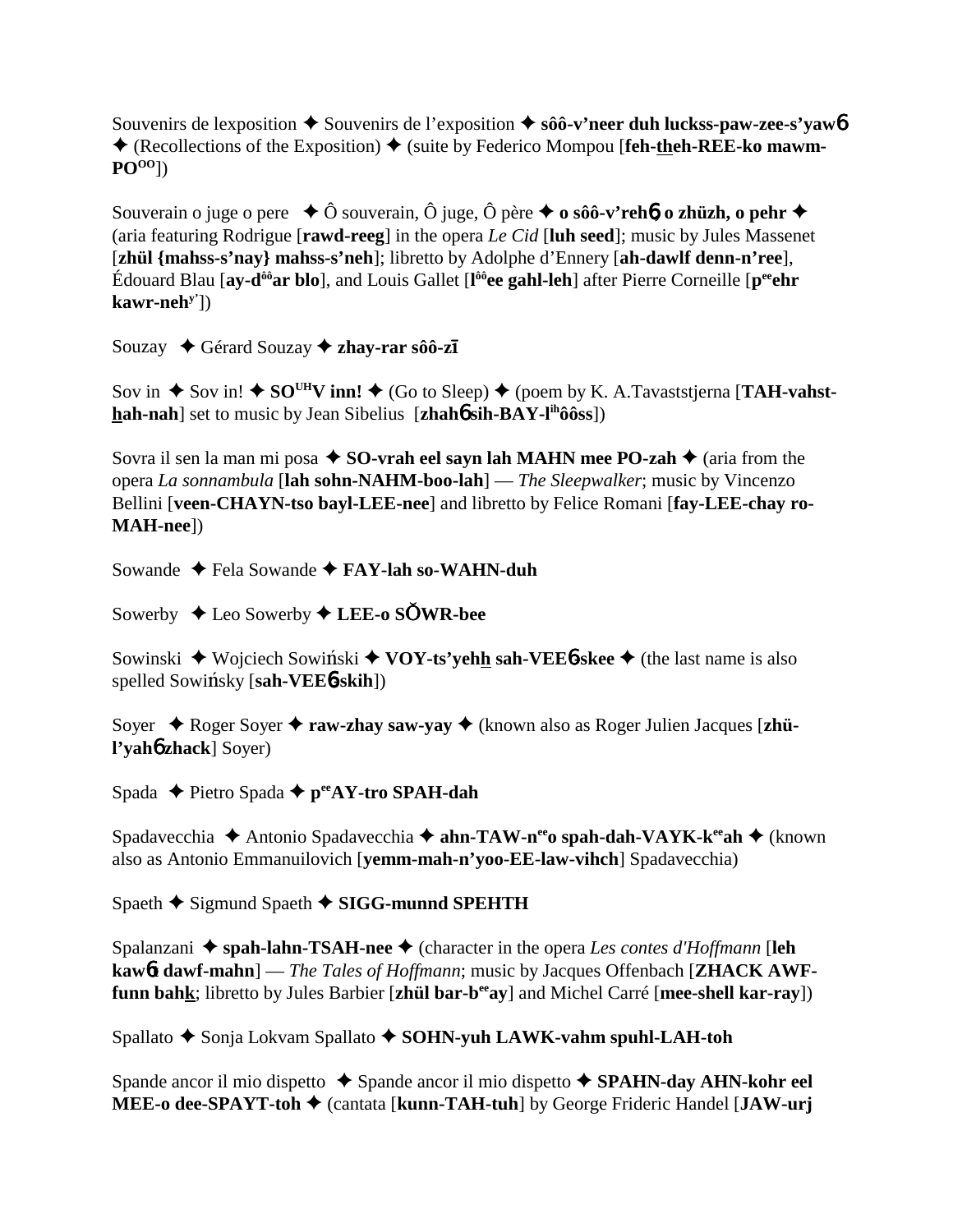## **FRIH-duh-rick HANN-d'll)**

Spangenberg  $\triangleq$  Heinrich Spangenberg  $\triangleq$  HIN-rihh SPAHNG-unn-pehrk

Spani  $\triangle$  Hina Spani  $\triangle$  EE-nah SPAH-nee

Spanier  $\triangle$  Muggsy Spanier  $\triangle$  MUGG-zee SPA-n'yur  $\triangle$  (known also as Francis Joseph Spanier [FRANN-suss JO-zuff SPA-n'yur])

Spanische liebes lieder  $\triangle$  Spanische Liebes-Lieder  $\triangle$  SHPAH<sup>AH</sup>-nih-shuh LEE-buss-LEE-dur  $\bigstar$  (Spanish Love Songs)  $\bigstar$  (songs by Robert Schumann [ROH<sup>OH</sup>-bert SHOO-mahn])

Spanischer tanz  $\triangle$  Spanischer Tanz  $\triangle$  SHPAH<sup>AH</sup>-nih-shur TAHNTSS  $\triangle$  (Spanish Dance)  $\triangle$ (excerpt from the lyric drama La vida breve [lah VEE-thah BRAY-vay] — The Brief Life — by Manuel de Falla [mah-n<sup>oo</sup>ELL day {FAH-yah} FAH-l'yah], libretto by C. Fernández Shaw  $[(C.)$  fehr-NAHN-dehth SHAW])

Spanisches liederspiel  $\blacklozenge$  Spanisches Liederspiel  $\blacklozenge$  SHPAH<sup>AH</sup>-nih-shuss LEE-dur-shpeel  $\blacklozenge$ (Spanish Songs)  $\triangleq$  (a cycle of songs by Robert Schuman [ $ROH^{OH}$ -bert SHOO-mahn])

Spanisches standchen  $\triangle$  Spanisches Ständchen  $\triangle$  SHPAH<sup>AH</sup>-nih-shuss SHTENNT-hunn  $\triangle$ (Spanish Serenade)  $\blacklozenge$  (composition by Franz Liszt [FRAHNZ LISST])

Spaniaard  $\triangle$  Ed Spaniaard  $\triangle$  EDD SPAHN-vah<sup>ah</sup>rt

Spannung  $\blacklozenge$  SHPAHN-nôông  $\blacklozenge$  (Discord)  $\blacklozenge$  (folk song arranged by Johannes Brahms [yo-**HAHN-nuss {BRAHMZ} BRAH<sup>AH</sup>MSS**])

Spanuth  $\blacklozenge$  August Spanuth  $\blacklozenge$  AH<sup>00</sup>-gôôst SPAH-nôôt

Spanyi ◆ Miklós Spányi ◆ MICK-loh<sup>oh</sup>sh SHPAH<sup>AH</sup>N-yee

Sparafucile  $\blacklozenge$  spah-rah-FOO-chee-lay  $\blacklozenge$  (character in the opera *Rigoletto* [ree-go-LAYTtoh]; music by Giuseppe Verdi [joo-ZAYP-pay VAYR-dee]; libretto by Francesco Maria Piave [frahn-CHAY-sko mah-REE-ah per AH-vay] after Victor Hugo [{VICK-tur h'YOO-go} veek-tawr ü-go])

Sparf ◆ Nils-Erik Sparf ◆ NEELSS-AY<sup>UH</sup>-rick SPARV

Sparge la morte al mio signor ◆ Sparge la morte al mio signor ◆ SPAR-jay lah MOHR-tay ahl MEE-o see-n'YOHR  $\blacklozenge$  (madrigal [MADD-rih-gull] by Carlo Gesualdo  $\blacklozenge$  [KAR-lo jay $z^{\text{oo}}\text{AHL-doh}$ ])

Spargi damaro pianto  $\blacklozenge$  Spargi d'amaro pianto  $\blacklozenge$  SPAR-jee dah-MAH-ro p<sup>ee</sup>AHN-toh  $\blacklozenge$ (aria from the opera Lucia di Lammermoor [loo-CHEE-ah dee LAHM-mer-môô<sup>uh</sup>r] — Lucy of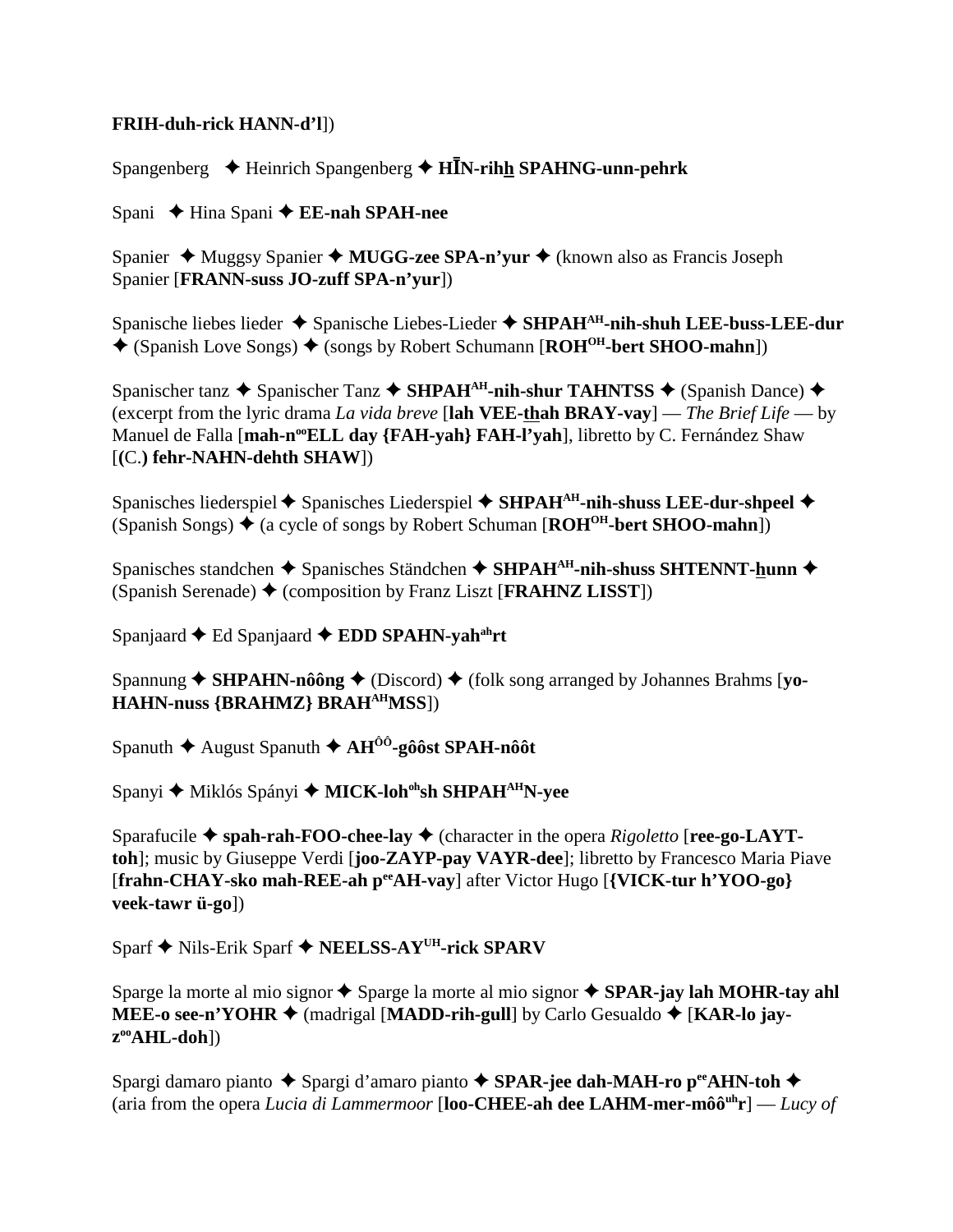*Lammermoor* [LOO-see of LAMM-mur-môô<sup>uh</sup>r]; music by Gaetano Donizetti [gah<sup>ay</sup>-TAH-no] doh-nee-TSAYT-tee]; libretto by Salvadore Cammarano [sahl-vah-DOH-ray kahm-mah-RAH-no] based on the novel The Bride of Lammermoor by Sir Walter Scott [WAWL-tur  $SKAHT$ ])

Sparlich  $\triangle$  Junker Spärlich  $\triangle$  YÔÔNG-kur SHPEHR-lihh  $\triangle$  (character in the opera *Die lustigen Weiber von Windsor* [dee  $\angle$ LOO -stih-gunn VI-bur fawn VINNT-zur] — The Merry Wives of Windsor; music by Otto Nicolai [AWT-toh NEE-ko-lahih]; libretto by Salomon Hermann Mosenthal [ZAH<sup>AH</sup>-lo-mawn HEHR-mahn MO-zunn-tahl] after William Shakespeare [WILL-l<sup>ih</sup>umm SHAYK-spih<sup>uh</sup>r])

Sparnaay  $\triangle$  Harry Sparnaay  $\triangle$  HA<sup>R</sup>-ree spar-NAH<sup>AH</sup>ee

Spasov  $\triangle$  Ivan Spasov  $\triangle$  ee-VAHN SPAH<sup>AH</sup>-sawf

Spataro Giovanni Spataro ♦ jo-VAHN-nee spah-TAH-ro

Spataro ← Tomaso Spataro ← toh-MAH-zo spah-TAH-ro

Spatherbst  $\triangle$  Spätherbst  $\triangle$  sh'PETT-herpst  $\triangle$  (Late Autumn)  $\triangle$  (poem by Hermann Allmers [HEHR-mahn AHL-merss] set to music by Johannes Brahms [vo-HAHN-nuss {BRAHMZ}] **BRAH<sup>AH</sup>MSS**])

Spatzenmesse  $\triangle$  SHPAHT-tsunn-mess-suh  $\triangle$  (Spatzen = sparrows)  $\triangle$  (Mass set to music by Wolfgang Amadeus Mozart [VAWLF-gahng ah-mah-DAY-ôôss MO-tsart])

Spazier ◆ Johann Gottlieb Karl Spazier ◆ YO-hahn GAWT-leep KARL SPAH-tseer

Spazzini  $\triangle$  spaht-TSEE-nee  $\triangle$  (street sweepers)  $\triangle$  (characters in the opera *La bohème* [lah **baw-emm**] — Bohemian Life; music by Giacomo Puccini [JAH-ko-mo poo-CHEE-nee]; libretto by Luigi Illica [l<sup>oo</sup>EE-jee eel-LEE-kah] and Giuseppe Giacosa [joo-ZAYP-pay jah-KOzah] after Henri Murger [ah**ó-ree mür-zhay**])

Speaight ↓ Joseph Speaight ◆ JO-zuff SPAYT

Speaks  $\triangleleft$  Oley Speaks  $\triangleleft$  O-lee SPEEKSS

Spectre de la rose  $\bullet$  Le spectre de la rose  $\bullet$  luh speck-tr' duh lah rawz  $\bullet$  (The Ghost of the Rose)  $\triangle$  (poem from Les nuits d'été [leh n<sup>u</sup>e day-tay] — Summer Nights — by Théophile Gautier [tay-aw-feel go-t<sup>ee</sup>ay] set to music by Hector Berlioz [eck-tawr behr-l<sup>ee</sup>awz])

Speculum musicae  $\triangle$  Speculum Musicae  $\triangle$  SPEH-k'voo-lumm MOO-zee-k $\overline{A}$   $\triangle$  (a music organization in New York)

Speer  $\triangle$  Daniel Speer  $\triangle$  DAH-n<sup>ee</sup>ayl SHPAYR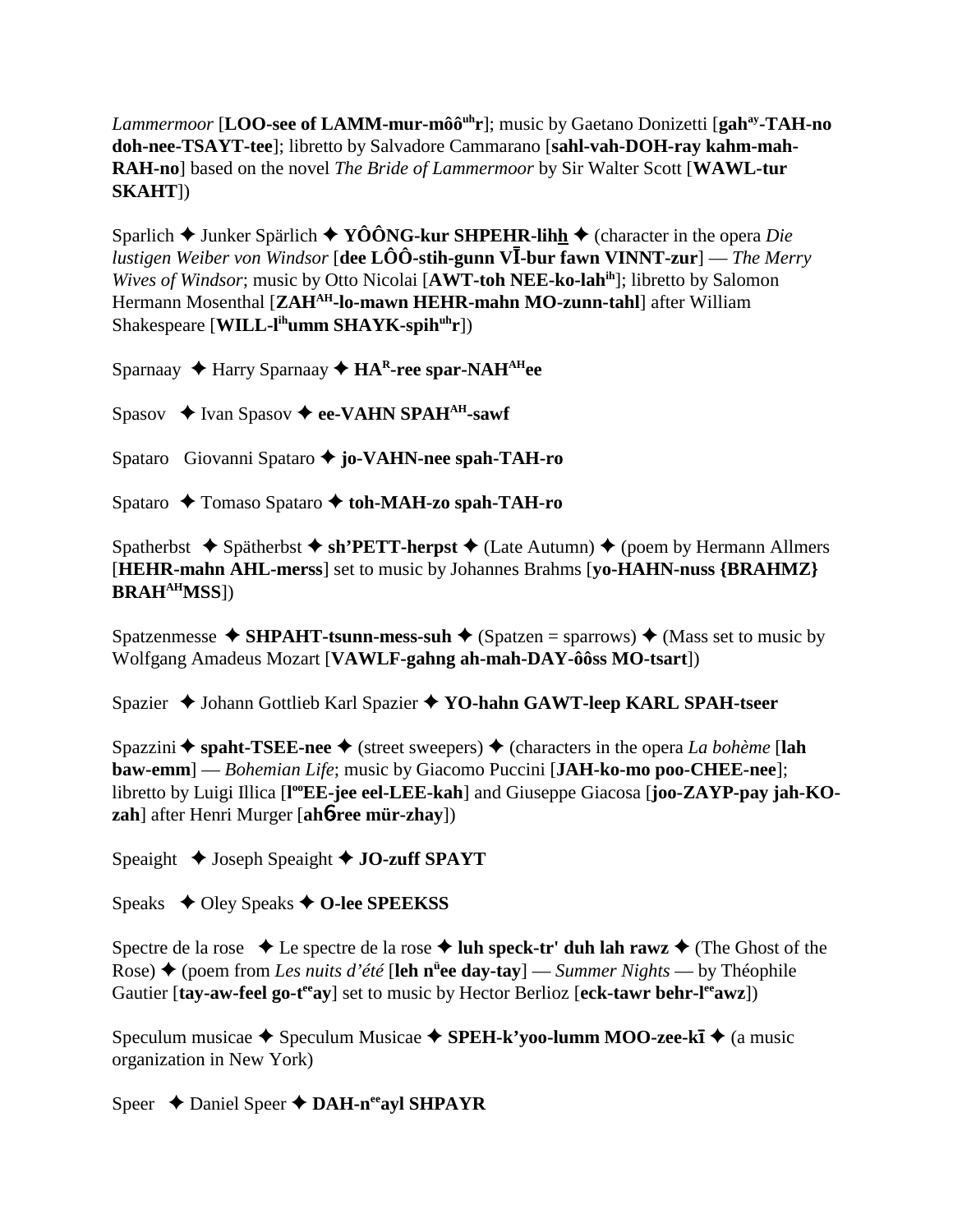Speidel ◆ Wilhelm Speidel ◆ VILL-hellm SHP<sup>T</sup>-duhl

Spelman  $\triangle$  Timothy Spelman  $\triangle$  **TIH-muh-thee SPELL-munn**  $\triangle$  (known also as Timothy Mather [**MA-thur**] Spelman)

Spem in alium  $\triangle$  **SPAYM inn AH-l<sup>ih</sup>ôôm**  $\triangle$  (motet [**mo-TETT**] by Thomas Tallis [**TAH-muss TAL-liss**])

Spencer **→** Émile-Alexis-Xavier Spencer → ay-meel-ah-leck-see-ksah-v<sup>ee</sup>ay spah**6**-say

Spencer ◆ Gillian Spencer ◆ **JILL-l<sup>ih</sup>unn SPENN-sur** 

Spendiarov ◆ Alexander Spendiarov ◆ **uh-l<sup>y</sup>ick-SAHN-d'r spenn-d<sup>ih</sup>AH-ruff** ◆ (known also as Alexander Afanasii [**uh-fah-NAH-see**] Spendiarov)

Spengel  $\blacklozenge$  Julius Heinrich Spengel  $\blacklozenge$  YOO-l<sup>ih</sup>ôôss HĪN-rih<u>h</u> SHPEHNG-ull

Sperar io non dovrei **→ spay-RAR <sup>ee</sup>o nohn dohv-RAY<sup>EE</sup> →** (song by Giacomo Antonio Perti ◆ JAH-ko-mo ahn-TAW-n<sup>ee</sup>o PAYR-tee])

Sperger  $\triangle$  Johann Matthias Sperger  $\triangle$  YO-hahn maht-TEE-ahss SHPEHR-gur

Sperontes **spay-RAWN-tuss**

Spes **SPAYSS** (character in *Ordo virtutum* [**OHR-doh veer-TOO-tôôm**], a musical drama by Hildegard von Bingen [**HILL-tuh-gart fawn BIHNG-unn**])

Spesso vibra per suo gioco **SPAYSS-so VEE-brah payr SOO-o JO-ko** (For His Amusement) ◆ (song by Alessandro Scarlatti [**ah-layss-SAHN-dro skar-LAHT-tee**])

 $S$ peyer ◆ Wilhelm Speyer ◆ VILL-hellm shPl-ur

Spiagge romite e voi scoscese rupi ◆ Spiagge romite, e voi scoscese rupi ◆ sp<sup>ee</sup>AHD-jay ro-**MEE-tay, ay VO-ee sko-SHAY-zay ROO-pee ♦** (excerpt from the opera *Idomeneo, rè di Creta* [**ee-doh-may-NAY-o, RAY dee KRAY-tah**] — *Idomeneo, King of Crete*; music by Wolfgang Amadeus Mozart [**VAWLF-gahng ah-mah-DAY-ôôss MO-tsart**]; libretto by Giovanni Battista Varesco [**jo-VAHN-nee baht-TEE-stah vah-RAY-sko**] after Antoine Danchet [**ah**6**-twahn dah**6**-sheh**])

Spialek Hans Spialek **{HANNZ speeAH-leck} HAHNNSS shpeeAHAH-leck**

Spicker ◆ Max Spicker ◆ {MACKSS SPIH-kur} MAHKSS sh'PIH-kur

Spiegel Laurie Spiegel **LAW-ree SPEE-g'l**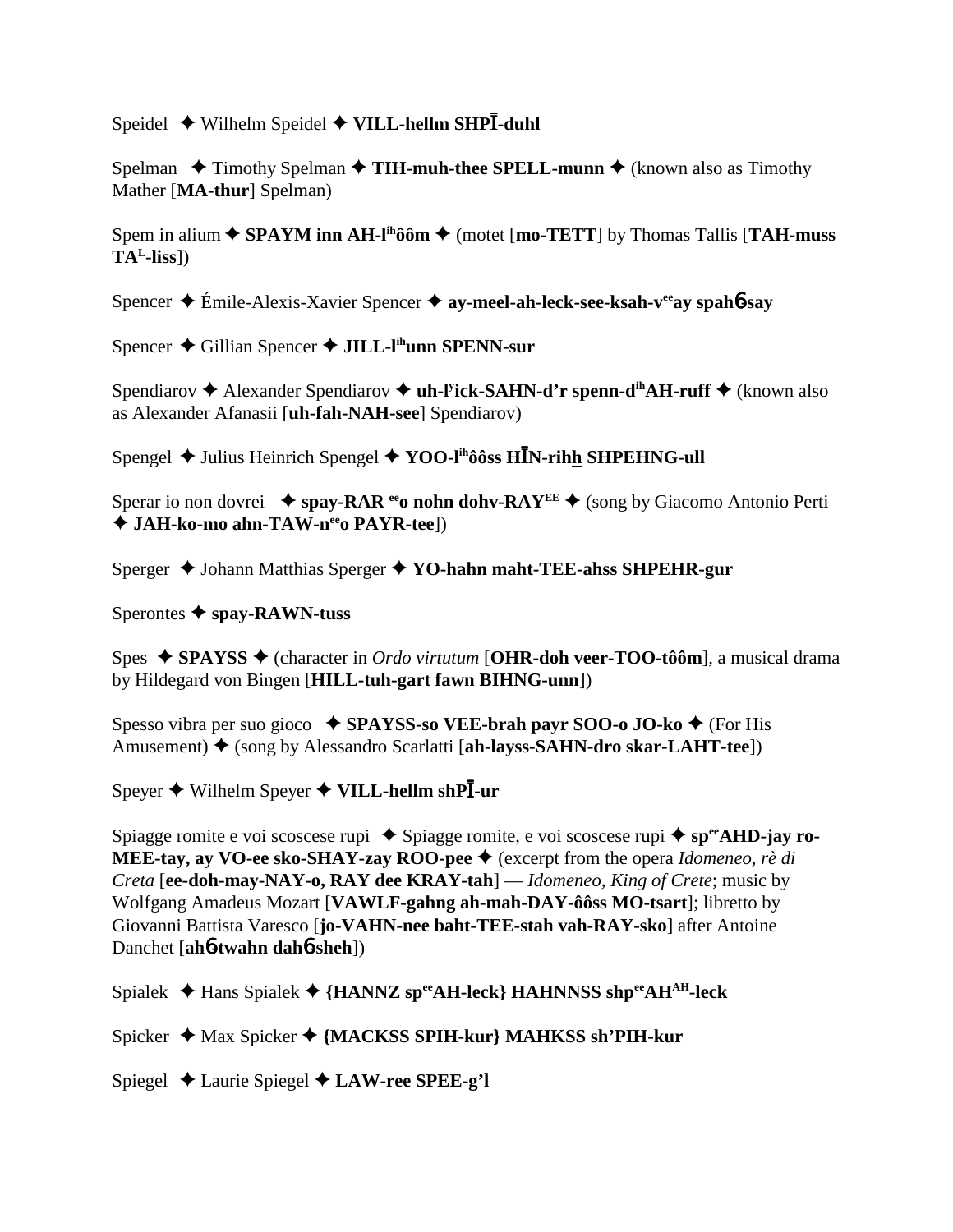Spiegelman  $\triangle$  Joel Spiegelman  $\triangle$  JO-ull SPEE-g'l-munn  $\triangle$  (known also as Joel Warren [WAWR-runn] Spiegelman)

Spiel der krafte  $\triangle$  Spiel der Kräfte  $\triangle$  SHPEEL dehr KREFF-tuh  $\triangle$  (Play of the Virtues)  $\triangle$ (compositions by Hildegard von Bingen [HILL-tuh-gart fawn BIHNG-unn])

Spielmann  $\triangle$  Der Spielmann  $\triangle$  dehr SHPEEL-mahn  $\triangle$  (The Minstrel)  $\triangle$  (song by Gustav Mahler [GÔÔ-stahf MAH<sup>AH</sup>-lur])

Spielmann und seine geige  $\triangle$  Der spielmann und seine geige  $\triangle$  dayr SHPEEL-mahn ôônt Z $\overline{I}$ **nuh GHI-guh**  $\triangleq$  (The Minstrel and his Fiddle)  $\triangleq$  (poem by Hoppe [**HAWP-puh**) set to music by Ludwig Spohr [LOOT-vihh SHPOHR] — also known as Louis Spohr  $[I^{\hat{00}}$ ee spawr])

Spielter ◆ Hermann Spielter ◆ HEHR-mahn SHPEEL-tur

Spiering  $\triangle$  Theodore Spiering  $\triangle$  THEE-uh-doh<sup>th</sup>r SPIH-rihng

Spies ♦ Claudio Spies ♦ {KLAW-d<sup>ee</sup>o SPEEZ} KLAH<sup>ôô</sup>-d<sup>ee</sup>o SPEE-ess

- Spies  $\blacklozenge$  Hermine Spies  $\blacklozenge$  HEHR-mih-nuh SHPEESS
- Spies  $\bigstar$  Leo Spies  $\bigstar$  LAY-o SHPEESS
- Spiess  $\triangleleft$  Meinrad Spiess  $\triangleleft$  MIN-raht SHPEESS
- Spilka ◆ František Spilka ◆ FRAHN-t<sup>y</sup>ih-sheck SPILL-kuh
- Spindler ◆ Fritz Spindler ◆ FRITTSS SHPINNT-lur
- Spindler  $\triangle$  Günther Spindler  $\triangle$  GÜN-tur SHPINNT-lur

Spinelli ◆ Nicola Spinelli ◆ nee-KO-lah spee-NAYL-lee

Spink  $\triangle$  Ian Spink  $\triangle$  EE-unn SPIHNGK  $\triangle$  (known also as Ian Walter Alfred Spink [EE-unn WAWL-tur  $A<sup>L</sup>$ -frudd SPIHNGK])

Spinner  $\triangle$  Leopold Spinner  $\triangle$  LAY-o-pawlt SHPINN-nur

Spinnerliedchen  $\triangle$  SHPINN-nur-leet-hunn  $\triangle$  (song by Reimann [RI-mahn])

Spirito sancto  $\blacklozenge$  SPEE-ree-toh SAHNK-toh  $\blacklozenge$  (composition by Carl Loewe [KARL LÖ $vuh$ )

Spiritoso ed adagio  $\triangle$  spee-ree-TOH-zo avd ah-DAH-jo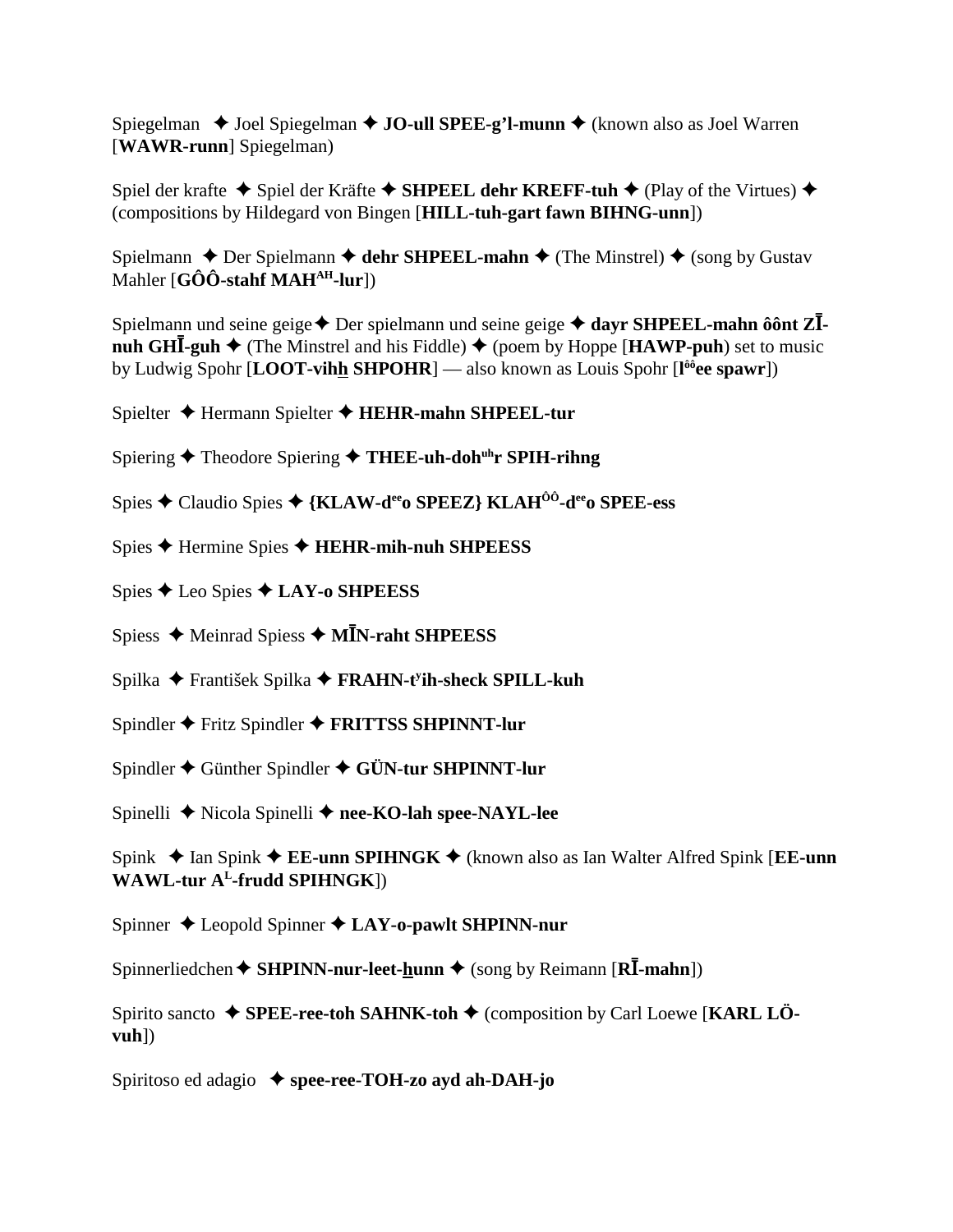Spiritum sanctum **→** Et in spiritum sanctum → ett inn SPEE-rih-tôôm SAHNK-tôôm → (excerpt from *African Sanctus* [**SAHNK-tôôss**] by David Fanshaw [**DAY-vudd FANN-shaw**])

Spiritus domini  $\triangle$  **SPEE-rih-tôôss DAW-mih-nee**  $\triangle$  (anonymous sacred composition; Gregorian chant)

Spiritus et alme  $\triangle$  **SPEE-rih-tôôss ett AHL-meh**  $\triangle$  (motet [**mo-TETT**] by an anonymous 13th- or 14th-century composer)

Spiritus et alme gaude virgo salutata ◆ Spiritus et alme/Gaude virgo salutata ◆ SPEE-rih-tôôss **ett AHL-meh/GAH<sup>ÔÔ</sup>-day VEER-go suh-loo-TAH-tuh ♦ (motet [mo-TETT] by an** anonymous 13th- or 14th-century composer)

Spiritus sanctus **SPEE-rih-tôôss SAHNK-tôôss** (antiphon [**ANN-tuh-funn**] by Claudio Monteverdi [**KLAHÔÔ-deeo mohn-tay-VAYR-dee**])

Spirto gentil  $\blacklozenge$  **SPEER-toh jayn-TEEL**  $\blacklozenge$  (aria from the opera *La favorita* [lah fah-vo-REE**tah**] — *The Favored One*; music by Gaetano Donizetti [**gahay-TAH-no doh-nee-TSAYT-tee**]; libretto by Alphonse Royer [**ahl-faw**6**ss r'wah-yay**] and Gustave Vaëz [**güss-tahv vah-ezz**], with additions by Eugene Scribe [**ö-zhenn skreeb**])

 $Spisak \rightarrow Michal \rightarrow MEE-hah^{w'}$  SPEE-sahk

Spitalny **◆** Phil Spitalny ◆ **FILL spih-TAHL-nee** ◆ (known also as Philip [**FIH-lupp**] Spitalny)

Spitta **←** Friedrich Spitta ← FREET-rihh SHPITT-tah

Spitta **←** Philipp Spitta **←** FEE-lipp SHPITT-tah 
← (known also as Julius August Philipp Spitta [**YOO-lihôôss AHÔÔ-gôôst FEE-lipp SHPITT-tah**])

Spitzmuller  $\blacklozenge$  Alexander, Freiherr von Spitzmüller  $\blacklozenge$  ah-leck-SAHN-tur, FRI-hehr fawn **SHPITTSS-mül-lur** (known also as Alexander, Freiherr von Spitzmüller-Harmersbach [**SHPITTSS-mül-lur-HAR-murss-pahk**])

Spitzmuller harmersbach  $\blacklozenge$  Alexander, Freiherr von Spitzmüller-Harmersbach  $\blacklozenge$  ah-leck-**SAHN-tur, FRĪ-hehr fawn SHPITTSS-mül-lur-HAR-murss-pah<u>k</u> ♦ (known also as** Alexander, Freiherr von Spitzmüller)

Spivacke Harold Spivacke **HA-rulld SPEE-vack**

Spivak Charlie Spivak **CHAR-lee SPEE-vack**

Spivakov  $\triangleq$  Vladimir Spivakov  $\triangleq$  **vlah-D<sup>Y</sup>EE-mihr spee-vah-KAWF**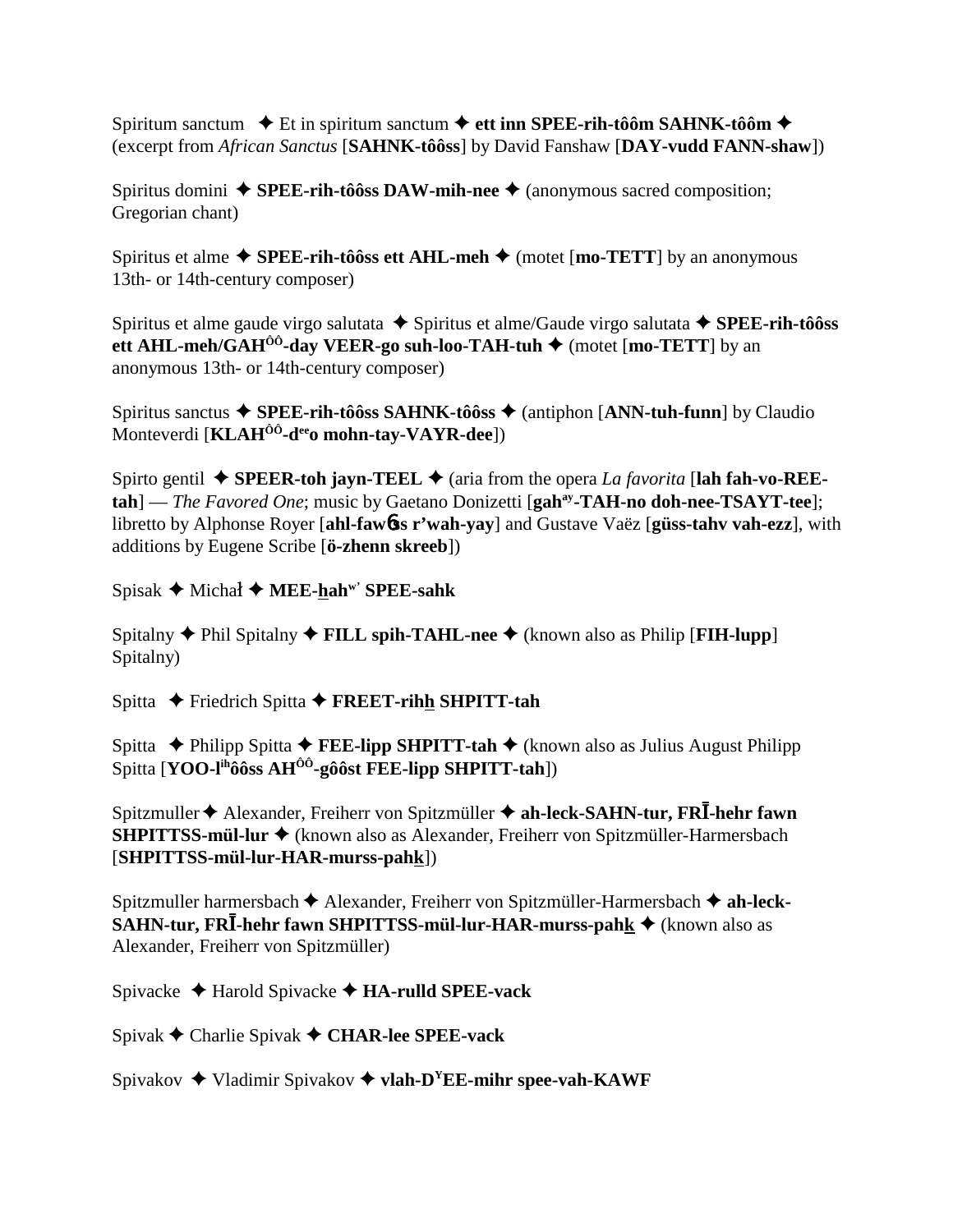Spivakovsky Tossy Spivakovsky **TAWSS-see spee-vah-KAWF-skee** 

Splendens ceptigera  $\triangle$  **SPLAYN-dennss chayp-tih-JAY-ruh**  $\triangle$  (excerpt from the *Llibre vermell of Montserrat* [**l'YEE-vray vehr-MELL (of) mawnt-sayr-RAHT**] — pilgrim songs and dances associated with the Shrine to the Virgin at Montserrat [**mahnt-sehr-RAHT**])

Splendens ceptrigera  $\triangle$  Splendens ceptrigera  $\triangle$  SPLAYN-dennss chayp-trih-JAY-ruh  $\triangle$ (monophonic sacred composition from *Las cantigas de Santa Maria* [**lahss kahn-TEE-gahss day SAHN-tah mah-REE-ah**] — *The Songs of Saint Mary*)

Splendiano  $\triangle$  splayn-d<sup>ee</sup>AH-no  $\triangle$  (character in the opera *Djamileh* [**jah-mee-luh**]; music by Georges Bizet [**zhawrzh bee-zay**] and libretto by Louis Gallet [**l ôôee gahl-leh**])

Splendor piu belle  $\triangle$  Splendor più belle  $\triangle$  splayn-DOHR p<sup>ec</sup>OO BAYL-lay  $\triangle$  (aria from the opera *La favorita* [**lah fah-vo-REE-tah**] — *The Favored One*; music by Gaetano Donizetti [**gahay-TAH-no doh-nee-TSAYT-tee**]; libretto by Alphonse Royer [**ahl-faw**6**ss r'wah-yay**] and Gustave Vaëz [**güss-tahv vah-ezz**], with additions by Eugene Scribe [**ö-zhenn skreeb**])

Spohr ◆ Louis Spohr ◆ l<sup>ôô</sup>ee spawr ◆ (French name for Ludwig Spohr [**LOOT-vihh SHPOHR**])

Spohr ◆ Ludwig Spohr ◆ LOOT-vihh SHPOHR ◆ (known in France as Louis Spohr [l<sup>ôô</sup>ee **spawr**])

Spoletta  $\triangle$  spo-LAYT-tah  $\triangle$  (character in the opera *Tosca* [TOH-skah]; music by Giacomo Puccini [JAH-ko-mo poo-CHEE-nee]; libretto by Luigi Illica [l<sup>oo</sup>EE-jee eel-LEE-kah] and Giuseppe Giacosa [**joo-ZAYP-pay jah-KO-zah**] after Henri Murger [**ah**6**-ree mür-zhay**])

Sponde del tebro  $\triangle$  Su le sponde del Tebro  $\triangle$  soo lay SPOHN-day dayl TAY-bro  $\triangle$  (On the Banks of the Tiber)  $\blacklozenge$  (cantata [**kunn-TAH-tuh**] by Alessandro Scarlatti [**ah-layss-SAHN-dro skar-LAHT-tee**])

Spontini **←** Gaspare Spontini ← gah-SPAH-ray spohn-TEE-nee ← (known also as Gaspare Luigi Pacifico Spontini [**gah-SPAH-ray l<sup>oo</sup>EE-jee pah-SEE-fee-ko spohn-TEE-nee**])

Spoorenberg **←** Erna Spoorenberg ← EHR-nah SPOH<sup>OH</sup>-runn-behrk

Sporck Georges Sporck **zhawrzh spawrk**

Sprach zarathustra **→** Also sprach Zarathustra **→ AHL-zo SHPRAHK tsah-rah-TÔÔ-strah** → (tone poem by Richard Strauss [**RIH-hart SHTRAHÔÔSS**] after Nietzsche [**NEET-tshuh**])

Spratlan Lewis Spratlan **LOO-uss SPRATT-lunn**

Sprecher **→ SHPREH-hur →** (Speaker) ← (character in the opera *Die Zauberflöte* [**dee**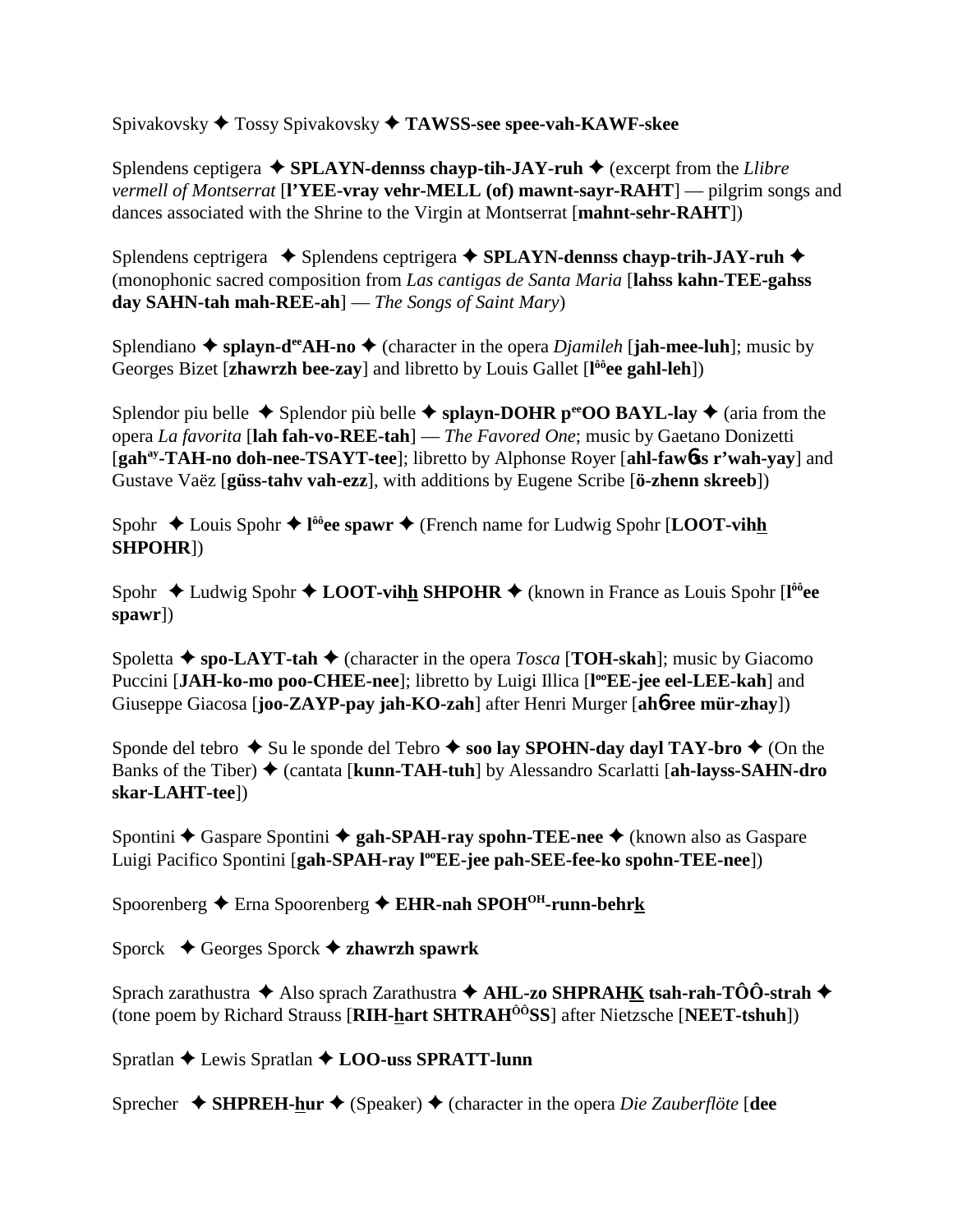**TSAHÔÔ-bur-flö-tuh**] — *The Magic Flute;* music by Wolfgang Amadeus Mozart [**VAWLF**gahng ah-mah-DAY-ôôss MO-tsart] and libretto by Emanuel Schikaneder [ay-MAH<sup>AH</sup>-noo**ayl SHEE-kah-nay-dur**])

Sprecher  $\rightarrow$  **SPREH-hur**  $\rightarrow$  (Speaker)  $\rightarrow$  (character in Gurrelieder [GÔÔR-ruh-lee-dur] poems by Jens Peter Jacobsen [**YENNSS PEE-tuh YAH-kawp-sunn**] entitled *Songs of Gurre* [**GÔÔR-ruh**], based upon an old Danish saga, set to music by Arnold Schoenberg [**AR-nawlt SHÖN-pehrk**])

Sprecherin  $\triangle$  **SPREH-huh-rinn**  $\triangle$  (female speaker)

Sprechstimme  $\triangle$  **SPREHH-shtimm-muh**  $\triangle$  (a human voice, while avoiding singing, following specified pitches in musical notation)

Sprig of thyme  $\blacklozenge$  The Sprig of Thyme  $\blacklozenge$  (The Sprig of) TIM  $\blacklozenge$  (English ballad from *A Selection of Some Less Known Folk-Songs*, Vol. II, compiled by Cyril Winn [**SIH-rull WINN**])

Springer ◆ Max Springer ◆ MAHKSS SHPRIHNG-ur

Springtime in funen  $\triangle$  Springtime in Funen  $\triangle$  (Springtime in) FÜN  $\triangle$  (a collection of Danish songs for soloists, chorus, and orchestra by Carl Nielsen [**KARL NEEL-sunn**]; *Funen* is spelled *Fyn* in Danish)

Sprode **→** Die Spröde **→ dee SHPRÖ-duh →** (The Tease) ◆ (poem by Johann Wolfgang von Goethe [**YO-hahn VAWLF-gahng fawn GÖ-tuh**] set to music by Hugo Wolf [**HOO-go VAWLF**])

Sprongl ◆ Norbert Sprongl ◆ NAWR-pert SHPRAWNG'l

Spruch  $\triangle$  **SHPROO<u>H</u>**  $\triangle$  (Epigram)  $\triangle$  (song by Hanns Eisler [**HAHNSS ISS-lur**])

Spruch one thousand nine hundred and thirty nine  $\blacklozenge$  **SHPROOH 1939**  $\blacklozenge$  (Epigram 1939)  $\blacklozenge$ (song by Hanns Eisler [HAHNSS **ISS-lur**])

Spuntato ecco **→ spoon-TAH-toh AYK-ko →** (choral excerpt from the opera *Don Carlos* [**dohn KAR-lohss**]; music by Giuseppe Verdi [**joo-ZAYP-pay VAYR-dee**]; libretto by François Méry [**frah**6**-swah may-ree**] and Camille Du Locle [**{kah-meel dü law-kl'} kah-meey' dü lawkl'**] after Friedrich von Schiller [**FREET-rihh fawn SHILL-lur**])

Spuntato ecco il di desultanza ◆ Spuntato ecco il dì d'esultanza ◆ spoon-TAH-toh AYK-ko **eel dee day-ZOOL-TAHN-tsah**  $\blacklozenge$  (The day of rejoicing has dawned)  $\blacklozenge$  (choral excerpt from Act III of the opera *Don Carlo* [**dohn KAR-lo**]; music by Giuseppe Verdi [**joo-ZAYP-pay VAYR-dee**]; libretto by François Méry [**frah**6**-swah may-ree**] and Camille Du Locle [**{kah-meel dü law-kl'} kah-meey' dü law-kl'**] after Friedrich von Schiller [**FREET-rihh fawn SHILL-lur**])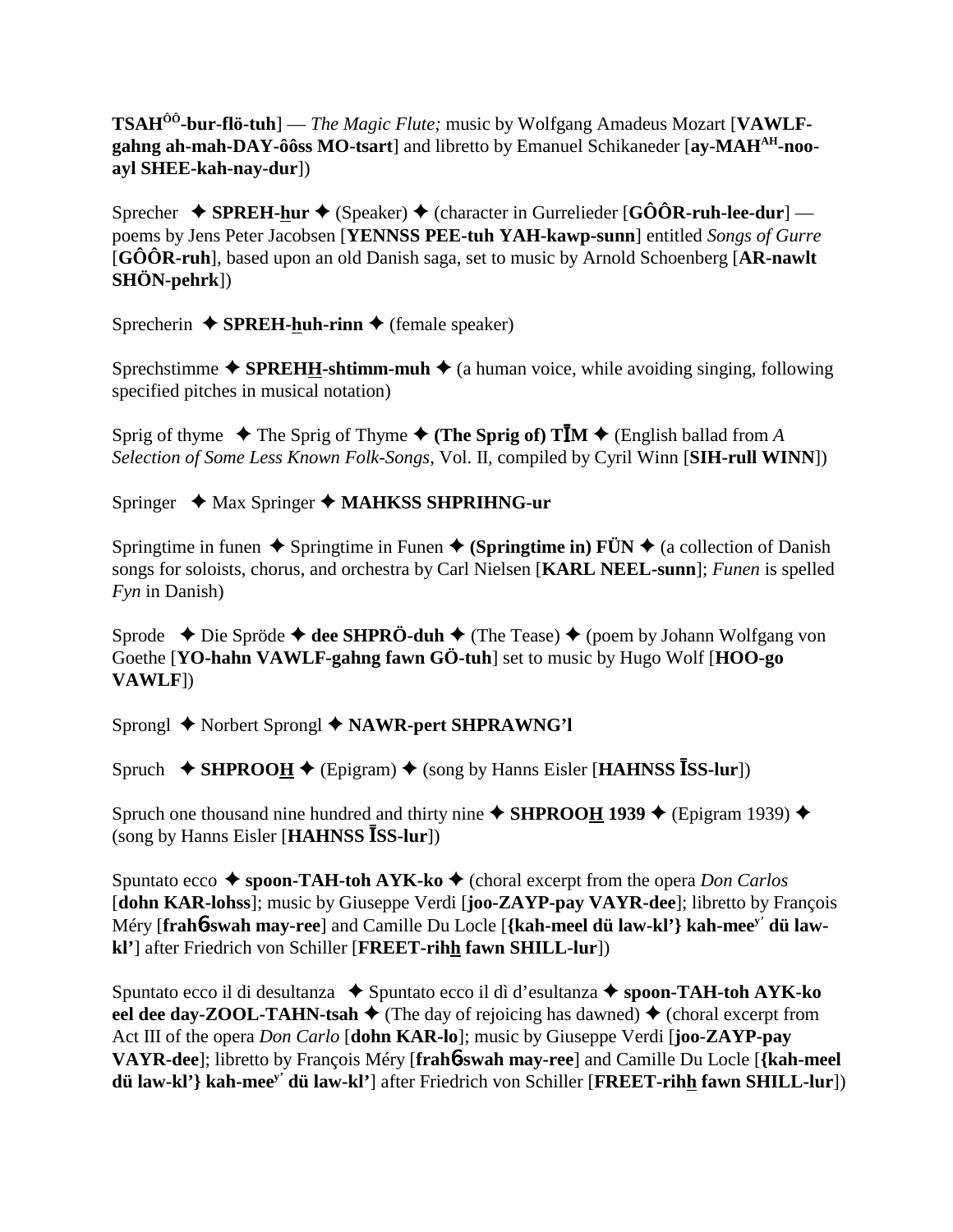Squarcialupi **→** Antonio Squarcialupi → **ahn-TAW-n<sup>ee</sup>o sk<sup>oo</sup>ar-chah-LOO-pee** → (known also as Antonio degli Organi [ahn-TAW-n<sup>ee</sup>o DAY-l'yee ohr-GAH-nee], Antonio de Bartolomeo [ahn-TAW-n<sup>ee</sup>o day bar-toh-lo-MAY-o], and Antonio del Bessa [ahn-TAW-n<sup>ee</sup>o dayl] **BAYSS-sah**])

Squilla il bronzo del dio guerra guerra  $\triangle$  Squilla il bronzo del Dio! ... Guerra, guerra  $\triangle$ sk<sup>oo</sup>EEL-lah eel BROHN-tso dayl DEE-o ... g<sup>oo</sup>AYR-rah, g<sup>oo</sup>AYR-rah ♦ (*Warriors' Chorus* from the opera *Norma* [**{NAWR-muh} NOHR-mah**]*;* music by Vincenzo Bellini [**veen-CHAYN-tso bayl-LEE-nee**] and libretto by Felice Romani [**fay-LEE-chay ro-MAH-nee**])

Squilli echeggi la tromba guerriera ◆ Squilli, echeggi la tromba guerriera ◆ sk<sup>oo</sup>EEL-lee, ay-**KAYD-jee lah TROHM-bah g<sup>oo</sup>ayr-r<sup>ee</sup>AY-rah**  $\triangleq$  (Let the warlike bugle sound and sound again (choral excerpt from Act III of the opera *Il trovatore* [**eel tro-vah-TOH-ray**] — *The Troubadour*; music by Giuseppe Verdi [**joo-ZAYP-pay VAYR-dee**]; libretto by Salvadore Cammarano [**sahl-vah-DOH-ray kahm-mah-RAH-no**] and Leone Emanuele Bardare [**lay-O**nay ay-mah-n<sup>oo</sup>AY-lay bar-DAH-ray] after Antonio García Gutiérrez [ahn-TOH-n<sup>ee</sup>o gar-**THEE-ah goo-teeAYR-rehth**])

Sramek ◆ Vladimír Šrámek ◆ VLAH-d<sup>y</sup>ih-mee<sup>ee</sup>r SHRAH<sup>AH</sup>-meck

Srebotnjak Alojz Srebotnjak **AH-loyz sreh-BAWT-n'yahk**

Srnka ◆ Jiří Srnka ◆ YIH-<sup>r</sup>shee<sup>ee</sup> SURN-kuh

Srom  $\rightarrow$  Karel Šrom  $\rightarrow$  KAH-rell SHRAWM

St brioche  $\blacklozenge$  St. Brioche  $\blacklozenge$  seh**6** br<sup>ee</sup>awsh  $\blacklozenge$  (character in the operetta *Die lustige Witwe* [dee **LÔÔ-stih-guh VITT-vuh**] — *The Merry Widow;* music by Franz Lehár [**FRAHNZ leh-**HAH<sup>AH</sup>R]; libretto by Victor Léon [veek-tawr lay-awo<sup>6</sup>] and Leo Stein [LAY-o SHTIN] after Henri Meilhac [**ah**6**-ree meh-yack**])

St cecilia  $\blacklozenge$  St. Cecilia  $\blacklozenge$  **SAYNT suh-SEE-l<sup>ih</sup>uh**  $\blacklozenge$  (American pronunciation)

St cecilia mass  $\bullet$  St. Cecilia Mass  $\bullet$  seh**6** seh-see-l<sup>ee</sup>ah (Mass)  $\bullet$  (mass by Charles Gounod [**sharl gôô-no**])

St gayane **→** St. Gayané → seh**6** gah-yah-nay

St hylarion  $\triangle$  St. Hylarion  $\triangle$  SAYNT hih-LAH-r<sup>ih</sup>unn  $\triangle$  (Americanized version of the Greek Agios Hylarion [**I-yuss ee-lah-REE-unn**])

St itas vision ◆ St. Ita's Vision ◆ SAYNT **I**-tuzz (Vision) ◆ (anonymous Irish poem set to music by Samuel Barber [**SA-m'yuh-wull BAR-bur**])

St klemens school childrens choir  $\triangle$  St. Klemens School Childrens Choir  $\triangle$  (Saint) KLEE-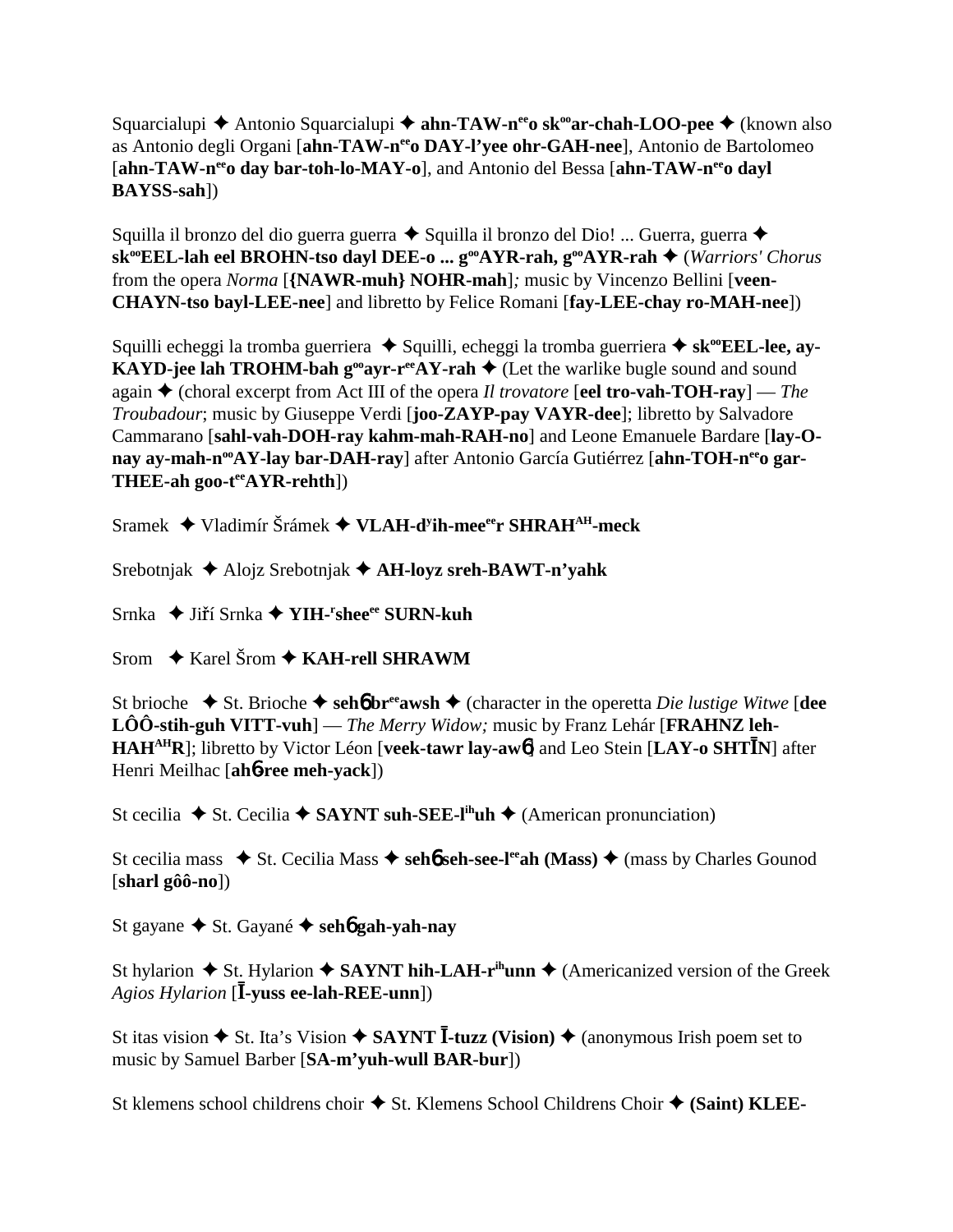## **munnss (School Children's Choir)**

St michaelis kirche in hamburg **→** St. Michaelis-Kirche in Hamburg ◆ ZAHNGT mih-hah-AY**liss-KIHR-huh inn HAHM-pôôrk** (Saint Michael's Church in Hamburg [**HAMM-burg**])

St olavs kappsigling  $\blacklozenge$  St. Olavs kappsigling  $\blacklozenge$  **SAHNGT OO-lahvss KAHP-sa**<sup>ih</sup>-lihng  $\blacklozenge$  (St. Olav's Regatta)

St theresa of avila  $\blacklozenge$  St. Theresa of Avila  $\blacklozenge$  **SAHN-tah tay-RAY-sah (of) ah-VEE-lah**  $\blacklozenge$ (presumed author of words set to music by Héctor Campos Parsi [**AYK-tawr KAHM-pawss PAR-see**] in the first of his *Sonetos Sagrados* [**so-NAY-tawss sah-GRAH-thawss**] — *Sacred Sonnets*)

St thomas aquinas  $\triangle$  St. Thomas Aquinas  $\triangle$  {SAYNT TAH-muss uh-k<sup>ôô</sup>**I**-nuss} SAHN-toh **TOH-mahss ah-k<sup>ôô</sup>EE-nahss ♦ (author of text of** *Tantum Ergo* **[TAHN-tôôm AYR-go]; text** set to music by William Mathias [WILL-l<sup>ih</sup>umm muh-THI-uss])

St victor  $\triangle$  Adam de St. Victor  $\triangle$  ah-dah6 duh seh6 veek-tawr

Staatskapelle berlin ◆ Staatskapelle Berlin ◆ SHTAHTSS-kah-pell-luh behr-LEEN ◆ (Berlin State Orchestra)

Staatskapelle dresden ◆ Staatskapelle Dresden ◆ SHTAHTSS-kah-pell-luh DRAYSS-denn (Dresden State Chorus)

Staatsorchester stuttgart  $\triangle$  Staatsorchester Stuttgart  $\triangle$  SHTAHTSS-awr-KEH-stur **SHTÔÔT-gart** (Stuttgart [**STUTT-gart**] State Orchestra)

Stabat mater  $\triangle$  Stabat Mater  $\triangle$  STAH-baht MAH-tehr  $\triangle$  (musical setting of a 13th-century Latin hymn about the sorrows of the Virgin Mary at the crucifixion of Jesus; title used by various composers)

Stabat mater dolorosa  $\rightarrow$  Stabat Mater dolorosa  $\rightarrow$  STAH-baht MAH-tehr daw-lo-RO-zuh  $\rightarrow$ (section of the Latin hymn *Stabat Mater* [**STAH-baht MAH-tehr**] set to music by various composers)

Stabile **←** Mariano Stabile ← mah-reeAH-no STAH-bee-lay

Stabinger **→** Mathias Stabinger → mah-TEE-ahss SHTAH-bihng-ur

Stablein Bruno Stäblein **BROO-no SHTEPP-ln**

Stabler Gerhard F. Stäbler **GAYR-hart (**F.**) SHTEPP-lur**

Stachowski **→** Marek Stachowski → MAH-reck stah-HAWF-skee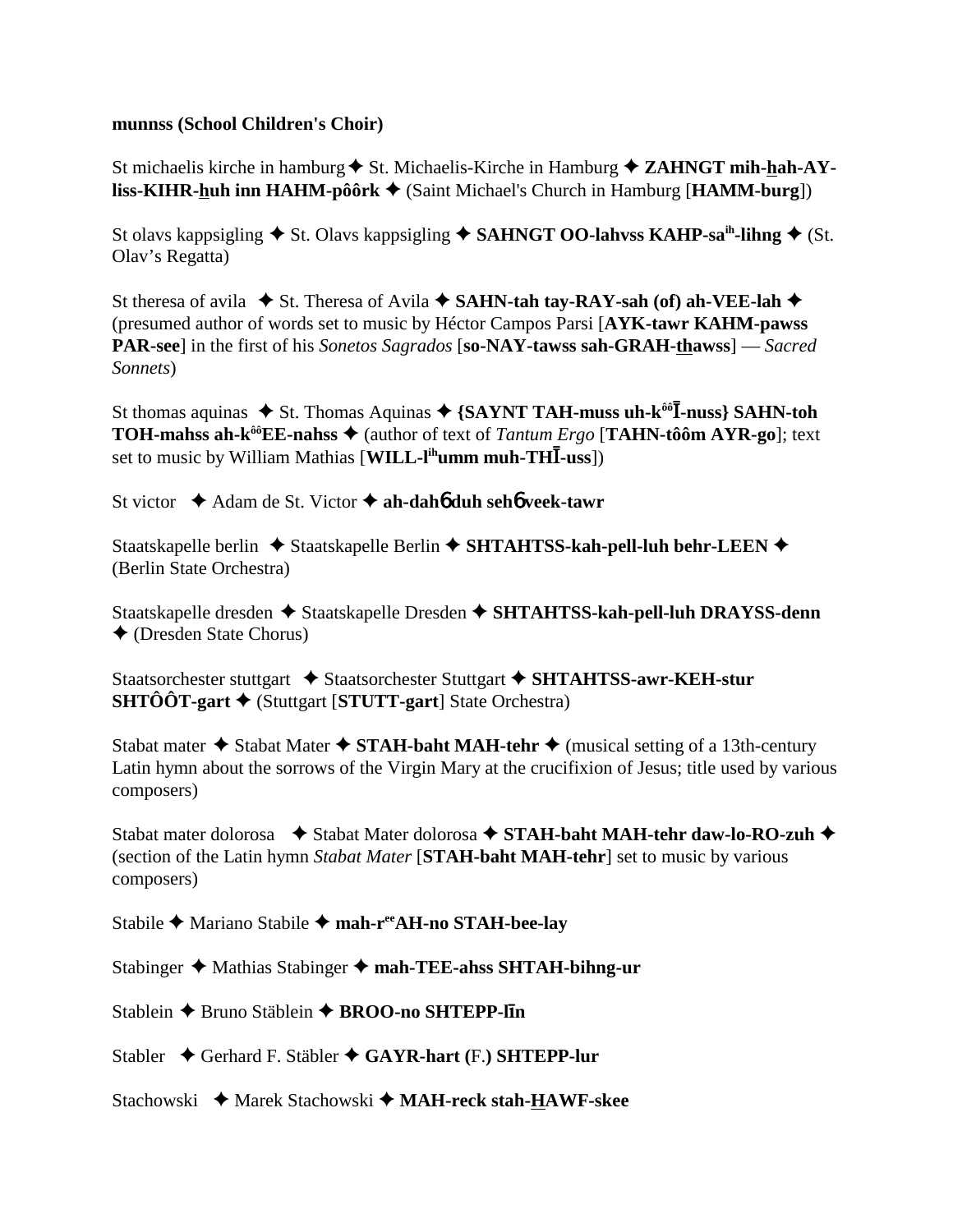Stade Frederica von Stade **freh-duh-REE-kuh vawn STAH-duh**

Stade Friedrich Stade **FREET-rihh SHTAH-duh**

Stade ◆ Heinrich Bernhard Stade ◆ H**I<sub>N</sub>-rihh BEHRN-hart SHTAH-duh** 

Stade Wilhelm Stade **VILL-hellm SHTAH-duh**

Staden **↓** Johann Staden **↓ YO-hahn SHTAH-dunn** 

Staden **→** Sigmund Theophil Staden → ZEEK-môônt TAY-o-fill SHTAH-dunn

Stader **→** Maria Stader ◆ MAH-r<sup>ih</sup>ah SHTAH-dehr

Stadler **→** Abbé Maximilian Stadler → AHB-bay mahk-sih-MEE-l<sup>ih</sup>ahn SHTAHT-lur

Stadler **→** Anton Stadler ◆ AHN-toh<sup>oh</sup>n SHTAHT-lur ◆ (known also as Anton Paul [**PAHÔÔL**] Stadler)

Stadlmair ◆ Hans Stadlmair ◆ **HAHNSS SHTAHT'l-mah<sup>ih</sup>r** 

Stadlmayr  $\triangle$  Johann Stadlmayr  $\triangle$  YO-hahn SHTAHT'l-m**Ir** 

Stadt  $\triangle$  Die Stadt  $\triangle$  dee SHTAHT  $\triangle$  (The Town)  $\triangle$  (poem by Heinrich Heine [HIN-rihh HI**nuh**] set to music by Franz Schubert [**FRAHNTSS SHOO-bert**] in his *Schwanengesang* [**SHVAH-nunn-guh-zahng**] — *Swan Song*)

Stadt ist nach den engeln genannt  $\triangle$  Die Stadt ist nach den Engeln genannt  $\triangle$  dee SHTAHT isst **nahk dayn EHNG-ulln guh-NAHNT**  $\blacklozenge$  (The Town is Named After the Angels)  $\blacklozenge$  (song by Hanns Eisler [**HAHNSS** ISS-lur])

Stadtfeld **←** Alexandre Stadtfeld ← ah-leck-SAHN-d'r SHTAHT-fellt

Stadtischer musikverein zu dusseldorf ◆ Städtischer Musikverein zu Düsseldorf ◆ SHTETT**tih-shur MOO-zick-feh-rn tsoo DÜSS-sull-tawrf** (Düsseldorf [**DÜSS-sell-tawrf**] State Chorus)

Stadtsingechor halle **→** Stadtsingechor Halle ◆ SHTAHT-zihng-uh-kohr HAHL-luh

Staegemann Waldemar Staegemann **VAHL-tuh-mar SHTAY-guh-mahn**

Staempfli ◆ Edward Staempfli ◆ EDD-vart SHTEMP-flee

Stagnelius Erik Johan Stagnelius **AYUH-rick YO-hahn stag-NAY-lihüss**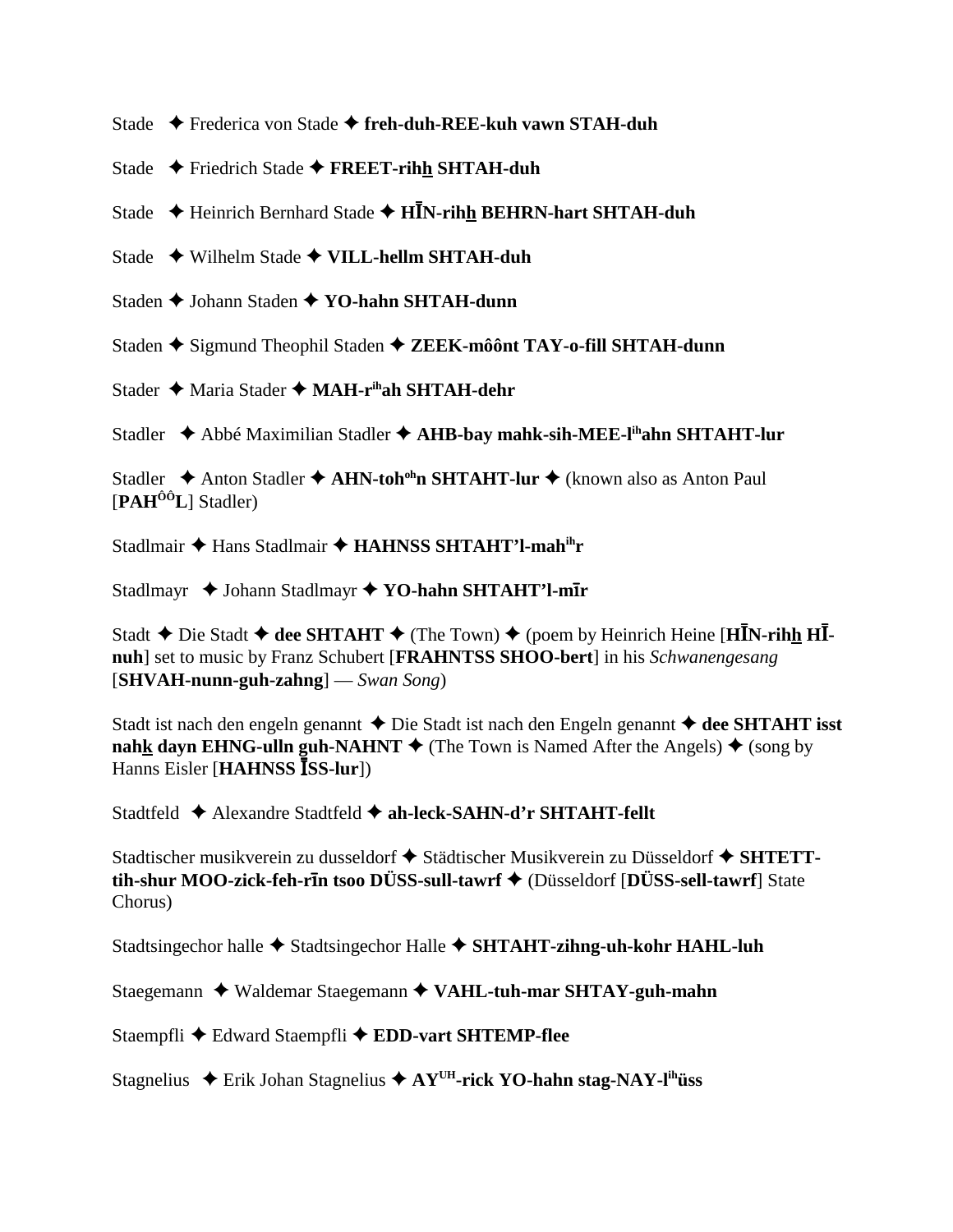Stagno  $\rightarrow$  Roberto Stagno  $\rightarrow$  ro-BAYR-toh STAH-n'vo

Stahl  $\triangle$  Wilhelm Stahl  $\triangle$  VILL-hellm SHTAHL

Stahlberg ◆ Fritz Stahlberg ◆ FRITTSS SHTAHL-pehrk

Stahlin ♦ Jacob von Stählin ♦ YAH<sup>AH</sup>-kawp fawn SHTAY-linn

Stahlman ◆ Sylvia Stahlman ◆ SILL-v<sup>ih</sup>uh STAHL-munn

Staier ◆ Andreas Staier ◆ ahn-DRAY-ahss SHTAH<sup>IH</sup>-ur

Stainer  $\triangle$  Jacob Stainer  $\triangle$  YAH<sup>AH</sup>-kawp SHTAH<sup>IH</sup>-nur  $\triangle$  (the first name is also spelled Jakob)

Stainer ◆ Sir John Stainer ◆ (Sir) JAHN STAH<sup>IH</sup>-nur

Staines morris dance  $\rightarrow$  Staines Morris Dance  $\rightarrow$  STAYNZ MAH-riss (Dance)  $\rightarrow$  (anonymous song)

Stainlein ◆ Comte Louis Charles Georges Corneille de Stainlein ◆ kaw6t l<sup>ôô</sup>ee sharl zhawrzh kawr-neh<sup>y'</sup> duh steh**6-leh6** 

Stainov ← Petko Stainov ← PETT-ko STAH<sup>IH</sup>-nawf

Stalla  $\triangle$  O. Stalla  $\triangle$  (O.) SHTAHL-lah

Stalvey  $\triangle$  Dorrance Stalvey  $\triangle$  DAWR-runntss STA<sup>L</sup>-vee

Stam ← Henk Stam ← HEHNGK STAHM

Stamaty  $\triangle$  Camille Stamaty  $\triangle$  {kah-meel stah-mah-tee} kah-mee<sup>y</sup> stah-mah-tee  $\triangle$  (known also as Camille-Marie [{kah-meel-mah-ree} kah-mee<sup>y'</sup>-mah-ree] Stamaty)

Stamitz **→** Anton Stamitz **→ AHN-toh<sup>oh</sup>n SHTAH-mittss** 

Stamitz  $\triangle$  Carl Stamitz  $\triangle$  KARL SHTAH-mittss  $\triangle$  (known also as Carl Philipp [FEE-lipp] Stamitz)

Stamitz  $\triangle$  Johann Stamitz  $\triangle$  YO-hahn SHTAH-mittss  $\triangle$  (known also as Johann Wenzel) Anton Stamitz [YO-hahn VENN-tsull AHN-toh<sup>oh</sup>n SHTAH-mittss]  $\triangle$  (the foregoing are Germanized versions of the original Bohemian name Jan Václav Antonín Stamic [YAHN] **VAHTSS-lahf AHN-taw-n<sup>y</sup>ee<sup>ee</sup>n STAH-mittss**]  $\triangleq$  (in the Polish version, Václav is Waczław [VAHCH-wahf])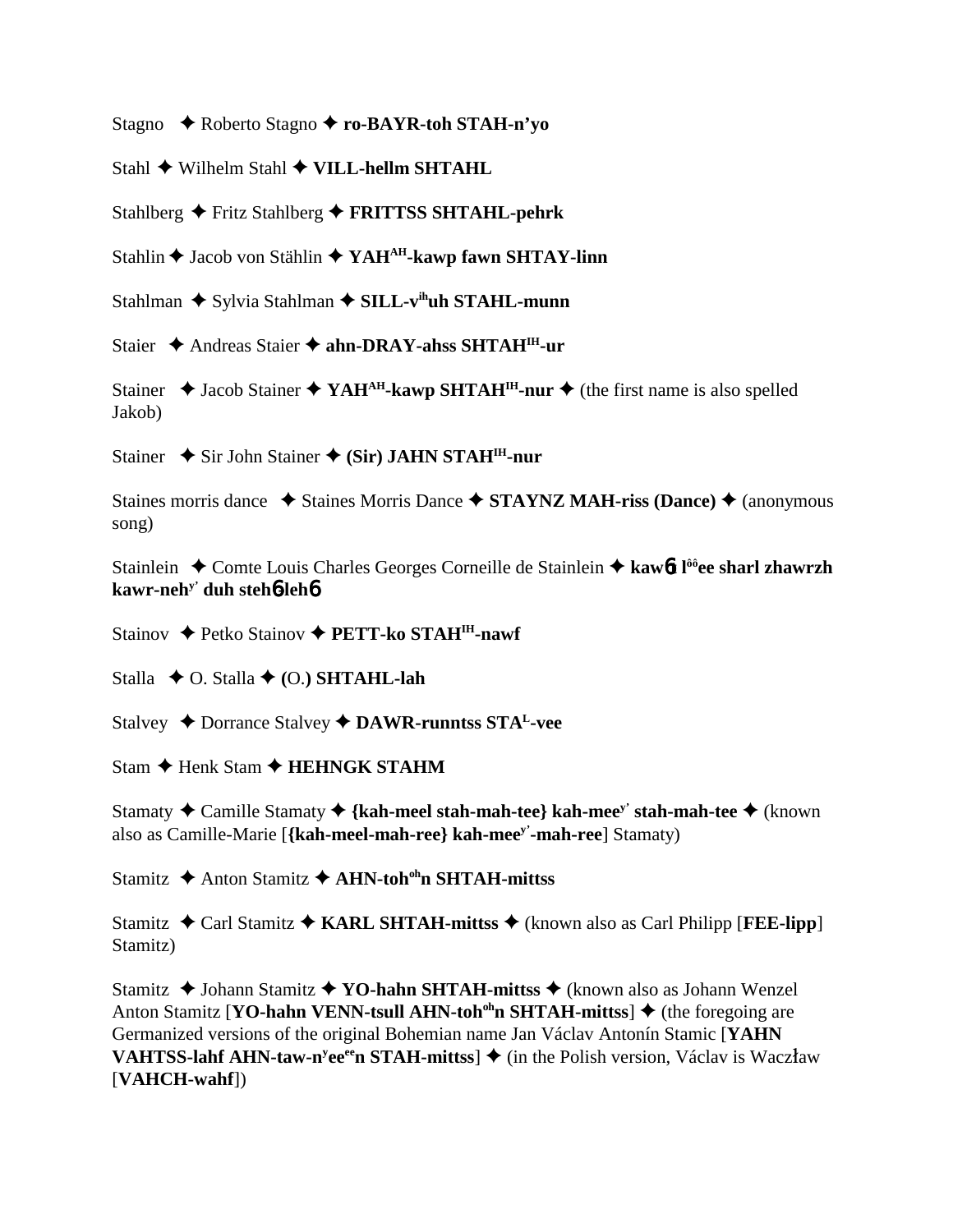Stamm  $\triangle$  Harald Stamm  $\triangle$  HAH-rahlt SHTAHM

Stances  $\triangle$  stahbss  $\triangle$  (Stanzas)  $\triangle$  (poem by Gilbert [zheel-behr] set to music by Jules Massenet [zhül  ${maths-s'ny}$ ] mahss-s'neh])

Stanciu syrinx ◆ Simion Stanciu "Syrinx" ◆ see-meeAWN STAHN-cheeoo see-REENKSS

Standage  $\triangle$  Simon Standage  $\triangle$  SI-munn STANN-didj

Standchen  $\triangle$  Ständchen  $\triangle$  SHTENNT-hunn  $\triangle$  (Serenade) (composition by Richard Strauss [RIH-hart SHTRAH<sup> $\hat{o}$ o<sup>3</sup>SS])  $\blacklozenge$  ( title used by various composers)</sup>

Stanesby ◆ Thomas Stanesby ◆ TAH-muss STAYNZ-bee

Stanford ◆ Sir Charles Villiers Stanford ◆ (Sir) CHAH-rullz VILL-yurz STANN-furd

Stange ← Hermann Stange ← HEHR-mahn SHTAHNG-uh

Stange ◆ Max Stange ◆ MAHKSS SHTAHNG-uh

Stange ◆ Stanislaus Stange ◆ STAH-niss-lah<sup>ôô</sup>ss SHTAHNG-uh

Stanislav  $\blacklozenge$  Josef Stanislav  $\blacklozenge$  YO-seff STAH-n<sup>y</sup>ih-slahf

Stanislavsky ◆ Konstantin Stanislavsky ◆ kahn-stahn-T<sup>Y</sup>EEN stah-n<sup>y</sup>iss-LAHF-skee ◆ (known also as Konstantin Sergeievich [sehr-GAY<sup>EE</sup>-eh-vihch] Stanislavsky)

Stankovich  $\blacklozenge$  Evgeny Stankovich  $\blacklozenge$  yevv-GAY-nee stahn-KAW-vihch

Stara niewasta  $\bullet$  Stara niewiasta  $\bullet$  STAH-rah n<sup>ee</sup>ch-v<sup>ee</sup>AHSS-tah  $\bullet$  (an old woman in the opera Straszny Dwór [STRAHSH-nih d'VÔÔR] — The Haunted Manor; music by Stanisław Moniuszko [stah-N<sup>Y</sup>EESS-wahf mah-n<sup>ee</sup>ÔÔSH-kaw] and libretto by Jan Checiński [YAHN] heh6-TSEE6-skee])

Starczewski ← Felix Starczewski ← FEH-leekss star-CHEFF-skee

Starek  $\triangle$  STAH-reck  $\triangle$  (character in the opera *Jen uta* [yeh-NOO<sup>00</sup>-fah]; music by Leos Janáček [LEH-awsh yah-NAH<sup>AH</sup>-check]; libretto by Janáček after Gabriela Preissová [GAH $pr<sup>ih</sup>eh-lah PR<sup>̄</sup>SS-saw-valh<sup>ah</sup>$ ])

Starer ◆ Robert Starer ◆ {RAH-burt STAH-rur} ROH<sup>OH</sup>-bert SHTAH-rur

Stark ← Ludwig Stark ← LOOT-vihh SHTARK

Stark ◆ Robert Stark ◆ ROH<sup>OH</sup>-bert SHTARK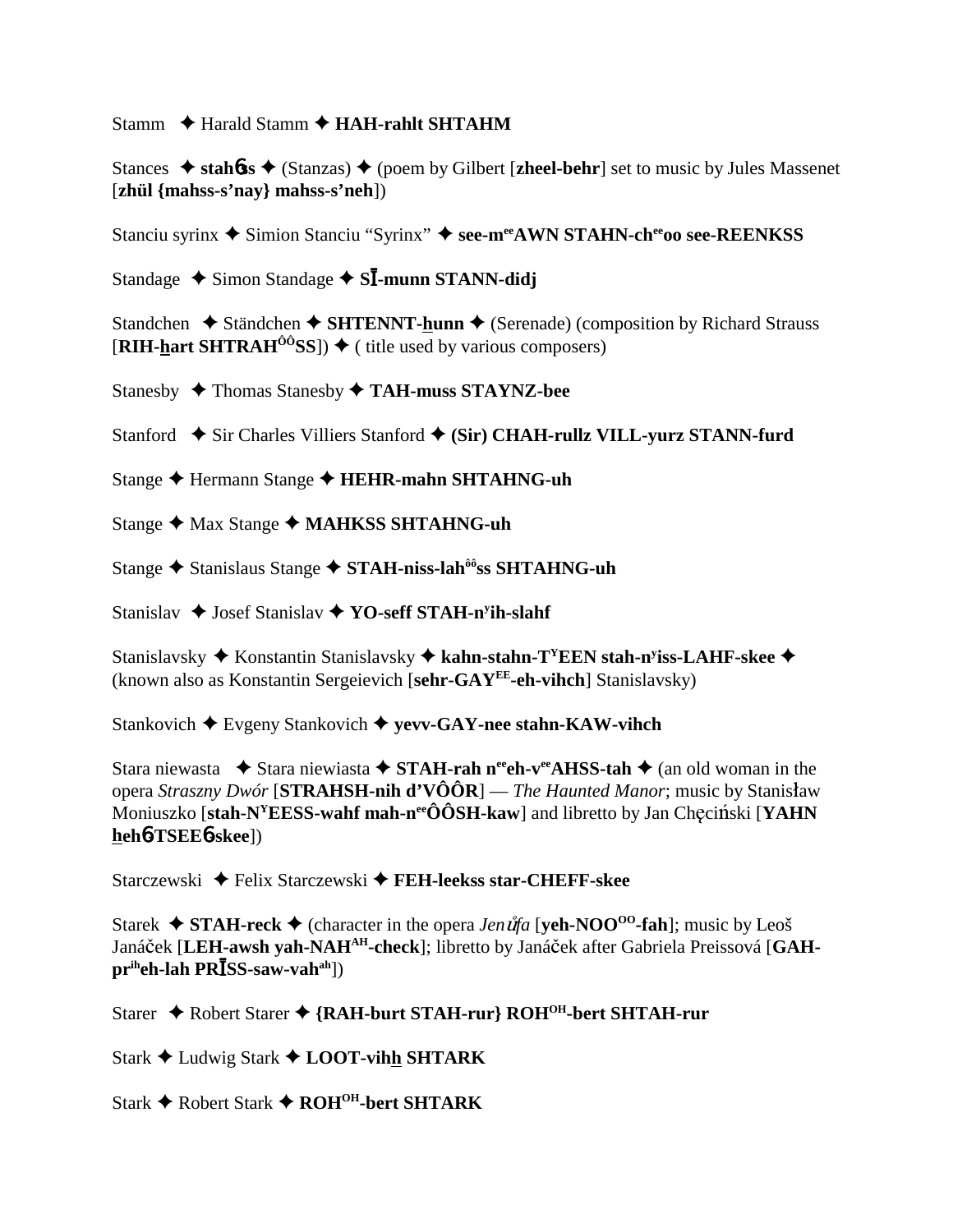Starke scheite schichtet mir dort  $\triangle$  Starke Scheite schichtet mir dort  $\triangle$  SHTAR-kuh SHI-tuh **SHIHH-tutt meer DAWRT**  $\blacklozenge$  (aria from the opera *Götterdämmerung* [GÖT-tur-temm-muh**rôông**] — *Twilight of the Gods;* music and libretto by Richard Wagner [**RIH-hart VAHG-nur**]; libretto after *Siegfrieds Tot* [**ZEEK-freetss TOHT**] — Siegfried's [**SEEG-freedz**] Death)

Starker János Starker **{JA-nuss STAR-kur} YAHAH-nawsh SHTAR-ker**

Starobin **←** David Starobin ← DAY-vudd STA-ruh-b'n

Starokadomsky ◆ Mikhail Starokadomsky ◆ mee-k<sup>ah</sup>EEL stah-ruh-kah-DAWM-skee

Starosc  $\triangle$  Starosc<sup>2</sup>  $\triangle$  STAH-rohsh'ch  $\triangle$  (Old Age)  $\triangle$  (poem by P. Beranger [p<sup>ee</sup>ehr zhah**6**] **beh-rah<sub>0</sub>-zhay**] set to music by Stanisław Moniuszko [stah-N<sup>Y</sup>EESS-wahf mah-n<sup>ee</sup>ÔÔSH**kaw**])

Starreveld **←** Harrie Starreveld ← har-REE STAR-ruh-vellt

Staryk Steven Staryk **STEE-vunn STAH-rick**

Starzer **↓** Josef Starzer **◆ YOH<sup>OH</sup>-zeff SHTAR-tsur** 

Stasevich **→** Abram Stasevich **→ ah-BRAHM stah-SAY-vihch** 

Stasio Anna di Stasio **AHN-nah dee STAH-zeeo**

Stasny Carl Richard Stasny **KARL RIH-hart SHTAHSS-nee**

Stasny Ludwig Stasny **LÔÔD-vigg STAHSS-nee**

Stasov  $\triangle$  Vladimir Stasov  $\triangle$  **vlah-D<sup>Y</sup>EE-mihr STAH-suff**  $\triangle$  (known also as Vladimir Vasilievich [vah-SEE-l<sup>ee</sup>eh-vihch] Stasov)

Stassov  $\blacklozenge$  V. V. Stassov  $\blacklozenge$  (V. V.) **STAHSS-sawf** 

Statkowski ◆ Roman Statkowski ◆ **RAW-mahn staht-KAWF-skee** 

Statue de bronze  $\triangle$  La statue de bronze  $\triangle$  lah stah-tü duh brawbz  $\triangle$  (The Bronze Statue)  $\triangle$ (composition by Erik Satie [**ay-reek sah-tee**])

Statue of czarskoye selo **→** The Statue of Czarskoye-Selo ◆ (The Statue of) SAR-skuh-yuhsih-LAW ♦ (poem by Alexander Sergeyevich Pushkin [**uh-l<sup>y</sup>ick-SAHN-d'r sehr-GAY-yehvihch POOSH-kinn**] set to music by César Antonovich Cui [**say-zar unn-tah-NAW-vihch kü ee**])

Staudigl **→** Joseph Staudigl **→ YOH<sup>OH</sup>-zeff SHTAH<sup>ÔÔ</sup>-dih-gh'l**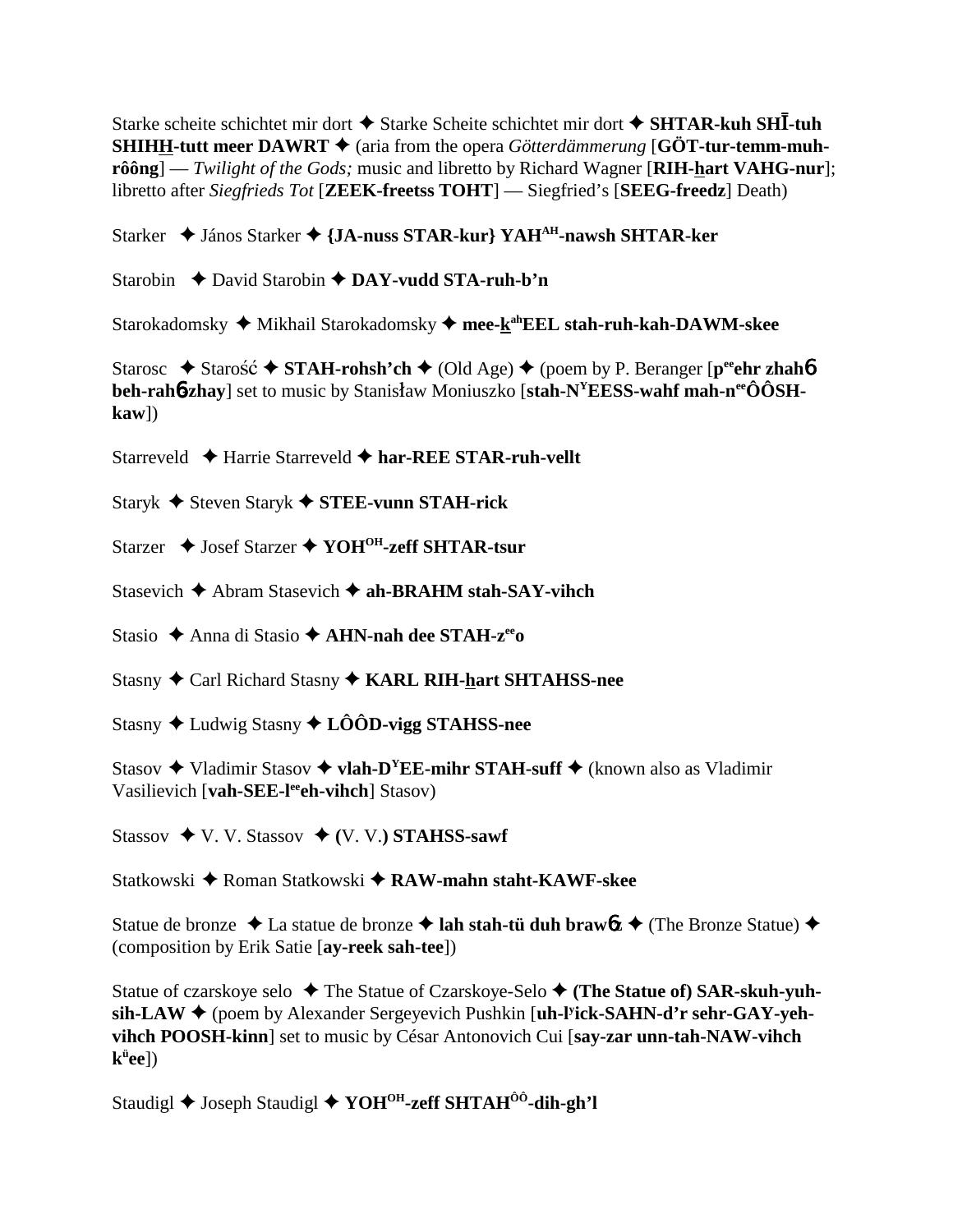Staudigl  $\triangle$  Gisela Staudigl  $\triangle$  GHEE-zeh-lah SHTAH<sup> $\hat{0}$ 0-dih-gh'l</sup>

Stavenhagen ♦ Bernhard Stavenhagen ♦ BEHRN-hart SHTAH-vunn-hah-gunn

Steber  $\triangle$  Eleanor Steber  $\triangle$  EH-luh-nur STEE-bur

Stecchetti ◆ Lorenzo Stecchetti ◆ lo-RAYN-tso stayk-KAYT-tee

Stecker  $\triangle$  Karel Stecker  $\triangle$  KAH-rell SHTEH-kur

Stedron  $\triangle$  Bohumír Štědroň  $\triangle$  BAW-hôô-mee<sup>ee</sup>r SHT<sup>Y</sup>EDD-rawn<sup>y</sup>

Stedron  $\triangleq$  Miloš Štědroň  $\triangleq$  MIH-lawsh SHT<sup>Y</sup>EDD-rawn<sup>y</sup>

Stedron ◆ Vladimír Štědroň ◆ VLAH-d<sup>y</sup>ih-mee<sup>ee</sup>r SHT<sup>Y</sup>EDD-rawn<sup>y</sup>

Steele perkins ◆ Crispian Steele-Perkins ◆ KRIH-spihunn STEEL-PUR-k'nz

Steenhoven  $\triangle$  Karel van Steenhoven  $\triangle$  KAH-rell funn STAY<sup>AY</sup>N-ho-vunn

Stefan ◆ Paul Stefan ◆ PAH<sup>ôô</sup>L SHTAY-fahn

Stefan  $\triangle$  STEH-fahn  $\triangle$  (character in the opera *Straszny Dwór* [STRAHSH-nih d'VÔÔR] — *The Haunted Manor*; music by Stanisław Moniuszko [stah- $N^{\gamma}EESS$ -wahf mah-n<sup>ee</sup>ÔÔSH-kaw] and libretto by Jan Checiński [YAHN hehb-TSEEb-skee])

Stefani ◆ Jan Stefani ◆ YAHN steh-FAH-nee

Stefani  $\rightarrow$  Józef Stefani  $\rightarrow$  YÔÔ-zeff steh-FAH-nee

Stefano ◆ Giuseppe di Stefano ◆ joo-ZAYP-pay dee STEH-fah-no

Stefanov ◆ Vassil Stefanov ◆ vwahss-SEEL st<sup>y</sup>eh-FAH-nuff

Stefansson ◆ Fjölnir Stefánsson ◆ FYÖL-nihr STEE-funn-sunn

Steffan ◆ Joseph Anton Steffan ◆ YOH<sup>OH</sup>-zeff AHN-toh<sup>oh</sup>n SHTEFF-fahn ◆ (Germanized version of the Czech name Josef Antonín Štepán [YAW-seff AHN-taw-n<sup>y</sup>ee<sup>ee</sup>n SHTEH- $\mathbf{pah}^{\text{ah}}\mathbf{n}$ ])

Steffani ◆ Agostino Steffani ◆ ah-go-STEE-no stayf-FAH-nee ◆ (known also as Abbate Agostino Steffani [ahb-BAH-tay ah-go-STEE-no stayf-FAH-nee])

Steffanino murer → Bernardo di Steffanino Murer → bayr-NAR-doh dee stayf-fah-NEE-no MOO-rehr<sup>+</sup> (known also as Bernhard der Deutsche [BEHRN-hart dayr DOYT-shuh])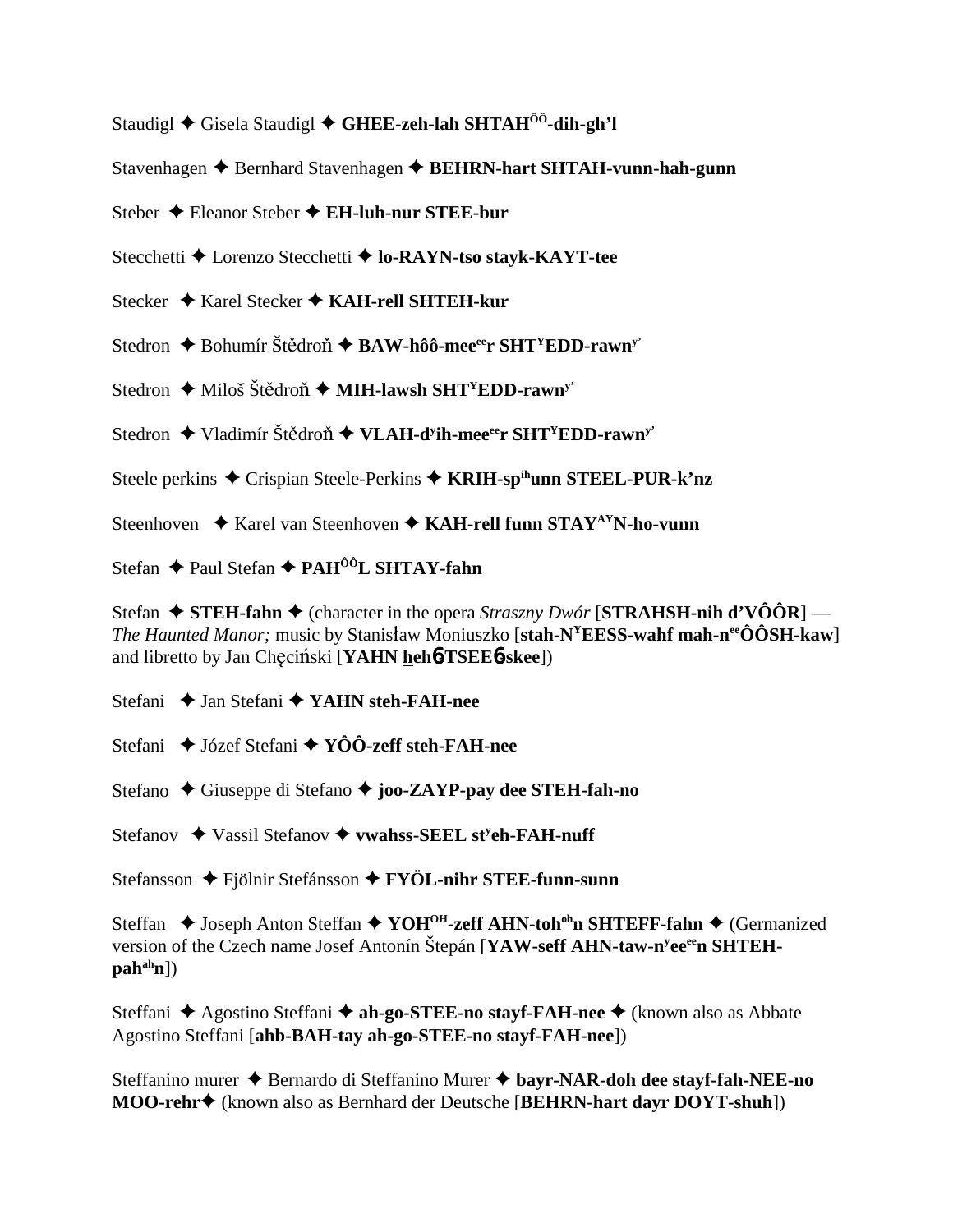Steffek Hanny Steffek **HAHN-nee SHTEFF-feck**

Steffen Wolfgang Steffen **VAWLF-gahng SHTEFF-funn**

Stegemann ◆ Michael Stegemann ◆ MIH-hah-ell SHTAY-guh-mahn

Steggall Charles Steggall **CHAH-rullz STEGG-gh'l**

Steglich **→** Rudolf Steglich **→ ROO-dawlf SHTECK-lihh** 

Stegmann **←** Carl David Stegmann ← KARL DAH-fitt SHTECK-mahn

Stegmayer Ferdinand Stegmayer **FEHR-tee-nahnt SHTECK-m-ur**

Stegmayer Matthäus Stegmayer **maht-TAY-ôôss SHTECK-m-ur**

Stehe still **→ SHTAY-uh SHTILL** → (Be Still) → (song from *Wesendonk Lieder* [VAY-zunn $tawngk LEE-dur$ ])  $\blacklozenge$  (poems by Mathilde Wesendonk [mah-TILL-tuh VAY-zunn-tawngk] set to music by Richard Wagner [**RIH-hart VAHG-nur**])

Stehle **→** Adelina Stehle **→ ah-duh-LEE-nah SHTAY-luh** 

Stehle  $\blacklozenge$  J. Gustav Eduard Stehle  $\blacklozenge$  (J.) GOO-stahf AY-d<sup>oo</sup>art SHTAY-luh

Stehle ◆ Sophie Stehle **◆ zo-FEE-uh SHTAY-luh** 

Stehman  $\triangle$  Jacques Stehman  $\triangle$  **ZHACK STAY-mahn** 

Stehn zwei stern am hohen himmel  $\blacklozenge$  Stehn zwei Stern' am hohen Himmel  $\blacklozenge$  **SHTAYN ts'V SHTEHRN ahm HO-unn HIMM-mull** ♦ (from the German folk song collection *Dem Odenwald* [**daym O-dunn-vahlt**])

Steht ein madchen ◆ Ej, steht ein Mädchen ◆ **Ī, shtayt īn METT-<u>h</u>unn ◆** (song by Bohuslav Martin [**BO-hôô-slahf MAR-ty ih-noooo**])

Steibelt  $\triangle$  Daniel Steibelt  $\triangle$  DAH-n<sup>ih</sup>ayl SHTI-bellt

Steiger ◆ Rand Steiger ◆ RANND STI-gur

Steigleder ◆ Adam Steigleder ◆ AH<sup>AH</sup>-dahm SHT**IK-lay-dur** 

Steigleder ◆ Johann Ulrich Steigleder ◆ YO-hahn ÔÔL-rihh SHT**IK-lay-dur** 

Steigleder ◆ Utz Steigleder ◆ ÔÔTSS SHT**IK-lay-dur**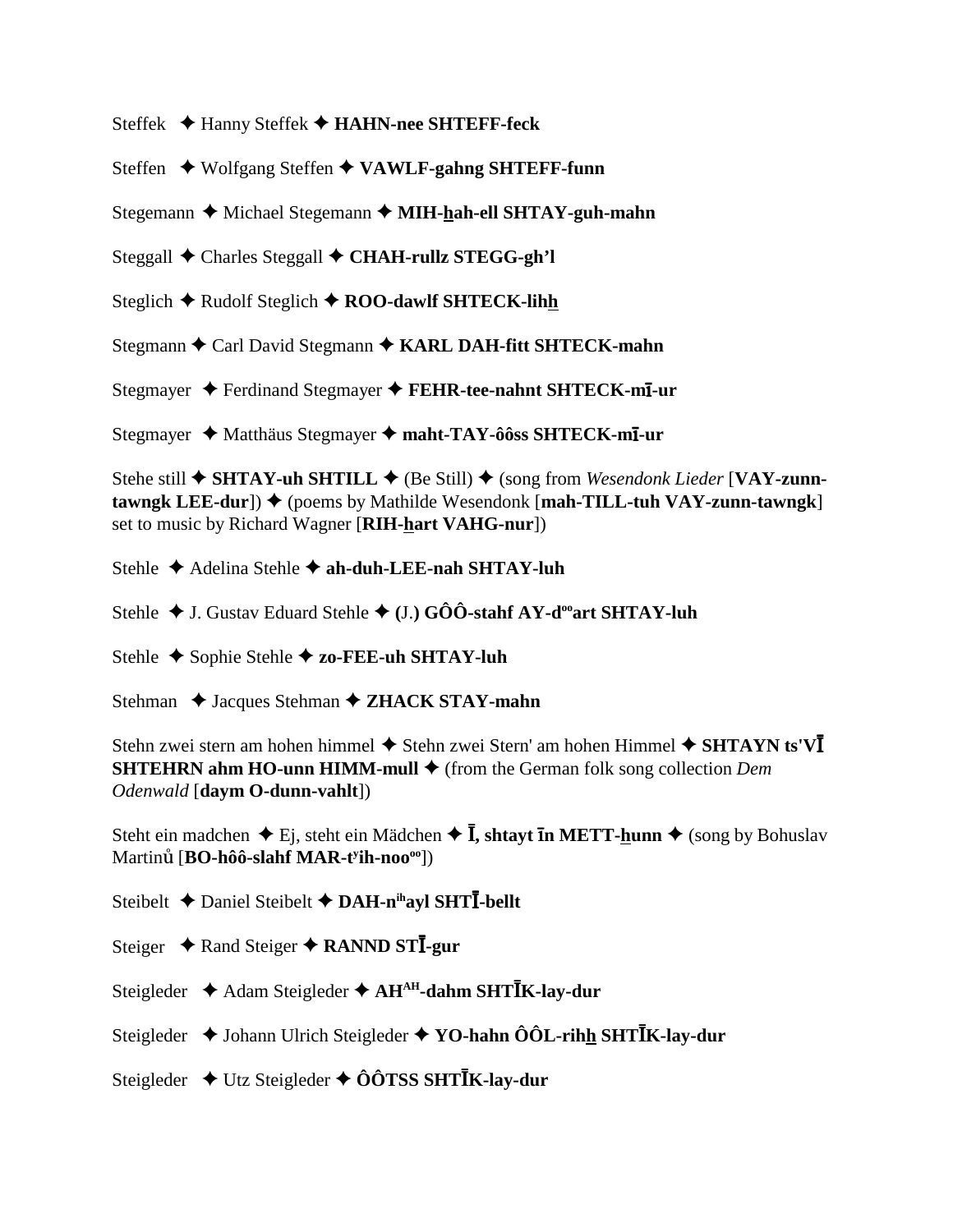Steimann ◆ Max Steimann ◆ MAHKSS SHTI-mahn

Stein  $\triangle$  Erwin Stein  $\triangle$  EHR-vinn SHTIN

Stein  $\triangle$  Fritz Stein  $\triangle$  FRITTSS SHTIN

Stein  $\triangle$  Horst Stein  $\triangle$  HAWRST SHTIN  $\triangle$  (known also as Horst Walter [VAHL-tur] Stein)

Stein  $\triangle$  Johann Andreas Stein  $\triangle$  YO-hahn ahn-DRAY-ahss SHTIN  $\triangle$  (known also as Johann Georg Andreas [GAY-awrk ahn-DRAY-ahss] Stein)

Stein  $\triangle$  John Stein  $\triangle$  JAHN STIN

Stein  $\triangle$  Leon Stein  $\triangle$  LEE-ahn STIN

Stein  $\triangle$  Leonard Stein  $\triangle$  LEH-nurd STIN

Stein ◆ Richard Heinrich Stein ◆ RIH-hart HĪN-rihh SHTĪN

Steinbach ◆ Fritz Steinbach ◆ FRITTSS SHTIN-pahk

Steinbauer ◆ Othmar Steinbauer ◆ AWT-mar SHTIN-pah<sup>ôô</sup>-ur

Steinberg ◆ Maximilian Steinberg ◆mahk-see-mee-leantly SHTAYN-burk ◆ (known also as Maximilian Osseievich [ahss-SAY<sup>EE</sup>-eh-vihch] Steinberg)

Steinberg  $\triangle$  Michael Steinberg  $\triangle$  MI-kull STIN-burg  $\triangle$  (known also as Carl Michael Alfred Steinberg [KARL MIH-ah-ell AHL-frayt SHTIN-pehrk])

Steinberg ◆ Pinchas Steinberg ◆ PIHNG-kuss STIN-burg

Steinberg  $\triangle$  William Steinberg  $\triangle$  WILL-I<sup>ih</sup>umm ST**I**N-burg  $\triangle$  (Americanized version of the German Hans Wilhelm Steinberg [HAHNSS VILL-hellm SHTIN-pehrk])

Steinberg  $\triangle$  Ze'ev Steinberg  $\triangle$  zay-EVV STIN-behrg  $\triangle$  (known also as Ze'ev Wolfgang Steinberg [zay-EVV WÔÔLF-gang STIN-behrg])

Steiner  $\triangle$  Emma Steiner  $\triangle$  EMM-muh STI-nur

Steiner  $\triangleleft$  M. Steiner  $\triangleleft$  (M.) STI-nur

Steiner  $\triangleleft$  Max Steiner  $\triangleleft$  MACKSS STI-nur  $\triangleleft$  (Americanized version of the Austrian Maximilian Raoul Walter Steiner [mahk-sih-MEE-l<sup>ih</sup>ahn RAH-ool VAHL-tur SHTI-nur]

Steinert ← Alexander Lang Steinert ← a-ligg-ZANN-dur LANG STI-nurt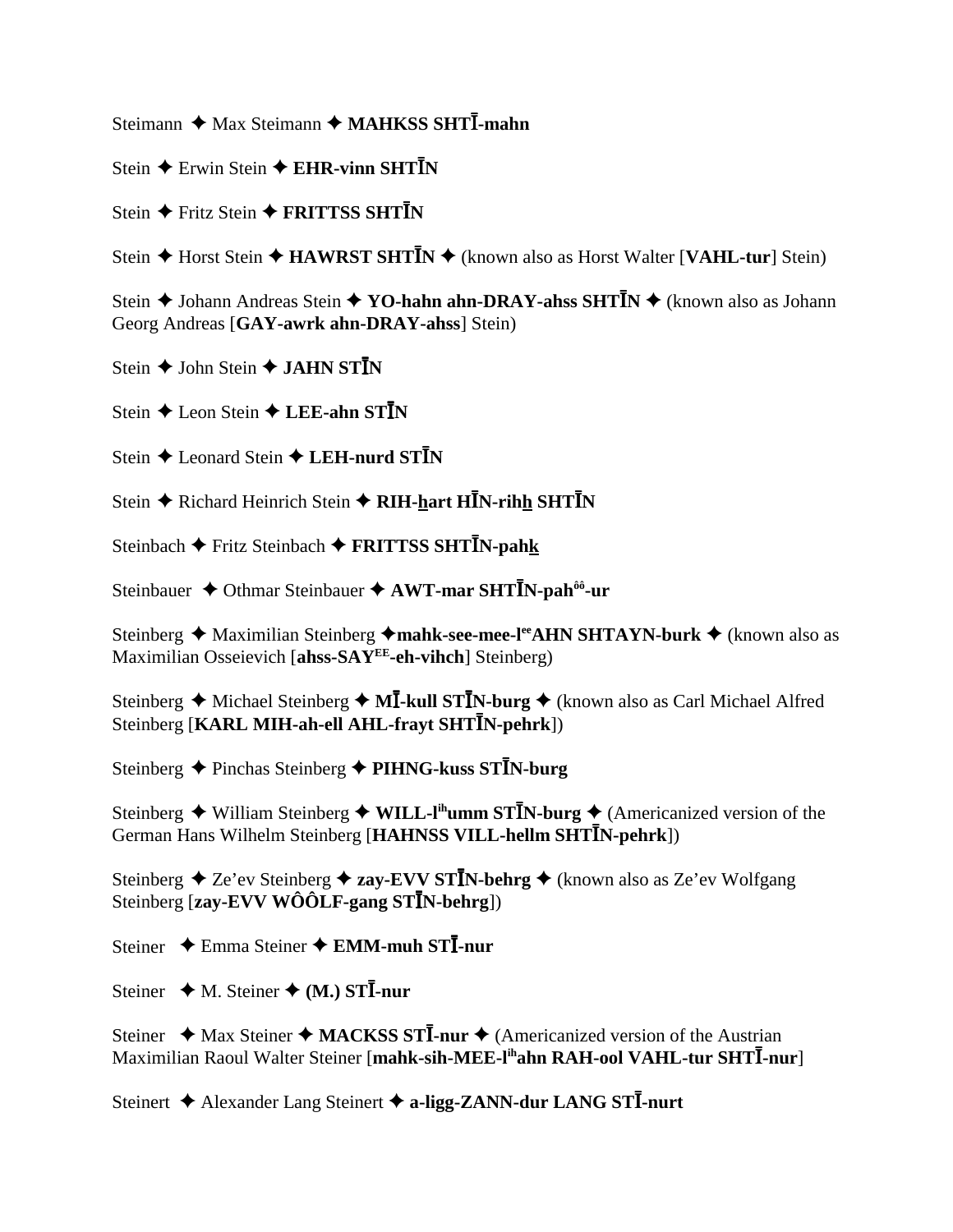Steingraber ◆ Johann Georg Steingräber ◆ YO-hahn GAY-awrk SHT**IN-gray-bur** 

- Steingraber ◆ Theodor Steingräber ◆ TAY-o-doh<sup>oh</sup>r SHT**I**N-gray-bur
- Steingruber  $\triangle$  Ilona Steingruber  $\triangle$  ee-LO-nah SHT**I**N-groo-bur
- Steinhard  $\triangle$  Erich Steinhard  $\triangle$  AY-rihh SHTIN-hart
- Steinhardt  $\triangle$  Arnold Steinhardt  $\triangle$  AR-nulld ST<sup>T</sup>N-hart
- Steinhardt  $\rightarrow$  Milton Steinhardt  $\rightarrow$  **MILL-tunn STIN-hart**
- Steininger ◆ Karl Steininger ◆ KARL SHTI-nihng-ur

Steinitz  $\triangle$  Paul Steinitz  $\triangle$  PAWL STI-nittz  $\triangle$  (known also as Charles Paul Joseph [PAWL **JO-zuff**] Steinitz)

Steinitzer ◆ Max Steinitzer ◆ MAHKSS SHTI-nitt-tsur

Steinmann  $\triangle$  Max Steinmann  $\triangle$  MAHKSS SHTIN-mahn

Steinpress **→** Boris Steinpress **→ bah-REESS SHTAYN-press →** (known also as Boris Solomonovich [**sah-lah-MAW-nuh-vihch**] Steinpress)

Steinsky ◆ Ulrike Steinsky ◆ OOL-ree-kuh SHTIN-skee

Steinway  $\triangle$  Albert Steinway  $\triangle$  A<sup>L</sup>-burt ST**I**N-way  $\triangle$  (Americanized version of the German Georg August Steinweg [GAY-awrk AH<sup>ôô</sup>-gôôst SHTIN-vayk])

Steinway  $\triangle$  Charles Steinway  $\triangle$  CHAH-rullz ST**I**N-way  $\triangle$  (Americanized version of the German Christian Karl Gottlieb Steinweg [KRIH-stihahn KARL GAWT-leep SHTIN-vayk])

Steinway  $\blacklozenge$  Henry E. Steinway  $\blacklozenge$  **HENN-ree E. STIN-way**  $\blacklozenge$  (Americanized version of the German Heinrich Engelhard Steinweg [HIN-rihh EHNG-ull-hart STIN-vayk])

Steinway  $\triangle$  Henry Steinway  $\triangle$  **HENN-ree STIN-way**  $\triangle$  (Americanized version of the German Johann Heinrich Engelhard Steinweg [YO-hahn HIN-rihh EHNG-ull-hart SHTIN-vayk])

Steinway  $\blacklozenge$  William Steinway  $\blacklozenge$  **WILL-I<sup>th</sup>umm STIN-way**  $\blacklozenge$  (Americanized version of the German Johann Heinrich Wilhelm Steinweg [YO-hahn HIN-rihh VILL-hellm SHTIN-vayk])

Steinweg ◆ Christian Karl Gottlieb Steinweg ◆ KRIH-st<sup>ih</sup>ahn KARL GAWT-leep SHT<sup>T</sup>N**vayk**  $\blacklozenge$  (Americanized to Charles Steinway [**CHAH-rullz STIN-way**])

Steinweg ◆ Georg August Steinweg ◆ GAY-awrk AH<sup>ôô</sup>-gôôst SHTĪN-vayk ◆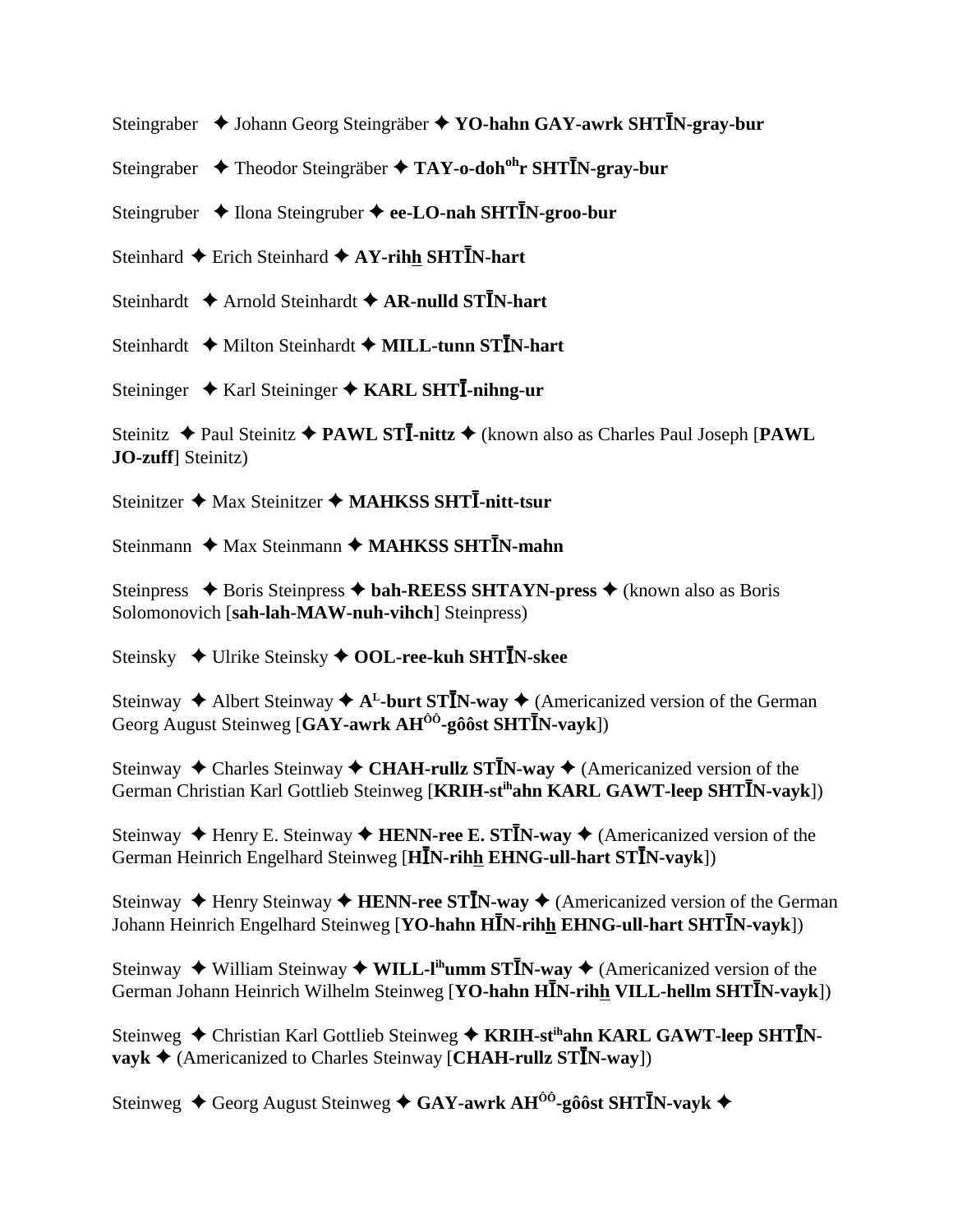(Americanized to Albert Steinway [A<sup>L</sup>-burt ST<sup>I</sup>N-way])

Steinweg ◆ Heinrich Engelhard Steinweg ◆ H**IN-rih<u>h</u> EHNG'l-hart SHTIN-vayk** ◆ (Americanized to Henry E. Steinway [HENN-ree E. STIN-way])

Steinweg  $\blacklozenge$  Johann Heinrich Engelhard Steinweg  $\blacklozenge$  YO-hahn HIN-rihh EHNG-ull-hart **SHTIN-vayk**  $\triangleleft$  (Americanized to Henry Steinway [**HENN-ree STIN-way**])

Steinweg  $\triangle$  Johann Heinrich Wilhelm Steinweg  $\triangle$  YO-hahn HIN-rihh VILL-hellm SHTIN- $\mathbf{v}$ **vayk**  $\blacklozenge$  (Americanized to William Steinway [WILL-l<sup>ih</sup>umm ST**I**N-way])

Steinweg  $\triangle$  **SHTI**N-vayk  $\triangle$  (original German name of a firm of piano manufacturers, Americanized to Steinway [STIN-way])

Steinweg ◆ Theodore Steinweg ◆ tay-o-DOH-ruh SHT**I**N-vayk ◆ (known also as Christian Friedrich [**KRIH-st<sup>ih</sup>ahn FREET-rihh**] Theodore Steinweg)

Stekelis **→** Miriam Yalan-Stekelis → MIH-r<sup>ih</sup>ahm yah-LAHN-steh-KEH-liss

Stekke Léon Stekke **lay-oh**6 **STECK-kuh**

Stella **→** Ad una stella **→ ah-DOO-nah STAYL-lah →** (To a Star) → (poem by Andrea Maffei [**ahn-DRAY-ah mahf-FAYEE**] set to music by Giuseppe Verdi [**joo-ZAYP-pay VAYR-dee**])

Stella **←** Antonietta Stella ← ahn-toh-n<sup>ee</sup>AYT-tah STAYL-lah

Stella splendens  $\triangle$  **STAYL-lah SPLAYN-daynss**  $\triangle$  (excerpt from the *Llibre vermell of Montserrat* [**l'YEE-vray vehr-MELL (of) mawnt-sayr-RAHT**] — pilgrim songs and dances associated with the Shrine to the Virgin at Montserrat [**mahnt-sehr-RAHT**])

Stella splendens in monte  $\triangle$  **STAY-lah SPLAYN-daynss een MAWN-tay**  $\triangle$  (monophonic sacred composition from *Las cantigas de Santa Maria* [**lahss kahn-TEE-gahss day SAHN-tah mah-REE-ah**] — *The Songs of Saint Mary*)

Stellfeld Jean-Auguste Stellfeld **zhah**6 **o-güst STELL-fellt**

Stemper **←** Frank Stemper ← FRANGK STEMM-pur

Stenberg **→** Jordan Stenberg **→ JAWR-dunn STENN-burg** 

Stenborg ◆ Carl Stenborg ◆ KARL st<sup>ee</sup>ANN-bawr<sup>y'</sup>

Stendhal **stah**6**-dahl**

Stenhammar ◆ Per Ulrik Stenhammar ◆ PAR ÜL-rick st<sup>ee</sup>ANN-hahm-mar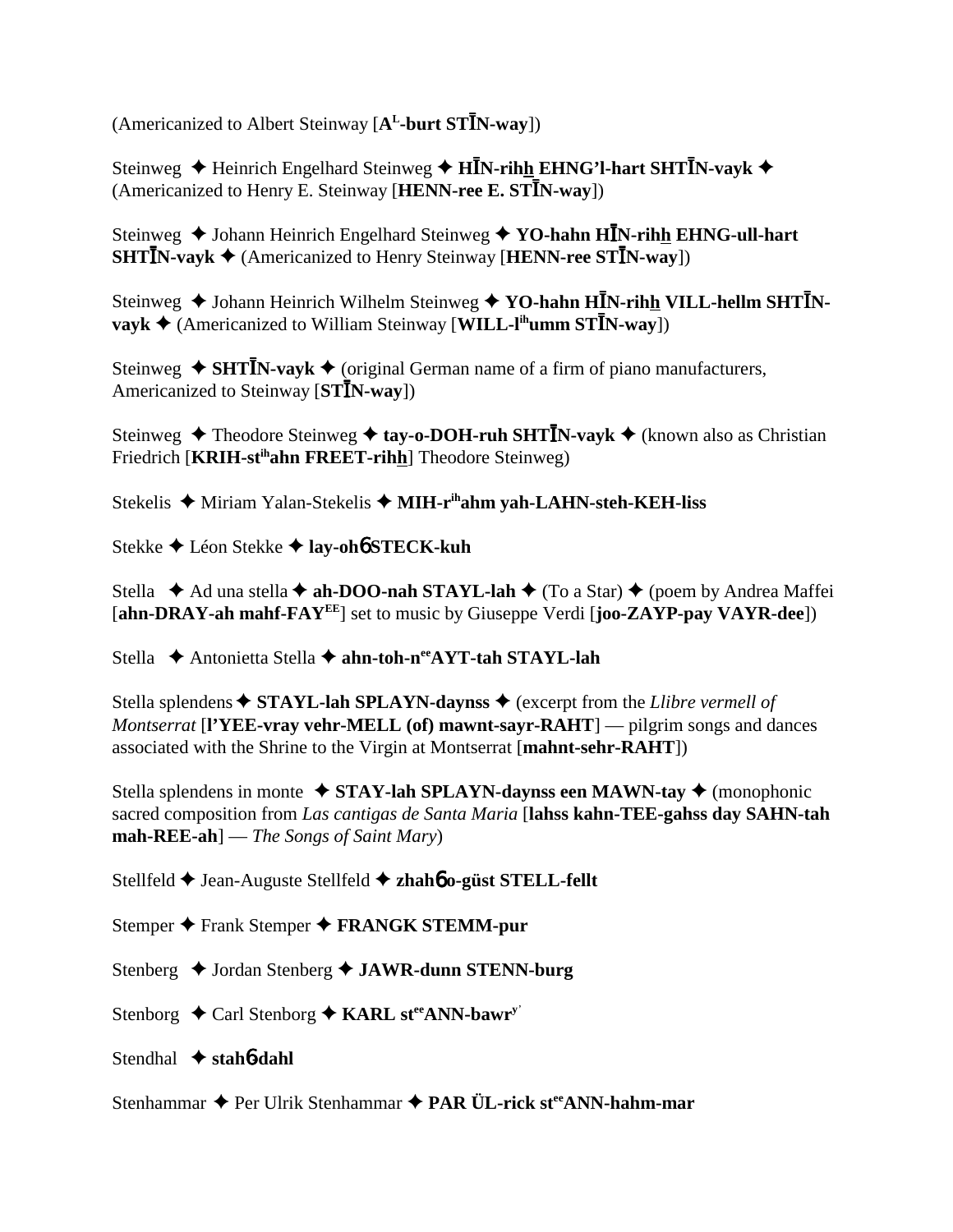Stenhammar ◆ Wilhelm Stenhammar ◆ VEEL-hellm st<sup>ee</sup>ANN-hahm-mar ◆ (known also as Karl Wilhelm Eugen Stenhammar [KARL VEEL-hellm AY<sup>Ü</sup>-gh<sup>ee</sup>enn st<sup>ee</sup>ANN-hahm-mar])

Stenzl **→** Jürg Stenzl ◆ **YÜRK SHTENN'tsl →** (known also as Jürg Thomas Stenzl [**YÜRK TOH-mahss SHTENN'tsl**])

Stepan ◆ Josef Antonín Štěpán ◆ Y**O-seff AHN-taw-n<sup>y</sup>ee<sup>ee</sup>n SHT<sup>Y</sup>EH-pah<sup>ah</sup>n** 

Stepan **→** Václav Štěpán ◆ VAH<sup>AH</sup>TSS-lahf SHT<sup>Y</sup>EH-pah<sup>ah</sup>n

Stepan **→** Pavel Štěpán → PAH-vell SHT<sup>Y</sup>EH-pah<sup>ah</sup>n

Stepanek Karel Stepánek **KAH-rell steh-PAHAH-neck**

Stepanian  $\triangle$  Aro Stepanian  $\triangle$  ah-RAW st<sup>y</sup>eh-pah-n<sup>ih</sup>AHN  $\triangle$  (known also as Aro Levoni [I<sup>y</sup>eh**vah-NYEE**] Stepanian)

Stepanov ◆ Lev Stepanov ◆ L<sup>Y</sup>EFF st<sup>y</sup>eh-PAH-nawf

Stephan ◆ Rudi Stephan ◆ ROO-dee SHTEH-fahn

Stephan ◆ Rudolf Stephan ◆ ROO-dawlf SHTEH-fahn ◆ (known also as Gustav-Adolf Carl [GÔÔ-stahf-AH<sup>AH</sup>-dawlf KARL] Rudolf Stephan)

Stephanescu **→** George Stephănescu → jeh-AWR-jeh steh-fuh-NESS-koo

Stephani **←** Hermann Stephani ← **HEHR-mahn SHTEH-fah-nee** 

Stephanie Gottfried Stephanie **GAWT-freet SHTEH-fah-nee**

Stephanie Gottlieb Stephanie **GAWT-leep SHTEH-fah-nee**

Steptoe ◆ Roger Steptoe ◆ RAH-jur STEPP-toh ◆ (known also as Roger Guy [GH<sup>T</sup>] Steptoe)

Sterbelied **SHTEHR-puh-leet** (A requiem [**{REH-kôôee-umm} REH-kôôih-emm**]) (text by Christina G. Rossetti [**krih-STEE-nuh (**G.**) rawss-SETT-tee**] set to music by Erich Wolfgang Korngold [**{EH-rick WÔÔLF-gang KAWRN-gohld} AY-rihh VAWLF-gahng KAWRNgawlt**]) / (German pronounciation of *Requiem*: **RAY-kvihemm**)

Sterbini **←** Cesare Sterbini ← chay-ZAH-ray stayr-BEE-nee

Sterkel ◆ Johann Franz Xaver Sterkel ◆ YO-hahn FRAHNTSS KSAH-fur SHTEHR-kull

Sterling **→** Antoinette Sterling → **ann-tuh-NETT STUR-lihng**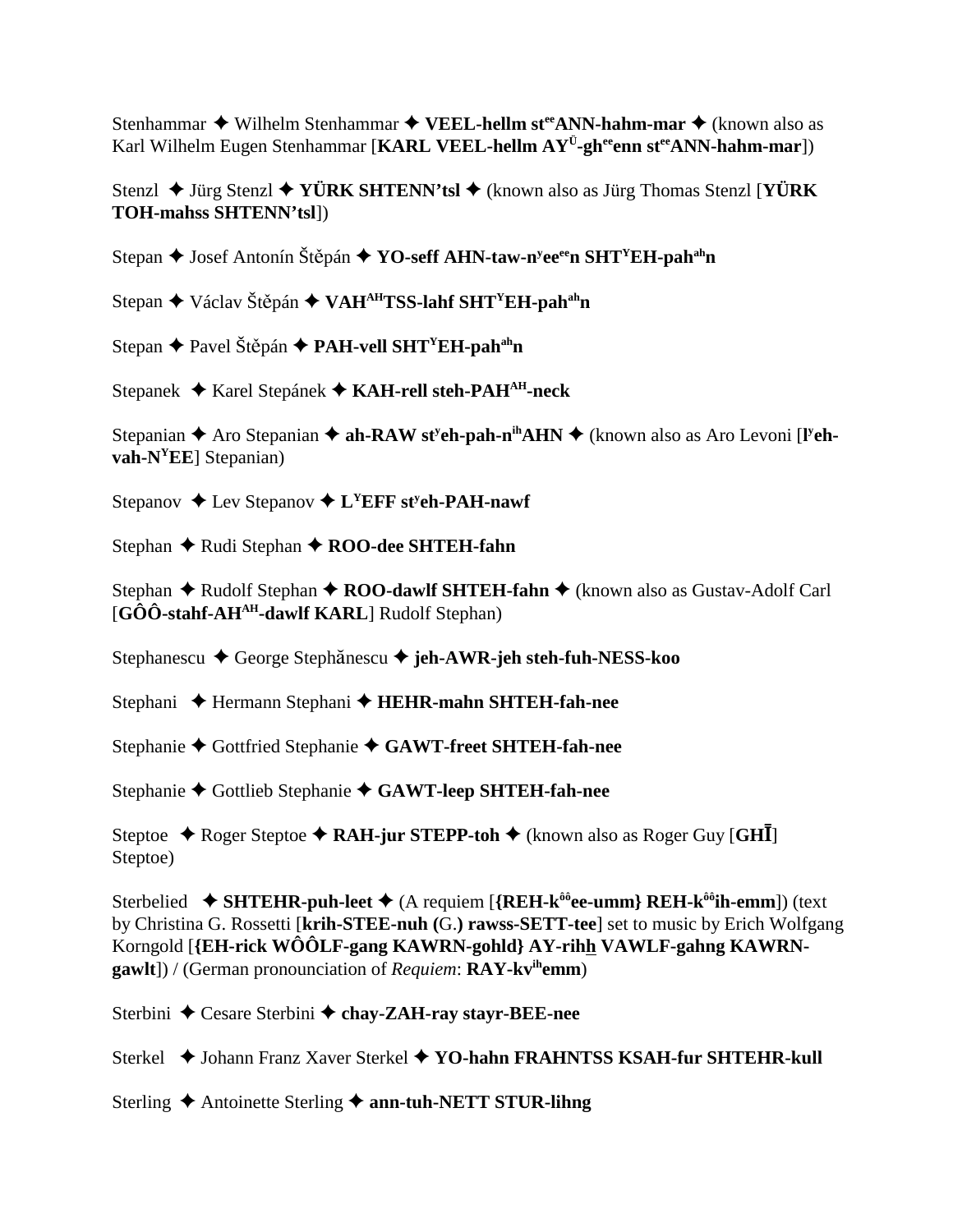Stern  $\triangle$  Adolf Stern  $\triangle$  AH<sup>AH</sup>-dawlf SHTEHRN

Stern  $\triangle$  Isaac Stern  $\triangle$  **Ī-zick STURN** 

Stern ← Julius Stern ← YOO-I<sup>ih</sup>ôôss SHTEHRN

Stern ◆ Leo Stern ◆ LEE-o STURN ◆ (known also as Leopold Lawrence Stern [LEE-uhpohld LAW-runntss STURN])

Sternberg  $\triangle$  Constantin Sternberg  $\triangle$  {KAHN-stunn-teen STURN-burg} kahn-stahn-T<sup>Y</sup>EEN-**SHTERN-berk** 

Sternberg  $\triangle$  Erich Walter Sternberg  $\triangle$  AY-rihh VAHL-tur SHTEHRN-pehrk

Sternberg ◆ Jonathan Sternberg ◆ JAH-nuh-thunn STURN-burg

Sterne  $\triangle$  An die Sterne  $\triangle$  ahn dee SHTER-nuh  $\triangle$  (To the Stars)  $\triangle$  (song from Vier *doppelchörige Gesänge* [FEER DAWP-puhl-kö-rih-guh guh-ZEHNG-uh]  $\blacklozenge$  (Four songs for double choir)  $\triangle$  (compositions by Robert Schumann [ $ROH^{OH}$ -bert SHOO-mahn])

Sterne  $\triangle$  Die Sterne  $\triangle$  dee SHTEHR-nuh  $\triangle$  (The Stars)  $\triangle$  (poem by Karl Gottfried von Leitner [KARL GAWT-freet fawn LIT-nur] set to music by Franz Schubert [FRAHNTSS] SHOO-bert])

Sternefeld ◆ Daniël Sternefeld ◆ DAH-n<sup>ih</sup>ell STEHR-nuh-fellt

Sternfeld  $\blacklozenge$  F. W. Sternfeld  $\blacklozenge$  (F. W.) STURN-felld  $\blacklozenge$  (known also as Friedrich Wilhelm Sternfeld ◆ FREET-rihh VILL-hellm SHTEHRN-fellt

Sternfeld ◆ Richard Sternfeld ◆ RIH-hart SHTEHRN-fellt

Stetit puella  $\bullet$  STAY-titt p<sup>ôô</sup>AYL-luh  $\bullet$  (A girl stood)  $\bullet$  (excerpt from *Cour d'amours* [kôôr dah-môôr] — The Court of Love — a group of poems from the 13th-century manuscript Carmina Burana [kar-MEE-nah boo-RAH-nah] set to music by Carl Orff [KARL AWRF])

Stetsenko  $\blacklozenge$  K. Stetsenko  $\blacklozenge$  (K.) st<sup>y</sup>ett-SENN-kuh

Steuerlein  $\triangle$  Johann Steuerlein  $\triangle$  YO-hahn SHTOY-ur-lin

Steuerman  $\triangle$  Jean Louis Steuerman  $\triangle$  zhahó l<sup>ôô</sup>ee SHTOY-ur-mahn

Steuermann  $\triangle$  Edward Steuermann  $\triangle$  EDD-wurd STOY-ur-munn  $\triangle$  (known also as Eduard Steuermann [EH-d<sup>ôô</sup>art SHTOY-ur-mahn])

Stevens  $\triangle$  Cyrus Stevens  $\triangle$  SI-russ STEE-vunnz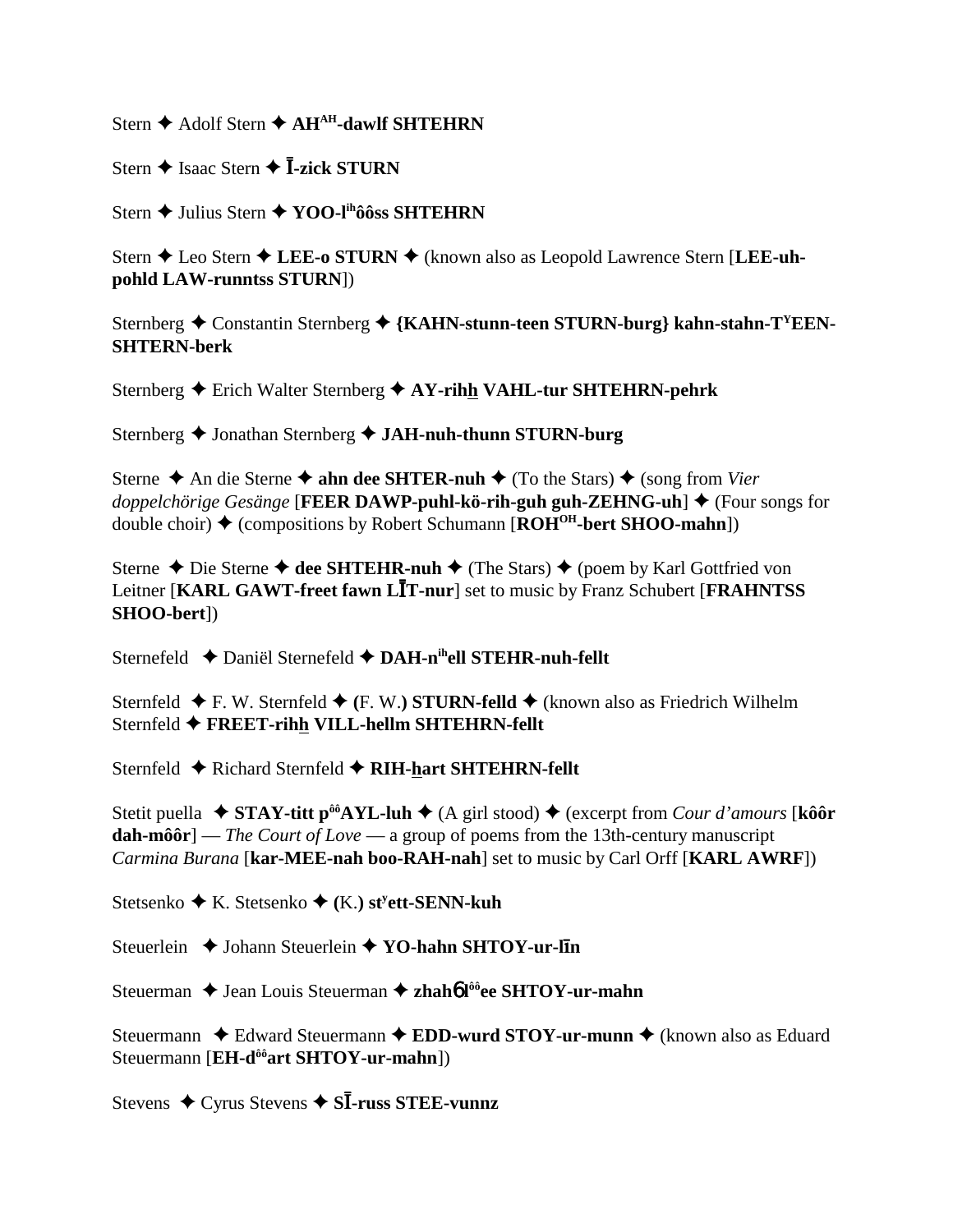Stevens ← Halsey Stevens ← HAHL-zee STEE-vunnz

Stevens  $\triangle$  Risë Stevens  $\triangle$  REE-zuh STEE-vunnz

Stewart ◆ Maeretha Stewart ◆ may-REE-thah st'YOO-urt

Steyer  $\triangle$  Arlette Steyer  $\triangle$  ar-LETT-tuh SHTI-ur

Stibilj  $\blacklozenge$  Milan Stibilj  $\blacklozenge$  MEE-lunn STEE-beel

Stich  $\triangle$  Johann Wenzel Stich  $\triangle$  YO-hahn VENN-tsull SHTIHH  $\triangle$  (Germanized version of the Bohemian name Jan Václav Stich [YAHN VAHAHTSS-lahf STIHK])

Stich randall ◆ Teresa Stich-Randall ◆ tuh-REE-suh STIHCH-RANN-d'l

Stiedry ◆ Fritz Stiedry ◆ {FRITTSS STEED-ree} FRITTSS SHTEET-ree

Stiefel  $\triangle$  Heinz Stiefel  $\triangle$  HINTSS SHTEE-fuhl

Stiehl ◆ Carl Johann Christian Stiehl ◆ KARL YO-hahn KRIH-st<sup>ih</sup>ahn SHTEEL ◆ (the first name is also spelled Karl)

Stiehl  $\triangle$  Heinrich Stiehl  $\triangle$  HIN-rihh SHTEEL  $\triangle$  (known also as Heinrich Franz Daniel [FRAHNTSS DAH-neeavl] Stiehl)

Stiehl  $\blacklozenge$  Johann Dietrich Stiehl  $\blacklozenge$  YO-hahn DEET-rihh SHTEEL  $\blacklozenge$  (the second name is also spelled Diedrich [DEET-rihh])

Stier  $\triangle$  Gothart Stier  $\triangle$  GAW-tart SHTEER

Stierlin  $\triangle$  Adolf Stierlin  $\triangle$  AH<sup>AH</sup>-dawlf SHTEER-linn

Stigelli ◆ Giorgio Stigelli ◆ JOHR-jo stee-GAYL-lee ◆ (Italianized version of the German Georg Stiegele [GAY-awrk SHTEE-guh-luh])

Stignani  $\triangle$  Ebe Stignani  $\triangle$  AY-bay stee-n'YAH-nee

Still wie die nacht ◆ Still wie die Nacht ◆ SHTILL vee dee NAHKT ◆ (song by Böhm  $[\mathbf{B}\ddot{\mathbf{O}}\mathbf{M}$ ])

Stille ♦ Die Stille ♦ dee SHTILL-luh ♦ (Silence) ♦ (poem by Joseph von Eichendorff [YOH<sup>OH</sup>-zeff fawn I-hunn-tawrf] set to music by Robert Schumann [ROH<sup>OH</sup>-bert SHOOmahn] in the song cycle *Liederkreis* [LEE-dur-kr**Iss**])

Stille tranen ◆ Stille Tränen ◆ SHTILL-luh TRAY-nunn ◆ (Silent Tears) ◆ (song by Robert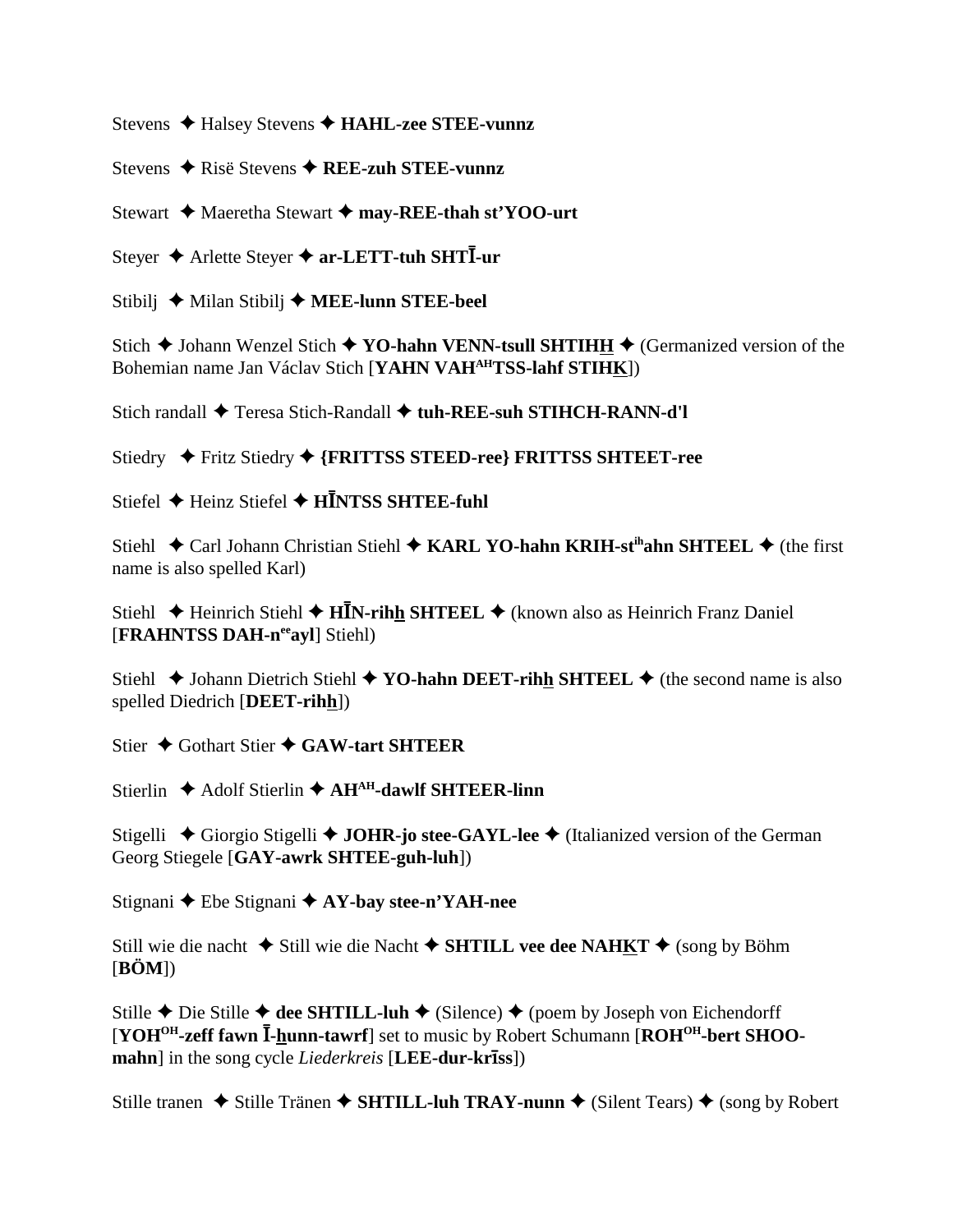Schumann [ROH<sup>OH</sup>-bert SHOO-mahn])

Stiller gang  $\triangle$  Stiller Gang  $\triangle$  SHTILL-lur GAHNG  $\triangle$  (Quiet Walk)  $\triangle$  (song by Richard Strauss [RIH-hart SHTRAH<sup>ôô</sup>SS])

Stillman ◆ Mitya Stillman ◆ {MITT-yuh STILL-munn} MEET-yuh SHTILL-munn

Stimm  $\triangle$  Die Stimm!  $\triangle$  dee SHTIMM!  $\triangle$  (aria from the opera Der Rosenkavalier [dehr RO**zunn-kah-fah-leer**  $\vert$  - *The Knight of the Rose*; music by Richard Strauss [RIH-hart] **SHTRAH<sup>00</sup>SS**] and libretto by Hugo von Hofmannsthal [HOO-go fawn HAWF-mahn-stahl])

Stimme des waldvogels  $\triangle$  Stimme des Waldvogels  $\triangle$  SHTIMM-muh dess VAHLT-fo-gullss  $\blacklozenge$  (voice of the forest birds)  $\blacklozenge$  (character in the opera *Siegfried* [**ZEEK-freet**], music and libretto by Richard Wagner [RIH-hart VAHG-nur])

Stimme eine legende ◆ Eine Stimme — Eine Legende ◆  $\overline{I}$ -nuh SHTIMM-muh —  $\overline{I}$ -nuh **LAY-gunn-tuh**  $\blacklozenge$  (A Voice — A Legend)  $\blacklozenge$  (terms used in describing the voice of Fritz Wunderlich [FRITTSS VÔÔN-tur-lihh])

Stinar  $\triangle$  Brian Stinar  $\triangle$  BRI-unn STI-nur

Stivori → Francesco Stivori → frahn-CHAY-sko stee-VO-ree

Stobaeus ◆ Johann Stobaeus ◆ YO-hahn shto-BAY-ôôss

Stobart  $\triangle$  James Stobart  $\triangle$  JAYMZ STO-bart

Stock Frederick Stock  $\blacklozenge$  FREH-duh-rick STAHK  $\blacklozenge$  (known also as Friedrich August Stock  $[{\rm FREF}\cdot {\rm rihh\,AH}^{00}\cdot {\rm g0}\hat{\rm ost\,SHTAWK}$ 

Stock  $\div$  Friedrich August Stock  $\div$  FREET-rihh AHÔÔ-gôôst SHTAWK  $\div$  (Americanized to Frederick Stock [FREH-duh-rick STAHK])

Stockhausen ◆ Franz Stockhausen ◆ FRAHNTSS SHTAWK-hah<sup>ôô</sup>-zunn ◆ (not the same person as Franz Anton Adam Stockhausen)

Stockhausen ◆ Franz Stockhausen ◆ FRAHNTSS SHTAWK-hah<sup>ôô</sup>-zunn ◆ (known also as Franz Anton Adam [AHN-toh<sup>oh</sup>n AH<sup>AH</sup>-dahm] Stockhausen)

Stockhausen  $\triangle$  Julius Stockhausen  $\triangle$  YOO-l<sup>th</sup>ôôss SHTAWK-hah<sup>ôô</sup>-zunn  $\triangle$  (known also as Julius Christian [KRIH-st<sup>ih</sup>ahn] Stockhausen)

Stockhausen ◆ Karlheinz Stockhausen ◆ KARL-HĪNTSS SHTAWK-hah<sup>ôô</sup>-zunn

Stockhausen ◆ Margarethe Stockhausen ◆ mar-gah-RAY-tuh SHTAWK-hah<sup>ôô</sup>-zunn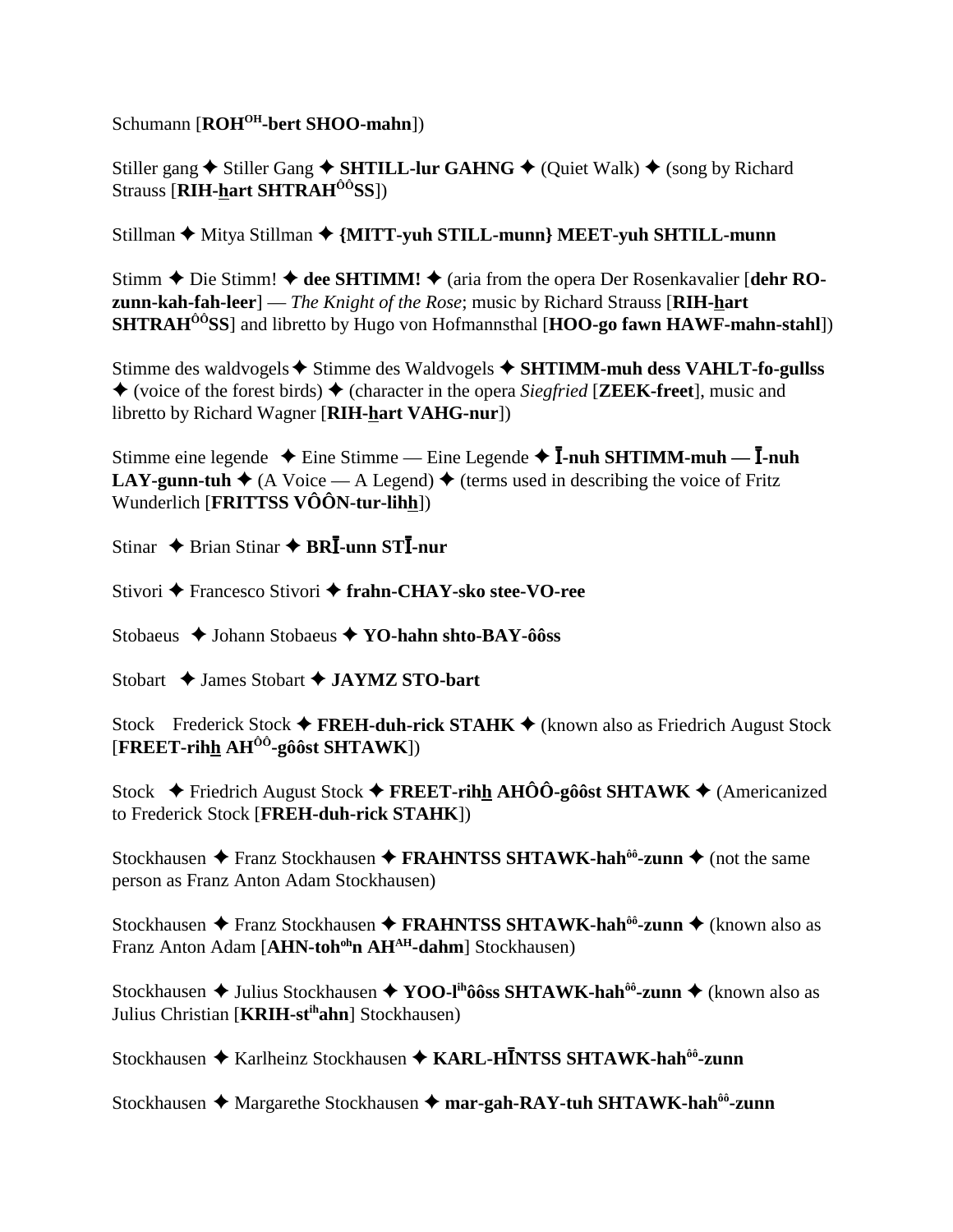Stockigt Siegfried Stöckigt **ZEEK-freet SHTÖ-kickt**

Stockmann **←** Doris Stockmann ← DOH-riss SHTAWK-mahn ← (known also as Christine Doris Stockmann [**krih-STEE-nuh DOH-riss SHTAWK-mahn**])

Stockmann **←** Erich Stockmann **← AY-rihh SHTAWK-mahn** 

Stoeckel **←** Carl Stoeckel ← KARL STEH-kull

Stoeckel  $\blacklozenge$  Gustave J. Stoeckel  $\blacklozenge$  {GUSS-tuvv (J.) STEH-kull} (J.)  $\blacklozenge$  (Americanized version of the German Gustave Jacob Stoeckel [**gôô-STAH-fuh YAHAH-kawp SHTÖ-kull**])

Stoessel ◆ Albert Stoessel ◆ A<sup>L</sup>-burt STESS-sull ◆ (known also as Albert Frederic [FREH**duh-rick**] Stoessel)

Stoeving  $\triangle$  Paul Stoeving  $\triangle$  PAWL STOH-vihng  $\triangle$  (Americanized version of the German Carl Heinrich Paul Stoeving [KARL H**IN-rihh PAH<sup>ôô</sup>L SHTÖ-vihng**])

Stogorsky Alexander Stogorsky **uh-ly ick-SAHN-d'r stah-GAWR-skee**

Stohr **←** Richard Stöhr ← {**RIH-churd STOHR**} **RIH-hart SHTÖ<sup>0</sup>R** 

Stoicheva Maria Stoicheva **mah-REE-uh STAWEE-cheh-vuh**

Stoin **←** Elena Stoin **← ay-LAY-nah STO-inn** 

Stoin  $\triangle$  Vassil Stoin  $\triangle$  vahss-SEEL STO-inn

Stojanovic ◆ Peter Lazar Stojanović ◆ PAY-tur LAH-zahr staw-YAH-naw-vihch

Stojowski **→** Sigismund Stojowski → SIH-ghiss-munnd stuh-YOW-skee → (an Americanized pronunciation; the original Polish name, Zygmunt Denis Antoni Stojowski, was Germanized to Sigismund Stojowski [**ZEE-ghiss-môônt stoh-YAWV-skee**])

Stokowski ◆ Leopold Stokowski ◆ LEE-uh-pohld stuh-KÕW-skee ◆ (known also as Leopold Anthony [**ANN-thuh-nee**] Stokowski)

Stolberg stolberg Friedrich Leopold Graf zu Stolberg-Stolberg **FREET-rihh LAY-o-pawlt GRAHF tsoo SHTAWL-pehrk-SHTAWL-pehrk**

Stoliarsky Piotr Stoliarsky **p'YAW-t'r stah-lihAR-skee** (known also as Piotr Solomonovich [**sah-lah-MAW-nuh-vihch**] Stoliarsky)

Stolpe **→** Antoni Stolpe **→ ahn-TAW-nee STAWL-peh**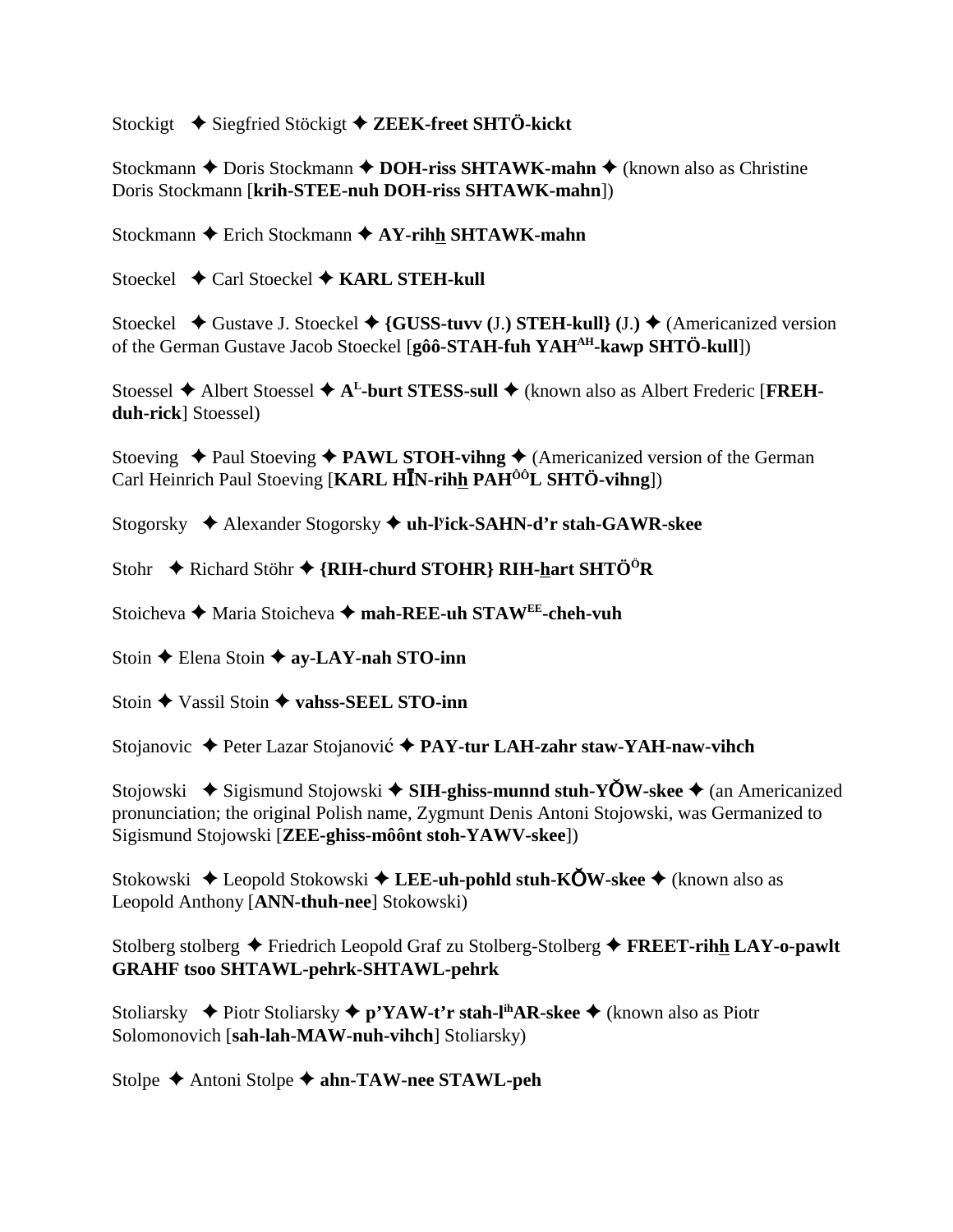Stoltz  $\triangle$  Rosine Stoltz  $\triangle$  raw-zeen stawlt

Stoltzer  $\triangle$  Thomas Stoltzer  $\triangle$  TOH-mahss SHTAWLT-tsur

Stoltzman ◆ Richard Stoltzman ◆ RIH-churd STOLTZ-munn ◆ (known also as Richard Leslie [LESS-lee] Stoltzman)

Stolz  $\triangle$  Robert Stolz  $\triangle$  ROH<sup>OH</sup>-bert SHTAWLTSS  $\triangle$  (known also as Robert Elisabeth [ay-LEE-zah-bett] Stolz [ay-LEE-zah-bett])

Stolz  $\triangle$  Teresa Stolz  $\triangle$  tay-RAY-zah SHTAWLTSS  $\triangle$  (Germanized version of the Bohemian name Teresina Stolzová [TEH-reh-sih-nuh STAWL-zaw-vah<sup>ah</sup>]

Stolze  $\triangle$  Gerhard Stolze  $\triangle$  GAYR-hart SHTAWL-tsuh

Stolzel  $\blacklozenge$  Gottfried Heinrich Stölzel  $\blacklozenge$  GAWT-freet HIN-rihh SHTÖL-tsull  $\blacklozenge$  (the last name is also spelled Stözl [SHTÖ'ts'l] and Stöltzel [SHTÖLT-tsull])

Stopel  $\triangle$  Franz Stöpel  $\triangle$  FRAHNTSS SHTÖ-puhl  $\triangle$  (known also as Franz David Christoph Stöpel [FRAHNTSS DAH-feet KRIH-stawf SHTÖ-puhl])

Stor  $\triangle$  Carl Stör  $\triangle$  KARL SHTÖR

Storace → Bernardo Storace → bayr-NAR-doh stoh-RAH-chay

Storace ◆ Nancy Storace ◆ NANNT-see STAH-russ ◆ (known also as Nancy Ann Storace [NANNT-see ANN STAH-russ], and Nancy Anna Selina Storace [NANNT-see ANN-nah suh-**LEE-nah STAH-russ**])

Storace  $\triangle$  Stefano Storace  $\triangle$  STEH-fah-no stoh-RAH-chay  $\triangle$  (known also as the Anglicized Stephen Storace [STEE-vunn STAH-russ])

Storace  $\triangle$  Stephen Storace  $\triangle$  STEE-vunn STAH-russ  $\triangle$  (known also as Stephen John Seymour Storace [STEE-vunn JAHN SEE-mo<sup>uh</sup>r STAH-russ])

Storace  $\blacklozenge$  Stephen Storace  $\blacklozenge$  STEE-vunn STAH-russ  $\blacklozenge$  (Anglicized version of the Italian Stefano Storace [STEH-fah-no stoh-RAH-chav])

Storch  $\blacklozenge$  M. Anton Storch  $\blacklozenge$  (M.) AHN-toh<sup>oh</sup>n SHTAWRH

Storchio  $\triangle$  Rosina Storchio  $\triangle$  ro-ZEE-nah STOHR-k<sup>ee</sup>

Storck  $\blacklozenge$  Karl G. L. Storck  $\blacklozenge$  KARL (G. L.) SHTAWRK  $\blacklozenge$  (known also as Karl Gustav Ludwig Storck [KARL GÔÔ-stahf LOOT-vihh SHTAWRK])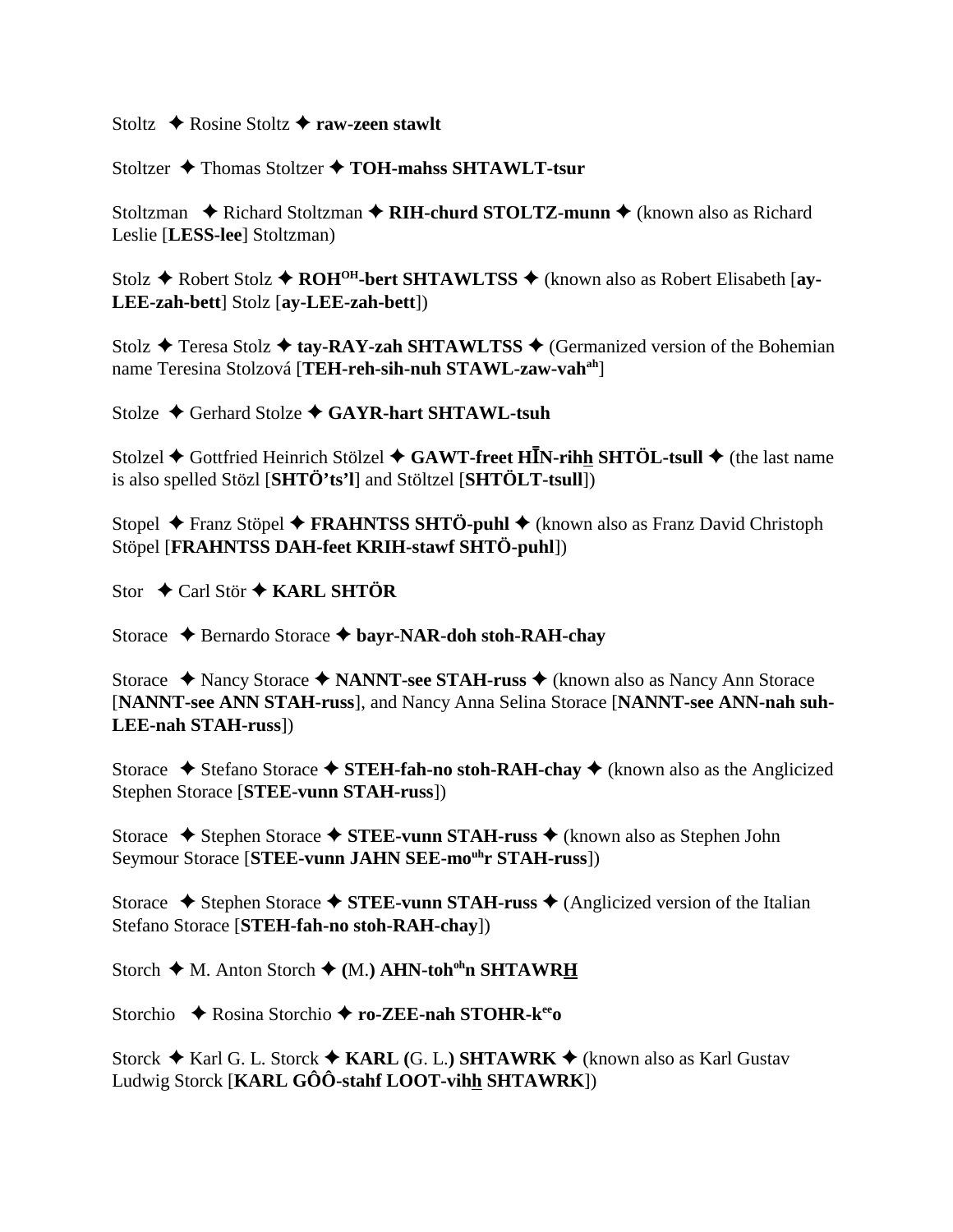Storge  $\triangle$  Storgè  $\triangle$  STOHR-zhay  $\triangle$  (character in the oratorio *Jephtha* [JEFF-thuh]; music by George Frideric Handel [**JAW-urj FRIH-duh-rick HANN-d'l**]; libretto by Thomas Morell [**TAH-muss maw-RELL**] after *Judges XI* and G. Buchanan [**G. buh-KA-nunn**])

Storiella damore ◆ Storiella d'amore ◆ stoh-r<sup>ee</sup>AYL-lah dah-MO-ray ◆ (Little Love Story) (song by Giacomo Puccini [**JAH-ko-mo poo-CHEE-nee**])

Storming of kazan  $\triangle$  The Storming of Kazan  $\triangle$  (The Storming of) kah-ZAHN  $\triangle$  (excerpt from the film *Ivan the Terrible*; music by Sergei Prokofiev [**sehr-GAYEE prah-KAW-fiheff**] arranged in the form of an oratorio by Abram Stasevich [**ah-BRAHM stah-SAY-vihch**])

Stornello **→ stohr-NAYL-lo →** (poem by Arnaldo Frateili [ar-NAHL-doh frah-TAY<sup>EE</sup>-lee] set to music by Pietro Cimara [**peeAY-tro chee-MAH-rah**])

Storojev **→** Nikita Storojev ◆ n<sup>y</sup>ih-KEE-tuh STAW-ruh-yeff

Stosch **→** Anny von Stosch **→ AHN-nee fawn STAWSH** 

Stothart  $\blacklozenge$  Herbert Stothart  $\blacklozenge$  **HEHR-pert SHTAW-tart** 

Stou othona ta hronia  $\triangle$  Stou Óthona ta hrónia  $\triangle$  stoo AH-thah-nah tah HRO-n<sup>ih</sup>ah  $\triangle$  (When Otto was King) (lyric by Nikos Gatsos [**NEE-kuss GAHT-suss**] set to music by Stavros Xarhakos [**STAHV-russ ksar-HAH-kuss**])

Stoutz Edmond de Stoutz **edd-maw**6 **duh stôôt**

Stowe **→** Gustav Stöwe **→ GÔÔ-stahf SHTÖ-vuh** 

Stoyanov Pencho Stoyanov **PENN-cho stoh-YAH-nawf**

Stoyanov  $\blacklozenge$  Veselin Stoyanov  $\blacklozenge$  veh-seh-LINN stoh-YAH-nawf

Stracciari ◆ Riccardo Stracciari ◆ reek-KAR-doh strah-CHAH-ree

Strachwitz ◆ Moritz Graf von Strachwitz ◆ MO-rittss GRAHF fawn SHTRAHK-vittss

Strada ◆ Anna Maria Strada ◆ **AHN-nah mah-REE-ah STRAH-dah** ◆ (known also as Anna Maria Strada del Pò [**AHN-nah mah-REE-ah STRAH-dah dayl PO**])

Strada nel bosco **↓** Lah strada nel bosco **→ lah STRAH-dah nayl BO-sko ◆** (song by Rusconi [**roo-SKO-nee**], Nisa [**NEE-zah**], and Bixio [**BEEK-seeo**])

Stradal ◆ August Stradal ◆ AH<sup>ÔÔ</sup>-gôôst SHTRAH-dahl

Stradella ◆ Alessandro Stradella ◆ ah-layss-SAHN-dro strah-DAYL-lah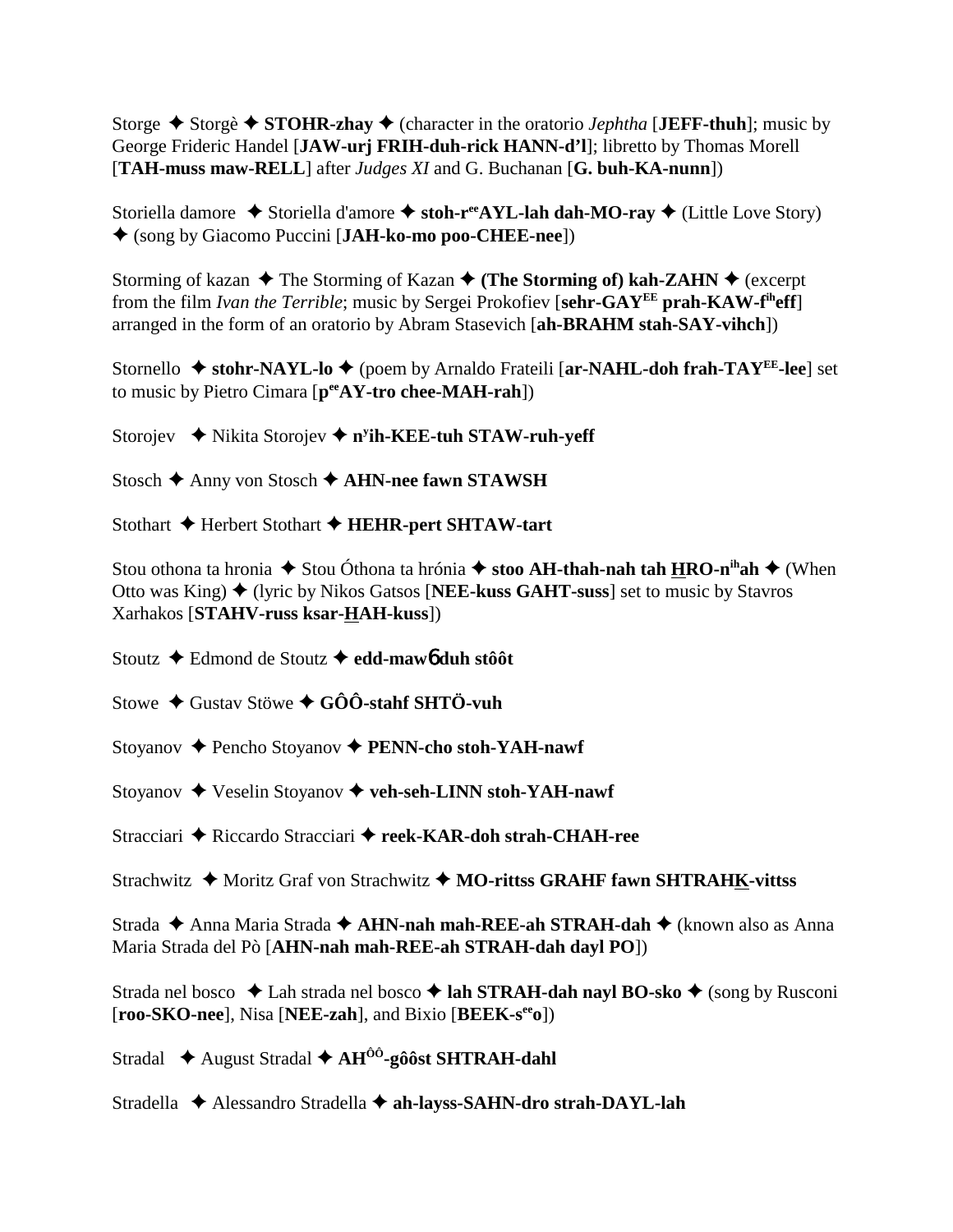Stradivari  $\triangle$  Antonio Stradivari  $\triangle$  ahn-TAW-n<sup>ee</sup> ostrah-dee-VAH-ree  $\triangle$  (the violin maker; he Latinized his name to Stradivarius [strah-dih-VAH-r<sup>ih</sup>ôôss])

Stradivari ♦ Francesco Stradivari ♦ frahn-CHAY-sko strah-dee-VAH-ree

Stradivari ◆ Omobono Stradivari ◆ o-MO-bo-no strah-dee-VAH-ree

Straesser ♦ Joep Straesser ♦ YOOP STRAHSS-sur

Straesser  $\triangleq$  Wim Straesser  $\triangleq$  WIMM STRAHSS-sur

Straeten  $\triangle$  Edmond van der Straeten  $\triangle$  EDD-mawnt vunn der STRA-tunn  $\triangle$  (Belgian music historian)

Straeten ◆ Edmund Sebastian Joseph van der Straeten ◆ EDD-môônt zay-BAH-st<sup>ih</sup>ahn YOH<sup>OH</sup>-zeff fahn dayr SHTRAY-tunn  $\triangle$  (German cellist)

Strakosch  $\leftrightarrow$  Maurice Strakosch  $\leftrightarrow$  mo-reess SHTRAH-kawsh

Strangways  $\triangle$  A. H. Fox Strangways  $\triangle$  A. H. FAHKSS STRAHNG-wayz  $\triangle$  (known also as Arthur Henry Fox Strangways [AR-thur HENN-ree FAHKSS STRAHNG-wayz])

Strano ← Francesco Strano ← frahn-CHAY-sko STRAH-no

Strano ah fors e lui follie follie sempre libera ♦ E strano ... Ah, fors' è lui ... Follie, follie ... Sempre libera ◆ ay STRAH-no ... ah, FOHRSS ay LOO-ee ... FAWL-leay, FAWL-leay ... **SAYM-pray LEE-bay-rah**  $\blacklozenge$  (How strange ... Was this the man my heart ... Folly, folly ... I must always flutter freely)  $\blacklozenge$  (passage featuring Violetta [ $v^{ee}$ o-LAYT-tah] in the opera La *traviata* [lah trah-v<sup>ee</sup>AH-tah — *The Worldly Woman*; music by Giuseppe Verdi [joo-ZAYP-pay VAYR-dee]; libretto by Francesco Maria Piave [frahn-CHAY-sko mah-REE-ah perAH-vay] after Alexandre Dumas [ah-leck-sah6-dr' dü-mah])

Strano ah forse lui ◆ E strano! Ah, fors'è lui ◆ ay STRAH-no! AH, FOHR-say LOO-ee ◆ (How strange ... Was this the man my heart)  $\triangle$  (passage featuring Violetta [ $v^{ee}$ o-LAYT-tah] in Act I of the opera La traviata [lah trah- $v^{ee}AH-tah$ ] — The Worldly Woman; music by Giuseppe Verdi [joo-ZAYP-pay VAYR-dee]; libretto by Francesco Maria Piave [frahn-CHAY-sko mah-REE-ah pee AH-vav] after Alexandre Dumas [ah-leck-sah6-dr' dü-mah])

Strano ah forse lui sempre libera  $\triangle$  È strano! ... Ah, fors'è lui ... Sempre libera  $\triangle$  ay STRAHno! ... ah FOHR-say LOO-ee ... SAYM-pray LEE-bay-rah  $\triangle$  (How strange ... Was this the man my heart ... I must always flutter freely)  $\blacklozenge$  (passage featuring Violetta [ $v^{ee}$ o-LAY-tah] in the opera La traviata [lah trah-veAH-tah] — The Worldly Woman; music by Giuseppe Verdi [joo-**ZAYP-pay VAYR-dee**]; libretto by Francesco Maria Piave [frahn-CHAY-sko mah-REE-ah pee AH-vay] after Alexandre Dumas [ah-leck-saho-dr' dü-mah])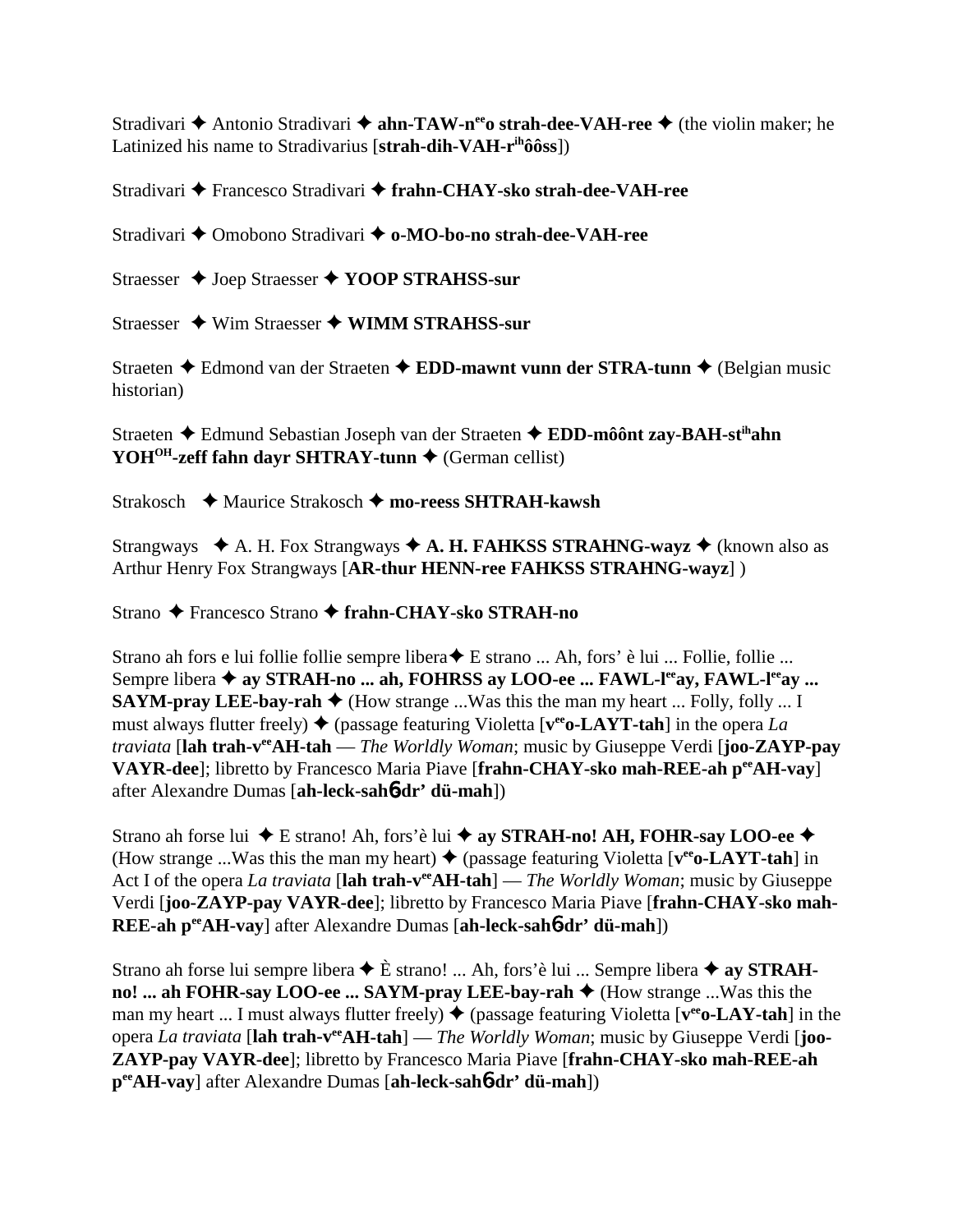Stransky ◆ Josef Stransky ◆ YO-seff STRAHN-skee

Straram  $\triangle$  Walther Straram  $\triangle$  VAHL-tur strah-raho

Strasfogel ◆ Ignace Strasfogel ◆ igg-NAH-tsuh SHTRAHSS-fo-gull

Strassbourg psalter  $\triangle$  Strassbourg Psalter  $\triangle$  STRAHSS-pôôrk p'SAHL-tur  $\triangle$  (psalm book, also a stringed instrument)

Strassburg ◆ Robert Strassburg ◆ RAH-burt STRASS-burg

Strassburg auf der schanz  $\triangle$  Zu Strassburg auf der Schanz'  $\triangle$  tsoo SHTRAHSS-pôôrk ah<sup>ôô</sup>f dayr SHAHNTSS  $\triangleq$  (At Strasbourg [STRAHSS-bôô<sup>uh</sup>rg] on the Ramparts)  $\triangleq$  (poem from Des Knaben Wunderhorn [dess k'NAH<sup>AH</sup>-bunn VÔÔN-tur-hawrn] — The Youth's Magic Horn set to music by Gustav Mahler  $[G\hat{O}\hat{O}$ -stahf MAH<sup>AH</sup>-lur])

Strasser ◆ Ewald Strässer ◆ AY-vahlt SHTRESS-sur

Straszny dwor  $\triangle$  Straszny Dwór  $\triangle$  STRAHSH-nih d'VÔÔR  $\triangle$  (The Haunted Manor)  $\triangle$  (an opera, with music by Stanisław Moniuszko [stah- $N^{\gamma}$ EESS-wahf mah-n<sup>ee</sup>ÔÔSH-kaw] and libretto by Jan Checiński [YAHN hehb-TSEEb-skee])

Stratas  $\rightarrow$  Teresa Stratas  $\rightarrow$  tuh-REE-suh STRAY-tuss

Strategier ← Herman Strategier ← HEHR-mahn STRAH-tuh-heer

Straube ◆ Karl Straube ◆ KARL SHTRAH<sup> $\hat{0}$ °-buh ◆ (known also as Montgomery Rufus Karl</sup> Siegfried Straube [munnt-GUH-muh-ree ROO-fuss KARL ZEEK-freet SHTRAH<sup>00</sup>-buh])

Strauch ◆ Markus Strauch ◆ MAR-kôôss SHTRAH<sup>00</sup>K

Straus  $\triangle$  Oscar Straus  $\triangle$  AW-skar SHTRAH<sup> $\hat{o}$ ôSS  $\triangle$  (known also as Oscar Nathan [NAH-</sup> tahn] Straus)

Strauss  $\triangle$  Christoph Strauss  $\triangle$  KRIH-stawf SHTRAH<sup>00</sup>SS

Strauss  $\triangle$  Eduard Strauss  $\triangle$  AY-d<sup>oo</sup>art SHTRAH<sup>00</sup>SS

Strauss  $\triangle$  Franz Strauss  $\triangle$  FRAHNTSS SHTRAH<sup> $\hat{o}$ </sup>SS  $\triangle$  (known also as Franz Joseph [YOH<sup>OH</sup>-zeff] Strauss)

Strauss  $\triangle$  Johann Strauss II  $\triangle$  YO-hahn SHTRAH<sup> $\hat{O}$ o<sup>3</sup>SS II  $\triangle$  (known also as Johann Baptist)</sup> [BAHP-tisst] Strauss II)

Strauss  $\triangle$  Johann Strauss  $\triangle$  YO-hahn SHTRAH<sup> $\hat{o}$ os  $\triangle$  (known also as Johann Baptist)</sup>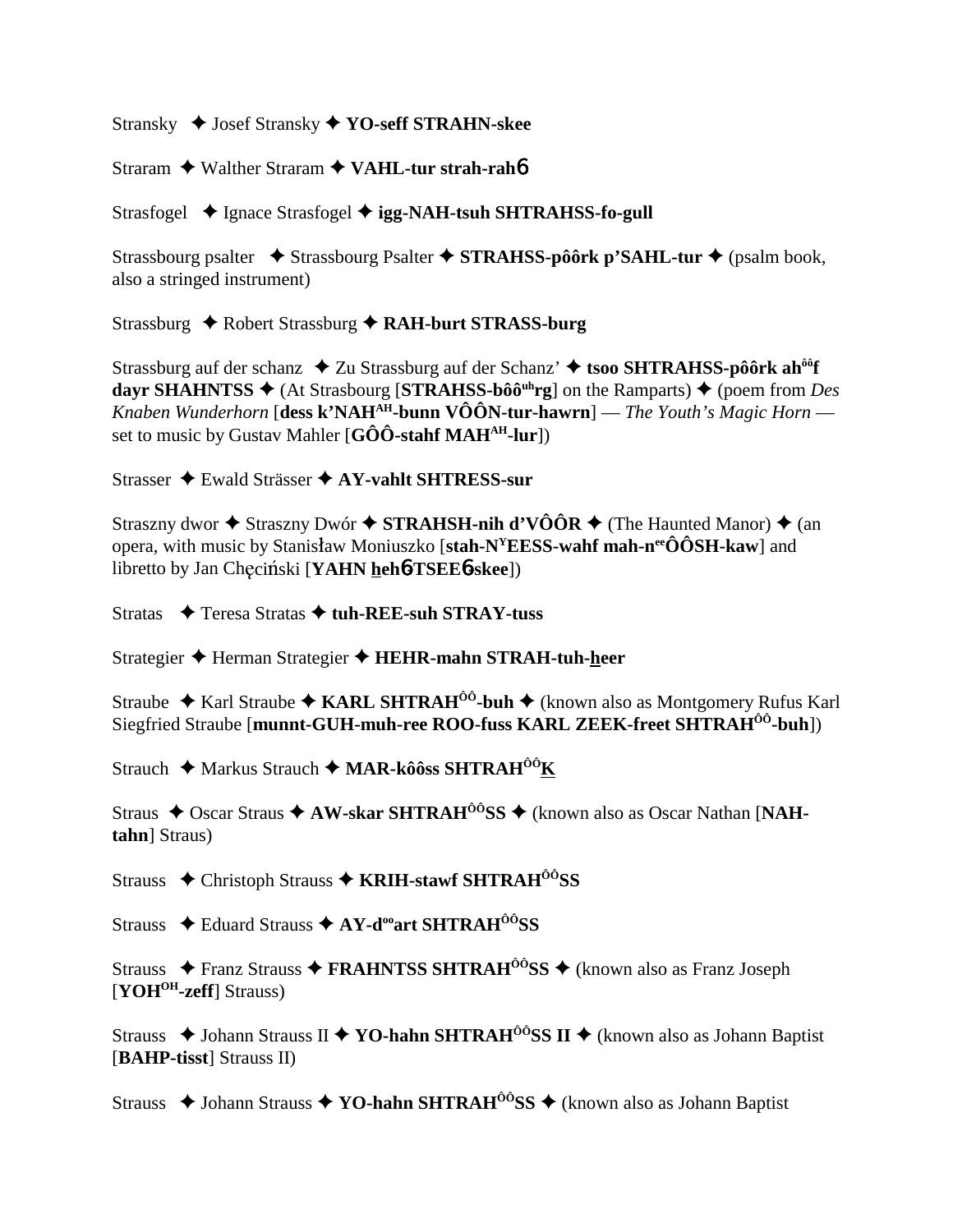[BAHP-tisst] Strauss I)

Strauss ◆ Josef Strauss ◆ YOH<sup>OH</sup>-zeff SHTRAH<sup>ÔÔ</sup>SS

Strauss  $\triangle$  Richard Strauss  $\triangle$  RIH-hart SHTRAH<sup> $\hat{o}$ ôSS  $\triangle$  (known also as Richard Georg</sup> Strauss [RIH-hart GAY-awrk SHTRAH<sup>00</sup>SS])

Stravaganza  $\triangle$  La stravaganza  $\triangle$  lah strah-vah-GAHN-tsah  $\triangle$  (compositions by Antonio Vivaldi [ahn-TAW-nee vee-VAHL-dee])

Stravinsky  $\blacklozenge$  Feodor Stravinsky  $\blacklozenge$  f<sup>eh</sup>AW-dur strah-VINN-skee  $\blacklozenge$  (known also as Feodor Ignatievich [ $ige-NAH-t<sup>ih</sup>eh-vihch$ ] Stravinsky)

Stravinsky  $\triangle$  Igor Stravinsky  $\triangle$  EE-gur strah-VINN-skee  $\triangle$  (known also as Igor Feodorovich  $[$ f<sup>eh</sup>**AW-duh-ruh-vihch**] Stravinsky $)$ 

Stravinsky  $\triangle$  Soulima Stravinsky  $\triangle$  soo-Fih-MAH strah-VINN-skee  $\triangle$  (known also as Sviatoslav [sv<sup>ih</sup>eh-tah-SLAHF] Soulima Stravinsky)

Strawinsky ◆ Igor Strawinsky ◆ EE-gur strah-VINN-skee

Streatfeild ◆ Richard Alexander Streatfeild ◆ RIH-churd a-ligg-ZANN-dur STRETT-feeld

Streatfeild ◆ Simon Streatfeild ◆ SI-munn STRETT-feeld

Strecker  $\triangleleft$  Ludwig Strecker  $\triangleleft$  LOOT-vihh SHTREH-kur

Strecker ◆ Willy Strecker ◆ VILL-lee SHTREH-kur

Street  $\div$  Tison Street  $\div$  T**I**-sunn STREET

Streich  $\triangle$  Rita Streich  $\triangle$  REE-tah SHTRIH

Streicher ♦ Johann Andreas Streicher ♦ YO-hahn ahn-DRAY-ahss SHTRI-hur

Streicher  $\triangle$  Theodore Streicher  $\triangle$  tay-o-DOH-ruh SHTR $\overline{I}$ -hur

Streichquartett ◆ SHTR $I_{H}$ -kvar-tett ◆ (string quartett)

Streichquartett a-moll d eight hundred and four rosamunde ◆ Streichquartett a-moll D 804, "Rosamunde"  $\blacklozenge$  SHTR**I**K-kvar-tett a-mawl D 804, ro-zah-MÔÔN-duh  $\blacklozenge$  (String Quartet in a Minor, D 804, "Rosamunde" [ro-zah-MÔÔN-duh]  $\triangle$  (composition by Franz Schubert [FRAHNTSS SHOO-bert])

Streichquartett a-moll rosamunde ◆ Streichquartett a-moll "Rosamunde" ◆ SHTRĪH-kvar-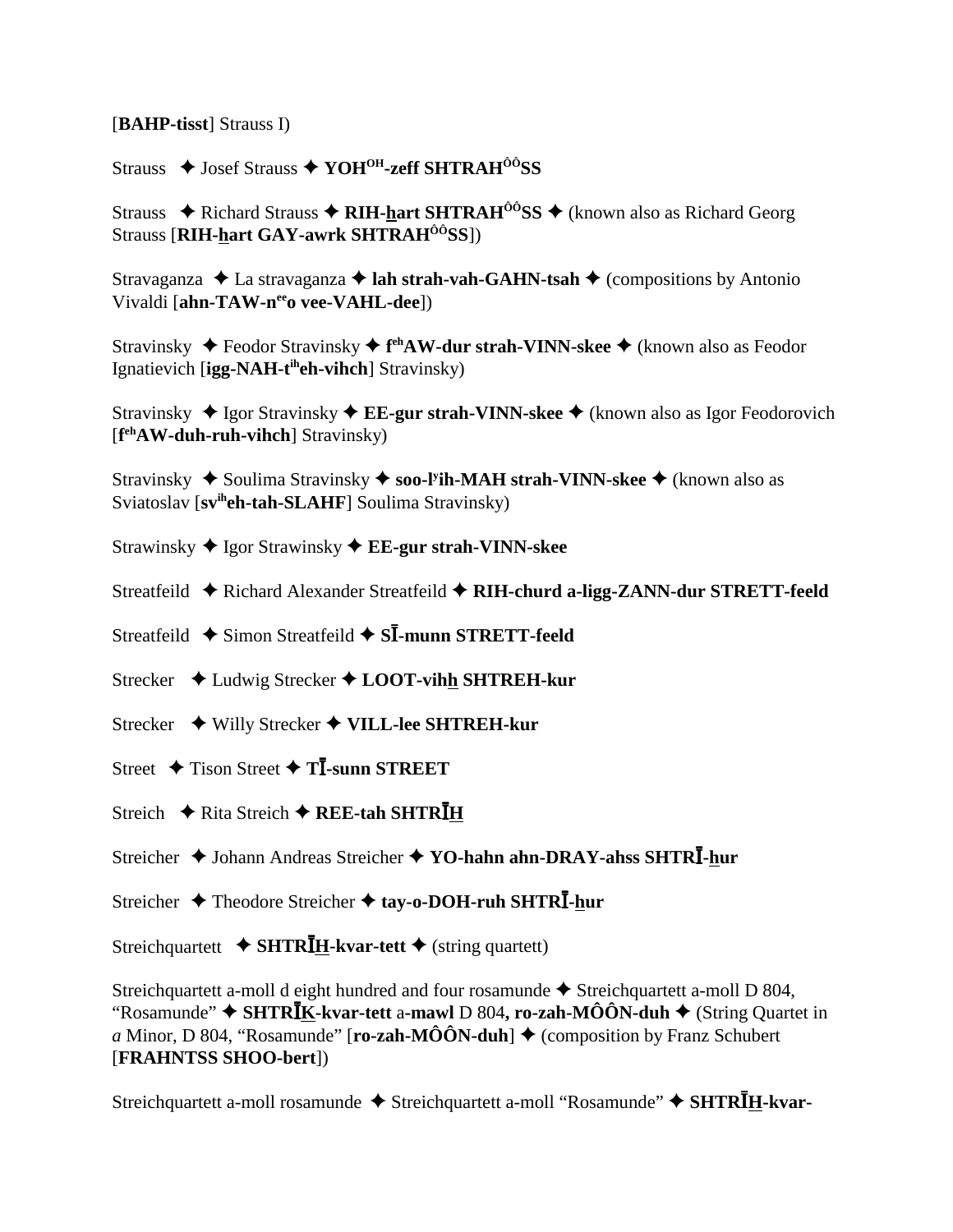**TETT** a-mawl ro-zah-MÔÔN-duh  $\blacklozenge$  (String Quartet in A Minor, "Rosamunde" [ro-zah- $\widehat{\text{MOON-duh}}$   $\blacklozenge$  (composition by Franz Schubert [FRAHNTSS SHOO-bert])

Streichquintett ◆ SHTR $\bar{I}$ H-kvinn-tett ◆ (String Quintett) ◆ (various compositions by Wolfgang Amadeus Mozart [VAWLF-gahng ah-mah-DAY-ôôss MO-tsart])

Streisand  $\triangle$  Barbra Streisand  $\triangle$  BAR-brah STRI-s'nd  $\triangle$  (known also as Barbara Joan  $[JOH<sup>UH</sup>N]$  Streisand)

Strelezki ♦ Anton Strelezki ♦ ANN-tunn streh-LEZZ-kee

Strelnikov ◆ Nikolai Strelnikov ◆ n<sup>y</sup>ee-kah-LAH<sup>IH</sup> STRAYL-n<sup>y</sup>ih-kuff

Strens  $\triangle$  Jules Strens  $\triangle$  ZHÜL STRENNSS

Strepnja  $\triangle$  STREPP-n'yah  $\triangle$  (Quivering)  $\triangle$  (song by Jan Kunc [YAHN KÔÔNTSS])

Strepponi ♦ Giuseppina Strepponi ♦ joo-zayp-PEE-nah strayp-PO-nee

Stresemann ◆ Wolfgang Stresemann ◆ VAWLF-gahng SHTRAY-suh-mahn

Stretta del finale I  $\rightarrow$  **STRAYT-tuh dayl fee-NAH-lay I**  $\rightarrow$  (concluding passage of the Finale of Act I in the opera *Il barbiere di Siviglia* [eel bar-b<sup>ee</sup>AY-ray dee see-VEE-l<sup>ee</sup>ah] — *The Barber* of Seville [suh-VILL]; music by Gioachino Rossini [j<sup>oh</sup>ah-KEE-no rohss-SEE-nee]; libretto by Cesare Sterbini [chay-ZAH-ray stayr-BEE-nee] after Pierre-Augustin Caron de Beaumarchais [p<sup>ee</sup>ehr-o-güss-teho kah-rawo duh bo-mar-sheh] and Giuseppe Petrosellini [joo-ZAYP-pay pay-tro-zayl-LEE-nee])

- Stricker ◆ Hans Stricker ◆ HAHNSS SHTRIH-kur
- Striegler  $\div$  Kurt Striegler  $\div$  KÔÔRT SHTREEK-lur
- Striggio ◆ Alessandro Striggio ◆ ah-layss-SAHN-dro STREED-jo
- Strimer ♦ Joseph Strimer ♦ {JO-zuff STREE-mur} YAW-seff STREE-mur
- Strobel  $\triangle$  Heinrich Strobel  $\triangle$  HIN-rihh SHTRO-buhl
- Strobel  $\triangle$  Otto Strobel  $\triangle$  AWT-toh SHTRO-buhl
- Strobl ◆ Joseph Strobl ◆ YOH<sup>OH</sup>-zeff SHTRO-b'l
- Stroe  $\triangle$  Aurel Stroe  $\triangle$  AH<sup>ÔÔ</sup>-rell STRAW<sup>EH</sup>
- Strohm  $\triangle$  Reinhard Strohm  $\triangle$  R $\overline{I}$ N-hart SHTROHM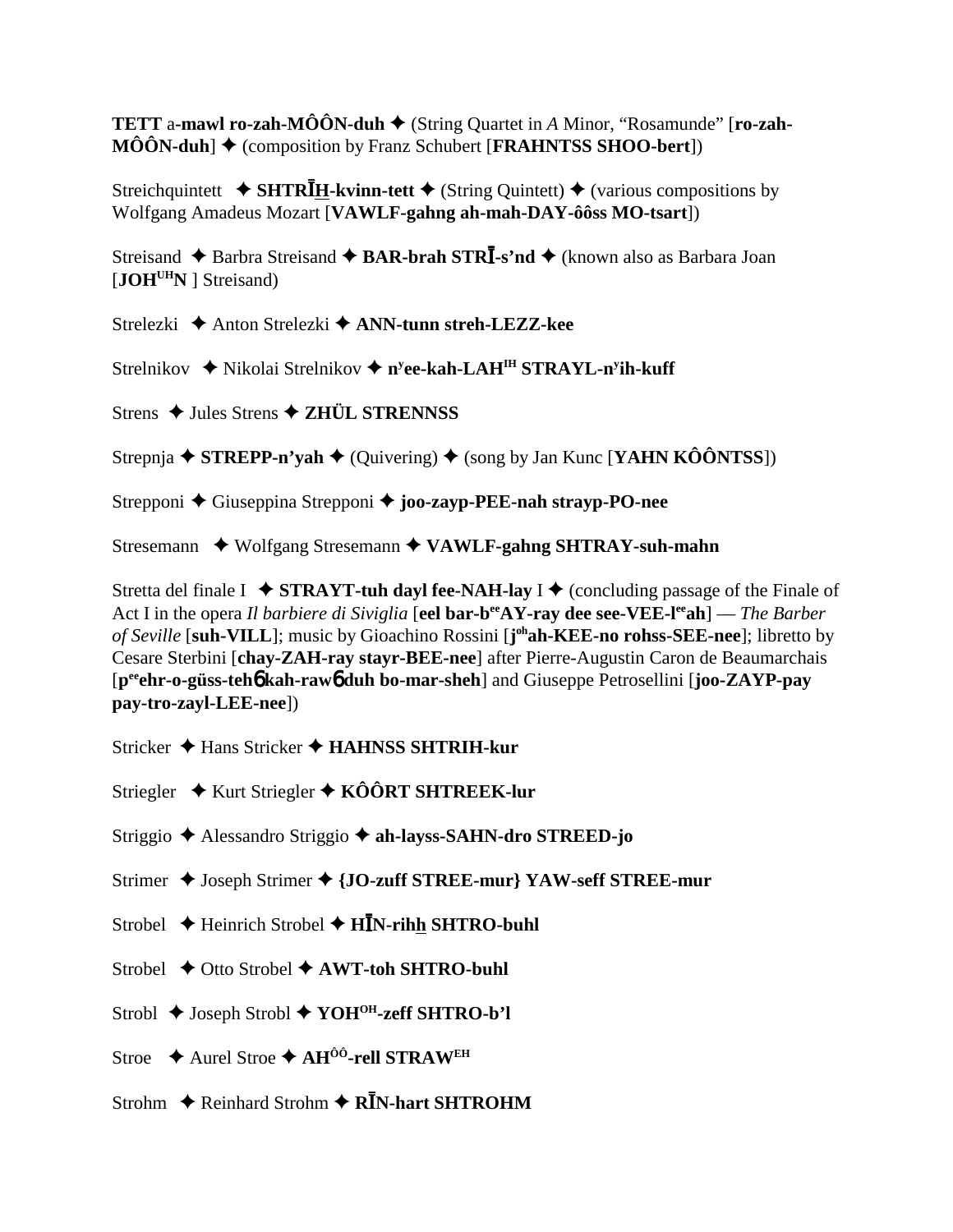Strom  $\triangle$  Auf dem Strom  $\triangle$  ah<sup>ôô</sup>f daym SHTROHM  $\triangle$  (song by Franz Schubert [FRAHNTSS] SHOO-bert])

Strophes  $\rightarrow$  strawf  $\rightarrow$  (song derived from the dramatic symphony *Roméo et Juliette* [raw-may-o ay zhü-l<sup>ee</sup> ett]; music by Hector Berlioz [eck-tawr behr-leaver] and lyric by Émile Deschamps  $[av$ -meel day-shah $b$ ])

Stroud ← Derek Hammond-Stroud ← DEH-reck HAMM-munnd-STRAH<sup>ÔÔ</sup>D

Strougovstchikov  $\triangle$  strôô-GAWF-chih-kuff

Strozzi  $\triangle$  Piero Strozzi  $\triangle$  p<sup>ee</sup>AY-ro STROHT-tsee

Strube ◆ Gustav Strube ◆ {GUSS-tuvy STROOB}  $G\hat{O}\hat{O}$ -stahf SHTROO-buh

Strungk ← Delphin Strungk ← DELL-finn SHTRUHNGK

Strungk ◆ Nicolaus Adam Strungk ◆ NEE-ko-lah<sup>ôô</sup>ss AH<sup>AH</sup>-dahm SHTRUHNGK

Strunk ◆ Oliver Strunk ◆ AH-luh-vur STRUHNGK ◆ (known also as William [WILLl<sup>ih</sup>umm] Oliver Strunk)

Stuck ◆ Jean-Baptiste Stuck ◆ zhahó-bah-teest stük

Stucken  $\triangle$  Frank Van der Stucken  $\triangle$  (FRANGK VANN dur STUH-kunn  $\triangle$  (known also as Frank Valentin [VA-lunn-tinn] Van der Stucken)

Stuckenschmidt  $\blacklozenge$  Hans Heinz Stuckenschmidt  $\blacklozenge$  HAHNSS HINTSS SHTÔÔ-kunn-shmitt  $\blacklozenge$ (the family name has also been spelled Stückenschmidt [SHTÜ-kunn shmitt])

Stuckgold  $\div$  Grete Stückgold  $\div$  GRAY-tuh SHTÜK-gawlt

Stuckgold  $\triangleleft$  Jacques Stückgold  $\triangleleft$  zhack SHTÜK-gawlt

Studebaker  $\triangle$  Julia van Leer-Studebaker  $\triangle$  YÜ-l<sup>ih</sup>ah funn LAY<sup>AY</sup>R-STÜ-duh-bah-kur

Studenti  $\triangle$  stoo-DAYN-tee  $\triangle$  (students)  $\triangle$  (characters in the opera *La bohème* [lah baw-emm] - Bohemian Life; music by Giacomo Puccini [JAH-ko-mo poo-CHEE-nee]; libretto by Luigi Illica [l<sup>oo</sup>EE-jee eel-LEE-kah] and Giuseppe Giacosa [joo-ZAYP-pay jah-KO-zah] after Henri Murger [ah**o-ree mür-zhay**])

Studer  $\triangle$  Cheryl Studer  $\triangle$  SHEH-rull ST<sup>Y</sup>OO-dur

Studer  $\triangle$  Ulrich Studer  $\triangle$  ÔÔL-rihh SHTOO-dur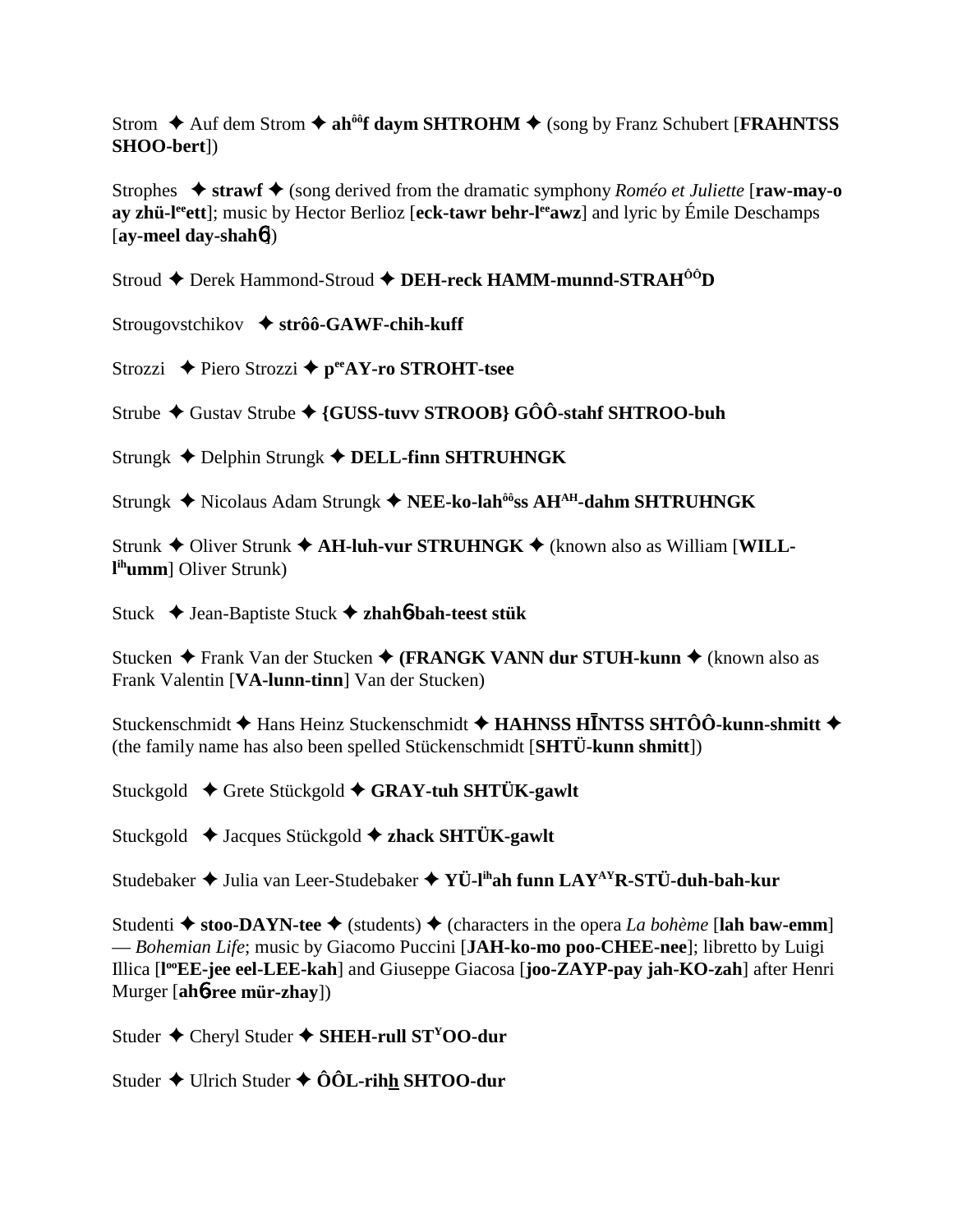Studholme  $\triangle$  Marion Studholme  $\triangle$  MEH-ree-unn STUDD-hah<sup> $\hat{\theta}$ om</sup>

Stuhla  $\triangleq$  Miss Stuhlá  $\triangleq$  (Miss) STÔÔK-lah<sup>ah</sup>  $\triangleq$  (character in the opera *Osud* [AW-sôôt] — Destiny; music by Leoš Janáček [LEH-awsh yah-NAH<sup>AH</sup>-check] and libretto by Fedora Bartšová [FEH-daw-ruh BART-shaw-vah<sup>ah</sup>])

Stuj  $\triangle$  Jaroslav Stuj  $\triangle$  YAH-raw-slahf STÔÔ<sup>EE</sup>

Stumper  $\triangleleft$  Rudolf Stumper  $\triangleleft$  ROO-dawlf SHTÔÔM-pur

Stumpf  $\triangle$  Carl Stumpf  $\triangle$  KARL SHTÔÔMF  $\triangle$  (known also as Friedrich [FREET-rihh] Carl Stumpf)

Stumphius ◆ Annegeer Stumphius ◆ AHN-nuh-hay<sup>ay</sup>r STÜM-f<sup>ih</sup>üss

Stuntz ◆ Joseph Hartmann Stuntz ◆ YOH<sup>OH</sup>-zeff HART-mahn SHTÔÔNTSS

Stupka → František Stupka → FRAHN-t<sup>y</sup>ih-sheck STÔÔP-kah

Sturm ← Christian Christoph Sturm ← KRIH-st<sup>ih</sup>ahn KRIH-stawf SHTÔÔRM

Sturmer ◆ Bruno Stürmer ◆ BROO-no SHTÜR-mur

Sturmische morgen  $\triangle$  Der stürmische Morgen  $\triangle$  davr SHTÜR-mih-shuh MAWR-gunn  $\triangle$ (The Stormy Morning)  $\blacklozenge$  (poem by Wilhelm Müller [VILL-hellm MÜL-lur] set to music by Franz Schubert [FRAHNTSS SHOO-bert] in the song cycle Winterreise [VINN-tur-rī-zuh] — The Winter's Journey)

Sturzenegger  $\triangle$  Richard Sturzenegger  $\triangle$  RIH-hart SHTÔÔR-tsuh-negg-gur  $\triangle$  (known also as Hans [HAHNSS] Richard Sturzenegger)

Stutschewsky ♦ Joachim Stutschewsky ♦ yah-ah-KEEM stôôt-SHEFF-skee

Stutzmann ◆ Nathalie Stutzmann ◆ NAH-tah-lee SHTOOTS-mahn

Stuurop ◆ Alda Stuurop ◆ AHL-dah STÜ<sup>Ü</sup>-rawp

Stuyvesant  $\triangle$  Peter Stuyvesant  $\triangle$  PEE-tur STI-vuh-s'nt  $\triangle$  (character in *Knickerbocker* Holiday, a musical play, with text by Maxwell Anderson [MACKSS-well ANN-dur-s'n] and music by Kurt Weill [ $\angle K\hat{O} \hat{O} R T V \bar{I} L$ ])

Styne  $\triangle$  Jule Styne  $\triangle$  JOOL STIN

Su  $\leftrightarrow$  Su, Tung P'o  $\leftrightarrow$  SOO<sup>oo</sup>, DAWNG POO<sup>AH</sup>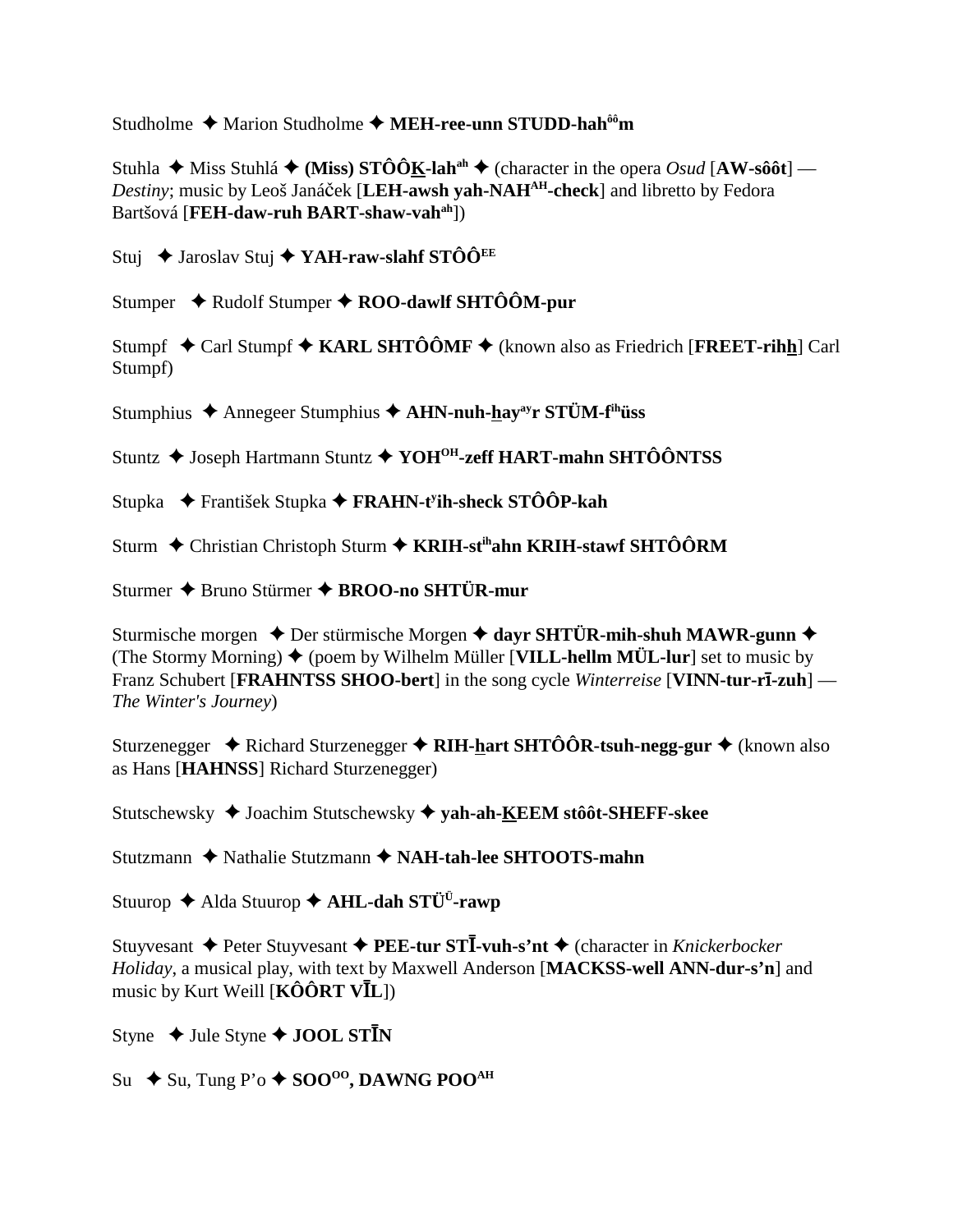Su le sponde del tebro  $\rightarrow$  Su le sponde del Tebro  $\rightarrow$  soo lay SPOHN-day dayl TAY-bro  $\rightarrow$ (On the Banks of the Tiber) (cantata [**kunn-TAH-tuh**] by Alessandro Scarlatti [**ah-layss-SAHN-dro skar-LAHT-tee**]; also an excerpt from the cantata)

Su tung po  $\blacklozenge$  Su, Tung P'o  $\blacklozenge$  SOO<sup>00</sup>, DAWNG POO<sup>AH</sup>

Suarez  **↑** Antonio Suarez "Guadiana" **↑ ahn-TOH-n<sup>ee</sup>o swah-REHTH g<sup>oo</sup>ah-d<sup>ee</sup>AH-nah** 

Subira ◆ José Subirá ◆ ho-SAY soo-vee-RAH ◆ (known also as José Subirá Puig [p<sup>oo</sup>EEG])

Subono ◆ Blacius Subono ◆ **BLAH-s<sup>ee</sup>ôôss soo-BO-no** 

Subotnick **→** Morton Subotnick → MAWR-tunn suh-BAHT-nick

Subowo Yohanes Subowo  **yo-HAH-nuss soo-BO-wo**

Suburbis  $\rightarrow$  soo-BÔÔR-biss  $\rightarrow$  (Suburbs)  $\rightarrow$  (a suite by Federico Mompou [feh-theh-REE-ko  $\text{mawn-PO}^{OO}$ ])

- Sucher **→** Josef Sucher ◆ YOH<sup>OH</sup>-zeff ZÔÔ-kur
- Sucher **→** Rosa Sucher **→ RO-zah ZÔÔ-kur**

Suchoff **→** Benjamin Suchoff **→ BENN-juh-munn SOO-kawf** 

Suchon  $\rightarrow$  Eugen Suchon  $\rightarrow$  OY-ghenn SÔÔ-kawn<sup>y</sup>

Suchy František Suchý **FRAHN-ty ih-sheck SÔÔ-keeee**

Suda  $\blacklozenge$  Dr. Suda  $\blacklozenge$  **DAWK-tawr SÔÔ-dah**  $\blacklozenge$  (character in the opera *Osud* [AW-sôôt] — Destiny; music by Leoš Janáček [**LEH-awsh yah-NAH<sup>AH</sup>-check**]; libretto by Fedora Bartšová [**FEH-daw-ruh BART-shaw-vahah**])

Suda ◆ Stanislav Suda ◆ STAH-n<sup>y</sup>ih-slahf SÔÔ-duh

Sudfunk chor ◆ Südfunk-Chor ◆ SÜT-fôônk-KOHR ◆ (South German Radio Chorus)

Sueno ◆ Sueño ◆ s<sup>oo</sup>AY-n'yo ◆ (Sleep) ◆ (composition by Francisco Tárrega [frahn-**THEESS-ko TAR-ray-gah**])

Suesse **←** Dana Suesse ← DAY-nuh s<sup>ôô</sup>ESS

Sueur ◆ Jean François Le Sueur ◆ zhah**6** frah**6-swah luh süör** ◆ (known also as Jean François Lesueur [**luh-süör**])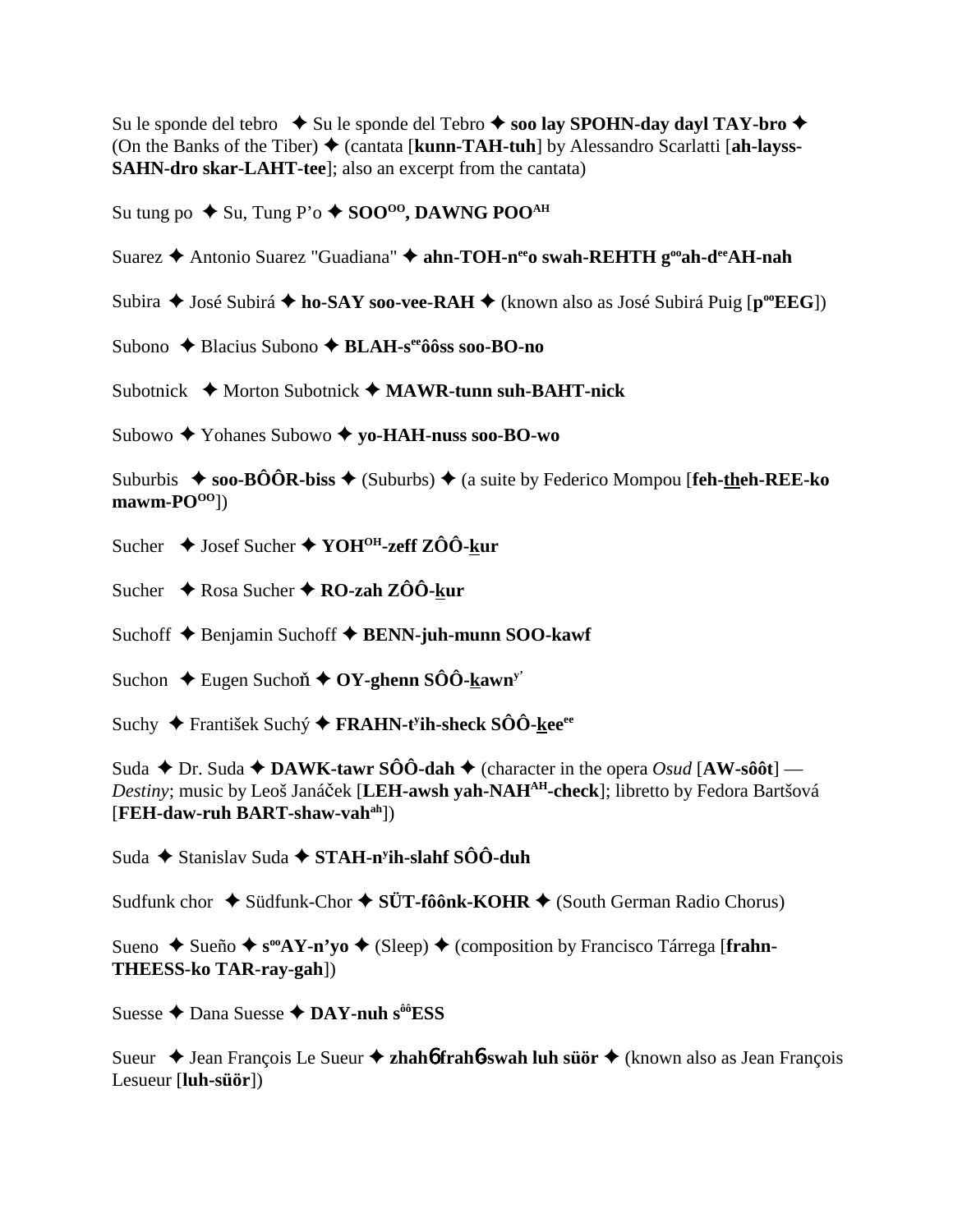## Sugar ◆ Rezső Sugár ◆ REH-zhö<sup>ö</sup> SHÔÔ-gah<sup>ah</sup>r

## Suggia Guilhermina Suggia **ghee-l'yehr-MEE-nuh SOO-zhuh**

Suicidio  $\blacklozenge$  Suicidio!  $\blacklozenge$  s<sup>oo</sup>ee-CHEE-d<sup>ee</sup>o!  $\blacklozenge$  (Suicide!)  $\blacklozenge$  (aria from the opera *La Gioconda* [**lah jo-KOHN-dah**] — *The Smiling One*; music by Amilcare Ponchielli [**ah-meel-KAH-ray pohn-k<sup>ee</sup>AYL-lee**]; libretto by Arrigo Boito [ar-REE-go bo-EE-toh] under the pseudonym Tobia Gorrio [**TAW-beeah GAWR-reeo**])

Suilleabhain **→** Mícheál Ó Súilleabháin → **MEE-hawl o SOO-luh-wawn** 

Suite **SWEET** (American pronunciation), **sü eet** (French pronunciation)

Suite antique ◆ Suite Antique ◆ s<sup>ü</sup>eet ah**6-teek** ◆ (suite by John Rutter [JAHN RUTT-tur])

Suite bergamasque ◆ Suite Bergamasque ◆ s<sup>ü</sup>eet behr-gah-mahsk ◆ (compositions by Claude Debussy [**klohd deh-büss-see**])

Suite castellana ◆ s<sup>ü</sup>eet kahss-tay-l'YAH-nah ◆ (composition by Federico Moreno Torroba [**fay-thay-REE-ko mo-RAY-no tawr-RO-vah**])

Suite compostelana ◆ s<sup>ü</sup>eet kawm-pawss-tay-LAH-nah ◆ (a suite pertaining to the people of Santiago de Compostela [**sahn-tee-AH-go day kawm-pawss-TAY-lah**], a small administrative district in northwestern Spain, by Federico Mompou [**feh-theh-REE-ko mawm-PO**<sup>00</sup>])

Suite concertante  $\triangleq$  s<sup>ü</sup>eet kaw<sup>6</sup>-sehr-tahôt  $\triangleq$  (composition by César Cui [say-zar k<sup>ü</sup>ee])

Suite concertante for violin and orchestra  $\triangle$  Suite Concertante for Violin and Orchestra  $\triangle$  s<sup>ü</sup>eet **kaw<sup>6</sup>-sehr-tah** $6$ **t (for Violin and Orchestra)**  $\blacklozenge$  **(composition by César Cui [say-zar k<sup>ü</sup>ee])** 

Suite en mi mineur ◆ s<sup>ü</sup>eet ah**6** mee mee-nör ◆ (Suite in *e* Minor) ◆ (suite by Jean-Philippe Rameau [**zhah**6**-fee-leep rah-mo**])

Suite en re majeur  $\triangleq$  Suite en ré majeur  $\triangleq$  s<sup>ii</sup>eet ah**ó ray mah-zhör**  $\triangleq$  (Suite in D Major)  $\triangleq$ (suite by Jean-Philippe Rameau [**zhah**6**-fee-leep rah-mo**])

Suite espanola ◆ Suite Española ◆ s<sup>ü</sup>eet ayss-pah-n'YO-lah ◆ (composition by Isaac Albéniz [**ee-SAHK ahl-VAY-neeth**])

Suite miniature ◆ Suite Miniature ◆ s<sup>ü</sup>eet mee-n<sup>ee</sup>ah-tür ◆ (composition by César Cui [say**zar kü ee**])

Suites de symphonies ◆ Suites de Symphonies ◆ s<sup>ü</sup>eet duh seh6-faw-nee ◆ (compositions by Jean-Joseph Mouret [**zhah**6**-zho-zeff môô-reh**])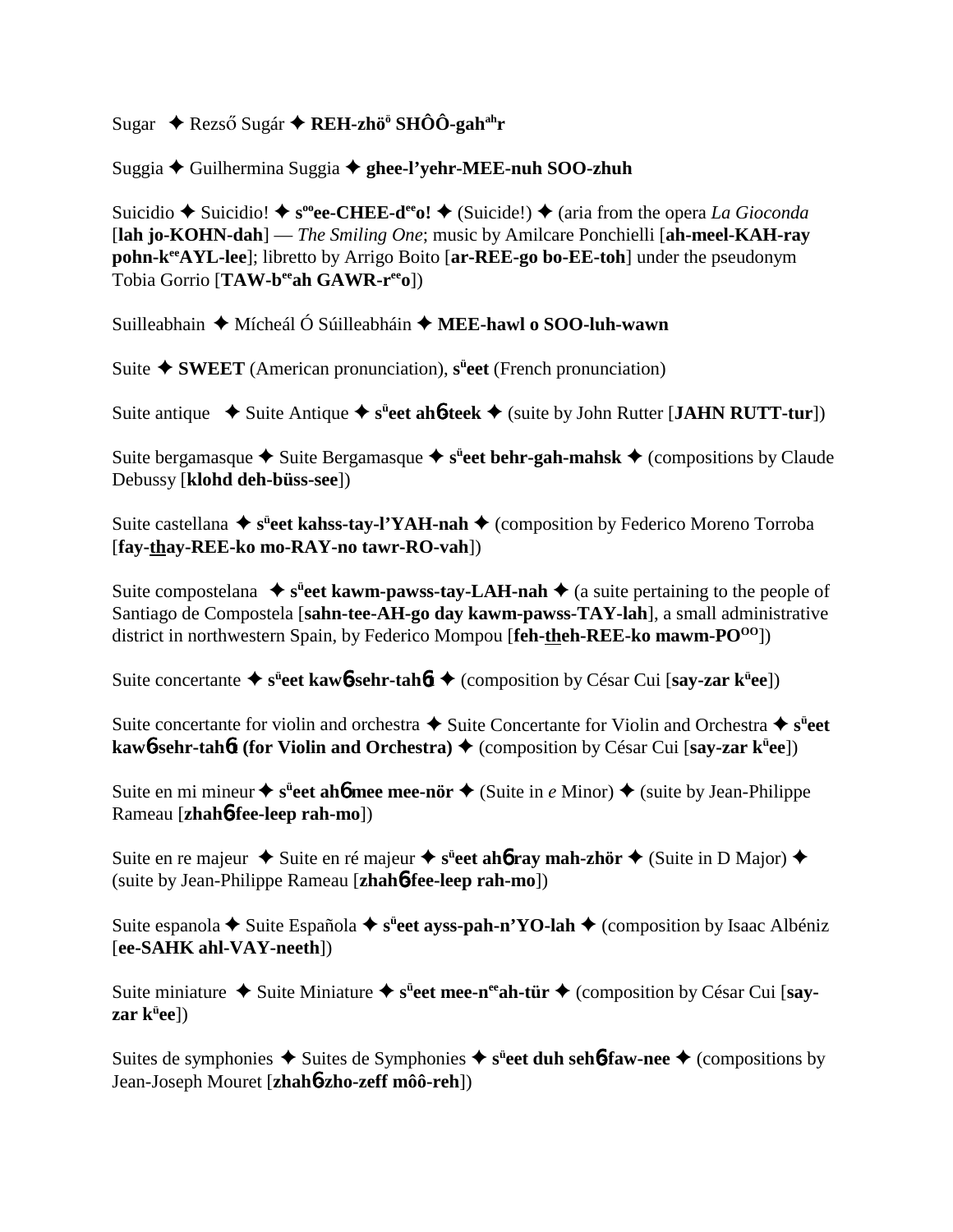Suitner Otmar Suitner **AWT-mar SVEET-nur**

 $Suk \triangleleft$  Josef Suk  $\triangleleft$  **YO-seff SÔÔK** 

Suk  $\leftrightarrow$  Váša Suk  $\leftrightarrow$  VAH<sup>AH</sup>-shuh SÔÔK  $\leftrightarrow$  (Váša is apparently a nickname for the Czech name Václav [**VAH<sup>AH</sup>TSS-lahf**])  $\blacklozenge$  (known also as the Russianized Viacheslav Ivanovich Suk [**viheh-cheh-SLAHF ee-VAH-nuh-vihch SOOK**])

Sukegawa Toshiya Sukegawa **taw-shee-yah s'keh-gah-wah**

Sukerta Pande Made Sukerta **PAHN-duh MAH-duh soo-KUR-tah**

Sukhi kang Kang, Sukhi **HAHNG, SÔÔK-KEE**

Sulamite  $\triangle$  La Sulamite  $\triangle$  **lah sü-lah-meet**  $\triangle$  (The Shulamite Woman)  $\triangle$  (poem by Jean Richepin [**zhah**6 **reesh-peh**6] set to music for solo mezzosoprano and female chorus by Emmanuel Chabrier [**emm-mah-nü ell shah-breeay**])

Suleika i  $\rightarrow$  Suleika I  $\rightarrow$  zoo-L**I**-kah I  $\rightarrow$  (What does this movement mean?)  $\rightarrow$  (poem by Johann Wolfgang von Goethe [**YO-hahn VAWLF-gahng fawn GÖ-tuh**] set to music by Franz Schubert [**FRAHNTSS SHOO-bert**])

Sulek Stjepan Šulek **st'YEH-pahn SHOO-leck**

Sulima **→ zoo-LEE-mah** → (Sulima) → (poem by Johann Ludwig Tieck [**YO-hahn LOOT-vihh TEEK**] set to music by Johannes Brahms [**yo-HAHN-nuss {BRAHMZ} BRAHAHMSS**] in the song cycle *Die schöne Magelone* [**dee SHÖ-nuh mah-guh-LO-nuh**] — *The Beautiful Magelone*)

Sull aria che soave zeffiretto  $\blacklozenge$  Sull' aria che soave zeffiretto  $\blacklozenge$  **sool-LAH-r<sup>ee</sup>ah kay so-AHvay dzayf-fee-RAYT-toh**  $\blacklozenge$  (arrangement for woodwinds and string bass by Johann Nepomuk Wendt [**YO-hahn NAY-po-môôk VENNT**] of an excerpt from the opera *Le nozze di Figaro* [**lay NOHT-tsay dee FEE-gah-ro**] — *The Marriage of Figaro*; music by Wolfgang Amadeus Mozart [**VAWLF-gahng ah-mah-DAY-ôôss MO-tsart**]; libretto by Lorenzo da Ponte [**lo-RAYN-tso dah POHN-tay**] after Pierre-Augustin Caron de Beaumarchais [p<sup>ee</sup>ehr-o-güss-teh**6 kah-raw**6 **duh bo-mar-sheh**])

Sulla tomba che rinserra **↓ SOOL-lah TOHM-bah kay reen-SAYR-rah ◆** (duet from the opera *Lucia di Lammermoor* [**loo-CHEE-ah dee LAHM-mer-môôuhr**] — *Lucy of Lammermoor* [LOO-see of LAMM-mur-môô<sup>uh</sup>r]; music by Gaetano Donizetti [gah<sup>ay</sup>-TAH-no doh-nee-**TSAYT-tee**]; libretto by Salvadore Cammarano [**sahl-vah-DOH-ray kahm-mah-RAH-no**] based on the novel *The Bride of Lammermoor* by Sir Walter Scott [**WAWL-tur SKAHT**])

Sullaria che soave zeffiretto ◆ Sull'aria ... Che soave zeffiretto ◆ sool-LAH-reeah ... kay so-**AH-vay dzayf-fee-RAYT-toh**  $\blacklozenge$  (duet from the opera *Le nozze di Figaro* [lay NOHT-tsay dee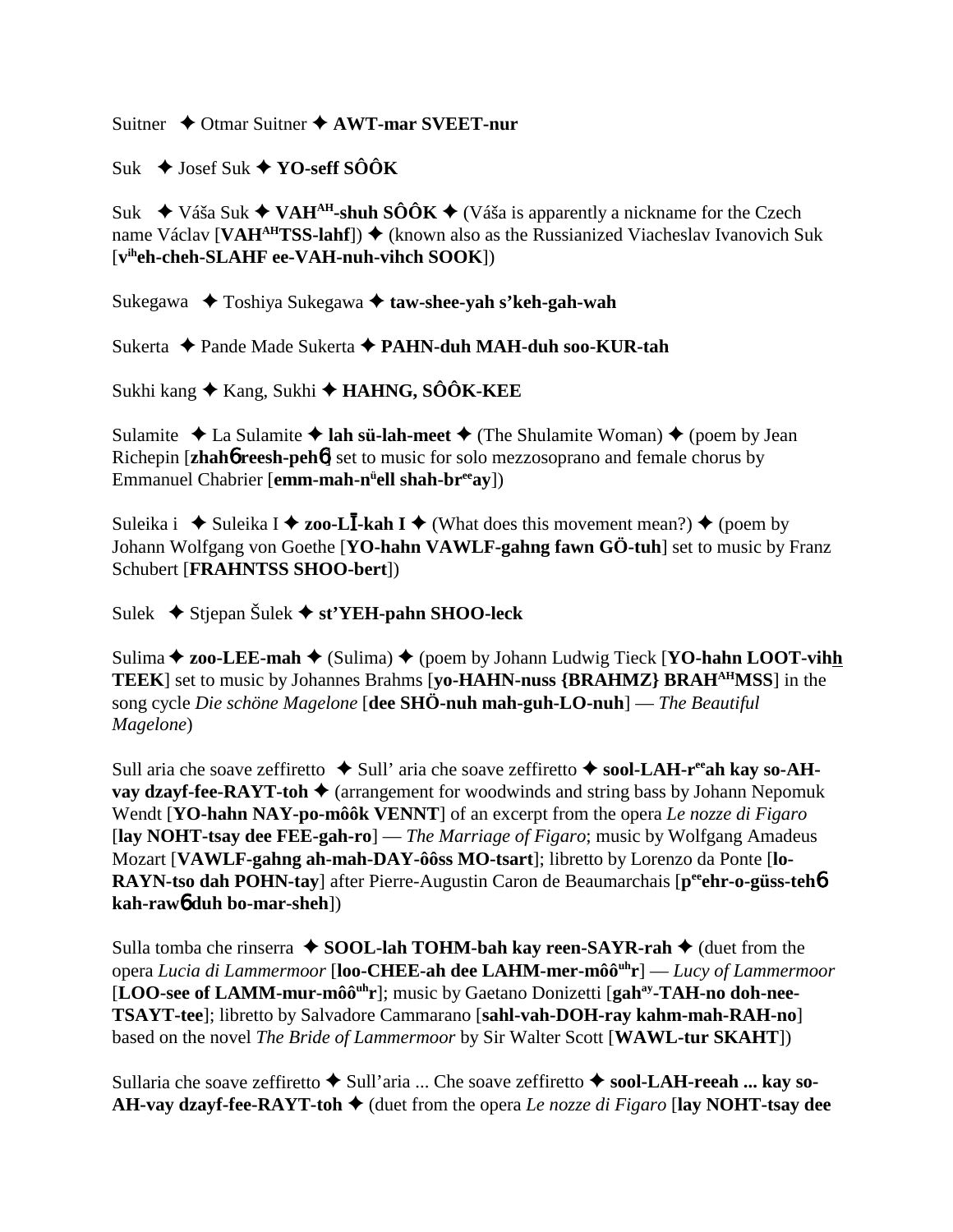FEE-gah-ro]; music by Wolfgang Amadeus Mozart [VAWLF-gahng ah-mah-DAY-ôôss MOtsart]; libretto by Lorenzo da Ponte [lo-RAYN-tso dah POHN-tay] after Pierre-Augustin Caron de Beaumarchais [p<sup>ee</sup>ehr-o-güss-teho kah-rawo duh bo-mar-sheh])

Sulli rao ◆ Elisabetta Oddone Sulli-Rao ◆ ay-lee-zah-BAYT-tah ohd-DOH-nay SOOL-lee- $RAH-<sub>0</sub>$ 

Sulpice  $\blacklozenge$  sül-peess  $\blacklozenge$  (character in the opera *La fille du régiment* [lah fee<sup>y'</sup> dü ray-zhee- $\mathbf{mah6}$  – The Daughter of the Regiment; music by Gaetano Donizetti [ $\mathbf{gah}^{ay}\text{-}TAH\text{-}no\text{ }\mathbf{doh}\text{-}nee\text{-}$ TSAYT-tee]; libretto by Jules-Henri Vernoy Saint-Georges [zhül-ahb-ree vehr-n'wah sehbzhawrzh] and Jean-François-Alfred Bayard [zhah6-frah6-swah ahl-fredd bah-var])

Sultan ♦ Grete Sultan ♦ {GRETT-tuh SULL-tunn} GRAY-tuh ZÔÔL-tahn

Sulzer ◆ Julius Salomon Sulzer ◆ YOO-lihôôss ZAH<sup>AH</sup>-lo-mawn ZÔÔL-tsur

Sulzer  $\triangle$  Salomon Sulzer  $\triangle$  ZAH<sup>AH</sup>-lo-mawn ZÔÔL-tsur

Sumac  $\blacklozenge$  Yma Sumac  $\blacklozenge$  EE-mah soo-MAHK

Sumer is icumen in  $\triangle$  Sumer is Icumen In  $\triangle$  (Summer is) ih-KOO-m'n inn  $\triangle$  (anonymous medieval English song)

Sumera ◆ Lepo Sumera ◆ LEH-po SOO-meh-rah

Summa  $\triangle$  SOOM-mah  $\triangle$  (composition by Arvo Pärt [AR-vo PEHRT])

Sumsion  $\bigstar$  Herbert Sumsion  $\bigstar$  HUR-burt SUMM-shunn

Sun ra  $\triangle$  Sun Ra  $\triangle$  SUNN RAH

Sundelius ← Marie Sundelius ← {mah-REE sunn-DEE-l<sup>ih</sup>uss} mah-REE-uh sün-DAY-l<sup>ih</sup>uss ◆ (known also as Marie Sundelius Sandtvig [SAHNT-veeg])

Sunder schaut mit furcht und zagen  $\triangle$  Sünder, schaut mit Furcht und Zagen  $\triangle$  ZÜN-tur, **SHAH<sup>** $\hat{0}$ **<sup>o</sup>T** mitt foorht of **SAH-gunn**  $\blacklozenge$  (Sinner, behold with fear and trepidation)  $\blacklozenge$ </sup> (excerpt from the *Passion After Brockes* [BRAW-kuss] set to music by George Frideric Handel [JAW-urj FRIH-duh-rick HANN-d'l])

Sundgren schneevoigt → Sigrid Ingeborg Sundgrén-Schnéevoigt → SIH-gridd IHNG-aybawrg SOOND-grayn-SHNAY<sup>AY</sup>-vawiht

Sunol  $\leftrightarrow$  Gregoria María Suñol  $\leftrightarrow$  gray-GO-r<sup>ee</sup> ah mah-REE-ah SOO-n'vawl  $\leftrightarrow$  (known also as Gregoria María Suñol y Baulenas [ee bah<sup>ôô</sup>-LAY-nahss])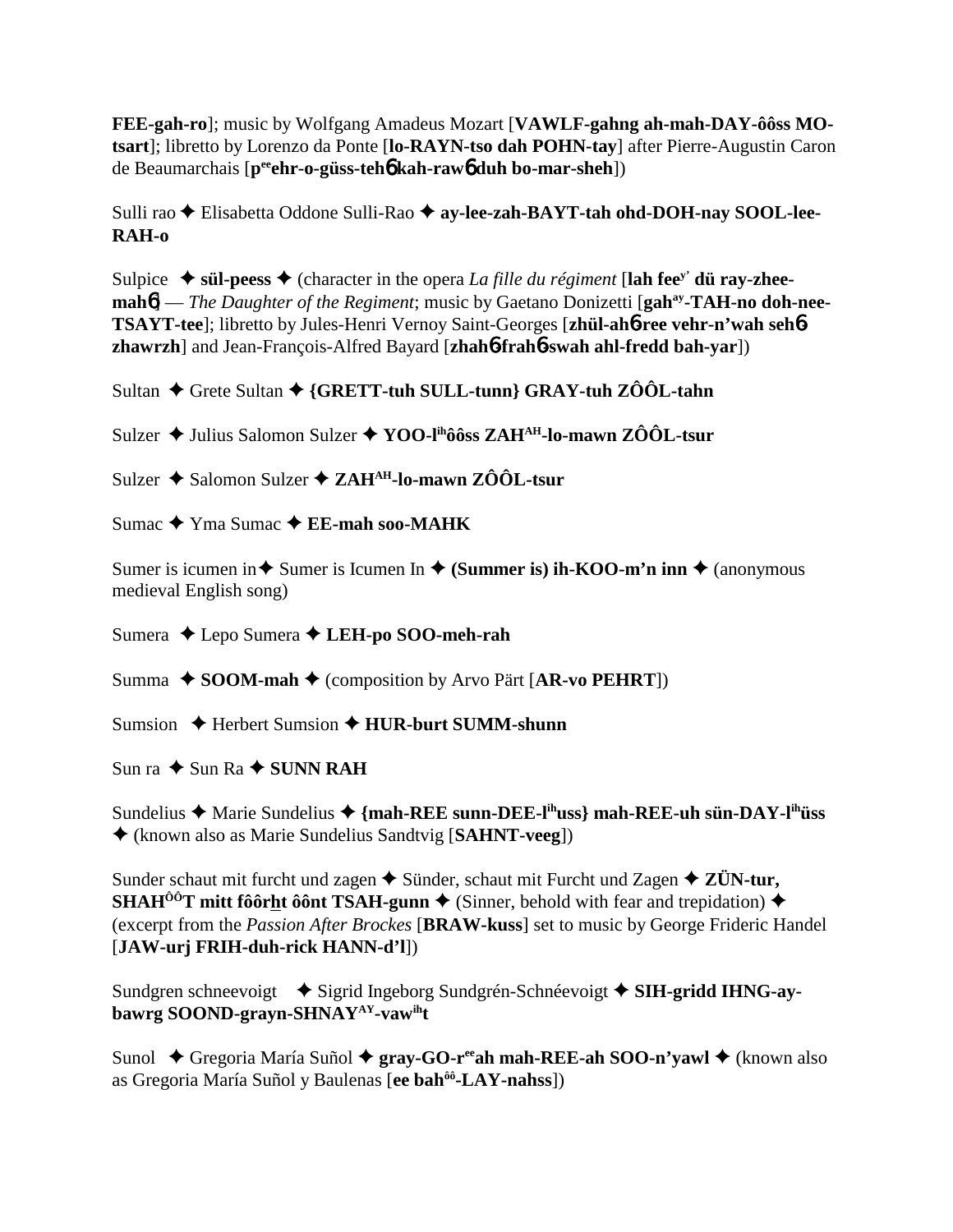Sunt lacrimae rerum **→** Sunt Lacrimae Rerum ◆ SOONT LAH-krih-may REH-rôôm ◆ (series of three compositions for a male chorus and soloists by Carl Orff [**KARL AWRF**])

Sunt lacrimae rerum cantiones seriae **→** Sunt lacrimae rerum — Cantiones seriae ◆ SOONT **LAH-krih-may REH-rôôm — kahn-t<sup>ih</sup>O-ness SAY-r<sup>ih</sup>ay**  $\blacklozenge$  **(series of three compositions for a** male chorus and soloists by Carl Orff [**KARL AWRF**])

Suolahti **←** Heikki Suolahti ← HAY<sup>IH</sup>K-kih SOO<sup>AW</sup>-lah<sup>h'</sup>-tih

Suomen jaakarien marssi **→** Suomen Jääkärien Marssi → s<sup>ôô</sup>AW-menn YA<sup>A</sup>-ka-r<sup>ih</sup>enn MARSSsih ♦ (Finnish Jäger [YA-ghehr] March) ♦ (composition by Jean Sibelius [zhah**6** sih-BAY**l ihôôss**])

Suonata prima  $\bullet$  s<sup>oo</sup>o-NAH-tah PREE-mah  $\bullet$  (sacred composition by Adriano Banchieri [**ahd-reeAH-no bahn-keeAY-ree**])

Suoni la tromba **→** Si suoni la tromba → see s<sup>oo</sup>O-nee lah TROHM-bah → (Let the Trumpet Sound) ◆ (aria with solo trumpet from *7 Arie con tromba sola* [7 **AH-r<sup>ee</sup>ay kohn TROHM-bah SO-lah**] — *Seven Arias With Solo Trumpet* — by Alessandro Scarlatti [**ah-layss-SAHN-dro skar-LAHT-tee**])

Suor angelica ◆ Suor Angelica ◆ s<sup>oo</sup>OHR ahn-JAY-lee-kah ◆ (*Sister Angelica* [ann-JEH**lih-kuh**], an opera, with music by Giacomo Puccini [**JAH-ko-mo poo-CHEE-nee**] and libretto by Giovacchino Forzano [**jo-vahk-KEE-no fohr-TSAH-no**])

Supervia ◆ Conchita Supervia ◆ kawn-CHEE-tah soo-PEHR-v<sup>ee</sup>ah

Supicic ◆ Ivo Supičić ◆ **EE-vaw SOO-pih-chihch** 

Supove Kathleen Supové **kath-LEEN soo-paw-VAY**

Suppan Wolfgang Suppan **VAWLF-gahng ZÔÔP-pahn**

Suppe Franz Suppé **FRAHNTSS zôôp-PAY** (known also as Franz von [**fawn**] Suppé)

Sur le pont davignon  $\triangle$  Sur le pont d'Avignon  $\triangle$  s**ür luh paw6 dah-vee-n'yaw6**  $\triangle$  (On the Bridge at Avignon)

Sur les lagunes  $\triangleq$  s**ür leh lah-gün**  $\triangleq$  (On the Lagunes)  $\triangleq$  (poem by Théophile Gautier [tayaw-feel go-t<sup>ee</sup>ay] set to music by Hector Berlioz [eck-tawr behr-l<sup>ee</sup>awz])

Sur les lagunes lamento  $\bullet$  Sur les lagunes (Lamento)  $\bullet$  s**ür leh lah-gün (lah-mahb-toh)** (On the Lagoons (Lament)  $\blacklozenge$  (poem by Théophile Gautier [tay-aw-feel go-t<sup>ee</sup>ay] set to music by Hector Berlioz [eck-tawr behr-l<sup>ee</sup>awz])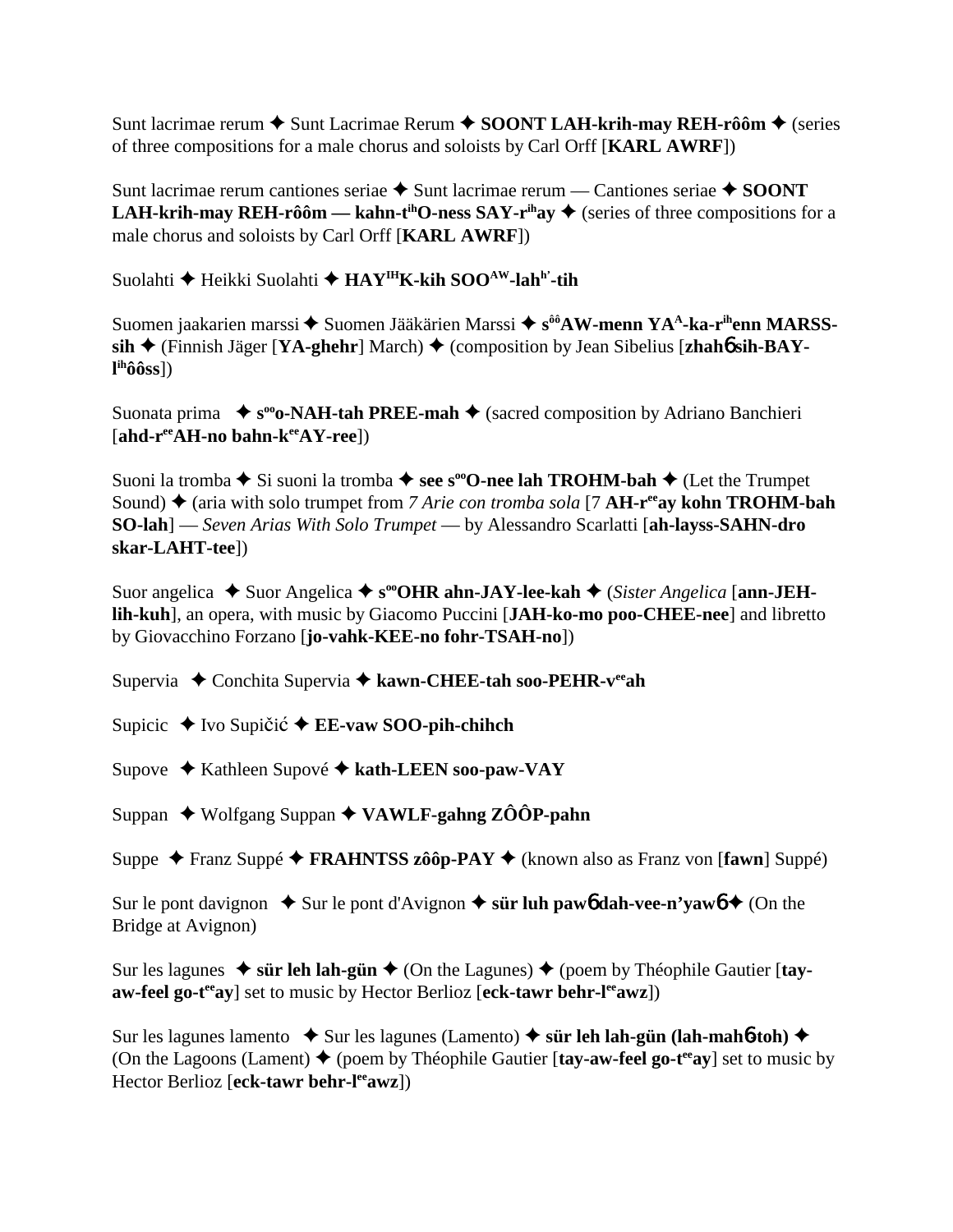Sur mes genoux  $\bullet$  s**ür meh zhuh-noo**  $\bullet$  (aria from the opera *L'Africaine* [**lah-free-kenn**] — *The African Maid*; music by Giacomo Meyerbeer [JAH-ko-mo MI-ur-bayr]; libretto by Eugène Scribe [**ö-zhenn skreeb**] and François-Joseph Fétis [**frah**6**-swah-zho-zeff fay-tee**])

Surabaya johnny ◆ Surabaya Johnny ◆ sôô-ruh-BAH-yah JAHN-nee ◆ (song by Kurt Weill [KÔÔRT VIL] from the musical production *Happy End*; words by Dorothy Lane (Elisabeth Hauptmann [**ay-LEE-zah-bett HAHÔÔPT-mahn**]) and Bertolt Brecht [**BEHR-tawlt BREHHT**])

Suratno ◆ Nano Suratno ◆ NAH-no soo-RAHT-no

Surcos del amor  $\triangle$  En los surcos del amor  $\triangle$  ayn lawss SOOR-kawss dell ah-MAWR  $\triangle$  (The Furrows of Love)  $\blacklozenge$  (traditional Argentinian song arranged by Carlos Guastavino [**KAR-lawss gooahss-tah-VEE-no**])

Surdin **←** Morris Surdin ← **MAW-russ SURR-d'n** 

Surette **← Thomas Whitney Surette ← TAH-muss WHITT-nee sôô-RETT** 

Surgam et circuibo civitatem **↓ SOOR-gahm ett CHEER-k<sup>ôô</sup>ih-bo chee-vih-TAH-temm ◆** (motet [**mo-TETT**] by Giovanni da Palestrina [**jo-VAHN-nee dah pah-lay-STREE-nah**])

Surge amica mea ◆ Surge, amica mea ◆ SOOR-jay, uh-MEE-kuh MAY-ah ◆ (motet [mo-**TETT**] by Giovanni da Palestrina [**jo-VAHN-nee dah pah-lay-STREE-nah**])

Surge propera  $\triangle$  Surge, propera  $\triangle$  **SOOR-jay, PRAW-peh-rah**  $\triangle$  (motet [**mo-TETT**] by Giovanni da Palestrina [**jo-VAHN-nee dah pah-lay-STREE-nah**])

Surgi de la croupe et du bond  $\bullet$  s**ür-zhee duh lah krôôp ay dü baw6**  $\bullet$  (composition by Maurice Ravel [**mo-reess rah-vell**])

Suriano **←** Francesco Suriano ← frahn-CHAY-sko soo-r<sup>ee</sup>AH-no ← (the last name is also spelled Soriano [**so-reeAH-no**])

Surikov  $\triangle$  I. Surikov  $\triangle$  (I.) **SOO-rih-kuff** 

Surin  $\triangle$  **SOO-rinn**  $\triangle$  character in the opera *Pique Dame* [**peek dahm**] — *The Queen of Spades; music* by Peter Ilyich Tchaikovsky [**p'YAW-t'r ill-YEECH {chahih-KAWF-skee} chay-KAWF-skee**]; libretto by Modest Tchaikovsky [**mah-DYESST {chahih-KAWF-skee} chay-KAWF-skee**] after Alexander Sergeyevich Pushkin [**uh-ly ick-SAHN-d'r sehr-GAY-yehvihch POOSH-kinn**])

Surinach **→** Carlos Surinach ◆ {KAR-lohss SÔÔ-rih-nahk} KAR-lawss soo-ree-NAHCH

Surjan Giorgio Surjan **JOHR-jo SOOR-yahn**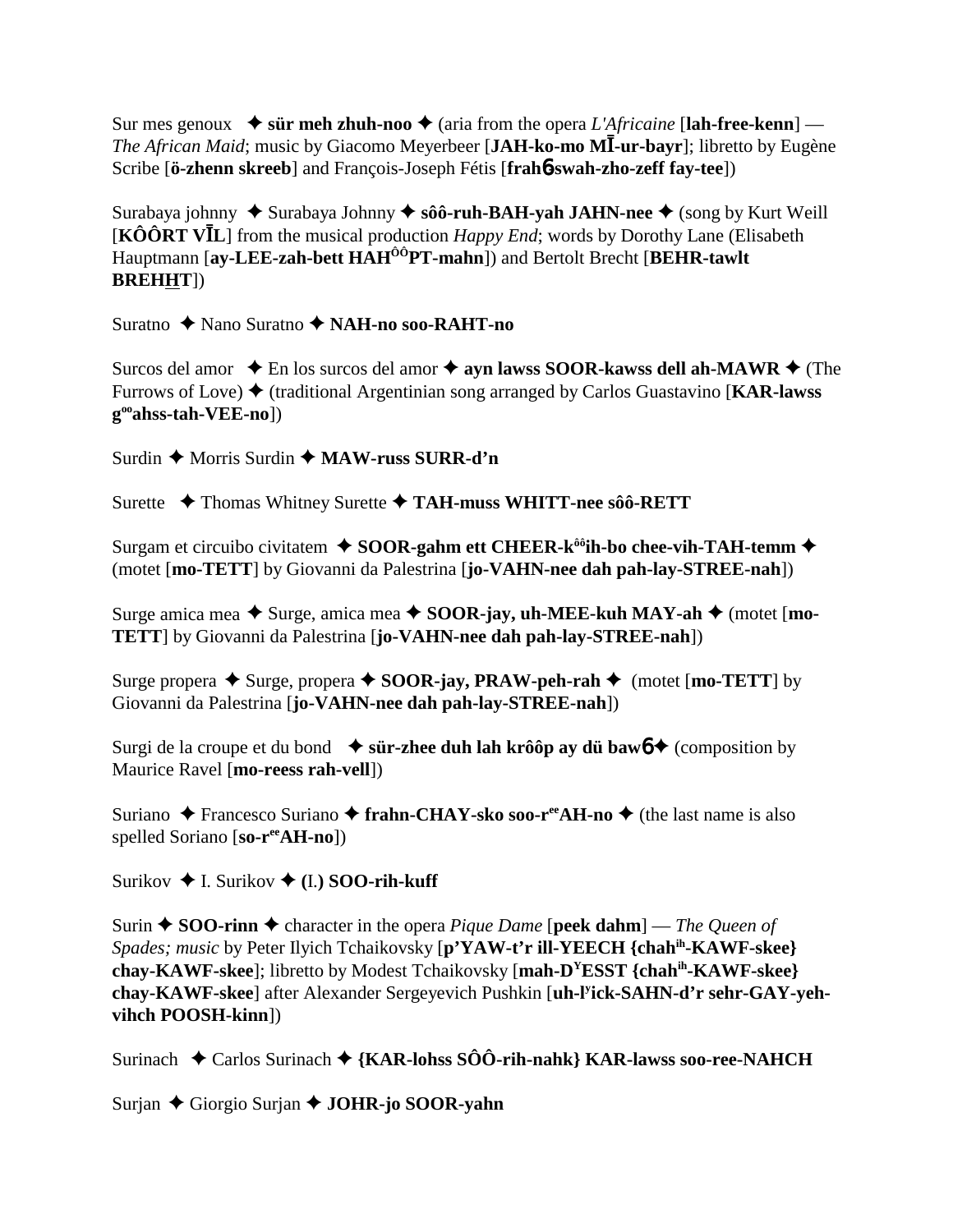Surrexit christus hodie  $\triangleq$  Surrexit Christus Hodie  $\triangleq$  soor-RAYK-sitt KREE-stôôss HAW- $\text{dih-av}$   $\blacklozenge$  (composition by Samuel Scheidt [ZAH-m<sup>oo</sup>avl SHIT])

Surta e la notte ernani ernani involami ◆ Surta è la notte — Ernani! Ernani, involami ◆ SOORtah ay lah NOHT-tay — ayr-NAH-nee! ayr-NAH-nee, een-vo-LAH-mee  $\blacklozenge$  (excerpt from the opera *Ernani* [avr-NAH-nee]; music by Giuseppe Verdi [joo-ZAY-pay VAYR-dee] and libretto by Francesco Maria Piave [frahn-CHAY-sko mah-REE-ah peeAH-vay])

Surzynski ◆ Józef Surzyński ◆ YÔÔ-zeff sôôr-ZIH6-skee

Susa  $\triangle$  Conrad Susa  $\triangle$  KAHN-radd SOO-zuh

Susanins recitative and aria  $\triangle$  Susanin's recitative and aria  $\triangle$  sô SAH-n<sup>y</sup>innss reh-suh-tuh-**TEEV** (and) AH-r<sup>ih</sup>ah)  $\triangleq$  (Susanin's recitative and aria from the opera A Life for the Tsar; music by Mikhail Ivanovich Glinka [mee-kahEEL ee-VAH-nuh-vihch GL<sup>Y</sup>INN-kuh]; libretto by Yegor Fyodorovich Rozen [veh-GAWR f'YAW-duh-ruh-vihch RAW-zunn], Vladimir Sollogub [vlah- $D^YEE$ -mihr sahl-lah-GOOP], Nestor Vasil' vevich Kukol'nik [ $N^YESS$ -tur vah-SEEL-yeh-vihch KOO-kull-n<sup>y</sup>ick], and Vasily Andreyevich Zhukovsky [vah-SEE-lee ahn-DRAY-yeh-vihch zhôô-KAWF-skee])

Susanna  $\triangle$  soo-ZAHN-nah  $\triangle$  (character in the opera Le nozze di Figaro [lay NOHT-tsay dee **FEE-gah-ro**] — *The Marriage of Figaro*; music by Wolfgang Amadeus Mozart [VAWLF-gahng] ah-mah-DAY-ôôss MO-tsart]; libretto by Lorenzo da Ponte [lo-RAYN-tso dah POHN-tay] after Pierre-Augustin Caron de Beaumarchais [peehr o-güss-teho kah-rawo duh bo-mar-sheh])

Susanna non vien  $\triangle$  E Susanna non vien!  $\triangle$  ay soo-ZAHN-nah nohn v<sup>ee</sup>AYN!  $\triangle$  (And Susanna doesn't come!)  $\blacklozenge$  (recitative [reh-suh-tuh-TEEV] from the opera Le nozze di Figaro [lay NOHT-tsay dee FEE-gah-ro]; music by Wolfgang Amadeus Mozart [VAWLF-gahng ah-mah-DAY-ôôss MO-tsart]; libretto by Lorenzo da Ponte [lo-RAYN-tso dah POHN-tay) after Pierre-Augustin Caron de Beaumarchais [p<sup>ee</sup>ehr-o-güss-teho kah-rawo duh bo-mar-sheh])

Susanna non vien dove sono i bei momenti ◆ E Susanna non vien! ... Dove sono i bei momenti ◆ ay soo-ZAHN-nah nohn ver AYN! ... DOH-vay SO-no ee bayer mo-MAYN-tee ◆ (And Susanna doesn't come! ... Where are the happy moments  $\bullet$  (recitative [reh-suh-tuh-TEEV] and aria from the opera Le nozze di Figaro [lay NOHT-tsay dee FEE-gah-ro]; music by Wolfgang Amadeus Mozart [VAWLF-gahng ah-mah-DAY-ôôss MO-tsart]; libretto by Lorenzo da Ponte [lo-RAYN-tso dah POHN-tay] after Pierre-Augustin Caron de Beaumarchais [p<sup>ee</sup>ehr-o-güss-teh**6** kah-raw6 duh bo-mar-sheh])

Susato  $\triangle$  Johannes de Susato  $\triangle$  vo-HAHN-nuss duh zoo-ZAH-toh

Susato → Tylman Susato → TÜL-mahn ZOO-zah-toh

Suscepit israel  $\triangle$  Suscepit Israel  $\triangle$  soo-SHAY-pitt EESS-rah-ell  $\triangle$  (section of the Latin *Magnificat* [mah-n'YIH-fih-kaht] set to music by various composers)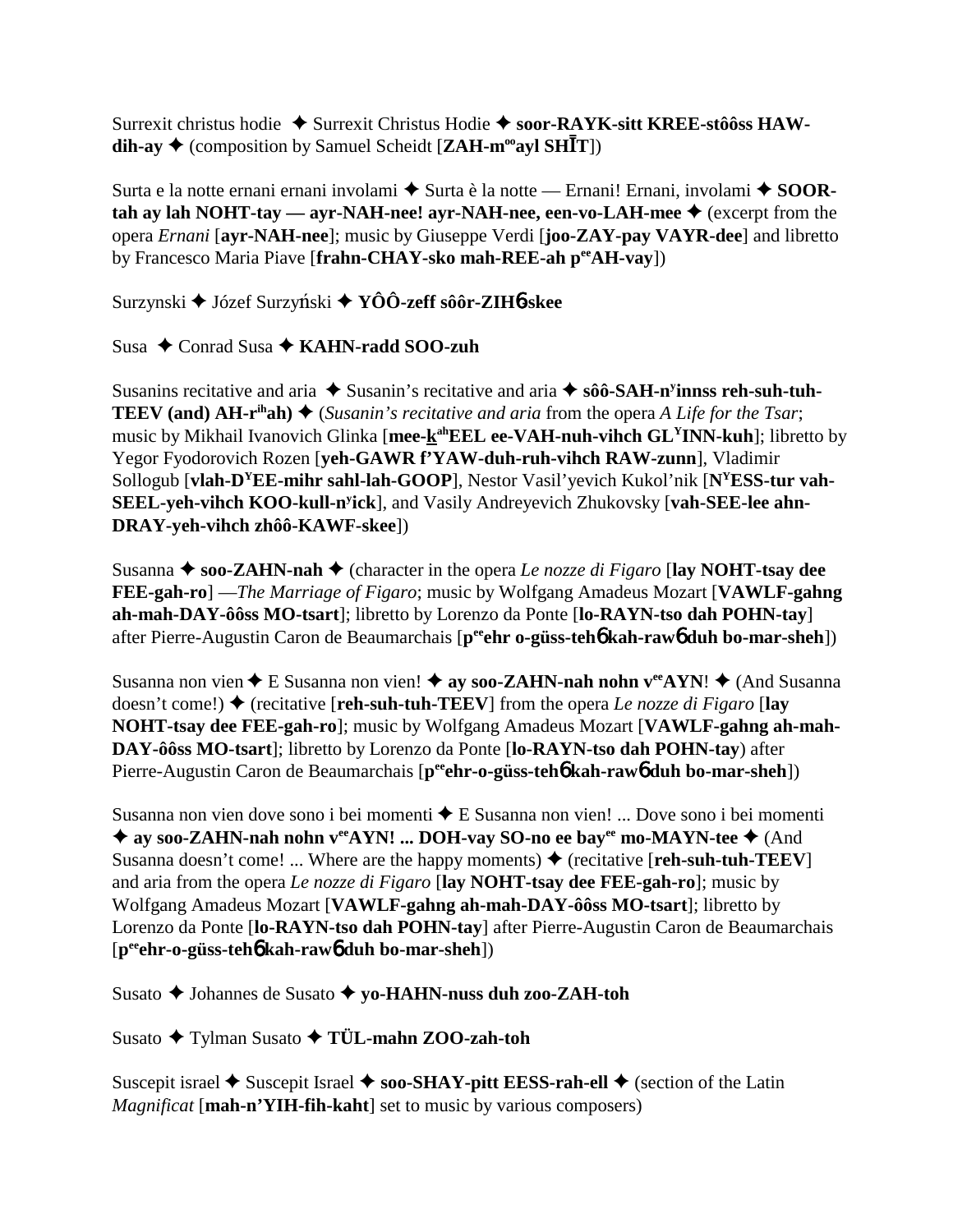Suscipe  $\bullet$  SOO-shih-peh  $\bullet$  (section of the *Messa Solenne* [MAYSS-sah so-LAYN-nay] — Solemn Mass — by Giovanni Baptista Pergolesi [jo-VAHN-nee bahp-TEE-stah payr-go-LAY- $\{{zee}\})$ 

Suscitans a terra  $\bullet$  SOO-shih-tahnss ah TAYR-ruh  $\bullet$  (excerpt from *Laudate Pueri* [lah<sup>ôô</sup>-DAH-tay p<sup>ôô</sup>EH-rih] by Giovanni Baptista Pergolesi [jo-VAHN-nee bahp-TEE-stah payr-go- $LAY\text{-}zee$ ])

Suse liebe suse  $\triangle$  Suse, liebe Suse  $\triangle$  ZOO-zuh, LEE-buh ZOO-zuh  $\triangle$  (Susy, dear Susy)  $\triangle$ (vocal duet from Act 1 of the opera *Hänsel und Gretel* [HENN-zull ôont GRAY-tull]; music by Engelbert Humperdinck [EHNG-ell-pert  $H\hat{O}\hat{O}M$ -per-tihngk]; libretto by Adelheid Wette [AH<sup>AH</sup>-dull-hit VETT-tuh] after a fairy tale by Jacob Ludwig Grimm [YAH<sup>AH</sup>-kawp LOOTvihh GRIMM] and Wilhelm Carl Grimm [VILL-hellm KARL GRIMM])

Susi  $\triangle$  La Susi  $\triangle$  lah SOO-see

Suske  $\triangle$  Karl Suske  $\triangle$  KARL ZÔÔ-skuh

Susse grusse  $\triangle$  Süsse Grüsse  $\triangle$  ZÜSS-suh GRÜSS-suh  $\triangle$  (Lollipop Song)  $\triangle$  children's song by Johanness Brahms [yo-HAHN-nuss {BRAHMZ} BRAH<sup>AH</sup>MSS])

Susse lied verhallt  $\triangle$  Das süsse Lied verhallt  $\triangle$  dahss ZÜSS-suh LEET fehr-HAHLT  $\triangle$  (duet from the opera Lohengrin [LOH<sup>OH</sup>-unn-grinn], music and libretto by Richard Wagner [RIHhart VAHG-nurl)

Sussen bann von deinem blick  $\triangleq$  Im süssen Bann von deinem Blick  $\triangleq$  IMM ZÜSS-sunn **BAHN fawn DI-numm BLICK**  $\blacklozenge$  (When Thy Sweet Glances)  $\blacklozenge$  (song from *Liebeslieder* [LEE-buss-lee-dur] — Love Songs — by Antonín Dvořák [AHN-taw-n<sup>y</sup>ee<sup>ee</sup>n d'VAW $rshah<sup>ah</sup>k$ ])

Susser freund du blickest  $\bullet$  Süsser Freund, du blickest  $\bullet$  ZÜSS-sur frownt, doo BLIH-kusst ◆ (Sweet friend, you look] ◆ (song from Frauenliebe und -leben [FRAH<sup> $\ddot{\text{o}}$ o<sup>2</sup>-unn-lee-buh  $\ddot{\text{o}}$ ont</sup> LAY-bunn] — Woman's Love and Life — a series of songs by Robert Schumann [ $ROH^{OH}$ -bert SHOO-mahn] based on texts by Adalbert von Chamisso [AHAH-dahl-pert fawn kah-MISS-so])

Susser mond  $\triangle$  O süsser Mond  $\triangle$  O ZÜSS-sur MAWNT  $\triangle$  (O sweet moon)  $\triangle$  (excerpt from the opera *Die lustigen Weiber von Windsor* [dee LÔÔ-stih-gunn  $V\bar{I}$ -bur fawn VINNT-zur] — *The Merry Wives of Windsor*; music by Otto Nicolai [AWT-toh NEE-ko-lah<sup>ih</sup>]; libretto by Salomon Hermann Mosenthal [ZAH<sup>AH</sup>-lo-mawn HEHR-mahn MO-zunn-tahl] after William Shakespeare [WILL-l<sup>ih</sup>umm SHAYK-spih<sup>uh</sup>r])

Susser trost mein jesus kommt  $\triangle$  Süsser Trost, mein Jesus kömmt  $\triangle$  ZÜSS-ser TRAWST, min YAY-zôôss KÖMMT  $\blacklozenge$  (Comfort Sweet That Jesus Came)  $\blacklozenge$  (cantata [kunn-TAH-tuh] by Johann Sebastian Bach [YO-hahn {suh-BASS-t<sup>ih</sup>unn BAHK} zay-BAH-st<sup>ih</sup>ahn BAHK])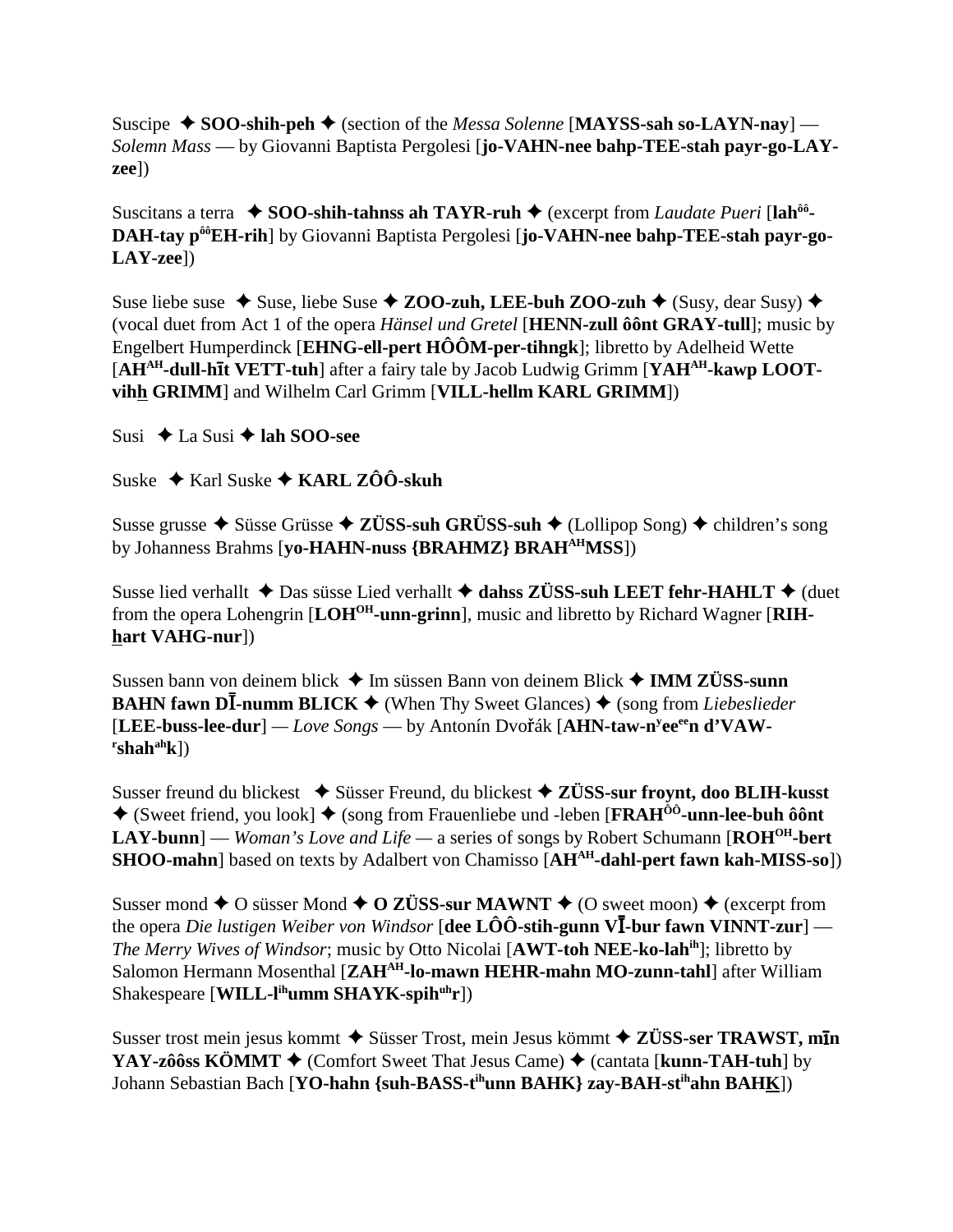Susses begrabnis  $\triangle$  Süsses Begräbnis  $\triangle$  ZÜSS-suss buh-GREPP-niss  $\triangle$  (Sweet Burial)  $\triangle$ (composition by Carl Loewe [KARL LÖ-vuh])

Susseste wonne seligstes weib  $\triangle$  O susseste Wonne! Seligstes Weib!  $\triangle$  o ZÜSS-suh-stuh **VAWN-nuh! ZAY-lick-stuss VIP!**  $\blacklozenge$  (duet from Act 1 of the opera *Die Walküre* [dee vahl-KÜ-ruh], music and libretto by Richard Wagner [RIH-hart VAHG-nur])

Susskind  $\blacklozenge$  Walter Susskind  $\blacklozenge$  WAWL-tur SUSS-kinnd  $\blacklozenge$  (Anglicized version of Jan Walter Süsskind [YAHN VAHL-tur ZÜSS-kinnt])

Sussman  $\triangle$  ZÔÔSS-mahn

Sussmayr ◆ Franz Xaver Süssmayr ◆ FRAHNTSS k'SAH-fur ZÜSS-mIr

Susulu ◆ Susulü ◆ ZOO-zoo-lü ◆ (Emperor's Eunuch) ◆ (character in the opera Das Nusch-*Nuschi* [dahss  $N\hat{O}\hat{O}SH-N\hat{O}\hat{O}$ -shee] — *The Nusch-Nuschi*; music by Paul Hindemith [PAHÔÔL HINN-tuh-mitt] and libretto by Franz Blei [FRAHNTSS BL $\overline{I}$ ])  $\blacklozenge$  (the Nusch-Nuschi is a mythical beast, half rat and half alligator)  $\triangle$  (the opera is subtitled A Play for Burmese Marionettes)

Sutanto  $\blacklozenge$  soo-TAHN-toh

Sutej ◆ Vjekoslav Sutej ◆ V'YEH-kaw-slahf SÔÔ-tay

Suter  $\triangle$  Hermann Suter  $\triangle$  HEHR-mahn ZOO-tur

Suter ♦ Robert Suter ♦ ROH<sup>OH</sup>-bert ZOO-tur

Sutermeister ♦ Heinrich Sutermeister ♦  $H\bar{I}N$ -rihh ZOO-tur-m<del>I</del>-stur

Suthaus  $\triangle$  Ludwig Suthaus  $\triangle$  LOOT-vihh ZÔÔT-hah<sup>ôô</sup>ss  $\triangle$  (known also as Heinrich [HINrihh] Ludwig Suthaus)

Sutherland  $\triangle$  Joan Sutherland  $\triangle$  JO<sup>UH</sup>N SUH-thur-lunnd

Sutherland ◆ Margaret Sutherland ◆ MAR-guh-rutt SUH-thur-lunnd ◆ (known also as Margaret Ada [AY-duh] Sutherland)

Sutro  $\rightarrow$  Ottilie Sutro  $\rightarrow$  AHT-tih-lee SOO-tro

Sutro  $\rightarrow$  Rose Laura Sutro  $\rightarrow$  ROHZ LAW-ruh SOO-tro

Suwardi  $\triangle$  Aloysius Suwardi  $\triangle$  ah-LOY-s<sup>ee</sup> ô 6ss soo-WAR-dee  $\triangle$  (the last name is also spelled Soewardi [soo-WAR-dee])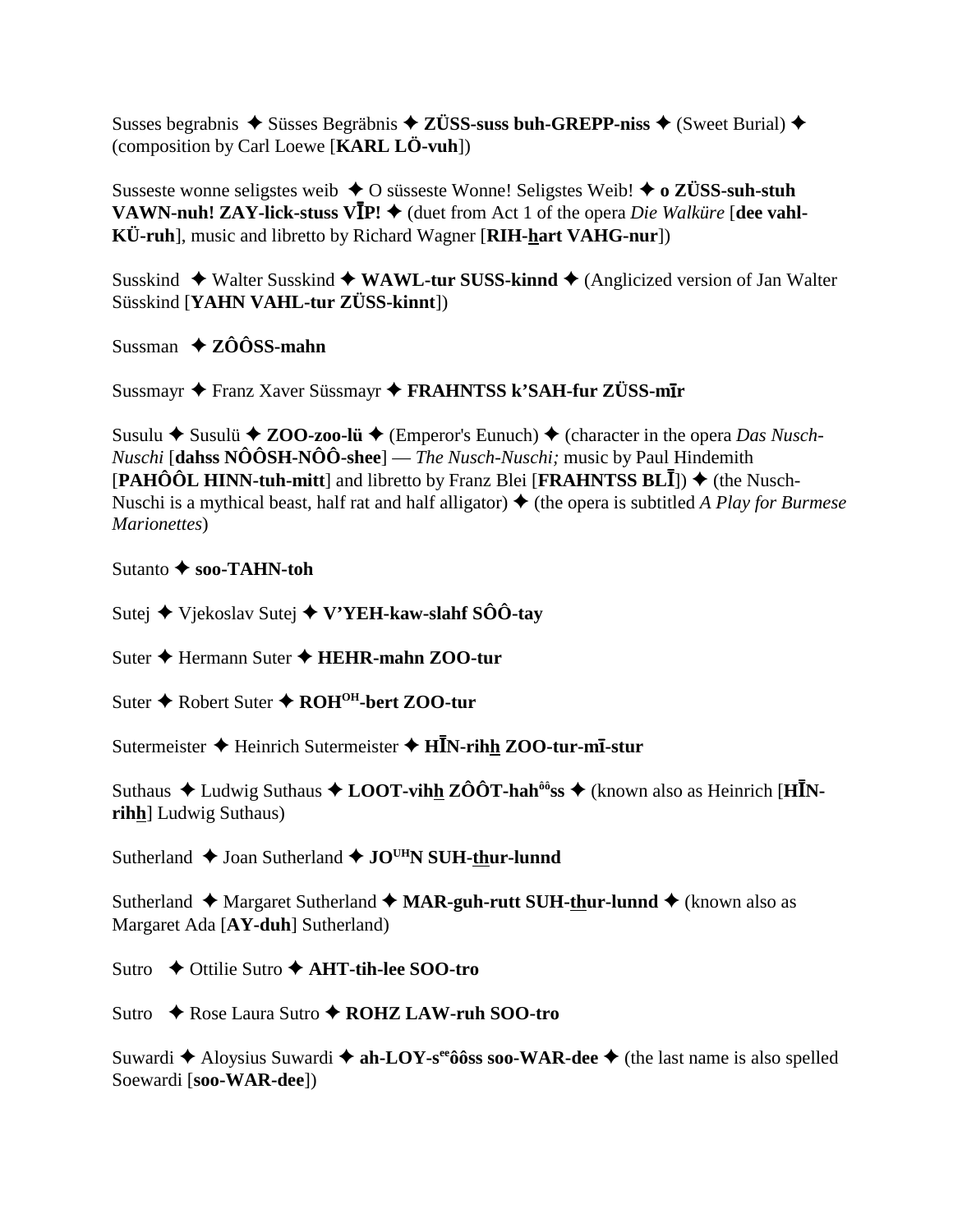Suzay Jehan Suzay **zhah**6 **sü-zeh**

Suzel buon di  $\blacklozenge$  Suzel, buon dì  $\blacklozenge$  **SOO-tsayl, b<sup>oo</sup>OHN dee**  $\blacklozenge$  (excerpt from the opera *L'Amico Fritz* [**lah-MEE-ko FRITTSS**] — *Friend Fritz* — by Pietro Mascagni [**peeAY-tro mah-SKAH**n'yee]; libretto by P. Suardon [(P.) s<sup>oo</sup>ar-daw<sup>6</sup>] after Erckmann-Chatrian [EHRK-mahn-shah**tree-ah**6])

Suzuki ◆ Shin'ichi Suzuki ◆ shee-neech soo-zook

Suzuki  $\triangle$  soo-zook  $\triangle$  (character in the opera *Madama Butterfly* [mah-DAH-mah (Butterfly) — *Madam* [**MA-dumm**] *Butterfly*]; music by Giacomo Puccini [**JAH-ko-mo poo-CHEE-nee**]; libretto by Luigi Illica [l<sup>oo</sup>EE-jee eel-LEE-kah] and Giuseppe Giacosa [joo-ZAYP-pay jah-KO**zah**] after David Belasco [**buh-LASS-ko**] and John Luther Long [**JAHN LOO-thur LAWNG**])

Suzuki Yukikazu Suzuki **yook-kah-zoo soo-zook**

Svanholm **←** Set Svanholm ← SETT SVAHN-hawlm ← (known also as Set Karl Viktor Svanholm [**SETT KARL VEEK-tawr SVAHN-hawlm**])

Svara Danilo Švara **DAH-nih-law SHVAH-rah**

Svarta rosor ◆ SWAR-tuh RO-sôôr ◆ (Black Roses) ◆ (poem by Ernst Josephson [ARNST **YOO-seff-sunn**] set to music by Jean Sibelius [**zhah6** sih-BAY-l<sup>ih</sup>ôôss])

Svecenski ◆ Louis Svečenski ◆ {LOO-uss svuh-CHENN-skee} LOO-iss sveh-CHENN-skee

Sved ◆ Sándor Svéd ◆ SHAH<sup>AH</sup>N-dohr SHVAYD

Sveinbjornsson ◆ Sveinbjörn Sveinbjörnsson ◆ SV**ĪN-b'yön SVĪN-b'yön-sunn** 

 $\triangle$  Sveinsson **→** Atli Heimir Sveinsson → ATT-lee HI-mihr SVIN-sunn

Svendsen  $\triangle$  Johan Svendsen  $\triangle$  YOO-ahn SVENN-s'n  $\triangle$  (known also as Johan Severin [seh**veh-REEN**] Svendsen)

Svensson ◆ Peter Svensson **◆ PEE<sup>EH</sup>-ter SWENNSS-sunn** 

Svet  $\blacklozenge$  **SVETT**  $\blacklozenge$  (*Sanctus* [**SAHNK-tôôss**] from the *Glagolitic* [**gla-go-LIH-tick**] *Mass* by Leoš Janáček [LEH-awsh yah-NAH<sup>AH</sup>-check])

Svetlanov ◆ Evgeny Svetlanov ◆ yevv-GAY-nee sv<sup>y</sup>ett-LAH-nuff ◆ (known also as Evgeny Feodorovich [f<sup>eh</sup>AW-duh-ruh-vihch] Svetlanov)

Svetoslav obretenov  $\blacklozenge$  Svetoslav Obretenov  $\blacklozenge$  sveh-toh-SLAHF o-BRAY-tuh-nawf  $\blacklozenge$  (The Bulgarian National Choir, named after its founder)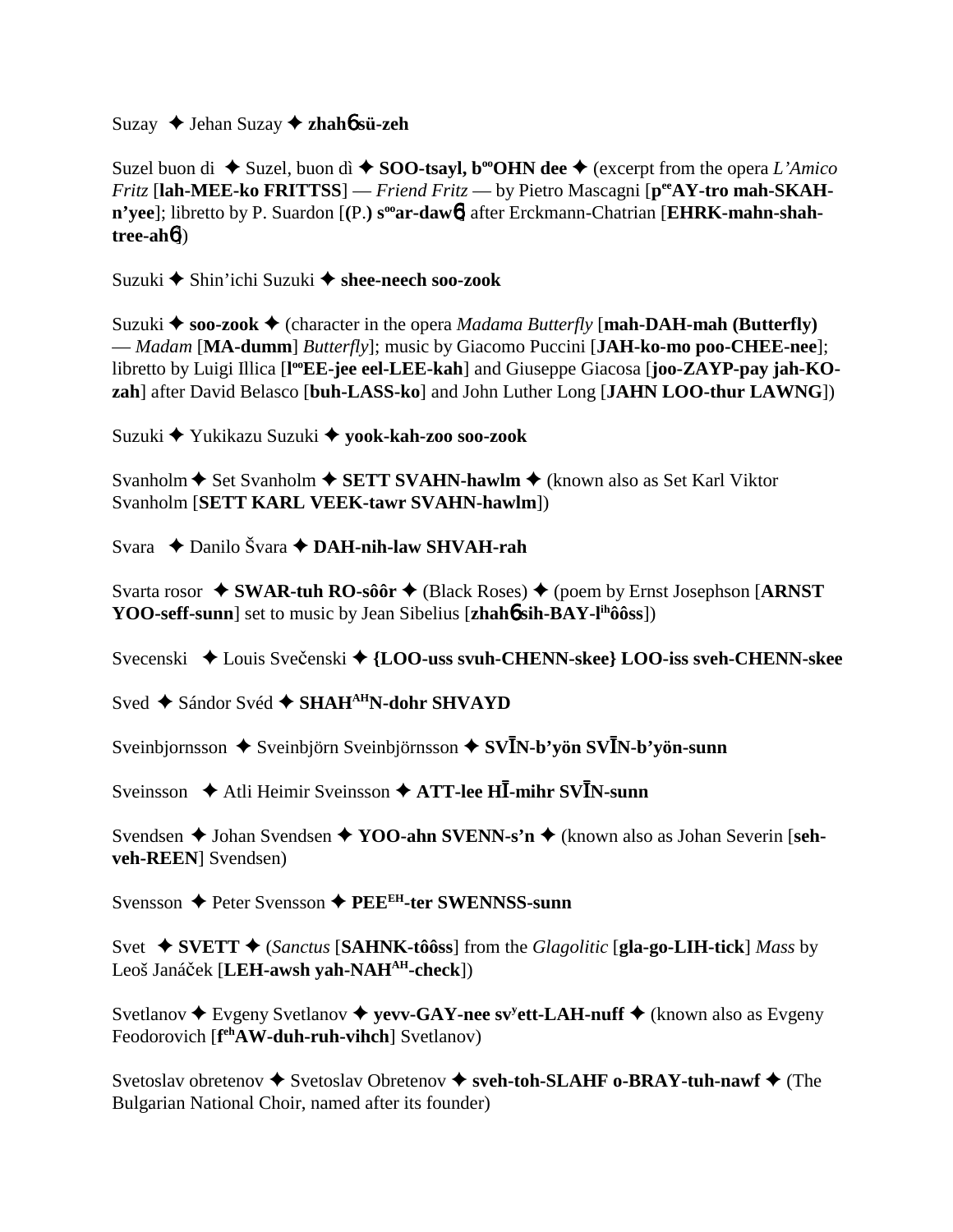Svidanie  $\rightarrow$  Svidan'ie  $\rightarrow$  svee-DAHN-yeh  $\rightarrow$  (The Meeting)  $\rightarrow$  (Russian folk song)

Sviridov **←** Georgi Sviridov ← gay-AWR-ghee svee-REE-duff ← (known also as Georgi Vasilevich [**vah-SEE-liheh-vihch**] Sviridov)

Svivon  $\bullet$  S'vivon  $\bullet$  **SEH-vee-VAWN**  $\bullet$  (*Spinning Top* — a top spun in a game in the Chanukkah [**hah-nook-KAH**] festival)

Svoboda ◆ Tomáš Svoboda ◆ {TAH-muss svuh-BO-duh} TAW-mah<sup>ah</sup>sh SVAW-baw-duh

Swarowsky Hans Swarowsky **HAHNSS svah-RAWF-skee**

Swarthout ◆ Gladys Swarthout ◆ GLA-duss SWAR-thah<sup>ôô</sup>t

Swayne ◆ Giles Swayne ◆ **JĪLZ SWAYN** ◆ (known also as Giles Oliver Cairnes [**AH-luh-vur KEHRNZ**] Swayne)

Swaz hie gat umbe  $\blacklozenge$  **SHVAHTSS hee gaht ÔÔM-buh**  $\blacklozenge$  (Here, all in a circle)  $\blacklozenge$  (excerpt from *On the Meadow* — a group of poems from the 13th-century manuscript *Carmina Burana* [**kar-MEE-nah boo-RAH-nah**] set to music by Carl Orff [**KARL AWRF**])

Sweelinck **→** Jan Pieterszoon Sweelinck ◆ YAHN PEE-turss-zoh<sup>oh</sup>n SWAY<sup>AY</sup>-lihngk

Sweet nymphe come to thy lover  $\triangleq$  (Sweet) NIMMF (come to thy lover)  $\triangleq$  madrigal [**MADD-rih-gull**] by Thomas Morley [**TAH-muss MAWR-lih**])

Sweet suffolk owl  $\blacklozenge$  Sweet Suffolk Owl  $\blacklozenge$  (Sweet) SUFF-fuhk  $\text{OWL} \blacklozenge$  (composition by Richard Hundley [**RIH-churd HUNND-lih**])

Sweet suffolke owle  $\blacklozenge$  Sweet Suffolke Owle  $\blacklozenge$  (Sweet) SUFF-fuhk  $\text{OWL}$   $\blacklozenge$  (madrigal) [**MADD-rih-gull**] by Thomas Vautor [**TAH-muss VAHÔÔ-tur**])

Sweet thames run softly  $\blacklozenge$  Sweet Thames Run Softly  $\blacklozenge$  (Sweet) TEMMZ (Run Softly)  $\blacklozenge$ (cantata [kunn-TAH-tah] by George Dyson [JAW-urj DĪ-sunn])

Swert  $\triangleleft$  Jules de Swert  $\triangleleft$  **zhül deh swehrt**  $\triangleleft$  (known also as Jules Deswert [**dess-wehrt**])

Swierstra **→** Staas Swierstra → STAH<sup>AH</sup>SS SWIHR-strah

Swierstwa ◆ Staas Swierstwa ◆ (*see* Staas Swierstra)

Swieten ◆ Gottfried, Baron van Swieten ◆ GAWT-freet, bah-ROHN funn SVEE-tenn ◆ (known also as Gottfried Bernhard [**BEHRN-hart**], Baron van Swieten, and Gottfried van Swieten)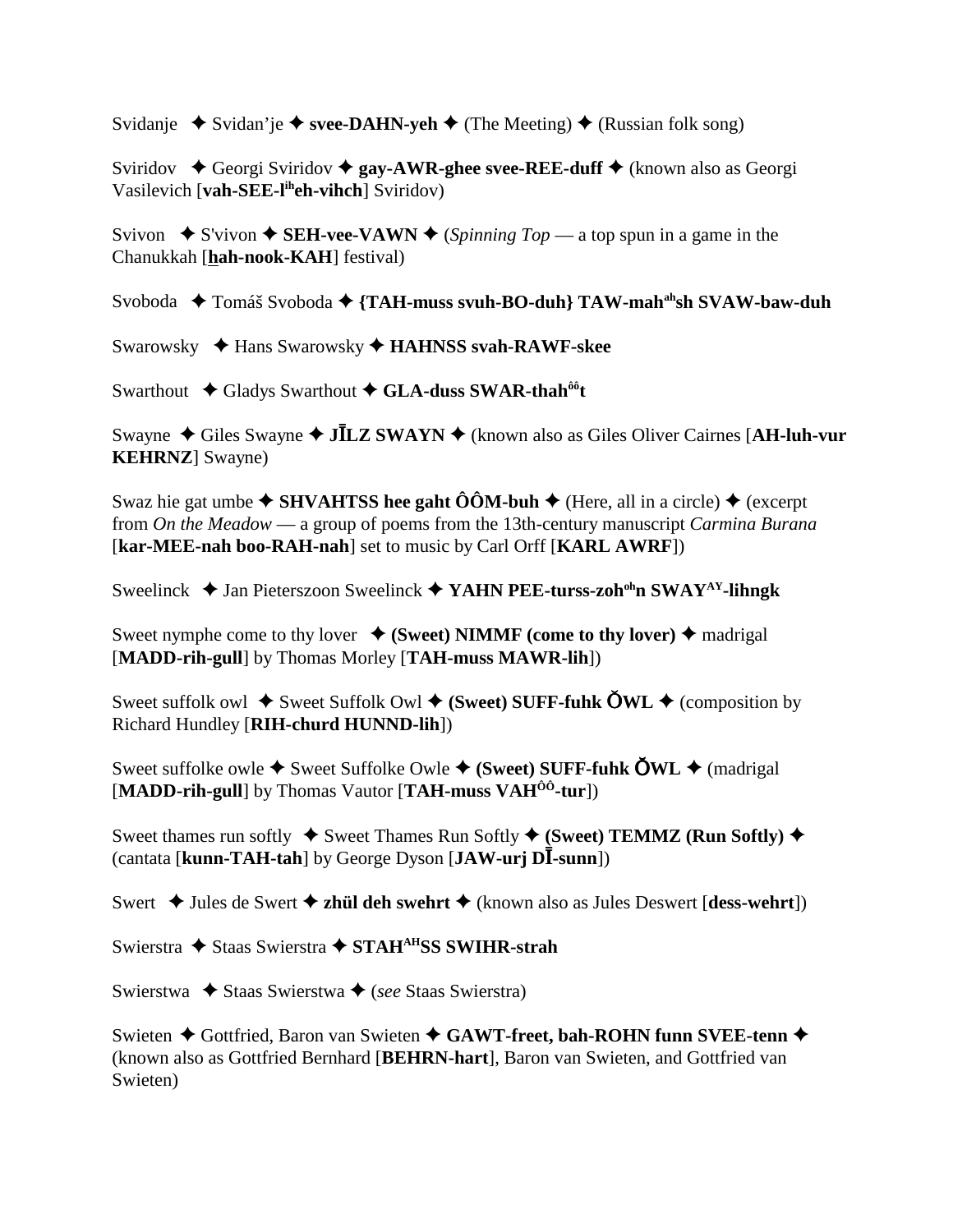Swinburne  $\triangle$  Algernon Swinburne  $\triangle$  A<sup>L</sup>-jur-nunn SWINN-burn

Swingle Les Swingle **LESS SWIHNG-g'l**

Swingle ◆ Ward Swingle ◆ WARD SWIHNG-g'l

Swoboda ◆ Adalbert Swoboda ◆ AH-dahl-pert SVO-bo-dah ◆ (known also as Adalbert Viktor [**VICK-tawr**] Swoboda)

Swoboda **← Henry Swoboda ← HENN-ree SWO-buh-duh ←** (probably originally Heinrich  $S$ voboda [**HĪN-rih<u>h</u> SVAW-baw-duh**])

Sybelle  $\blacklozenge$  **SIH-b'l**  $\blacklozenge$  (excerpt from the *Suite in D Major* by J. Clarke [**J. KLARK**])

Syberg **→** Franz Syberg → FRAHNSS SÜ-behrh → (known also as Franz Adolf [A-dawlf] Syberg)

Sybil **→ SIH-b'l** ◆ (an operetta by Bródy [BROH<sup>OH</sup>-dee] and Martos [MAR-tawsh], translated to English by Victor Jacobi [**{VICK-tur JAY-kuh-bee} VICK-tawr YAH-kaw-bee**])

Sychra ◆ Antonín Sychra ◆ **AHN-taw-n<sup>y</sup>ee<sup>ee</sup>n SIH-<u>k</u>rah** 

Sydeman ◆ William Sydeman ◆ WILL-I<sup>ih</sup>umm S**I-duh-m'n** ◆ (known also as William Jay [**JAY**] Sydeman)

Sydow  $\blacklozenge$  **ZÜ-dawv**  $\blacklozenge$  (the name is also spelled Sidow [**ZEE-dawv**] and Seedo [**ZAY-doh**])

Sygietynski ◆ Tadeusz Sygiètyński ◆ tah-DEH-ôôsh sih-gh<sup>ee</sup>eh-TIH6-skee

Sykora ◆ Bogumil Sykora ◆ bah-gôô-MEEL see-KAW-ruh

Sylvan ◆ Sanford Sylvan **◆ SANN-furd SILL-vunn** 

Sylvie **→ seel-vee** → (composition by Erik Satie [**ay-reek sah-tee**])

Symbolum nicenum credo Symbolum nicenum (Credo) **SÜM-baw-lôôm NEE-cheh-nôôm (KRAY-doh)**  $\blacklozenge$  (Nicene creed)  $\blacklozenge$  (section of the Latin mass set to music by Johann Sebastian Bach [**YO-hahn** {suh-BASS-t<sup>ih</sup>unn BAHK} zay-BAH-st<sup>ih</sup>ahn BAHK])

Symonds  $\triangle$  John Addington Symonds  $\triangle$  JAHN ADD-dihng-tunn SI-munndz

Symonis ◆ Johannes Symonis **◆ zhaw-ahn-ness see-maw-nee** 

Symons **↑** Arthur Symons **↑ AR-thur SIH-munnz**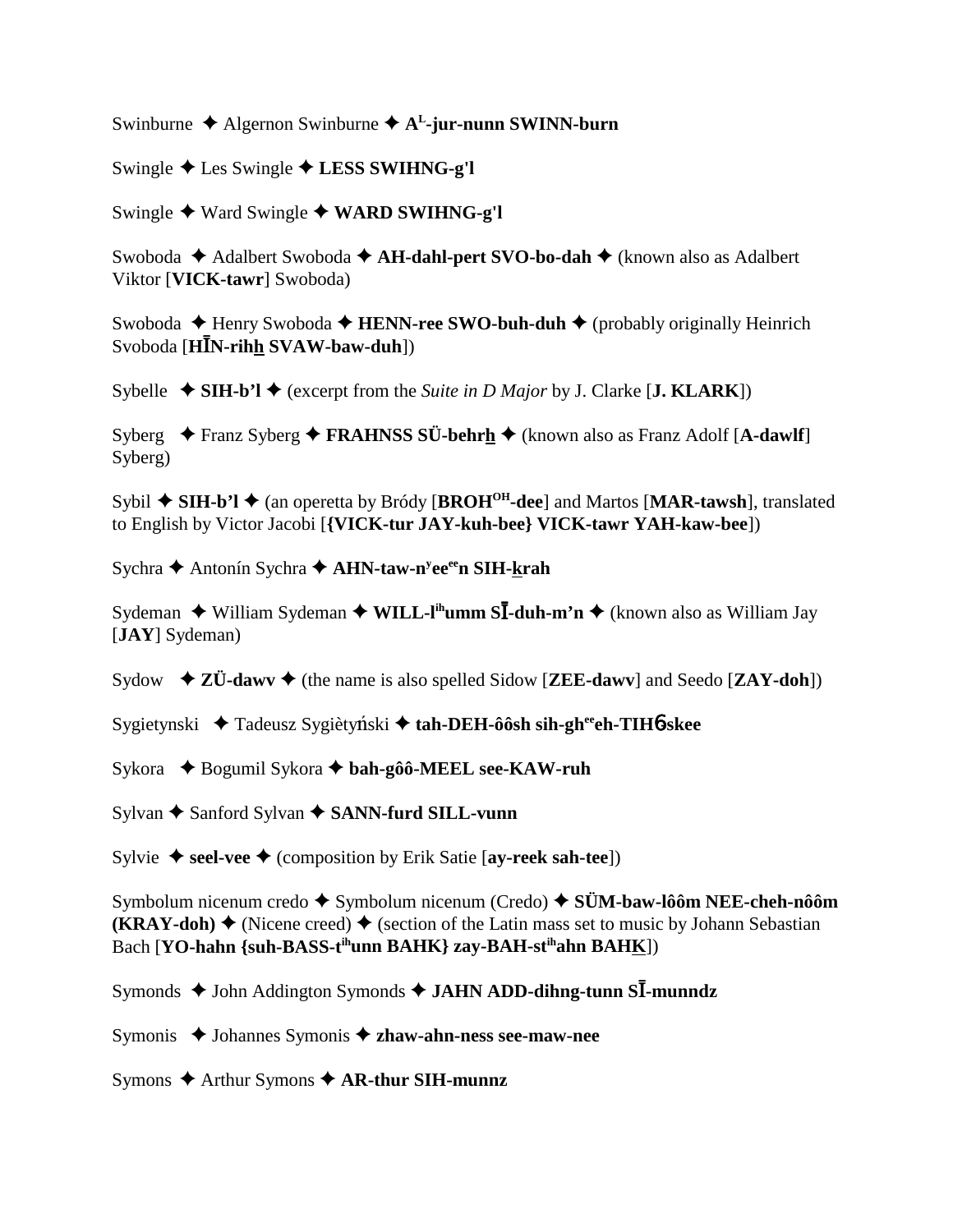Symphonia  $\triangle$  seh**6-faw-n<sup>ee</sup>ah**  $\triangle$  (hurdy gurdy)

Symphonie  $\blacklozenge$  seh**6**-faw-nee  $\blacklozenge$  (symphony)  $\blacklozenge$  (French pronunciation)

Symphonie  $\triangle$  **züm-fo-NEE**  $\triangle$  (symphony)  $\triangle$  (German pronunciation)

Symphonie concertante **↓ seh6-faw-nee kaw6-sehr-tah6t →** (composition by Wolfgang Amadeus Mozart [**VAWLF-gahng ah-mah-DAY-ôôss MO-tsart**])

Symphonie espagnole  $\rightarrow$  seh**6**-faw-nee ess-pah-n'yawl  $\rightarrow$  (composition for violin and orchestra by Édouard Lalo [**ay-dôôar lah-lo**])

Symphonie fantastique ◆ Symphonie Fantastique ◆ seh**6**-faw-nee fah**6**-tahss-teek ◆ (composed by Hector Berlioz [**eck-tawr behr-leeawz**])

Symphonie orchester des bayerischen rundfunks  $\triangle$  Symphonie-Orchester des Bayerischen **Rundfunks → züm-fo-NEE-awr-KEH-stur dess BĪ-yuh-rih-shunn RÔÔNT-fôôngks →** (Bavarian Radio Symphony Orchestra)

Synek Liane Synek  **lee-AH-nuh SÜ-nuck**

Synowiec **→** Ewa Synowiec **→ EH-vah sih-NAW-v<sup>ee</sup>ettss →** (known also as Ewa Krystyna [**krih-STIH-nah**] Synowiec)

Syringa ◆ sih-RIHNG-guh ◆ (composition by Elliott Carter [**ELL-l<sup>ee</sup>utt KAR-tur**])

Syrinx ◆ Simion Stanciu "Syrinx" ◆ see-meeAWN STAHN-cheeoo see-REENKSS

Syrokomla ◆ Władysław Syrokomla ◆ vwah-DISS-wahf sih-rah-KOHM-lah

Syrus David Syrus **DAY-vudd SIH-russ**

Syukur ◆ Slamet Abdul Syukur ◆ SLAH-mett ahb-DOOL SHOO-kur

Szabados **→** Béla Antal Szabados **→ BAY-lah AHN-tahl SAH-bah-dawsh** 

Szabelski **→** Bolesław Szabelski → baw-LESS-wahf shah-BELL-skee

Szabo ◆ Ferenc Szabó **◆ FEH-renntss SAH-boh**<sup>oh</sup>

Szabo ◆ Miklós Szabó ◆ MICK-loh<sup>oh</sup>sh SAH-boh<sup>oh</sup>

Szabolcsi **→** Bence Szabolcsi **→ BENN-tseh SAH-bawl-chee** 

Szalay ◆ Miklós Szalay ◆ MICK-loh<sup>oh</sup>sh SAH-l**ī**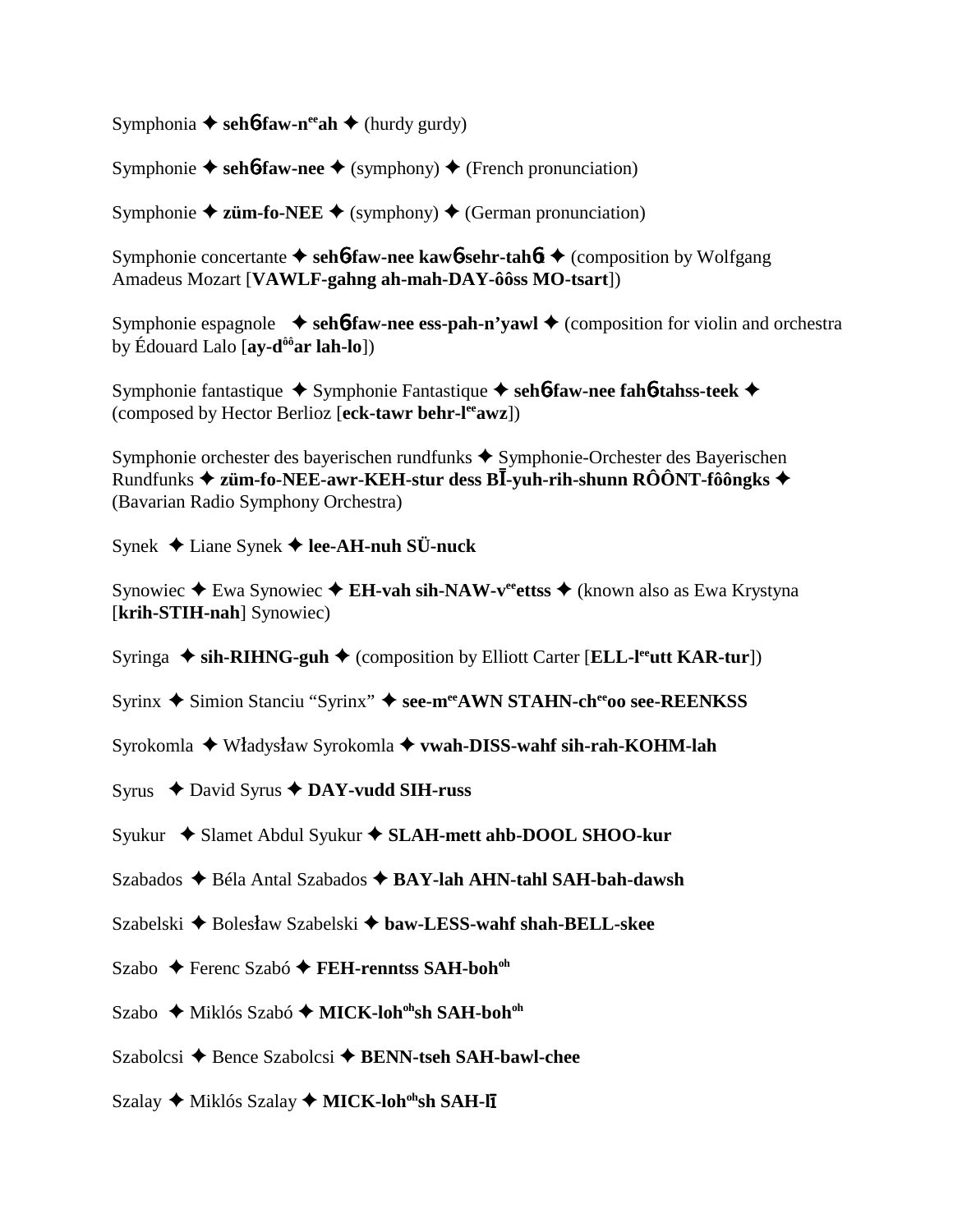Szalonek Witold Szalonek **VEE-tawlt shah-LAW-neck** (known also as Witold Józef [**YÔÔ-zeff**] Szalonek)

Szalowski **→** Antoni Szalowski → ahn-TAW-nee shah-LAWF-skee

Szamotul ◆ Wacław z Szamotuł ◆ VAHTSS-wahf z shah-MAW-tôô<sup>w'</sup>

Szanto ◆ Theodor Szántó ◆ TEH-aw-dawr SAH<sup>AH</sup>N-toh<sup>oh</sup>

Szasz **→** Tibor Szász → {TIH-bawr SASS} TIH-bawr SAH<sup>AH</sup>SS

Szczawinski ◆ Henryk Melcer-Szczawiński ◆ HENN-rick MELL-tser-shchah-VEE6-skee ◆ (known also as Henryk Melcer)

 $S$ zczepanska ◆ Krystyna Szczepańska ◆ **kriss-TIH-nah shcheh-PĪó-skah** 

 $S$ ze  $\blacklozenge$  Sze, Yi-Kwei  $\blacklozenge$  SEE<sup>EE</sup>, YEE<sup>EE</sup>-KWAY  $\blacklozenge$  (known also as Yi-Kwei Sze)

Szekely Endre Székely **ENND-reh SAY-keh-yee**

Szekely ◆ Mihály Székely ◆ MIH-hah<sup>ah</sup>-yee SAY-keh-yee

Szekeres Ferenc Szekeres **FEH-renntss SEH-keh-rehsh**

Szeki **→** Sándor Széki **→ SHAH<sup>AH</sup>N-dawr SAY-kee** 

Szelenyi **←** István Szelényi ← **IHSHT-vah<sup>ah</sup>n SEH-layn-yee** 

Szeligowski Tadeusz Szeligowski **tah-DEH-ôôsh sheh-lee-GAWF-skee**

Szell **→** George Szell **→ JAW-urj SELL** → (known also as György [**JÖRJ**] Szell)

Szeluto **←** Apolinary Szeluto ← ah-puh-lih-NAH-ree szeh-LÔÔ-tuh

Szendrei ◆ Aladár Szendrei ◆ **AH-lah-dah<sup>ah</sup>r SENN-dray** ◆ (known also as Alfred Sendrey [**AL-frudd SENN-dray**])

Szendrei Janka Szendrei **YAHN-kah SENN-dray**

Szendy Árpád Szendy **AHAHR-pahahd SENN-dee**

Szene in nachtlokal ◆ Szene in Nachtlokal ◆ s'TSAY-nuh inn NAHKT-lo-kahl ◆ (Scene at Night) (duet by Erich Wolfgang Korngold [**{EH-rick WÔÔLF-gang KAWRN-gohld} AYrihh VAWLF-gahng KAWRN-gawlt**])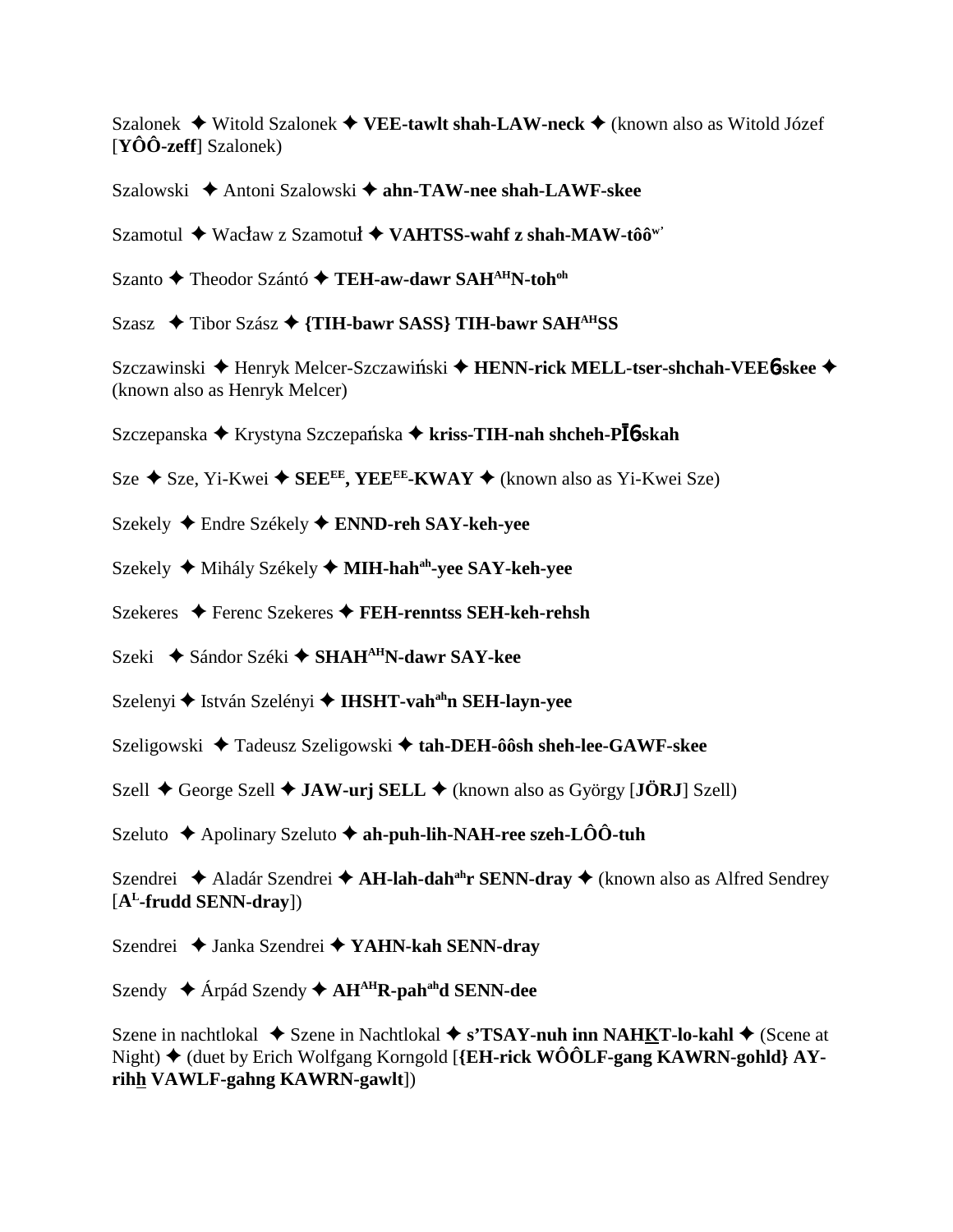Szenkar Eugen Szenkar **OY-ghenn SENN-kar**

Szervanszky Endre Szervánszky **ENN-dreh SEHR-vahahn-skee**

Szeryng Henryk Szeryng **HENN-rick SHEH-rihng**

Szidon **←** Roberto Szidon ← roh-BEHR-toh SIH-dohn

Szigeti Joseph Szigeti **{JO-zuff sih-GHEH-tee} YO-sheff SIH-gheh-tee**

Szilagyi ◆ Erzsébet Szilágyi ◆ **EHR-zhay-bett SIH-lah<sup>ah</sup>j ◆** (character in the opera *Hunyadi László* [HÔÔN-yah-dee LAH<sup>AH</sup>SS-loh<sup>oh</sup>]; music by Ferenc Erkel [FEH-renntss EHR-kell]; libretto by Béni Egressy [**BAY-nee EGG-rehsh-shee**] after Lőrinc Tóth [**LÖ<sup>Ö</sup>-rinntss TOHOHT**])

Szilagyi ◆ László Szilágyi ◆ LAH<sup>AH</sup>SS-lo SIH-lah<sup>ah</sup>j ◆ (character in the opera *Hunyadi László* [**HÔÔN-yah-dee LAHAHSS-lohoh**]; music by Ferenc Erkel [**FEH-renntss EHR-kell**]; libretto by Béni Egressy [**BAY-nee EGG-rehsh-shee**] after Lőrinc Tóth [**LÖ<sup>Ö</sup>-rinntss TOH<sup>OH</sup>T**])

Szilagyi ◆ Mátyás Szilágyi ◆ MAH<sup>AH</sup>T-yah<sup>ah</sup>sh SIH-lah<sup>ah</sup>j ◆ (character in the opera *Hunyadi László* [HÔÔN-yah-dee LAH<sup>AH</sup>SS-loh<sup>oh</sup>]; music by Ferenc Erkel [FEH-renntss EHR-kell]; libretto by Béni Egressy [**BAY-nee EGG-rehsh-shee**] after Lőrinc Tóth [**LÖ<sup>Ö</sup>-rinntss TOHOHT**])

Szilagyi ◆ Mihály Szilágyi ◆ **MIH-hah<sup>ah</sup>-yee SIH-lah<sup>ah</sup>j ◆** (character in the opera *Hunyadi László* [HÔÔN-yah-dee LAH<sup>AH</sup>SS-loh<sup>oh</sup>]; music by Ferenc Erkel [FEH-renntss EHR-kell]; libretto by Béni Egressy [**BAY-nee EGG-rehsh-shee**] after Lőrinc Tóth [LÖ<sup>Ö</sup>-rinntss] **TOHOHT**])

Szili ◆ Mihály Szili ◆ **MIH-hah<sup>ah</sup>-yee SIH-lee** 

Szokolay ◆ Sándor Szokolay ◆ SHAH<sup>AH</sup>N-dawr SO-kaw-l**ī** 

Szollosy ◆ András Szőllősy ◆ AHN-drah<sup>ah</sup>sh SÖ<sup>ö</sup>L-lö<sup>ö</sup>-shee

Szombathely  $\blacklozenge$  **SOHM-bah-teh-yee**  $\blacklozenge$  (Hungarian town)

Szonyi Erzsébet Szönyi **EHR-zhay-bett SÖN-yee**

Szulc ◆ Józef Zygmunt Szulc ◆ YÔÔ-zeff ZIGG-môônt SHÔÔLTSS

Szulik Kristine Szulik **kriss-TEEN ZÔÔ-lick**

Szumowska ◆ Antoinette Szumowska ◆ ann-tuh-NETT soo-MÕW-skah ◆ (known also as Antonina Szumowska [**ahn-taw-NEE-nah shôô-MAWF-skah**])